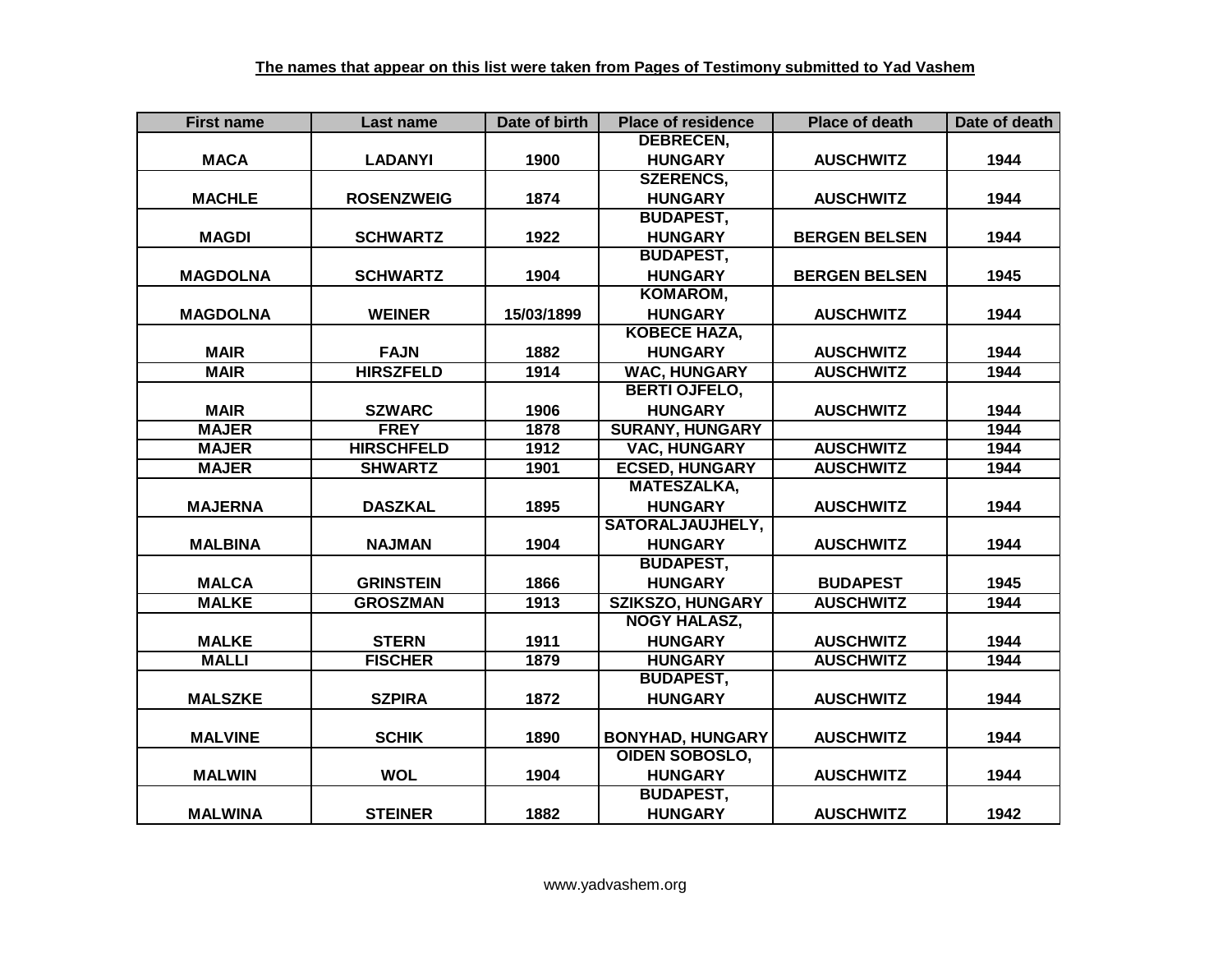| <b>First name</b> | Last name         | Date of birth | <b>Place of residence</b> | <b>Place of death</b> | Date of death |
|-------------------|-------------------|---------------|---------------------------|-----------------------|---------------|
|                   |                   |               | <b>BEKESGYULA,</b>        |                       |               |
| <b>MAMAS</b>      | <b>WINCSOWICS</b> | 1880          | <b>HUNGARY</b>            | <b>AUSCHWITZ</b>      | 1944          |
| <b>MANA</b>       | <b>HORBAT</b>     | 1915          | <b>HUNGARY</b>            | <b>AUSCHWITZ</b>      | 1944          |
|                   |                   |               | <b>BUDAPEST,</b>          |                       |               |
| <b>MANCI</b>      | <b>BANDEL</b>     | 1901          | <b>HUNGARY</b>            | <b>RAVENSBRUECK</b>   | 1944          |
|                   |                   |               | HAJOCSABA,                |                       |               |
| <b>MANCI</b>      | <b>GLUEK</b>      | 1919          | <b>HUNGARY</b>            | <b>AUSCHWITZ</b>      | 1944          |
|                   |                   |               | OROSHAZA,                 |                       |               |
| <b>MANCI</b>      | <b>LEFKOVITS</b>  | 1914          | <b>HUNGARY</b>            | <b>AUSCHWITZ</b>      | 8/1944        |
|                   |                   |               | <b>PESTSZENTERZSEBE</b>   |                       |               |
| <b>MANCI</b>      | <b>PINKESZ</b>    | 1932          | <b>T, HUNGARY</b>         | <b>AUSCHWITZ</b>      | 1944          |
| <b>MANCI</b>      | <b>SCHWARZ</b>    | 1907          | <b>EGER, HUNGARY</b>      | <b>AUSCHWITZ</b>      | 1944          |
|                   |                   |               | <b>BUDAPEST,</b>          |                       |               |
| <b>MANCI</b>      | <b>SILBERBERG</b> | 1903          | <b>HUNGARY</b>            | <b>AUSCHWITZ</b>      | 1944          |
|                   |                   |               | <b>SOLTVADKERT,</b>       |                       |               |
| <b>MANCI</b>      | <b>SPICER</b>     | 1916          | <b>HUNGARY</b>            | <b>AUSCHWITZ</b>      | 1944          |
| <b>MANCI</b>      | <b>STERNFELD</b>  | 1904          | <b>SOPRON, HUNGARY</b>    | <b>AUSCHWITZ</b>      | 1944          |
|                   |                   |               | PISPOKLEDIN,              |                       |               |
| <b>MANJHARD</b>   | <b>VEISZ</b>      | 1903          | <b>HUNGARY</b>            | <b>AUSCHWITZ</b>      | 1944          |
|                   |                   |               | <b>SZENTGOTTHARD,</b>     |                       |               |
| <b>MANO</b>       | <b>KRAUSZ</b>     | 1893          | <b>HUNGARY</b>            | <b>AUSCHWITZ</b>      | 7/1944        |
| <b>MANO</b>       | <b>NASSER</b>     | 1860          | <b>UJPEST, HUNGARY</b>    | <b>BIRKENAU</b>       | 1944          |
| <b>MANYI</b>      | <b>DAJCZ</b>      | 1910          | <b>HUNGARY</b>            | <b>AUSCHWITZ</b>      | 1944          |
| <b>MANYI</b>      | <b>HASZ</b>       | 1916          | <b>VIZSOLY, HUNGARY</b>   | <b>AUSCHWITZ</b>      | 1944          |
|                   |                   |               |                           |                       |               |
| <b>MARCEL</b>     | <b>BLEICHER</b>   | 1889          | <b>MISKOLCZ, HUNGARY</b>  | <b>AUSCHWITZ</b>      | 1944          |
| <b>MARCUS</b>     | <b>WEIS</b>       | 1892          | <b>SARVAR, HUNGARY</b>    | <b>AUSCHWITZ</b>      | 1944          |
|                   |                   |               | <b>BEKESCSABA,</b>        |                       |               |
| <b>MARGARET</b>   | <b>FISMAN</b>     | 1905          | <b>HUNGARY</b>            | <b>AUSCHWITZ</b>      | 1944          |
| <b>MARGARET</b>   | <b>GYONGYOSI</b>  | 1877          | <b>MOHACS, HUNGARY</b>    | <b>AUSCHWITZ</b>      | 1944          |
|                   |                   |               | <b>BUDAPEST,</b>          |                       |               |
| <b>MARGARET</b>   | <b>STEINER</b>    | 1914          | <b>HUNGARY</b>            | <b>AUSCHWITZ</b>      | 1944          |
|                   |                   |               | <b>BERTI OJFELO,</b>      |                       |               |
| <b>MARGARETH</b>  | <b>SWARC</b>      | 1898          | <b>HUNGARY</b>            | <b>AUSCHWITZ</b>      | 1944          |
| <b>MARGHIT</b>    | <b>HAASNY</b>     | 1911          | <b>HUNGARY</b>            | <b>AUSCHWITZ</b>      | 1944          |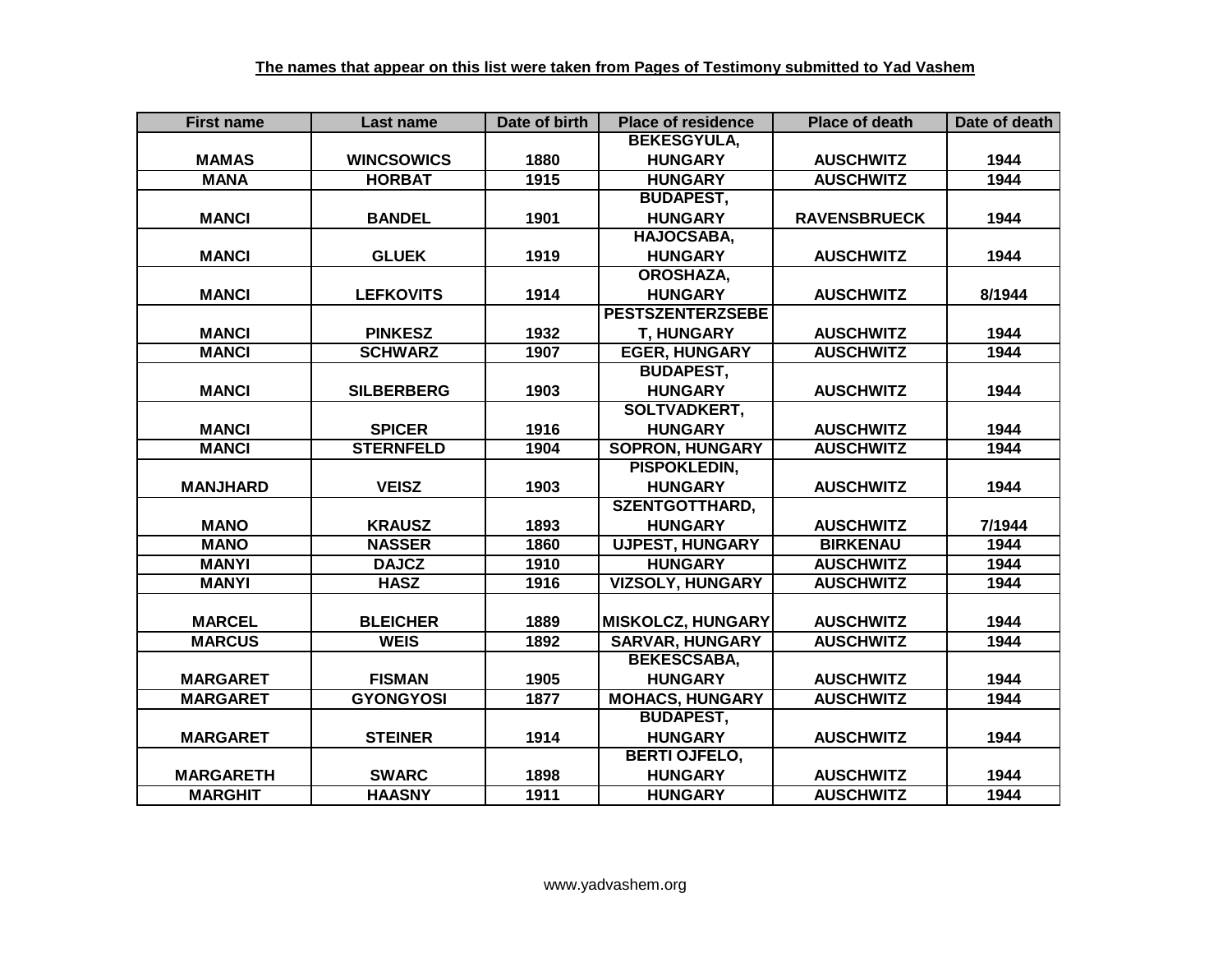| <b>First name</b> | Last name          | Date of birth | <b>Place of residence</b> | <b>Place of death</b> | Date of death |
|-------------------|--------------------|---------------|---------------------------|-----------------------|---------------|
|                   |                    |               | NYIRMEGGYES,              |                       |               |
| <b>MARGIT</b>     | <b>BARD</b>        | 1910          | <b>HUNGARY</b>            | <b>AUSCHWITZ</b>      | 17/07/1944    |
|                   |                    |               | <b>BUDAPEST,</b>          |                       |               |
| <b>MARGIT</b>     | <b>BERKOVICS</b>   | 1903          | <b>HUNGARY</b>            | <b>AUSCHWITZ</b>      | 1944          |
| <b>MARGIT</b>     | <b>BERKOVICS</b>   | 1903          | <b>HUNGARY</b>            | <b>AUSCHWITZ</b>      | 29/06/1944    |
|                   |                    |               |                           |                       |               |
| <b>MARGIT</b>     | <b>BOHEM</b>       | 1906          | <b>KISVARDA, HUNGARY</b>  | <b>AUSCHWITZ</b>      | 1944          |
| <b>MARGIT</b>     | <b>BUTTERMAN</b>   | 1904          | <b>SZARVAS, HUNGARY</b>   | <b>AUSCHWITZ</b>      | 1944          |
|                   |                    |               |                           |                       |               |
| <b>MARGIT</b>     | <b>COBEL</b>       | 1903          | <b>NYIRMADA, HUNGARY</b>  | <b>AUSCHWITZ</b>      | 1944          |
| <b>MARGIT</b>     | <b>CZINK</b>       | 1926          | <b>NADASD, HUNGARY</b>    | <b>AUSCHWITZ</b>      | 1944          |
|                   |                    |               | <b>MATESZALKA,</b>        |                       |               |
| <b>MARGIT</b>     | <b>DASZKAL</b>     | 1897          | <b>HUNGARY</b>            | <b>AUSCHWITZ</b>      | 1944          |
|                   |                    |               | <b>DEBRECEN,</b>          |                       |               |
| <b>MARGIT</b>     | <b>DESSER</b>      | 1898          | <b>HUNGARY</b>            | <b>AUSCHWITZ</b>      | 1944          |
| <b>MARGIT</b>     | <b>DEUTSCH</b>     | 1904          | <b>HUNGARY</b>            | <b>AUSCHWITZ</b>      | 1944          |
|                   |                    |               | <b>ERDOTELEK,</b>         |                       |               |
| <b>MARGIT</b>     | <b>DEUTSCH</b>     | 16/05/1902    | <b>HUNGARY</b>            | <b>AUSCHWITZ</b>      | 1944          |
| <b>MARGIT</b>     | <b>FARKOVICS</b>   | 1906          | <b>VAC, HUNGARY</b>       | <b>AUSCHWITZ</b>      | 1944          |
|                   |                    |               |                           |                       |               |
| <b>MARGIT</b>     | <b>FISCHER</b>     | 1895          | <b>KISVARDA, HUNGARY</b>  | <b>AUSCHWITZ</b>      | 1944          |
|                   |                    |               | <b>BUDAPEST,</b>          |                       |               |
| <b>MARGIT</b>     | <b>FLEISCHMANN</b> | 1900          | <b>HUNGARY</b>            | <b>AUSCHWITZ</b>      | 1944          |
|                   |                    |               | <b>BUDAPEST,</b>          |                       |               |
| <b>MARGIT</b>     | <b>FREUD</b>       | 1882          | <b>HUNGARY</b>            | <b>BUDAPEST</b>       | 11/1944       |
|                   |                    |               | <b>BUDAPEST,</b>          |                       |               |
| <b>MARGIT</b>     | <b>FREUD</b>       | 1882          | <b>HUNGARY</b>            | <b>BUDAPEST</b>       | 1944          |
| <b>MARGIT</b>     | <b>GLEICHMAN</b>   | 1906          | <b>SZENTES, HUNGARY</b>   | <b>AUSCHWITZ</b>      | 1944          |
|                   |                    |               | <b>BUDAPEST,</b>          |                       |               |
| <b>MARGIT</b>     | <b>GOLDSTEIN</b>   | 1905          | <b>HUNGARY</b>            |                       | 1944          |
| <b>MARGIT</b>     | <b>GRAI</b>        | 1907          | <b>GYOR, HUNGARY</b>      | <b>AUSCHWITZ</b>      | 1944          |
|                   |                    |               | <b>MATESZALKA,</b>        |                       |               |
| <b>MARGIT</b>     | <b>GROSZ</b>       | 1918          | <b>HUNGARY</b>            | <b>AUSCHWITZ</b>      | 1944          |
| <b>MARGIT</b>     | <b>GYEMANT</b>     | 1906          | <b>ABONY, HUNGARY</b>     | <b>AUSCHWITZ</b>      | 1944          |
|                   |                    |               | <b>BUDAPEST,</b>          |                       |               |
| <b>MARGIT</b>     | <b>GYEMANT</b>     | 12/05/1905    | <b>HUNGARY</b>            | <b>BERGEN BELSEN</b>  | 1944          |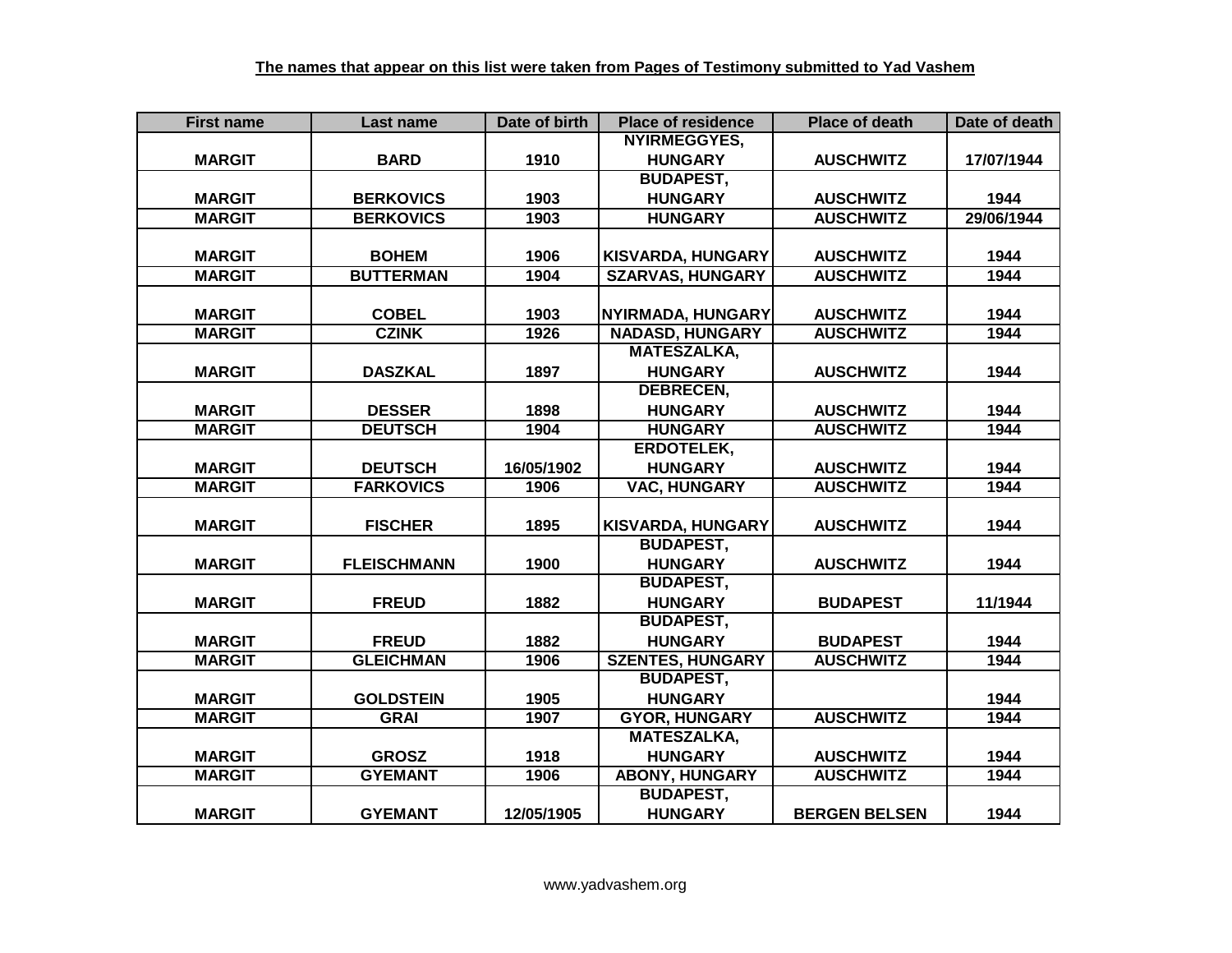| <b>First name</b> | Last name         | Date of birth | <b>Place of residence</b> | <b>Place of death</b> | Date of death |
|-------------------|-------------------|---------------|---------------------------|-----------------------|---------------|
| <b>MARGIT</b>     | <b>HACKER</b>     | 22/5/1864     | <b>GYOR, HUNGARY</b>      | <b>AUSCHWITZ</b>      | 1944          |
|                   |                   |               | <b>BUDAPEST,</b>          |                       |               |
| <b>MARGIT</b>     | <b>HALASZ</b>     | 1901          | <b>HUNGARY</b>            | <b>AUSCHWITZ</b>      | 1942          |
| <b>MARGIT</b>     | <b>HALASZ</b>     | 1880          | <b>CEGLED, HUNGARY</b>    | <b>AUSCHWITZ</b>      | 1944          |
|                   |                   |               | <b>KISKUNDOROZSMA,</b>    |                       |               |
| <b>MARGIT</b>     | <b>HALMOS</b>     | 1899          | <b>HUNGARY</b>            | <b>AUSCHWITZ</b>      | 1944          |
|                   |                   |               | <b>BEKESCSABA,</b>        |                       |               |
| <b>MARGIT</b>     | <b>HEGEDUS</b>    | 1904          | <b>HUNGARY</b>            | <b>AUSCHWITZ</b>      | 1944          |
| <b>MARGIT</b>     | <b>HEIMLICH</b>   | 1900          | <b>TARCAL, HUNGARY</b>    | <b>AUSCHWITZ</b>      | 1944          |
|                   |                   |               | <b>HIDASNEMETI,</b>       |                       |               |
| <b>MARGIT</b>     | <b>HERSKOVITS</b> | 1895          | <b>HUNGARY</b>            | <b>AUSCHWITZ</b>      | 23/05/1944    |
| <b>MARGIT</b>     | <b>KNOPFLER</b>   | 11/03/1937    | <b>TINNYE, HUNGARY</b>    | <b>AUSCHWITZ</b>      | 1944          |
|                   |                   |               | <b>BUDAPEST,</b>          |                       |               |
| <b>MARGIT</b>     | <b>LADANYI</b>    | 10/05/1897    | <b>HUNGARY</b>            | <b>BERGEN BELSEN</b>  | 1945          |
|                   |                   |               | DUNAFOLDVAR,              |                       |               |
| <b>MARGIT</b>     | <b>LICHTER</b>    | 1900          | <b>HUNGARY</b>            | <b>AUSCHWITZ</b>      | 1944          |
|                   |                   |               | NYIREGYHAZA,              |                       |               |
| <b>MARGIT</b>     | <b>LICHTMAN</b>   | 1922          | <b>HUNGARY</b>            | <b>AUSCHWITZ</b>      | 1944          |
|                   |                   |               | SZOGLIGET,                |                       |               |
| <b>MARGIT</b>     | <b>LICHTTAG</b>   | 1904          | <b>HUNGARY</b>            | <b>AUSCHWITZ</b>      | 1944          |
| <b>MARGIT</b>     | <b>LOK</b>        | 21/06/1927    | <b>SARVAR, HUNGARY</b>    | <b>AUSCHWITZ</b>      | 1944          |
|                   |                   |               | <b>BODROGKERESZTUR,</b>   |                       |               |
| <b>MARGIT</b>     | <b>MAJEROWICZ</b> | 10/12/1926    | <b>HUNGARY</b>            | <b>AUSCHWITZ</b>      | 1944          |
|                   |                   |               | PORCSALMA,                |                       |               |
| <b>MARGIT</b>     | <b>MARKOVICS</b>  | 1911          | <b>HUNGARY</b>            | <b>AUSCHWITZ</b>      | 1944          |
|                   |                   |               | <b>BOSZORMENY,</b>        |                       |               |
| <b>MARGIT</b>     | <b>NEUFELD</b>    | 1908          | <b>HUNGARY</b>            | <b>AUSCHWITZ</b>      | 1944          |
| <b>MARGIT</b>     | <b>NEUMANN</b>    | 1926          | <b>MAD, HUNGARY</b>       | <b>AUSCHWITZ</b>      | 1944          |
|                   |                   |               | <b>KUNMADARAS,</b>        |                       |               |
| <b>MARGIT</b>     | <b>NYUL</b>       | 1905          | <b>HUNGARY</b>            | <b>AUSCHWITZ</b>      | 1944          |
|                   |                   |               | <b>BUDAPEST,</b>          |                       |               |
| <b>MARGIT</b>     | <b>POLATSEK</b>   | 1916          | <b>HUNGARY</b>            | <b>BUDAPEST</b>       | 1944          |
|                   |                   |               | <b>DEBRECEN,</b>          |                       |               |
| <b>MARGIT</b>     | <b>POLATSEK</b>   | 1920          | <b>HUNGARY</b>            | <b>AUSCHWITZ</b>      | 1944          |
|                   |                   |               | <b>SZEKESFEHERVAR,</b>    |                       |               |
| <b>MARGIT</b>     | <b>POLLAK</b>     | 1887          | <b>HUNGARY</b>            | <b>AUSCHWITZ</b>      | 17/6/1944     |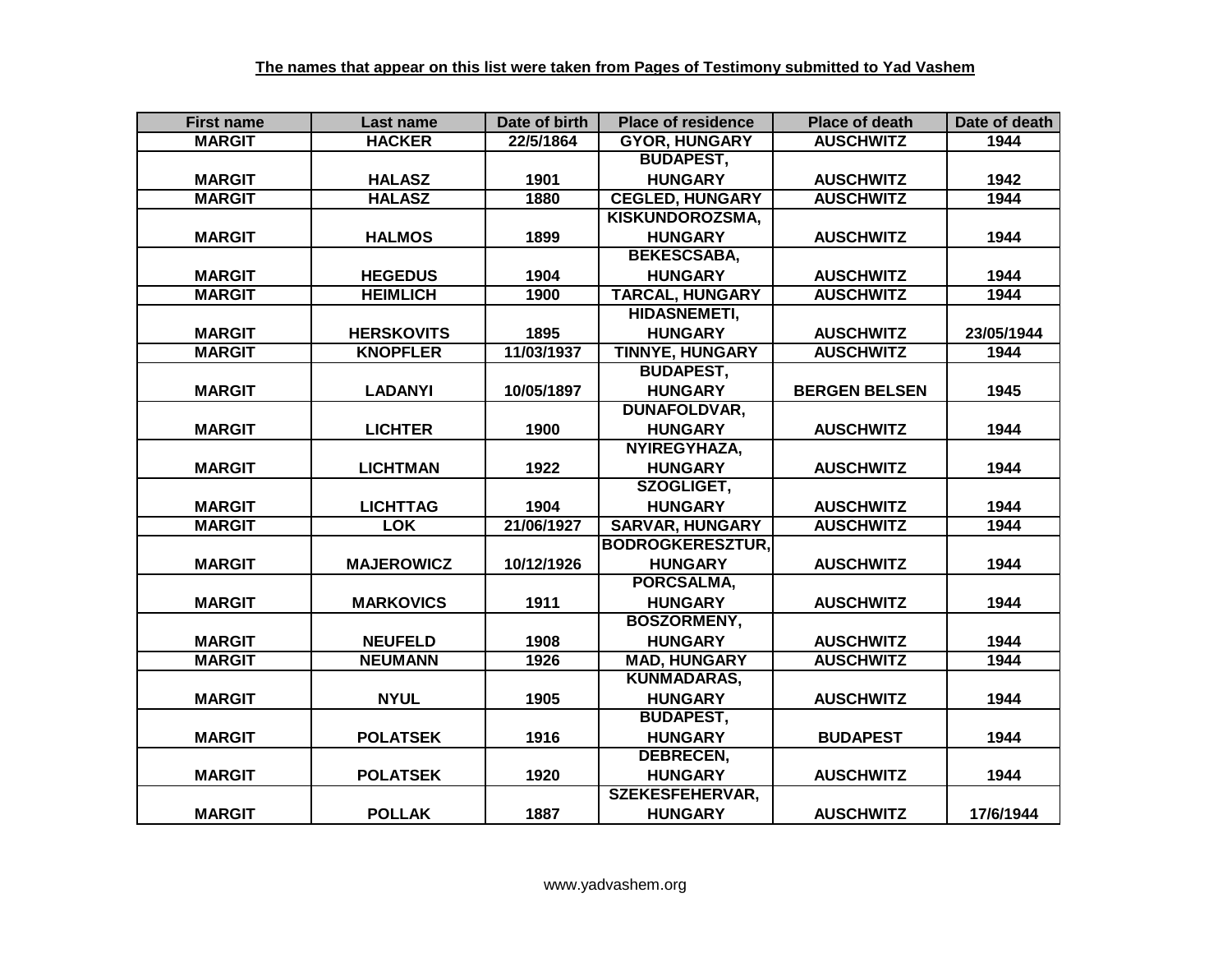| <b>First name</b> | Last name          | Date of birth | <b>Place of residence</b> | <b>Place of death</b> | Date of death |
|-------------------|--------------------|---------------|---------------------------|-----------------------|---------------|
|                   |                    |               |                           |                       |               |
| <b>MARGIT</b>     | <b>POPPER</b>      | 16/04/1906    | <b>KAPUVAR, HUNGARY</b>   | <b>AUSCHWITZ</b>      | 1944          |
| <b>MARGIT</b>     | <b>PORANJNI</b>    | 1905          | <b>GYOR, HUNGARY</b>      | <b>AUSCHWITZ</b>      | 1944          |
|                   |                    |               | <b>SZOMBATHELY,</b>       |                       |               |
| <b>MARGIT</b>     | <b>RECHNITZER</b>  | 21/06/1899    | <b>HUNGARY</b>            | <b>AUSCHWITZ</b>      | 1944          |
|                   |                    |               | <b>CELLDOMOLK,</b>        |                       |               |
| <b>MARGIT</b>     | <b>REICHMANN</b>   | 14/01/1904    | <b>HUNGARY</b>            | <b>AUSCHWITZ</b>      | 1942          |
| <b>MARGIT</b>     | <b>ROSENBERG</b>   | 1910          | <b>KOTAJ, HUNGARY</b>     | <b>AUSCHWITZ</b>      | 1944          |
| <b>MARGIT</b>     | <b>ROSENBERGER</b> | 1900          | <b>HAHOT, HUNGARY</b>     | <b>AUSCHWITZ</b>      | 1944          |
| <b>MARGIT</b>     | <b>ROSENFELD</b>   | 1881          | <b>SZOLNOK, HUNGARY</b>   | <b>AUSCHWITZ</b>      | 1944          |
| <b>MARGIT</b>     | <b>ROSENTAL</b>    | 1910          | <b>SARVAR, HUNGARY</b>    | <b>AUSCHWITZ</b>      | 1944          |
|                   |                    |               | <b>BUDAPEST,</b>          |                       |               |
| <b>MARGIT</b>     | <b>SCHLEIFER</b>   | 1910          | <b>HUNGARY</b>            | <b>BERGEN BELSEN</b>  | 1944          |
|                   |                    |               | <b>KISKUNHALAS,</b>       |                       |               |
| <b>MARGIT</b>     | <b>SCHON</b>       | 1894          | <b>HUNGARY</b>            | <b>AUSCHWITZ</b>      | 1944          |
|                   |                    |               | <b>BAKTALORANTHAZA,</b>   |                       |               |
| <b>MARGIT</b>     | <b>SCHVARTZ</b>    | 1924          | <b>HUNGARY</b>            | <b>BERGEN BELSEN</b>  | 1945          |
|                   |                    |               | KOROSLADANY,              |                       |               |
| <b>MARGIT</b>     | <b>SCHWAB</b>      | 12/12/1912    | <b>HUNGARY</b>            | <b>AUSCHWITZ</b>      | 1944          |
| <b>MARGIT</b>     | <b>SCHWARCZ</b>    | 1897          | <b>EMOD, HUNGARY</b>      | <b>AUSCHWITZ</b>      | 1944          |
| <b>MARGIT</b>     | <b>SCHWARCZ</b>    | 1904          | <b>HATVAN, HUNGARY</b>    | <b>AUSCHWITZ</b>      | 1944          |
| <b>MARGIT</b>     | <b>SCHWARTZ</b>    | 1902          | <b>MISKOLC, HUNGARY</b>   | <b>AUSCHWITZ</b>      | 1944          |
|                   |                    |               | <b>KAPOSZWAR,</b>         |                       |               |
| <b>MARGIT</b>     | <b>SCHWARTZ</b>    | 1892          | <b>HUNGARY</b>            | <b>AUSCHWITZ</b>      | 1944          |
|                   |                    |               | MEGYASZO,                 |                       |               |
| <b>MARGIT</b>     | <b>SCHWARTZ</b>    | 1921          | <b>HUNGARY</b>            | <b>AUSCHWITZ</b>      | 1944          |
|                   |                    |               | NAGYDOROG,                |                       |               |
| <b>MARGIT</b>     | <b>SCHWARTZ</b>    | 1902          | <b>HUNGARY</b>            | <b>AUSCHWITZ</b>      | 1944          |
|                   |                    |               | NYIRMIHALYDI,             |                       |               |
| <b>MARGIT</b>     | <b>SCHWARTZ</b>    | 1915          | <b>HUNGARY</b>            | <b>AUSCHWITZ</b>      | 1944          |
|                   |                    |               | KOMAROM,                  |                       |               |
| <b>MARGIT</b>     | <b>SEBO</b>        | 1887          | <b>HUNGARY</b>            | <b>AUSCHWITZ</b>      | 1944          |
|                   |                    |               | <b>BERETTYOUJFALU,</b>    |                       |               |
| <b>MARGIT</b>     | <b>SINGER</b>      | 1900          | <b>HUNGARY</b>            | <b>AUSCHWITZ</b>      | 1944          |
|                   |                    |               | NYIREGYHAZA,              |                       |               |
| <b>MARGIT</b>     | <b>SPITZER</b>     | 1891          | <b>HUNGARY</b>            | <b>AUSCHWITZ</b>      | 1944          |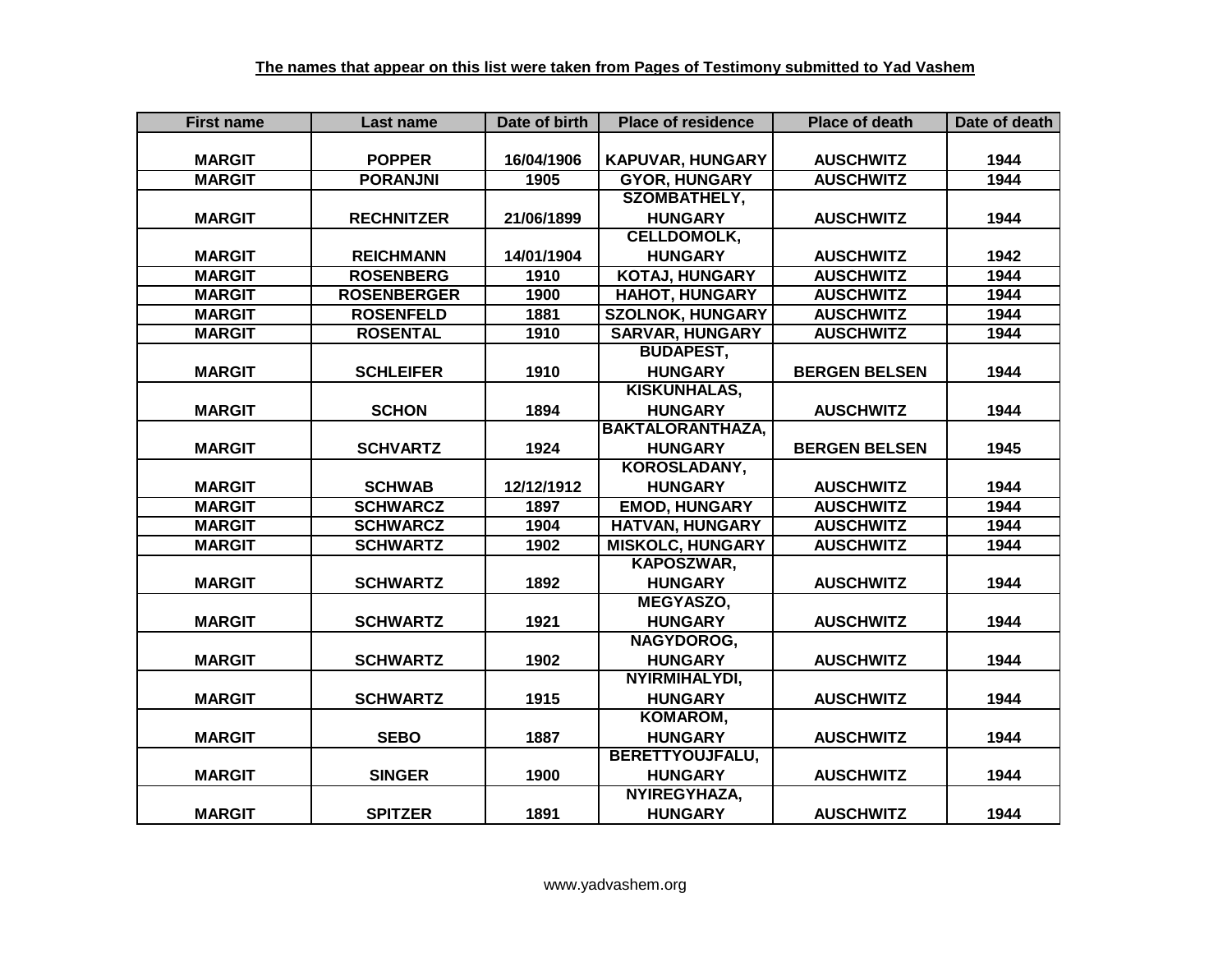| <b>First name</b> | Last name          | Date of birth | <b>Place of residence</b> | <b>Place of death</b> | Date of death |
|-------------------|--------------------|---------------|---------------------------|-----------------------|---------------|
| <b>MARGIT</b>     | <b>SPITZER</b>     | 1893          | <b>GYOR, HUNGARY</b>      | <b>AUSCHWITZ</b>      | 1944          |
|                   |                    |               | <b>BUDAPEST,</b>          |                       |               |
| <b>MARGIT</b>     | <b>SPITZER</b>     | 1903          | <b>HUNGARY</b>            | <b>AUSCHWITZ</b>      | 1944          |
|                   |                    |               | <b>DEBRECEN,</b>          |                       |               |
| <b>MARGIT</b>     | <b>STEINBERGER</b> | 1918          | <b>HUNGARY</b>            | <b>AUSCHWITZ</b>      | 1944          |
| <b>MARGIT</b>     | <b>STEINER</b>     | 1916          | <b>HUNGARY</b>            | <b>AUSCHWITZ</b>      | 1944          |
|                   |                    |               | <b>BUDAPEST,</b>          |                       |               |
| <b>MARGIT</b>     | <b>STERN</b>       | 1896          | <b>HUNGARY</b>            | <b>AUSCHWITZ</b>      | 1944          |
| <b>MARGIT</b>     | <b>STERN</b>       | 1890          | <b>HUNGARY</b>            | <b>BEKESCSABA</b>     | 1944          |
|                   |                    |               | <b>SZOMBATHELY,</b>       |                       |               |
| <b>MARGIT</b>     | <b>STERN</b>       | 31/01/1925    | <b>HUNGARY</b>            | <b>DANZIG</b>         | 1945          |
|                   |                    |               | <b>MEZOCSAT,</b>          |                       |               |
| <b>MARGIT</b>     | <b>STILLER</b>     | 1900          | <b>HUNGARY</b>            | <b>BIRKENAU</b>       | 1944          |
|                   |                    |               | <b>BODROGKERESZTUR,</b>   |                       |               |
| <b>MARGIT</b>     | <b>SZAMET</b>      | 1930          | <b>HUNGARY</b>            | <b>AUSCHWITZ</b>      | 1944          |
|                   |                    |               | <b>HAJDUNASZ,</b>         |                       |               |
| <b>MARGIT</b>     | <b>SZWARC</b>      | 1912          | <b>HUNGARY</b>            | <b>AUSCHWITZ</b>      | 1944          |
|                   |                    |               | <b>SZALONTA,</b>          |                       |               |
| <b>MARGIT</b>     | <b>TISCHLER</b>    | 1902          | <b>HUNGARY</b>            | <b>AUSCHWITZ</b>      | 1944          |
| <b>MARGIT</b>     | <b>WALDMANN</b>    | 1909          | <b>ASZOD, HUNGARY</b>     | <b>AUSCHWITZ</b>      | 1944          |
|                   |                    |               | <b>DEBRECEN,</b>          |                       |               |
| <b>MARGIT</b>     | <b>WEINBERGER</b>  | 1910          | <b>HUNGARY</b>            | <b>AUSCHWITZ</b>      | 1944          |
|                   |                    |               | <b>MEZONYEK,</b>          |                       |               |
| <b>MARGIT</b>     | <b>WEIS</b>        | 1914          | <b>HUNGARY</b>            | <b>AUSCHWITZ</b>      | 1944          |
|                   |                    |               | <b>BEKESCSABA,</b>        |                       |               |
| <b>MARGIT</b>     | <b>WEISZ</b>       | 1910          | <b>HUNGARY</b>            | <b>AUSCHWITZ</b>      | 1944          |
|                   |                    |               | PESTERZSEBET,             |                       |               |
| <b>MARGIT</b>     | <b>WEISZ</b>       | 1899          | <b>HUNGARY</b>            | <b>AUSCHWITZ</b>      | 15/08/1944    |
|                   |                    |               | <b>SZERENCS,</b>          |                       |               |
| <b>MARGIT</b>     | <b>WEISZ</b>       | 1921          | <b>HUNGARY</b>            | <b>AUSCHWITZ</b>      | 1944          |
|                   |                    |               | <b>SZEKESFEHERVAR,</b>    |                       |               |
| <b>MARGIT</b>     | <b>WIENER</b>      | 1914          | <b>HUNGARY</b>            | <b>AUSCHWITZ</b>      | 1944          |
|                   |                    |               | <b>BUDAPEST,</b>          |                       |               |
| <b>MARGITH</b>    | <b>SCHWALB</b>     | 30/08/1902    | <b>HUNGARY</b>            | <b>BUDAPEST</b>       | 1945          |
| <b>MARGITTA</b>   | <b>MULLER</b>      | 1898          | <b>SZIKSO, HUNGARY</b>    | <b>AUSCHWITZ</b>      | 1944          |
| <b>MARGORET</b>   | <b>HIRSZL</b>      | 1915          | <b>SOPRON, HUNGARY</b>    | <b>AUSCHWITZ</b>      | 1944          |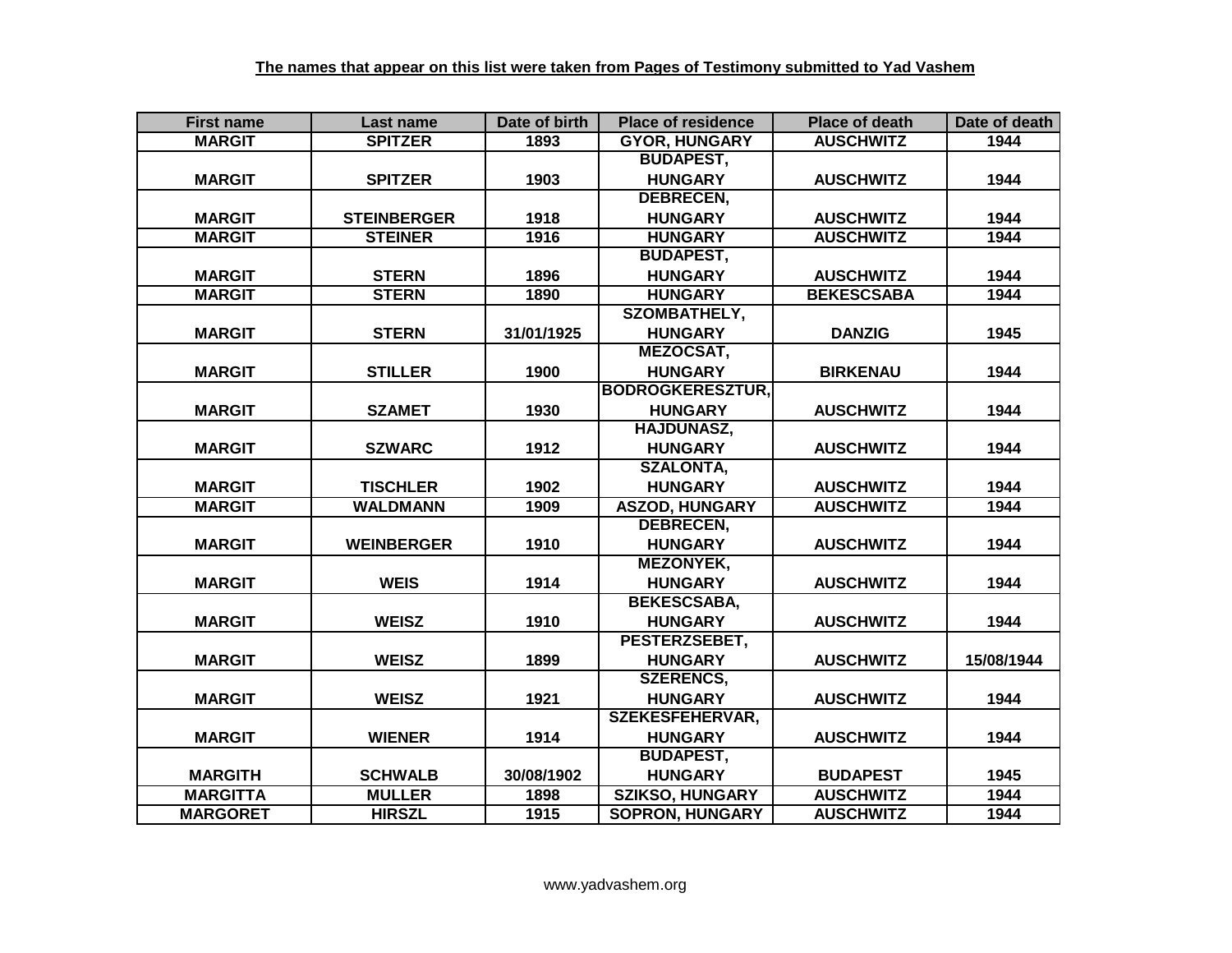| <b>First name</b> | Last name         | Date of birth | <b>Place of residence</b> | <b>Place of death</b> | Date of death |
|-------------------|-------------------|---------------|---------------------------|-----------------------|---------------|
| <b>MARGOT</b>     | <b>NEWMAN</b>     | 1932          | <b>HUNGARY</b>            | <b>AUSCHWITZ</b>      | 1944          |
|                   |                   |               | <b>BUDAPEST,</b>          |                       |               |
| <b>MARGRET</b>    | <b>CUN</b>        | 1908          | <b>HUNGARY</b>            | <b>AUSCHWITZ</b>      | 1944          |
| <b>MARI</b>       | <b>FLEISNER</b>   | 1882          | <b>SZEGED, HUNGARY</b>    | <b>AUSCHWITZ</b>      | 1944          |
|                   |                   |               | <b>DEBRECEN,</b>          |                       |               |
| <b>MARIANNE</b>   | <b>WEINBERGER</b> | 30/07/1938    | <b>HUNGARY</b>            | <b>AUSCHWITZ</b>      | 1944          |
| <b>MARIE</b>      | <b>DOMANY</b>     | 13/08/1908    | <b>HATVAN, HUNGARY</b>    | <b>AUSCHWITZ</b>      | 1944          |
| <b>MARIJA</b>     | <b>GOLDSHMID</b>  | 1905          | <b>SOPRON, HUNGARY</b>    | <b>AUSCHWITZ</b>      | 1944          |
|                   |                   |               | <b>BUDAPEST,</b>          |                       |               |
| <b>MARIKA</b>     | <b>DEUTSCH</b>    | 1939          | <b>HUNGARY</b>            | <b>BUDAPEST</b>       | 12/1944       |
|                   |                   |               | SALGOTARJAN,              |                       |               |
| <b>MARIKA</b>     | <b>FISCHER</b>    | 1940          | <b>HUNGARY</b>            | <b>AUSCHWITZ</b>      | 1944          |
| <b>MARIKA</b>     | <b>GLUCK</b>      | 1932          | POLGAR, HUNGARY           | <b>AUSCHWITZ</b>      | 1944          |
|                   |                   |               |                           |                       |               |
| <b>MARIKA</b>     | <b>KATCZENDER</b> | 1939          | <b>VANCSOD, HUNGARY</b>   | <b>AUSCHWITZ</b>      | 1944          |
|                   |                   |               | <b>BUDAPEST,</b>          |                       |               |
| <b>MARIKA</b>     | <b>LENGYEL</b>    | 1922          | <b>HUNGARY</b>            | <b>DANUBE</b>         | 12/1944       |
| <b>MARIKA</b>     | <b>ROTSCHILD</b>  | 13/10/1936    | <b>SZIKSZO, HUNGARY</b>   | <b>BUDAPEST</b>       | 24/12/1944    |
| <b>MARIKA</b>     | <b>WEISZ</b>      | 1941          | <b>GAVA, HUNGARY</b>      | <b>AUSCHWITZ</b>      | 1944          |
|                   |                   |               | NAGYKANIZSA,              |                       |               |
| <b>MARIKA</b>     | <b>WIDDER</b>     | 1939          | <b>HUNGARY</b>            | <b>AUSCHWITZ</b>      | 1944          |
| <b>MARISCHKA</b>  | <b>WAKSLER</b>    | 1880          | <b>GOHR, HUNGARY</b>      | <b>AUSCHWITZ</b>      | 1944          |
| <b>MARISHA</b>    | <b>WELTMANN</b>   | 1903          | <b>BEKES, HUNGARY</b>     | <b>AUSCHWITZ</b>      | 1944          |
|                   |                   |               | NAGYKANIZSA,              |                       |               |
| <b>MARISKA</b>    | <b>DEUTSCH</b>    | 15/09/1875    | <b>HUNGARY</b>            | <b>AUSCHWITZ</b>      | 20/05/1944    |
|                   |                   |               | <b>BALASSAGYARMAT,</b>    |                       |               |
| <b>MARISKA</b>    | <b>FISCHER</b>    | 1890          | <b>HUNGARY</b>            | <b>AUSCHWITZ</b>      | 6/1944        |
|                   |                   |               | <b>MARTONVASAR,</b>       |                       |               |
| <b>MARISKA</b>    | <b>SCHWARZ</b>    | 1896          | <b>HUNGARY</b>            | <b>AUSCHWITZ</b>      | 1944          |
|                   |                   |               | <b>VARPALOTA,</b>         |                       |               |
| <b>MARISKA</b>    | <b>SCHWARZ</b>    | 1916          | <b>HUNGARY</b>            | <b>AUSCHWITZ</b>      | 1944          |
| <b>MARISKA</b>    | <b>STELCZER</b>   | 1895          | <b>GYOR, HUNGARY</b>      | <b>AUSCHWITZ</b>      | 1944          |
|                   |                   |               |                           |                       |               |
| <b>MARISKA</b>    | <b>WEISS</b>      | 1899          | <b>MISKOLCZ, HUNGARY</b>  | <b>AUSCHWITZ</b>      | 1944          |
|                   |                   |               | DOMBOVAR,                 |                       |               |
| <b>MARJAM</b>     | <b>RECHNIC</b>    | 1900          | <b>HUNGARY</b>            | <b>AUSCHWITZ</b>      | 1944          |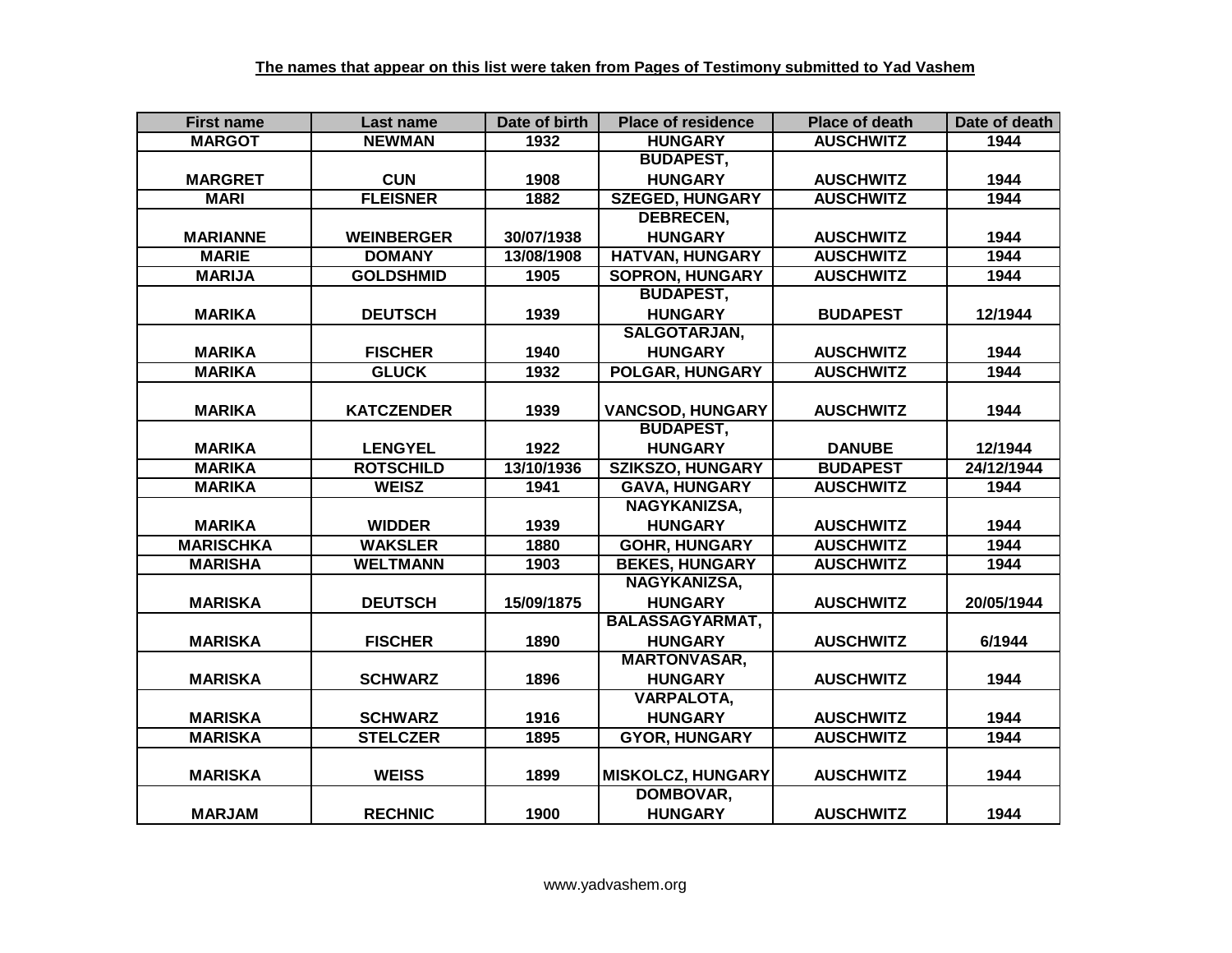| <b>First name</b> | Last name        | Date of birth | <b>Place of residence</b> | <b>Place of death</b> | Date of death |
|-------------------|------------------|---------------|---------------------------|-----------------------|---------------|
|                   |                  |               | <b>BALMAZUJVAROS,</b>     |                       |               |
| <b>MARJEM</b>     | <b>GREGER</b>    | 1918          | <b>HUNGARY</b>            | <b>AUSCHWITZ</b>      | 1944          |
| <b>MARJEM</b>     | <b>GUTTMAN</b>   | 1907          | <b>EGYEK, HUNGARY</b>     | <b>AUSCHWITZ</b>      | 1944          |
|                   |                  |               |                           |                       |               |
| <b>MARJEM</b>     | <b>SCHER</b>     | 1904          | <b>KISVARDA, HUNGARY</b>  | <b>AUSCHWITZ</b>      | 1944          |
|                   |                  |               | <b>NAGY ECSED,</b>        |                       |               |
| <b>MARJEM</b>     | <b>SZAMET</b>    | 1913          | <b>HUNGARY</b>            | <b>AUSCHWITZ</b>      | 1944          |
|                   |                  |               | SAROSPATAK,               |                       |               |
| <b>MARKUSZ</b>    | <b>STECHER</b>   | 1886          | <b>HUNGARY</b>            | <b>BIRKENAU</b>       | 1944          |
|                   |                  |               | <b>BUDAPEST,</b>          |                       |               |
| <b>MARKUSZ</b>    | <b>WEISZ</b>     | 1888          | <b>HUNGARY</b>            |                       | 1945          |
| <b>MARTON</b>     | <b>HALASZ</b>    | 1880          | <b>CEGLED, HUNGARY</b>    | <b>AUSCHWITZ</b>      | 1944          |
|                   |                  |               | <b>BERETTYOUJFALU,</b>    |                       |               |
| <b>MARTON</b>     | <b>SLEZINGER</b> | 1880          | <b>HUNGARY</b>            | <b>AUSCHWITZ</b>      | 1944          |
|                   |                  |               | <b>BERETTYOUJFALU,</b>    |                       |               |
| <b>MARTON</b>     | <b>WEISZ</b>     | 1902          | <b>HUNGARY</b>            |                       | 1943          |
|                   |                  |               | <b>BUDAPEST,</b>          |                       |               |
| <b>MATATJAHU</b>  | <b>FRUCHTER</b>  | 1898          | <b>HUNGARY</b>            | <b>AUSCHWITZ</b>      | 1942          |
|                   |                  |               | <b>BUDAPEST,</b>          |                       |               |
| <b>MATESZ</b>     | <b>SCHWARTZ</b>  | 1917          | <b>HUNGARY</b>            | <b>DON RIVER</b>      | 1943          |
|                   |                  |               |                           |                       |               |
| <b>MATIL</b>      | <b>FRIEDMAN</b>  | 1892          | <b>NIRBATOR, HUNGARY</b>  | <b>AUSCHWITZ</b>      | 1944          |
| <b>MATILD</b>     | <b>DENES</b>     | 1870          | <b>PECS, HUNGARY</b>      | <b>AUSCHWITZ</b>      | 1944          |
| <b>MATILD</b>     | <b>HAVER</b>     | 1896          | <b>FULESD, HUNGARY</b>    | <b>AUSCHWITZ</b>      | 1944          |
| <b>MATILD</b>     | <b>STRASSER</b>  | 1868          | <b>GYOR, HUNGARY</b>      | <b>AUSCHWITZ</b>      | 1944          |
| <b>MATILD</b>     | <b>ZALZER</b>    | 1900          | <b>GYURE, HUNGARY</b>     | <b>AUSCHWITZ</b>      | 1944          |
| <b>MATYAS</b>     | <b>DEUTSCH</b>   | 1890          | <b>SZEGED, HUNGARY</b>    | <b>BERGEN BELSEN</b>  | 1945          |
| <b>MATYAS</b>     | <b>MARKOVITS</b> | 27/12/1925    | <b>HUNGARY</b>            |                       | 1945          |
|                   |                  |               | <b>NAGY KANIZSA,</b>      |                       |               |
| <b>MATYAS</b>     | <b>SZABADOS</b>  | 1892          | <b>HUNGARY</b>            | <b>AUSCHWITZ</b>      | 1944          |
|                   |                  |               | <b>DEBRECZEN,</b>         |                       |               |
| <b>MATYLDA</b>    | <b>SZTERN</b>    | 1916          | <b>HUNGARY</b>            | <b>AUSCHWITZ</b>      | 1944          |
| <b>MAYER</b>      | <b>STEINER</b>   | 1887          | <b>HUNGARY</b>            | <b>AUSCHWITZ</b>      | 1945          |
| <b>MECHEL</b>     | <b>KAHAN</b>     | 1885          | <b>HUNGARY</b>            | <b>AUSCHWITZ</b>      | 1944          |
|                   |                  |               | HAJDUHADHAZ,              |                       |               |
| <b>MEILECH</b>    | <b>SREIBER</b>   | 1914          | <b>HUNGARY</b>            |                       | 1943          |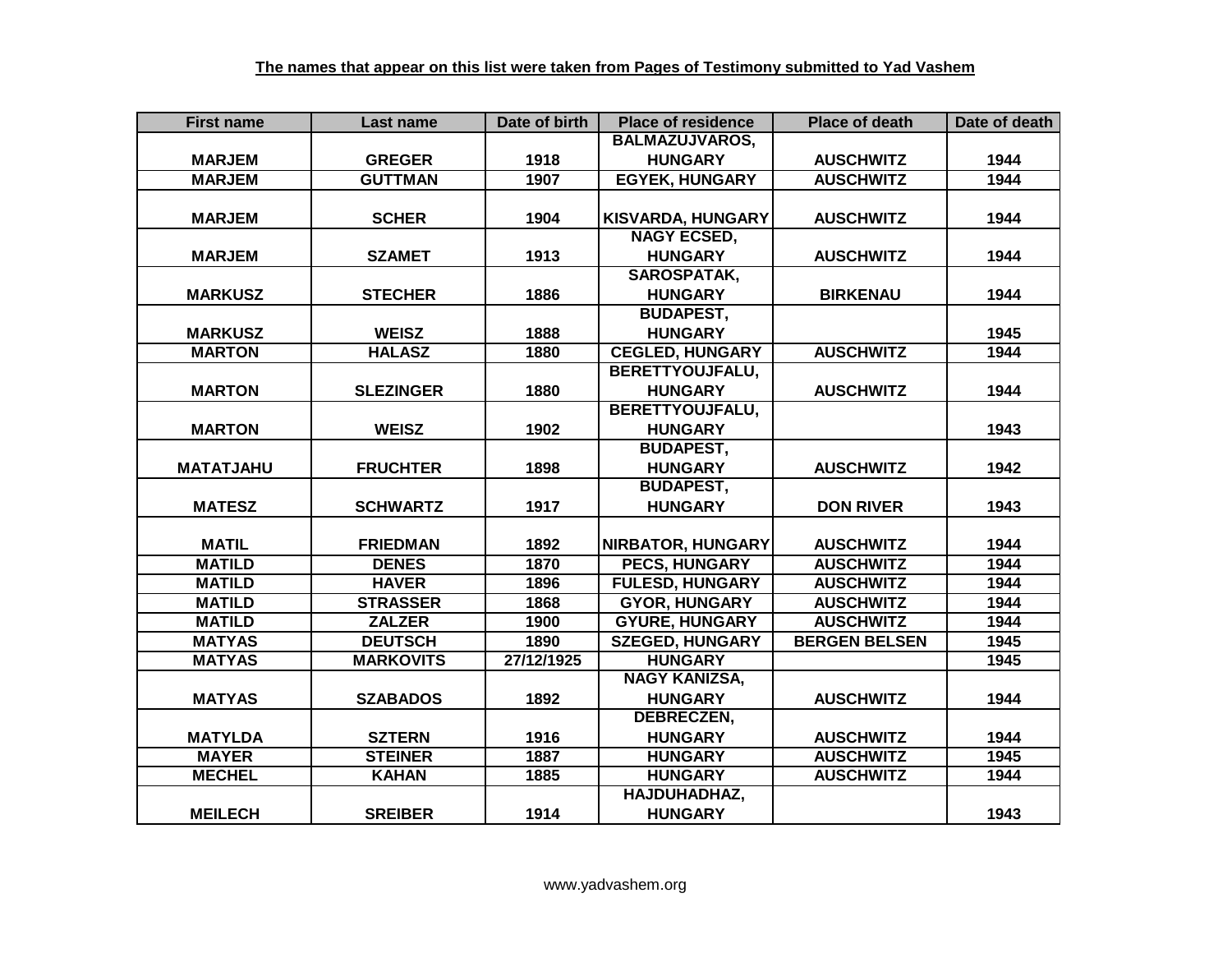| <b>First name</b> | Last name          | Date of birth | <b>Place of residence</b> | <b>Place of death</b> | Date of death |
|-------------------|--------------------|---------------|---------------------------|-----------------------|---------------|
|                   |                    |               | <b>HAJDUNASZ,</b>         |                       |               |
| <b>MELECH</b>     | <b>GLIKLICH</b>    | 1872          | <b>HUNGARY</b>            | <b>AUSCHWITZ</b>      | 1944          |
|                   |                    |               | <b>BUDAPEST,</b>          |                       |               |
| <b>MELEH</b>      | <b>STEREN</b>      | 1918          | <b>HUNGARY</b>            | <b>AUSCHWITZ</b>      | 1944          |
|                   |                    |               | <b>BERETTYOUJFALU,</b>    |                       |               |
| <b>MENACHEM</b>   | <b>GOLDSTEIN</b>   | 1928          | <b>HUNGARY</b>            | <b>AUSCHWITZ</b>      | 1944          |
|                   |                    |               | <b>TISZAFURED,</b>        |                       |               |
| <b>MENACHEM</b>   | <b>GROSS</b>       | 1902          | <b>HUNGARY</b>            | <b>TISZAFURED</b>     | 1943          |
| <b>MENACHEM</b>   | <b>HIRSCHFELD</b>  | 1918          | <b>VAC, HUNGARY</b>       | <b>AUSCHWITZ</b>      | 1944          |
|                   |                    |               | <b>MEZE KERESTES,</b>     |                       |               |
| <b>MENACHEM</b>   | <b>KAC</b>         | 1922          | <b>HUNGARY</b>            | <b>AUSCHWITZ</b>      | 1944          |
|                   |                    |               | <b>CELLDOMOLK,</b>        |                       |               |
| <b>MENACHEM</b>   | <b>KOSZTOLITZ</b>  | 1894          | <b>HUNGARY</b>            | <b>AUSCHWITZ</b>      | 1944          |
| <b>MENACHEM</b>   | <b>SHECHTER</b>    | 1898          | <b>GEMIZE, HUNGARY</b>    | <b>AUSCHWITZ</b>      | 1944          |
|                   |                    |               | <b>BUDAPEST,</b>          |                       |               |
| <b>MENACHEM</b>   | <b>SLOMOVITS</b>   | 1920          | <b>HUNGARY</b>            | <b>KOMAROM</b>        | 1945          |
|                   |                    |               | DEBERCZYN,                |                       |               |
| <b>MENACHEM</b>   | <b>WEIS</b>        | 1868          | <b>HUNGARY</b>            | <b>AUSCHWITZ</b>      | 1943          |
| <b>MENAHEM</b>    | <b>SILBERSTAIN</b> | 1918          | <b>MANDOK, HUNGARY</b>    | <b>AUSCHWITZ</b>      | 1944          |
|                   |                    |               | <b>SZERENCS,</b>          |                       |               |
| <b>MENASELE</b>   | <b>KOENIG</b>      | 1939          | <b>HUNGARY</b>            | <b>AUSCHWITZ</b>      | 1944          |
|                   |                    |               | <b>BUDAPEST,</b>          |                       |               |
| <b>MENASZE</b>    | <b>BERL</b>        | 1867          | <b>HUNGARY</b>            | <b>AUSCHWITZ</b>      | 1942          |
|                   |                    |               | <b>HAJDUNASZ,</b>         |                       |               |
| <b>MENASZE</b>    | <b>GLIKLICH</b>    | 1877          | <b>HUNGARY</b>            | <b>AUSCHWITZ</b>      | 1944          |
|                   |                    |               | NYIRBATOR,                |                       |               |
| <b>MENDELE</b>    | <b>FARKAS</b>      | 1940          | <b>HUNGARY</b>            | <b>AUSCHWITZ</b>      | 1944          |
|                   |                    |               | <b>MATE SZALKA,</b>       |                       |               |
| <b>MENDIL</b>     | <b>MILLER</b>      | 1895          | <b>HUNGARY</b>            | <b>AUSCHWITZ</b>      | 15/05/1944    |
|                   |                    |               | HAJDANANASZ,              |                       |               |
| <b>MENDL</b>      | <b>SZIMONOWICZ</b> | 1896          | <b>HUNGARY</b>            | <b>AUSCHWITZ</b>      | 1944          |
|                   |                    |               | DEBRECZEN,                |                       |               |
| <b>MENHARD</b>    | <b>VEISZ</b>       | 1909          | <b>HUNGARY</b>            | <b>BUCHENWALD</b>     | 1944          |
|                   |                    |               | <b>BUDAPEST,</b>          |                       |               |
| <b>MENYHERT</b>   | <b>NEMETHY</b>     | 21/07/1891    | <b>HUNGARY</b>            | <b>MAUTHAUSEN</b>     | 1945          |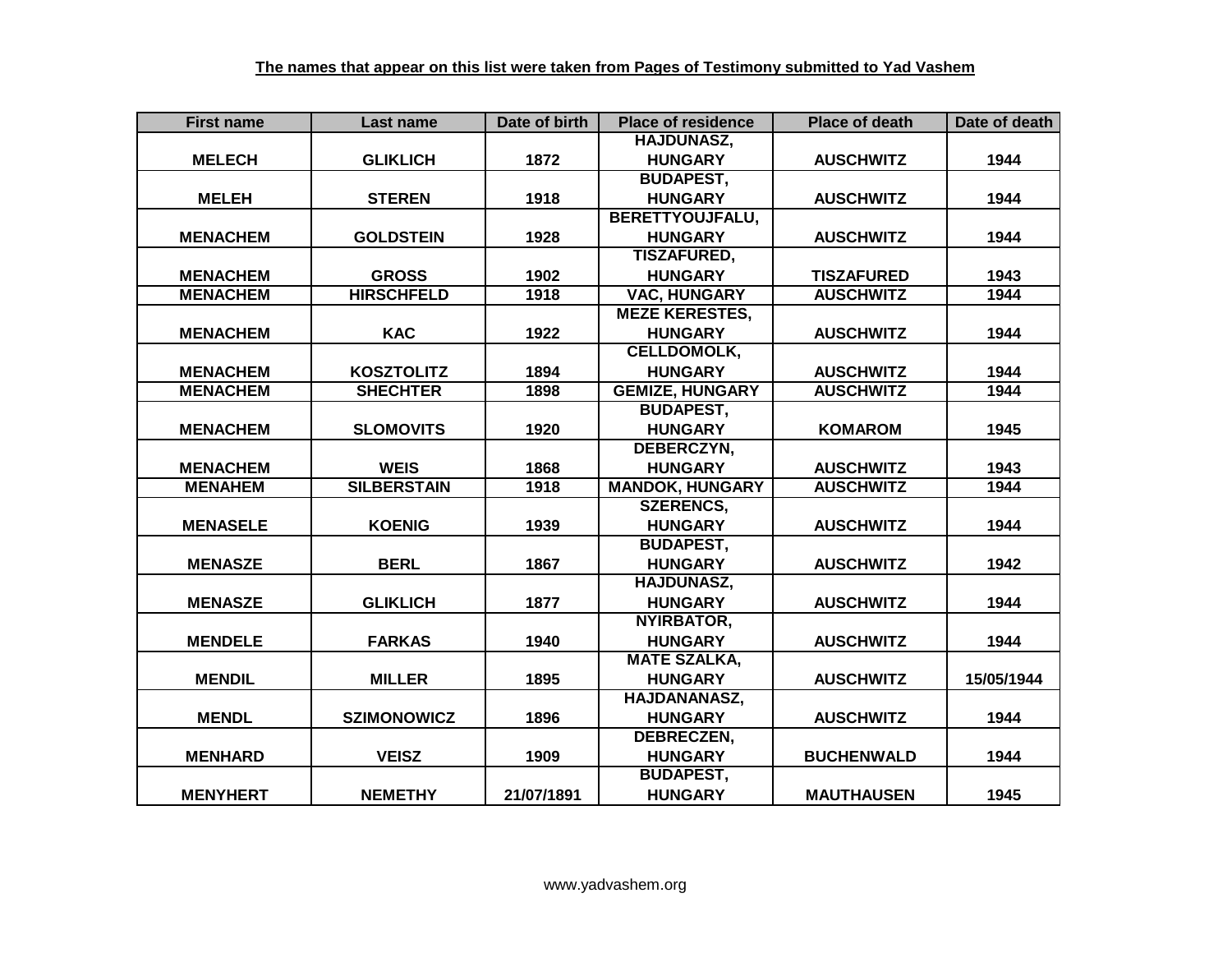| <b>First name</b> | Last name        | Date of birth | <b>Place of residence</b> | <b>Place of death</b> | Date of death |
|-------------------|------------------|---------------|---------------------------|-----------------------|---------------|
|                   |                  |               | NYIRBOGAT,                |                       |               |
| <b>MENYHERT</b>   | <b>STEINER</b>   | 1893          | <b>HUNGARY</b>            | <b>AUSCHWITZ</b>      | 1944          |
|                   |                  |               | <b>MATESZALKA,</b>        |                       |               |
| <b>MENYHERT</b>   | <b>SZEKACS</b>   | 16/05/1891    | <b>HUNGARY</b>            | <b>AUSCHWITZ</b>      | 1944          |
|                   |                  |               |                           |                       |               |
| <b>MENYUS</b>     | <b>KOHN</b>      | 1897          | <b>KISVARDA, HUNGARY</b>  | <b>AUSCHWITZ</b>      | 1944          |
|                   |                  |               | NYIREGYHAZA,              |                       |               |
| <b>MESZULAM</b>   | <b>LEWI</b>      | 1876          | <b>HUNGARY</b>            | <b>AUSCHWITZ</b>      | 1943          |
|                   |                  |               | KOMAROM,                  |                       |               |
| <b>MICHAEL</b>    | <b>FRIED</b>     | 30/11/1898    | <b>HUNGARY</b>            | <b>KOMAROM</b>        | 1944          |
|                   |                  |               | SALGOTARJAN,              |                       |               |
| <b>MICHAEL</b>    | <b>GLATSTEIN</b> | 1907          | <b>HUNGARY</b>            | <b>AUSCHWITZ</b>      | 1943          |
|                   |                  |               | <b>HAJDUNASZ,</b>         |                       |               |
| <b>MICHAEL</b>    | <b>GLIKLICH</b>  | 1894          | <b>HUNGARY</b>            | <b>AUSCHWITZ</b>      | 1944          |
|                   |                  |               | <b>BUDAPEST,</b>          |                       |               |
| <b>MICHAEL</b>    | <b>SUSSMAN</b>   | 20/06/1914    | <b>HUNGARY</b>            | <b>KOLOMEA</b>        | 1942          |
|                   |                  |               | <b>UIDO NANAS,</b>        |                       |               |
| <b>MICHAL</b>     | <b>SZPICER</b>   | 1886          | <b>HUNGARY</b>            | <b>AUSCHWITZ</b>      | 1944          |
|                   |                  |               | <b>BUDAPEST,</b>          |                       |               |
| <b>MICHALY</b>    | <b>WEISSHAUS</b> | 1884          | <b>HUNGARY</b>            | <b>AUSCHWITZ</b>      | 1943          |
| <b>MICHLA</b>     | <b>WIZL</b>      | 1892          | <b>LE, HUNGARY</b>        | LE                    | 1942          |
| <b>MICLOS</b>     | <b>PLISER</b>    | 1925          | <b>PUTNOK, HUNGARY</b>    | <b>AUSCHWITZ</b>      | 1944          |
| <b>MIHALY</b>     | <b>CSILLAG</b>   | 1925          | <b>SZEGI, HUNGARY</b>     | <b>AUSCHWITZ</b>      | 1944          |
|                   |                  |               | LOVASBERENY,              |                       |               |
| <b>MIHALY</b>     | <b>ECKSTEIN</b>  | 1932          | <b>HUNGARY</b>            | <b>BIRKENAU</b>       | 1944          |
|                   |                  |               | <b>DEBRECEN,</b>          |                       |               |
| <b>MIHALY</b>     | <b>FENYVESSI</b> | 1917          | <b>HUNGARY</b>            | <b>AUSCHWITZ</b>      | 1944          |
|                   |                  |               | <b>DEBRECEN,</b>          |                       |               |
| <b>MIHALY</b>     | <b>LADANYI</b>   | 1893          | <b>HUNGARY</b>            | <b>AUSCHWITZ</b>      | 1944          |
| <b>MIHALY</b>     | <b>LASZLO</b>    | 1880          | <b>ASZOD, HUNGARY</b>     | <b>AUSCHWITZ</b>      | 1944          |
|                   |                  |               | <b>BUDAPEST,</b>          |                       |               |
| <b>MIHALY</b>     | <b>NEUWIRTH</b>  | 22/01/1902    | <b>HUNGARY</b>            |                       | 1944          |
|                   |                  |               | <b>BALMAZ-UJVAROS,</b>    |                       |               |
| <b>MIHALY</b>     | <b>ROSENTAL</b>  | 1892          | <b>HUNGARY</b>            | <b>AUSCHWITZ</b>      | 1944          |
|                   |                  |               | HAJDUHADHAZ,              |                       |               |
| <b>MIHALY</b>     | <b>SPITZER</b>   | 1879          | <b>HUNGARY</b>            | <b>AUSCHWITZ</b>      | 1944          |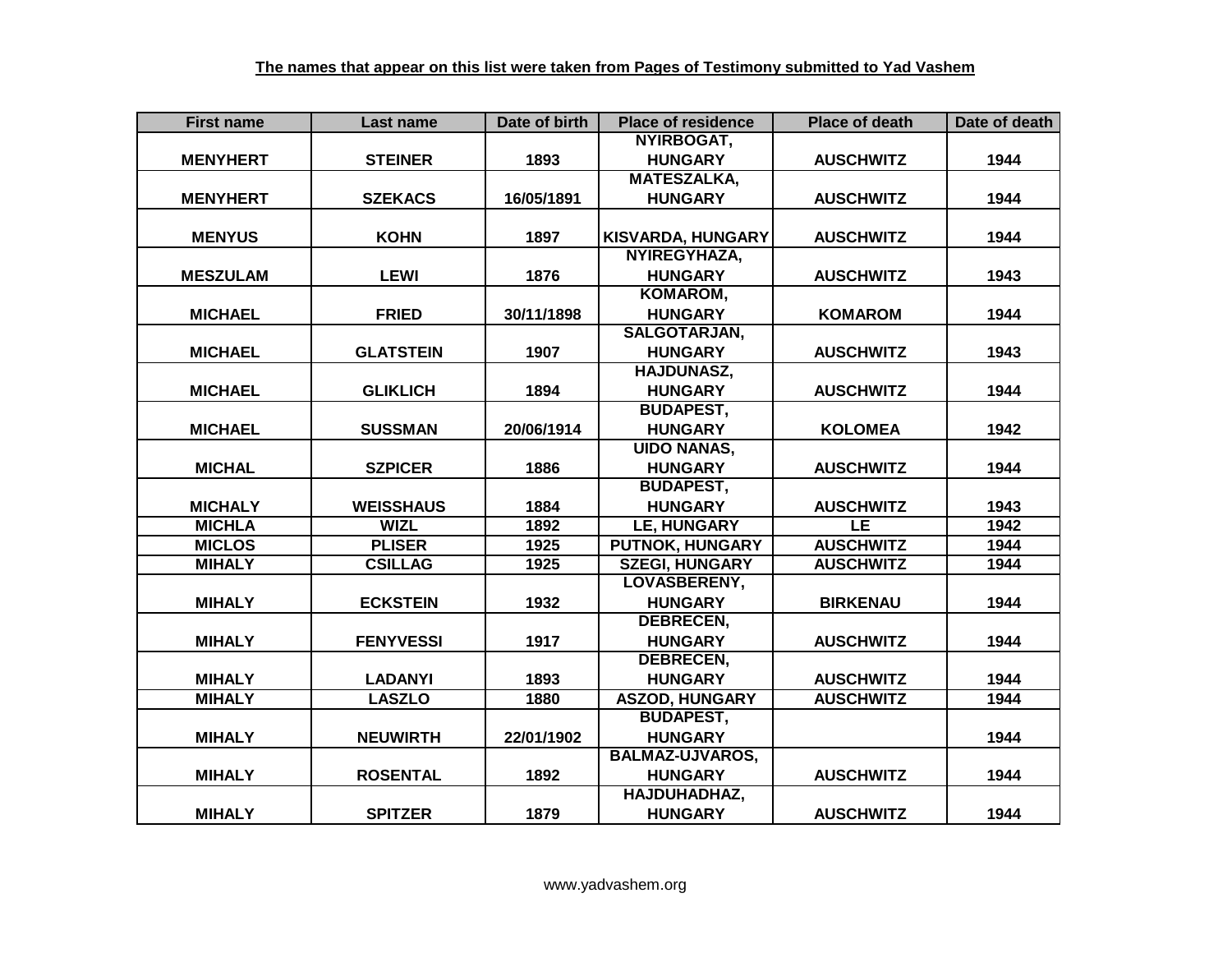| <b>First name</b> | Last name          | Date of birth | <b>Place of residence</b> | <b>Place of death</b> | Date of death |
|-------------------|--------------------|---------------|---------------------------|-----------------------|---------------|
|                   |                    |               | <b>BUDAPEST,</b>          |                       |               |
| <b>MIHALY</b>     | <b>STILLFRIED</b>  | 1882          | <b>HUNGARY</b>            | <b>BUDAPEST</b>       | 1944          |
| <b>MIHALY</b>     | <b>WEISZ</b>       | 10/07/1872    | <b>TATA, HUNGARY</b>      | <b>AUSCHWITZ</b>      | 14/06/1944    |
| <b>MIKI</b>       | <b>SCHWARC</b>     | 1935          | <b>HUNGARY</b>            |                       | 1944          |
|                   |                    |               | <b>DEBRECEN,</b>          |                       |               |
| <b>MIKI</b>       | <b>SILBER</b>      | 1924          | <b>HUNGARY</b>            | <b>AUSCHWITZ</b>      | 1944          |
|                   |                    |               | <b>BUDAPEST,</b>          |                       |               |
| <b>MIKI</b>       | <b>WEISZ</b>       | 11/07/1910    | <b>HUNGARY</b>            |                       | 1942          |
|                   |                    |               | <b>BEKES GYULA,</b>       |                       |               |
| <b>MIKLAS</b>     | <b>KUTAS</b>       | 1895          | <b>HUNGARY</b>            | <b>AUSCHWITZ</b>      | 1944          |
|                   |                    |               | <b>NYIRMEGYES,</b>        |                       |               |
| <b>MIKLOS</b>     | <b>BARD</b>        | 10/1930       | <b>HUNGARY</b>            | <b>AUSCHWITZ</b>      | 17/07/1944    |
|                   |                    |               | NYIREGYHAZA,              |                       |               |
| <b>MIKLOS</b>     | <b>BOGNAR</b>      | 1908          | <b>HUNGARY</b>            | <b>AUSCHWITZ</b>      | 1944          |
|                   |                    |               | <b>MATESZALKA,</b>        |                       |               |
| <b>MIKLOS</b>     | <b>DEUTSCH</b>     | 1909          | <b>HUNGARY</b>            | <b>AUSCHWITZ</b>      | 1944          |
|                   |                    |               | <b>TISZAESZLAR,</b>       |                       |               |
| <b>MIKLOS</b>     | <b>FARKAS</b>      | 1928          | <b>HUNGARY</b>            | <b>AUSCHWITZ</b>      | 1944          |
|                   |                    |               | <b>BIATORBAGY,</b>        |                       |               |
| <b>MIKLOS</b>     | <b>FISCHER</b>     | 1931          | <b>HUNGARY</b>            | <b>AUSCHWITZ</b>      | 1944          |
|                   |                    |               |                           | <b>MOSONMAGYAROVA</b> |               |
| <b>MIKLOS</b>     | <b>FISCHER</b>     | 10/01/1901    | <b>LENTI, HUNGARY</b>     | $\mathsf{R}$          | 1944          |
|                   |                    |               | <b>MATESZALKA,</b>        |                       |               |
| <b>MIKLOS</b>     | <b>FISCHER</b>     | 1890          | <b>HUNGARY</b>            | <b>AUSCHWITZ</b>      | 1944          |
|                   |                    |               | <b>MATE SZALKA,</b>       |                       |               |
| <b>MIKLOS</b>     | <b>FISCHER</b>     | 1886          | <b>HUNGARY</b>            | <b>AUSCHWITZ</b>      | 1944          |
|                   |                    |               | NAGYKANIZSA,              |                       |               |
| <b>MIKLOS</b>     | <b>FISCHER</b>     | 17/11/1937    | <b>HUNGARY</b>            | <b>AUSCHWITZ</b>      | 21/05/1944    |
|                   |                    |               | <b>JANOSHALMA,</b>        |                       |               |
| <b>MIKLOS</b>     | <b>FOLDES</b>      | 1891          | <b>HUNGARY</b>            |                       | 1943          |
|                   |                    |               | <b>BUDAPEST,</b>          |                       |               |
| <b>MIKLOS</b>     | <b>FRIED</b>       | 1899          | <b>HUNGARY</b>            | <b>AUSCHWITZ</b>      | 1944          |
|                   |                    |               | <b>DEBRECEN,</b>          |                       |               |
| <b>MIKLOS</b>     | <b>FRIEDLANDER</b> | 27/03/1893    | <b>HUNGARY</b>            | <b>DACHAU</b>         | 1944          |
| <b>MIKLOS</b>     | <b>FRIEDMANN</b>   | 1924          | <b>HUNGARY</b>            | <b>AUSCHWITZ</b>      | 1944          |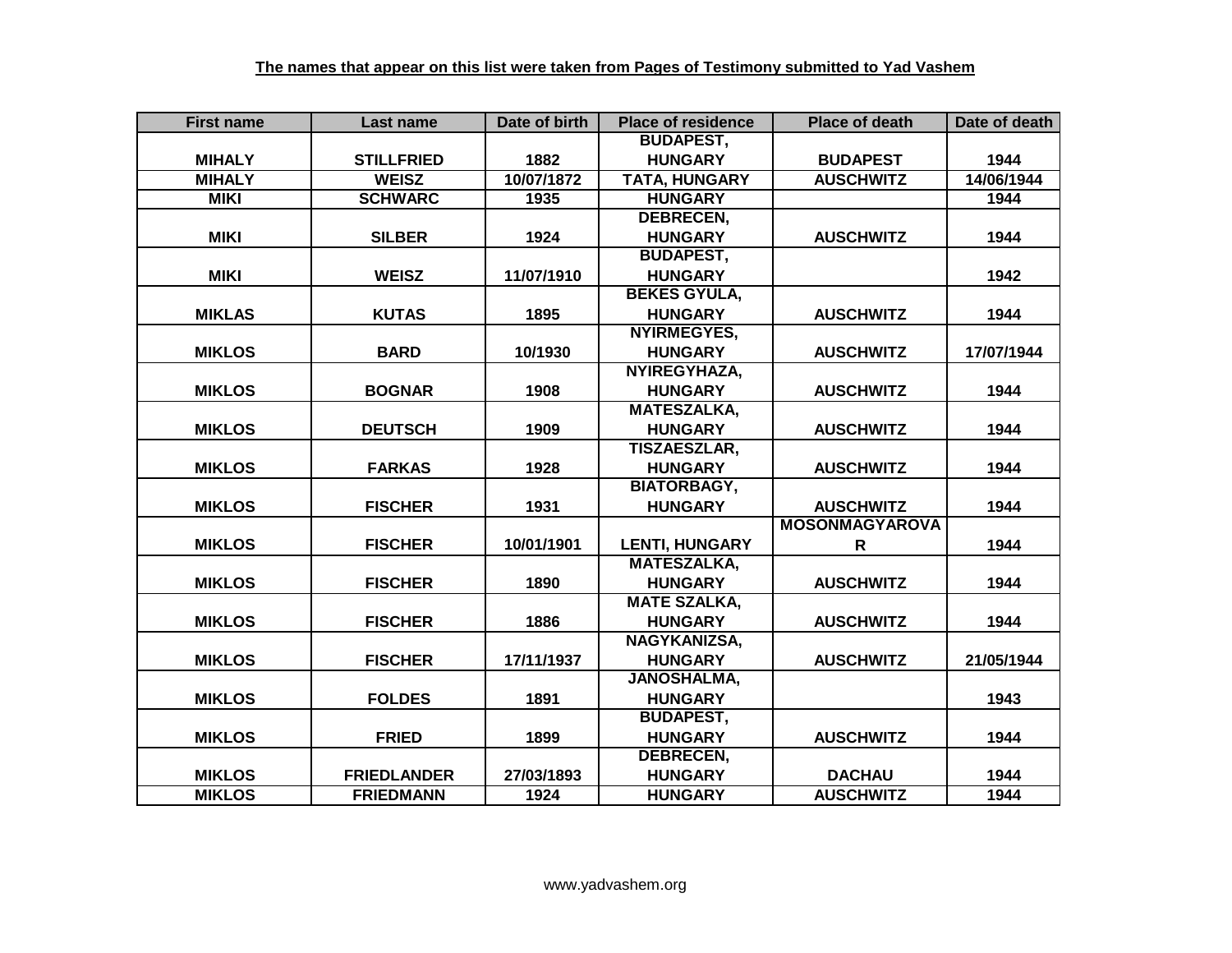| <b>First name</b> | Last name         | Date of birth | <b>Place of residence</b> | <b>Place of death</b> | Date of death |
|-------------------|-------------------|---------------|---------------------------|-----------------------|---------------|
|                   |                   |               | <b>VASAROSNAMENY,</b>     |                       |               |
| <b>MIKLOS</b>     | <b>GLUCK</b>      | 1935          | <b>HUNGARY</b>            | <b>AUSCHWITZ</b>      | 1944          |
| <b>MIKLOS</b>     | <b>GLUECK</b>     | 1906          | <b>ENCS, HUNGARY</b>      |                       | 1944          |
|                   |                   |               | <b>BUDAPEST,</b>          |                       |               |
| <b>MIKLOS</b>     | <b>GOLDSTEIN</b>  | 2/2/1902      | <b>HUNGARY</b>            | <b>SZENTES</b>        | 26/9/1944     |
|                   |                   |               | NYIREGYHAZA,              |                       |               |
| <b>MIKLOS</b>     | <b>GROSSMAN</b>   | 1900          | <b>HUNGARY</b>            | <b>AUSCHWITZ</b>      | 1944          |
|                   |                   |               | <b>BUDAPEST,</b>          |                       |               |
| <b>MIKLOS</b>     | <b>GRUNBERGER</b> | 1906          | <b>HUNGARY</b>            |                       | 1942          |
| <b>MIKLOS</b>     | <b>HEIMLICH</b>   | 1932          | <b>SZALOK, HUNGARY</b>    | <b>AUSCHWITZ</b>      | 1944          |
|                   |                   |               | NAGYKANIZSA,              |                       |               |
| <b>MIKLOS</b>     | <b>JELLINEK</b>   | 31/10/1891    | <b>HUNGARY</b>            | <b>AUSCHWITZ</b>      | 15/10/1944    |
|                   |                   |               | <b>DUNAPENTELE,</b>       |                       |               |
| <b>MIKLOS</b>     | <b>KISS</b>       | 1885          | <b>HUNGARY</b>            | <b>AUSCHWITZ</b>      | 1944          |
|                   |                   |               | <b>BUDAPEST,</b>          |                       |               |
| <b>MIKLOS</b>     | <b>KNOPP</b>      | 1920          | <b>HUNGARY</b>            |                       | 1944          |
|                   |                   |               |                           |                       |               |
| <b>MIKLOS</b>     | <b>KOMLOS</b>     | 1916          | <b>ERZSEBET, HUNGARY</b>  |                       | 1942          |
|                   |                   |               | <b>DEBRECEN,</b>          |                       |               |
| <b>MIKLOS</b>     | <b>KRAUSZ</b>     | 1908          | <b>HUNGARY</b>            |                       | 1942          |
|                   |                   |               | <b>SATORALJAUJHELY,</b>   |                       |               |
| <b>MIKLOS</b>     | <b>LEFKOVITS</b>  | 15/12/1910    | <b>HUNGARY</b>            |                       | 1942          |
|                   |                   |               | <b>BODROGKERESZTUR,</b>   |                       |               |
| <b>MIKLOS</b>     | <b>MAJEROWICZ</b> | 13/09/1929    | <b>HUNGARY</b>            | <b>AUSCHWITZ</b>      | 1944          |
| <b>MIKLOS</b>     | <b>NEUWIRT</b>    | 1925          | <b>KALLO, HUNGARY</b>     | <b>AUSCHWITZ</b>      | 1944          |
|                   |                   |               | <b>BUDAPEST,</b>          |                       |               |
| <b>MIKLOS</b>     | <b>RACZ</b>       | 1885          | <b>HUNGARY</b>            | <b>BUDAPEST</b>       | 1944          |
|                   |                   |               |                           |                       |               |
| <b>MIKLOS</b>     | <b>ROSENFELD</b>  | 1924          | <b>BONYHAD, HUNGARY</b>   | <b>TABOR</b>          | 1945          |
|                   |                   |               | <b>BUDAPEST,</b>          |                       |               |
| <b>MIKLOS</b>     | <b>SCHREIBER</b>  | 1904          | <b>HUNGARY</b>            |                       | 1943          |
| <b>MIKLOS</b>     | <b>STEINER</b>    | 1918          | <b>SZIGET, HUNGARY</b>    | <b>MUNKA</b>          | 1942          |
|                   |                   |               | <b>BUDAPEST,</b>          |                       |               |
| <b>MIKLOS</b>     | <b>SZASZ</b>      | 1920          | <b>HUNGARY</b>            |                       | 1944          |
|                   |                   |               | <b>DUNAPENTELE,</b>       |                       |               |
| <b>MIKLOS</b>     | <b>SZIKLAI</b>    | 1890          | <b>HUNGARY</b>            | <b>AUSCHWITZ</b>      | 1944          |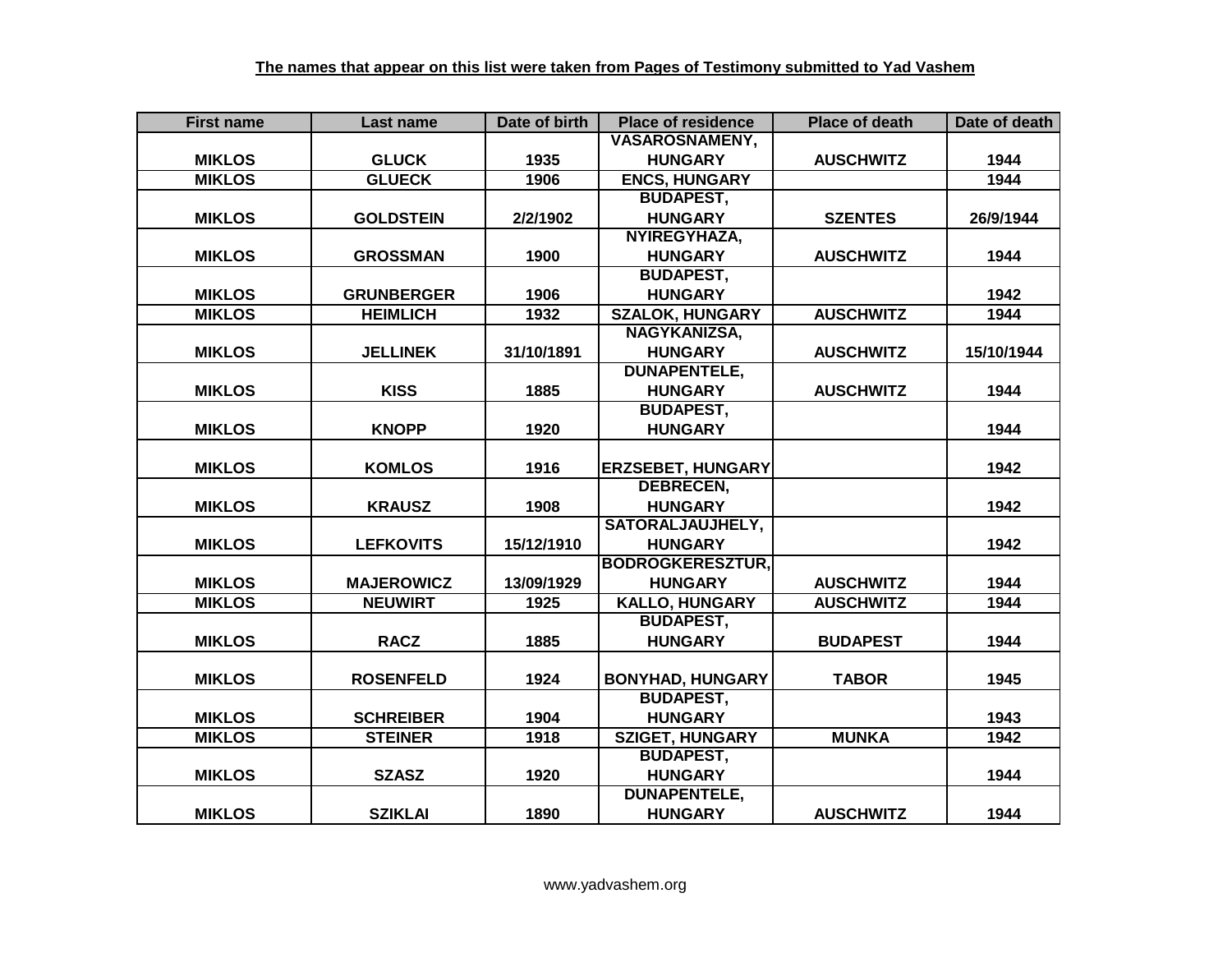| <b>First name</b> | Last name          | Date of birth | <b>Place of residence</b> | <b>Place of death</b> | Date of death |
|-------------------|--------------------|---------------|---------------------------|-----------------------|---------------|
|                   |                    |               |                           |                       |               |
| <b>MIKLOS</b>     | <b>SZTERN</b>      | 1900          | RAKAMAZ, HUNGARY          | <b>AUSCHWITZ</b>      | 1944          |
|                   |                    |               | <b>BUDAPEST,</b>          |                       |               |
| <b>MIKLOS</b>     | <b>VERMES</b>      | 16/10/1900    | <b>HUNGARY</b>            | <b>AUSCHWITZ</b>      | 1944          |
| <b>MIKLOS</b>     | <b>WEINBERGER</b>  | 1898          | <b>NIRMODO, HUNGARY</b>   | <b>AUSCHWITZ</b>      | 1944          |
|                   |                    |               |                           |                       |               |
| <b>MIKLOS</b>     | <b>WEISZ</b>       | 1910          | <b>KISVARDA, HUNGARY</b>  | <b>AUSCHWITZ</b>      | 1944          |
|                   |                    |               | <b>MATESALKA,</b>         |                       |               |
| <b>MIKLOS</b>     | <b>WINDT</b>       | 1908          | <b>HUNGARY</b>            | <b>BUDAPEST</b>       | 1944          |
|                   |                    |               | NAGYBARACSKA,             |                       |               |
| <b>MIKLOS</b>     | <b>ZELMANOVITS</b> | 1886          | <b>HUNGARY</b>            |                       | 1943          |
| <b>MIKLOSZ</b>    | <b>FLESCH</b>      | 1914          | <b>TURKEVE, HUNGARY</b>   | <b>AUSCHWITZ</b>      | 1943          |
| <b>MIKLOSZ</b>    | <b>RAJN</b>        | 1916          | <b>KISPEST, HUNGARY</b>   | <b>AUSCHWITZ</b>      | 1944          |
|                   |                    |               | <b>BUDAPEST,</b>          |                       |               |
| <b>MIKLOSZ</b>    | <b>SZASZ</b>       | 1903          | <b>HUNGARY</b>            |                       | 1942          |
| <b>MIKLOSZ</b>    | <b>WEINBERGER</b>  | 1920          | <b>OJOK, HUNGARY</b>      | <b>AUSCHWITZ</b>      | 1944          |
| <b>MIKSA</b>      | <b>BERKOVITC</b>   | 1903          | <b>UJPEST, HUNGARY</b>    |                       | 1942          |
|                   |                    |               | <b>BUDAPEST,</b>          |                       |               |
| <b>MIKSA</b>      | <b>DEUTSCH</b>     | 1901          | <b>HUNGARY</b>            | <b>AUSCHWITZ</b>      | 1944          |
|                   |                    |               | <b>BUDAPEST,</b>          |                       |               |
| <b>MIKSA</b>      | <b>EHRENFELD</b>   | 1892          | <b>HUNGARY</b>            | <b>BUDAPEST</b>       | 1944          |
| <b>MIKSA</b>      | <b>FREIMANN</b>    | 20/07/1895    | <b>SZEGED, HUNGARY</b>    | <b>AUSCHWITZ</b>      | 1944          |
| <b>MIKSA</b>      | <b>FRIEBERT</b>    | 1880          | <b>PAPA, HUNGARY</b>      | <b>AUSCHWITZ</b>      | 1944          |
|                   |                    |               | <b>SOMBATHELY,</b>        |                       |               |
| <b>MIKSA</b>      | <b>FUERST</b>      | 1896          | <b>HUNGARY</b>            | <b>AUSCHWITZ</b>      | 1944          |
|                   |                    |               | NYIRMEGYES,               |                       |               |
| <b>MIKSA</b>      | <b>GREENBAUM</b>   | 1907          | <b>HUNGARY</b>            | <b>AUSCHWITZ</b>      | 1944          |
| <b>MIKSA</b>      | <b>GUENSBERGER</b> | 1885          | <b>HUNGARY</b>            | <b>AUSCHWITZ</b>      | 1944          |
|                   |                    |               | <b>SZOMBATHELY,</b>       |                       |               |
| <b>MIKSA</b>      | <b>GUNSBERGER</b>  | 23/04/1885    | <b>HUNGARY</b>            | <b>AUSCHWITZ</b>      | 1944          |
|                   |                    |               | <b>BUDAPEST,</b>          |                       |               |
| <b>MIKSA</b>      | <b>GUTTMAN</b>     | 1904          | <b>HUNGARY</b>            |                       | 1944          |
| <b>MIKSA</b>      | <b>HERCZL</b>      | 1932          | <b>USZOD, HUNGARY</b>     | <b>BIRKENAU</b>       | 1944          |
|                   |                    |               | <b>HAJDUSAMSON,</b>       |                       |               |
| <b>MIKSA</b>      | <b>LEFKOVITS</b>   | 1921          | <b>HUNGARY</b>            |                       | 1943          |
| <b>MIKSA</b>      | <b>LEHNER</b>      | 1879          | <b>PECS, HUNGARY</b>      | <b>BUCHENWALD</b>     | 1945          |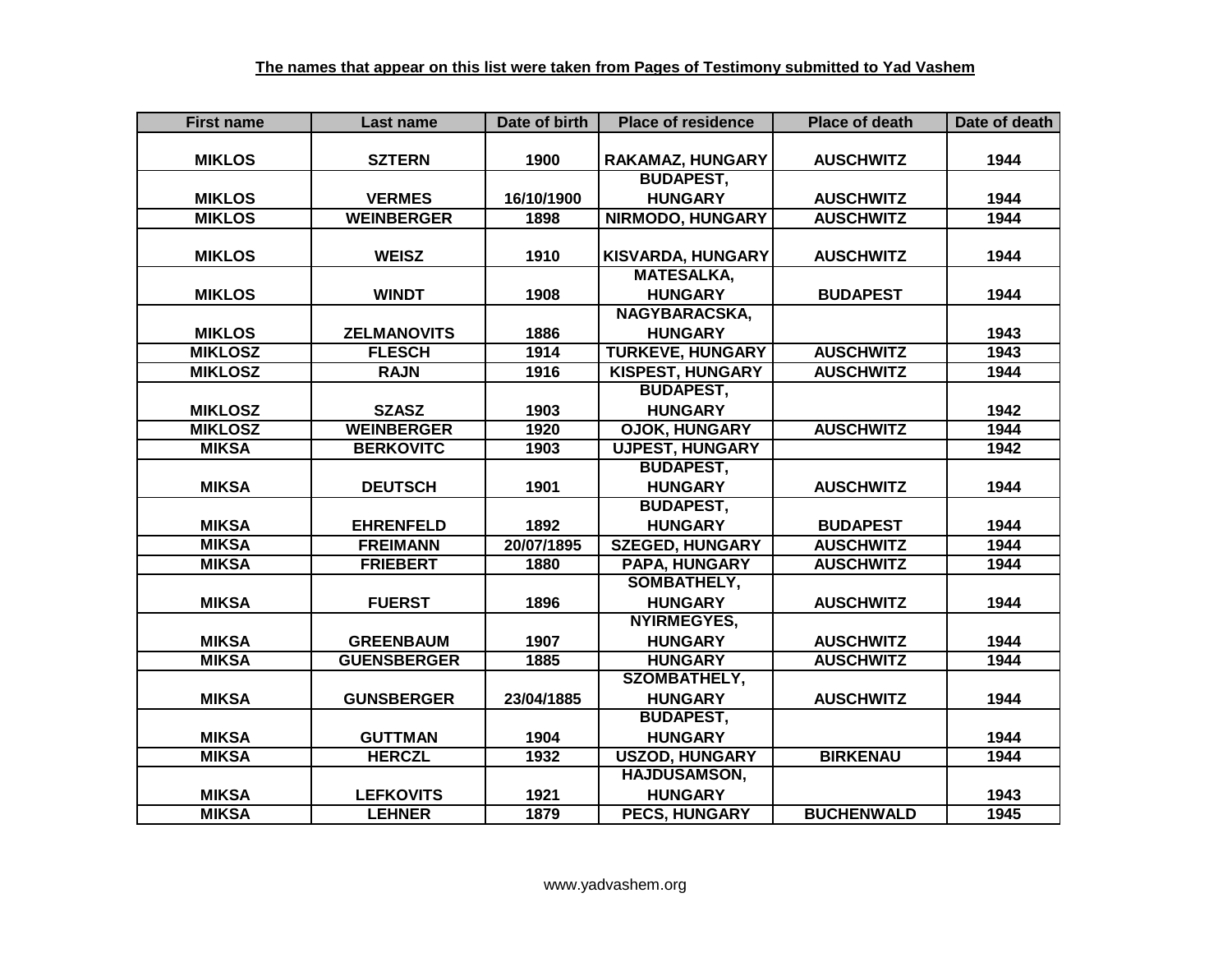| <b>First name</b> | Last name           | Date of birth | <b>Place of residence</b> | <b>Place of death</b> | Date of death |
|-------------------|---------------------|---------------|---------------------------|-----------------------|---------------|
| <b>MIKSA</b>      | <b>LOWENSTEIN</b>   | 1908          | <b>SOPRON, HUNGARY</b>    | <b>AUSCHWITZ</b>      | 1944          |
|                   |                     |               | <b>BEKESCSABA,</b>        |                       |               |
| <b>MIKSA</b>      | <b>MAUSKOPF</b>     | 23/09/1919    | <b>HUNGARY</b>            |                       | 1941          |
|                   |                     |               | <b>BUDAPEST,</b>          |                       |               |
| <b>MIKSA</b>      | <b>PILLIS</b>       | 28/08/1891    | <b>HUNGARY</b>            | <b>BUDAPEST</b>       | 1946          |
| <b>MIKSA</b>      | <b>SALAMONOVITS</b> | 1913          | <b>EDELENY, HUNGARY</b>   | <b>AUSCHWITZ</b>      | 1944          |
|                   |                     |               | PESTSZENTLORINC,          |                       |               |
| <b>MIKSA</b>      | <b>SCHLESINGER</b>  | 1897          | <b>HUNGARY</b>            |                       | 1944          |
| <b>MIKSA</b>      | <b>SCHNABEL</b>     | 1889          | <b>UJPEST, HUNGARY</b>    | <b>AUSCHWITZ</b>      | 1944          |
|                   |                     |               | <b>BUDAPEST,</b>          |                       |               |
| <b>MIKSA</b>      | <b>SCHWARCZ</b>     | 18/11/1926    | <b>HUNGARY</b>            | <b>HALOM</b>          | 1944          |
| <b>MIKSA</b>      | <b>SPITZER</b>      | 1876          | <b>UJPEST, HUNGARY</b>    | <b>AUSCHWITZ</b>      | 1944          |
|                   |                     |               | <b>BUDAPEST,</b>          |                       |               |
| <b>MIKSA</b>      | <b>SPITZER</b>      | 1876          | <b>HUNGARY</b>            | <b>AUSCHWITZ</b>      | 1944          |
|                   |                     |               | <b>LENGYELTOTI,</b>       |                       |               |
| <b>MIKSA</b>      | <b>STAINER</b>      | 1883          | <b>HUNGARY</b>            | <b>AUSCHWITZ</b>      | 1944          |
|                   |                     |               | <b>BUDAPEST,</b>          |                       |               |
| <b>MIKSCHA</b>    | <b>SCHLESINGER</b>  | 1880          | <b>HUNGARY</b>            | <b>AUSCHWITZ</b>      | 1944          |
| <b>MIKSE</b>      | <b>FROMER</b>       | 1897          | <b>MAKO, HUNGARY</b>      | <b>AUSCHWITZ</b>      | 1944          |
|                   |                     |               | <b>BUDAPEST,</b>          |                       |               |
| <b>MIKSE</b>      | <b>MOCARI</b>       | 1871          | <b>HUNGARY</b>            | <b>AUSCHWITZ</b>      | 1944          |
|                   |                     |               | <b>SATORALJAUJHELY,</b>   |                       |               |
| <b>MIKSZA</b>     | <b>SCHONFELD</b>    | 1899          | <b>HUNGARY</b>            | <b>AUSCHWITZ</b>      | 1944          |
|                   |                     |               | <b>HAJDUNASZ,</b>         |                       |               |
| <b>MINCIA</b>     | <b>GLIKLICH</b>     | 1899          | <b>HUNGARY</b>            | <b>AUSCHWITZ</b>      | 1944          |
| <b>MINDI</b>      | <b>LIEBER</b>       | 10/09/1898    | <b>HUNGARY</b>            | <b>AUSCHWITZ</b>      | 1944          |
|                   |                     |               | <b>SZERENCS,</b>          |                       |               |
| <b>MINDL</b>      | <b>KOENIG</b>       | 1896          | <b>HUNGARY</b>            | <b>AUSCHWITZ</b>      | 1944          |
|                   |                     |               | <b>BALMAZ-UJVAROS,</b>    |                       |               |
| <b>MIRCA</b>      | <b>STEINBERGER</b>  | 1918          | <b>HUNGARY</b>            | <b>AUSCHWITZ</b>      | 1944          |
|                   |                     |               | <b>BALMAZ-UJVAROS,</b>    |                       |               |
| <b>MIRJA</b>      | <b>FRIEDLENDER</b>  | 1894          | <b>HUNGARY</b>            | <b>AUSCHWITZ</b>      | 1944          |
|                   |                     |               | <b>SOJOSZENTPETER,</b>    |                       |               |
| <b>MIRJAM</b>     | <b>AUSZLENDER</b>   | 1916          | <b>HUNGARY</b>            | <b>BIRKENAU</b>       | 1944          |
|                   |                     |               | DEBRECEN,                 |                       |               |
| <b>MIRJAM</b>     | <b>BASCH</b>        | 1920          | <b>HUNGARY</b>            | <b>AUSCHWITZ</b>      | 1944          |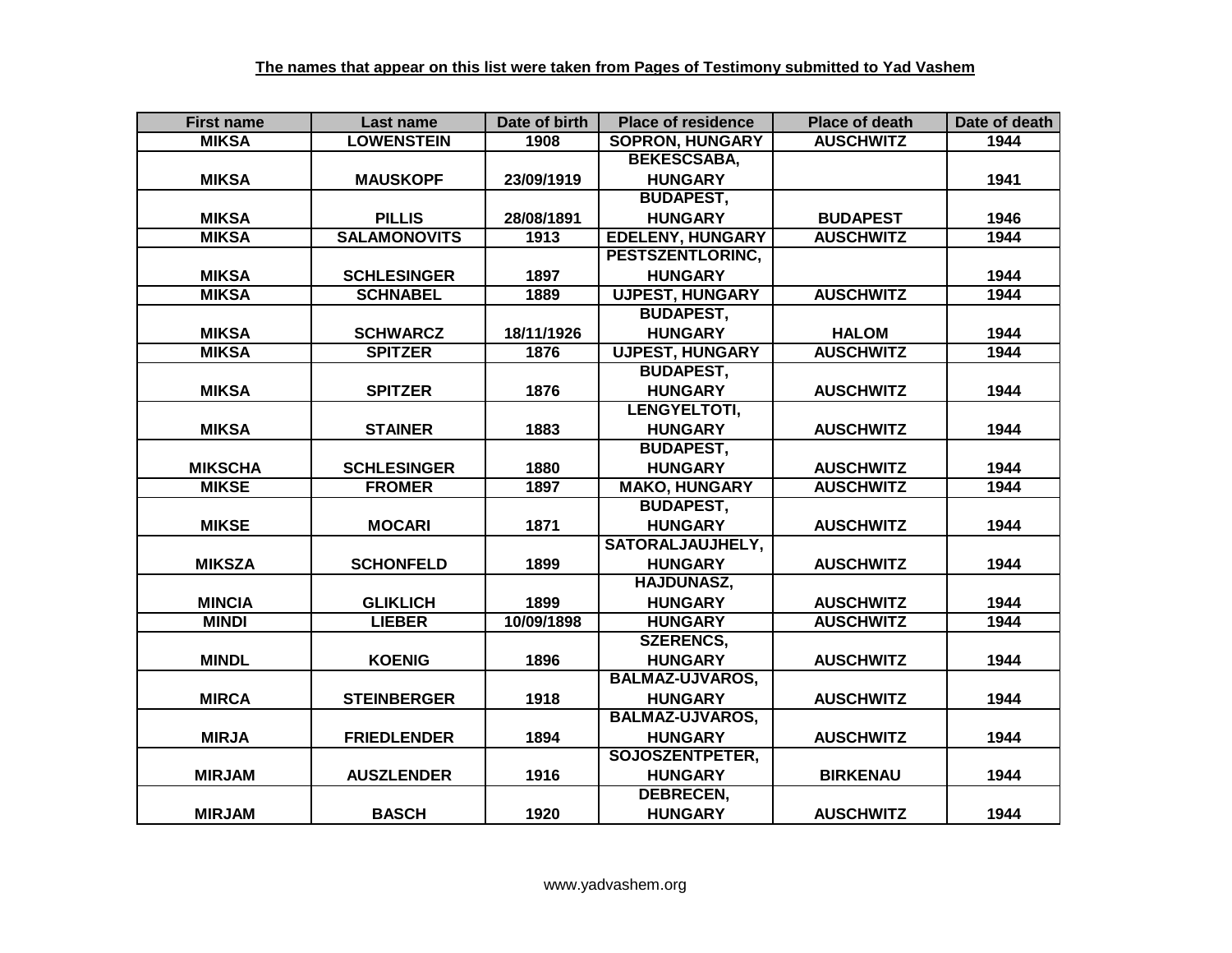| <b>First name</b> | Last name          | Date of birth | <b>Place of residence</b> | <b>Place of death</b> | Date of death |
|-------------------|--------------------|---------------|---------------------------|-----------------------|---------------|
|                   |                    |               | <b>TISZADOROGMA,</b>      |                       |               |
| <b>MIRJAM</b>     | <b>BERKOWITS</b>   | 1906          | <b>HUNGARY</b>            | <b>AUSCHWITZ</b>      | 1944          |
|                   |                    |               | <b>BUDAPEST,</b>          |                       |               |
| <b>MIRJAM</b>     | <b>EKSTEIN</b>     | 1910          | <b>HUNGARY</b>            | <b>BUDAPEST</b>       | 12/1944       |
|                   |                    |               | <b>BEKESCSABA,</b>        |                       |               |
| <b>MIRJAM</b>     | <b>ERNFELD</b>     | 1914          | <b>HUNGARY</b>            | <b>AUSCHWITZ</b>      | 1944          |
|                   |                    |               | <b>BUDAPEST,</b>          |                       |               |
| <b>MIRJAM</b>     | <b>FILIPSOHN</b>   | 1900          | <b>HUNGARY</b>            | <b>AUSCHWITZ</b>      | 1944          |
| <b>MIRJAM</b>     | <b>HIRSZFELD</b>   | 1916          | VAC, HUNGARY              | <b>AUSCHWITZ</b>      | 1944          |
|                   |                    |               | <b>JANOSHAZA,</b>         |                       |               |
| <b>MIRJAM</b>     | <b>HOLZER</b>      | 1895          | <b>HUNGARY</b>            | <b>AUSCHWITZ</b>      | 1944          |
|                   |                    |               | PEDELHAZO,                |                       |               |
| <b>MIRJAM</b>     | <b>KLAJN</b>       | 1891          | <b>HUNGARY</b>            | <b>AUSCHWITZ</b>      | 1944          |
|                   |                    |               |                           |                       |               |
| <b>MIRJAM</b>     | <b>KLEJN</b>       | 1897          | <b>NIRBATOR, HUNGARY</b>  | <b>AUSCHWITZ</b>      | 1944          |
|                   |                    |               |                           |                       |               |
| <b>MIRJAM</b>     | <b>LEWI</b>        | 1885          | <b>NYIRGEBE, HUNGARY</b>  | <b>AUSCHWITZ</b>      | 1944          |
| <b>MIRJAM</b>     | <b>MAYER</b>       | 1920          | <b>PAPA, HUNGARY</b>      | <b>AUSCHWITZ</b>      | 1944          |
| <b>MIRJAM</b>     | <b>MILLER</b>      | 1919          | <b>HADHAZ, HUNGARY</b>    | <b>AUSCHWITZ</b>      | 1944          |
|                   |                    |               | <b>BUDSZEUTMIHELY,</b>    |                       |               |
| <b>MIRJAM</b>     | <b>NEUMAN</b>      | 1891          | <b>HUNGARY</b>            | <b>AUSCHWITZ</b>      | 1944          |
|                   |                    |               | <b>DEBRECZEN,</b>         |                       |               |
| <b>MIRJAM</b>     | <b>NYUL</b>        | 1875          | <b>HUNGARY</b>            | <b>AUSCHWITZ</b>      | 1944          |
|                   |                    |               | DUNAFOLDVAR,              |                       |               |
| <b>MIRJAM</b>     | <b>POLLAK</b>      | 1929          | <b>HUNGARY</b>            | <b>AUSCHWITZ</b>      | 1944          |
|                   |                    |               | <b>MEZOKOVACSHAZA,</b>    |                       |               |
| <b>MIRJAM</b>     | <b>RUBINSTEIN</b>  | 1900          | <b>HUNGARY</b>            | <b>AUSCHWITZ</b>      | 1944          |
|                   |                    |               | <b>BUDAPEST,</b>          |                       |               |
| <b>MIRJAM</b>     | <b>SCHLESINGER</b> | 1902          | <b>HUNGARY</b>            | <b>AUSCHWITZ</b>      | 1944          |
|                   |                    |               |                           |                       |               |
| <b>MIRJAM</b>     | <b>SCHWARZ</b>     | 1912          | <b>SAUJHELY, HUNGARY</b>  | <b>AUSCHWITZ</b>      | 1944          |
|                   |                    |               | <b>SALGOTARJAN,</b>       |                       |               |
| <b>MIRJAM</b>     | <b>STEINER</b>     | 1902          | <b>HUNGARY</b>            | <b>AUSCHWITZ</b>      | 1945          |
| <b>MIRJAM</b>     | <b>STERENGER</b>   | 1898          | <b>PECS, HUNGARY</b>      | <b>AUSCHWITZ</b>      | 1944          |
|                   |                    |               | <b>DUNA SZEKCSO,</b>      |                       |               |
| <b>MIRJAM</b>     | <b>SZWARC</b>      | 1905          | <b>HUNGARY</b>            | <b>AUSCHWITZ</b>      | 1944          |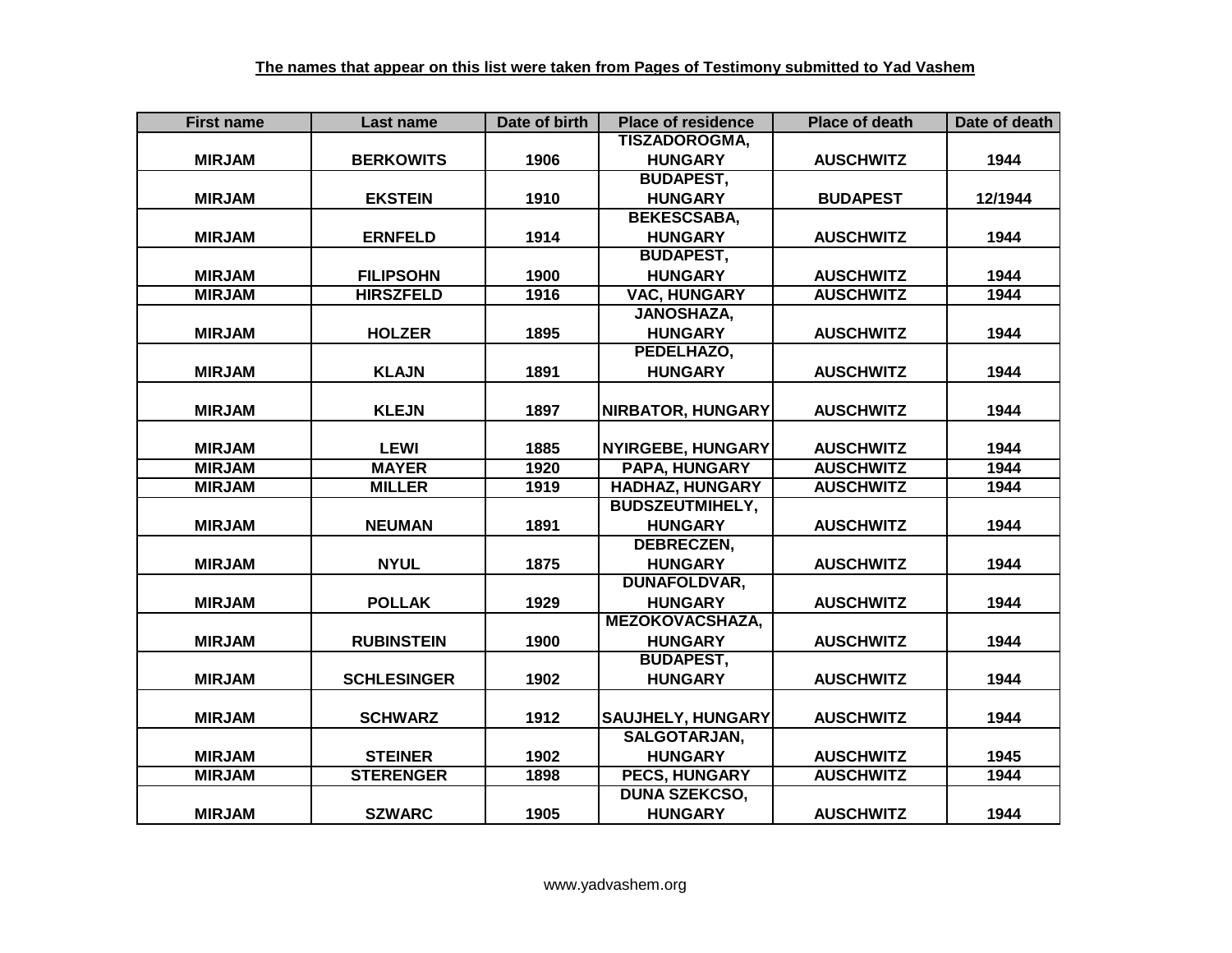| <b>First name</b> | Last name           | Date of birth | <b>Place of residence</b> | <b>Place of death</b> | Date of death |
|-------------------|---------------------|---------------|---------------------------|-----------------------|---------------|
|                   |                     |               | <b>SOMBOTHEI,</b>         |                       |               |
| <b>MIRJAM</b>     | <b>SZYLLER</b>      | 1892          | <b>HUNGARY</b>            | <b>AUSCHWITZ</b>      | 1944          |
| <b>MIRJAM</b>     | <b>TAJTELBAUM</b>   | 1924          | <b>MAKO, HUNGARY</b>      | <b>AUSCHWITZ</b>      | 1944          |
|                   |                     |               | <b>DUNA SZEKCSO,</b>      |                       |               |
| <b>MIRJAM</b>     | <b>WAJS</b>         | 1885          | <b>HUNGARY</b>            | <b>AUSCHWITZ</b>      | 1944          |
|                   |                     |               | <b>BUDAPEST,</b>          |                       |               |
| <b>MIRJAM</b>     | <b>WEINGARTEN</b>   | 1870          | <b>HUNGARY</b>            | <b>AUSCHWITZ</b>      | 1944          |
|                   |                     |               | <b>NAGYSIMONYI,</b>       |                       |               |
| <b>MIRJAM</b>     | <b>WEISZ</b>        | 1888          | <b>HUNGARY</b>            | <b>AUSCHWITZ</b>      | 1944          |
|                   |                     |               |                           |                       |               |
| <b>MIRJAM</b>     | <b>WINKLER</b>      | 1907          | <b>SZERWAR, HUNGARY</b>   | <b>AUSCHWITZ</b>      | 1944          |
|                   |                     |               | <b>SAJOSZENTPETER,</b>    |                       |               |
| <b>MIRL</b>       | <b>GROSZMANN</b>    | 1894          | <b>HUNGARY</b>            | <b>AUSCHWITZ</b>      | 1944          |
|                   |                     |               | GYONGYOS,                 |                       |               |
| <b>MIRYAM</b>     | <b>GLUCK</b>        | 1899          | <b>HUNGARY</b>            | <b>GYONGYOS</b>       | 1943          |
|                   |                     |               |                           |                       |               |
| <b>MIRYAM</b>     | <b>ZILBERSZTEIN</b> | 1904          | <b>NYIRLOVO, HUNGARY</b>  | <b>AUSCHWITZ</b>      | 1944          |
|                   |                     |               | <b>BUDAPEST,</b>          |                       |               |
| <b>MISI</b>       | <b>FLAMENHAUPT</b>  | 1908          | <b>HUNGARY</b>            | <b>GALICIA</b>        | 1941          |
|                   |                     |               | <b>BUDAPEST,</b>          |                       |               |
| <b>MIXY</b>       | <b>BLEICH</b>       | 1932          | <b>HUNGARY</b>            | <b>AUSCHWITZ</b>      | 1944          |
|                   |                     |               | <b>OIDO NANAS,</b>        |                       |               |
| <b>MNACHEM</b>    | <b>BERKOWICZ</b>    | 1880          | <b>HUNGARY</b>            | <b>AUSCHWITZ</b>      | 1944          |
|                   |                     |               |                           |                       |               |
| <b>MNACHEM</b>    | <b>FISZER</b>       | 1888          | <b>SZARWAR, HUNGARY</b>   | <b>AUSCHWITZ</b>      | 1944          |
|                   |                     |               | <b>BUDAPEST,</b>          |                       |               |
| <b>MNAHEM</b>     | <b>KRAUSZ</b>       | 25/12/1897    | <b>HUNGARY</b>            | <b>BUCHENWALD</b>     | 1944          |
|                   |                     |               | <b>KIS VARDA,</b>         |                       |               |
| <b>MOCHE</b>      | <b>FREUND</b>       | 1902          | <b>HUNGARY</b>            | <b>AUSCHWITZ</b>      | 1944          |
|                   |                     |               | <b>DEBRECEN,</b>          |                       |               |
| <b>MOCHE</b>      | <b>WEIS</b>         | 1898          | <b>HUNGARY</b>            | <b>AUSCHWITZ</b>      | 1944          |
| <b>MOGDA</b>      | <b>GLATSTEIN</b>    | 1908          | <b>HUNGARY</b>            | <b>AUSCHWITZ</b>      | 1943          |
| <b>MOISZE</b>     | <b>ROT</b>          | 1888          | <b>SZIGET, HUNGARY</b>    | <b>AUSCHWITZ</b>      | 1944          |
|                   |                     |               | <b>DEBRECZEN,</b>         |                       |               |
| <b>MOJSE</b>      | <b>MAJER</b>        | 1917          | <b>HUNGARY</b>            | <b>AUSCHWITZ</b>      | 1944          |
| <b>MOJSE</b>      | <b>ROSENFELD</b>    | 1905          | <b>MAD, HUNGARY</b>       | <b>AUSCHWITZ</b>      | 1944          |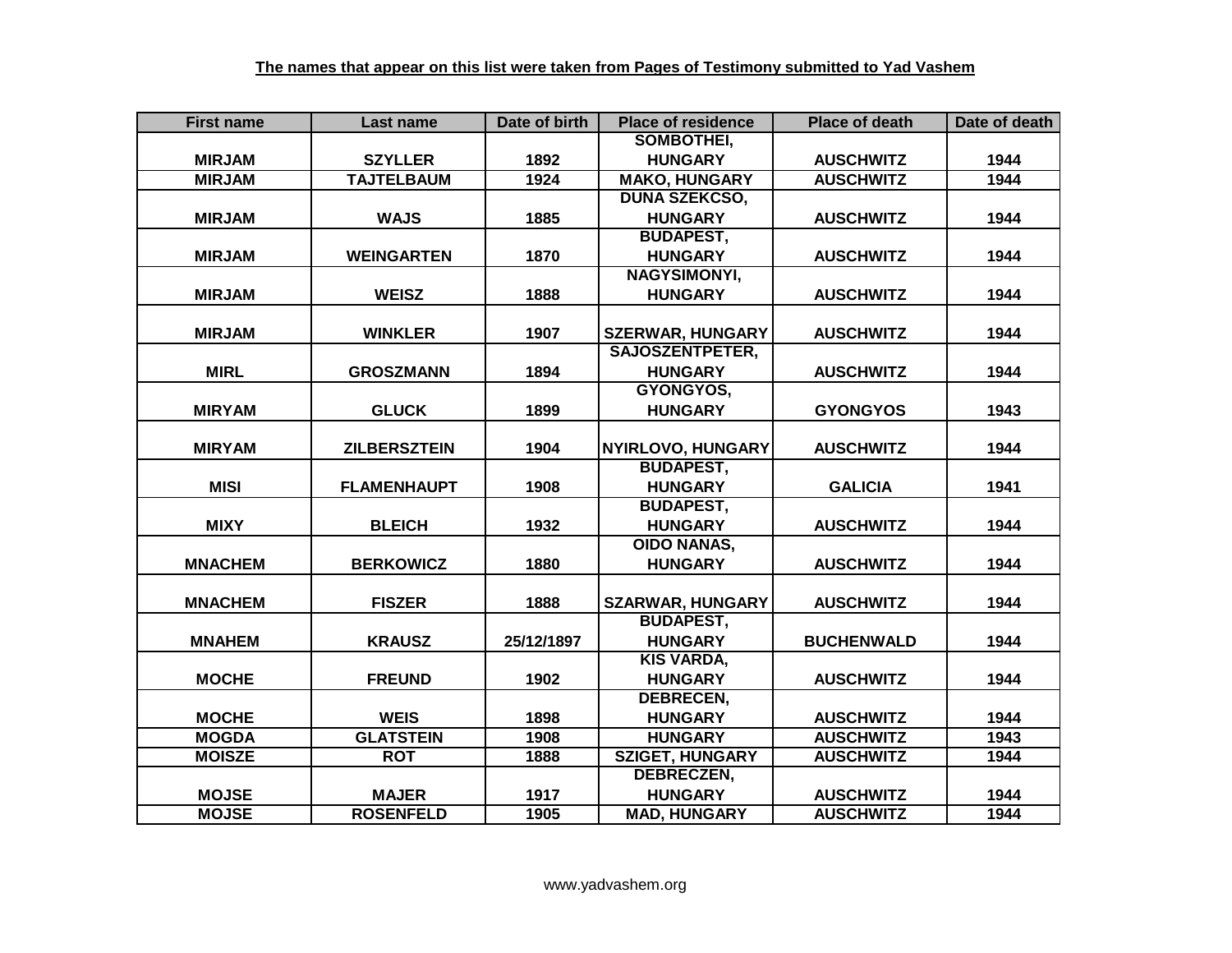| <b>First name</b> | Last name          | Date of birth | <b>Place of residence</b> | <b>Place of death</b> | Date of death |
|-------------------|--------------------|---------------|---------------------------|-----------------------|---------------|
| <b>MOJSE</b>      | <b>SCHWARTZ</b>    | 1890          | <b>PECS, HUNGARY</b>      | <b>AUSCHWITZ</b>      | 1944          |
|                   |                    |               | <b>MATESZALKA,</b>        |                       |               |
| <b>MOJSE</b>      | <b>WEISS</b>       | 1925          | <b>HUNGARY</b>            | <b>MELK</b>           | 1944          |
| <b>MOJSELE</b>    | <b>HOROWITZ</b>    | 1903          | <b>LISZKA, HUNGARY</b>    | <b>AUSCHWITZ</b>      | 1944          |
|                   |                    |               | <b>WASAROSNAMENY,</b>     |                       |               |
| <b>MOJSZE</b>     | <b>GRUENWALT</b>   | 1870          | <b>HUNGARY</b>            | <b>AUSCHWITZ</b>      | 1944          |
|                   |                    |               | <b>MATESALKA,</b>         |                       |               |
| <b>MOJSZE</b>     | <b>SCHWARZ</b>     | 1914          | <b>HUNGARY</b>            | <b>AUSCHWITZ</b>      | 1944          |
| <b>MOJSZE</b>     | <b>STERN</b>       | 1890          | <b>MOKO, HUNGARY</b>      | <b>AUSCHWITZ</b>      | 1942          |
| <b>MOJSZE</b>     | <b>TAJTELBAUM</b>  | 1894          | <b>TOLCSVA, HUNGARY</b>   | <b>AUSCHWITZ</b>      | 1944          |
|                   |                    |               | <b>MEZE KOWECE</b>        |                       |               |
| <b>MONI</b>       | <b>KAC</b>         | 1920          | <b>HAZO, HUNGARY</b>      | <b>AUSCHWITZ</b>      | 1944          |
|                   |                    |               | <b>SATOR ALJA</b>         |                       |               |
| <b>MONO</b>       | <b>WEINBERGER</b>  | 1887          | <b>UJHELY, HUNGARY</b>    | <b>AUSCHWITZ</b>      | 1944          |
|                   |                    |               |                           |                       |               |
| <b>MORDCHAI</b>   | <b>FETTMANN</b>    | 1897          | <b>NIRBATOR, HUNGARY</b>  | <b>AUSCHWITZ</b>      | 1944          |
| <b>MORDCHAI</b>   | <b>WAJS</b>        | 1872          | <b>SENDRE, HUNGARY</b>    | <b>AUSCHWITZ</b>      | 1943          |
|                   |                    |               | <b>BUDAPEST,</b>          |                       |               |
| <b>MORDCHAI</b>   | <b>WEISS</b>       | 1904          | <b>HUNGARY</b>            |                       | 1942          |
| <b>MORDCHAJ</b>   | <b>SZRAJBAUM</b>   | 1877          | <b>GIER, HUNGARY</b>      | <b>WARSAW</b>         | 1942          |
|                   |                    |               | <b>DEBRECZEN,</b>         |                       |               |
| <b>MORDCHAJ</b>   | <b>SZTERN</b>      | 1913          | <b>HUNGARY</b>            | <b>AUSCHWITZ</b>      | 1944          |
|                   |                    |               | <b>HAJDUNANAS,</b>        |                       |               |
| <b>MORDCHAJ</b>   | <b>WOLF</b>        | 1914          | <b>HUNGARY</b>            | <b>AUSCHWITZ</b>      | 1944          |
|                   |                    |               | <b>DEBRECEN,</b>          |                       |               |
| <b>MORDCHE</b>    | <b>WIESEL</b>      | 1906          | <b>HUNGARY</b>            |                       | 1944          |
| <b>MORDECHAI</b>  | <b>BERKOVITS</b>   | 1936          | <b>BALKANY, HUNGARY</b>   | <b>AUSCHWITZ</b>      | 1944          |
|                   |                    |               | <b>MISCHKOLC.</b>         |                       |               |
| <b>MORDECHAI</b>  | <b>HALBERSTAMM</b> | 1900          | <b>HUNGARY</b>            | <b>AUSCHWITZ</b>      | 1944          |
|                   |                    |               | NOIDVENIM,                |                       |               |
| <b>MORDECHAI</b>  | <b>STERN</b>       | 1887          | <b>HUNGARY</b>            | <b>AUSCHWITZ</b>      | 1944          |
| <b>MORDECHAJ</b>  | <b>STERN</b>       | 1907          | <b>KEMECSE, HUNGARY</b>   | <b>STALINGRAD</b>     | 1943          |
| <b>MORDECHAJ</b>  | <b>SZUSTER</b>     | 1917          | <b>CARDO, HUNGARY</b>     | <b>AUSCHWITZ</b>      | 1944          |
| <b>MORDECHAY</b>  | <b>FAERWERGER</b>  | 1892          | <b>SYGED, HUNGARY</b>     | <b>AUSCHWITZ</b>      | 1941          |
| <b>MORDEHAY</b>   | <b>RIEDERMANN</b>  | 1888          | <b>KERCS, HUNGARY</b>     | <b>AUSCHWITZ</b>      | 1944          |
| <b>MORDEHAY</b>   | <b>VAYS</b>        | 1890          | <b>GYORE, HUNGARY</b>     | <b>AUSCHWITZ</b>      | 1944          |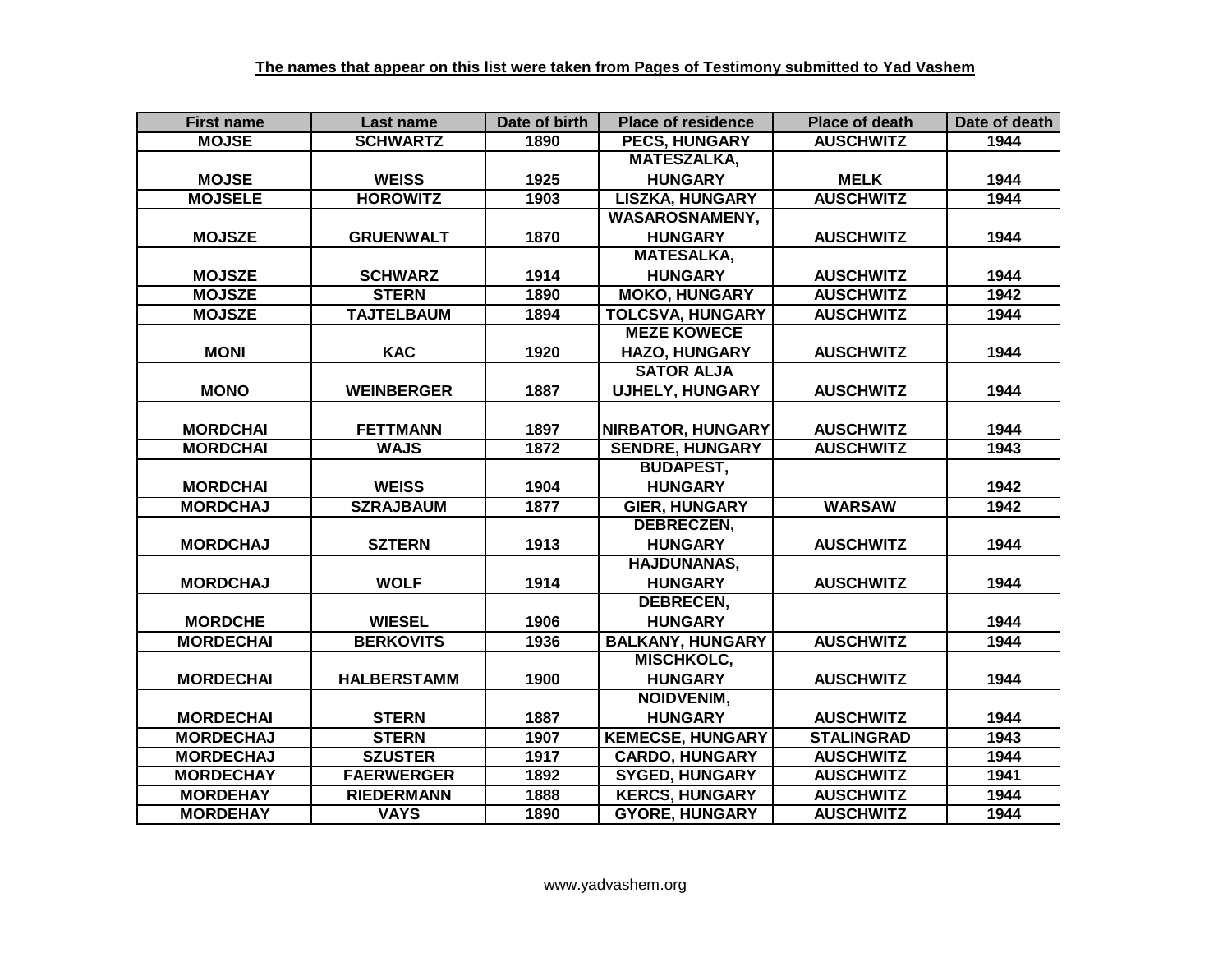| <b>First name</b> | Last name          | Date of birth | <b>Place of residence</b> | <b>Place of death</b> | Date of death |
|-------------------|--------------------|---------------|---------------------------|-----------------------|---------------|
|                   |                    |               | <b>BUDAPEST,</b>          |                       |               |
| <b>MORDHAI</b>    | <b>STERN</b>       | 1920          | <b>HUNGARY</b>            | <b>AUSCHWITZ</b>      | 1944          |
|                   |                    |               |                           |                       |               |
| <b>MORDKO</b>     | <b>GOLDSZTAIN</b>  | 1924          | <b>TYSASLER, HUNGARY</b>  | <b>AUSCHWITZ</b>      | 1944          |
| <b>MORGIT</b>     | <b>SALZER</b>      | 1901          | <b>GYOR, HUNGARY</b>      | <b>AUSCHWITZ</b>      | 1942          |
| <b>MORGIT</b>     | <b>SCHWARTZ</b>    | 1922          | <b>ILK, HUNGARY</b>       | <b>AUSCHWITZ</b>      | 1944          |
| <b>MORIC</b>      | <b>FUESCHER</b>    | 1872          | <b>ADONY, HUNGARY</b>     | <b>AUSCHWITZ</b>      | 10/1944       |
|                   |                    |               | <b>JANOSHAZA,</b>         |                       |               |
| <b>MORIC</b>      | <b>HIRSCH</b>      | 1884          | <b>HUNGARY</b>            | <b>AUSCHWITZ</b>      | 1944          |
|                   |                    |               | NAGYECSED,                |                       |               |
| <b>MORIC</b>      | <b>WEISZ</b>       | 1900          | <b>HUNGARY</b>            | <b>AUSCHWITZ</b>      | 1944          |
|                   |                    |               | <b>BUDAPEST,</b>          |                       |               |
| <b>MORICZ</b>     | <b>KEMENY</b>      | 12/02/1899    | <b>HUNGARY</b>            |                       | 1945          |
|                   |                    |               | <b>BUDAPEST,</b>          |                       |               |
| <b>MORISZKO</b>   | <b>MORGENSTERN</b> | 1898          | <b>HUNGARY</b>            | <b>AUSCHWITZ</b>      | 1944          |
|                   |                    |               | NYIRBOGAT,                |                       |               |
| <b>MORIZ</b>      | <b>VEISHAUS</b>    | 1900          | <b>HUNGARY</b>            | <b>AUSCHWITZ</b>      | 1944          |
|                   |                    |               | <b>MATESZALKA,</b>        |                       |               |
| <b>MOROE</b>      | <b>FISCHER</b>     | 1921          | <b>HUNGARY</b>            | <b>AUSCHWITZ</b>      | 1944          |
|                   |                    |               | <b>TISZAKERECSENY,</b>    |                       |               |
| <b>MORRIS</b>     | <b>FRIEDMAN</b>    | 1914          | <b>HUNGARY</b>            |                       | 1944          |
| <b>MORRIZ</b>     | <b>BENISZ</b>      | 1896          | <b>UJPEST, HUNGARY</b>    | <b>UJPEST</b>         | 1944          |
|                   |                    |               | <b>NYIRBATOR,</b>         |                       |               |
| <b>MORYC</b>      | <b>FRAJD</b>       | 1880          | <b>HUNGARY</b>            | <b>AUSCHWITZ</b>      | 1944          |
|                   |                    |               |                           |                       |               |
| <b>MOSCH</b>      | <b>GLUCK</b>       | 1912          | <b>BONYHAD, HUNGARY</b>   | <b>KERCH</b>          | 1942          |
|                   |                    |               | <b>HAJDUNASZ,</b>         |                       |               |
| <b>MOSCHE</b>     | <b>DAJCZ</b>       | 1922          | <b>HUNGARY</b>            | <b>AUSCHWITZ</b>      | 1944          |
|                   |                    |               | <b>MEZE KOWECE</b>        |                       |               |
| <b>MOSCHE</b>     | <b>FAIN</b>        | 1924          | <b>HAZO, HUNGARY</b>      | <b>AUSCHWITZ</b>      | 1944          |
|                   |                    |               | PEER DIOR MOT,            |                       |               |
| <b>MOSCHE</b>     | <b>FREUND</b>      | 1890          | <b>HUNGARY</b>            | <b>AUSCHWITZ</b>      | 1944          |
| <b>MOSCHE</b>     | <b>GRINWALD</b>    | 1879          | <b>VANYARC, HUNGARY</b>   | <b>AUSCHWITZ</b>      | 1944          |
|                   |                    |               | HAJDUHADHAZ,              |                       |               |
| <b>MOSCHE</b>     | <b>GRUEN</b>       | 1879          | <b>HUNGARY</b>            | <b>AUSCHWITZ</b>      | 1944          |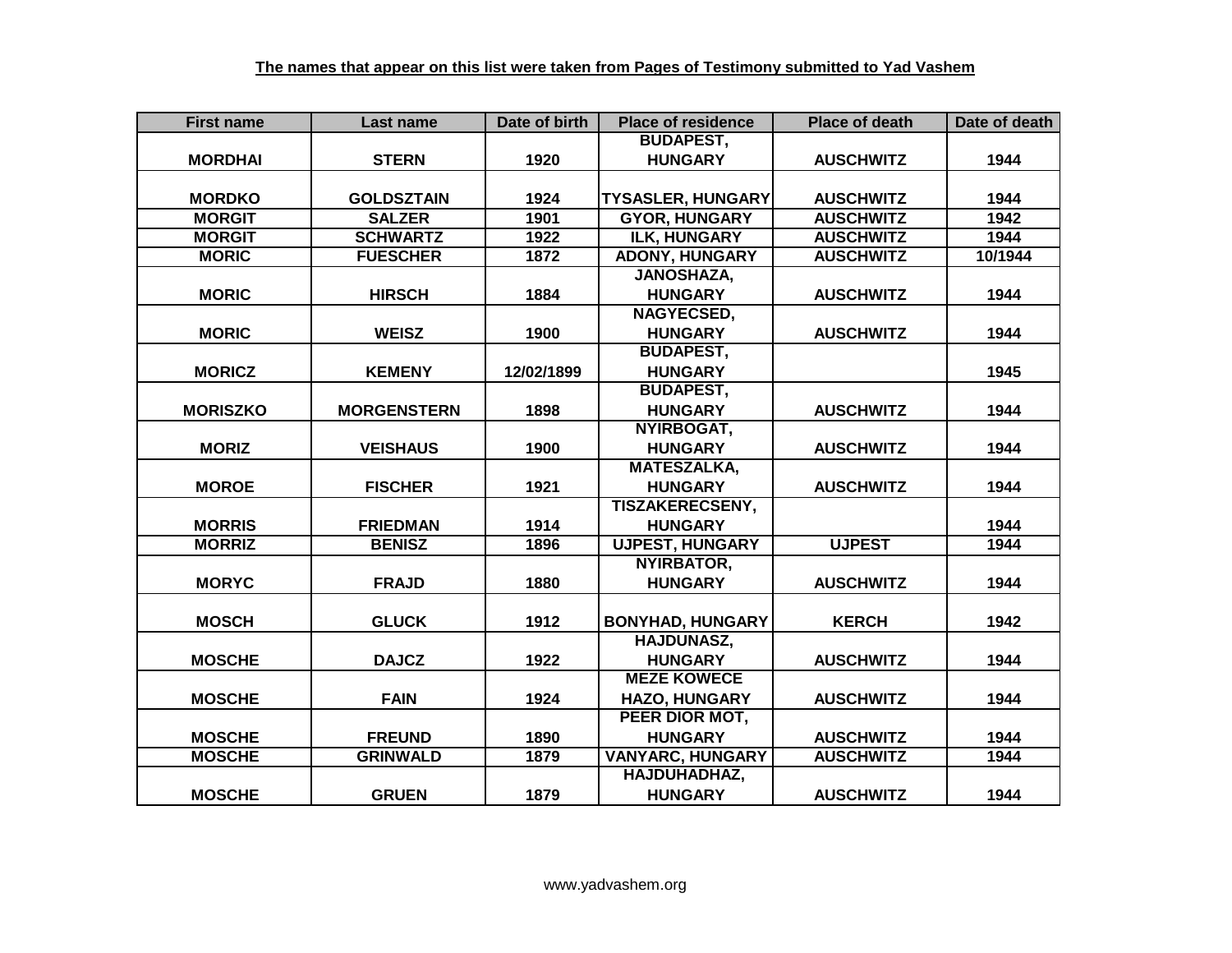| <b>First name</b> | Last name           | Date of birth | <b>Place of residence</b> | <b>Place of death</b> | Date of death |
|-------------------|---------------------|---------------|---------------------------|-----------------------|---------------|
|                   |                     |               | <b>FULOPSZALLAS,</b>      |                       |               |
| <b>MOSCHE</b>     | <b>MILLER</b>       | 1884          | <b>HUNGARY</b>            | <b>AUSCHWITZ</b>      | 1944          |
| <b>MOSCHE</b>     | <b>WEINSTOCH</b>    | 1885          | <b>KOTAJ, HUNGARY</b>     | <b>AUSCHWITZ</b>      | 1942          |
|                   |                     |               | <b>BUDAPEST,</b>          |                       |               |
| <b>MOSCHE</b>     | <b>WEISBERGER</b>   | 1900          | <b>HUNGARY</b>            | <b>AUSCHWITZ</b>      | 1944          |
| <b>MOSE</b>       | <b>FISCHER</b>      | 1905          | <b>RAGALY, HUNGARY</b>    | <b>AUSCHWITZ</b>      | 1944          |
|                   |                     |               | <b>SELGUTARIAN,</b>       |                       |               |
| <b>MOSE</b>       | <b>GOLDSCHTEIN</b>  | 1905          | <b>HUNGARY</b>            | <b>AUSCHWITZ</b>      | 1944          |
|                   |                     |               | <b>BUDAPEST,</b>          |                       |               |
| <b>MOSE</b>       | <b>GOLDSTEIN</b>    | 1885          | <b>HUNGARY</b>            | <b>BUDAPEST</b>       | 1945          |
|                   |                     |               | NYIRKARASZ,               |                       |               |
| <b>MOSE</b>       | <b>KOHN</b>         | 1938          | <b>HUNGARY</b>            | <b>AUSCHWITZ</b>      | 1944          |
|                   |                     |               | <b>BALASSAGYARMAT,</b>    |                       |               |
| <b>MOSE</b>       | <b>KOSZTELITZ</b>   | 1902          | <b>HUNGARY</b>            | <b>AUSCHWITZ</b>      | 1944          |
|                   |                     |               | <b>BUDAPEST,</b>          |                       |               |
| <b>MOSE</b>       | <b>KRAUSS</b>       | 1866          | <b>HUNGARY</b>            | <b>AUSCHWITZ</b>      | 1944          |
| <b>MOSE</b>       | <b>LUSZTIG</b>      | 1927          | <b>MISKOLC, HUNGARY</b>   |                       | 1944          |
|                   |                     |               | SALGOTARJAN,              |                       |               |
| <b>MOSE</b>       | <b>ROCHENBERGER</b> | 1881          | <b>HUNGARY</b>            | <b>AUSCHWITZ</b>      | 1944          |
|                   |                     |               | <b>MEZOKOVACSHAZA,</b>    |                       |               |
| <b>MOSE</b>       | <b>ROSENFELD</b>    | 1885          | <b>HUNGARY</b>            | <b>AUSCHWITZ</b>      | 1944          |
|                   |                     |               | <b>NOGY MEGYER,</b>       |                       |               |
| <b>MOSE</b>       | <b>SCHWARTZ</b>     | 1896          | <b>HUNGARY</b>            | <b>AUSCHWITZ</b>      | 1944          |
|                   |                     |               | <b>NYIRBATOR,</b>         |                       |               |
| <b>MOSE</b>       | <b>SCHWARTZ</b>     | 1895          | <b>HUNGARY</b>            | <b>AUSCHWITZ</b>      | 1944          |
|                   |                     |               |                           |                       |               |
| <b>MOSE</b>       | <b>SCHWARTZ</b>     | 1926          | <b>SAUJHELY, HUNGARY</b>  | <b>AUSCHWITZ</b>      | 1944          |
|                   |                     |               | <b>BUDAPEST,</b>          |                       |               |
| <b>MOSE</b>       | <b>STEIN</b>        | 1920          | <b>HUNGARY</b>            | <b>BUDAPEST</b>       | 1945          |
|                   |                     |               | <b>BUDAPEST,</b>          |                       |               |
| <b>MOSE</b>       | <b>STEIN</b>        | 1926          | <b>HUNGARY</b>            | <b>AUSCHWITZ</b>      | 1944          |
|                   |                     |               | KOMAROM,                  |                       |               |
| <b>MOSE</b>       | <b>WEINER</b>       | 19/03/1931    | <b>HUNGARY</b>            | <b>AUSCHWITZ</b>      | 1944          |
|                   |                     |               | HOJDUBESERMEN,            |                       |               |
| <b>MOSE</b>       | <b>WEISZ</b>        | 1880          | <b>HUNGARY</b>            | <b>AUSCHWITZ</b>      | 1944          |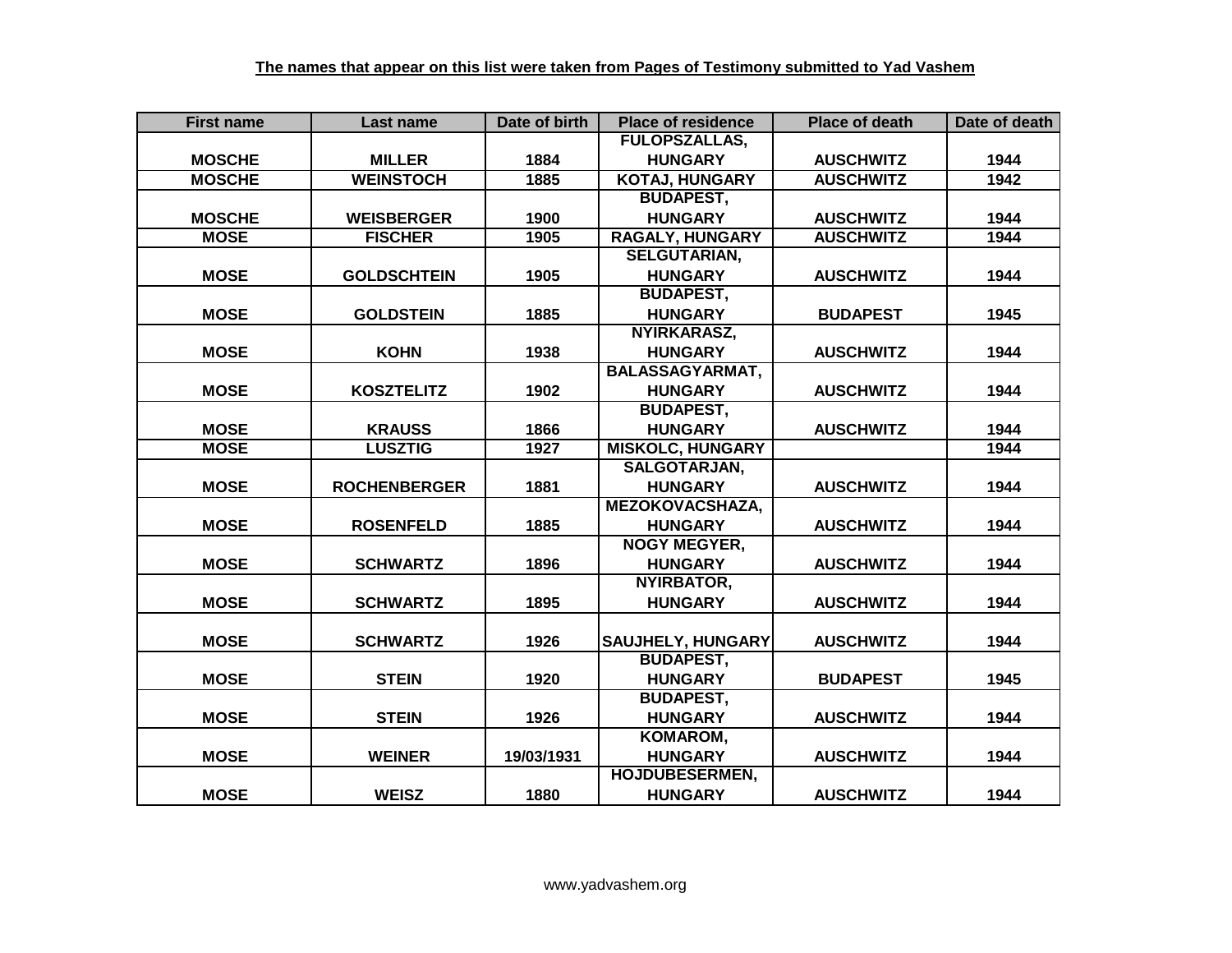| <b>First name</b> | Last name           | Date of birth | <b>Place of residence</b> | <b>Place of death</b> | Date of death |
|-------------------|---------------------|---------------|---------------------------|-----------------------|---------------|
|                   |                     |               | <b>SASHALOM,</b>          |                       |               |
| <b>MOSE</b>       | <b>WEISZ</b>        | 1892          | <b>HUNGARY</b>            | <b>AUSCHWITZ</b>      | 1944          |
|                   |                     |               | <b>DEBRECEN,</b>          |                       |               |
| <b>MOSE</b>       | <b>WEISZ</b>        | 1867          | <b>HUNGARY</b>            | <b>AUSCHWITZ</b>      | 1944          |
|                   |                     |               | <b>BUDAPEST,</b>          |                       |               |
| <b>MOSEZ</b>      | <b>WEISZ</b>        | 1911          | <b>HUNGARY</b>            | <b>BUDAPEST</b>       | 1944          |
| <b>MOSZE</b>      | <b>BERKOWICZ</b>    | 1896          | <b>CARDO, HUNGARY</b>     | <b>AUSCHWITZ</b>      | 1944          |
|                   |                     |               | <b>BUDAPEST,</b>          |                       |               |
| <b>MOSZE</b>      | <b>BERNSZTAJN</b>   | 1917          | <b>HUNGARY</b>            | <b>AUSCHWITZ</b>      | 1944          |
| <b>MOSZE</b>      | <b>DEUTSZ</b>       | 1880          | <b>UJHEL, HUNGARY</b>     | <b>AUSCHWITZ</b>      | 1944          |
|                   |                     |               | <b>UIDO NANAS,</b>        |                       |               |
| <b>MOSZE</b>      | <b>FROMER</b>       | 1906          | <b>HUNGARY</b>            | <b>AUSCHWITZ</b>      | 1944          |
|                   |                     |               | <b>HAJDUNASZ,</b>         |                       |               |
| <b>MOSZE</b>      | <b>GLIKLICH</b>     | 1892          | <b>HUNGARY</b>            | <b>AUSCHWITZ</b>      | 1944          |
| <b>MOSZE</b>      | <b>GOLDSZTAJN</b>   | 1907          | <b>BONIAD, HUNGARY</b>    | <b>AUSCHWITZ</b>      | 1944          |
|                   |                     |               | NYIRBATOR,                |                       |               |
| <b>MOSZE</b>      | <b>GROSSBERGER</b>  | 1925          | <b>HUNGARY</b>            | <b>AUSCHWITZ</b>      | 1944          |
|                   |                     |               | <b>HAJDUSAMSON,</b>       |                       |               |
| <b>MOSZE</b>      | <b>HAUCHSZTAJN</b>  | 1900          | <b>HUNGARY</b>            | <b>DEBRECEN</b>       | 1944          |
|                   |                     |               | <b>KOBECE HAZO,</b>       |                       |               |
| <b>MOSZE</b>      | <b>KOHN</b>         | 1870          | <b>HUNGARY</b>            | <b>AUSCHWITZ</b>      | 1944          |
| <b>MOSZE</b>      | <b>LEFKOWITS</b>    | 1917          | <b>SAMSON, HUNGARY</b>    | <b>AUSCHWITZ</b>      | 1944          |
| <b>MOSZE</b>      | <b>MAJEROWICZ</b>   | 1892          | <b>CARDO, HUNGARY</b>     | <b>AUSCHWITZ</b>      | 1944          |
| <b>MOSZE</b>      | <b>MAJEROWICZ</b>   | 1889          | <b>SARD, HUNGARY</b>      | <b>AUSCHWITZ</b>      | 1944          |
|                   |                     |               | GYONGYOS,                 |                       |               |
| <b>MOSZE</b>      | <b>MALLER</b>       | 1865          | <b>HUNGARY</b>            | <b>AUSCHWITZ</b>      | 1944          |
| <b>MOSZE</b>      | <b>MARKOWICZ</b>    | 1920          | <b>PUTNOK, HUNGARY</b>    | <b>PUTNOK</b>         | 1944          |
|                   |                     |               | <b>HAJDUNASZ,</b>         |                       |               |
| <b>MOSZE</b>      | <b>ROCHMAN</b>      | 1897          | <b>HUNGARY</b>            | <b>AUSCHWITZ</b>      | 1944          |
| <b>MOSZE</b>      | <b>SZTAJNBERGER</b> | 1900          | <b>HUNGARY</b>            |                       | 1944          |
|                   |                     |               | <b>BUDAPEST,</b>          |                       |               |
| <b>MOSZE</b>      | <b>SZTERN</b>       | 1900          | <b>HUNGARY</b>            | <b>AUSCHWITZ</b>      | 1944          |
|                   |                     |               | KOBECEHAZO,               |                       |               |
| <b>MOSZE</b>      | <b>SZWARC</b>       | 1910          | <b>HUNGARY</b>            | <b>AUSCHWITZ</b>      | 1944          |
| <b>MOSZE</b>      | <b>WEJBER</b>       | 1880          | <b>MAKO, HUNGARY</b>      | <b>THERESIENSTADT</b> | 1944          |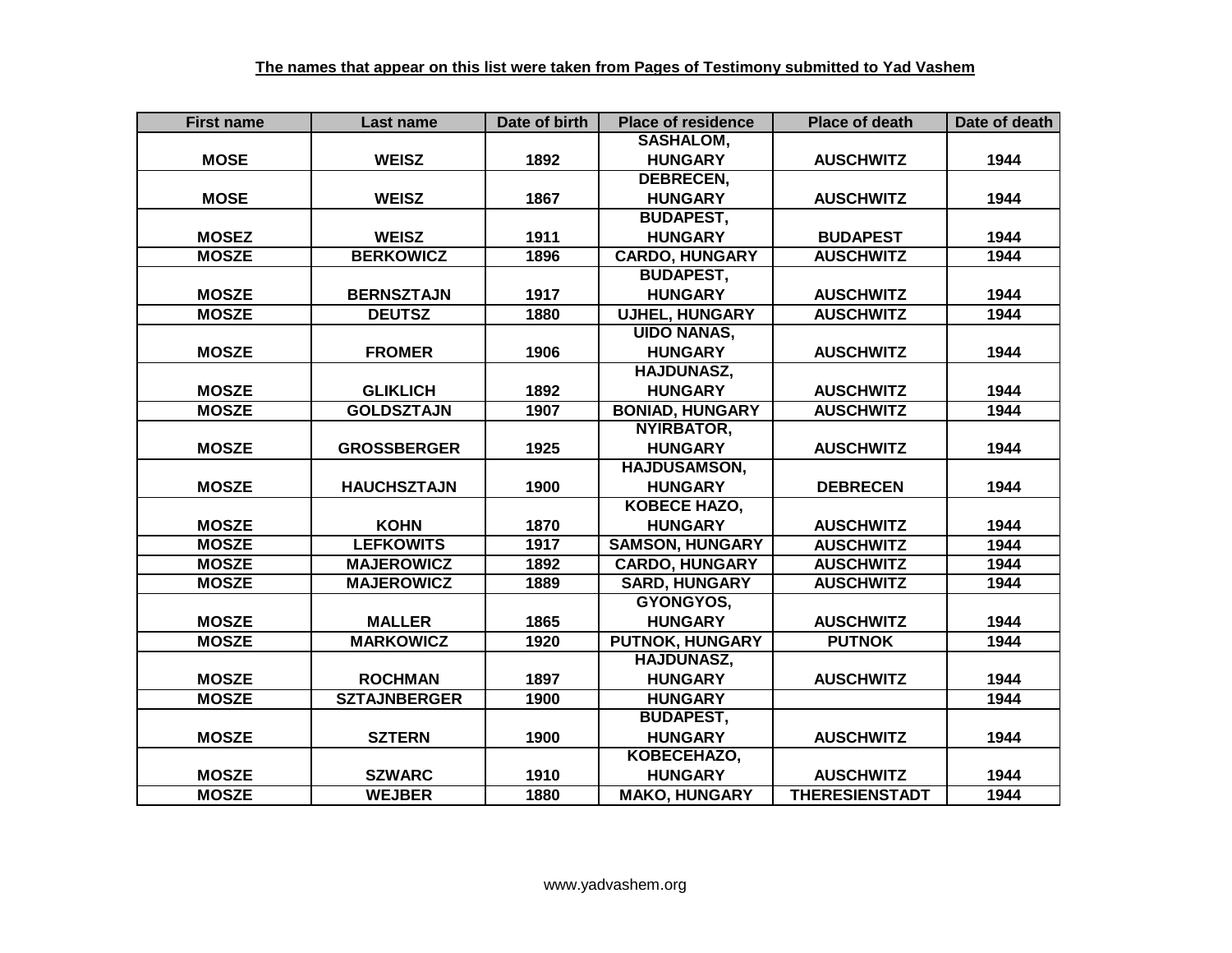| <b>First name</b> | Last name          | Date of birth | <b>Place of residence</b> | <b>Place of death</b> | Date of death |
|-------------------|--------------------|---------------|---------------------------|-----------------------|---------------|
|                   |                    |               | <b>BALASAGYARMAT,</b>     |                       |               |
| <b>MOSZE</b>      | <b>WEJS</b>        | 1890          | <b>HUNGARY</b>            | <b>AUSCHWITZ</b>      | 1942          |
|                   |                    |               | <b>HAJDU</b>              |                       |               |
|                   |                    |               | <b>BOSZORMENY,</b>        |                       |               |
| <b>MOSZES</b>     | <b>LOVINGER</b>    | 26/05/1901    | <b>HUNGARY</b>            | <b>WELS II</b>        | 1945          |
| <b>MOSZHE</b>     | <b>LOWINGER</b>    | 1898          | <b>UJHEL, HUNGARY</b>     | <b>AUSCHWITZ</b>      | 1944          |
| <b>MOTEL</b>      | <b>PASTERNIAK</b>  | 1903          | <b>BERECKI, HUNGARY</b>   | <b>AUSCHWITZ</b>      | 1944          |
|                   |                    |               |                           |                       |               |
| <b>MOZ</b>        | <b>COBEL</b>       | 1903          | <b>NYIRMADA, HUNGARY</b>  | <b>AUSCHWITZ</b>      | 1944          |
| <b>MOZ</b>        | <b>WEISZ</b>       | 1925          | <b>SZALKA, HUNGARY</b>    | <b>AUSCHWITZ</b>      | 1944          |
| <b>MOZES</b>      | <b>ROSENBERG</b>   | 1892          | <b>MAKO, HUNGARY</b>      | <b>BIRKENAU</b>       | 1944          |
|                   |                    |               | PEDELHAZO,                |                       |               |
| <b>MSZULAM</b>    | <b>FINKELSTAIN</b> | 1880          | <b>HUNGARY</b>            | <b>AUSCHWITZ</b>      | 1944          |
|                   |                    |               | <b>CELDEMELK,</b>         |                       |               |
| <b>MSZULEM</b>    | <b>LAJSINGER</b>   | 1926          | <b>HUNGARY</b>            | <b>AUSCHWITZ</b>      | 1944          |
| <b>MUCI</b>       | <b>DAVIDOVITS</b>  | 1910          | <b>SZIGET, HUNGARY</b>    | <b>AUSCHWITZ</b>      | 1944          |
|                   |                    |               |                           |                       |               |
| <b>MUR</b>        | <b>GRUEN</b>       | 1880          | <b>TISZADOB, HUNGARY</b>  | <b>AUSCHWITZ</b>      | 1944          |
| <b>MUR</b>        | <b>WEINBERGER</b>  | 1890          | <b>NIRBATO, HUNGARY</b>   | <b>AUSCHWITZ</b>      | 1944          |
|                   |                    |               | <b>DEBRECEN,</b>          |                       |               |
| <b>MYNASZE</b>    | <b>SZWARZ</b>      | 1899          | <b>HUNGARY</b>            | <b>OHRDRUF</b>        | 1944          |
|                   |                    |               | <b>DEBRECZEN,</b>         |                       |               |
| <b>MYRJAM</b>     | <b>DAJTSZ</b>      | 1893          | <b>HUNGARY</b>            | <b>AUSCHWITZ</b>      | 1944          |
| <b>NACHMAN</b>    | <b>HELLER</b>      | 1886          | <b>MAKO, HUNGARY</b>      | <b>AUSCHWITZ</b>      | 1944          |
| <b>NACHMAN</b>    | <b>KOHN</b>        | 1903          | <b>MANDOK, HUNGARY</b>    | <b>AUSCHWITZ</b>      | 1944          |
| <b>NACHMAN</b>    | <b>KOHN</b>        | 1893          | <b>MAROS, HUNGARY</b>     | <b>AUSCHWITZ</b>      | 1943          |
| <b>NACHUM</b>     | <b>YAKOBOVITZ</b>  | 1896          | <b>IBRANY, HUNGARY</b>    | <b>AUSCHWITZ</b>      | 1944          |
| <b>NATA</b>       | <b>GOLDSTEIN</b>   | 1886          | <b>HUNGARY</b>            | <b>AUSCHWITZ</b>      | 1944          |
| <b>NATHAN</b>     | <b>GLUCK</b>       | 1908          | <b>TARCAL, HUNGARY</b>    | <b>AUSCHWITZ</b>      | 23/05/1944    |
|                   |                    |               | <b>BUDAPEST,</b>          |                       |               |
| <b>NATHAN</b>     | <b>WACHTENHEIM</b> | 12/02/1868    | <b>HUNGARY</b>            | <b>BUDAPEST</b>       | 16/01/1945    |
|                   |                    |               | UJFEHERTO,                |                       |               |
| <b>NECHE</b>      | <b>MANN</b>        | 1876          | <b>HUNGARY</b>            | <b>AUSCHWITZ</b>      | 1944          |
|                   |                    |               |                           |                       |               |
| <b>NECHEMIA</b>   | <b>SCHWARZ</b>     | 1924          | <b>TISZALOK, HUNGARY</b>  | <b>AUSCHWITZ</b>      | 1944          |
| <b>NELLA</b>      | <b>CIMERMAN</b>    | 1888          | <b>MISKOLC, HUNGARY</b>   | <b>AUSCHWITZ</b>      | 13/06/1944    |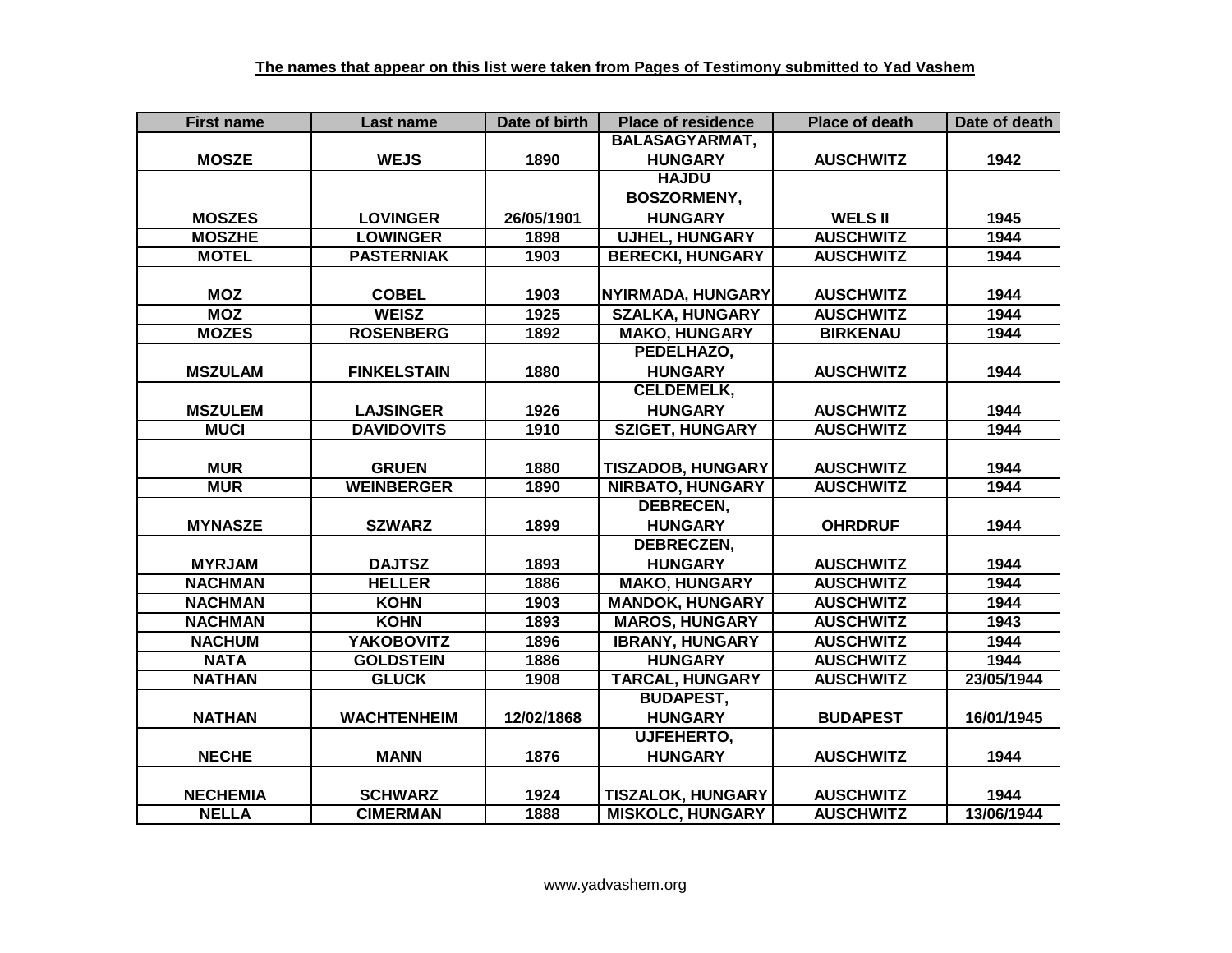| <b>First name</b> | Last name          | Date of birth | <b>Place of residence</b> | <b>Place of death</b> | Date of death |
|-------------------|--------------------|---------------|---------------------------|-----------------------|---------------|
| <b>NELLI</b>      | <b>GOLDSTEIN</b>   | 1912          | <b>HADHAZ, HUNGARY</b>    | <b>AUSCHWITZ</b>      | 1944          |
| <b>NELLI</b>      | <b>GROSS</b>       | 1917          | <b>UJPEST, HUNGARY</b>    | <b>AUSCHWITZ</b>      | 1944          |
|                   |                    |               | <b>BUDAPEST,</b>          |                       |               |
| <b>NELLY</b>      | <b>KRAUSZ</b>      | 1874          | <b>HUNGARY</b>            | <b>BUDAPEST</b>       | 30/11/1944    |
| <b>NETAN</b>      | <b>REJNZOLTAN</b>  | 1910          | <b>KISPEST, HUNGARY</b>   | <b>AUSCHWITZ</b>      | 1944          |
|                   |                    |               | <b>SZIGETVAR,</b>         |                       |               |
| <b>NETTA</b>      | <b>STEINER</b>     | 18/06/1882    | <b>HUNGARY</b>            | <b>AUSCHWITZ</b>      | 1944          |
|                   |                    |               | <b>DUNAPATAJ,</b>         |                       |               |
| <b>NETTI</b>      | <b>POLLACSEK</b>   | 1872          | <b>HUNGARY</b>            | <b>AUSCHWITZ</b>      | 1944          |
| <b>NETTI</b>      | <b>WIENER</b>      | 1858          | <b>SZOLNOK, HUNGARY</b>   | <b>AUSCHWITZ</b>      | 1944          |
|                   |                    |               | <b>MAGYAR EGREGY,</b>     |                       |               |
| <b>NISZL</b>      | <b>GROSZ</b>       | 1887          | <b>HUNGARY</b>            | <b>AUSCHWITZ</b>      | 1944          |
|                   |                    |               | <b>UIDO NANAS,</b>        |                       |               |
| <b>NOCHUM</b>     | <b>KLAJN</b>       | 1894          | <b>HUNGARY</b>            | <b>AUSCHWITZ</b>      | 1944          |
| <b>NUSIN</b>      | <b>BERKOVICS</b>   | 1881          | <b>HUNGARY</b>            | <b>BUDAPEST</b>       | 1944          |
|                   |                    |               | <b>MATESZALKA,</b>        |                       |               |
| <b>OCSI</b>       | <b>MATYAS</b>      | 1934          | <b>HUNGARY</b>            | <b>AUSCHWITZ</b>      | 1944          |
|                   |                    |               | <b>BERTI OPELO,</b>       |                       |               |
| <b>OJNAL</b>      | <b>HOROWIC</b>     | 1890          | <b>HUNGARY</b>            | <b>AUSCHWITZ</b>      | 1944          |
|                   |                    |               | <b>HAJDUNASZ,</b>         |                       |               |
| <b>OJNUL</b>      | <b>GLIEKLICH</b>   | 1922          | <b>HUNGARY</b>            | <b>AUSCHWITZ</b>      | 1944          |
| <b>OLGA</b>       | <b>HEKSCH</b>      | 1900          | <b>UJPEST, HUNGARY</b>    | <b>AUSCHWITZ</b>      | 1944          |
| <b>OLGA</b>       | <b>HIRSCHFELD</b>  | 1904          | <b>PECS, HUNGARY</b>      | <b>AUSCHWITZ</b>      | 1944          |
| <b>OLGA</b>       | <b>JAKOBOVITZ</b>  | 1923          | <b>MISKOLC, HUNGARY</b>   | <b>AUSCHWITZ</b>      | 1944          |
|                   |                    |               | <b>SOLTVADKERT,</b>       |                       |               |
| <b>OLGA</b>       | <b>SCHWEIGER</b>   | 10/04/1899    | <b>HUNGARY</b>            | <b>AUSCHWITZ</b>      | 1944          |
| <b>ORANKA</b>     | <b>WERZBERGER</b>  | 1922          | <b>UJPEST, HUNGARY</b>    | <b>BERGEN BELSEN</b>  | 1945          |
| <b>ORPAD</b>      | <b>KOHN</b>        | 1906          | PEST, HUNGARY             | <b>AUSCHWITZ</b>      | 1941          |
|                   |                    |               | <b>BEKESCSABA,</b>        |                       |               |
| <b>OSCAR</b>      | <b>MAUSKOPF</b>    | 20/02/1931    | <b>HUNGARY</b>            | <b>AUSCHWITZ</b>      | 1944          |
|                   |                    |               | <b>BUDAPEST,</b>          |                       |               |
| <b>OSCAR</b>      | <b>ROSENWASSER</b> | 1882          | <b>HUNGARY</b>            | <b>AUSCHWITZ</b>      | 1943          |
|                   |                    |               | UJFEHERTO,                |                       |               |
| <b>OSHER</b>      | <b>HOROVIZ</b>     | 1925          | <b>HUNGARY</b>            | <b>AUSCHWITZ</b>      | 1944          |
|                   |                    |               | <b>BUDAPEST,</b>          |                       |               |
| <b>OSIAS</b>      | <b>STRAUSS</b>     | 1904          | <b>HUNGARY</b>            |                       | 1941          |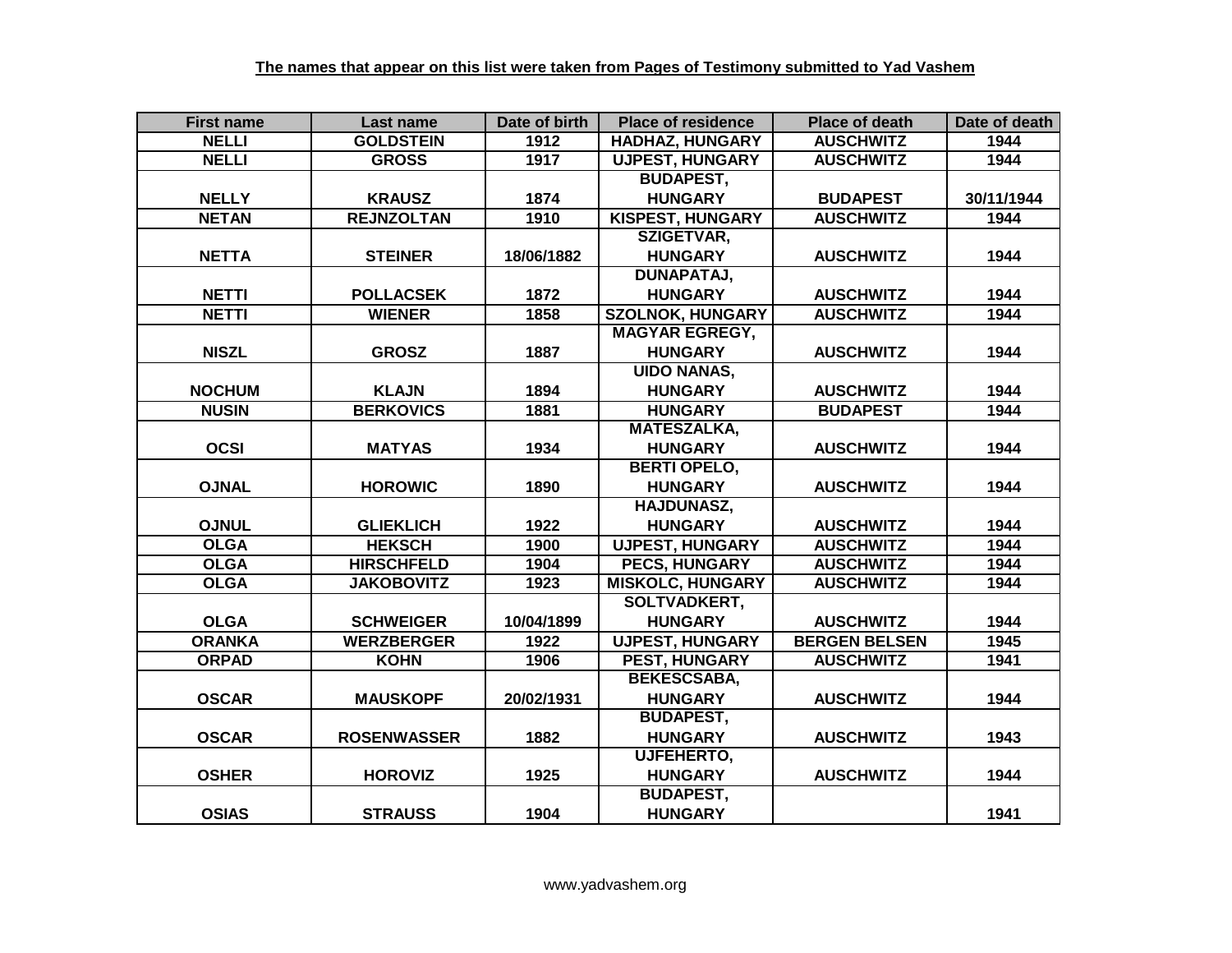| <b>First name</b> | Last name        | Date of birth | <b>Place of residence</b> | <b>Place of death</b> | Date of death |
|-------------------|------------------|---------------|---------------------------|-----------------------|---------------|
| <b>OSZKAR</b>     | <b>DEUTSCH</b>   | 1924          | <b>UJPEST, HUNGARY</b>    | <b>AUSCHWITZ</b>      | 1945          |
|                   |                  |               | <b>BUDAPEST,</b>          |                       |               |
| <b>OSZKAR</b>     | <b>FRANKEL</b>   | 1911          | <b>HUNGARY</b>            |                       | 1944          |
| <b>OSZKAR</b>     | <b>HOLZMANN</b>  | 1891          | <b>RACKEVE, HUNGARY</b>   | <b>AUSCHWITZ</b>      | 1944          |
|                   |                  |               | <b>SATORALJAUJHEJ,</b>    |                       |               |
| <b>OTILIJA</b>    | <b>GLUECK</b>    | 1904          | <b>HUNGARY</b>            | <b>AUSCHWITZ</b>      | 1944          |
|                   |                  |               | <b>BUDAPEST,</b>          |                       |               |
| <b>OTTO</b>       | <b>BARUCH</b>    | 1894          | <b>HUNGARY</b>            | <b>AUSCHWITZ</b>      | 1941          |
|                   |                  |               | <b>BUDAPEST,</b>          |                       |               |
| <b>OTTO</b>       | <b>GLIKLICH</b>  | 1926          | <b>HUNGARY</b>            |                       | 1944          |
| <b>OTTO</b>       | <b>HAAS</b>      | 1929          | <b>KABA, HUNGARY</b>      | <b>AUSCHWITZ</b>      | 1944          |
|                   |                  |               | <b>KISKUNHALAS,</b>       |                       |               |
| <b>OTTO</b>       | <b>SCHWARCZ</b>  | 1934          | <b>HUNGARY</b>            | <b>AUSCHWITZ</b>      | 1944          |
|                   |                  |               | <b>BUDAPEST,</b>          |                       |               |
| <b>OTTO</b>       | <b>SUSITZKY</b>  | 1906          | <b>HUNGARY</b>            | <b>GERMANY</b>        | 1944          |
|                   |                  |               | <b>TISZAPOLGAR,</b>       |                       |               |
| <b>PANI</b>       | <b>GLUECK</b>    | 1941          | <b>HUNGARY</b>            | <b>AUSCHWITZ</b>      | 1944          |
|                   |                  |               | <b>BEKES GYULA,</b>       |                       |               |
| <b>PARIKA</b>     | <b>WELTMAN</b>   | 1920          | <b>HUNGARY</b>            | <b>AUSCHWITZ</b>      | 1944          |
|                   |                  |               | NYIREGYHAZA,              |                       |               |
| <b>PARLA</b>      | <b>LOWY</b>      | 1889          | <b>HUNGARY</b>            | <b>AUSCHWITZ</b>      | 1944          |
| <b>PAULE</b>      | <b>FISCHER</b>   | 1897          | <b>MISKOLC, HUNGARY</b>   | <b>AUSCHWITZ</b>      | 1944          |
|                   |                  |               | <b>BUDAPEST,</b>          |                       |               |
| <b>PAULUS</b>     | <b>WEISS</b>     | 1894          | <b>HUNGARY</b>            | <b>DACHAU</b>         | 1944          |
|                   |                  |               | <b>BUDAPEST,</b>          |                       |               |
| <b>PAVLE</b>      | <b>LIEBERMAN</b> | 1916          | <b>HUNGARY</b>            | <b>BUDAPEST</b>       | 1944          |
|                   |                  |               | <b>SAJOSZENTPETER,</b>    |                       |               |
| <b>PEPI</b>       | <b>JUNGREIS</b>  | 1877          | <b>HUNGARY</b>            | <b>AUSCHWITZ</b>      | 1944          |
|                   |                  |               | SATORALJAUJHELY,          |                       |               |
| <b>PEPI</b>       | <b>SCHWARCZ</b>  | 1905          | <b>HUNGARY</b>            | <b>AUSCHWITZ</b>      | 1944          |
|                   |                  |               | <b>HAJDUNASZ,</b>         |                       |               |
| <b>PEPI</b>       | <b>SZWARC</b>    | 1892          | <b>HUNGARY</b>            | <b>AUSCHWITZ</b>      | 1944          |
| <b>PERIL</b>      | $\overline{FIS}$ | 1900          | <b>MAD, HUNGARY</b>       | <b>AUSCHWITZ</b>      | 1944          |
|                   |                  |               | DEBRECEN,                 |                       |               |
| <b>PERL</b>       | <b>DAJTSZ</b>    | 1892          | <b>HUNGARY</b>            | <b>AUSCHWITZ</b>      | 1944          |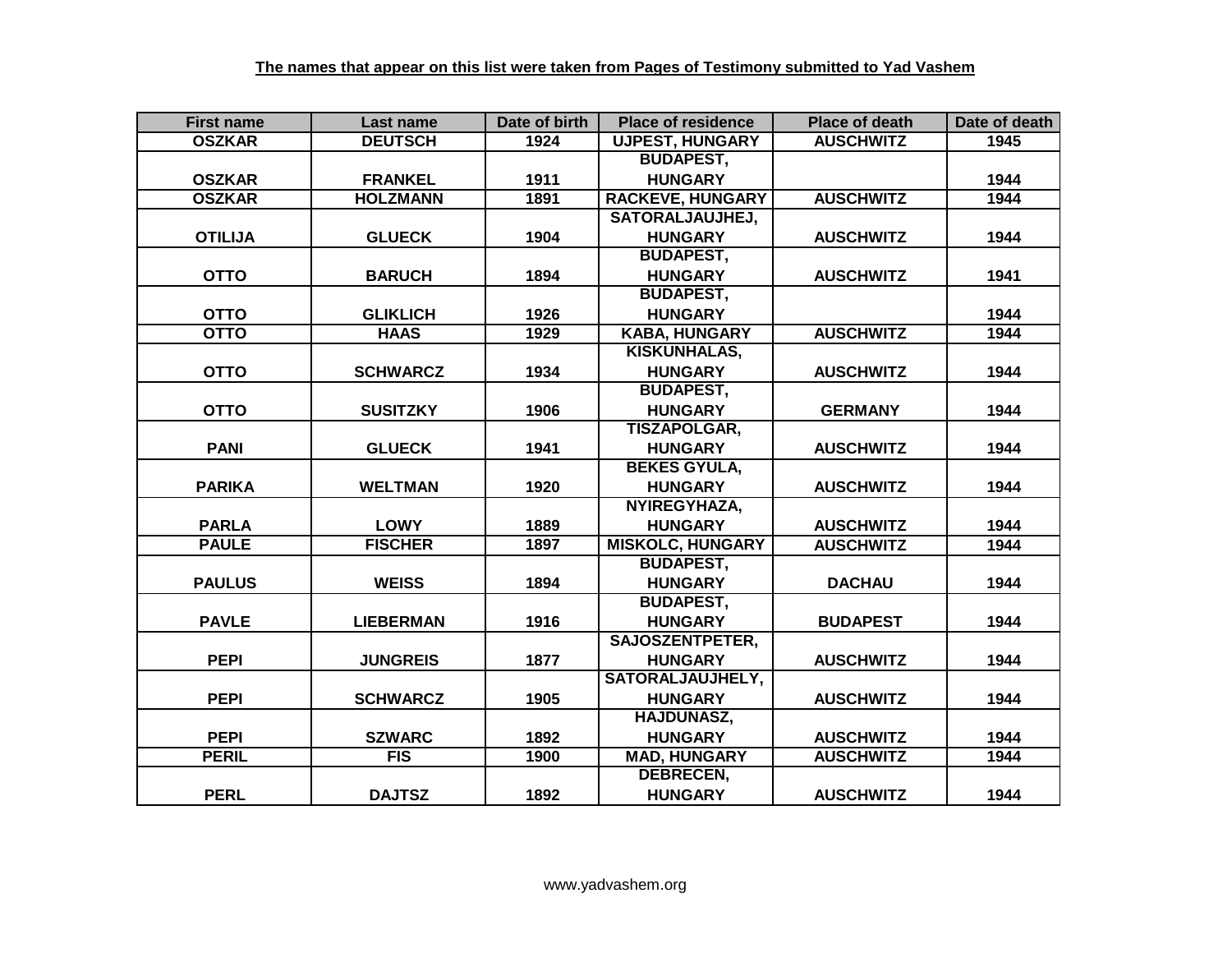| <b>First name</b> | Last name          | Date of birth | <b>Place of residence</b> | <b>Place of death</b> | Date of death |
|-------------------|--------------------|---------------|---------------------------|-----------------------|---------------|
|                   |                    |               | <b>BUDAPEST,</b>          |                       |               |
| <b>PERL</b>       | <b>GRUENWALD</b>   | 1912          | <b>HUNGARY</b>            | <b>AUSCHWITZ</b>      | 1944          |
|                   |                    |               | NYIREGYHAZA,              |                       |               |
| <b>PERL</b>       | <b>HELLER</b>      | 1910          | <b>HUNGARY</b>            | <b>AUSCHWITZ</b>      | 1944          |
|                   |                    |               | <b>BUDAPEST,</b>          |                       |               |
| <b>PERL</b>       | <b>KACBURG</b>     | 1906          | <b>HUNGARY</b>            | <b>AUSCHWITZ</b>      | 1944          |
| <b>PERL</b>       | <b>MIHAY</b>       | 1897          | <b>HUNGARY</b>            | <b>AUSCHWITZ</b>      | 1944          |
|                   |                    |               | DEBRECEN,                 |                       |               |
| <b>PERL</b>       | <b>STEINER</b>     | 1912          | <b>HUNGARY</b>            | <b>AUSCHWITZ</b>      | 1944          |
| <b>PESACH</b>     | <b>WAJCH</b>       | 1914          | <b>CARDO, HUNGARY</b>     | <b>AUSCHWITZ</b>      | 1944          |
| <b>PESIL</b>      | <b>JACOBOVITZ</b>  | 1924          | <b>MAD, HUNGARY</b>       | <b>BERGEN BELSEN</b>  | 1944          |
| <b>PESJA</b>      | <b>NOJBIRT</b>     | 1884          | <b>MAKO, HUNGARY</b>      | <b>AUSCHWITZ</b>      | 1944          |
| <b>PESJA</b>      | <b>WERCBERGER</b>  | 1886          | <b>SERENC, HUNGARY</b>    | <b>AUSCHWITZ</b>      | 1944          |
| <b>PESL</b>       | <b>GROSZMANN</b>   | 1938          | <b>JANK, HUNGARY</b>      | <b>BIRKENAU</b>       | 1944          |
|                   |                    |               | <b>BUDAPEST,</b>          |                       |               |
| <b>PESSEL</b>     | <b>GRUEN</b>       | 1895          | <b>HUNGARY</b>            | <b>AUSCHWITZ</b>      | 1944          |
|                   |                    |               | <b>MATESALKA,</b>         |                       |               |
| <b>PESYA</b>      | <b>GENAD</b>       | 1928          | <b>HUNGARY</b>            | <b>RAVENSBRUECK</b>   | 1945          |
| <b>PESYA</b>      | <b>LOWY</b>        | 1938          | <b>TOKAY, HUNGARY</b>     | <b>AUSCHWITZ</b>      | 1944          |
|                   |                    |               | <b>SZERENCS,</b>          |                       |               |
| <b>PESZEL</b>     | <b>GRUENSTEIN</b>  | 1896          | <b>HUNGARY</b>            | <b>AUSCHWITZ</b>      | 1944          |
| <b>PESZIL</b>     | <b>RABNICZER</b>   | 1882          | <b>SARVAR, HUNGARY</b>    | <b>AUSCHWITZ</b>      | 1944          |
|                   |                    |               | <b>BUDAPEST,</b>          |                       |               |
| <b>PHILLIP</b>    | <b>BIENENSTOCK</b> | 1900          | <b>HUNGARY</b>            | <b>BUDAPEST</b>       | 1944          |
|                   |                    |               | <b>SZERENCS,</b>          |                       |               |
| <b>PIGI</b>       | <b>WEISZBERGER</b> | 1940          | <b>HUNGARY</b>            | <b>AUSCHWITZ</b>      | 1944          |
|                   |                    |               |                           |                       |               |
| <b>PINCHAS</b>    | <b>GRYNCFELD</b>   | 1915          | <b>SHOPRON, HUNGARY</b>   | <b>AUSCHWITZ</b>      | 1944          |
|                   |                    |               | <b>BUDAPEST,</b>          |                       |               |
| <b>PINCHAS</b>    | <b>SVARC</b>       | 1913          | <b>HUNGARY</b>            | <b>BUCHENWALD</b>     | 1943          |
|                   |                    |               | <b>BALASAGYARMAT,</b>     |                       |               |
| <b>PINHASZ</b>    | <b>HAJDU</b>       | 17/02/1892    | <b>HUNGARY</b>            | <b>BIRKENAU</b>       | 13/06/1944    |
| <b>PIRI</b>       | <b>MARKOVTS</b>    | 27/11/1914    | <b>VAC, HUNGARY</b>       | <b>AUSCHWITZ</b>      | 1944          |
|                   |                    |               | <b>TISACHEGE,</b>         |                       |               |
| <b>PIRI</b>       | <b>ROSENFELD</b>   | 1921          | <b>HUNGARY</b>            | <b>AUSCHWITZ</b>      | 1944          |
| <b>PIROSCHKO</b>  | <b>KRAUSS</b>      | 1914          | <b>GENGES, HUNGARY</b>    | <b>AUSCHWITZ</b>      | 1944          |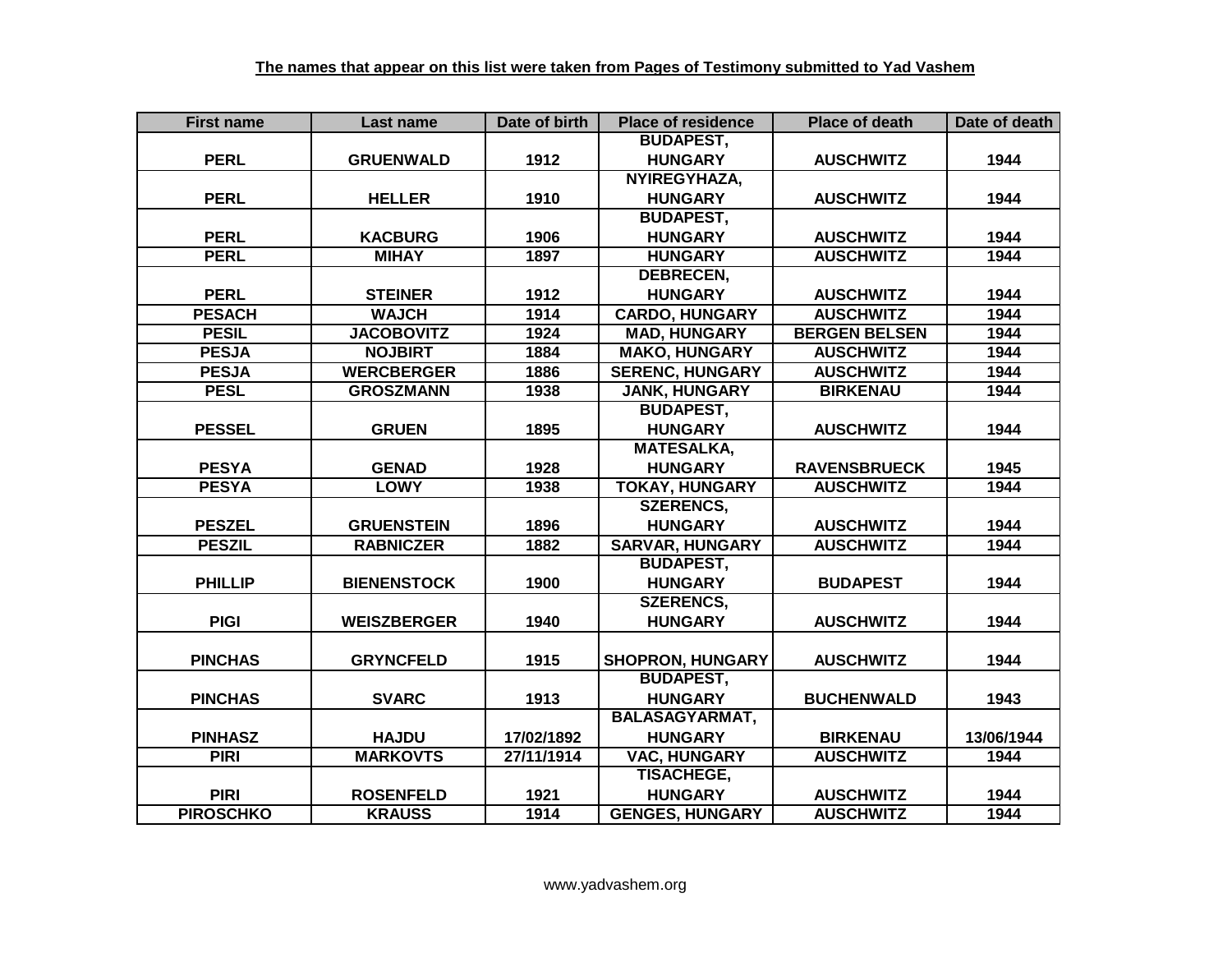| <b>First name</b> | Last name         | Date of birth | <b>Place of residence</b> | <b>Place of death</b> | Date of death |
|-------------------|-------------------|---------------|---------------------------|-----------------------|---------------|
|                   |                   |               | <b>BUDAPEST,</b>          |                       |               |
| <b>PIROSKA</b>    | <b>GROSZ</b>      | 1914          | <b>HUNGARY</b>            | <b>TREBLINKA</b>      | 1944          |
|                   |                   |               | <b>SZERENCS,</b>          |                       |               |
| <b>PIROSKA</b>    | <b>NEULAENDER</b> | 1913          | <b>HUNGARY</b>            |                       | 12/1944       |
|                   |                   |               | <b>BUDAPEST,</b>          |                       |               |
| <b>PISTA</b>      | <b>WEISS</b>      | 1901          | <b>HUNGARY</b>            | <b>AUSCHWITZ</b>      | 1942          |
|                   |                   |               | <b>KAPOSVAR,</b>          |                       |               |
| <b>PITYU</b>      | <b>BECK</b>       | 1934          | <b>HUNGARY</b>            |                       | 1944          |
|                   |                   |               | DEBRECEN,                 |                       |               |
| <b>POLA</b>       | <b>ROSENBERG</b>  | 1888          | <b>HUNGARY</b>            | <b>AUSCHWITZ</b>      | 1944          |
| <b>RABEKA</b>     | <b>LEFKOWITS</b>  | 1905          | <b>SAMSON, HUNGARY</b>    | <b>AUSCHWITZ</b>      | 1944          |
|                   |                   |               |                           | <b>KAMIENIEC</b>      |               |
| <b>RACHEL</b>     | <b>BARUCH</b>     | 1923          | <b>SERENCS, HUNGARY</b>   | <b>PODOLSKI</b>       | 1941          |
|                   |                   |               |                           |                       |               |
| <b>RACHEL</b>     | <b>BRUKSZTAJN</b> | 1888          | NIRTHAZA, HUNGARY         | <b>AUSCHWITZ</b>      | 1944          |
|                   |                   |               | PETERSEG,                 |                       |               |
| <b>RACHEL</b>     | <b>DEUTSCH</b>    | 1892          | <b>HUNGARY</b>            | <b>AUSCHWITZ</b>      | 1944          |
| <b>RACHEL</b>     | <b>DEUTSCH</b>    | 1895          | <b>TISOLEK, HUNGARY</b>   | <b>AUSCHWITZ</b>      | 1944          |
| <b>RACHEL</b>     | <b>FISZLOWIC</b>  | 1912          | <b>SYGED, HUNGARY</b>     | <b>AUSCHWITZ</b>      | 1944          |
|                   |                   |               | <b>HAJDUNASZ,</b>         |                       |               |
| <b>RACHEL</b>     | <b>FRAJLACH</b>   | 1922          | <b>HUNGARY</b>            | <b>AUSCHWITZ</b>      | 1944          |
|                   |                   |               | <b>HAJDUNASZ,</b>         |                       |               |
| <b>RACHEL</b>     | <b>FRAJLACH</b>   | 1924          | <b>HUNGARY</b>            | <b>AUSCHWITZ</b>      | 1944          |
|                   |                   |               | DEMECSER,                 |                       |               |
| <b>RACHEL</b>     | <b>GELDMON</b>    | 1884          | <b>HUNGARY</b>            | <b>AUSCHWITZ</b>      | 1944          |
| <b>RACHEL</b>     | <b>GIRSZBERG</b>  | 1896          | <b>MISKOLC, HUNGARY</b>   | <b>AUSCHWITZ</b>      | 1944          |
|                   |                   |               | <b>HAJDUNASZ,</b>         |                       |               |
| <b>RACHEL</b>     | <b>GLIKLICH</b>   | 1877          | <b>HUNGARY</b>            | <b>AUSCHWITZ</b>      | 1944          |
|                   |                   |               | <b>MATESZALKA,</b>        |                       |               |
| <b>RACHEL</b>     | <b>GREENBAUM</b>  | 1930          | <b>HUNGARY</b>            | <b>AUSCHWITZ</b>      | 1944          |
| <b>RACHEL</b>     | <b>HERZ</b>       | 1909          | <b>GUTA, HUNGARY</b>      | <b>AUSCHWITZ</b>      | 1944          |
|                   |                   |               | <b>BEKESCSABA,</b>        |                       |               |
| <b>RACHEL</b>     | <b>HIRSCH</b>     | 1920          | <b>HUNGARY</b>            | <b>AUSCHWITZ</b>      | 1944          |
|                   |                   |               | SAJOVARKONY,              |                       |               |
| <b>RACHEL</b>     | <b>KOHN</b>       | 1904          | <b>HUNGARY</b>            | <b>AUSCHWITZ</b>      | 1944          |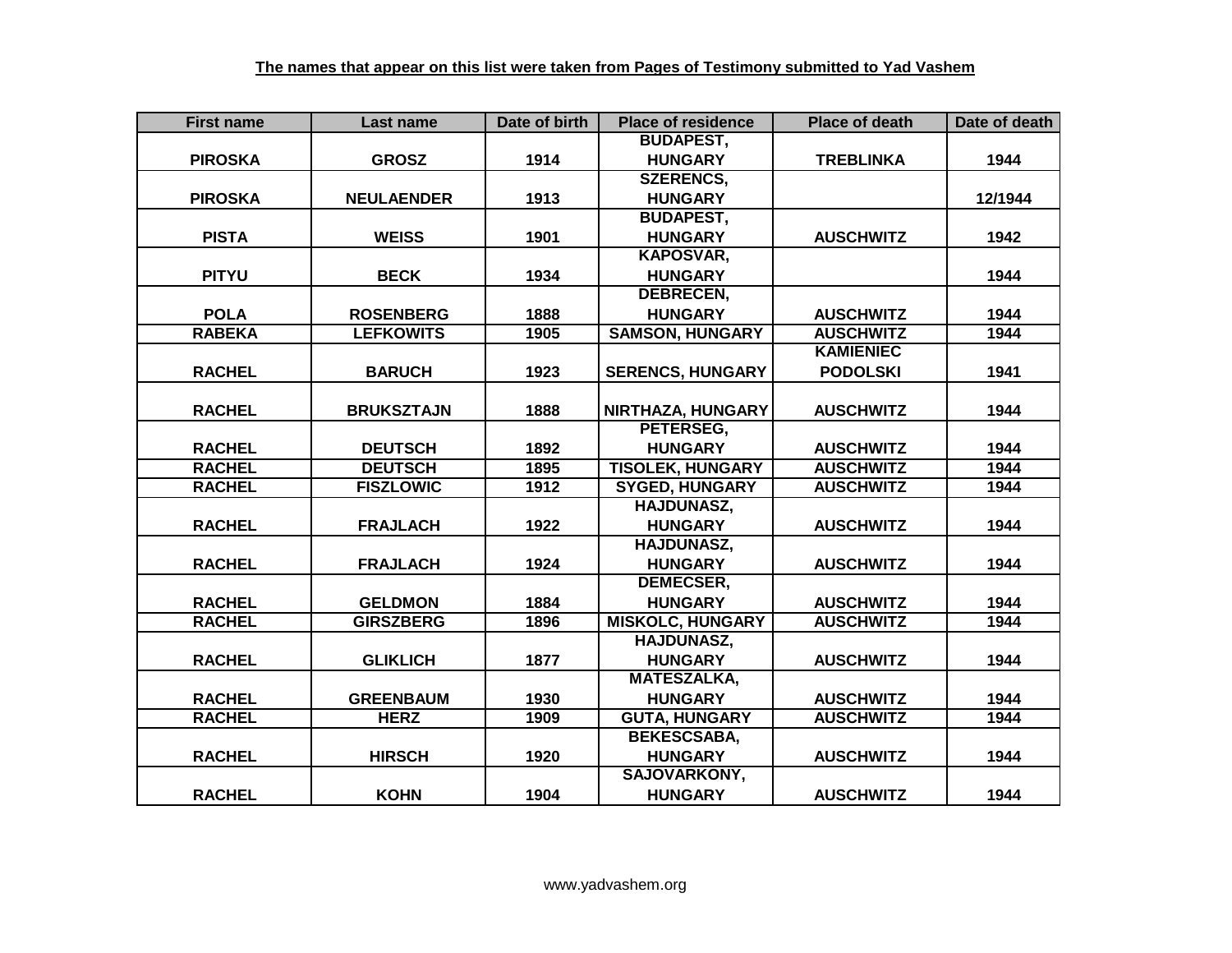| <b>First name</b> | Last name          | Date of birth | <b>Place of residence</b> | <b>Place of death</b> | Date of death |
|-------------------|--------------------|---------------|---------------------------|-----------------------|---------------|
|                   |                    |               | ZALASZANTO,               |                       |               |
| <b>RACHEL</b>     | <b>LANDAN</b>      | 1918          | <b>HUNGARY</b>            | <b>AUSCHWITZ</b>      | 1944          |
| <b>RACHEL</b>     | <b>LIPSZYC</b>     | 1880          | <b>UJ HELY, HUNGARY</b>   | <b>AUSCHWITZ</b>      | 1944          |
| <b>RACHEL</b>     | <b>LOWY</b>        | 12/1889       | <b>MAD, HUNGARY</b>       | <b>AUSCHWITZ</b>      | 1944          |
|                   |                    |               | <b>DEBRECZEN,</b>         |                       |               |
| <b>RACHEL</b>     | <b>MEZEHEJ</b>     | 1868          | <b>HUNGARY</b>            | <b>AUSCHWITZ</b>      | 1944          |
|                   |                    |               | <b>DERECSKE,</b>          |                       |               |
| <b>RACHEL</b>     | <b>MOSKOVITZ</b>   | 1878          | <b>HUNGARY</b>            | <b>AUSCHWITZ</b>      | 1944          |
| <b>RACHEL</b>     | <b>NICKELSBURG</b> | 1892          | <b>KISPEST, HUNGARY</b>   | <b>AUSCHWITZ</b>      | 1944          |
|                   |                    |               | DUNAFOLDVAR,              |                       |               |
| <b>RACHEL</b>     | <b>POLLAK</b>      | 1931          | <b>HUNGARY</b>            | <b>AUSCHWITZ</b>      | 1944          |
|                   |                    |               | <b>BEKESCSABA,</b>        |                       |               |
| <b>RACHEL</b>     | <b>RAICH</b>       | 1915          | <b>HUNGARY</b>            | <b>AUSCHWITZ</b>      | 1944          |
|                   |                    |               | <b>BEKESCHEWA,</b>        |                       |               |
| <b>RACHEL</b>     | <b>RAJC</b>        | 1896          | <b>HUNGARY</b>            | <b>AUSCHWITZ</b>      | 1944          |
| <b>RACHEL</b>     | <b>SANDER</b>      | 1916          | <b>DEIR, HUNGARY</b>      | <b>AUSCHWITZ</b>      | 1944          |
|                   |                    |               | <b>SATORALJAUJHEJ,</b>    |                       |               |
| <b>RACHEL</b>     | <b>SCHONWALD</b>   | 1919          | <b>HUNGARY</b>            | <b>AUSCHWITZ</b>      | 1944          |
|                   |                    |               | <b>SZERENCS,</b>          |                       |               |
| <b>RACHEL</b>     | <b>SCHWARCZ</b>    | 1900          | <b>HUNGARY</b>            | <b>AUSCHWITZ</b>      | 20/05/1944    |
|                   |                    |               |                           |                       |               |
| <b>RACHEL</b>     | <b>SCHWARTZ</b>    | 1890          | KISVARDA, HUNGARY         | <b>AUSCHWITZ</b>      | 1944          |
|                   |                    |               | <b>SATORALJAUJHELY,</b>   |                       |               |
| <b>RACHEL</b>     | <b>SCHWARTZ</b>    | 1924          | <b>HUNGARY</b>            | <b>AUSCHWITZ</b>      | 1944          |
|                   |                    |               | <b>VASAROSNAMENY,</b>     |                       |               |
| <b>RACHEL</b>     | <b>SCHWARTZ</b>    | 1908          | <b>HUNGARY</b>            | <b>AUSCHWITZ</b>      | 1944          |
|                   |                    |               |                           |                       |               |
| <b>RACHEL</b>     | <b>SCHWARZ</b>     | 1897          | <b>TISZALOK, HUNGARY</b>  | <b>AUSCHWITZ</b>      | 1944          |
| <b>RACHEL</b>     | <b>SHEJNFELD</b>   | 1922          | <b>UJHEL, HUNGARY</b>     | <b>AUSCHWITZ</b>      | 1944          |
| <b>RACHEL</b>     | <b>STERN</b>       | 1882          | <b>HUNGARY</b>            | <b>AUSCHWITZ</b>      | 1944          |
| <b>RACHEL</b>     | <b>STERN</b>       | 1891          | <b>MISKOLC, HUNGARY</b>   | <b>AUSCHWITZ</b>      | 1944          |
| <b>RACHEL</b>     | <b>SZABA</b>       | 1907          | <b>HENCIDA, HUNGARY</b>   | <b>AUSCHWITZ</b>      | 1944          |
|                   |                    |               | <b>BUDAPEST,</b>          |                       |               |
| <b>RACHEL</b>     | <b>SZAPIRA</b>     | 1898          | <b>HUNGARY</b>            | <b>AUSCHWITZ</b>      | 1944          |
|                   |                    |               | HAJDANANASZ,              |                       |               |
| <b>RACHEL</b>     | <b>SZRAJBER</b>    | 1898          | <b>HUNGARY</b>            | <b>OSWIAKOW</b>       | 1942          |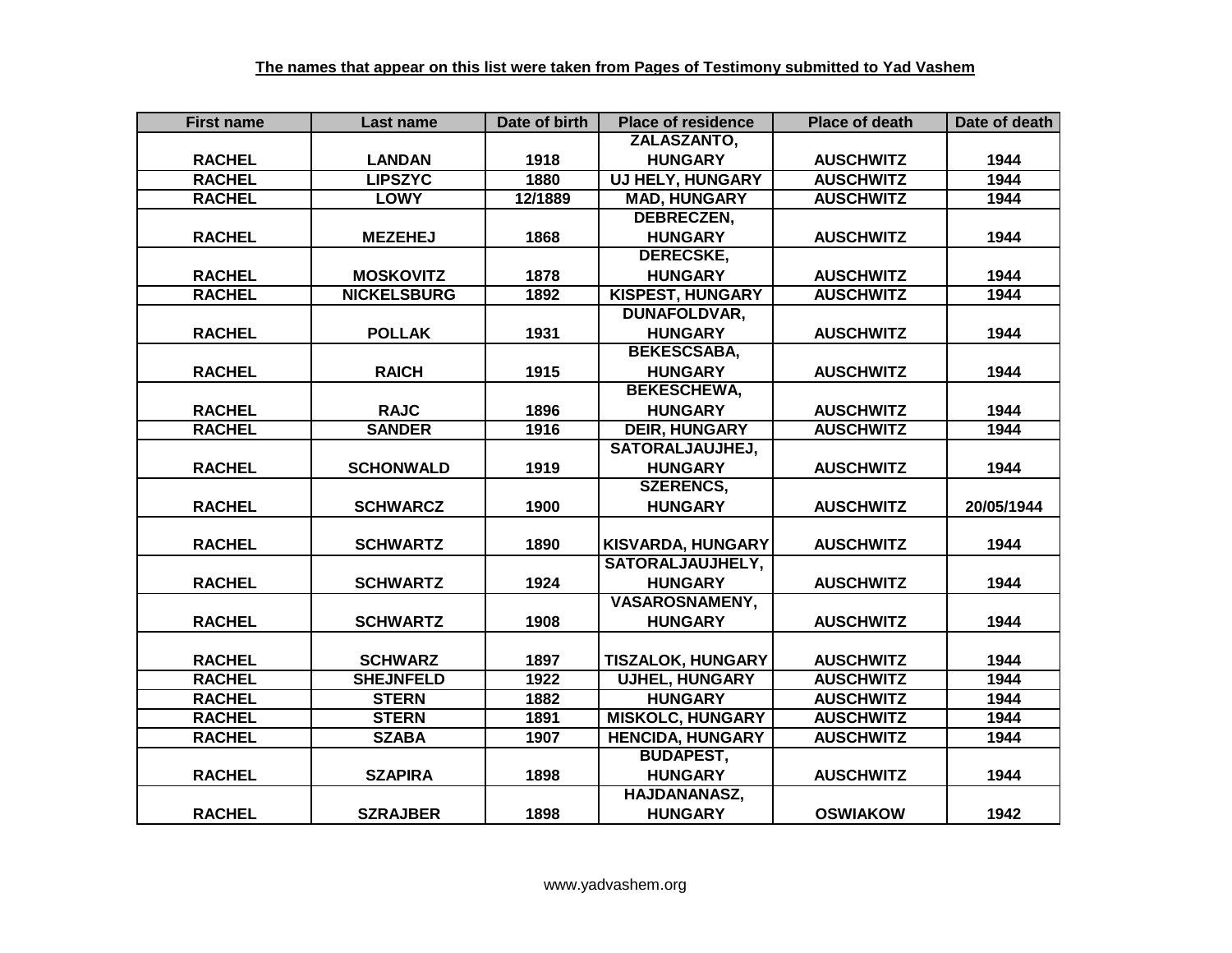| <b>First name</b> | Last name          | Date of birth | <b>Place of residence</b> | <b>Place of death</b> | Date of death |
|-------------------|--------------------|---------------|---------------------------|-----------------------|---------------|
| <b>RACHEL</b>     | <b>SZYMSZOWICZ</b> | 1923          | <b>HUNGARY</b>            | <b>AUSCHWITZ</b>      | 1944          |
| <b>RACHEL</b>     | <b>WAJCH</b>       | 1907          | <b>CARDO, HUNGARY</b>     | <b>AUSCHWITZ</b>      | 1944          |
|                   |                    |               | OJFEHERTO,                |                       |               |
| <b>RACHEL</b>     | <b>WEINSTOK</b>    | 1897          | <b>HUNGARY</b>            | <b>AUSCHWITZ</b>      | 1944          |
|                   |                    |               | NYIRBOGAT,                |                       |               |
| <b>RACHEL</b>     | <b>WEISHAUS</b>    | 1904          | <b>HUNGARY</b>            | <b>AUSCHWITZ</b>      | 1944          |
|                   |                    |               | <b>NAGYRABE,</b>          |                       |               |
| <b>RACHEL</b>     | <b>WINCKLER</b>    | 1922          | <b>HUNGARY</b>            | <b>AUSCHWITZ</b>      | 1944          |
|                   |                    |               | <b>BUDAPEST,</b>          |                       |               |
| <b>RACHEL</b>     | <b>ZONENSZAJN</b>  | 1923          | <b>HUNGARY</b>            | <b>BERGEN BELSEN</b>  | 1944          |
|                   |                    |               | <b>NYIRBATOR,</b>         |                       |               |
| <b>RAIZEL</b>     | <b>NEUMAN</b>      | 1925          | <b>HUNGARY</b>            | <b>AUSCHWITZ</b>      | 10/1944       |
|                   |                    |               | <b>BUDAPEST,</b>          |                       |               |
| <b>RAJZA</b>      | <b>FEUERWERGER</b> | 1884          | <b>HUNGARY</b>            | <b>AUSCHWITZ</b>      | 1944          |
|                   |                    |               | <b>KOBECE HAZA,</b>       |                       |               |
| <b>RAJZEL</b>     | <b>FAJN</b>        | 1882          | <b>HUNGARY</b>            | <b>AUSCHWITZ</b>      | 1944          |
| <b>RAJZL</b>      | <b>HERSKOVITS</b>  | 1914          | <b>SZIKSZO, HUNGARY</b>   |                       | 1944          |
|                   |                    |               | NYIRKARASZ,               |                       |               |
| <b>RAZEL</b>      | <b>KOHN</b>        | 1939          | <b>HUNGARY</b>            | <b>AUSCHWITZ</b>      | 1944          |
|                   |                    |               |                           |                       |               |
| <b>REBEKA</b>     | <b>SCHWARTZ</b>    | 1900          | KISVARDA, HUNGARY         | <b>AUSCHWITZ</b>      | 1944          |
| <b>REBEKA</b>     | <b>WERZBERGER</b>  | 1893          | <b>UJ PEST, HUNGARY</b>   | <b>AUSCHWITZ</b>      | 1944          |
| <b>RECHEL</b>     | <b>KLAJN</b>       | 1892          | <b>KORLAT, HUNGARY</b>    | <b>AUSCHWITZ</b>      | 1944          |
|                   |                    |               | <b>DEBRECEN,</b>          |                       |               |
| <b>RECHEL</b>     | <b>WIEZEL</b>      | 1925          | <b>HUNGARY</b>            | <b>AUSCHWITZ</b>      | 1944          |
|                   |                    |               | <b>BUDAPEST,</b>          |                       |               |
| <b>REGA</b>       | <b>HAJMAN</b>      | 1892          | <b>HUNGARY</b>            | <b>AUSCHWITZ</b>      | 1944          |
| <b>REIZIL</b>     | <b>STERN</b>       | 1900          | <b>MOKO, HUNGARY</b>      | <b>AUSCHWITZ</b>      | 1943          |
|                   |                    |               | <b>KISZWARDA,</b>         |                       |               |
| <b>REIZIL</b>     | <b>WIDER</b>       | 1910          | <b>HUNGARY</b>            | <b>AUSCHWITZ</b>      | 1945          |
| <b>REJZEL</b>     | <b>HELMANN</b>     | 1875          | <b>HUNGARY</b>            | <b>AUSCHWITZ</b>      | 1944          |
| <b>RELLA</b>      | <b>STEINER</b>     | 1877          | <b>UJPEST, HUNGARY</b>    | <b>AUSCHWITZ</b>      | 1944          |
|                   |                    |               | <b>BUDAPEST,</b>          |                       |               |
| <b>RESZKO</b>     | <b>HAIMLICH</b>    | 1917          | <b>HUNGARY</b>            | <b>AUSCHWITZ</b>      | 1944          |
|                   |                    |               |                           |                       |               |
| <b>REZI</b>       | <b>MELER</b>       | 1908          | NYIRTASS, HUNGARY         | <b>AUSCHWITZ</b>      | 1944          |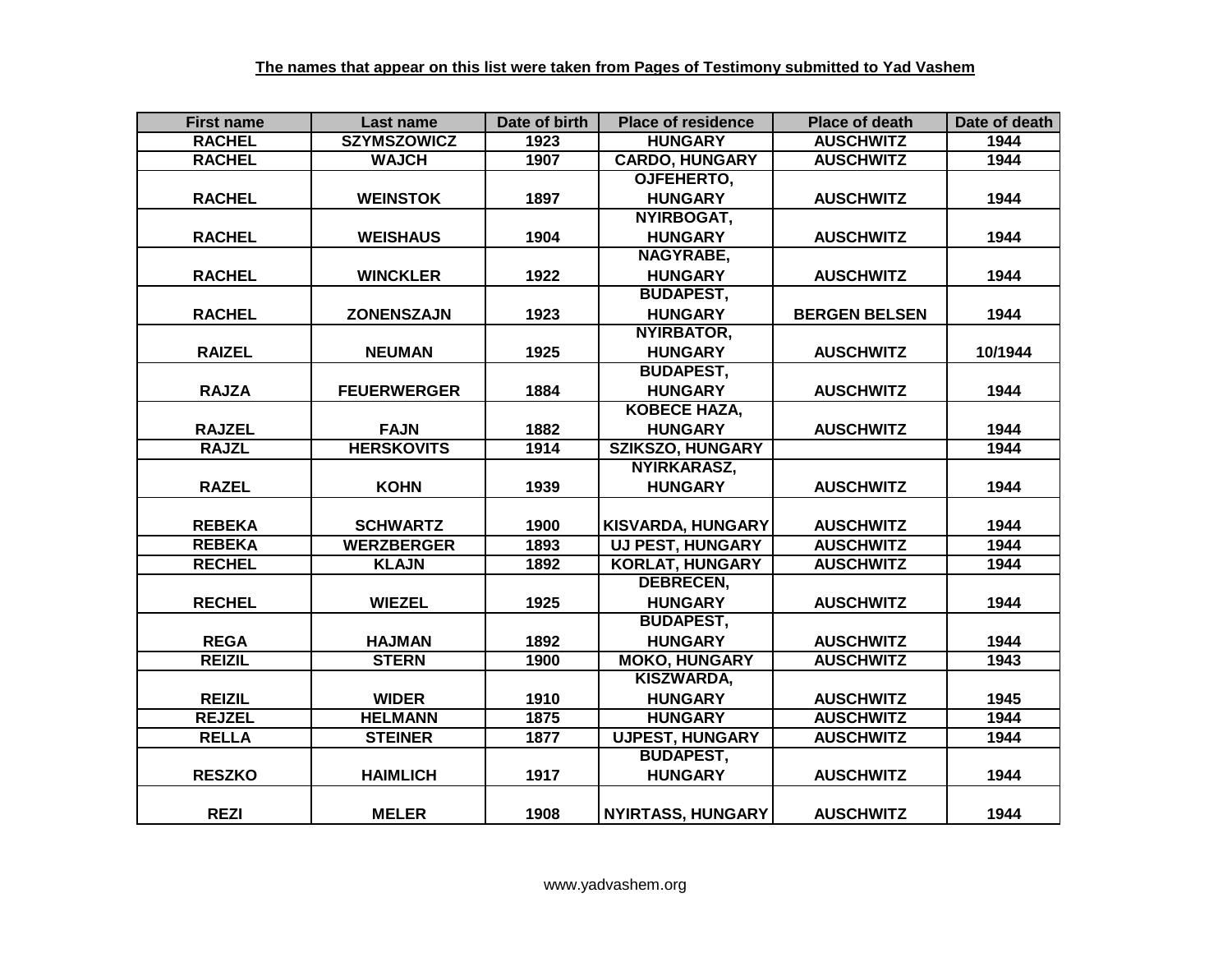| <b>First name</b> | Last name         | Date of birth | <b>Place of residence</b> | <b>Place of death</b> | Date of death |
|-------------------|-------------------|---------------|---------------------------|-----------------------|---------------|
|                   |                   |               | <b>OIDO NANAS,</b>        |                       |               |
| <b>REZI</b>       | <b>POLACEK</b>    | 1900          | <b>HUNGARY</b>            | <b>AUSCHWITZ</b>      | 1944          |
|                   |                   |               | <b>OLASZLISZKA,</b>       |                       |               |
| <b>REZI</b>       | <b>REICH</b>      | 1890          | <b>HUNGARY</b>            | <b>AUSCHWITZ</b>      | 1944          |
|                   |                   |               | <b>MATESZALKA,</b>        |                       |               |
| <b>REZI</b>       | <b>WEISS</b>      | 1902          | <b>HUNGARY</b>            | <b>AUSCHWITZ</b>      | 1944          |
|                   |                   |               |                           |                       |               |
| <b>REZKE</b>      | <b>SZTERN</b>     | 1916          | <b>KISKOROS, HUNGARY</b>  | <b>AUSCHWITZ</b>      | 1944          |
|                   |                   |               | <b>BUDAPEST,</b>          |                       |               |
| <b>REZO</b>       | <b>GANC</b>       | 1900          | <b>HUNGARY</b>            | <b>AUSCHWITZ</b>      | 1944          |
| <b>REZSI</b>      | <b>GRUNWALD</b>   | 1874          | <b>MISKOLC, HUNGARY</b>   | <b>AUSCHWITZ</b>      | 1944          |
| <b>REZSI</b>      | <b>POLATSEK</b>   | 1882          | <b>NANAS, HUNGARY</b>     | <b>WIEN</b>           | 1944          |
|                   |                   |               | SATORALJAUJHELY,          |                       |               |
| <b>REZSI</b>      | <b>SCHWARZ</b>    | 1890          | <b>HUNGARY</b>            | <b>AUSCHWITZ</b>      | 1944          |
|                   |                   |               | <b>MATESZALKA,</b>        |                       |               |
| <b>REZSI</b>      | <b>SPITZER</b>    | 1911          | <b>HUNGARY</b>            | <b>AUSCHWITZ</b>      | 1944          |
|                   |                   |               | <b>MATESZALKA,</b>        |                       |               |
| <b>REZSI</b>      | <b>WEISZ</b>      | 1902          | <b>HUNGARY</b>            | <b>AUSCHWITZ</b>      | 1944          |
|                   |                   |               | <b>DEBRECEN,</b>          |                       |               |
| <b>REZSIN</b>     | <b>GLEICHMANN</b> | 1887          | <b>HUNGARY</b>            | <b>AUSCHWITZ</b>      | 1944          |
|                   |                   |               | NYIREGYHAZA,              |                       |               |
| <b>REZSIN</b>     | <b>GROSZ</b>      | 1894          | <b>HUNGARY</b>            | <b>AUSCHWITZ</b>      | 1944          |
|                   |                   |               | <b>TISZAKESZI,</b>        |                       |               |
| <b>REZSIN</b>     | <b>KOHN</b>       | 1898          | <b>HUNGARY</b>            | <b>AUSCHWITZ</b>      | 1944          |
|                   |                   |               | <b>MEZOBERENY,</b>        |                       |               |
| <b>REZSIN</b>     | <b>ROSENBLATT</b> | 1900          | <b>HUNGARY</b>            | <b>AUSCHWITZ</b>      | 1944          |
| <b>REZSINKA</b>   | <b>KAISER</b>     | 1883          | <b>HUNGARY</b>            | <b>AUSCHWITZ</b>      | 1945          |
|                   |                   |               | ABADSZALOK,               |                       |               |
| <b>REZSINKE</b>   | <b>LEICHTER</b>   | 1890          | <b>HUNGARY</b>            | <b>DEBRECEN</b>       | 1944          |
|                   |                   |               | <b>BUDAPEST,</b>          |                       |               |
| <b>REZSO</b>      | <b>BUCHLER</b>    | 11/07/1909    | <b>HUNGARY</b>            |                       | 1945          |
|                   |                   |               | DREGELYPALANK,            |                       |               |
| <b>REZSO</b>      | <b>HOCHFELDER</b> | 10/02/1890    | <b>HUNGARY</b>            | <b>AUSCHWITZ</b>      | 1944          |
|                   |                   |               | DREGELYPALANK,            |                       |               |
| <b>REZSO</b>      | <b>HOCHFELDER</b> | 10/02/1890    | <b>HUNGARY</b>            |                       | 1944          |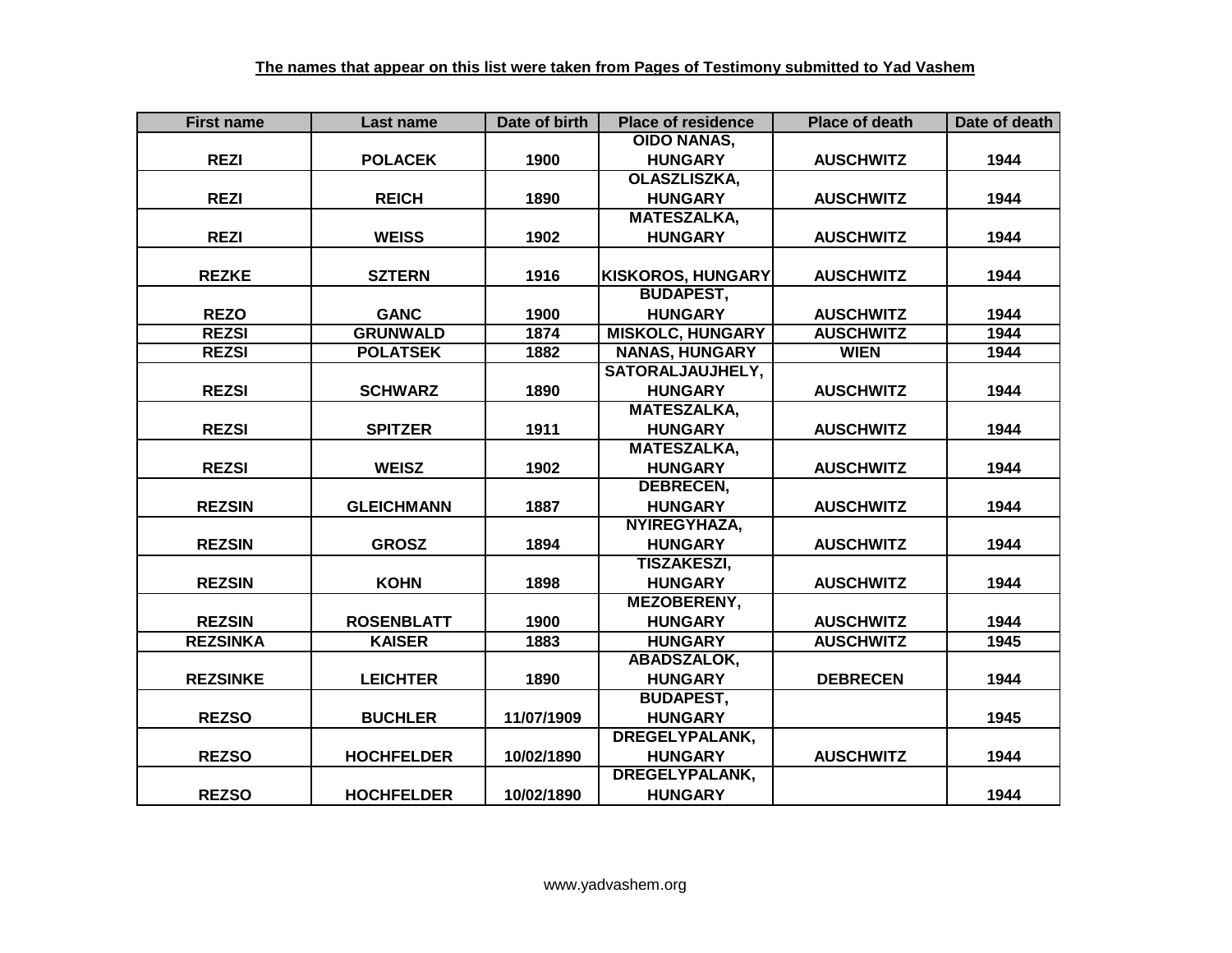| <b>First name</b> | Last name           | Date of birth | <b>Place of residence</b> | <b>Place of death</b> | Date of death |
|-------------------|---------------------|---------------|---------------------------|-----------------------|---------------|
|                   |                     |               | <b>BUDAPEST,</b>          |                       |               |
| <b>REZSO</b>      | <b>KELLER</b>       | 1905          | <b>HUNGARY</b>            | <b>MAUTHAUSEN</b>     | 1944          |
|                   |                     |               | <b>SZEKESFEHERVAR,</b>    |                       |               |
| <b>REZSO</b>      | <b>POLLAK</b>       | 1886          | <b>HUNGARY</b>            | <b>AUSCHWITZ</b>      | 17/6/1944     |
|                   |                     |               | <b>BUDAPEST,</b>          |                       |               |
| <b>REZSO</b>      | <b>WEISZ</b>        | 10/1895       | <b>HUNGARY</b>            | <b>MATHAUSEN</b>      | 1944          |
|                   |                     |               | <b>DEBRETSIN,</b>         |                       |               |
| <b>RIFCA</b>      | <b>VAINBERGHER</b>  | 1878          | <b>HUNGARY</b>            | <b>AUSCHWITZ</b>      | 1944          |
| <b>RIFKE</b>      | <b>ROSENBERG</b>    | 1932          | <b>MAKO, HUNGARY</b>      | <b>BIRKENAU</b>       | 1944          |
| <b>RIKL</b>       | <b>WAJCH</b>        | 1912          | <b>CARDO, HUNGARY</b>     | <b>AUSCHWITZ</b>      | 1944          |
|                   |                     |               | NADUDVAR,                 |                       |               |
| <b>RIVKE</b>      | <b>SCHENCK</b>      | 1880          | <b>HUNGARY</b>            | <b>AUSCHWITZ</b>      | 1944          |
| <b>RIVKE</b>      | <b>SCHWARTZ</b>     | 1910          | <b>SARVAR, HUNGARY</b>    | <b>AUSCHWITZ</b>      | 1944          |
|                   |                     |               | <b>BUDAPEST,</b>          |                       |               |
| <b>RIVKE</b>      | <b>STERN</b>        | 1889          | <b>HUNGARY</b>            | <b>AUSCHWITZ</b>      | 1944          |
| <b>RIWEL</b>      | <b>ZELMONOWITZ</b>  | 1894          | <b>UJPEST, HUNGARY</b>    | <b>AUSCHWITZ</b>      | 1944          |
|                   |                     |               | <b>BUDAPEST,</b>          |                       |               |
| <b>RIWKA</b>      | <b>KAMCHER</b>      | 1912          | <b>HUNGARY</b>            |                       | 1942          |
|                   |                     |               | <b>BUDAPEST,</b>          |                       |               |
| <b>RIWKA</b>      | <b>ROT</b>          | 1908          | <b>HUNGARY</b>            | <b>AUSCHWITZ</b>      | 1943          |
|                   |                     |               | <b>NYIRBATOR,</b>         |                       |               |
| <b>RIWKA</b>      | <b>STEINBERGER</b>  | 1882          | <b>HUNGARY</b>            | <b>AUSCHWITZ</b>      | 1944          |
| <b>RIWKA</b>      | <b>SZPICER</b>      | 1888          | <b>NANAS, HUNGARY</b>     | <b>AUSCHWITZ</b>      | 1944          |
| <b>RIWKA</b>      | <b>SZTAJNBERGER</b> | 1892          | <b>SORBASZ, HUNGARY</b>   | <b>AUSCHWITZ</b>      | 1944          |
| <b>RIWKA</b>      | <b>WAJCH</b>        | 1902          | <b>CARDO, HUNGARY</b>     | <b>AUSCHWITZ</b>      | 1944          |
| <b>RIWKA</b>      | <b>WEINBERGER</b>   | 1906          | <b>SENDRE, HUNGARY</b>    | <b>AUSCHWITZ</b>      | 1944          |
| <b>RIWKA</b>      | <b>WEJBER</b>       | 1898          | <b>MAKO, HUNGARY</b>      | <b>AUSCHWITZ</b>      | 1944          |
| <b>RIWKA</b>      | <b>WERCBERGER</b>   | 1895          | <b>OJPEST, HUNGARY</b>    | <b>AUSCHWITZ</b>      | 1944          |
|                   |                     |               | <b>KAPOSVAR,</b>          |                       |               |
| <b>RIZA</b>       | <b>WEILER</b>       | 1877          | <b>HUNGARY</b>            | <b>AUSCHWITZ</b>      | 1944          |
|                   |                     |               | <b>BUDAPEST,</b>          |                       |               |
| <b>ROBERTO</b>    | <b>HEBER</b>        | 1925          | <b>HUNGARY</b>            | <b>MAUTHAUSEN</b>     | 1943          |
|                   |                     |               | <b>BUDAPEST,</b>          |                       |               |
| <b>ROCHEL</b>     | <b>GOLDSTEIN</b>    | 24/8/1924     | <b>HUNGARY</b>            | <b>KAPUVAR</b>        | 15/4/1945     |
|                   |                     |               | <b>BUDAPEST,</b>          |                       |               |
| <b>ROIZE</b>      | <b>JAKOBER</b>      | 1922          | <b>HUNGARY</b>            | <b>AUSCHWITZ</b>      | 1944          |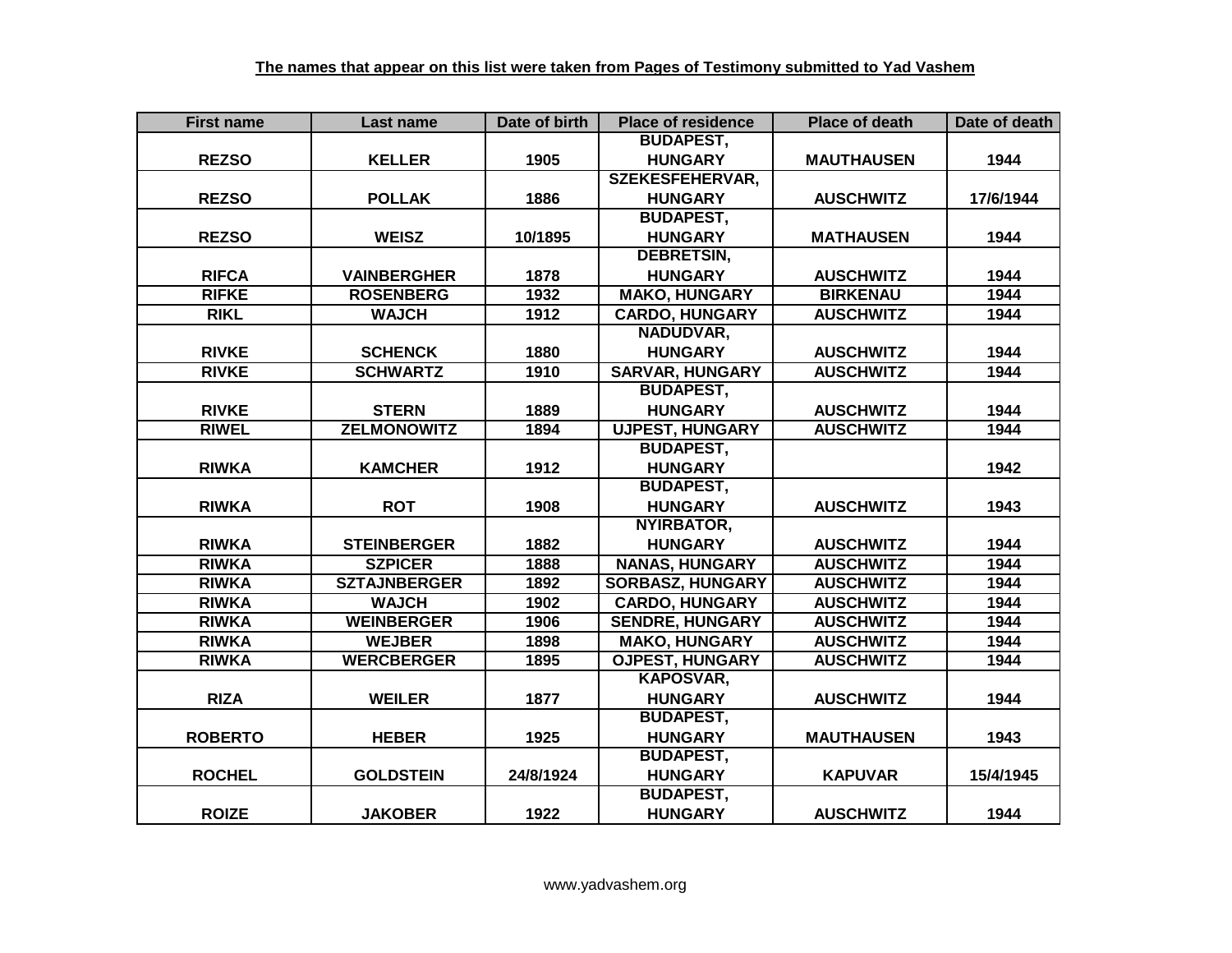| <b>First name</b> | Last name        | Date of birth | <b>Place of residence</b> | <b>Place of death</b> | Date of death |
|-------------------|------------------|---------------|---------------------------|-----------------------|---------------|
|                   |                  |               | <b>BUDAPEST,</b>          |                       |               |
| <b>ROSA</b>       | <b>CSARKESI</b>  | 1870          | <b>HUNGARY</b>            | <b>AUSCHWITZ</b>      | 1944          |
| <b>ROSA</b>       | <b>FRIDMANN</b>  | 1902          | <b>TARPA, HUNGARY</b>     | <b>AUSCHWITZ</b>      | 15/06/1944    |
|                   |                  |               | <b>BUDAPEST,</b>          |                       |               |
| <b>ROSA</b>       | <b>GOLDSTEIN</b> | 1888          | <b>HUNGARY</b>            | <b>AUSCHWITZ</b>      | 1942          |
| <b>ROSA</b>       | <b>KARDOS</b>    | 27/03/1898    | <b>TAPOLCA, HUNGARY</b>   | <b>AUSCHWITZ</b>      | 1944          |
|                   |                  |               | <b>JANOSHAZA,</b>         |                       |               |
| <b>ROSA</b>       | <b>KRAUSZ</b>    | 1898          | <b>HUNGARY</b>            | <b>AUSCHWITZ</b>      | 1944          |
| <b>ROSA</b>       | <b>MOSESCH</b>   | 1887          | <b>BAJA, HUNGARY</b>      | <b>AUSCHWITZ</b>      | 1944          |
| <b>ROSA</b>       | <b>RUTH</b>      | 1886          | <b>EGER, HUNGARY</b>      | <b>AUSCHWITZ</b>      | 1944          |
|                   |                  |               | <b>MATESZALKA,</b>        |                       |               |
| <b>ROSA</b>       | <b>SCHWARTZ</b>  | 1886          | <b>HUNGARY</b>            | <b>AUSCHWITZ</b>      | 1944          |
| <b>ROSA</b>       | <b>SCHWARTZ</b>  | 1888          | <b>SARVAR, HUNGARY</b>    | <b>AUSCHWITZ</b>      | 1944          |
| <b>ROSA</b>       | <b>WEISZ</b>     | 1908          | <b>HOGYESZ, HUNGARY</b>   | <b>AUSCHWITZ</b>      | 1944          |
|                   |                  |               | <b>SZOMBATHELY,</b>       |                       |               |
| <b>ROSA</b>       | <b>WIESNER</b>   | 1915          | <b>HUNGARY</b>            | <b>AUSCHWITZ</b>      | 1944          |
| <b>ROSALIA</b>    | <b>SPITZER</b>   | 14/03/1888    | <b>VEMEND, HUNGARY</b>    | <b>AUSCHWITZ</b>      | 1944          |
| <b>ROSIE</b>      | <b>HORWATE</b>   | 1895          | <b>BALKANY, HUNGARY</b>   | <b>AUSCHWITZ</b>      | 1944          |
|                   |                  |               | <b>MATESZALKA,</b>        |                       |               |
| <b>ROSZA</b>      | <b>FRIEDMANN</b> | 1932          | <b>HUNGARY</b>            | <b>BIRKENAU</b>       | 1944          |
|                   |                  |               | <b>ZALAEGERSZEG,</b>      |                       |               |
| <b>ROSZA</b>      | <b>SCHLEMMER</b> | 1908          | <b>HUNGARY</b>            | <b>AUSCHWITZ</b>      | 1944          |
| <b>ROSZI</b>      | <b>GLUCK</b>     | 1910          | <b>TOLCSVA, HUNGARY</b>   | <b>GUNSKIRCHEN</b>    | 1945          |
| <b>ROZALJA</b>    | <b>PETER</b>     | 1904          | <b>PUTNOK, HUNGARY</b>    | <b>AUSCHWITZ</b>      | 1944          |
|                   |                  |               | <b>DEBRECEN,</b>          |                       |               |
| <b>ROZIKA</b>     | <b>FISCH</b>     | 1900          | <b>HUNGARY</b>            | <b>AUSCHWITZ</b>      | 1944          |
| <b>ROZSA</b>      | <b>APFELBAUM</b> | 1895          | <b>VAC, HUNGARY</b>       | <b>AUSCHWITZ</b>      | 30/06/1944    |
|                   |                  |               | <b>SZEKESFEHERVAR,</b>    |                       |               |
| <b>ROZSA</b>      | <b>LOEWINGER</b> | 12/02/1907    | <b>HUNGARY</b>            | <b>AUSCHWITZ</b>      | 1944          |
| <b>ROZSE</b>      | <b>MILLER</b>    | 1912          | <b>HUNGARY</b>            | <b>AUSCHWITZ</b>      | 1944          |
|                   |                  |               | <b>BUDAPEST,</b>          |                       |               |
| <b>ROZSI</b>      | <b>FELLEGINE</b> | 1900          | <b>HUNGARY</b>            | <b>BUDAPEST</b>       | 12/01/1945    |
|                   |                  |               | <b>BUDAPEST,</b>          |                       |               |
| <b>ROZSI</b>      | <b>FISCHER</b>   | 1920          | <b>HUNGARY</b>            | <b>BERGEN BELSEN</b>  | 1945          |
|                   |                  |               | MEZOCSAT,                 |                       |               |
| <b>ROZSI</b>      | <b>FRIED</b>     | 1892          | <b>HUNGARY</b>            | <b>AUSCHWITZ</b>      | 1944          |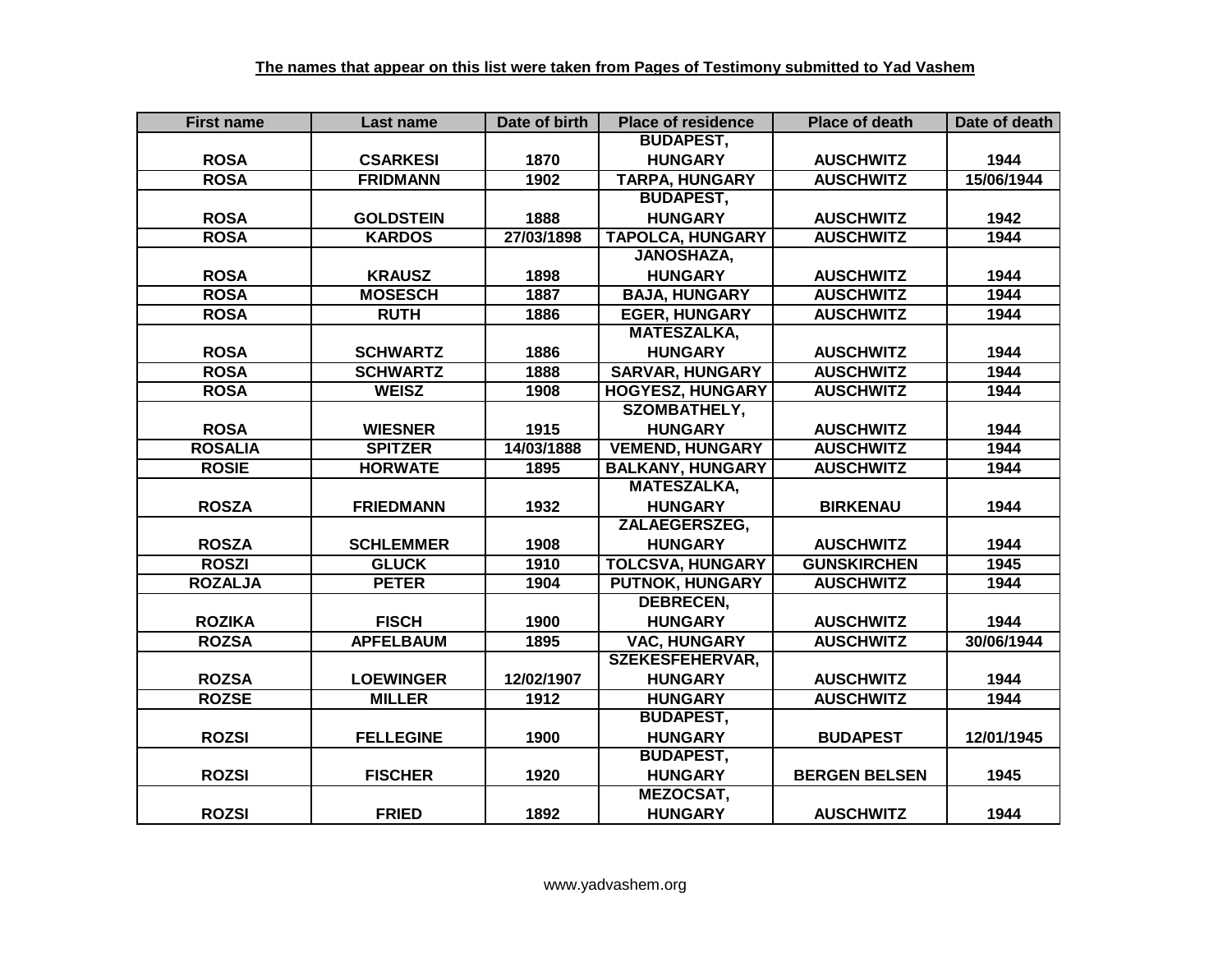| <b>First name</b> | Last name        | Date of birth | <b>Place of residence</b> | <b>Place of death</b> | Date of death |
|-------------------|------------------|---------------|---------------------------|-----------------------|---------------|
|                   |                  |               | NAGYKALLO,                |                       |               |
| <b>ROZSI</b>      | <b>GLUCK</b>     | 1912          | <b>HUNGARY</b>            | <b>AUSCHWITZ</b>      | 1944          |
| <b>ROZSI</b>      | <b>GLUCK</b>     | 15/07/1891    | <b>SZEGED, HUNGARY</b>    | <b>TERESIENSTADT</b>  | 1945          |
|                   |                  |               | PINCEHELY,                |                       |               |
| <b>ROZSI</b>      | <b>GOTLIEB</b>   | 1928          | <b>HUNGARY</b>            | <b>AUSCHWITZ</b>      | 1944          |
| <b>ROZSI</b>      | <b>GROSZ</b>     | 1905          | <b>MISKOLC, HUNGARY</b>   | <b>AUSCHWITZ</b>      | 1944          |
| <b>ROZSI</b>      | <b>GRUENVALD</b> | 1897          | <b>BEKES, HUNGARY</b>     | <b>AUSCHWITZ</b>      | 1942          |
|                   |                  |               | <b>DEBRECEN,</b>          |                       |               |
| <b>ROZSI</b>      | <b>HAVAS</b>     | 1893          | <b>HUNGARY</b>            | <b>AUSCHWITZ</b>      | 1944          |
|                   |                  |               | MEZOKOVACSHAZA,           |                       |               |
| <b>ROZSI</b>      | <b>HELMANN</b>   | 1910          | <b>HUNGARY</b>            | <b>AUSCHWITZ</b>      | 1944          |
| <b>ROZSI</b>      | <b>KANIZSAY</b>  | 1885          | <b>MISKOLC, HUNGARY</b>   | <b>AUSCHWITZ</b>      | 1944          |
|                   |                  |               | <b>SZOMBATHELY,</b>       |                       |               |
| <b>ROZSI</b>      | <b>KOHN</b>      | 1893          | <b>HUNGARY</b>            | <b>AUSCHWITZ</b>      | 1944          |
|                   |                  |               | <b>BEKESGYULA,</b>        |                       |               |
| <b>ROZSI</b>      | <b>LICHT</b>     | 1885          | <b>HUNGARY</b>            | <b>AUSCHWITZ</b>      | 1944          |
| <b>ROZSI</b>      | <b>LOEWY</b>     | 1916          | <b>TOKAY, HUNGARY</b>     | <b>AUSCHWITZ</b>      | 5/1944        |
|                   |                  |               | PESTSZENTLORINC,          |                       |               |
| <b>ROZSI</b>      | <b>LOWINGER</b>  | 1898          | <b>HUNGARY</b>            | <b>AUSCHWITZ</b>      | 25/09/1941    |
|                   |                  |               | <b>BUDAPEST,</b>          |                       |               |
| <b>ROZSI</b>      | <b>NAIGER</b>    | 1920          | <b>HUNGARY</b>            | <b>BUDAPEST</b>       | 1945          |
|                   |                  |               | <b>DEBRECEN,</b>          |                       |               |
| <b>ROZSI</b>      | <b>NEUFELD</b>   | 1906          | <b>HUNGARY</b>            | <b>AUSCHWITZ</b>      | 1944          |
|                   |                  |               | <b>BUDAPEST,</b>          |                       |               |
| <b>ROZSI</b>      | <b>REICH</b>     | 1895          | <b>HUNGARY</b>            | <b>RAVENSBRUECK</b>   | 11/1944       |
| <b>ROZSI</b>      | <b>ROTSCHILD</b> | 15/10/1935    | <b>SZIKSZO, HUNGARY</b>   | <b>BUDAPEST</b>       | 24/12/1944    |
|                   |                  |               | TISZAPOLGAR,              |                       |               |
| <b>ROZSI</b>      | <b>SCHACHTER</b> | 1906          | <b>HUNGARY</b>            | <b>AUSCHWITZ</b>      | 1944          |
|                   |                  |               | <b>VASAROSNAMENY,</b>     |                       |               |
| <b>ROZSI</b>      | <b>SCHWARTZ</b>  | 1902          | <b>HUNGARY</b>            | <b>BIRKENAU</b>       | 1944          |
|                   |                  |               | NAGYHODOS,                |                       |               |
| <b>ROZSI</b>      | <b>SVED</b>      | 1909          | <b>HUNGARY</b>            | <b>AUSCHWITZ</b>      | 1944          |
| <b>ROZSI</b>      | <b>WEISZ</b>     | 1914          | <b>MANDOK, HUNGARY</b>    | <b>AUSCHWITZ</b>      | 1944          |
|                   |                  |               | <b>BUDAPEST,</b>          |                       |               |
| <b>ROZSI</b>      | <b>ZEMLER</b>    | 1909          | <b>HUNGARY</b>            | <b>AUSCHWITZ</b>      | 1944          |
| <b>ROZSIKA</b>    | <b>GOLDSTEIN</b> | 15/03/1923    | <b>KONYAR, HUNGARY</b>    | <b>AUSCHWITZ</b>      | 1944          |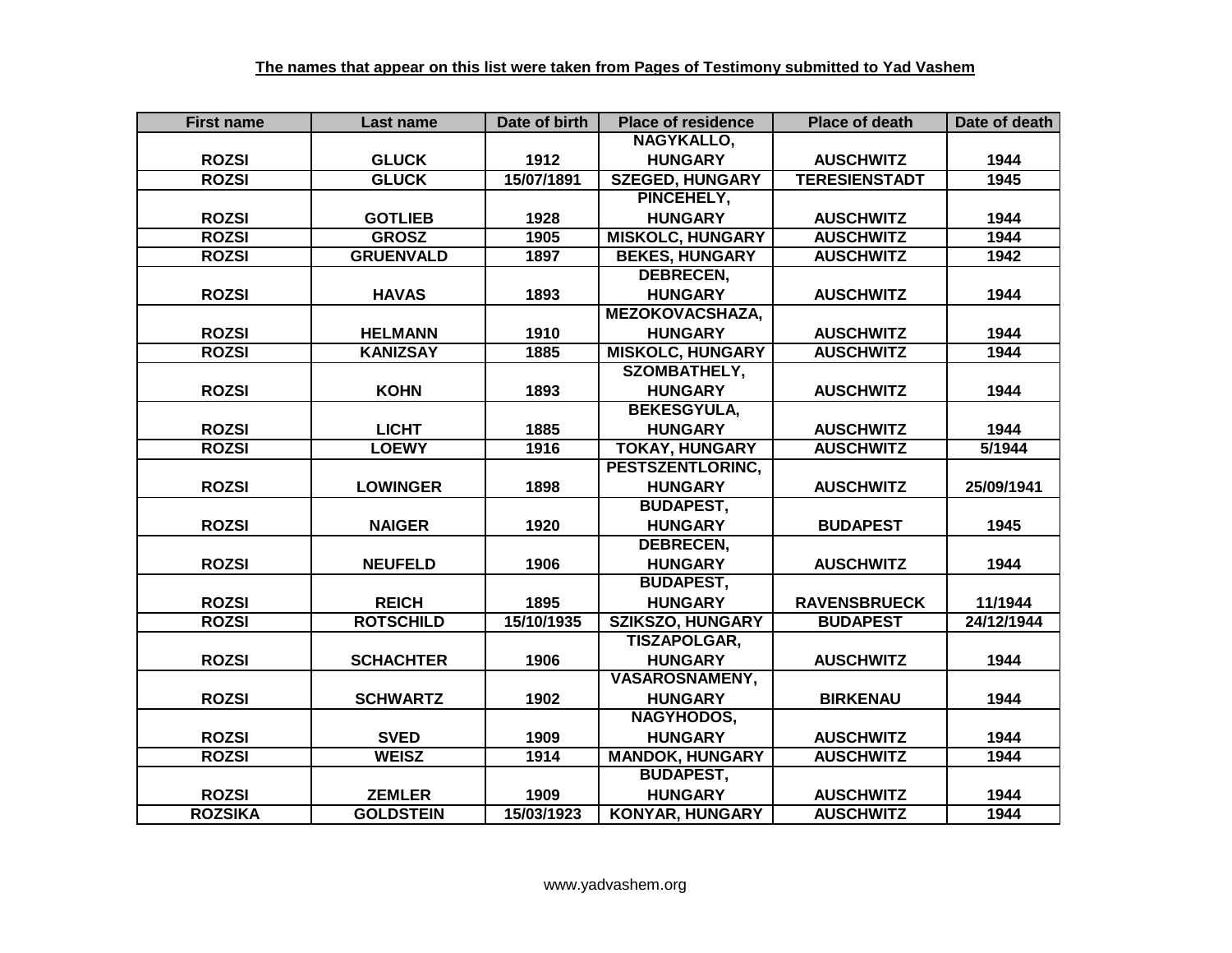| <b>First name</b> | Last name          | Date of birth | <b>Place of residence</b> | <b>Place of death</b> | Date of death |
|-------------------|--------------------|---------------|---------------------------|-----------------------|---------------|
| <b>ROZSIKA</b>    | <b>LOVENKOPF</b>   | 1907          | <b>HUNGARY</b>            | <b>AUSCHWITZ</b>      | 1944          |
| <b>RUZA</b>       | <b>DEUTSCH</b>     | 1900          | <b>UJPEST, HUNGARY</b>    | <b>AUSCHWITZ</b>      | 1945          |
|                   |                    |               | <b>SCHARUSCHPOTOK,</b>    |                       |               |
| <b>RYFKA</b>      | <b>SPIZER</b>      | 1916          | <b>HUNGARY</b>            | <b>AUSCHWITZ</b>      | 1944          |
| <b>RYFKE</b>      | <b>WADE</b>        | 1916          | <b>MALE, HUNGARY</b>      | <b>BELZEC</b>         | 1942          |
|                   |                    |               | HAJDANANASZ,              |                       |               |
| <b>RYWKA</b>      | <b>HORNSZTEJN</b>  | 1922          | <b>HUNGARY</b>            | <b>AUSCHWITZ</b>      | 1944          |
| <b>RYWKE</b>      | <b>WIZL</b>        | 1923          | <b>LEH, HUNGARY</b>       | <b>LEH</b>            | 1942          |
|                   |                    |               | <b>BUDAPEST,</b>          |                       |               |
| <b>RYWNA</b>      | <b>WEINGARTEN</b>  | 1908          | <b>HUNGARY</b>            | <b>AUSCHWITZ</b>      | 1944          |
|                   |                    |               | <b>BUDAPEST,</b>          |                       |               |
| <b>SAJA</b>       | <b>GRUENBERG</b>   | 28/03/1875    | <b>HUNGARY</b>            | <b>AUSCHWITZ</b>      | 1944          |
| <b>SAJE</b>       | <b>ROTH</b>        | 1875          | <b>HUNGARY</b>            | <b>AUSCHWITZ</b>      | 1944          |
|                   |                    |               | <b>SZOMBATHELY,</b>       |                       |               |
| <b>SALAMON</b>    | <b>EHRMANN</b>     | 14/10/1885    | <b>HUNGARY</b>            | <b>AUSCHWITZ</b>      | 1944          |
|                   |                    |               | <b>MEZOKOVACSHAZA,</b>    |                       |               |
| <b>SALAMON</b>    | <b>HEIMANN</b>     | 1882          | <b>HUNGARY</b>            | <b>AUSCHWITZ</b>      | 1944          |
| <b>SALAMON</b>    | <b>KELLER</b>      | 1897          | <b>HUNGARY</b>            | <b>AUSCHWITZ</b>      | 1943          |
|                   |                    |               | <b>BUDAPEST,</b>          |                       |               |
| <b>SALAMON</b>    | <b>KRAUSZ</b>      | 31/05/1873    | <b>HUNGARY</b>            |                       | 1944          |
|                   |                    |               | <b>MEZOKOVACSHAZA,</b>    |                       |               |
| <b>SALAMON</b>    | <b>ROSENFELD</b>   | 1912          | <b>HUNGARY</b>            | <b>UKRAINE</b>        | 1944          |
|                   |                    |               | <b>MATIS ALCA,</b>        |                       |               |
| <b>SALOMON</b>    | <b>FRENKLSTEIN</b> | 1882          | <b>HUNGARY</b>            | <b>AUSCHWITZ</b>      | 1944          |
|                   |                    |               | <b>BUDAPEST,</b>          |                       |               |
| <b>SALOMON</b>    | <b>GROSZBERG</b>   | 1912          | <b>HUNGARY</b>            | <b>AUSCHWITZ</b>      | 1944          |
| <b>SALOMON</b>    | <b>ROHT</b>        | 1888          | <b>JANK, HUNGARY</b>      | <b>AUSCHWITZ</b>      | 1944          |
|                   |                    |               | <b>VASAROSNAMENY,</b>     |                       |               |
| <b>SALOMON</b>    | <b>SPIEGEL</b>     | 1867          | <b>HUNGARY</b>            | <b>AUSCHWITZ</b>      | 1944          |
|                   |                    |               | <b>BUDAPEST,</b>          |                       |               |
| <b>SALOMON</b>    | <b>STAMPFER</b>    | 1881          | <b>HUNGARY</b>            | <b>HAMBURG</b>        | 1944          |
| <b>SALOMON</b>    | <b>STERN</b>       | 1882          | <b>BELED, HUNGARY</b>     | <b>AUSCHWITZ</b>      | 1944          |
| <b>SAM</b>        | <b>ROTHCHILD</b>   | 1882          | <b>KABA, HUNGARY</b>      | <b>AUSCHWITZ</b>      | 1944          |
| <b>SAMDOR</b>     | <b>STEIMBERGER</b> | 20/07/1910    | <b>UJPEST, HUNGARY</b>    | <b>AGFALVA</b>        | 1944          |
|                   |                    |               | <b>BUDAPEST,</b>          |                       |               |
| <b>SAMU</b>       | <b>BERKOVITS</b>   | 1885          | <b>HUNGARY</b>            | <b>AUSCHWITZ</b>      | 1944          |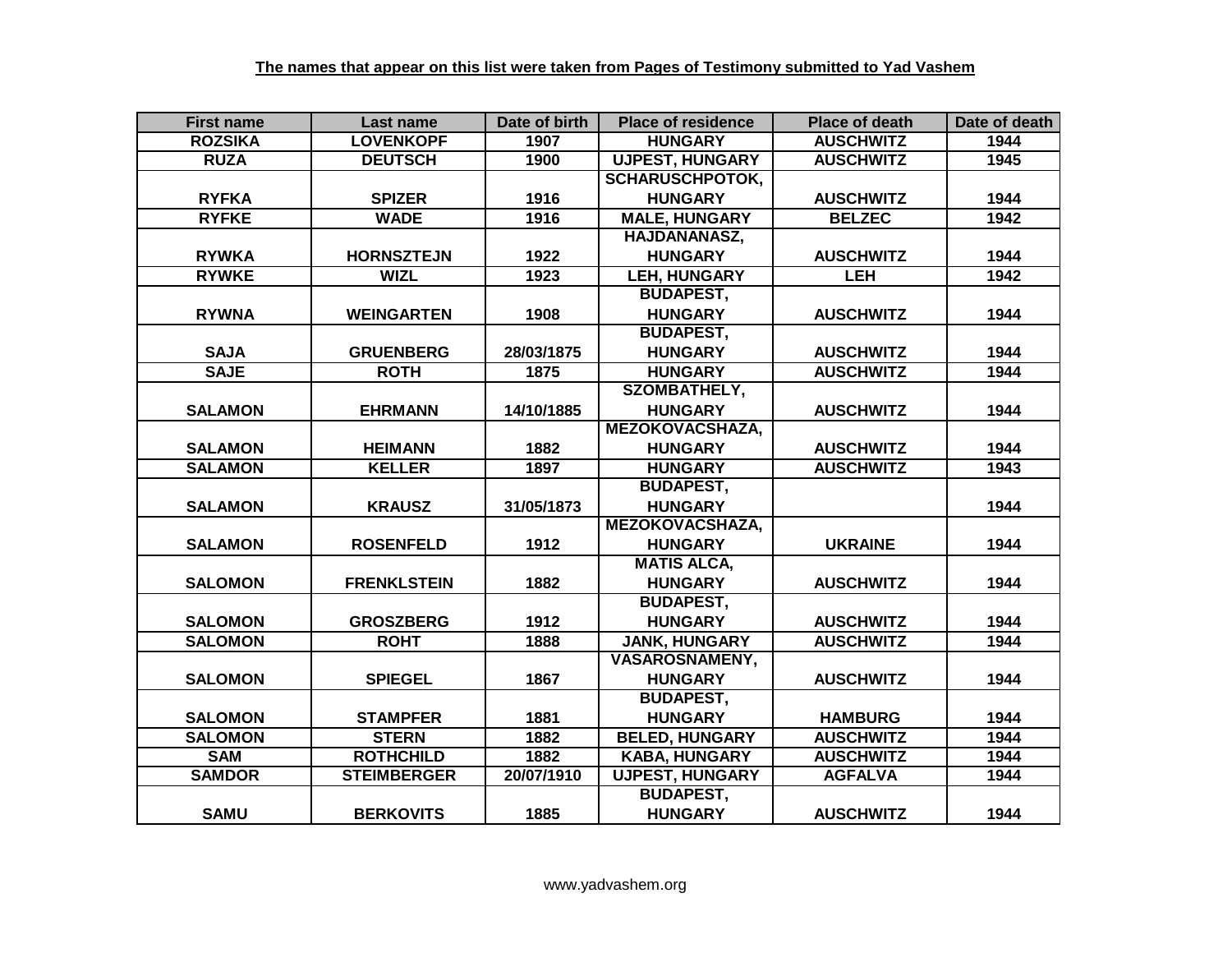| <b>First name</b> | Last name           | Date of birth | <b>Place of residence</b> | <b>Place of death</b> | Date of death |
|-------------------|---------------------|---------------|---------------------------|-----------------------|---------------|
| <b>SAMU</b>       | <b>DONATH</b>       | 1892          | <b>SZEDRES, HUNGARY</b>   | <b>AUSCHWITZ</b>      | 1944          |
|                   |                     |               | <b>BUDAPEST,</b>          |                       |               |
| <b>SAMU</b>       | <b>GRANAT</b>       | 1885          | <b>HUNGARY</b>            | <b>BUDAPEST</b>       | 14/01/1944    |
|                   |                     |               | <b>BUDAPEST,</b>          |                       |               |
| <b>SAMU</b>       | <b>GROSZ</b>        | 1898          | <b>HUNGARY</b>            | <b>BUDAPEST</b>       | 1944          |
|                   |                     |               | <b>BUDAPEST,</b>          |                       |               |
| <b>SAMU</b>       | <b>KRAUSZ</b>       | 1884          | <b>HUNGARY</b>            | <b>AUSCHWITZ</b>      | 1944          |
|                   |                     |               | NYIRBATOR,                |                       |               |
| <b>SAMU</b>       | <b>SCHWARZ</b>      | 1890          | <b>HUNGARY</b>            | <b>AUSCHWITZ</b>      | 1944          |
| <b>SAMU</b>       | <b>WILHELM</b>      | 1864          | <b>GYORE, HUNGARY</b>     | <b>AUSCHWITZ</b>      | 1944          |
|                   |                     |               | <b>BUDAPEST,</b>          |                       |               |
| <b>SAMUNE</b>     | <b>FREUND</b>       | 1876          | <b>HUNGARY</b>            | <b>BUDAPEST</b>       | 27/12/1944    |
| <b>SANDO</b>      | <b>WEINBERGER</b>   | 1910          | <b>BATOR, HUNGARY</b>     | <b>AUSCHWITZ</b>      | 1944          |
|                   |                     |               | <b>BUDAPEST,</b>          |                       |               |
| <b>SANDOR</b>     | <b>CSILLAG</b>      | 18/12/1884    | <b>HUNGARY</b>            | <b>FELIXDORF</b>      | 15/2/1945     |
|                   |                     |               | <b>BUDAPEST,</b>          |                       |               |
| <b>SANDOR</b>     | <b>DIAMANTSTEIN</b> | 18/07/1893    | <b>HUNGARY</b>            | <b>WELS II</b>        | 31/05/1945    |
|                   |                     |               | <b>SZOMBATHELY,</b>       |                       |               |
| <b>SANDOR</b>     | <b>EHRMANN</b>      | 25/5/1919     | <b>HUNGARY</b>            | <b>AUSCHWITZ</b>      | 1944          |
| <b>SANDOR</b>     | <b>FARKAS</b>       | 1931          | <b>GULACS, HUNGARY</b>    | <b>AUSCHWITZ</b>      | 1944          |
| <b>SANDOR</b>     | <b>FRANKEL</b>      | 1900          | <b>GYOR, HUNGARY</b>      | <b>RAVENSBURG</b>     | 1944          |
|                   |                     |               | <b>BUDAPEST,</b>          |                       |               |
| <b>SANDOR</b>     | <b>GLASEL</b>       | 9/1928        | <b>HUNGARY</b>            | <b>AUSCHWITZ</b>      | 1944          |
|                   |                     |               | RAKOSHEGY,                |                       |               |
| <b>SANDOR</b>     | <b>GLUCK</b>        | 1903          | <b>HUNGARY</b>            | <b>DON RIVER</b>      | 1943          |
| <b>SANDOR</b>     | <b>GROSZ</b>        | 1940          | <b>TALLYA, HUNGARY</b>    | <b>AUSCHWITZ</b>      | 1944          |
| <b>SANDOR</b>     | <b>GUTTMANN</b>     | 1914          | <b>MISKOLC, HUNGARY</b>   |                       | 1944          |
|                   |                     |               | <b>BUDAPEST,</b>          |                       |               |
| <b>SANDOR</b>     | <b>HELFMANN</b>     | 22/01/1884    | <b>HUNGARY</b>            | <b>BUDAPEST</b>       | 31/12/1944    |
| <b>SANDOR</b>     | <b>HERCZ</b>        | 1928          | <b>HUNGARY</b>            | <b>AUSCHWITZ</b>      | 1944          |
|                   |                     |               | <b>BUDAPEST,</b>          |                       |               |
| <b>SANDOR</b>     | <b>ILLES</b>        | 29/01/1898    | <b>HUNGARY</b>            | <b>BUCHENWALD</b>     | 24/02/1945    |
|                   |                     |               | <b>TISZAKESZI,</b>        |                       |               |
| <b>SANDOR</b>     | <b>KOHN</b>         | 1892          | <b>HUNGARY</b>            | <b>AUSCHWITZ</b>      | 1944          |
|                   |                     |               | <b>BUDAPEST,</b>          |                       |               |
| <b>SANDOR</b>     | <b>LITTMANN</b>     | 21/11/1905    | <b>HUNGARY</b>            | <b>MAUTHAUSEN</b>     | 1945          |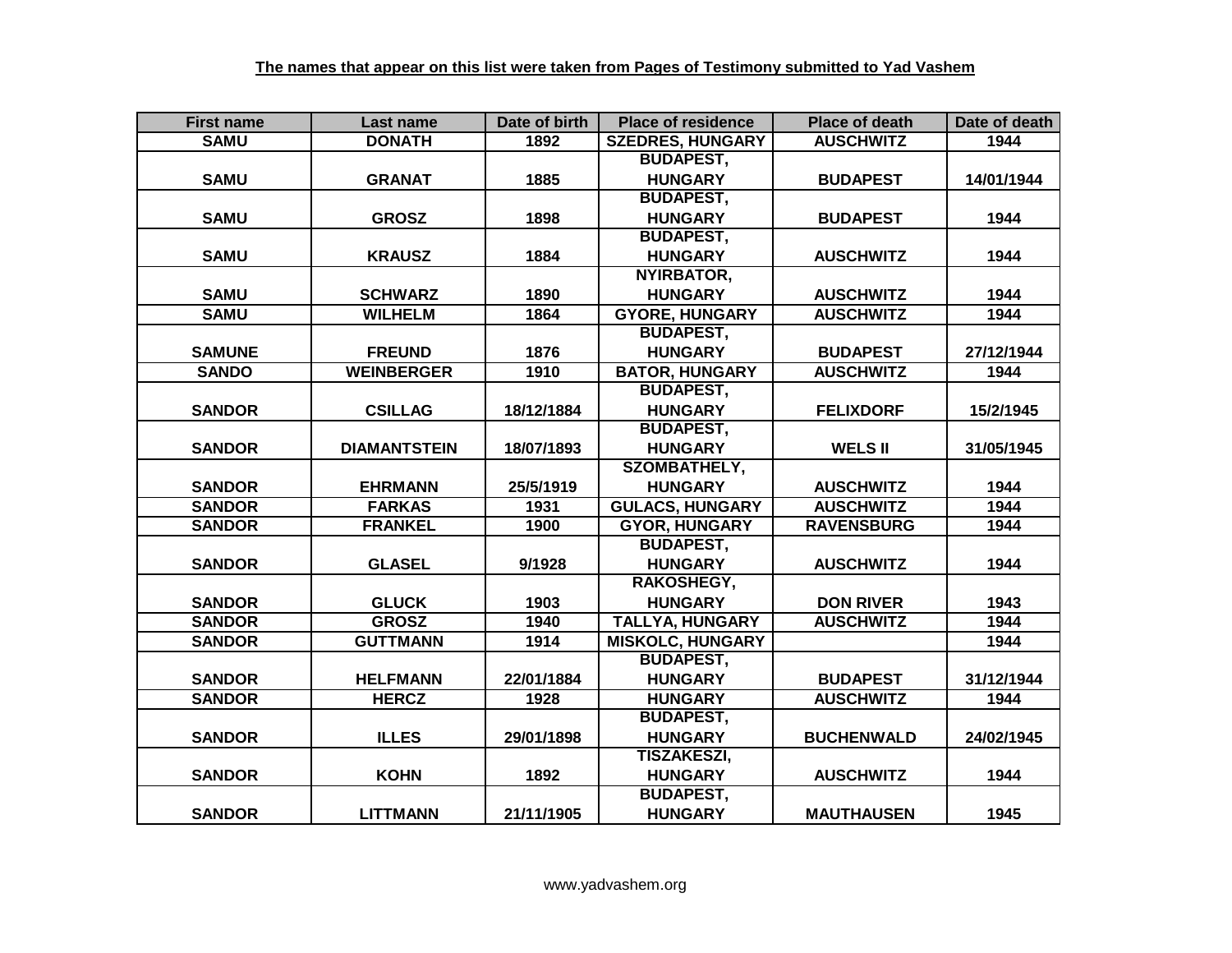| <b>First name</b> | Last name         | Date of birth | <b>Place of residence</b> | <b>Place of death</b> | Date of death |
|-------------------|-------------------|---------------|---------------------------|-----------------------|---------------|
|                   |                   |               | <b>BUDAPEST,</b>          |                       |               |
| <b>SANDOR</b>     | <b>MEZEI</b>      | 15/01/1876    | <b>HUNGARY</b>            |                       | 1944          |
| <b>SANDOR</b>     | <b>NEUBAUER</b>   | 1893          | <b>UJPEST, HUNGARY</b>    | <b>AUSCHWITZ</b>      | 1944          |
| <b>SANDOR</b>     | <b>NEUWIRTH</b>   | 1886          | <b>HUNGARY</b>            | <b>AUSCHWITZ</b>      | 1945          |
|                   |                   |               | <b>BUDAPEST,</b>          |                       |               |
| <b>SANDOR</b>     | <b>PERLMANN</b>   | 13/09/1913    | <b>HUNGARY</b>            | <b>GUNSKIRCHEN</b>    | 1944          |
| <b>SANDOR</b>     | <b>PONGRACZ</b>   | 1882          | <b>UJPEST, HUNGARY</b>    | <b>AUSCHWITZ</b>      | 1944          |
| <b>SANDOR</b>     | <b>POPPER</b>     | 1880          | <b>MOHACS, HUNGARY</b>    | <b>AUSCHWITZ</b>      | 7/1944        |
|                   |                   |               | <b>BUDAPEST,</b>          |                       |               |
| <b>SANDOR</b>     | <b>REICH</b>      | 1895          | <b>HUNGARY</b>            | <b>CAMP</b>           | 1943          |
| <b>SANDOR</b>     | <b>ROSENTHAL</b>  | 23/08/1877    | <b>MISKOLC, HUNGARY</b>   | <b>AUSCHWITZ</b>      | 11/06/1944    |
| <b>SANDOR</b>     | <b>SCHWARTZ</b>   | 1933          | <b>TALLYA, HUNGARY</b>    | <b>AUSCHWITZ</b>      | 1944          |
|                   |                   |               | <b>BUDAPEST,</b>          |                       |               |
| <b>SANDOR</b>     | <b>STEINER</b>    | 16/07/1897    | <b>HUNGARY</b>            | <b>AUSCHWITZ</b>      | 29/04/1945    |
|                   |                   |               | <b>BUDAPEST,</b>          |                       |               |
| <b>SANDOR</b>     | <b>STERN</b>      | 1900          | <b>HUNGARY</b>            |                       | 1944          |
| <b>SANDOR</b>     | <b>WEISZ</b>      | 1890          | <b>CEGLED, HUNGARY</b>    | <b>AUSCHWITZ</b>      | 1944          |
|                   |                   |               | <b>TISZABERCEL,</b>       |                       |               |
| <b>SANDOR</b>     | <b>WEISZ</b>      | 1930          | <b>HUNGARY</b>            | <b>AUSCHWITZ</b>      | 1944          |
| <b>SANDOR</b>     | <b>ZUSZMAN</b>    | 1912          | <b>BEKECS, HUNGARY</b>    |                       | 1941          |
|                   |                   |               | <b>MATESALKA,</b>         |                       |               |
| <b>SANDORNE</b>   | <b>SCHREIBER</b>  | 1915          | <b>HUNGARY</b>            | <b>AUSCHWITZ</b>      | 1944          |
|                   |                   |               | NAGYKATA,                 |                       |               |
| <b>SARAH</b>      | <b>ROSENBLUTH</b> | 1905          | <b>HUNGARY</b>            | <b>AUSCHWITZ</b>      | 5/1944        |
| <b>SARAH</b>      | <b>ROSNER</b>     | 1876          | <b>HUNGARY</b>            | <b>AUSCHWITZ</b>      | 1944          |
| <b>SARI</b>       | <b>BACHRACH</b>   | 1912          | <b>TAB, HUNGARY</b>       | <b>AUSCHWITZ</b>      | 1944          |
| <b>SARI</b>       | <b>BERKOVITS</b>  | 1922          | <b>LAPOS, HUNGARY</b>     | <b>AUSCHWITZ</b>      | 1944          |
| <b>SARI</b>       | <b>FRIED</b>      | 1908          | <b>EGER, HUNGARY</b>      | <b>BIRKENAU</b>       | 12/06/1944    |
|                   |                   |               |                           |                       |               |
| <b>SARI</b>       | <b>HAHN</b>       | 1863          | KALOCSA, HUNGARY          |                       | 1945          |
| <b>SARI</b>       | <b>HEIMLICH</b>   | 1900          | <b>SZALOK, HUNGARY</b>    | <b>AUSCHWITZ</b>      | 1944          |
|                   |                   |               | RAKOSPALOTA,              |                       |               |
| <b>SARI</b>       | <b>JUNGER</b>     | 1912          | <b>HUNGARY</b>            | <b>AUSCHWITZ</b>      | 1944          |
|                   |                   |               | <b>BUDAPEST,</b>          |                       |               |
| <b>SARI</b>       | <b>KULINSKY</b>   | 1880          | <b>HUNGARY</b>            | <b>AUSCHWITZ</b>      | 1944          |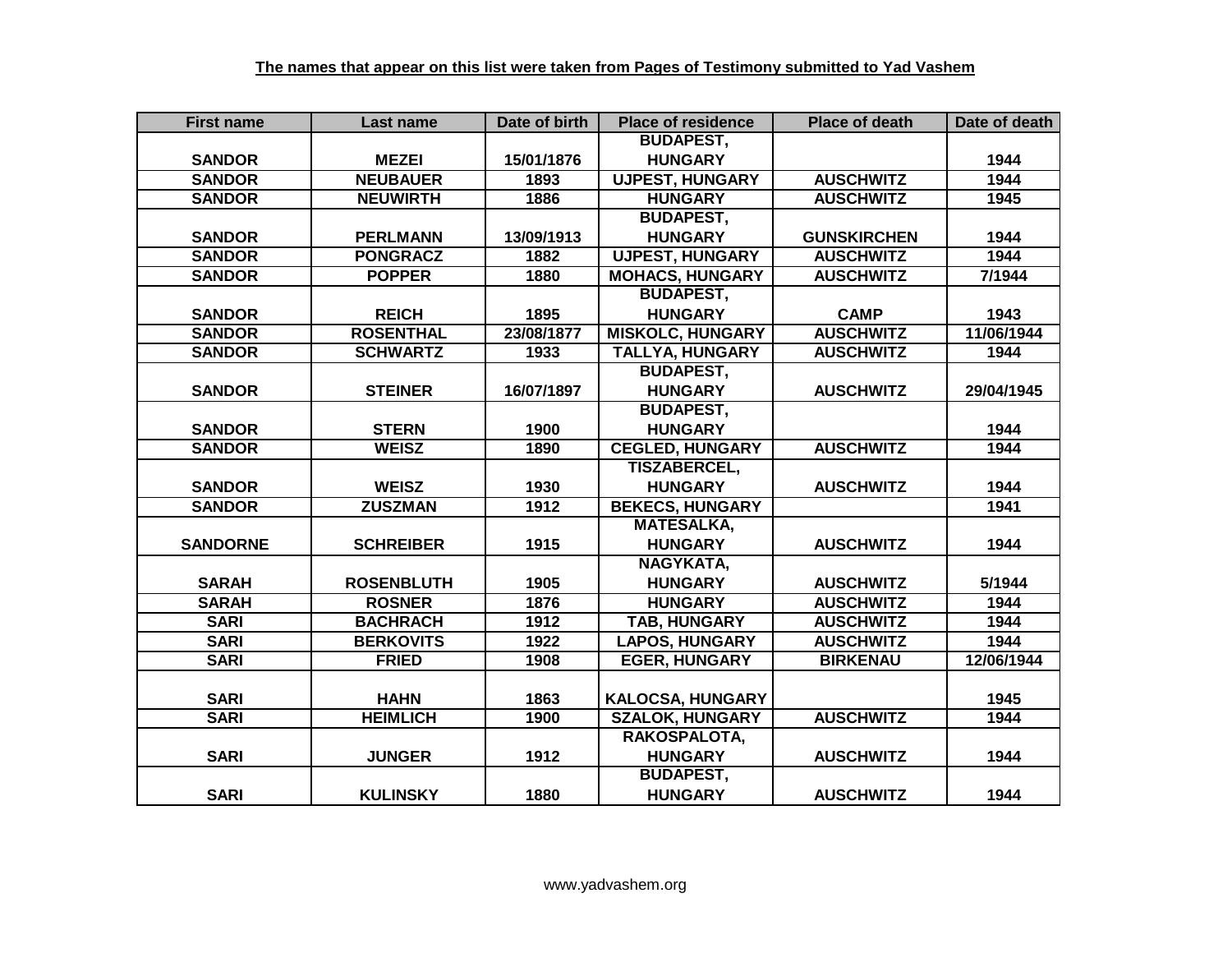| <b>First name</b> | Last name         | Date of birth | <b>Place of residence</b> | <b>Place of death</b> | Date of death |
|-------------------|-------------------|---------------|---------------------------|-----------------------|---------------|
|                   |                   |               | DIOS-GYOR,                |                       |               |
| <b>SARI</b>       | <b>NEUFELD</b>    | 1907          | <b>HUNGARY</b>            | <b>AUSCHWITZ</b>      | 1944          |
| <b>SARI</b>       | <b>NEUMANN</b>    | 1896          | <b>ENYING, HUNGARY</b>    | <b>AUSCHWITZ</b>      | 1943          |
|                   |                   |               | <b>TISZACSEGE,</b>        |                       |               |
| <b>SARI</b>       | <b>ROSENFELD</b>  | 1914          | <b>HUNGARY</b>            | <b>AUSCHWITZ</b>      | 1944          |
|                   |                   |               | <b>BUDAPEST,</b>          |                       |               |
| <b>SARI</b>       | <b>ROTH</b>       | 1896          | <b>HUNGARY</b>            | <b>AUSCHWITZ</b>      | 1944          |
|                   |                   |               | GYONGYOS,                 |                       |               |
| <b>SARI</b>       | <b>RUSS</b>       | 1896          | <b>HUNGARY</b>            | <b>GYONGYOS</b>       | 1943          |
| <b>SARI</b>       | <b>SIMSOVITS</b>  | 1904          | <b>SZIGET, HUNGARY</b>    | <b>AUSCHWITZ</b>      | 1944          |
|                   |                   |               | FEHERGYARMAT,             |                       |               |
| <b>SARI</b>       | <b>SPITZER</b>    | 1906          | <b>HUNGARY</b>            | <b>AUSCHWITZ</b>      | 1944          |
|                   |                   |               |                           |                       |               |
| <b>SARI</b>       | <b>STEINER</b>    | 1910          | <b>KAPUVAR, HUNGARY</b>   | <b>AUSCHWITZ</b>      | 1944          |
|                   |                   |               |                           |                       |               |
| <b>SARI</b>       | <b>WEISZ</b>      | 1905          | <b>KISVARDA, HUNGARY</b>  | <b>AUSCHWITZ</b>      | 1944          |
|                   |                   |               | PESTERZSEBET,             |                       |               |
| <b>SARI</b>       | <b>WOLLNER</b>    | 1926          | <b>HUNGARY</b>            | <b>AUSCHWITZ</b>      | 1944          |
|                   |                   |               | <b>HAJDUNANAS,</b>        |                       |               |
| <b>SARNA</b>      | <b>WAJS</b>       | 1882          | <b>HUNGARY</b>            | <b>AUSCHWITZ</b>      | 1944          |
|                   |                   |               | <b>ESZTERGOM,</b>         |                       |               |
| <b>SARO</b>       | <b>KNIS</b>       | 1913          | <b>HUNGARY</b>            | <b>AUSCHWITZ</b>      | 1944          |
| <b>SAROLTA</b>    | <b>BACHRACH</b>   | 1913          | <b>TAB, HUNGARY</b>       | <b>AUSCHWITZ</b>      | 1944          |
|                   |                   |               | <b>SATORALYAULYHELY</b>   |                       |               |
| <b>SAROLTA</b>    | <b>GLUCKMANN</b>  | 1900          | , HUNGARY                 | <b>AUSCHWITZ</b>      | 1944          |
|                   |                   |               | <b>HERCEGSZANTO,</b>      |                       |               |
| <b>SAROLTA</b>    | <b>GROSZ</b>      | 1896          | <b>HUNGARY</b>            | <b>AUSCHWITZ</b>      | 1944          |
|                   |                   |               | <b>SATOR ALJA</b>         |                       |               |
| <b>SAROLTA</b>    | <b>GRUENSTEIN</b> | 1900          | <b>UJHELY, HUNGARY</b>    | <b>AUSCHWITZ</b>      | 1944          |
|                   |                   |               | HAJDUBOSZORMENY,          |                       |               |
| <b>SAROLTA</b>    | <b>GUNSZ</b>      | 11/09/1899    | <b>HUNGARY</b>            | <b>AUSCHWITZ</b>      | 1944          |
|                   |                   |               | <b>JANOSHAZA,</b>         |                       |               |
| <b>SAROLTA</b>    | <b>HALMOS</b>     | 1872          | <b>HUNGARY</b>            | <b>AUSCHWITZ</b>      | 1944          |
|                   |                   |               | <b>MAGYARHOMOROG,</b>     |                       |               |
| <b>SAROLTA</b>    | <b>HEIMANN</b>    | 22/02/1893    | <b>HUNGARY</b>            | <b>AUSCHWITZ</b>      | 1944          |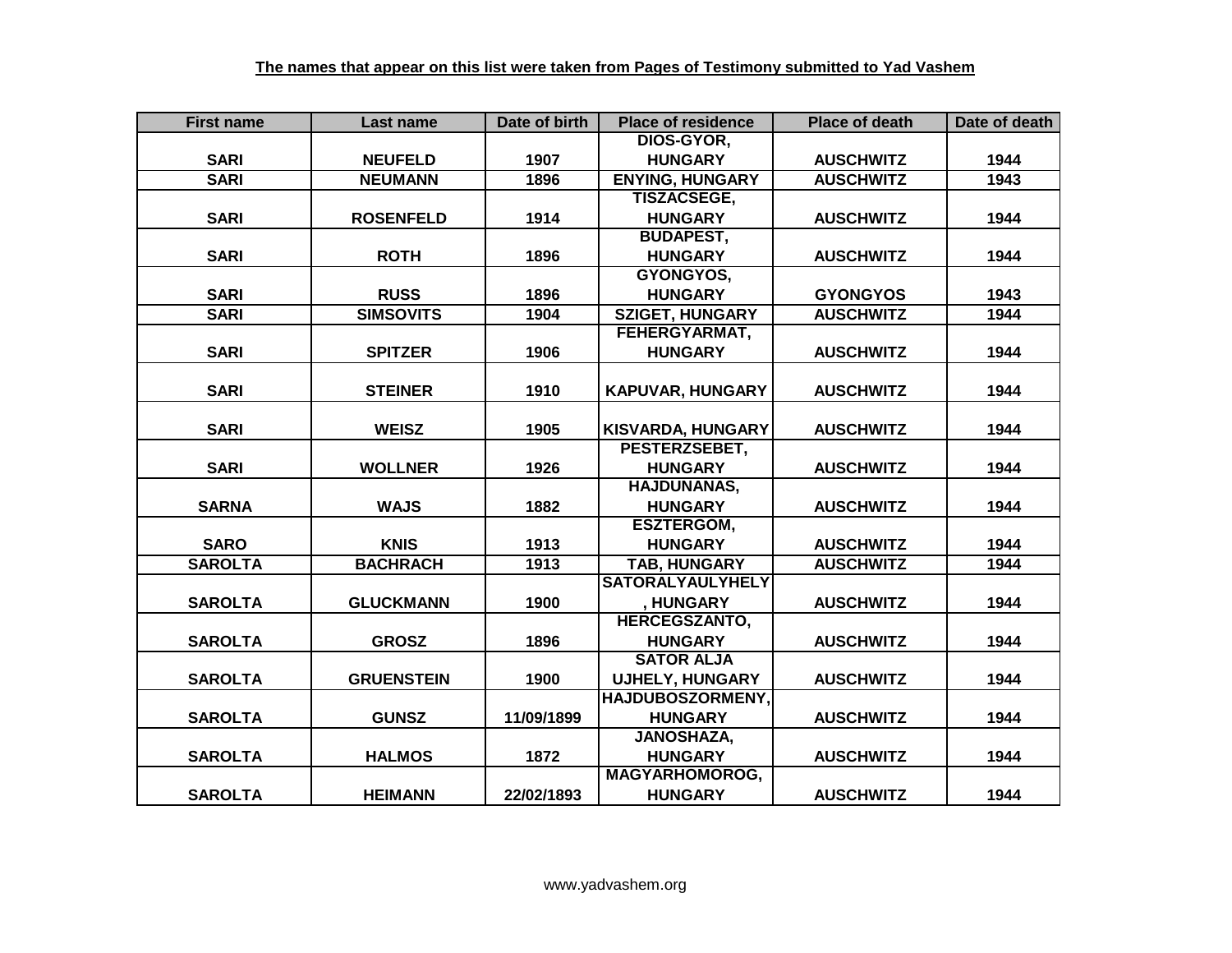| <b>First name</b> | Last name         | Date of birth | <b>Place of residence</b> | <b>Place of death</b> | Date of death |
|-------------------|-------------------|---------------|---------------------------|-----------------------|---------------|
|                   |                   |               | NYIRBOGAT,                |                       |               |
| <b>SAROLTA</b>    | <b>KAC</b>        | 1872          | <b>HUNGARY</b>            | <b>AUSCHWITZ</b>      | 1944          |
|                   |                   |               | NADUDVAR,                 |                       |               |
| <b>SAROLTA</b>    | <b>MEISELS</b>    | 1878          | <b>HUNGARY</b>            | <b>BERGEN BELSEN</b>  | 4/1945        |
|                   |                   |               | <b>DERECSKE,</b>          |                       |               |
| <b>SAROLTA</b>    | <b>SPITZ</b>      | 1915          | <b>HUNGARY</b>            | <b>AUSCHWITZ</b>      | 1944          |
|                   |                   |               | <b>DERECSKE,</b>          |                       |               |
| <b>SAROLTA</b>    | <b>SPITZ</b>      | 1918          | <b>HUNGARY</b>            | <b>AUSCHWITZ</b>      | 1944          |
|                   |                   |               | <b>DERECSKE,</b>          |                       |               |
| <b>SAROLTA</b>    | <b>SPITZ</b>      | 1919          | <b>HUNGARY</b>            | <b>AUSCHWITZ</b>      | 1944          |
|                   |                   |               | <b>DERECSKE,</b>          |                       |               |
| <b>SAROLTA</b>    | <b>SPITZ</b>      | 1923          | <b>HUNGARY</b>            | <b>AUSCHWITZ</b>      | 1944          |
|                   |                   |               | <b>BUDAPEST,</b>          |                       |               |
| <b>SAROLTA</b>    | <b>SPRINGER</b>   | 15/09/1901    | <b>HUNGARY</b>            | <b>BERGEN BELSEN</b>  | 1944          |
|                   |                   |               | <b>BALMAZ-UJVAROS,</b>    |                       |               |
| <b>SAROLTA</b>    | <b>WOHLBERG</b>   | 1912          | <b>HUNGARY</b>            | <b>AUSCHWITZ</b>      | 27/04/1944    |
| <b>SARY</b>       | <b>KON</b>        | 1910          | <b>OJPEST, HUNGARY</b>    | <b>AUSCHWITZ</b>      | 1944          |
| <b>SCHAMAJ</b>    | <b>JUNGREIS</b>   | 1884          | <b>CZENGER, HUNGARY</b>   | <b>AUSCHWITZ</b>      | 1944          |
|                   |                   |               | <b>OBADSALOK,</b>         |                       |               |
| <b>SCHANDOR</b>   | <b>GROSMANN</b>   | 1890          | <b>HUNGARY</b>            | <b>WOLFSGRABEN</b>    | 1945          |
|                   |                   |               | GYONGYOS,                 |                       |               |
| <b>SCHENDEL</b>   | <b>WEINBERGER</b> | 1912          | <b>HUNGARY</b>            | <b>AUSCHWITZ</b>      | 1944          |
| <b>SCHIMON</b>    | <b>WAKSLER</b>    | 1924          | <b>GOHR, HUNGARY</b>      | <b>AUSCHWITZ</b>      | 1944          |
| <b>SCHOSZANA</b>  | <b>YUNGREIS</b>   | 1918          | <b>CZENGER, HUNGARY</b>   | <b>AUSCHWITZ</b>      | 1944          |
|                   |                   |               | <b>MEZOKOVACSHAZA,</b>    |                       |               |
| <b>SEINDL</b>     | <b>REICH</b>      | 1900          | <b>HUNGARY</b>            | <b>AUSCHWITZ</b>      | 1944          |
| <b>SENDOR</b>     | <b>FRIEDMAN</b>   | 1885          | <b>MISKOLC, HUNGARY</b>   | <b>AUSCHWITZ</b>      | 1945          |
|                   |                   |               | <b>BUDAPEST,</b>          |                       |               |
| <b>SENDUR</b>     | <b>SALZER</b>     | 1880          | <b>HUNGARY</b>            | <b>AUSCHWITZ</b>      | 1942          |
|                   |                   |               | <b>BUDAPEST,</b>          |                       |               |
| <b>SERENA</b>     | <b>BUCHLER</b>    | 1902          | <b>HUNGARY</b>            |                       | 1944          |
|                   |                   |               |                           |                       |               |
| <b>SERENA</b>     | <b>FRIDMANN</b>   | 1913          | <b>MISKOLCZ, HUNGARY</b>  | <b>AUSCHWITZ</b>      | 18/06/1944    |
| <b>SERENA</b>     | <b>SCHWARTZ</b>   | 1897          | PERBAL, HUNGARY           | <b>AUSCHWITZ</b>      | 1944          |
|                   |                   |               | <b>NYIRBATOR,</b>         |                       |               |
| <b>SERENA</b>     | <b>SCHWARZ</b>    | 1892          | <b>HUNGARY</b>            | <b>AUSCHWITZ</b>      | 1944          |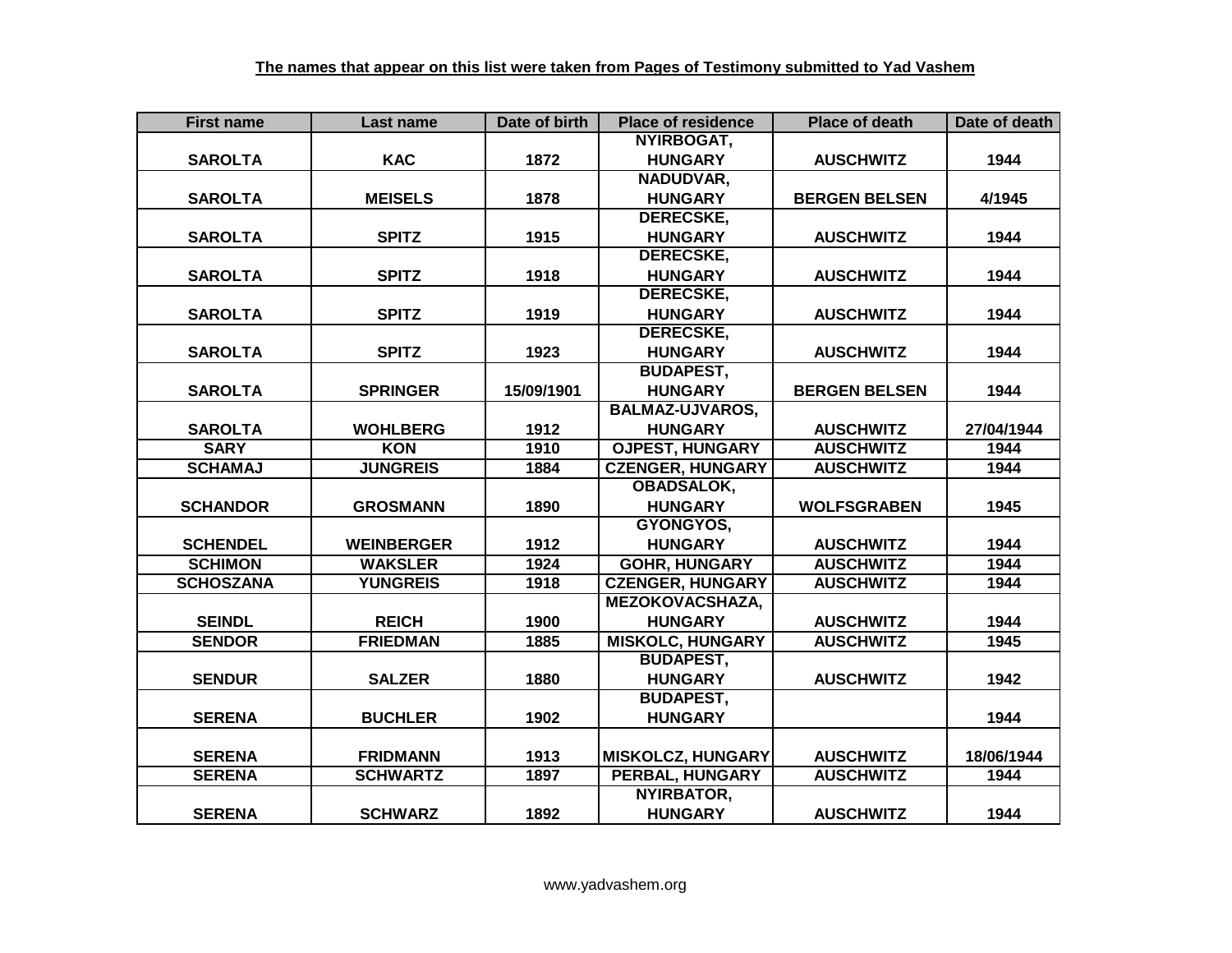| <b>First name</b> | Last name          | Date of birth | <b>Place of residence</b> | <b>Place of death</b> | Date of death |
|-------------------|--------------------|---------------|---------------------------|-----------------------|---------------|
|                   |                    |               | <b>DEMECSER,</b>          |                       |               |
| <b>SHAJA</b>      | <b>KAHN</b>        | 1923          | <b>HUNGARY</b>            | <b>AUSCHWITZ</b>      | 1944          |
|                   |                    |               | <b>BEKESCSABA,</b>        |                       |               |
| <b>SHAMUEL</b>    | <b>ROSENBERG</b>   | 1888          | <b>HUNGARY</b>            | <b>AUSCHWITZ</b>      | 1944          |
| <b>SHAYA</b>      | <b>BERKOVITS</b>   | 1930          | <b>BALKANY, HUNGARY</b>   | <b>AUSCHWITZ</b>      | 1944          |
|                   |                    |               | NYIREGYHAZA,              |                       |               |
| <b>SHELMA</b>     | <b>GROSZ</b>       | 1889          | <b>HUNGARY</b>            | <b>AUSCHWITZ</b>      | 1944          |
| <b>SHELMA</b>     | <b>ROTTENSTEIN</b> | 1889          | <b>FOLDES, HUNGARY</b>    | <b>AUSCHWITZ</b>      | 1944          |
| <b>SHELMA</b>     | <b>VAJDA</b>       | 1896          | <b>MISKOLC, HUNGARY</b>   | <b>AUSCHWITZ</b>      | 1944          |
| <b>SIAJNDEL</b>   | <b>SCHTRAUS</b>    | 1910          | <b>MAKO, HUNGARY</b>      | <b>AUSCHWITZ</b>      | 1944          |
|                   |                    |               | RAKOSPALOTA,              |                       |               |
| <b>SIDONIE</b>    | <b>MECHLOVITS</b>  | 1919          | <b>HUNGARY</b>            | <b>AUSCHWITZ</b>      | 10/07/1944    |
| <b>SIDONIE</b>    | <b>WIDDER</b>      | 28/03/1874    | <b>EGER, HUNGARY</b>      | <b>AUSCHWITZ</b>      | 1944          |
| <b>SIDONIJA</b>   | <b>DEUTSCH</b>     | 1879          | <b>KESEK, HUNGARY</b>     | <b>BUDAPEST</b>       | 1944          |
| <b>SIJE</b>       | <b>BERKOWITS</b>   | 1907          | <b>VIZSOLY, HUNGARY</b>   | <b>AUSCHWITZ</b>      | 1944          |
|                   |                    |               | <b>BUDAPEST,</b>          |                       |               |
| <b>SIMCHE</b>     | <b>ZSOLDOS</b>     | 1885          | <b>HUNGARY</b>            | <b>AUSCHWITZ</b>      | 1944          |
| <b>SIME</b>       | <b>BERKOWICZ</b>   | 1900          | <b>CARDO, HUNGARY</b>     | <b>AUSCHWITZ</b>      | 1944          |
|                   |                    |               | <b>KESZTHELY,</b>         |                       |               |
| <b>SIME</b>       | <b>BUCHLER</b>     | 1870          | <b>HUNGARY</b>            | <b>AUSCHWITZ</b>      | 1944          |
| <b>SIME</b>       | <b>GROSS</b>       | 1902          | <b>EGER, HUNGARY</b>      | <b>AUSCHWITZ</b>      | 1944          |
|                   |                    |               | <b>MEZE KOWCA HAZO,</b>   |                       |               |
| <b>SLOMO</b>      | <b>FAIN</b>        | 1885          | <b>HUNGARY</b>            | <b>AUSCHWITZ</b>      | 1944          |
|                   |                    |               | <b>KOBECE HAZO,</b>       |                       |               |
| <b>SLOMO</b>      | <b>FAJN</b>        | 1880          | <b>HUNGARY</b>            | <b>AUSCHWITZ</b>      | 1941          |
|                   |                    |               | HAJDUSZOVAT,              |                       |               |
| <b>SLOMO</b>      | <b>GRUNBERGER</b>  | 1941          | <b>HUNGARY</b>            | <b>AUSCHWITZ</b>      | 1944          |
|                   |                    |               | <b>OIDEN SOBOSLO,</b>     |                       |               |
| <b>SLOMO</b>      | <b>HIRSZ</b>       | 1890          | <b>HUNGARY</b>            | <b>AUSCHWITZ</b>      | 1944          |
|                   |                    |               | <b>BODROGKERESZTUR,</b>   |                       |               |
| <b>SLOMO</b>      | <b>HOJER</b>       | 1866          | <b>HUNGARY</b>            | <b>AUSCHWITZ</b>      | 1944          |
|                   |                    |               | SATORALJAUJHELY,          |                       |               |
| <b>SLOMO</b>      | <b>LANDAN</b>      | 1905          | <b>HUNGARY</b>            | <b>AUSCHWITZ</b>      | 1944          |
|                   |                    |               | <b>BUDAPEST,</b>          | <b>KAMENETS</b>       |               |
| <b>SLOMO</b>      | <b>LITTMAN</b>     | 1913          | <b>HUNGARY</b>            | <b>PODOLSKI</b>       | 1941          |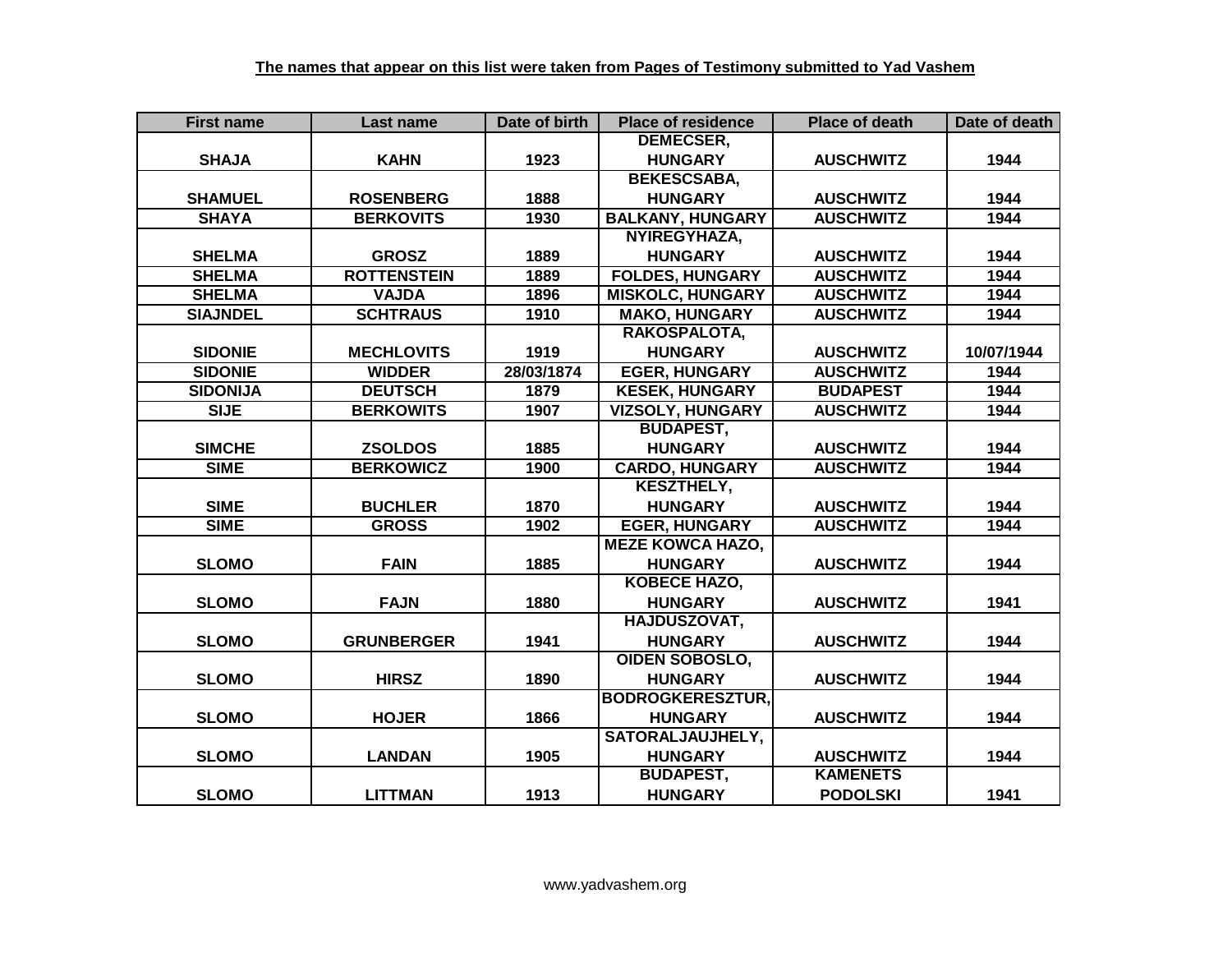| <b>First name</b> | Last name          | Date of birth | <b>Place of residence</b> | <b>Place of death</b> | Date of death |
|-------------------|--------------------|---------------|---------------------------|-----------------------|---------------|
|                   |                    |               | <b>DEBRECEN,</b>          |                       |               |
| <b>SLOMO</b>      | <b>SCHVARCZ</b>    | 1871          | <b>HUNGARY</b>            | <b>STRASSHOF</b>      | 1945          |
|                   |                    |               | <b>DEBRECEN,</b>          |                       |               |
| <b>SLOMO</b>      | <b>SILBER</b>      | 1893          | <b>HUNGARY</b>            | <b>AUSCHWITZ</b>      | 1944          |
|                   |                    |               |                           |                       |               |
| <b>SLUWA</b>      | <b>LEWI</b>        | 1916          | NIRTHAZA, HUNGARY         | <b>AUSCHWITZ</b>      | 1943          |
|                   |                    |               | <b>FABIANHAZA,</b>        |                       |               |
| <b>SMILU</b>      | <b>STEINBERGER</b> | 1926          | <b>HUNGARY</b>            | <b>AUSCHWITZ</b>      | 1944          |
| <b>SMUEL</b>      | <b>CIGLER</b>      | 1861          | <b>BUD, HUNGARY</b>       | <b>BUDA</b>           | 1942          |
| <b>SMUEL</b>      | <b>FREUND</b>      | 1938          | <b>MISKOLZ, HUNGARY</b>   | <b>AUSCHWITZ</b>      | 1944          |
|                   |                    |               | KOBECE HAZA,              |                       |               |
| <b>SMUEL</b>      | <b>RAJCHMAN</b>    | 1902          | <b>HUNGARY</b>            | <b>AUSCHWITZ</b>      | 1944          |
|                   |                    |               | <b>BUDAPEST,</b>          |                       |               |
| <b>SMUEL</b>      | <b>SMILOVIT</b>    | 1915          | <b>HUNGARY</b>            | <b>HARKA</b>          | 1944          |
|                   |                    |               | <b>UIDO NANAS,</b>        |                       |               |
| <b>SMUEL</b>      | <b>SZLOSER</b>     | 1890          | <b>HUNGARY</b>            | <b>AUSCHWITZ</b>      | 1944          |
|                   |                    |               | <b>HAJDUSAMSON,</b>       |                       |               |
| <b>SMUEL</b>      | <b>WAISZ</b>       | 1886          | <b>HUNGARY</b>            | <b>AUSCHWITZ</b>      | 1944          |
| <b>SMUEL</b>      | <b>WEISZ</b>       | 1880          | <b>ASZOD, HUNGARY</b>     | <b>AUSCHWITZ</b>      | 1944          |
|                   |                    |               |                           |                       |               |
| <b>SMUL</b>       | <b>GOLDSZTEJN</b>  | 1902          | <b>NIRBATOR, HUNGARY</b>  | <b>TREBLINKA</b>      | 1941          |
|                   |                    |               | <b>NODHELES,</b>          |                       |               |
| <b>SMUL</b>       | <b>LICHT</b>       | 1898          | <b>HUNGARY</b>            | <b>AUSCHWITZ</b>      | 1941          |
|                   |                    |               | <b>BUDAPEST,</b>          |                       |               |
| <b>SONY</b>       | <b>KLEJN</b>       | 1891          | <b>HUNGARY</b>            | <b>AUSCHWITZ</b>      | 1944          |
| <b>SOSANA</b>     | <b>STERN</b>       | 1892          | <b>HEVES, HUNGARY</b>     | <b>AUSCHWITZ</b>      | 1944          |
|                   |                    |               | <b>KISKUNFELEGYHAZA,</b>  |                       |               |
| <b>SOSANA</b>     | <b>WEINBERGER</b>  | 1920          | <b>HUNGARY</b>            | <b>AUSCHWITZ</b>      | 1944          |
|                   |                    |               | <b>BUDAPEST,</b>          |                       |               |
| <b>STEFFI</b>     | <b>DEUTSCH</b>     | 16/07/1898    | <b>HUNGARY</b>            | <b>RAVENSBRUK</b>     | 1944          |
|                   |                    |               | <b>HAJDU</b>              |                       |               |
|                   |                    |               | <b>BOSZORMENY,</b>        |                       |               |
| <b>STELLA</b>     | <b>FRIEDMAN</b>    | 1900          | <b>HUNGARY</b>            | <b>AUSCHWITZ</b>      | 1944          |
|                   |                    |               |                           |                       |               |
| <b>STEPHEN</b>    | <b>ROSENBAUM</b>   | 1911          | <b>KISVARDA, HUNGARY</b>  | <b>MISKOLZ</b>        | 1942          |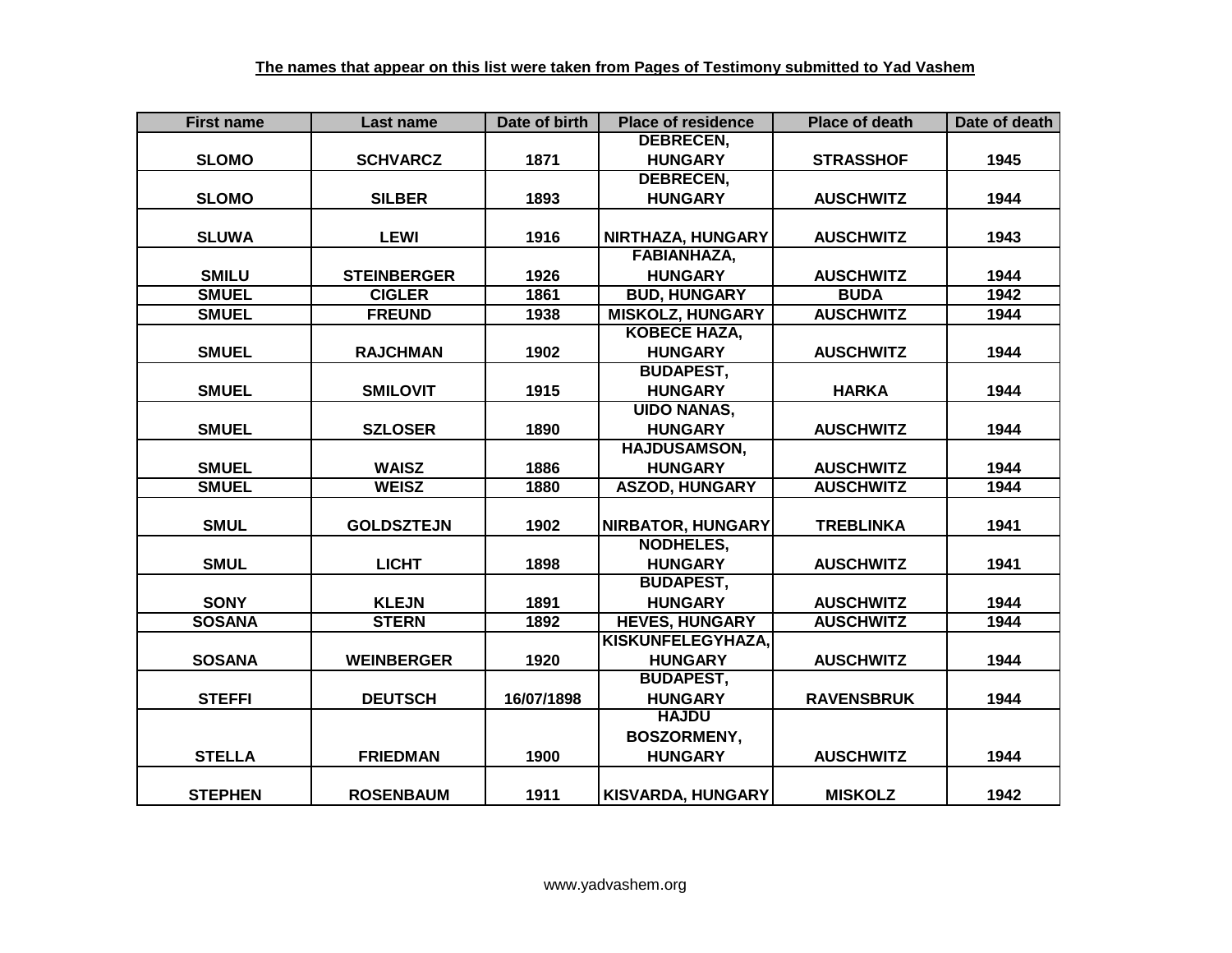| <b>First name</b> | Last name           | Date of birth | <b>Place of residence</b> | <b>Place of death</b> | Date of death |
|-------------------|---------------------|---------------|---------------------------|-----------------------|---------------|
|                   |                     |               | <b>VESZPREM,</b>          |                       |               |
| <b>STEVA</b>      | <b>DEUTSCH</b>      | 1937          | <b>HUNGARY</b>            | <b>AUSCHWITZ</b>      | 1943          |
|                   |                     |               | GYONGYOS,                 |                       |               |
| <b>SUSANA</b>     | <b>HANOFER</b>      | 1926          | <b>HUNGARY</b>            | <b>AUSCHWITZ</b>      | 1944          |
| <b>SUSI</b>       | <b>BALLA</b>        | 1923          | <b>SZEGED, HUNGARY</b>    | <b>AUSCHWITZ</b>      | 1944          |
|                   |                     |               | SOMBATHAIL,               |                       |               |
| <b>SUZANNA</b>    | <b>DEUTSCH</b>      | 1918          | <b>HUNGARY</b>            | <b>AUSBACH</b>        | 1944          |
|                   |                     |               | UNDECIPHERED,             |                       |               |
| <b>SYDI</b>       | <b>LICHTENSTEIN</b> | 1916          | <b>HUNGARY</b>            | <b>AUSCHWITZ</b>      | 1944          |
|                   |                     |               | <b>OIDEN SOBOSLO,</b>     |                       |               |
| <b>SYMON</b>      | <b>WOLBERG</b>      | 1902          | <b>HUNGARY</b>            | <b>AUSCHWITZ</b>      | 1944          |
|                   |                     |               | JASZBERENY,               |                       |               |
| <b>SZABO</b>      | <b>GUTTMANN</b>     | 18/08/1887    | <b>HUNGARY</b>            | <b>AUSCHWITZ</b>      | 1944          |
| <b>SZAJA</b>      | <b>KLEJN</b>        | 1922          | <b>GEBE, HUNGARY</b>      | <b>AUSCHWITZ</b>      | 1944          |
|                   |                     |               | <b>DEBRECEN,</b>          |                       |               |
| <b>SZAJNDEL</b>   | <b>SZTEJNBACH</b>   | 1880          | <b>HUNGARY</b>            | <b>AUSCHWITZ</b>      | 1944          |
|                   |                     |               | <b>HAJDUNASZ,</b>         |                       |               |
| <b>SZAJNDL</b>    | <b>SZIMONOWICZ</b>  | 1896          | <b>HUNGARY</b>            | <b>AUSCHWITZ</b>      | 1944          |
| <b>SZANDO</b>     | <b>HIRSZ</b>        | 1921          | <b>OJPEST, HUNGARY</b>    | <b>AUSCHWITZ</b>      | 1944          |
|                   |                     |               | <b>NOGY HODOSZ,</b>       |                       |               |
| <b>SZANDOR</b>    | <b>FRIEDMAN</b>     | 1888          | <b>HUNGARY</b>            | <b>AUSCHWITZ</b>      | 1944          |
| <b>SZANDOR</b>    | <b>FRYDMAN</b>      | 1882          | <b>KARCAG, HUNGARY</b>    | <b>AUSCHWITZ</b>      | 1944          |
| <b>SZANDOR</b>    | <b>LICHTMAN</b>     | 1904          | <b>NEUPEST, HUNGARY</b>   | <b>AUSCHWITZ</b>      | 1944          |
| <b>SZANDOR</b>    | <b>SZWARC</b>       | 1900          | <b>FOLDES, HUNGARY</b>    | <b>AUSCHWITZ</b>      | 1944          |
|                   |                     |               | <b>BUDAPEST,</b>          |                       |               |
| <b>SZANI</b>      | <b>WEISS</b>        | 1923          | <b>HUNGARY</b>            |                       | 1944          |
|                   |                     |               | <b>JASZALSOSZENTGYO</b>   |                       |               |
| <b>SZARA</b>      | <b>WEISZ</b>        | 1922          | <b>RGY, HUNGARY</b>       | <b>AUSCHWITZ</b>      | 1945          |
|                   |                     |               | <b>DEBRECEN,</b>          |                       |               |
| <b>SZARA</b>      | <b>WEISZ</b>        | 1905          | <b>HUNGARY</b>            | <b>AUSCHWITZ</b>      | 1944          |
|                   |                     |               | <b>BUDAPEST,</b>          |                       |               |
| <b>SZARI</b>      | <b>SZPIRA</b>       | 1920          | <b>HUNGARY</b>            | <b>AUSCHWITZ</b>      | 1944          |
| <b>SZENDER</b>    | <b>FREUND</b>       | 1912          | <b>MISKOLZ, HUNGARY</b>   | <b>BUDAPEST</b>       | 1945          |
| <b>SZENDER</b>    | <b>KNOPFLER</b>     | 1901          | <b>SZIRAK, HUNGARY</b>    | <b>AUSCHWITZ</b>      | 1944          |
| <b>SZERA</b>      | <b>HELLER</b>       | 1890          | <b>UJPEST, HUNGARY</b>    | <b>AUSCHWITZ</b>      | 1944          |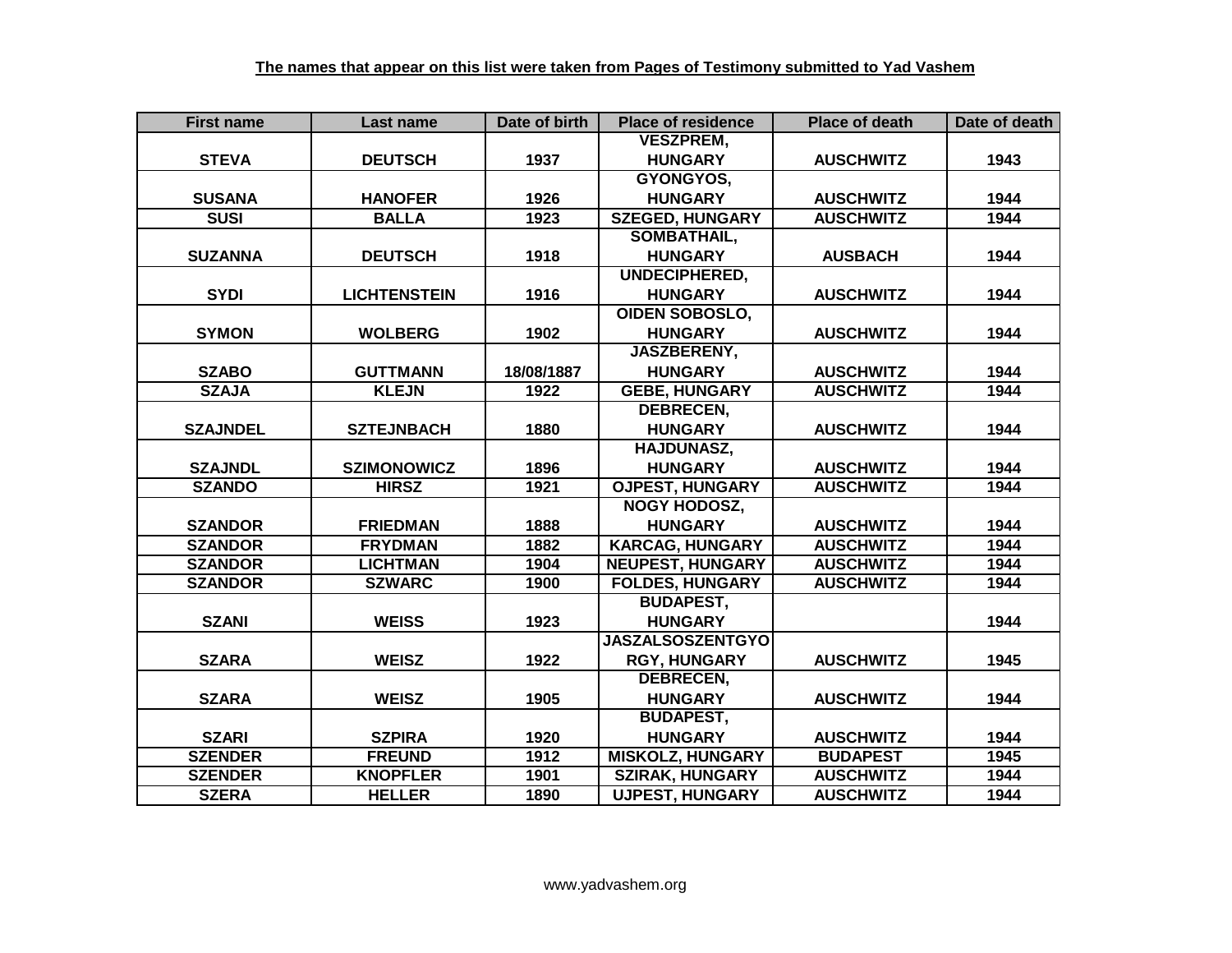| <b>First name</b> | Last name         | Date of birth | <b>Place of residence</b> | <b>Place of death</b> | Date of death |
|-------------------|-------------------|---------------|---------------------------|-----------------------|---------------|
|                   |                   |               | <b>NYIRBATOR,</b>         |                       |               |
| <b>SZEREN</b>     | <b>FARKAS</b>     | 1908          | <b>HUNGARY</b>            | <b>AUSCHWITZ</b>      | 1944          |
|                   |                   |               | NAGYKALLO,                |                       |               |
| <b>SZEREN</b>     | <b>FRIEDMAN</b>   | 1889          | <b>HUNGARY</b>            | <b>AUSCHWITZ</b>      | 1944          |
|                   |                   |               | <b>VASAROSNAMENY,</b>     |                       |               |
| <b>SZEREN</b>     | <b>GROSS</b>      | 1890          | <b>HUNGARY</b>            | <b>AUSCHWITZ</b>      | 1944          |
|                   |                   |               | <b>MEZOKOVACSHAZA,</b>    |                       |               |
| <b>SZEREN</b>     | <b>HEIMANN</b>    | 1884          | <b>HUNGARY</b>            | <b>AUSCHWITZ</b>      | 1944          |
|                   |                   |               | <b>DEBRECEN,</b>          |                       |               |
| <b>SZEREN</b>     | <b>JAKOB</b>      | 1871          | <b>HUNGARY</b>            | <b>THERESIENSTADT</b> | 1944          |
|                   |                   |               | SATORALJAUJHELY,          |                       |               |
| <b>SZEREN</b>     | <b>KOHN</b>       | 1873          | <b>HUNGARY</b>            | <b>AUSCHWITZ</b>      | 1944          |
|                   |                   |               | <b>BUDAPEST,</b>          |                       |               |
| <b>SZEREN</b>     | <b>KRAUSZ</b>     | 1873          | <b>HUNGARY</b>            | <b>BUDAPEST</b>       | 30/11/1944    |
| <b>SZEREN</b>     | <b>KRAUSZ</b>     | 1902          | <b>MISKOLC, HUNGARY</b>   | <b>AUSCHWITZ</b>      | 1944          |
|                   |                   |               | HAJDUSZOBOSZLO,           |                       |               |
| <b>SZEREN</b>     | <b>LICHT</b>      | 1886          | <b>HUNGARY</b>            | <b>AUSCHWITZ</b>      | 1944          |
|                   |                   |               | NYIREGYHAZA,              |                       |               |
| <b>SZEREN</b>     | <b>LOWY</b>       | 1916          | <b>HUNGARY</b>            | <b>AUSCHWITZ</b>      | 1944          |
|                   |                   |               | NYIREGYHAZA,              |                       |               |
| <b>SZEREN</b>     | <b>LOWY</b>       | 1916          | <b>HUNGARY</b>            |                       | 1944          |
|                   |                   |               | <b>BALASSAGYARMAT,</b>    |                       |               |
| <b>SZEREN</b>     | <b>LUCZATI</b>    | 1912          | <b>HUNGARY</b>            | <b>AUSCHWITZ</b>      | 1944          |
| <b>SZEREN</b>     | <b>ROSENFELD</b>  | 1911          | <b>SOPRON, HUNGARY</b>    | <b>AUSCHWITZ</b>      | 1944          |
| <b>SZEREN</b>     | <b>ROTH</b>       | 1903          | <b>HUNGARY</b>            | <b>AUSCHWITZ</b>      | 1944          |
|                   |                   |               | <b>SATORALJAUJHELY,</b>   |                       |               |
| <b>SZEREN</b>     | <b>SCHOENWALD</b> | 1885          | <b>HUNGARY</b>            | <b>AUSCHWITZ</b>      | 1944          |
|                   |                   |               | <b>SAROSPATAK,</b>        |                       |               |
| <b>SZEREN</b>     | <b>SCHVARTZ</b>   | 1900          | <b>HUNGARY</b>            | <b>AUSCHWITZ</b>      | 1944          |
|                   |                   |               | NYIREGYHAZA,              |                       |               |
| <b>SZEREN</b>     | <b>SCHWARCZ</b>   | 14/01/1905    | <b>HUNGARY</b>            | <b>AUSCHWITZ</b>      | 1944          |
| <b>SZEREN</b>     | <b>SCHWARCZ</b>   | 1872          | <b>KOVEST, HUNGARY</b>    | <b>AUSCHWITZ</b>      | 1944          |
|                   |                   |               | <b>VASAROSNAMENY,</b>     |                       |               |
| <b>SZEREN</b>     | <b>SPIEGEL</b>    | 1869          | <b>HUNGARY</b>            | <b>AUSCHWITZ</b>      | 1944          |
| <b>SZEREN</b>     | <b>SPITZER</b>    | 1904          | <b>SZALKA, HUNGARY</b>    | <b>AUSCHWITZ</b>      | 1944          |
| <b>SZEREN</b>     | <b>SPREI</b>      | 1890          | <b>MISKOLC, HUNGARY</b>   | <b>AUSCHWITZ</b>      | 1944          |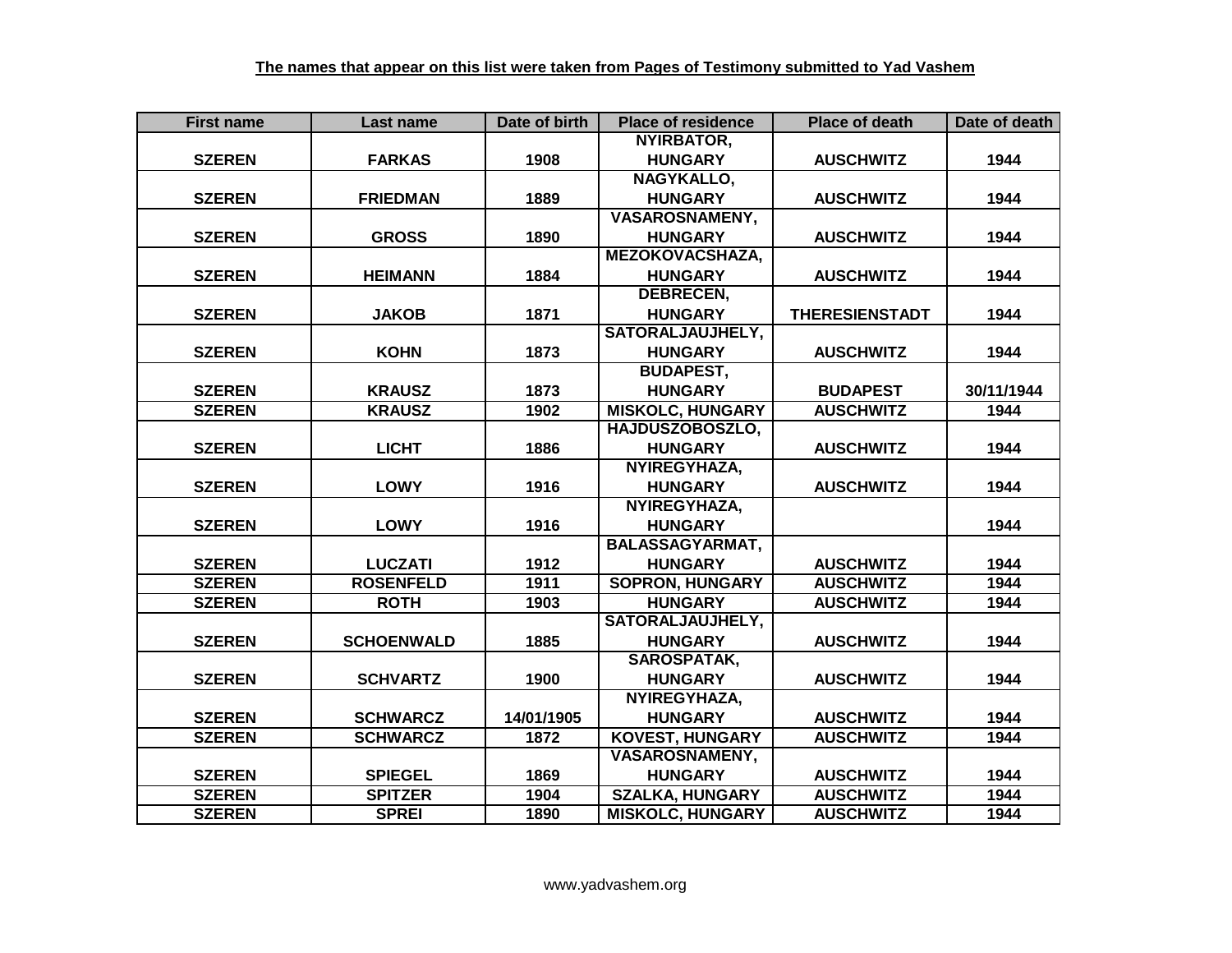| <b>First name</b> | Last name          | Date of birth | <b>Place of residence</b> | <b>Place of death</b> | Date of death |
|-------------------|--------------------|---------------|---------------------------|-----------------------|---------------|
| <b>SZEREN</b>     | <b>TEITH</b>       | 1895          | <b>SARI, HUNGARY</b>      | <b>AUSCHWITZ</b>      | 1944          |
| <b>SZEREN</b>     | <b>UNGAR</b>       | 1891          | <b>KECEL, HUNGARY</b>     | <b>AUSCHWITZ</b>      | 1944          |
| <b>SZEREN</b>     | <b>WAKTOR</b>      | 1929          | APC, HUNGARY              | <b>AUSCHWITZ</b>      | 1944          |
|                   |                    |               | <b>SZARAZKEK.</b>         |                       |               |
| <b>SZEREN</b>     | <b>WELTMAN</b>     | 1882          | <b>HUNGARY</b>            | <b>AUSCHWITZ</b>      | 1944          |
| <b>SZEREN</b>     | <b>ZELMANOWITZ</b> | 1895          | <b>UJHELY, HUNGARY</b>    | <b>AUSCHWITZ</b>      | 1944          |
| <b>SZERENA</b>    | <b>FISCHER</b>     | 1890          | <b>SZEGED, HUNGARY</b>    | <b>AUSCHWITZ</b>      | 1944          |
|                   |                    |               | <b>MATESZALKA,</b>        |                       |               |
| <b>SZERENA</b>    | <b>GROSZMAN</b>    | 1901          | <b>HUNGARY</b>            | <b>AUSCHWITZ</b>      | 1944          |
|                   |                    |               | <b>BUDSZENTMIHALY,</b>    |                       |               |
| <b>SZERENA</b>    | <b>GROSZMANN</b>   | 20/03/1895    | <b>HUNGARY</b>            | <b>AUSCHWITZ</b>      | 1943          |
|                   |                    |               | <b>HAJDUSAMSON,</b>       |                       |               |
| <b>SZERENA</b>    | <b>LEFKOWITZ</b>   | 1894          | <b>HUNGARY</b>            | <b>AUSCHWITZ</b>      | 1944          |
| <b>SZERENA</b>    | <b>SCHENK</b>      | 1872          | <b>HUNGARY</b>            | <b>AUSCHWITZ</b>      | 1944          |
|                   |                    |               | NAGYECSED,                |                       |               |
| <b>SZERENA</b>    | <b>WEISZ</b>       | 1900          | <b>HUNGARY</b>            | <b>AUSCHWITZ</b>      | 1944          |
| <b>SZERENA</b>    | <b>ZELMANOVITS</b> | 4/1899        | <b>CSORNA, HUNGARY</b>    | <b>AUSCHWITZ</b>      | 7/6/1944      |
|                   |                    |               | <b>HAJDUSAMSON,</b>       |                       |               |
| <b>SZIDI</b>      | <b>FERENCI</b>     | 1916          | <b>HUNGARY</b>            | <b>AUSCHWITZ</b>      | 1944          |
|                   |                    |               | NAGYKANIZSA,              |                       |               |
| <b>SZIDONIA</b>   | <b>FISCHER</b>     | 29/10/1871    | <b>HUNGARY</b>            | <b>AUSCHWITZ</b>      | 21/05/1944    |
| <b>SZIGFRID</b>   | <b>MAHLER</b>      | 1870          | <b>SZEGED, HUNGARY</b>    | <b>MIKULOV</b>        | 15/04/1945    |
| <b>SZIMCHA</b>    | <b>DEUTSCH</b>     | 1896          | <b>GYOR, HUNGARY</b>      | <b>AUSCHWITZ</b>      | 1944          |
| <b>SZIMCHA</b>    | <b>ROCHNITZER</b>  | 1890          | <b>SARVAR, HUNGARY</b>    | <b>AUSCHWITZ</b>      | 1944          |
| <b>SZIMON</b>     | <b>ZELCER</b>      | 1872          | <b>PEST, HUNGARY</b>      | <b>AUSCHWITZ</b>      | 1944          |
|                   |                    |               | HAJDANANASZ,              |                       |               |
| <b>SZLAMA</b>     | <b>HORNSZTEJN</b>  | 1889          | <b>HUNGARY</b>            | <b>AUSCHWITZ</b>      | 1944          |
| <b>SZLOMA</b>     | <b>DUB</b>         | 1905          | <b>CARDO, HUNGARY</b>     | <b>AUSCHWITZ</b>      | 1944          |
|                   |                    |               | <b>DEBRECEN,</b>          |                       |               |
| <b>SZLOMA</b>     | <b>SZMULEWICZ</b>  | 1915          | <b>HUNGARY</b>            | <b>AUSCHWITZ</b>      | 1944          |
|                   |                    |               | HAJDANANASZ,              |                       |               |
| <b>SZLOMO</b>     | <b>WAJS</b>        | 1892          | <b>HUNGARY</b>            | <b>AUSBACH</b>        | 1944          |
|                   |                    |               | <b>FUZESGYARMAT,</b>      |                       |               |
| <b>SZMAJA</b>     | <b>RITTER</b>      | 1902          | <b>HUNGARY</b>            | <b>AUSCHWITZ</b>      | 1944          |
| <b>SZMUEL</b>     | <b>BERKOWICZ</b>   | 1894          | <b>CARDO, HUNGARY</b>     | <b>AUSCHWITZ</b>      | 1944          |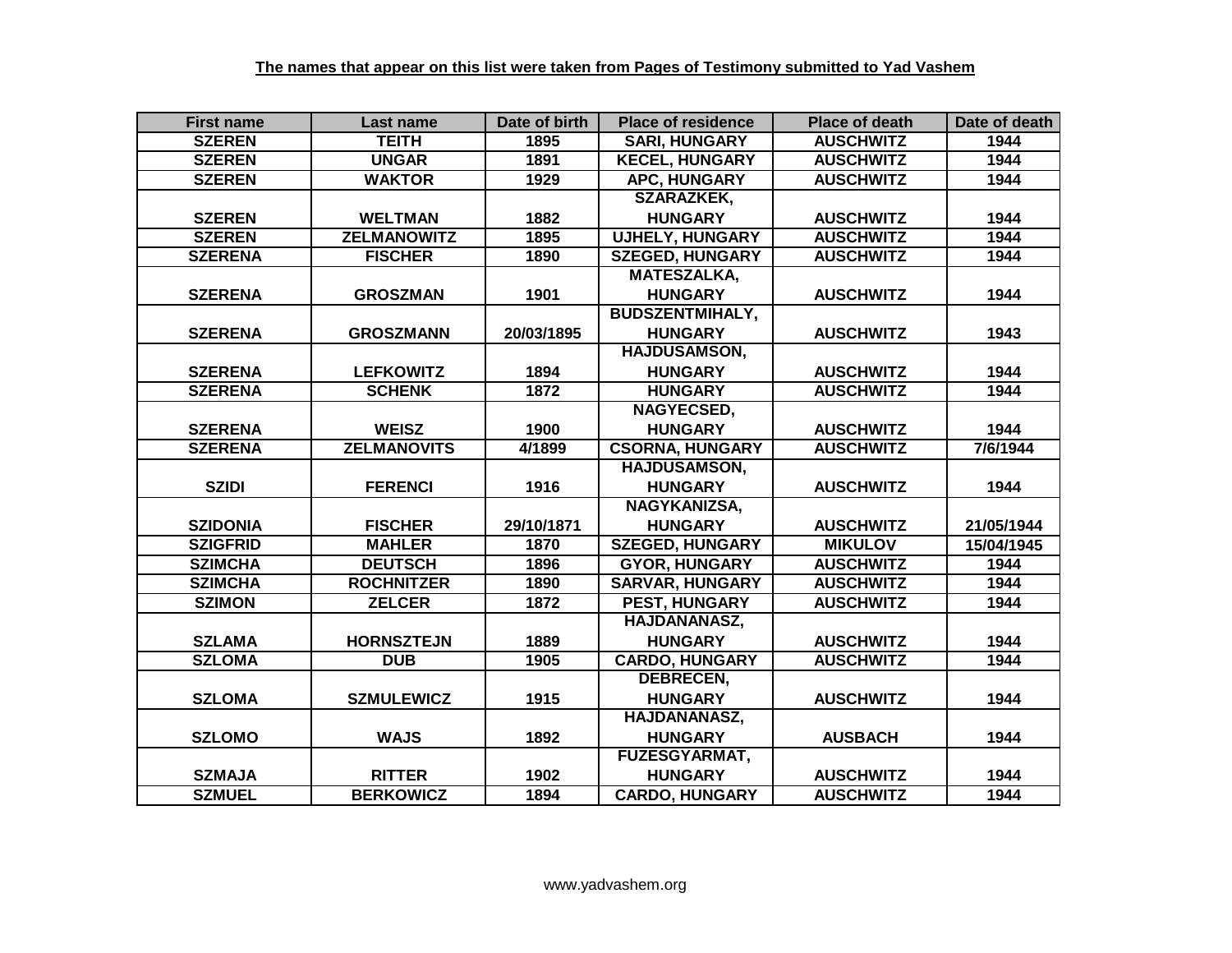| <b>First name</b> | Last name        | Date of birth | <b>Place of residence</b> | <b>Place of death</b> | Date of death |
|-------------------|------------------|---------------|---------------------------|-----------------------|---------------|
|                   |                  |               |                           |                       |               |
| <b>SZMUEL</b>     | <b>BLAW</b>      | 1905          | <b>NIRBATOR, HUNGARY</b>  | <b>AUSCHWITZ</b>      | 1944          |
| <b>SZMUEL</b>     | <b>GIRSZBERG</b> | 1892          | <b>MISKOLC, HUNGARY</b>   | <b>AUSCHWITZ</b>      | 1944          |
|                   |                  |               | <b>HAJDUNASZ,</b>         |                       |               |
| <b>SZMUEL</b>     | <b>GLIKLICH</b>  | 1884          | <b>HUNGARY</b>            | <b>AUSCHWITZ</b>      | 1944          |
| <b>SZMUEL</b>     | <b>KISZ</b>      | 1902          | PALCA, HUNGARY            | <b>AUSCHWITZ</b>      | 1944          |
|                   |                  |               | <b>OIDEN SOBOSLO,</b>     |                       |               |
| <b>SZMUEL</b>     | <b>LAJTMAN</b>   | 1880          | <b>HUNGARY</b>            | <b>AUSCHWITZ</b>      | 1944          |
| <b>SZMUEL</b>     | <b>LEWI</b>      | 1914          | <b>KERECSE, HUNGARY</b>   | <b>AUSCHWITZ</b>      | 1944          |
| <b>SZMUEL</b>     | <b>POLLATSEK</b> | 1863          | <b>KEMECSE, HUNGARY</b>   | <b>AUSCHWITZ</b>      | 1944          |
| <b>SZMUEL</b>     | <b>ROSENBERG</b> | 1922          | <b>BOLCSKE, HUNGARY</b>   | <b>AUSCHWITZ</b>      | 1944          |
| <b>SZMUEL</b>     | <b>ROSENDORN</b> | 1886          | TAB, HUNGARY              | <b>AUSCHWITZ</b>      | 1944          |
|                   |                  |               |                           |                       |               |
| <b>SZMUEL</b>     | <b>SCHREIBER</b> | 1910          | <b>MISZKOLC, HUNGARY</b>  | <b>AUSCHWITZ</b>      | 1944          |
|                   |                  |               | <b>OIDO NANAS,</b>        |                       |               |
| <b>SZMUEL</b>     | <b>SINGER</b>    | 1891          | <b>HUNGARY</b>            | <b>AUSCHWITZ</b>      | 1944          |
|                   |                  |               | <b>OIDEN SOBOSLO,</b>     |                       |               |
| <b>SZMUEL</b>     | <b>SZPIC</b>     | 1880          | <b>HUNGARY</b>            | <b>AUSCHWITZ</b>      | 1944          |
|                   |                  |               | PISZPEKLODAJ,             |                       |               |
| <b>SZMUL</b>      | <b>CIEMNET</b>   | 1904          | <b>HUNGARY</b>            | <b>AUSCHWITZ</b>      | 1944          |
| <b>SZNJDEL</b>    | <b>ZYNGER</b>    | 1896          | <b>EGERSEK, HUNGARY</b>   | <b>AUSCHWITZ</b>      | 1943          |
|                   |                  |               | <b>SOMBAT HEJ,</b>        |                       |               |
| <b>SZPRINCA</b>   | <b>KOSTELITZ</b> | 1902          | <b>HUNGARY</b>            | <b>BUDAPEST</b>       | 1944          |
| <b>SZRUL</b>      | <b>HUSZ</b>      | 1929          | <b>SZURDOK, HUNGARY</b>   | <b>AUSCHWITZ</b>      | 1944          |
| <b>SZULIM</b>     | <b>KLEJN</b>     | 1875          | <b>GEBE, HUNGARY</b>      | <b>AUSCHWITZ</b>      | 1944          |
|                   |                  |               | <b>BALASHADZHARMAT,</b>   |                       |               |
| <b>SZYFRA</b>     | <b>DEUTSCH</b>   | 1897          | <b>HUNGARY</b>            | <b>AUSCHWITZ</b>      | 1944          |
| <b>SZYFRA</b>     | <b>GRINWALD</b>  | 1912          | <b>MISKOLC, HUNGARY</b>   | <b>AUSCHWITZ II</b>   | 1942          |
| <b>SZYMON</b>     | <b>HAJMLICH</b>  | 1872          | PAPA, HUNGARY             | <b>AUSCHWITZ</b>      | 1944          |
| <b>SZYMON</b>     | <b>LICHTMAN</b>  | 1885          | <b>DEBRECE, HUNGARY</b>   | <b>AUSCHWITZ</b>      | 1944          |
|                   |                  |               | <b>DEBRECZIN,</b>         |                       |               |
| <b>SZYMON</b>     | <b>LICHTMAN</b>  | 1890          | <b>HUNGARY</b>            | <b>AUSCHWITZ</b>      | 1944          |
|                   |                  |               | <b>KOBECE HAZA,</b>       |                       |               |
| <b>SZYMON</b>     | <b>SZPICER</b>   | 1880          | <b>HUNGARY</b>            | <b>AUSCHWITZ</b>      | 1944          |
|                   |                  |               | HAJDUNASZ,                |                       |               |
| <b>SZYMON</b>     | <b>SZWARC</b>    | 1892          | <b>HUNGARY</b>            | <b>AUSCHWITZ</b>      | 1944          |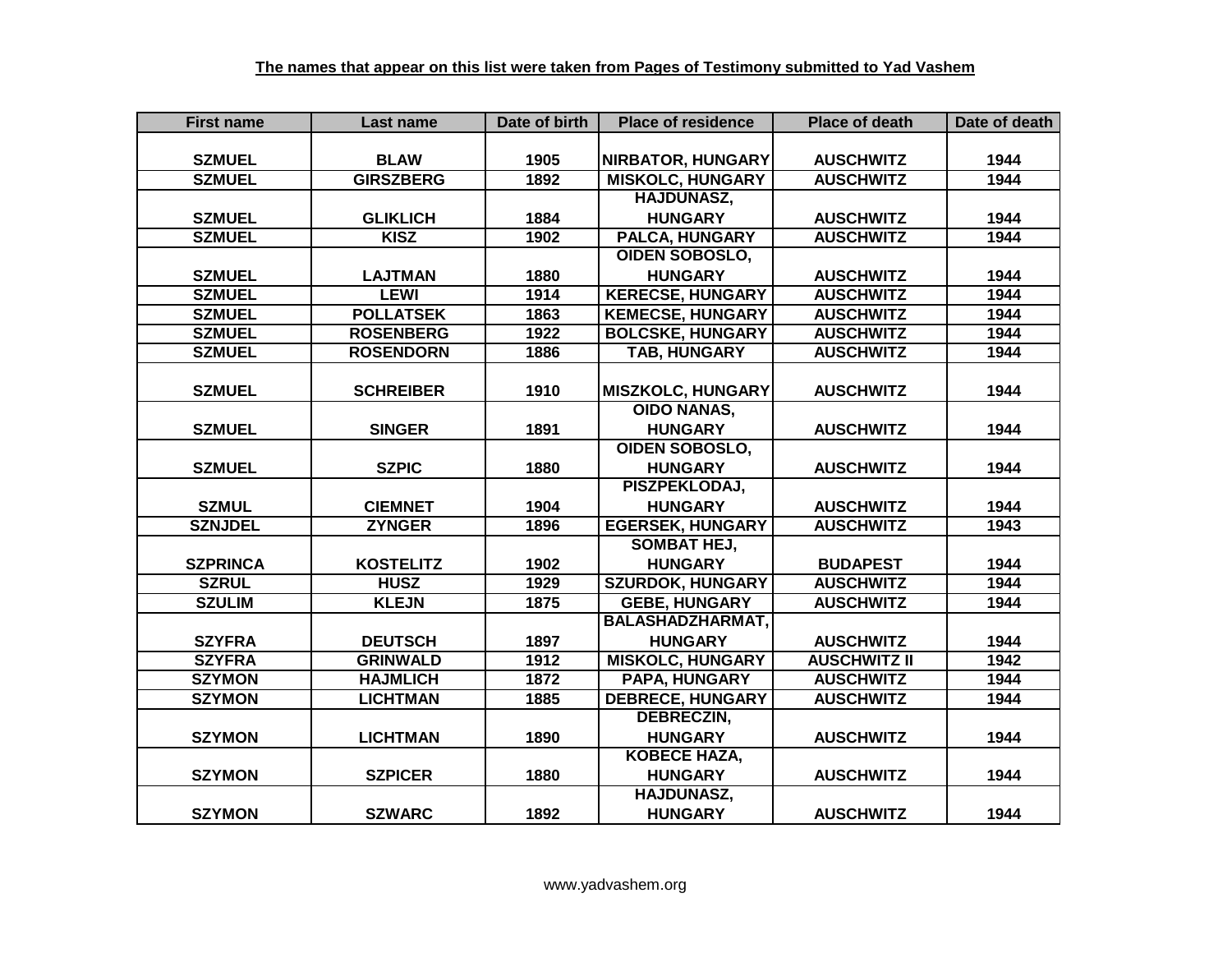| <b>First name</b> | Last name          | Date of birth | <b>Place of residence</b> | <b>Place of death</b> | Date of death |
|-------------------|--------------------|---------------|---------------------------|-----------------------|---------------|
|                   |                    |               | <b>BUDAPEST,</b>          |                       |               |
| <b>TAMAS</b>      | <b>BACS</b>        | 21/01/1927    | <b>HUNGARY</b>            | <b>KOSZEG</b>         | 24/03/1945    |
|                   |                    |               | <b>BUDAPEST,</b>          |                       |               |
| <b>TAMAS</b>      | <b>EPSTEIN</b>     | 1931          | <b>HUNGARY</b>            | <b>BUDAPEST</b>       | 1944          |
| <b>TAMAS</b>      | <b>ERDOS</b>       | 1939          | <b>FADD, HUNGARY</b>      | <b>BIRKENAU</b>       | 1944          |
|                   |                    |               | <b>BUDAPEST,</b>          |                       |               |
| <b>TAMAS</b>      | <b>FRIED</b>       | 1929          | <b>HUNGARY</b>            | <b>BUDAPEST</b>       | 1944          |
|                   |                    |               | <b>SATORALJAUJHELY,</b>   |                       |               |
| <b>TAMAS</b>      | <b>GRUENBERGER</b> | 1934          | <b>HUNGARY</b>            | <b>AUSCHWITZ</b>      | 1944          |
| <b>TAMAS</b>      | <b>SCHWARZ</b>     | 1931          | <b>KOSZEG, HUNGARY</b>    | <b>BIRKENAU</b>       | 1944          |
|                   |                    |               | <b>BUDAPEST,</b>          |                       |               |
| <b>TAMAS</b>      | <b>SOMLO</b>       | 1915          | <b>HUNGARY</b>            | <b>DON RIVER</b>      | 1942          |
|                   |                    |               | <b>MATESZALKA,</b>        |                       |               |
| <b>TAMAS</b>      | <b>TAUSZK</b>      | 1925          | <b>HUNGARY</b>            | <b>AUSCHWITZ</b>      | 1944          |
| <b>TAMAS</b>      | <b>WEISZ</b>       | 1923          | <b>CEGLED, HUNGARY</b>    | <b>CAMP</b>           | 1944          |
|                   |                    |               | <b>NYIRBATOR,</b>         |                       |               |
| <b>TAUBE</b>      | <b>HAUSER</b>      | 1930          | <b>HUNGARY</b>            | <b>BIRKENAU</b>       | 23/05/1944    |
|                   |                    |               | <b>BACZALMAS,</b>         |                       |               |
| <b>TERES</b>      | <b>GOTTLIEB</b>    | 1892          | <b>HUNGARY</b>            | <b>AUSCHWITZ</b>      | 1944          |
|                   |                    |               | <b>BEKESCSABA,</b>        |                       |               |
| <b>TERESA</b>     | <b>FISCHLOVICZ</b> | 1925          | <b>HUNGARY</b>            | <b>AUSCHWITZ</b>      | 1944          |
|                   |                    |               | <b>CSENGERSIMA,</b>       |                       |               |
| <b>TEREZ</b>      | <b>GROSSINGER</b>  | 1925          | <b>HUNGARY</b>            |                       | 1945          |
| <b>TEREZ</b>      | <b>GUTH</b>        | 1895          | <b>TAPOLCA, HUNGARY</b>   | <b>AUSCHWITZ</b>      | 1944          |
| <b>TEREZ</b>      | <b>HOFFMAN</b>     | 1897          | <b>PAPA, HUNGARY</b>      | <b>AUSCHWITZ</b>      | 1944          |
|                   |                    |               | <b>HIDAS NEMETI,</b>      |                       |               |
| <b>TEREZ</b>      | <b>KESZLER</b>     | 1917          | <b>HUNGARY</b>            | <b>AUSCHWITZ</b>      | 1944          |
|                   |                    |               | <b>BUDAPEST,</b>          |                       |               |
| <b>TEREZ</b>      | <b>KLAJN</b>       | 1897          | <b>HUNGARY</b>            | <b>BUDAPEST</b>       | 1944          |
|                   |                    |               | ABAUJSZANTO,              |                       |               |
| <b>TEREZ</b>      | <b>ROSENBERG</b>   | 1901          | <b>HUNGARY</b>            | <b>AUSCHWITZ</b>      | 1944          |
| <b>TEREZ</b>      | <b>SCHPITZER</b>   | 1879          | <b>TAPOLCA, HUNGARY</b>   | <b>AUSCHWITZ</b>      | 1944          |
|                   |                    |               | SALGOTARJAN,              |                       |               |
| <b>TEREZ</b>      | <b>SPIELBERGER</b> | 1907          | <b>HUNGARY</b>            | <b>AUSCHWITZ</b>      | 1944          |
|                   |                    |               | DERECSKE,                 |                       |               |
| <b>TEREZ</b>      | <b>SPITZ</b>       | 1890          | <b>HUNGARY</b>            | <b>AUSCHWITZ</b>      | 1944          |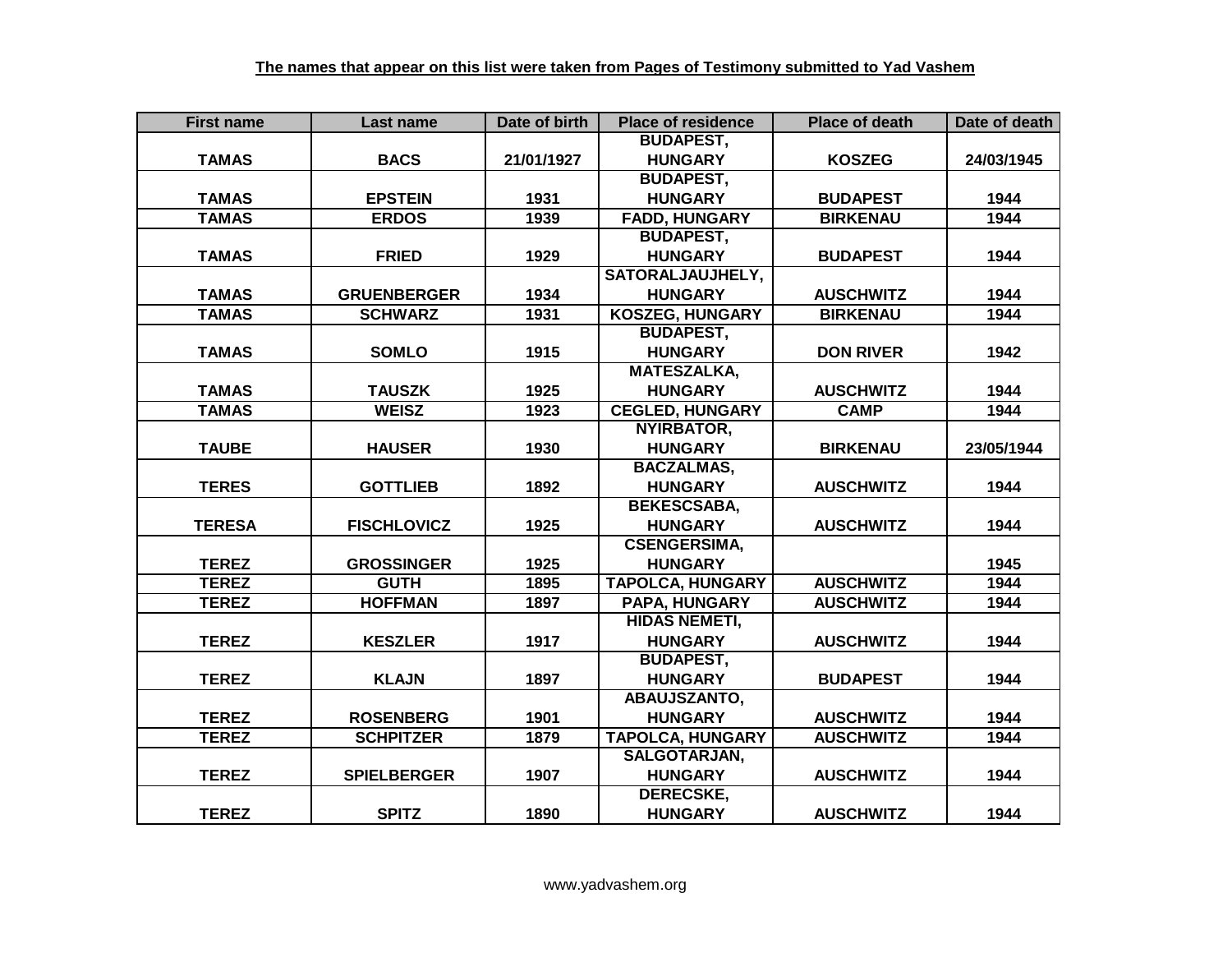| <b>First name</b> | Last name            | Date of birth | <b>Place of residence</b> | <b>Place of death</b> | Date of death |
|-------------------|----------------------|---------------|---------------------------|-----------------------|---------------|
|                   |                      |               | <b>DERECSKE,</b>          |                       |               |
| <b>TEREZ</b>      | <b>SPITZ</b>         | 1890          | <b>HUNGARY</b>            | <b>AUSCHWITZ</b>      | 1944          |
|                   |                      |               |                           |                       |               |
| <b>TEREZ</b>      | <b>WEISZ</b>         | 1898          | <b>MISKOLCZ, HUNGARY</b>  | <b>AUSCHWITZ</b>      | 1944          |
| <b>TEREZIA</b>    | <b>GROSZMAN</b>      | 1901          | <b>TARCAL, HUNGARY</b>    | <b>AUSCHWITZ</b>      | 15/06/1944    |
| <b>TEREZIA</b>    | <b>STEINER</b>       | 1882          | <b>KARTAL, HUNGARY</b>    | <b>AUSCHWITZ</b>      | 1944          |
| <b>TEREZIA</b>    | <b>WEISZ</b>         | 1925          | <b>CEGLED, HUNGARY</b>    | <b>AUSCHWITZ</b>      | 1944          |
| <b>TERIES</b>     | <b>BERKOVITS</b>     | 1906          | <b>SARVAR, HUNGARY</b>    | <b>AUSCHWITZ</b>      | 1944          |
|                   |                      |               | <b>SOMBAT HEJ,</b>        |                       |               |
| <b>TERZA</b>      | <b>LEWINGER</b>      | 1870          | <b>HUNGARY</b>            | <b>AUSCHWITZ</b>      | 1944          |
|                   |                      |               | <b>MAZA KARSTAS,</b>      |                       |               |
| <b>TERZA</b>      | <b>WAJS</b>          | 1910          | <b>HUNGARY</b>            | <b>AUSCHWITZ</b>      | 1944          |
|                   |                      |               |                           |                       |               |
| <b>TERZA</b>      | <b>WINKLER</b>       | 1881          | <b>SZARWAR, HUNGARY</b>   | <b>AUSCHWITZ</b>      | 1944          |
|                   |                      |               | <b>DIOSGYOR,</b>          |                       |               |
| <b>THERESA</b>    | <b>ROZSAHEGYI</b>    | 13/01/1889    | <b>HUNGARY</b>            | <b>AUSCHWITZ</b>      | 11/06/1944    |
| <b>TIBOR</b>      | <b>DEUTSCHLANDER</b> | 1926          | <b>GYOR, HUNGARY</b>      | <b>AUSCHWITZ</b>      | 1945          |
|                   |                      |               | <b>DEBRECEN,</b>          |                       |               |
| <b>TIBOR</b>      | <b>FOHN</b>          | 1936          | <b>HUNGARY</b>            | <b>AUSCHWITZ</b>      | 1944          |
| <b>TIBOR</b>      | <b>FRIEDMAN</b>      | 1928          | <b>PRUGY, HUNGARY</b>     | <b>AUSCHWITZ</b>      | 1944          |
| <b>TIBOR</b>      | <b>GYEMANT</b>       | 1916          | <b>ADONY, HUNGARY</b>     |                       | 1942          |
| <b>TIBOR</b>      | <b>SCHWATZ</b>       | 1935          | <b>TALLYA, HUNGARY</b>    | <b>AUSCHWITZ</b>      | 1944          |
| <b>TIVADOR</b>    | <b>LOBL</b>          | 1909          | <b>PEST, HUNGARY</b>      | <b>AUSCHWITZ</b>      | 1944          |
|                   |                      |               |                           |                       |               |
| <b>TONI</b>       | <b>WEIS</b>          | 1904          | <b>MATOLCS, HUNGARY</b>   | <b>AUSCHWITZ</b>      | 1944          |
|                   |                      |               | <b>HAJDUNASZ,</b>         |                       |               |
| <b>TOWA</b>       | <b>GLIKLICH</b>      | 1884          | <b>HUNGARY</b>            | <b>AUSCHWITZ</b>      | 1944          |
|                   |                      |               | <b>NYIRBATOR,</b>         |                       |               |
| <b>TOWI</b>       | <b>HERSZKOWICZ</b>   | 1925          | <b>HUNGARY</b>            | <b>AUSCHWITZ</b>      | 1944          |
| <b>TUSI</b>       | <b>WASSERMAN</b>     | 1914          | <b>TOKAJ, HUNGARY</b>     | <b>AUSCHWITZ</b>      | 1944          |
|                   |                      |               | <b>KISKUNFELEGYHAZA,</b>  |                       |               |
| <b>TUVIASH</b>    | <b>BERKOVIZ</b>      | 1877          | <b>HUNGARY</b>            | <b>AUSCHWITZ</b>      | 1944          |
|                   |                      |               | <b>BUDAPEST,</b>          |                       |               |
| <b>TUWI</b>       | <b>SZPIRA</b>        | 1914          | <b>HUNGARY</b>            | <b>AUSCHWITZ</b>      | 1944          |
| <b>VERONICA</b>   | <b>SINGER</b>        | 1941          | <b>GYOR, HUNGARY</b>      | <b>AUSCHWITZ</b>      | 1944          |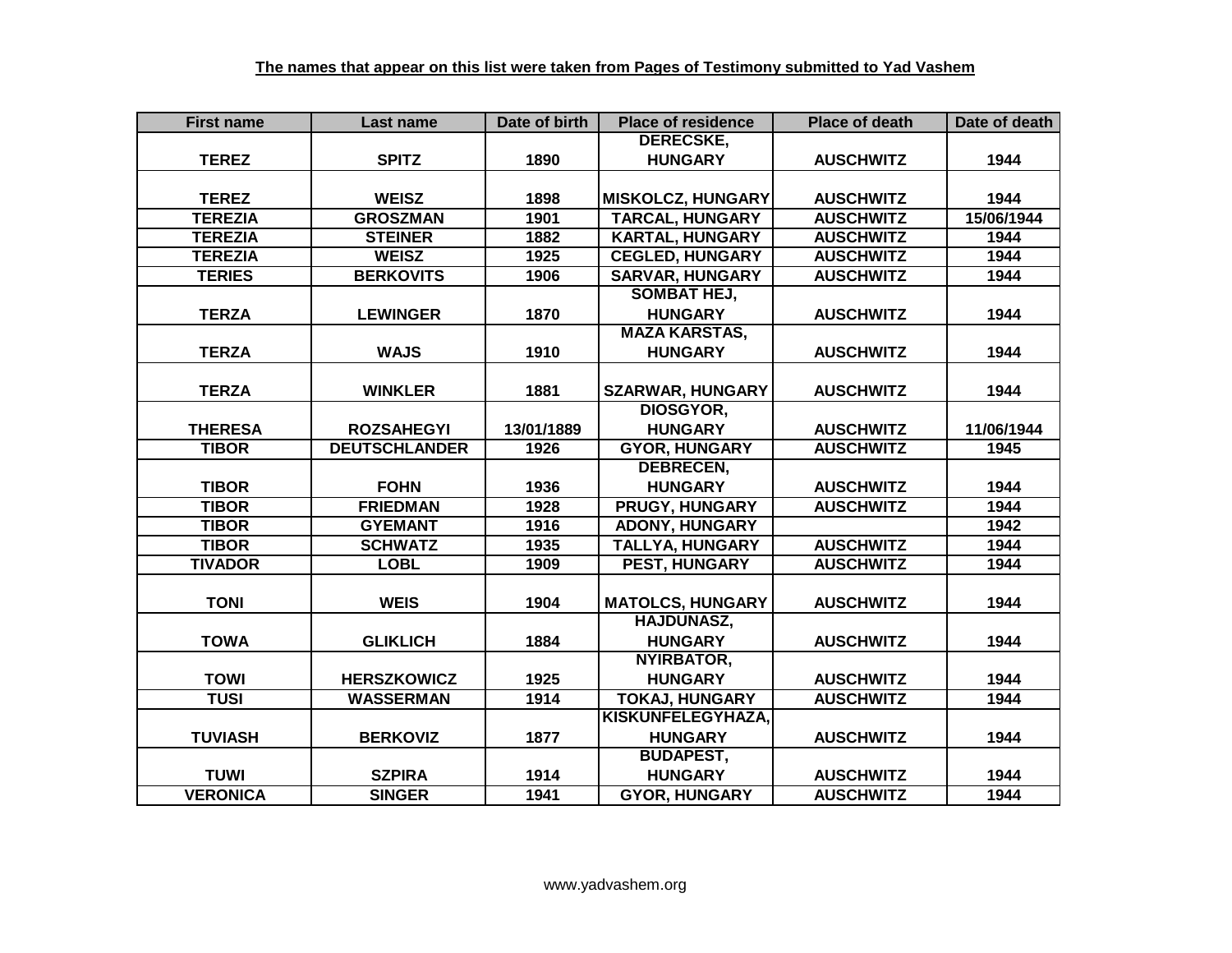| <b>First name</b> | Last name           | Date of birth | <b>Place of residence</b> | <b>Place of death</b> | Date of death |
|-------------------|---------------------|---------------|---------------------------|-----------------------|---------------|
|                   |                     |               | <b>VESZPREM,</b>          |                       |               |
| <b>VERONKA</b>    | <b>BUCHLER</b>      | 27/05/1935    | <b>HUNGARY</b>            | <b>AUSCHWITZ</b>      | 1944          |
|                   |                     |               | <b>BUDAPEST,</b>          |                       |               |
| <b>VILIAM</b>     | <b>STEINER</b>      | 1886          | <b>HUNGARY</b>            | <b>AUSCHWITZ</b>      | 1944          |
|                   |                     |               | <b>KAPOSVAR,</b>          |                       |               |
| <b>VILMA</b>      | <b>FRIEDMANN</b>    | 1906          | <b>HUNGARY</b>            | <b>AUSCHWITZ</b>      | 1944          |
|                   |                     |               |                           |                       |               |
| <b>VILMA</b>      | <b>FRIEDRICH</b>    | 1903          | <b>DOMBRAD, HUNGARY</b>   | <b>AUSCHWITZ</b>      | 1944          |
| <b>VILMA</b>      | <b>FRUCHTER</b>     | 1893          | <b>SZELISTE, HUNGARY</b>  | <b>AUSCHWITZ</b>      | 18/03/1944    |
| <b>VILMA</b>      | <b>GLUCH</b>        | 1920          | <b>HUNGARY</b>            | <b>AUSCHWITZ</b>      | 1944          |
|                   |                     |               | <b>BUDAPEST,</b>          |                       |               |
| <b>VILMA</b>      | <b>HUEBSCH</b>      | 19/04/1888    | <b>HUNGARY</b>            | <b>BUDAPEST</b>       | 1944          |
| <b>VILMA</b>      | <b>POLLATSEK</b>    | 1872          | <b>KEMECSE, HUNGARY</b>   | <b>AUSCHWITZ</b>      | 1944          |
| <b>VILMA</b>      | <b>SCHLISZER</b>    | 1888          | <b>SZARVAS, HUNGARY</b>   | <b>AUSCHWITZ</b>      | 1944          |
|                   |                     |               | NAGYKANIZSA,              |                       |               |
| <b>VILMA</b>      | <b>STERN</b>        | 1885          | <b>HUNGARY</b>            | <b>AUSCHWITZ</b>      | 1943          |
| <b>VILMA</b>      | <b>SZLISZER</b>     | 1896          | <b>SZARVAS, HUNGARY</b>   | <b>AUSCHWITZ</b>      | 1944          |
|                   |                     |               | <b>MATE SZALKA,</b>       |                       |               |
| <b>VILMA</b>      | <b>WEINSTOK</b>     | 1910          | <b>HUNGARY</b>            | <b>AUSCHWITZ</b>      | 1944          |
|                   |                     |               | <b>HAJDUNASZ,</b>         |                       |               |
| <b>WERA</b>       | <b>GLIKLICH</b>     | 1922          | <b>HUNGARY</b>            | <b>AUSCHWITZ</b>      | 1944          |
| <b>WERA</b>       | <b>WAGO</b>         | 1895          | <b>BEKES, HUNGARY</b>     | <b>AUSCHWITZ</b>      | 1944          |
| <b>WIERA</b>      | <b>LISAER</b>       | 1920          | <b>MISKOLC, HUNGARY</b>   | <b>AUSCHWITZ</b>      | 1944          |
|                   |                     |               | <b>BUDAPEST,</b>          |                       |               |
| <b>WILHELM</b>    | <b>SELENYI</b>      | 1880          | <b>HUNGARY</b>            | <b>AUSCHWITZ</b>      | 1944          |
|                   |                     |               | <b>BUDAPEST,</b>          |                       |               |
| <b>WILHELMINE</b> | <b>HAVAS</b>        | 1897          | <b>HUNGARY</b>            | <b>BUDAPEST</b>       | 1942          |
|                   |                     |               | <b>BUDAPEST,</b>          |                       |               |
| <b>WILIAM</b>     | <b>SCHLEISINGER</b> | 1908          | <b>HUNGARY</b>            |                       | 1942          |
|                   |                     |               | <b>SOMBAT HEJ,</b>        |                       |               |
| <b>WILMA</b>      | <b>COLNER</b>       | 1905          | <b>HUNGARY</b>            | <b>SOMBAT HEJ</b>     | 1944          |
|                   |                     |               | <b>HAIDUNANAS,</b>        |                       |               |
| <b>WILMA</b>      | <b>WEIS</b>         | 1906          | <b>HUNGARY</b>            | <b>AUSCHWITZ</b>      | 1944          |
|                   |                     |               | DEBRECEN,                 |                       |               |
| <b>WILMOS</b>     | <b>GRUNCWAJG</b>    | 1919          | <b>HUNGARY</b>            | <b>AUSCHWITZ</b>      | 1944          |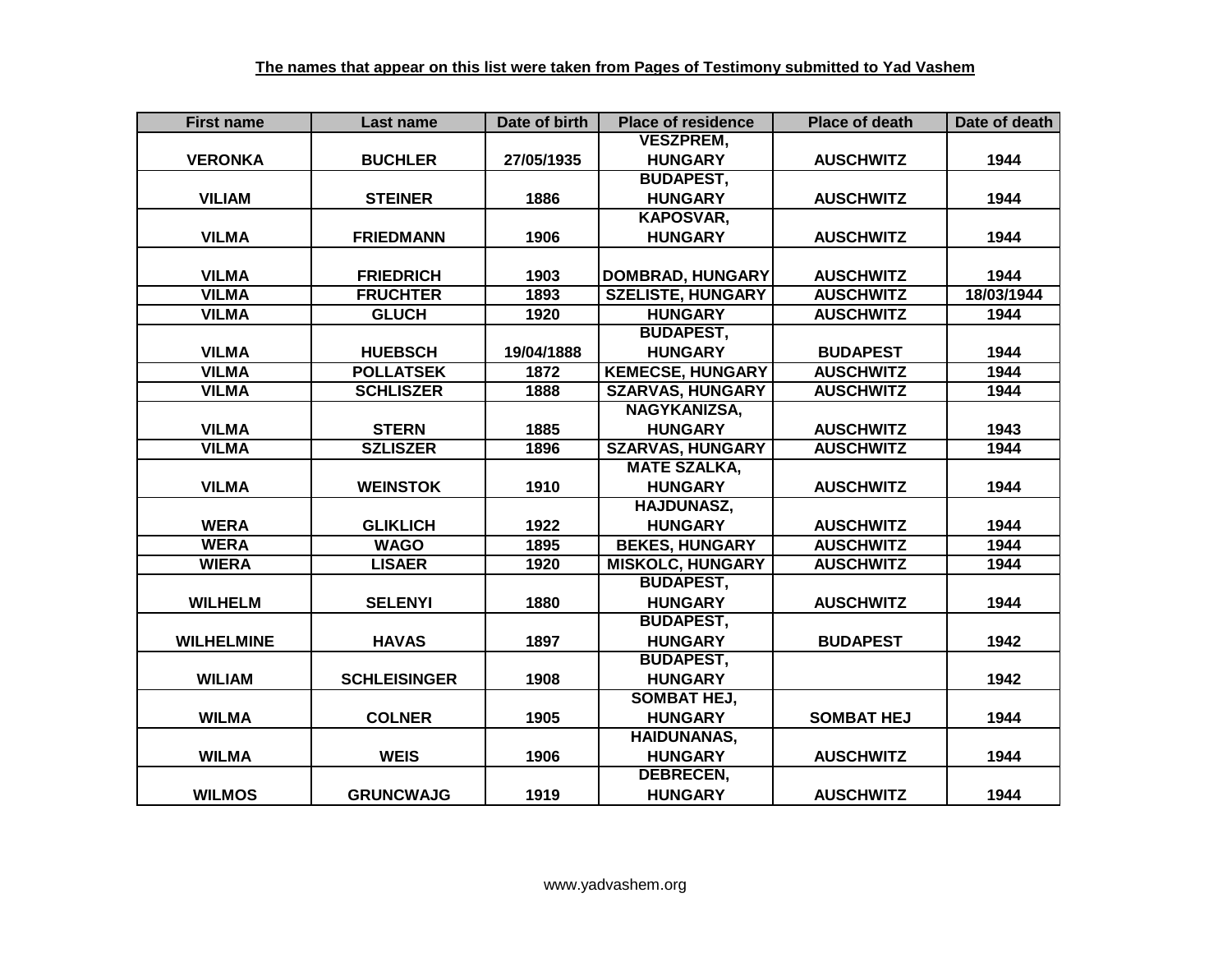| <b>First name</b> | Last name          | Date of birth | <b>Place of residence</b> | <b>Place of death</b> | Date of death |
|-------------------|--------------------|---------------|---------------------------|-----------------------|---------------|
|                   |                    |               | <b>BUDAPEST,</b>          |                       |               |
| <b>WILMOS</b>     | <b>HAIAT</b>       | 1895          | <b>HUNGARY</b>            | <b>BUDAPEST</b>       | 1944          |
|                   |                    |               | <b>BALASAGYARMAT,</b>     |                       |               |
| <b>WILMOS</b>     | <b>SNELER</b>      | 1907          | <b>HUNGARY</b>            | <b>AUSCHWITZ</b>      | 1944          |
|                   |                    |               | <b>BUDAPEST,</b>          |                       |               |
| <b>WILMOS</b>     | <b>WEISZ</b>       | 1910          | <b>HUNGARY</b>            | <b>BUDAPEST</b>       | 1945          |
|                   |                    |               | <b>BUDAPEST,</b>          |                       |               |
| <b>WILMOS</b>     | <b>WOLDNER</b>     | 1886          | <b>HUNGARY</b>            | <b>BERGEN BELSEN</b>  | 1944          |
|                   |                    |               | <b>BUDAPEST,</b>          |                       |               |
| <b>WILMOSZ</b>    | <b>STEINBOCK</b>   | 1880          | <b>HUNGARY</b>            | <b>AUSCHWITZ</b>      | 1944          |
| <b>WLADISLAW</b>  | <b>GOLDSCHTEIN</b> | 1906          | <b>DIER, HUNGARY</b>      | <b>AUSCHWITZ</b>      | 1944          |
| <b>WLADISLAW</b>  | <b>LEWINGER</b>    | 1900          | <b>DIER, HUNGARY</b>      |                       | 1943          |
| <b>WLADISLAW</b>  | <b>LUNCER</b>      | 1912          | ZALABER, HUNGARY          | <b>AUSCHWITZ</b>      | 1944          |
|                   |                    |               | <b>BUDAPEST,</b>          |                       |               |
| <b>WOLF</b>       | <b>FEUERWERGER</b> | 1900          | <b>HUNGARY</b>            | <b>AUSCHWITZ</b>      | 1944          |
|                   |                    |               |                           |                       |               |
| <b>WOLF</b>       | <b>FRISCH</b>      | 1900          | <b>KISVARDA, HUNGARY</b>  | <b>AUSCHWITZ</b>      | 1944          |
|                   |                    |               | <b>BUDAPEST,</b>          |                       |               |
| <b>WOLF</b>       | <b>KAC</b>         | 1926          | <b>HUNGARY</b>            | <b>KISKOROS</b>       | 1944          |
|                   |                    |               | <b>BUDAPEST,</b>          |                       |               |
| <b>WOLF</b>       | <b>MARKOWICZ</b>   | 1885          | <b>HUNGARY</b>            | <b>AUSCHWITZ</b>      | 1944          |
| <b>WOLF</b>       | <b>WIEDER</b>      | 1899          | <b>ROSALY, HUNGARY</b>    | <b>AUSCHWITZ</b>      | 1944          |
| <b>YACOV</b>      | <b>JACUBOVICZ</b>  | 1885          | <b>NIRK AZA, HUNGARY</b>  | <b>AUSCHWITZ</b>      | 1944          |
|                   |                    |               | <b>DEBRECEN,</b>          |                       |               |
| <b>YACOV</b>      | <b>VAINSTAIN</b>   | 1885          | <b>HUNGARY</b>            | <b>AUSCHWITZ</b>      | 1944          |
| <b>YACOV</b>      | <b>VAIS</b>        | 1862          | <b>CEGLED, HUNGARY</b>    | <b>AUSCHWITZ</b>      | 1944          |
| <b>YAKAB</b>      | <b>LOWENSTEIN</b>  | 1869          | PAPA, HUNGARY             | <b>AUSCHWITZ</b>      | 1944          |
|                   |                    |               | <b>HAJDUNANAS,</b>        |                       |               |
| <b>YAKL</b>       | <b>DAJCZ</b>       | 1920          | <b>HUNGARY</b>            | <b>AUSCHWITZ</b>      | 1944          |
| <b>YAKOB</b>      | <b>DEUTSCH</b>     | 1916          | <b>EGER, HUNGARY</b>      | <b>AUSCHWITZ</b>      | 1944          |
|                   |                    |               | <b>NYIRBATOR,</b>         |                       |               |
| <b>YAKOB</b>      | <b>EHRENFELD</b>   | 1880          | <b>HUNGARY</b>            | <b>AUSCHWITZ</b>      | 1944          |
| <b>YAKOB</b>      | <b>FLEJSZNER</b>   | 1870          | <b>BOGLAR, HUNGARY</b>    | <b>AUSCHWITZ</b>      | 1944          |
|                   |                    |               | <b>BUDAPEST,</b>          |                       |               |
| <b>YAKOB</b>      | <b>HAIAT</b>       | 1870          | <b>HUNGARY</b>            | <b>BUDAPEST</b>       | 1944          |
| <b>YAKOB</b>      | <b>HANC</b>        | 1882          | <b>SYGED, HUNGARY</b>     | <b>AUSCHWITZ</b>      | 1944          |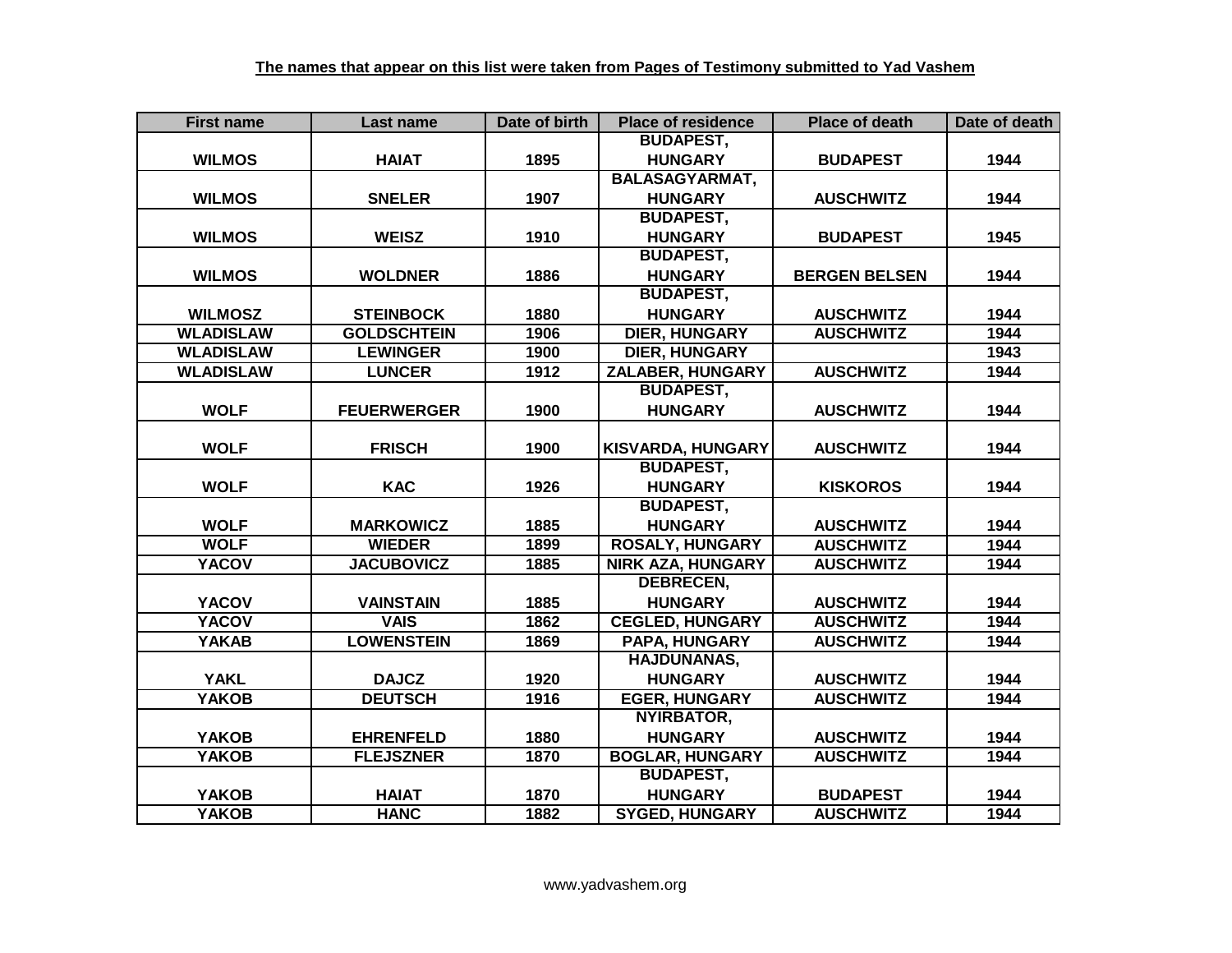| <b>First name</b> | Last name           | Date of birth | <b>Place of residence</b> | <b>Place of death</b> | Date of death |
|-------------------|---------------------|---------------|---------------------------|-----------------------|---------------|
| <b>YAKOB</b>      | <b>PFEFFER</b>      | 1911          | <b>VASAR, HUNGARY</b>     | <b>AUSCHWITZ</b>      | 1944          |
|                   |                     |               | <b>SZALONTA,</b>          |                       |               |
| <b>YAKOB</b>      | <b>TISCHLER</b>     | 1868          | <b>HUNGARY</b>            | <b>AUSCHWITZ</b>      | 1944          |
| <b>YAKOB</b>      | <b>WAJCH</b>        | 1904          | <b>CARDO, HUNGARY</b>     | <b>AUSCHWITZ</b>      | 1944          |
| <b>YAKOW</b>      | <b>LAJCHTNER</b>    | 1895          | <b>APADZ, HUNGARY</b>     | <b>AUSCHWITZ</b>      | 1944          |
|                   |                     |               |                           |                       |               |
| <b>YANKA</b>      | <b>SCHWARCZ</b>     | 1873          | <b>KISKOROS, HUNGARY</b>  | <b>AUSCHWITZ</b>      | 1944          |
|                   |                     |               | <b>NYIRBATOR,</b>         |                       |               |
| <b>YANKEV</b>     | <b>HERSKOVITZ</b>   | 1900          | <b>HUNGARY</b>            | <b>BUCHENWALD</b>     | 10/1944       |
|                   |                     |               | <b>BUDAPEST,</b>          |                       |               |
| <b>YANOSH</b>     | <b>HIEN</b>         | 1905          | <b>HUNGARY</b>            | <b>AUSCHWITZ</b>      | 1944          |
|                   |                     |               | <b>BUDAPEST,</b>          |                       |               |
| <b>YANOSH</b>     | <b>TORI</b>         | 1917          | <b>HUNGARY</b>            | <b>BUDAPEST</b>       | 1944          |
| YASHAYAHU         | <b>GROSZ</b>        | 23/11/1901    | <b>HUNGARY</b>            | <b>KIEV</b>           | 1943          |
|                   |                     |               | ST LORINC,                |                       |               |
| <b>YBOLJA</b>     | <b>GOLDSTEIN</b>    | 1919          | <b>HUNGARY</b>            | <b>AUSCHWITZ</b>      | 1944          |
|                   |                     |               | <b>SZALONTA,</b>          |                       |               |
| <b>YBOLYA</b>     | <b>FRIEDENSTEIN</b> | 1914          | <b>HUNGARY</b>            | <b>AUSCHWITZ</b>      | 1944          |
| <b>YBOLYA</b>     | <b>HAJMLICH</b>     | 1907          | PAPA, HUNGARY             | <b>AUSCHWITZ</b>      | 1944          |
|                   |                     |               | FELEGYHAZA,               |                       |               |
| <b>YCCHAK</b>     | <b>SPERLING</b>     | 1870          | <b>HUNGARY</b>            | <b>AUSCHWITZ</b>      | 1944          |
| <b>YCCHOK</b>     | <b>HOFFMANN</b>     | 1907          | <b>TAB, HUNGARY</b>       | <b>AUSCHWITZ</b>      | 1944          |
|                   |                     |               |                           |                       |               |
| <b>YDA</b>        | <b>SZWARC</b>       | 1913          | NIRTHAZA, HUNGARY         | <b>AUSCHWITZ</b>      | 1944          |
|                   |                     |               |                           |                       |               |
| <b>YECHESKEL</b>  | <b>SCHWARZ</b>      | 1904          | <b>NIRBATOR, HUNGARY</b>  | <b>AUSCHWITZ</b>      | 1944          |
|                   |                     |               | <b>HAJDUNASZ,</b>         |                       |               |
| <b>YECHEZKIEL</b> | <b>WOLF</b>         | 1912          | <b>HUNGARY</b>            | <b>AUSCHWITZ</b>      | 1944          |
|                   |                     |               | <b>BUDAPEST,</b>          |                       |               |
| <b>YEHEZKEL</b>   | <b>LAX</b>          | 1921          | <b>HUNGARY</b>            | <b>BUDAPEST</b>       | 1942          |
| <b>YEHOSZUE</b>   | <b>WAJCH</b>        | 1897          | <b>CARDO, HUNGARY</b>     | <b>AUSCHWITZ</b>      | 1944          |
| <b>YEHUDAH</b>    | <b>VEGH</b>         | 1905          | <b>HUNGARY</b>            |                       | 1943          |
| <b>YELONA</b>     | <b>SHWARC</b>       | 1907          | <b>MISKOLC, HUNGARY</b>   | <b>AUSCHWITZ</b>      | 1944          |
|                   |                     |               | <b>MATISALKA,</b>         |                       |               |
| <b>YENONE</b>     | <b>FOELDES</b>      | 1910          | <b>HUNGARY</b>            | <b>AUSCHWITZ</b>      | 1944          |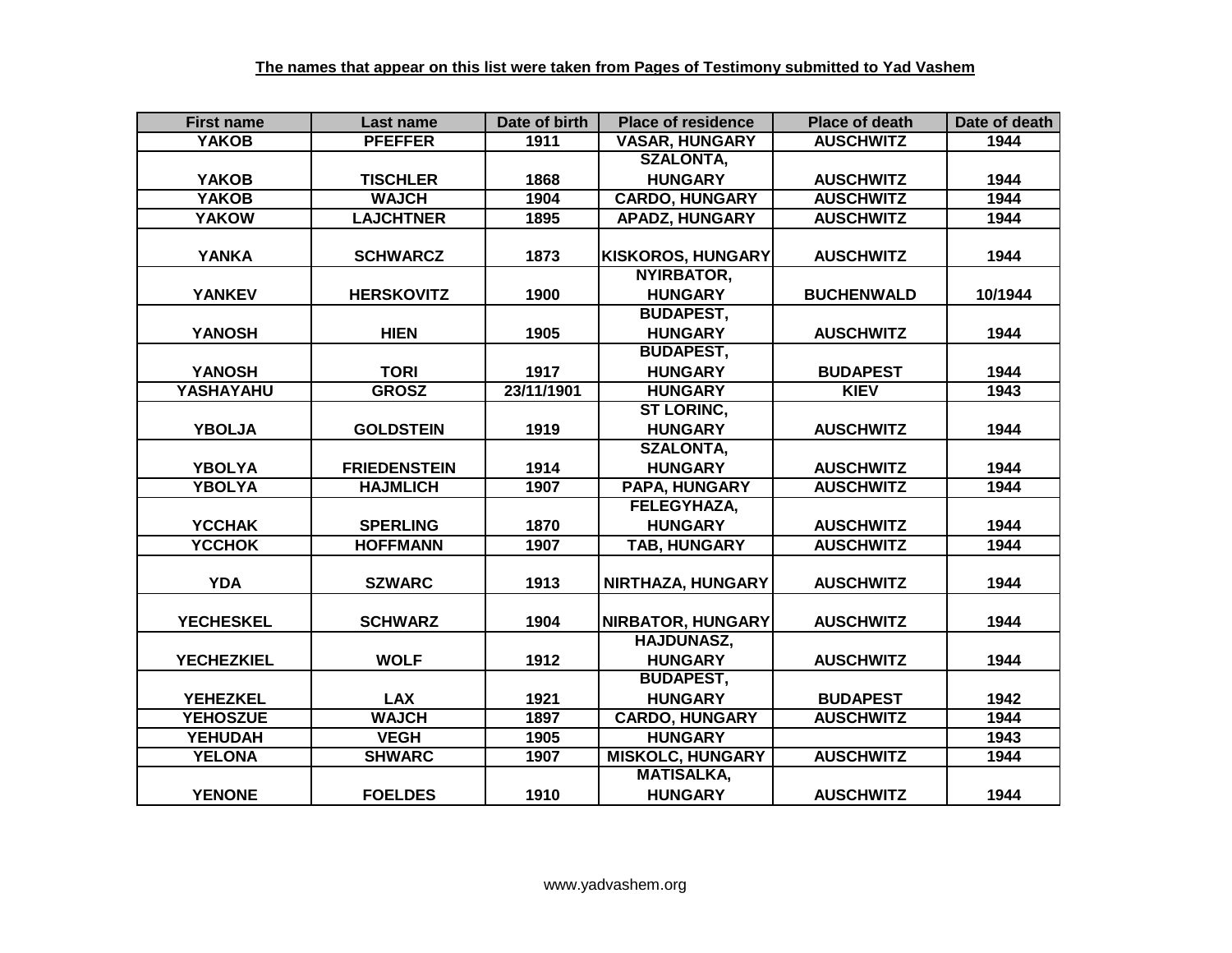| <b>First name</b> | Last name          | Date of birth | <b>Place of residence</b> | <b>Place of death</b> | Date of death |
|-------------------|--------------------|---------------|---------------------------|-----------------------|---------------|
|                   |                    |               | SATORALJAUJHELY,          |                       |               |
| <b>YENTE</b>      | <b>JAKOBOVITS</b>  | 1933          | <b>HUNGARY</b>            | <b>AUSCHWITZ</b>      | 1944          |
|                   |                    |               | <b>DEBRECEN,</b>          |                       |               |
| <b>YENU</b>       | <b>GRUNBERGER</b>  | 1887          | <b>HUNGARY</b>            | <b>AUSCHWITZ</b>      | 1944          |
| <b>YERUCHEM</b>   | <b>HERSZKOWICZ</b> | 1875          | <b>SZIGET, HUNGARY</b>    | <b>AUSCHWITZ</b>      | 1944          |
| <b>YESZYJAHU</b>  | <b>SZWARC</b>      | 1908          | <b>OJPEST, HUNGARY</b>    |                       | 1943          |
|                   |                    |               | NAGYKALLO,                |                       |               |
| <b>YICHAG</b>     | <b>SUSSMAN</b>     | 30/09/1911    | <b>HUNGARY</b>            | <b>AUSCHWITZ</b>      | 1944          |
|                   |                    |               | <b>KISZKOROSZ,</b>        |                       |               |
| <b>YICHAK</b>     | <b>SCHWARC</b>     | 1886          | <b>HUNGARY</b>            | <b>AUSCHWITZ</b>      | 1944          |
|                   |                    |               | NYIRPARASZNYA,            |                       |               |
| <b>YICHAK</b>     | <b>WEISZ</b>       | 1860          | <b>HUNGARY</b>            | <b>AUSCHWITZ</b>      | 1944          |
|                   |                    |               | MEGYASZO,                 |                       |               |
| <b>YISRAEL</b>    | <b>FISCHMAN</b>    | 1902          | <b>HUNGARY</b>            | <b>UKRAINE</b>        | 1943          |
| <b>YITI</b>       | <b>WEISS</b>       | 1914          | <b>OJPEST, HUNGARY</b>    | <b>AUSCHWITZ</b>      | 1944          |
|                   |                    |               |                           |                       |               |
| <b>YITTEL</b>     | <b>GLATTSTEIN</b>  | 1940          | <b>BONYHAD, HUNGARY</b>   | <b>AUSCHWITZ</b>      | 1944          |
|                   |                    |               | <b>NYIRBATOR,</b>         |                       |               |
| <b>YITZCHOK</b>   | <b>HELLER</b>      | 1897          | <b>HUNGARY</b>            | <b>AUSCHWITZ</b>      | 24/05/1944    |
|                   |                    |               | NAGYKANIZSA,              |                       |               |
| <b>YLANA</b>      | <b>CAUFMAN</b>     | 1896          | <b>HUNGARY</b>            | <b>AUSCHWITZ</b>      | 1944          |
| <b>YLANA</b>      | <b>JASZINGER</b>   | 1891          | <b>PEST, HUNGARY</b>      | <b>AUSCHWITZ</b>      | 1944          |
| <b>YLANA</b>      | <b>SCHWARZ</b>     | 1910          | <b>MISKOLC, HUNGARY</b>   | <b>AUSCHWITZ</b>      | 1944          |
|                   |                    |               | <b>DEBRECEN,</b>          |                       |               |
| <b>YLONA</b>      | <b>DEUTCH</b>      | 1889          | <b>HUNGARY</b>            | <b>AUSCHWITZ</b>      | 1944          |
|                   |                    |               | <b>BUDAPEST,</b>          |                       |               |
| <b>YLONA</b>      | <b>HETENYI</b>     | 1893          | <b>HUNGARY</b>            | <b>AUSCHWITZ</b>      | 1944          |
|                   |                    |               | <b>BUDAPEST,</b>          |                       |               |
| <b>YLONA</b>      | <b>RUTH</b>        | 1909          | <b>HUNGARY</b>            | <b>AUSCHWITZ</b>      | 1944          |
| <b>YLONA</b>      | <b>SZOLOWITS</b>   | 1910          | POLGAR, HUNGARY           | <b>AUSCHWITZ</b>      | 1944          |
| <b>YMRE</b>       | <b>GRUNWALD</b>    | 1882          | PAPA, HUNGARY             | <b>AUSCHWITZ</b>      | 1944          |
|                   |                    |               | <b>BUDAPEST,</b>          |                       |               |
| <b>YOACHIM</b>    | <b>WEINRIB</b>     | 1888          | <b>HUNGARY</b>            |                       | 1944          |
|                   |                    |               | <b>HAJDU NANAS,</b>       |                       |               |
| <b>YOCHEWED</b>   | <b>WIDER</b>       | 1894          | <b>HUNGARY</b>            | <b>AUSCHWITZ</b>      | 1944          |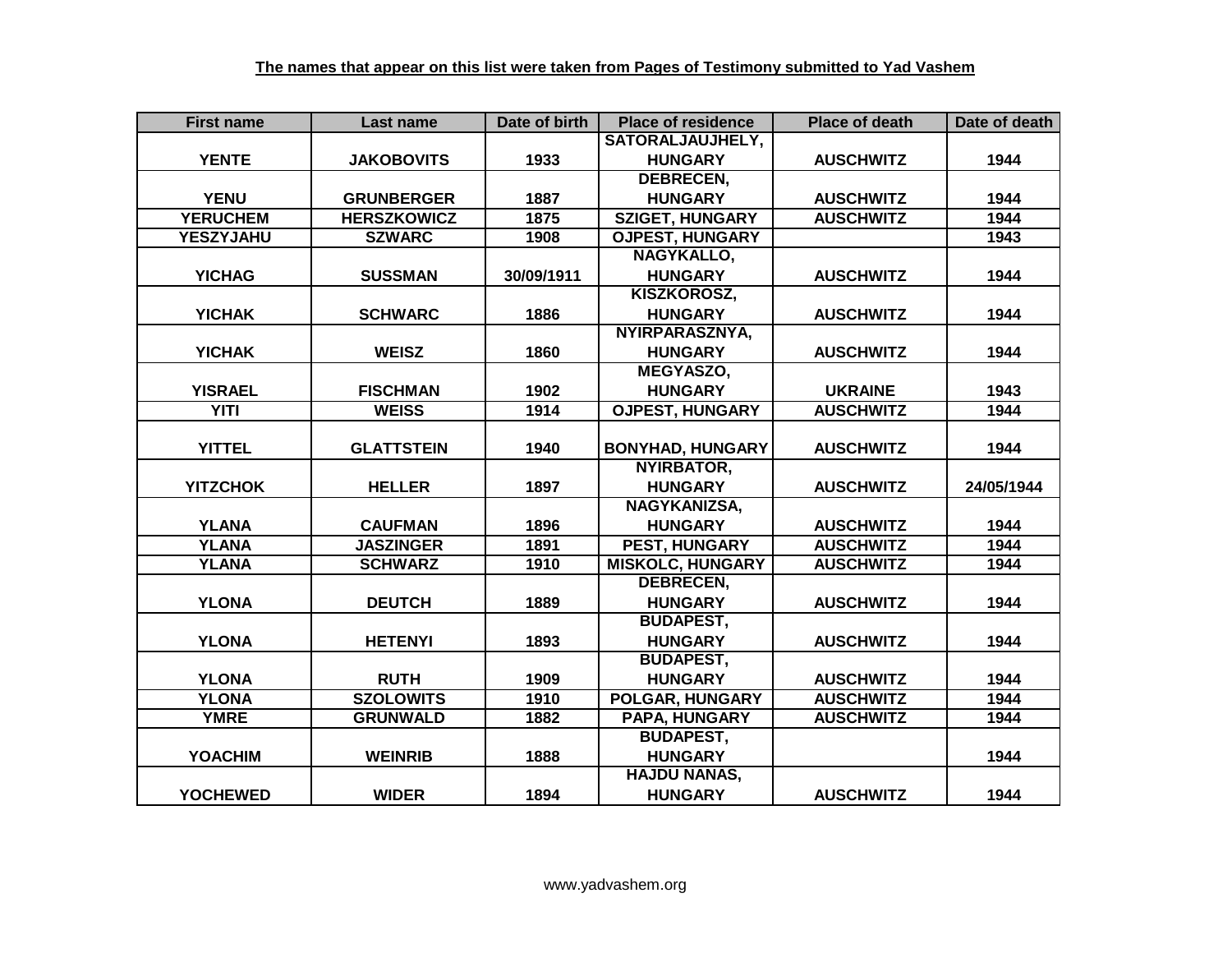| <b>First name</b> | Last name           | Date of birth | <b>Place of residence</b> | <b>Place of death</b> | Date of death |
|-------------------|---------------------|---------------|---------------------------|-----------------------|---------------|
|                   |                     |               | <b>BUDAPEST,</b>          |                       |               |
| <b>YONKA</b>      | <b>KORDOS</b>       | 1898          | <b>HUNGARY</b>            | <b>BERGEN BELSEN</b>  | 1944          |
|                   |                     |               | <b>BUDAPEST,</b>          |                       |               |
| <b>YOSI</b>       | <b>STEINER</b>      | 1875          | <b>HUNGARY</b>            | <b>AUSCHWITZ</b>      | 1944          |
| <b>YOSIF</b>      | <b>WEINBERGER</b>   | 1910          | <b>KISPEST, HUNGARY</b>   | <b>AUSCHWITZ</b>      | 1944          |
|                   |                     |               | SATORALJAUJHELY,          |                       |               |
| <b>YOSZUA</b>     | <b>NAJMAN</b>       | 1878          | <b>HUNGARY</b>            | <b>AUSCHWITZ</b>      | 1944          |
| <b>YOZEF</b>      | <b>SCHANDECK</b>    | 1901          | PAPA, HUNGARY             | <b>AUSCHWITZ</b>      | 1944          |
| <b>YOZEF</b>      | <b>SZTAJNER</b>     | 1912          | <b>UJPEST, HUNGARY</b>    | <b>BUCHENWALD</b>     | 1944          |
| <b>YOZSEF</b>     | <b>FLEISCHER</b>    | 1874          | <b>SENDROJ, HUNGARY</b>   | <b>AUSCHWITZ</b>      | 1944          |
| <b>YOZSEF</b>     | <b>GLUCK</b>        | 1885          | <b>MISKOLC, HUNGARY</b>   | <b>AUSCHWITZ</b>      | 1944          |
|                   |                     |               | <b>KISKUNHALAS,</b>       |                       |               |
| <b>YOZSEF</b>     | <b>SCHON</b>        | 25/12/1919    | <b>HUNGARY</b>            | <b>DACHAU</b>         | 20/04/1945    |
|                   |                     |               | <b>HAJDU NANAS,</b>       |                       |               |
| <b>YRENA</b>      | <b>GLIEKLICH</b>    | 1886          | <b>HUNGARY</b>            | <b>AUSCHWITZ</b>      | 1944          |
|                   |                     |               | <b>NOGY HALASZ,</b>       |                       |               |
| <b>YRENA</b>      | <b>PETERFREUND</b>  | 1912          | <b>HUNGARY</b>            | <b>AUSCHWITZ</b>      | 1944          |
| <b>YSIDOR</b>     | <b>ROSENBERG</b>    | 1905          | <b>HUNGARY</b>            | <b>AUSCHWITZ</b>      | 22/05/1944    |
| <b>YSRAEL</b>     | <b>DEUTSCH</b>      | 1914          | <b>EGER, HUNGARY</b>      |                       | 1942          |
|                   |                     |               | <b>SZALONTA,</b>          |                       |               |
| <b>YSTVAN</b>     | <b>TISCHLER</b>     | 1900          | <b>HUNGARY</b>            | <b>WIEN</b>           | 1944          |
|                   |                     |               | <b>BUDAPEST,</b>          |                       |               |
| <b>YULA</b>       | <b>SPITER</b>       | 1898          | <b>HUNGARY</b>            | <b>AUSCHWITZ</b>      | 1944          |
| <b>YULI</b>       | <b>ROTH</b>         | 1862          | <b>EGER, HUNGARY</b>      | <b>AUSCHWITZ</b>      | 1944          |
|                   |                     |               | <b>BEKESGYULA,</b>        |                       |               |
| <b>YULIKA</b>     | <b>LICHT</b>        | 1910          | <b>HUNGARY</b>            | <b>AUSCHWITZ</b>      | 1944          |
| <b>YULO</b>       | <b>FLEISZMAN</b>    | 1877          | <b>ATTSZ, HUNGARY</b>     | <b>AUSCHWITZ</b>      | 1944          |
|                   |                     |               | <b>BUDAPEST,</b>          |                       |               |
| <b>YZCHAK</b>     | <b>SZEGO</b>        | 1884          | <b>HUNGARY</b>            | <b>AUSCHWITZ</b>      | 1944          |
|                   |                     |               | <b>HAIDUNANAS,</b>        |                       |               |
| <b>YZIDOR</b>     | <b>GLIEKLICH</b>    | 1879          | <b>HUNGARY</b>            | <b>AUSCHWITZ</b>      | 1944          |
|                   |                     |               | <b>NYIRBATOR,</b>         |                       |               |
| <b>YZIDOR</b>     | <b>SRULOVITS</b>    | 1883          | <b>HUNGARY</b>            | <b>AUSCHWITZ</b>      | 1944          |
| <b>ZANWEL</b>     | <b>KLEJN</b>        | 1917          | <b>GEBE, HUNGARY</b>      | <b>AUSCHWITZ</b>      | 1944          |
| <b>ZEJW</b>       | <b>SZTAJNBERGER</b> | 1885          | <b>TEGLAS, HUNGARY</b>    | <b>AUSCHWITZ</b>      | 1942          |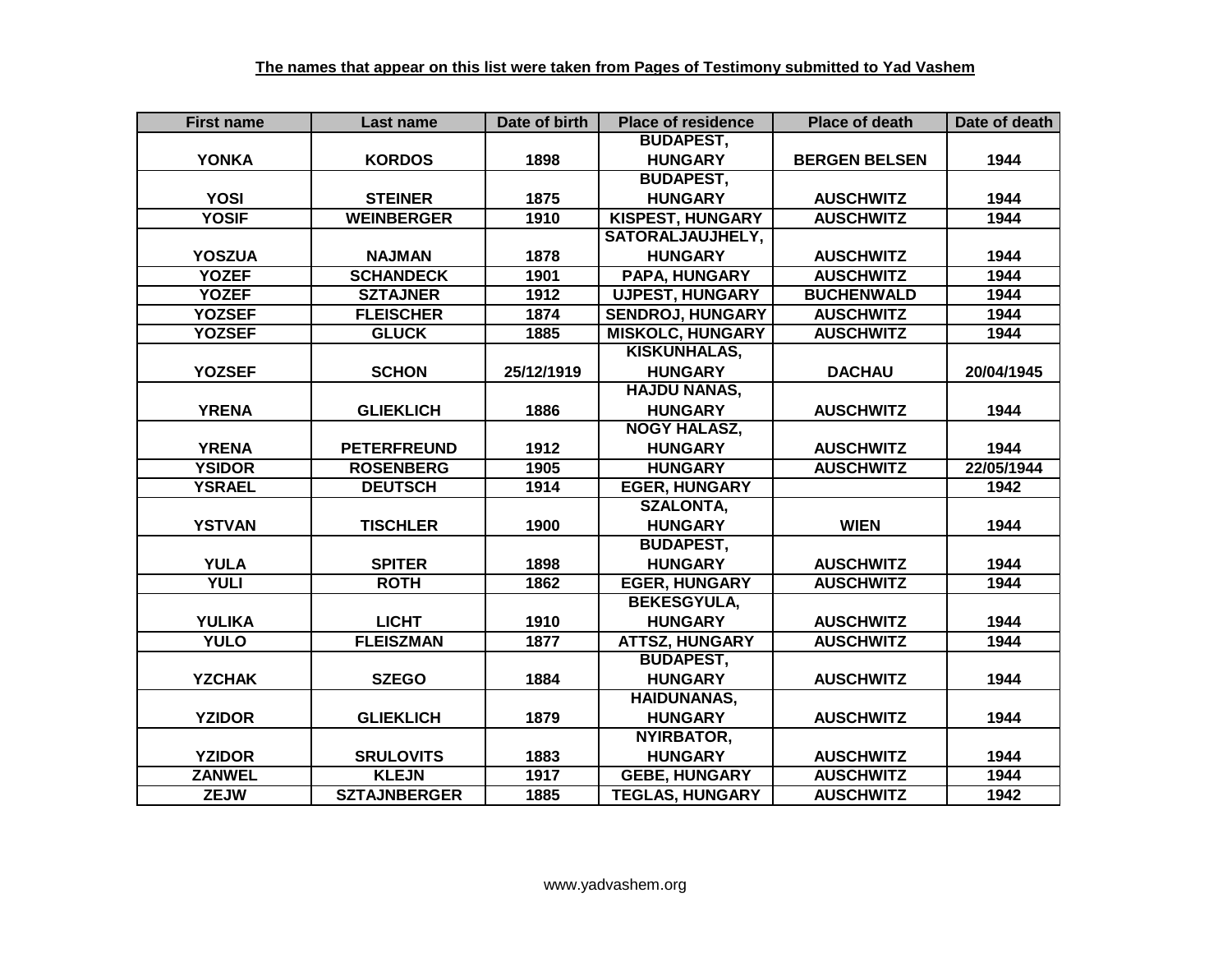| <b>First name</b> | Last name          | Date of birth | <b>Place of residence</b> | <b>Place of death</b> | Date of death |
|-------------------|--------------------|---------------|---------------------------|-----------------------|---------------|
|                   |                    |               | <b>DEBRECEN,</b>          |                       |               |
| <b>ZELIN</b>      | <b>HEISZ</b>       | 1877          | <b>HUNGARY</b>            | <b>AUSCHWITZ</b>      | 1944          |
| <b>ZENO</b>       | <b>STEINER</b>     | 1881          | <b>MISKOLC, HUNGARY</b>   | <b>AUSCHWITZ</b>      | 1944          |
| <b>ZEW</b>        | <b>POPPER</b>      | 1900          | <b>BALKANY, HUNGARY</b>   | <b>AUSCHWITZ</b>      | 1944          |
| <b>ZIGMOND</b>    | <b>FRIDMANN</b>    | 1921          | <b>TERPA, HUNGARY</b>     | <b>AUSCHWITZ</b>      | 15/07/1944    |
|                   |                    |               | <b>BUDAPEST,</b>          | <b>KAMENETS</b>       |               |
| <b>ZIGMOND</b>    | <b>POMERANZ</b>    | 1908          | <b>HUNGARY</b>            | <b>PODOLSKI</b>       | 1941          |
|                   |                    |               | <b>VASAROSNAMENY,</b>     |                       |               |
| <b>ZIGO</b>       | <b>FRIEDMAN</b>    | 1908          | <b>HUNGARY</b>            | <b>AUSCHWITZ</b>      | 1944          |
|                   |                    |               | <b>MATESZALKA,</b>        |                       |               |
| <b>ZIPORA</b>     | <b>FRIDRICH</b>    | 1906          | <b>HUNGARY</b>            | <b>AUSCHWITZ</b>      | 1944          |
| <b>ZIPORA</b>     | <b>ROSENFELD</b>   | 1906          | <b>MISKOLC, HUNGARY</b>   | <b>AUSCHWITZ</b>      | 1944          |
| <b>ZIPORA</b>     | <b>SCHWARZ</b>     | 1920          | <b>PASTO, HUNGARY</b>     | <b>AUSCHWITZ</b>      | 1944          |
|                   |                    |               | <b>NAGY ECSED,</b>        |                       |               |
| <b>ZISEL</b>      | <b>WAJS</b>        | 1882          | <b>HUNGARY</b>            | <b>AUSCHWITZ</b>      | 1944          |
|                   |                    |               | NYIRKARASZ,               |                       |               |
| <b>ZISU</b>       | <b>KOHN</b>        | 1936          | <b>HUNGARY</b>            | <b>AUSCHWITZ</b>      | 1944          |
|                   |                    |               | <b>DEBRECEN,</b>          |                       |               |
| <b>ZISZEL</b>     | <b>FRISCHMANN</b>  | 1890          | <b>HUNGARY</b>            | <b>AUSCHWITZ</b>      | 1944          |
| <b>ZLATE</b>      | <b>MENDEL</b>      | 1896          | <b>TOLCSVA, HUNGARY</b>   | <b>AUSCHWITZ</b>      | 1944          |
|                   |                    |               | <b>BUDAPEST,</b>          |                       |               |
| <b>ZOLI</b>       | <b>KRAUSZ</b>      | 1910          | <b>HUNGARY</b>            |                       | 12/1944       |
|                   |                    |               | <b>BEKES GYULA,</b>       |                       |               |
| <b>ZOLTANNE</b>   | <b>LEICHNER</b>    | 1900          | <b>HUNGARY</b>            | <b>AUSCHWITZ</b>      | 1944          |
|                   |                    |               | <b>MEGYASZO,</b>          |                       |               |
| <b>ZOLY</b>       | <b>ROSENTHAL</b>   | 1931          | <b>HUNGARY</b>            | <b>AUSCHWITZ</b>      | 1944          |
| <b>ZSANETT</b>    | <b>PETOE</b>       | 1873          | <b>SZEGED, HUNGARY</b>    | <b>AUSCHWITZ</b>      | 1944          |
|                   |                    |               | <b>BUDAPEST,</b>          |                       |               |
| <b>ZSENI</b>      | <b>SCHILD</b>      | 1885          | <b>HUNGARY</b>            | <b>BUDAPEST</b>       | 1943          |
|                   |                    |               |                           |                       |               |
|                   |                    |               | <b>HAJDU SZOBOSZLO,</b>   |                       |               |
| <b>ZSENI</b>      | <b>SLESINGER</b>   | 1872          | <b>HUNGARY</b>            | <b>AUSCHWITZ</b>      | 24/06/1944    |
|                   |                    |               | ALBERTIRSA,               |                       |               |
| <b>ZSENI</b>      | <b>STRICKER</b>    | 1899          | <b>HUNGARY</b>            | <b>AUSCHWITZ</b>      | 1944          |
| <b>ZSENI</b>      | <b>WEISZBERGER</b> | 1884          | <b>MISKOLC, HUNGARY</b>   | <b>AUSCHWITZ</b>      | 1944          |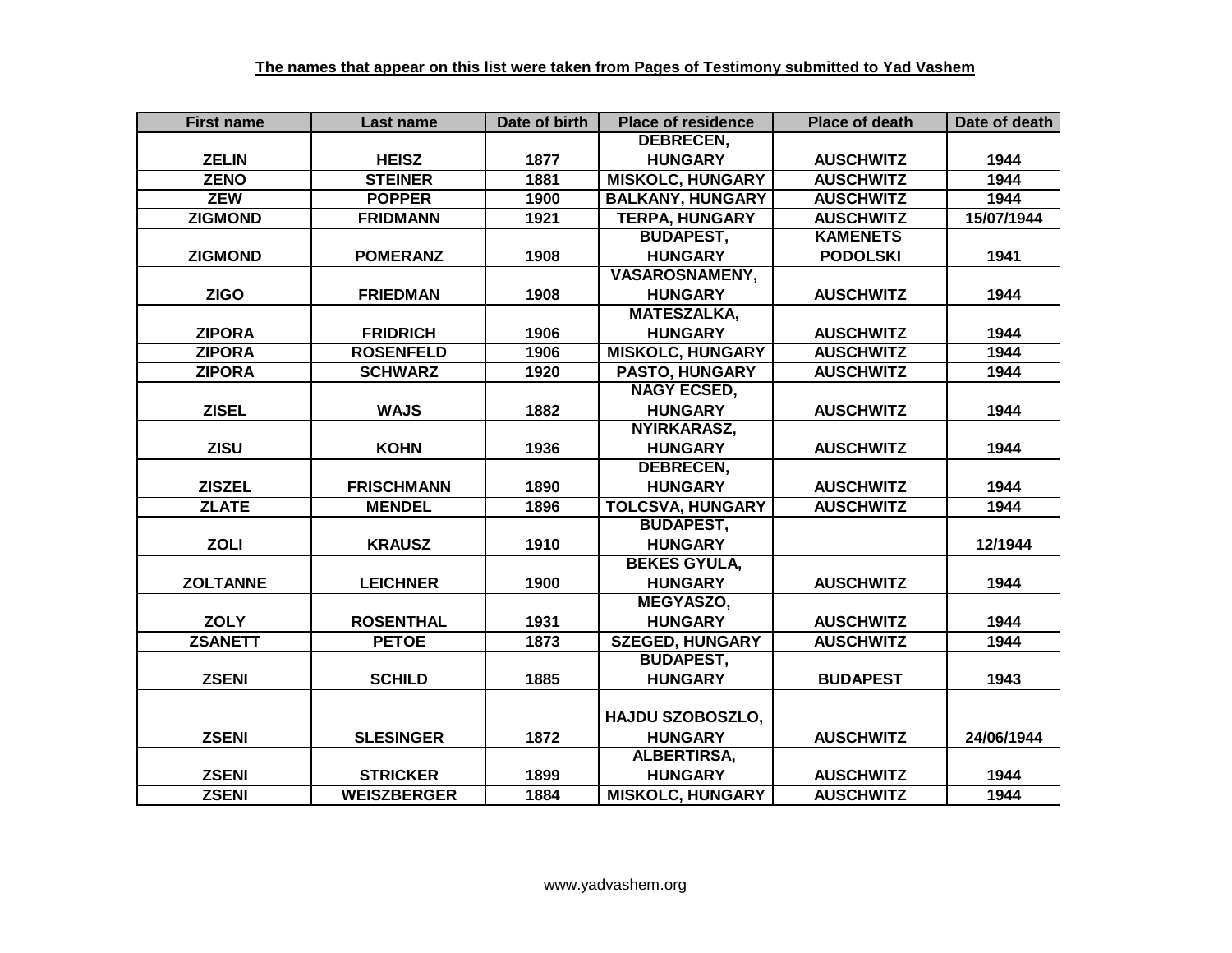| <b>First name</b> | Last name         | Date of birth | <b>Place of residence</b> | <b>Place of death</b> | Date of death |
|-------------------|-------------------|---------------|---------------------------|-----------------------|---------------|
|                   |                   |               | <b>DEBRECEN,</b>          |                       |               |
| <b>ZSENY</b>      | <b>GLUCK</b>      | 24/12/1878    | <b>HUNGARY</b>            | <b>AUSCHWITZ</b>      | 1944          |
|                   |                   |               | NYIREGYHAZA,              |                       |               |
| <b>ZSIGMOND</b>   | <b>FRIEDMAN</b>   | 1878          | <b>HUNGARY</b>            | <b>AUSCHWITZ</b>      | 1944          |
|                   |                   |               | PESTERZSEBET,             |                       |               |
| <b>ZSIGMOND</b>   | <b>KOMLOS</b>     | 1880          | <b>HUNGARY</b>            | <b>AUSCHWITZ</b>      | 1944          |
| <b>ZSIGMOND</b>   | <b>LOWY</b>       | 1882          | <b>UJPEST, HUNGARY</b>    | <b>AUSCHWITZ</b>      | 1944          |
| <b>ZSOFIA</b>     | <b>DICKER</b>     | 1925          | <b>MISKOLC, HUNGARY</b>   | <b>AUSCHWITZ</b>      | 1944          |
| <b>ZSOFIA</b>     | <b>POLLAK</b>     | 1884          | <b>TAB, HUNGARY</b>       | <b>AUSCHWITZ</b>      | 1944          |
| <b>ZSUZSANA</b>   | <b>REVESZ</b>     | 1920          | <b>SZOLNOK, HUNGARY</b>   | <b>AUSCHWITZ</b>      | 1944          |
|                   |                   |               | <b>BUDAPEST,</b>          |                       |               |
| <b>ZSUZSANNA</b>  | <b>BARTA</b>      | 1927          | <b>HUNGARY</b>            | <b>BERGEN BELSEN</b>  | 1945          |
|                   |                   |               | MEGYASZO,                 |                       |               |
| <b>ZSUZSANNA</b>  | <b>FLOHR</b>      | 1896          | <b>HUNGARY</b>            | <b>AUSCHWITZ</b>      | 1944          |
|                   |                   |               | <b>DEBRECEN,</b>          |                       |               |
| <b>ZSUZSANNA</b>  | <b>LOWI</b>       | 27/07/1935    | <b>HUNGARY</b>            | <b>BIRKENAU</b>       | 1944          |
|                   |                   |               | <b>BALASSAGYARMAT,</b>    |                       |               |
| <b>ZSUZSANNA</b>  | <b>MULLER</b>     | 1924          | <b>HUNGARY</b>            | <b>AUSCHWITZ</b>      | 1944          |
|                   |                   |               | <b>ZALAEGERSZEG,</b>      |                       |               |
| <b>ZSUZSANNA</b>  | <b>SPIEGLER</b>   | 1934          | <b>HUNGARY</b>            | <b>AUSCHWITZ</b>      | 1944          |
|                   |                   |               | NAGYKANIZSA,              |                       |               |
| <b>ZSUZSI</b>     | <b>FISCHER</b>    | 1931          | <b>HUNGARY</b>            | <b>AUSCHWITZ</b>      | 21/05/1944    |
|                   |                   |               | NYIREGYHAZA,              |                       |               |
| <b>ZSUZSI</b>     | <b>JAKUBOVITS</b> | 1935          | <b>HUNGARY</b>            | <b>AUSCHWITZ</b>      | 1944          |
| <b>ZSUZSI</b>     | <b>ROSENBERG</b>  | 1936          | <b>PECS, HUNGARY</b>      | <b>AUSCHWITZ</b>      | 1944          |
|                   |                   |               | <b>DEVECSER,</b>          |                       |               |
| <b>ZSUZSIKA</b>   | <b>KOLLIN</b>     | 1932          | <b>HUNGARY</b>            | <b>AUSCHWITZ</b>      | 1944          |
|                   |                   |               | <b>SZOMBATHELY,</b>       |                       |               |
| <b>ZSUZSIKA</b>   | <b>MOHR</b>       | 10/06/1938    | <b>HUNGARY</b>            | <b>AUSCHWITZ</b>      | 1944          |
|                   |                   |               | <b>BUDAPEST,</b>          |                       |               |
| <b>ZULTAN</b>     | <b>BANT</b>       | 1884          | <b>HUNGARY</b>            | <b>AUSCHWITZ</b>      | 1944          |
|                   |                   |               | <b>BUDAPEST,</b>          |                       |               |
| <b>ZULTAN</b>     | <b>DREBICZ</b>    | 1914          | <b>HUNGARY</b>            | <b>FLOSSENBUERG</b>   | 1944          |
| <b>ZULTAN</b>     | <b>FLASCHNER</b>  | 1914          | <b>DIER, HUNGARY</b>      |                       | 1943          |
|                   |                   |               | <b>BUDAPEST,</b>          |                       |               |
| <b>ZULTAN</b>     | <b>WARGA</b>      | 1914          | <b>HUNGARY</b>            | <b>AUSCHWITZ</b>      | 1944          |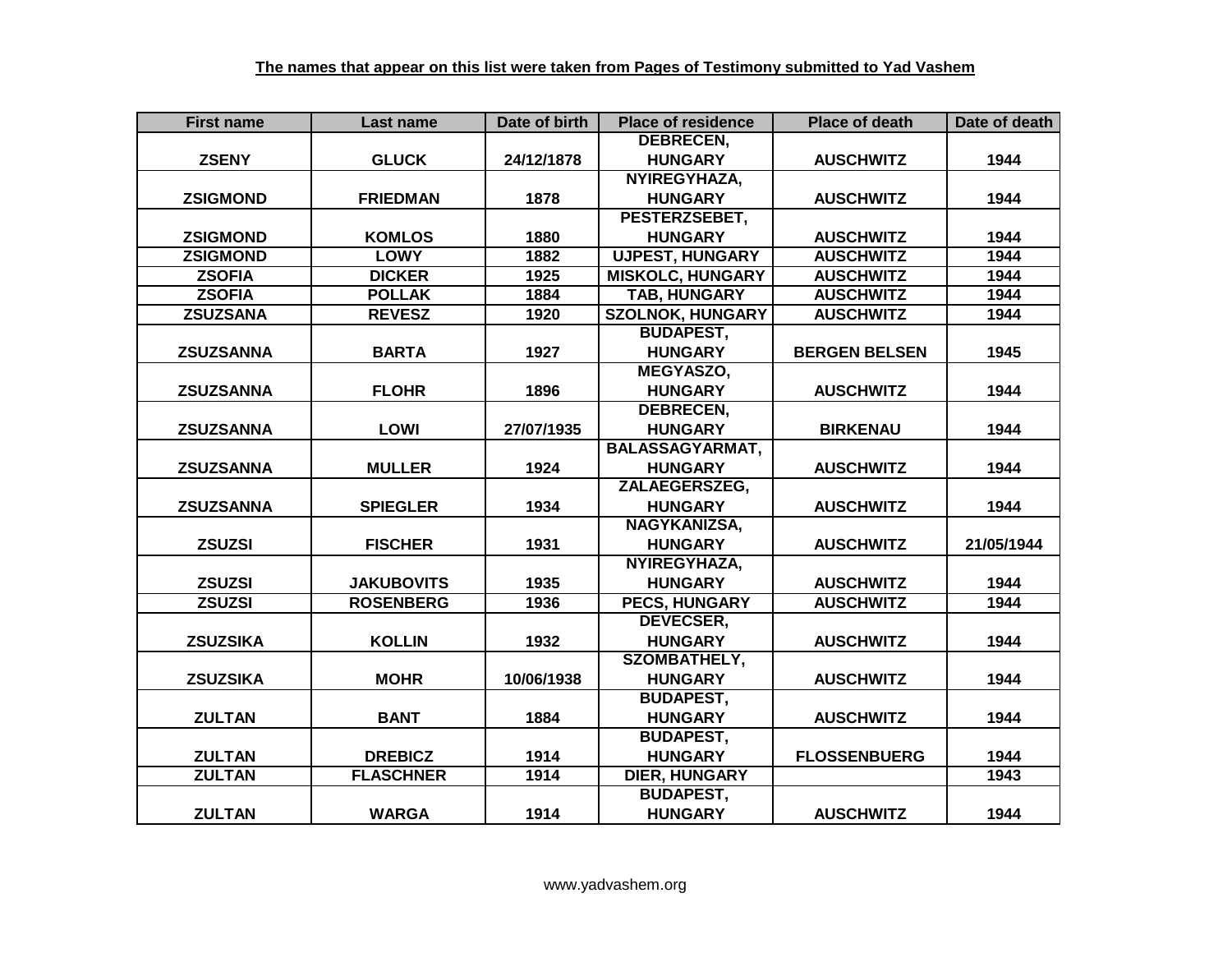| <b>First name</b> | Last name          | Date of birth | <b>Place of residence</b> | <b>Place of death</b> | Date of death |
|-------------------|--------------------|---------------|---------------------------|-----------------------|---------------|
|                   |                    |               | DOMBOWAR,                 |                       |               |
| <b>ZUZI</b>       | <b>RECHNIC</b>     | 1923          | <b>HUNGARY</b>            | <b>AUSCHWITZ</b>      | 1944          |
|                   |                    |               | <b>DOMBOVAR,</b>          |                       |               |
| ZVI               | <b>KAISER</b>      | 1886          | <b>HUNGARY</b>            | <b>AUSCHWITZ</b>      | 4/7/1944      |
|                   |                    |               |                           |                       |               |
| <b>ZVIA</b>       | <b>BURGER</b>      | 1933          | <b>KISVARDA, HUNGARY</b>  | <b>AUSCHWITZ</b>      | 1944          |
|                   |                    |               | <b>PUSPOKLADANY,</b>      |                       |               |
| <b>ZWI</b>        | <b>LORBER</b>      | 1887          | <b>HUNGARY</b>            | <b>AUSCHWITZ</b>      | 1944          |
| <b>AARON</b>      | <b>WEINBERGER</b>  | 1907          | <b>ENCS, HUNGARY</b>      |                       | 1943          |
|                   |                    |               | SATORALJAUJHELY,          |                       |               |
| <b>ABRAHAM</b>    | <b>EINSPRUCH</b>   | 1886          | <b>HUNGARY</b>            | <b>AUSCHWITZ</b>      | 1944          |
|                   |                    |               |                           |                       |               |
| <b>ABRAHAM</b>    | <b>ESTEREICHER</b> | 1890          | <b>GYARMAT, HUNGARY</b>   | <b>AUSCHWITZ</b>      | 1944          |
|                   |                    |               | <b>BEKESCSABA,</b>        |                       |               |
| <b>ABRAHAM</b>    | <b>FRISCH</b>      | 10/03/1895    | <b>HUNGARY</b>            | <b>DEBRECEN</b>       | 10/1944       |
|                   |                    |               | <b>BEKESCSABA,</b>        |                       |               |
| <b>ABRAHAM</b>    | <b>FRISCH</b>      | 1895          | <b>HUNGARY</b>            | <b>DEBRECEN</b>       | 17/10/1944    |
| <b>ABRAHAM</b>    | <b>FRUCHTER</b>    | 1911          | <b>HUNGARY</b>            | <b>AUSCHWITZ</b>      | 1944          |
|                   |                    |               | <b>HAJDUNASZ,</b>         |                       |               |
| <b>ABRAHAM</b>    | <b>GLIKLICH</b>    | 1912          | <b>HUNGARY</b>            | <b>AUSCHWITZ</b>      | 1944          |
|                   |                    |               |                           |                       |               |
| <b>ABRAHAM</b>    | <b>GOLDSZTEIN</b>  | 1876          | <b>TISZADOB, HUNGARY</b>  | <b>AUSCHWITZ</b>      | 1944          |
| <b>ABRAHAM</b>    | <b>HIRSZFELD</b>   | 1924          | <b>VACZ, HUNGARY</b>      | <b>AUSCHWITZ</b>      | 1944          |
| <b>ABRAHAM</b>    | <b>KAC</b>         | 1882          | <b>KORCZO, HUNGARY</b>    | <b>AUSCHWITZ</b>      | 1942          |
| <b>ABRAHAM</b>    | <b>LES</b>         | 1895          | <b>HUNGARY</b>            |                       | 1944          |
| <b>ABRAHAM</b>    | <b>MARKOVICZ</b>   | 1914          | <b>PUTNOK, HUNGARY</b>    | <b>AUSCHWITZ</b>      | 1944          |
| <b>ABRAHAM</b>    | <b>MORGENSTERN</b> | 1889          | <b>KALLO, HUNGARY</b>     | <b>AUSCHWITZ</b>      | 1944          |
| <b>ABRAHAM</b>    | <b>ROSENBERG</b>   | 1914          | <b>KOMADI, HUNGARY</b>    | <b>AUSCHWITZ</b>      | 1944          |
|                   |                    |               | <b>DEBRECEN,</b>          |                       |               |
| <b>ABRAHAM</b>    | <b>ROSENFELD</b>   | 1884          | <b>HUNGARY</b>            | <b>AUSCHWITZ</b>      | 8/1944        |
| <b>ABRAHAM</b>    | <b>SCHWARCZ</b>    | 1888          | <b>TALLYA, HUNGARY</b>    | <b>AUSCHWITZ</b>      | 1944          |
|                   |                    |               | MEZOKOVESD,               |                       |               |
| <b>ABRAHAM</b>    | <b>SCHWARCZ</b>    | 1890          | <b>HUNGARY</b>            | <b>AUSCHWITZ</b>      | 1944          |
|                   |                    |               | KISWARDO,                 |                       |               |
| <b>ABRAHAM</b>    | <b>STRAUS</b>      | 1926          | <b>HUNGARY</b>            | <b>AUSCHWITZ</b>      | 1945          |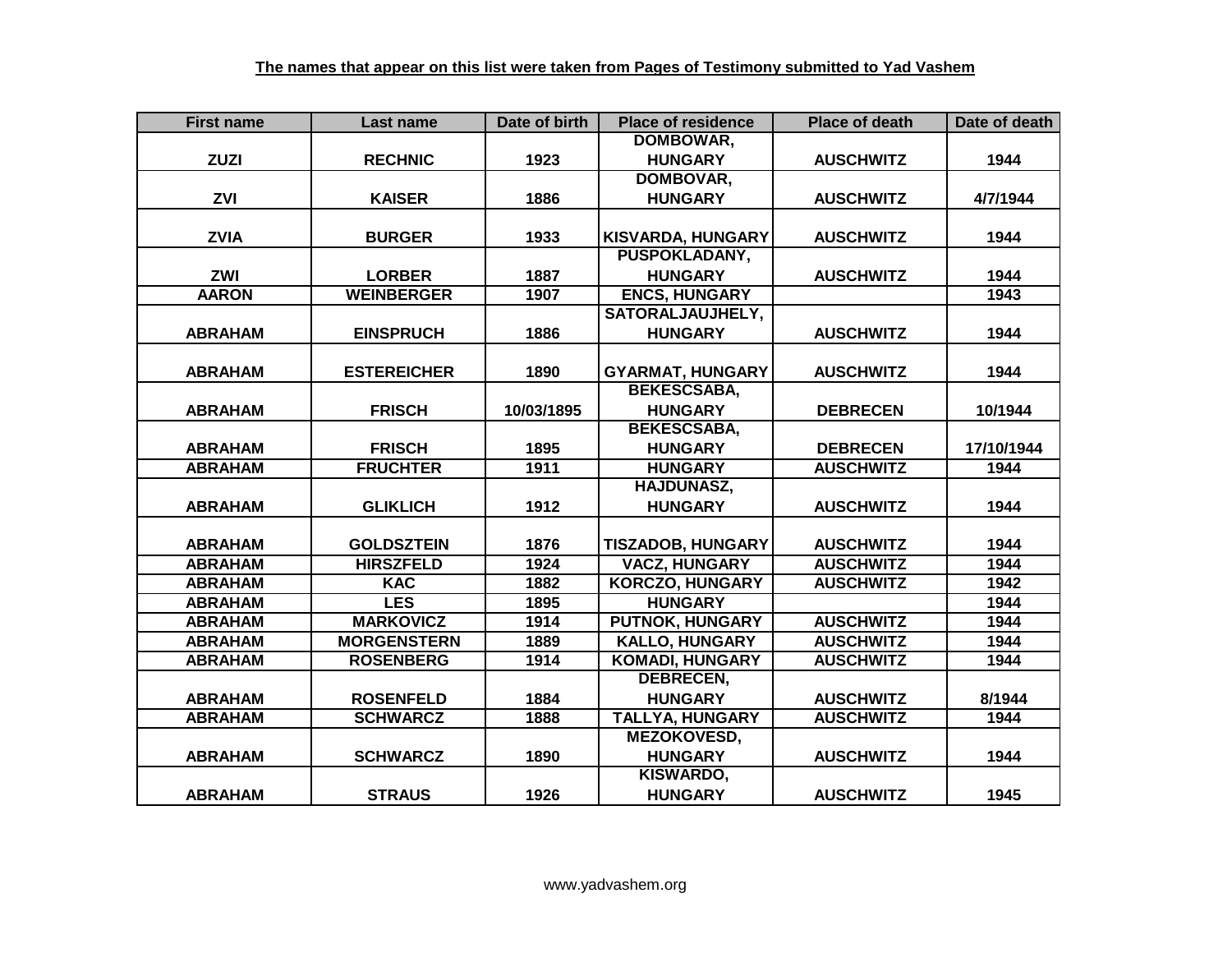| <b>First name</b> | Last name          | Date of birth | <b>Place of residence</b> | <b>Place of death</b> | Date of death |
|-------------------|--------------------|---------------|---------------------------|-----------------------|---------------|
|                   |                    |               | <b>BUDAPEST,</b>          |                       |               |
| <b>ABRAHAM</b>    | <b>STRAUSS</b>     | 1906          | <b>HUNGARY</b>            | <b>POLAND</b>         | 1941          |
|                   |                    |               | <b>HAJDUNASZ,</b>         |                       |               |
| <b>ABRAHAM</b>    | <b>WAJS</b>        | 1897          | <b>HUNGARY</b>            | <b>AUSCHWITZ</b>      | 1944          |
| <b>ABRAHAM</b>    | <b>WAJS</b>        | 1912          | <b>MAKO, HUNGARY</b>      | <b>MAUTHAUSEN</b>     | 1944          |
|                   |                    |               | <b>NYIRBATOR,</b>         |                       |               |
| <b>ABRAHAM</b>    | <b>WEIS</b>        | 1897          | <b>HUNGARY</b>            | <b>AUSCHWITZ</b>      | 1943          |
|                   |                    |               | <b>BUDAPEST,</b>          |                       |               |
| <b>ABRAHAM</b>    | <b>WEISER</b>      | 1900          | <b>HUNGARY</b>            |                       | 1944          |
| <b>ABRAHAM</b>    | <b>WEISZ</b>       | 1919          | <b>BICSKE, HUNGARY</b>    | <b>PEST</b>           | 1944          |
|                   |                    |               | <b>NYIRBATOR,</b>         |                       |               |
| <b>ABRAHAM</b>    | <b>WEISZ</b>       | 1897          | <b>HUNGARY</b>            | <b>AUSCHWITZ</b>      | 1944          |
|                   |                    |               | <b>MATIOS SOLKO,</b>      |                       |               |
| <b>ABRAHM</b>     | <b>CUKER</b>       | 1901          | <b>HUNGARY</b>            | <b>AUSCHWITZ</b>      | 1944          |
|                   |                    |               | <b>KOBECE HAZO,</b>       |                       |               |
| <b>ABRAHM</b>     | <b>SZPICER</b>     | 1905          | <b>HUNGARY</b>            | <b>AUSCHWITZ</b>      | 1944          |
|                   |                    |               | <b>SEKES FEERVAR,</b>     |                       |               |
| <b>ABRAHM</b>     | <b>SZYLER</b>      | 1906          | <b>HUNGARY</b>            | <b>AUSCHWITZ</b>      | 1944          |
|                   |                    |               | <b>DEBRECZEN,</b>         |                       |               |
| <b>ABROHAM</b>    | <b>WASS</b>        | 1875          | <b>HUNGARY</b>            | <b>AUSCHWITZ</b>      | 1943          |
|                   |                    |               | UJFEHERTO,                |                       |               |
| <b>ADEL</b>       | <b>BREUER</b>      | 1900          | <b>HUNGARY</b>            | <b>AUSCHWITZ</b>      | 1944          |
|                   |                    |               |                           |                       |               |
| <b>ADEL</b>       | <b>HERSKO</b>      | 1930          | <b>KISVARDA, HUNGARY</b>  | <b>AUSCHWITZ</b>      | 1944          |
|                   |                    |               | KISKUNFELEGYHAZA,         |                       |               |
| <b>ADEL</b>       | <b>LENGYEL</b>     | 1890          | <b>HUNGARY</b>            | <b>AUSCHWITZ</b>      | 1944          |
|                   |                    |               | <b>DERECSKE,</b>          |                       |               |
| <b>ADEL</b>       | <b>MOSKOWITS</b>   | 1901          | <b>HUNGARY</b>            | <b>AUSCHWITZ</b>      | 1944          |
| <b>ADEL</b>       | <b>WEISS</b>       | 1921          | <b>GOHR, HUNGARY</b>      | <b>AUSCHWITZ</b>      | 1944          |
|                   |                    |               | DOMBOVAR,                 |                       |               |
| <b>ADELE</b>      | <b>HERZOG</b>      | 1896          | <b>HUNGARY</b>            | <b>AUSCHWITZ</b>      | 1944          |
| <b>ADELE</b>      | <b>KOHN</b>        | 1880          | <b>KOSZEG, HUNGARY</b>    | <b>AUSCHWITZ</b>      | 1944          |
|                   |                    |               | <b>BUDAPEST,</b>          |                       |               |
| <b>ADIL</b>       | <b>SZALZBERGER</b> | 1929          | <b>HUNGARY</b>            | <b>AUSCHWITZ</b>      | 1944          |
|                   |                    |               | <b>BUDAPEST,</b>          |                       |               |
| <b>ADOLFIN</b>    | <b>KECSKEMETI</b>  | 1881          | <b>HUNGARY</b>            | <b>DANUBE</b>         | 12/1944       |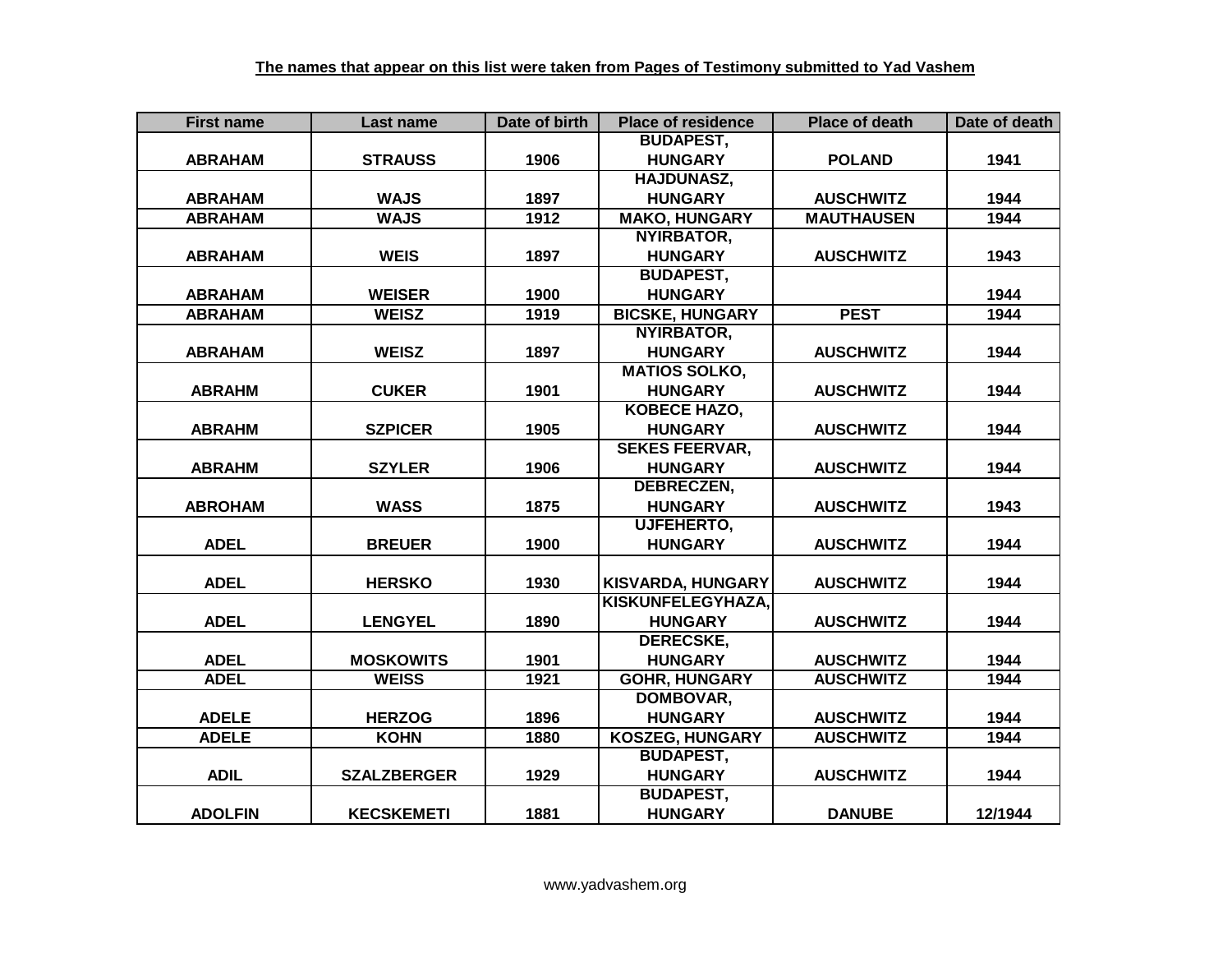| <b>First name</b> | Last name           | Date of birth | <b>Place of residence</b> | <b>Place of death</b> | Date of death |
|-------------------|---------------------|---------------|---------------------------|-----------------------|---------------|
| <b>ADOLPH</b>     | <b>WEISZ</b>        | 1889          | <b>SOMLYO, HUNGARY</b>    | <b>AUSCHWITZ</b>      | 1944          |
| <b>ADULF</b>      | <b>SCHNECK</b>      | 1890          | <b>SZIGET, HUNGARY</b>    | <b>AUSCHWITZ</b>      | 1944          |
| <b>AGI</b>        | <b>FLEISNER</b>     | 1922          | <b>SZEGED, HUNGARY</b>    | <b>AUSCHWITZ</b>      | 1944          |
|                   |                     |               | <b>BUDAPEST,</b>          |                       |               |
| <b>AGI</b>        | <b>GERO</b>         | 1924          | <b>HUNGARY</b>            | <b>AUSCHWITZ</b>      | 1942          |
|                   |                     |               | PINCEHELY,                |                       |               |
| <b>AGI</b>        | <b>GOTLIEB</b>      | 1935          | <b>HUNGARY</b>            | <b>AUSCHWITZ</b>      | 1944          |
|                   |                     |               | <b>DEBRECEN,</b>          |                       |               |
| <b>AGI</b>        | <b>KELEMAN</b>      | 1925          | <b>HUNGARY</b>            | <b>AUSCHWITZ</b>      | 1944          |
| <b>AGI</b>        | <b>NEULENDER</b>    | 1925          | PAPA, HUNGARY             | <b>AUSCHWITZ</b>      | 1944          |
|                   |                     |               | DEVECSER,                 |                       |               |
| <b>AGNESKA</b>    | <b>KOLLIN</b>       | 1933          | <b>HUNGARY</b>            | <b>AUSCHWITZ</b>      | 1944          |
|                   |                     |               | <b>BUDAPEST,</b>          |                       |               |
| <b>AHRON</b>      | <b>RICHTMAN</b>     | 1886          | <b>HUNGARY</b>            |                       | 1944          |
|                   |                     |               |                           |                       |               |
| <b>AHRON</b>      | <b>SZWARC</b>       | 1910          | NIRTHAZA, HUNGARY         | <b>LECHFELD</b>       | 1944          |
| <b>AIGA</b>       | <b>KAHAN</b>        | 1886          | <b>SZIGET, HUNGARY</b>    | <b>AUSCHWITZ</b>      | 1944          |
|                   |                     |               | <b>SZERENCS,</b>          |                       |               |
| <b>AJDL</b>       | <b>SCHWARCZ</b>     | 1898          | <b>HUNGARY</b>            | <b>AUSCHWITZ</b>      | 23/05/1944    |
|                   |                     |               | <b>HAJDUNASZ,</b>         |                       |               |
| <b>AJZEK</b>      | <b>GLIKLICH</b>     | 1899          | <b>HUNGARY</b>            | <b>AUSCHWITZ</b>      | 1944          |
|                   |                     |               | <b>BUDAPEST,</b>          |                       |               |
| <b>ALAJOS</b>     | <b>GERO</b>         | 1902          | <b>HUNGARY</b>            | <b>BOR</b>            | 1943          |
| <b>ALECSANDER</b> | <b>NUSSBACHER</b>   | 1907          | <b>HUNGARY</b>            | <b>AUSCHWITZ</b>      | 1944          |
| <b>ALEXANDER</b>  | <b>BARANY</b>       | 24/11/1898    | <b>TAMASI, HUNGARY</b>    | <b>SIEGENDORF</b>     | 1945          |
|                   |                     |               | <b>BUDAPEST,</b>          |                       |               |
| <b>ALEXANDER</b>  | <b>BARTA</b>        | 14/12/1899    | <b>HUNGARY</b>            | <b>TURKHEIM</b>       | 23/03/1945    |
|                   |                     |               | <b>BUDAPEST,</b>          |                       |               |
| <b>ALEXANDER</b>  | <b>KISS</b>         | 1914          | <b>HUNGARY</b>            | <b>BOR</b>            | 1941          |
| <b>ALEXANDER</b>  | <b>ROUT</b>         | 1885          | <b>TEGLAS, HUNGARY</b>    | <b>DOBERMANNSDORF</b> | 1945          |
| <b>ALEXANDER</b>  | <b>SCHWARZ</b>      | 1890          | <b>MISKOLC, HUNGARY</b>   | <b>AUSCHWITZ</b>      | 1944          |
| <b>ALICE</b>      | <b>PETER</b>        | 1896          | <b>PUTNOK, HUNGARY</b>    | <b>AUSCHWITZ</b>      | 1944          |
| <b>ALIS</b>       | <b>GLUCK</b>        | 1925          | <b>MISKOLC, HUNGARY</b>   | <b>AUSCHWITZ</b>      | 1944          |
| <b>ALIZ</b>       | <b>GLUCK</b>        | 24/09/1925    | <b>MISKOLC, HUNGARY</b>   | <b>AUSCHWITZ</b>      | 1944          |
|                   |                     |               | <b>BUDAPEST,</b>          |                       |               |
| <b>ALIZ</b>       | <b>LICHTENSTEIN</b> | 1908          | <b>HUNGARY</b>            | <b>BERGEN BELSEN</b>  | 1944          |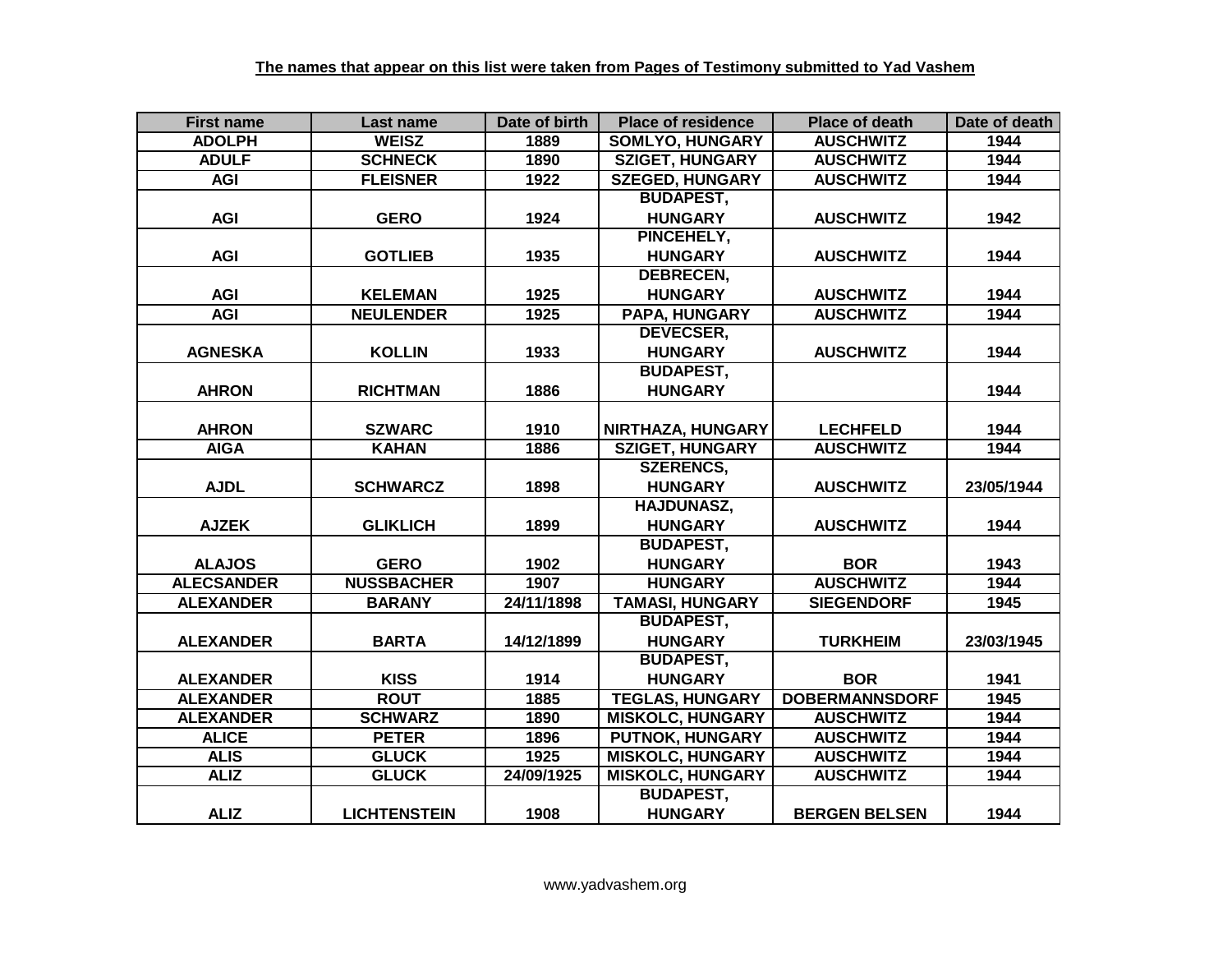| <b>First name</b> | Last name        | Date of birth | <b>Place of residence</b> | <b>Place of death</b> | Date of death |
|-------------------|------------------|---------------|---------------------------|-----------------------|---------------|
| <b>ALIZ</b>       | <b>VEISZ</b>     | 1904          | <b>BAJA, HUNGARY</b>      | <b>AUSCHWITZ</b>      | 1944          |
|                   |                  |               | <b>BEKESGYULA,</b>        |                       |               |
| <b>ALIZ</b>       | <b>WEISZ</b>     | 1914          | <b>HUNGARY</b>            | <b>AUSCHWITZ</b>      | 1944          |
| <b>ALMER</b>      | <b>SZEGFU</b>    | 1934          | <b>SAJ, HUNGARY</b>       | <b>AUSCHWITZ</b>      | 1944          |
|                   |                  |               | <b>SOMBOTHEI,</b>         |                       |               |
| <b>ALORA</b>      | <b>COLNER</b>    | 1908          | <b>HUNGARY</b>            | <b>SOMBOTHEI</b>      | 1944          |
|                   |                  |               | NYIRBATOR,                |                       |               |
| <b>ALTA</b>       | <b>NEUMAN</b>    | 1923          | <b>HUNGARY</b>            | <b>AUSCHWITZ</b>      | 10/1944       |
|                   |                  |               | <b>MATESZALKA,</b>        |                       |               |
| <b>AMALJA</b>     | <b>FISCH</b>     | 1923          | <b>HUNGARY</b>            | <b>AUSCHWITZ</b>      | 1944          |
|                   |                  |               | <b>BEKESGYULA,</b>        |                       |               |
| <b>ANDORNE</b>    | <b>SCHANZER</b>  | 1895          | <b>HUNGARY</b>            | <b>AUSCHWITZ</b>      | 1944          |
|                   |                  |               | <b>BALATON BOZSOK,</b>    |                       |               |
| <b>ANDRAS</b>     | <b>BALAZS</b>    | 1922          | <b>HUNGARY</b>            |                       | 1945          |
|                   |                  |               | PESTERZSEBET,             |                       |               |
| <b>ANDRAS</b>     | <b>WALDAPFEL</b> | 1936          | <b>HUNGARY</b>            | <b>OSWIAKOW</b>       | 1944          |
| <b>ANDREI</b>     | <b>BULGAR</b>    | 1914          | <b>KERZAG, HUNGARY</b>    | <b>BUDAPEST</b>       | 1942          |
|                   |                  |               | <b>UJKECSKE,</b>          |                       |               |
| <b>ANDRO</b>      | <b>LEJBOWIC</b>  | 1910          | <b>HUNGARY</b>            | <b>AUSCHWITZ</b>      | 1944          |
| <b>ANIKO</b>      | <b>BISCHITZ</b>  | 1928          | <b>PAPA, HUNGARY</b>      | <b>AUSCHWITZ</b>      | 1944          |
| <b>ANIKO</b>      | <b>FISCHMAN</b>  | 1940          | <b>SZIGET, HUNGARY</b>    | <b>AUSCHWITZ</b>      | 5/1944        |
|                   |                  |               | KISKORORSZ,               |                       |               |
| <b>ANIKO</b>      | <b>SCHWARCZ</b>  | 1940          | <b>HUNGARY</b>            | <b>AUSCHWITZ</b>      | 1944          |
|                   |                  |               | <b>BEKESGYULA,</b>        |                       |               |
| <b>ANIKO</b>      | <b>WAGO</b>      | 1910          | <b>HUNGARY</b>            | <b>AUSCHWITZ</b>      | 1944          |
|                   |                  |               | <b>BUDAPEST,</b>          |                       |               |
| <b>ANIKO</b>      | <b>WALDAPFEL</b> | 1933          | <b>HUNGARY</b>            | <b>AUSCHWITZ</b>      | 1944          |
|                   |                  |               | <b>BUDAPEST,</b>          |                       |               |
| <b>ANNE</b>       | <b>SZPIC</b>     | 1870          | <b>HUNGARY</b>            | <b>BUDAPEST</b>       | 1944          |
| <b>ANREAS</b>     | <b>SPITZER</b>   | 1930          | <b>RAJKA, HUNGARY</b>     | <b>AUSCHWITZ</b>      | 1944          |
| <b>ANTSZEL</b>    | <b>JUNGRAJS</b>  | 1876          | <b>CSENGER, HUNGARY</b>   | <b>AUSCHWITZ</b>      | 1944          |
| <b>ANUS</b>       | <b>NEUWIRT</b>   | 1924          | <b>KALLO, HUNGARY</b>     | <b>AUSCHWITZ</b>      | 1944          |
|                   |                  |               | <b>BUDAPEST,</b>          |                       |               |
| <b>ARANY</b>      | <b>SVARTZ</b>    | 1920          | <b>HUNGARY</b>            | <b>BERGEN BELSEN</b>  | 1945          |
|                   |                  |               | KOKOSARTANYA,             |                       |               |
| <b>ARANY</b>      | <b>SWARC</b>     | 1918          | <b>HUNGARY</b>            | <b>CAMP</b>           | 1944          |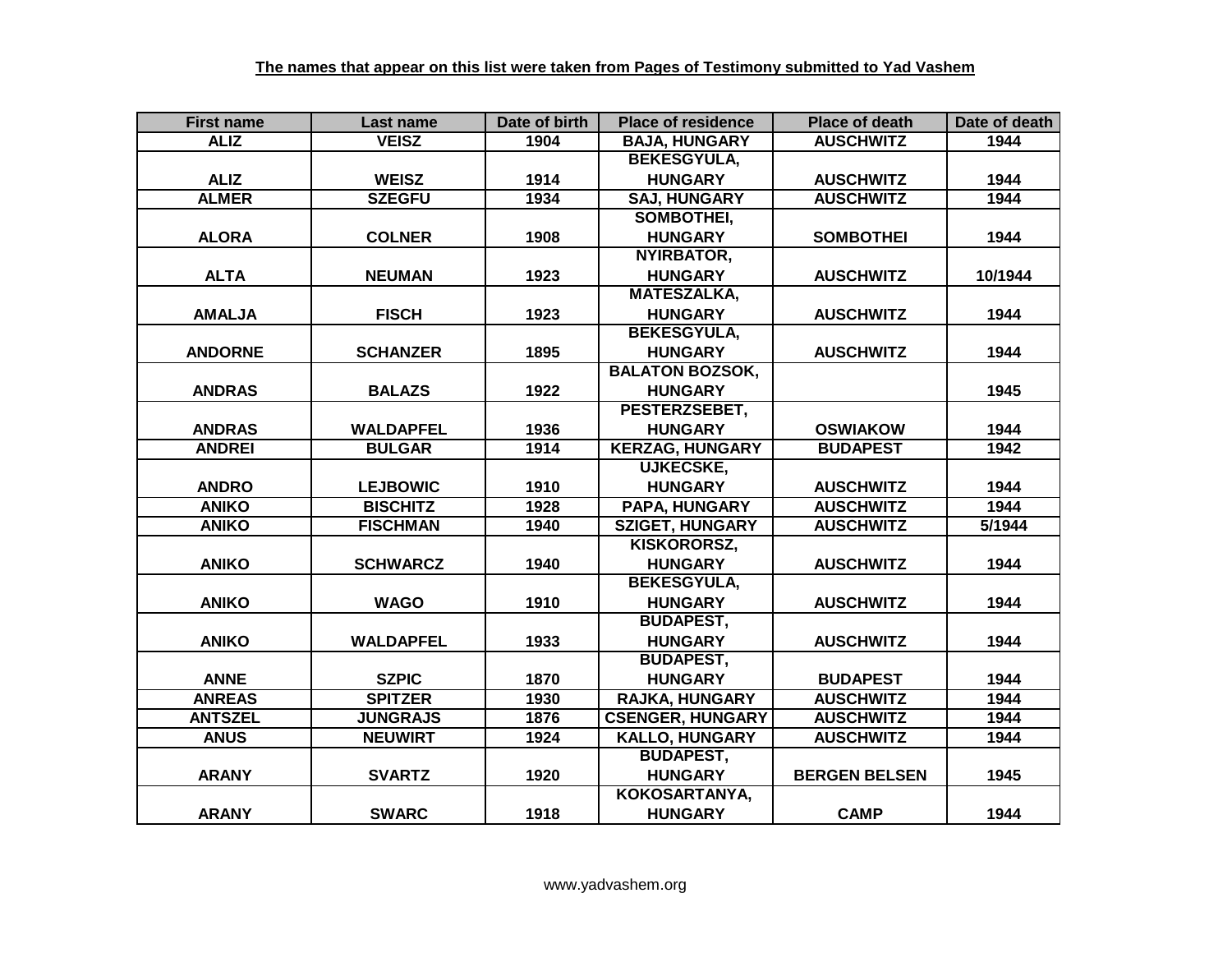| <b>First name</b> | Last name           | Date of birth | <b>Place of residence</b> | <b>Place of death</b> | Date of death |
|-------------------|---------------------|---------------|---------------------------|-----------------------|---------------|
|                   |                     |               | <b>BUDAPEST,</b>          |                       |               |
| <b>ARICH</b>      | <b>SPITZER</b>      | 21/01/1904    | <b>HUNGARY</b>            | <b>BURGLAND</b>       | 1945          |
|                   |                     |               |                           |                       |               |
| <b>ARJE</b>       | <b>WEIS</b>         | 1895          | <b>NIRBATOR, HUNGARY</b>  | <b>AUSCHWITZ</b>      | 1943          |
|                   |                     |               | NYIREGYHAZA,              |                       |               |
| <b>ARNO</b>       | <b>WAISZ</b>        | 1886          | <b>HUNGARY</b>            | <b>AUSCHWITZ</b>      | 1944          |
|                   |                     |               | <b>BUDAPEST,</b>          |                       |               |
| <b>ARPED</b>      | <b>LONTOS</b>       | 1890          | <b>HUNGARY</b>            | <b>AUSCHWITZ</b>      | 1944          |
| <b>ARSZI</b>      | <b>DOW</b>          | 1912          | <b>CARDO, HUNGARY</b>     | <b>AUSCHWITZ</b>      | 1944          |
| <b>ARTHUR</b>     | <b>BERKOVITS</b>    | 1880          | <b>UJPEST, HUNGARY</b>    | <b>AUSCHWITZ</b>      | 1944          |
|                   |                     |               | <b>BUDAPEST,</b>          |                       |               |
| <b>ARTHUR</b>     | <b>FISCHER</b>      | 1904          | <b>HUNGARY</b>            |                       | 1944          |
|                   |                     |               | <b>BUDAPEST,</b>          |                       |               |
| <b>ARTHUR</b>     | <b>SCHWARCZ</b>     | 1900          | <b>HUNGARY</b>            | <b>BUDAPEST</b>       | 1944          |
|                   |                     |               | <b>BUDAPEST,</b>          |                       |               |
| <b>ARTHUR</b>     | <b>THORZS</b>       | 9/12/1894     | <b>HUNGARY</b>            | <b>DACHAU</b>         | 15/3/1945     |
|                   |                     |               | <b>BUDAPEST,</b>          |                       |               |
| <b>ARTHUR</b>     | <b>WEISS</b>        | 1897          | <b>HUNGARY</b>            | <b>BUDAPEST</b>       | 1944          |
|                   |                     |               | <b>BEKES GYULA,</b>       |                       |               |
| <b>ARTURNE</b>    | <b>LICHT</b>        | 1888          | <b>HUNGARY</b>            | <b>AUSCHWITZ</b>      | 1944          |
|                   |                     |               | <b>KISKUNFELEGYHAZA.</b>  |                       |               |
| <b>ARZBAD</b>     | <b>FRAID</b>        | 1900          | <b>HUNGARY</b>            |                       | 1944          |
|                   |                     |               | <b>DEBRECEN,</b>          |                       |               |
| <b>ASCHER</b>     | <b>KOHN</b>         | 1926          | <b>HUNGARY</b>            | <b>AUSCHWITZ</b>      | 1944          |
|                   |                     |               | <b>MEZOKOVACSHAZA,</b>    |                       |               |
| <b>ASER</b>       | <b>HEIMANN</b>      | 1932          | <b>HUNGARY</b>            | <b>AUSCHWITZ</b>      | 1944          |
|                   |                     |               | <b>BUDAPEST,</b>          |                       |               |
| <b>ASER</b>       | <b>LICHTENSTEIN</b> | 1901          | <b>HUNGARY</b>            |                       | 1944          |
| <b>ASER</b>       | <b>SCHONBERGER</b>  | 1887          | <b>SALY, HUNGARY</b>      | <b>BIRKENAU</b>       | 1944          |
|                   |                     |               | <b>SALGOTARJAN,</b>       |                       |               |
| <b>ASSTER</b>     | <b>MARKOVICS</b>    | 1906          | <b>HUNGARY</b>            | <b>AUSCHWITZ</b>      | 1944          |
|                   |                     |               | <b>BUDAPEST,</b>          |                       |               |
| <b>ATILLA</b>     | <b>PETSCHAUER</b>   | 1900          | <b>HUNGARY</b>            | <b>AUSCHWITZ</b>      | 1944          |
|                   |                     |               |                           |                       |               |
| <b>AVRAM</b>      | <b>WEISZ</b>        | 1878          | <b>SZASZVAR, HUNGARY</b>  | <b>AUSCHWITZ</b>      | 1944          |
| <b>AVROHAM</b>    | <b>BERKOVITS</b>    | 28/02/1873    | <b>UJPEST, HUNGARY</b>    | <b>AUSCHWITZ</b>      | 1944          |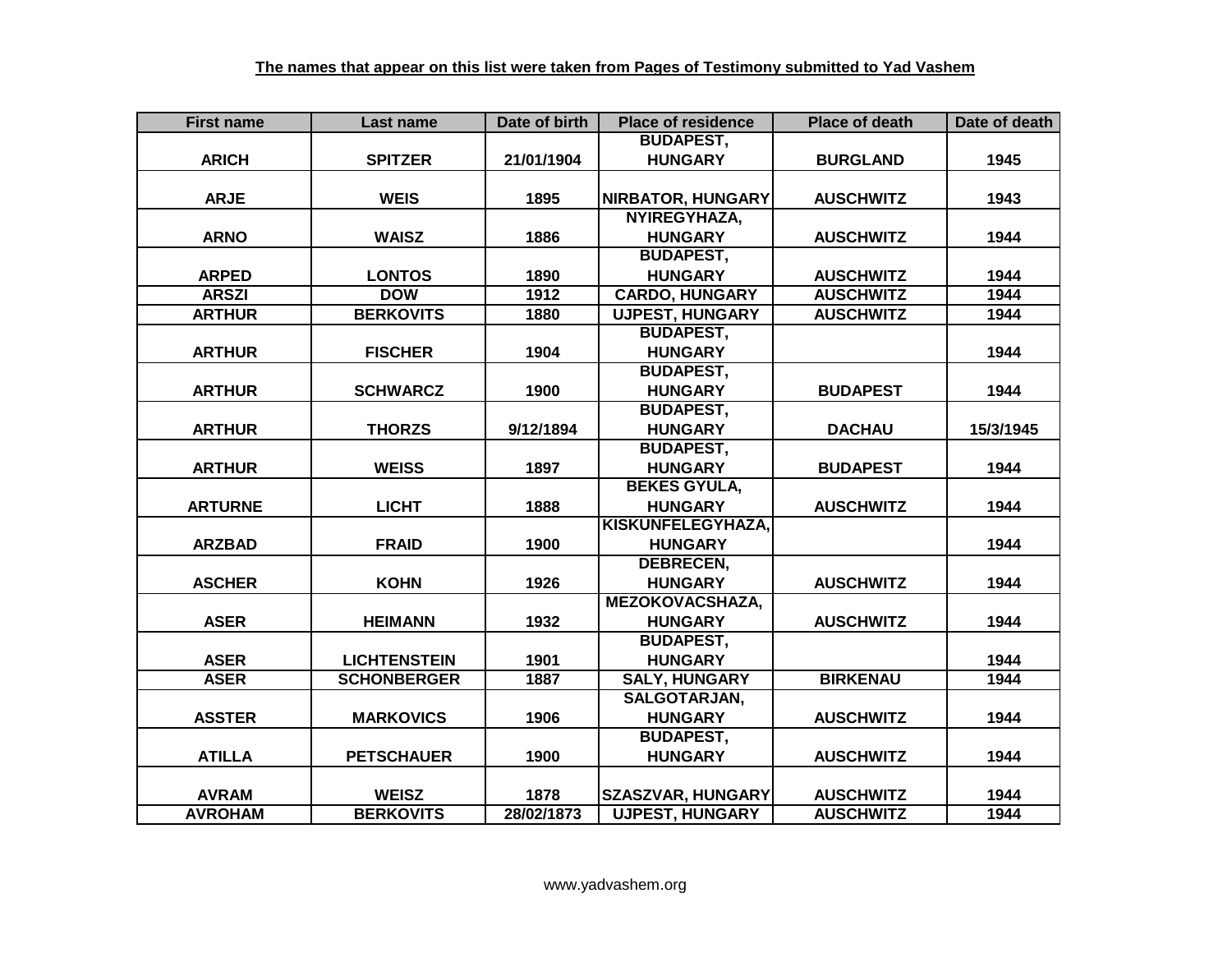| <b>First name</b> | Last name           | Date of birth | <b>Place of residence</b> | <b>Place of death</b> | Date of death |
|-------------------|---------------------|---------------|---------------------------|-----------------------|---------------|
| <b>AWRAHAM</b>    | <b>GROSS</b>        | 1886          | <b>HUNGARY</b>            | <b>AUSCHWITZ</b>      | 1944          |
| <b>AWRAHAM</b>    | <b>GROSZMANN</b>    | 1941          | <b>JANK, HUNGARY</b>      | <b>AUSCHWITZ</b>      | 1944          |
| <b>AWRAM</b>      | <b>DAJTCZ</b>       | 1922          | <b>MAKO, HUNGARY</b>      | <b>BERGEN BELSEN</b>  | 1944          |
|                   |                     |               | <b>BUDAPEST,</b>          |                       |               |
| <b>AWRAM</b>      | <b>MORGENSZTERN</b> | 1924          | <b>HUNGARY</b>            | <b>KALASZ</b>         | 1945          |
|                   |                     |               |                           |                       |               |
| <b>BABA</b>       | <b>GREENBAUM</b>    | 1932          | <b>TISZALOK, HUNGARY</b>  | <b>AUSCHWITZ</b>      | 1944          |
|                   |                     |               | SOROKSAR,                 |                       |               |
| <b>BANDI</b>      | <b>GRUNWALD</b>     | 1941          | <b>HUNGARY</b>            | <b>AUSCHWITZ</b>      | 1944          |
|                   |                     |               | <b>DEBRECZIN,</b>         |                       |               |
| <b>BARBALA</b>    | <b>DOMANY</b>       | 1862          | <b>HUNGARY</b>            | <b>AUSCHWITZ</b>      | 1944          |
|                   |                     |               | <b>BUDAPEST,</b>          |                       |               |
| <b>BARTA</b>      | <b>ROT</b>          | 31/8/1907     | <b>HUNGARY</b>            | <b>BERGEN BELSEN</b>  | 1944          |
|                   |                     |               | <b>HAJDUNASZ,</b>         |                       |               |
| <b>BARUCH</b>     | <b>GLIKLICH</b>     | 1897          | <b>HUNGARY</b>            | <b>AUSCHWITZ</b>      | 1944          |
|                   |                     |               | HAJDUSZOVAT,              |                       |               |
| <b>BARUCH</b>     | <b>GUTTMAN</b>      | 1903          | <b>HUNGARY</b>            | <b>KOSZEG</b>         | 1944          |
| <b>BARUCH</b>     | <b>JANKELEWICZ</b>  | 1918          | <b>EDELENY, HUNGARY</b>   |                       | 1943          |
|                   |                     |               | <b>DEBRECEN,</b>          |                       |               |
| <b>BARUCH</b>     | <b>KORNHAUSER</b>   | 1894          | <b>HUNGARY</b>            | <b>AUSCHWITZ</b>      | 1944          |
|                   |                     |               | TISZAPOLGAR,              |                       |               |
| <b>BARUCH</b>     | <b>KRAUSS</b>       | 1920          | <b>HUNGARY</b>            | <b>AUSCHWITZ</b>      | 1944          |
|                   |                     |               | <b>CELLDOMOLK,</b>        |                       |               |
| <b>BARUCH</b>     | <b>NEUSTADT</b>     | 1914          | <b>HUNGARY</b>            | <b>AUSCHWITZ</b>      | 1944          |
|                   |                     |               | <b>BUDAPEST,</b>          |                       |               |
| <b>BARUCH</b>     | <b>ROOS</b>         | 1900          | <b>HUNGARY</b>            | <b>UKRAINE</b>        | 1944          |
|                   |                     |               | DEBRECEN,                 |                       |               |
| <b>BARUCH</b>     | <b>SCHWARTZ</b>     | 1939          | <b>HUNGARY</b>            | <b>AUSCHWITZ</b>      | 1944          |
|                   |                     |               |                           |                       |               |
| <b>BARUCH</b>     | <b>SZTAJMEC</b>     | 1891          | RAKAMAZ, HUNGARY          | <b>AUSCHWITZ</b>      | 1944          |
| <b>BASKE</b>      | <b>WEINBERGER</b>   | 1907          | <b>GYOR, HUNGARY</b>      | <b>AUSCHWITZ</b>      | 1944          |
|                   |                     |               | <b>HAJDU HADHAZ,</b>      |                       |               |
| <b>BAT SEVA</b>   | <b>WASSERMAN</b>    | 1898          | <b>HUNGARY</b>            | <b>AUSCHWITZ II</b>   | 1944          |
|                   |                     |               | SATORALJAUJHEJ,           |                       |               |
| <b>BAT SHEVA</b>  | <b>SOHAT</b>        | 1908          | <b>HUNGARY</b>            | <b>AUSCHWITZ</b>      | 1944          |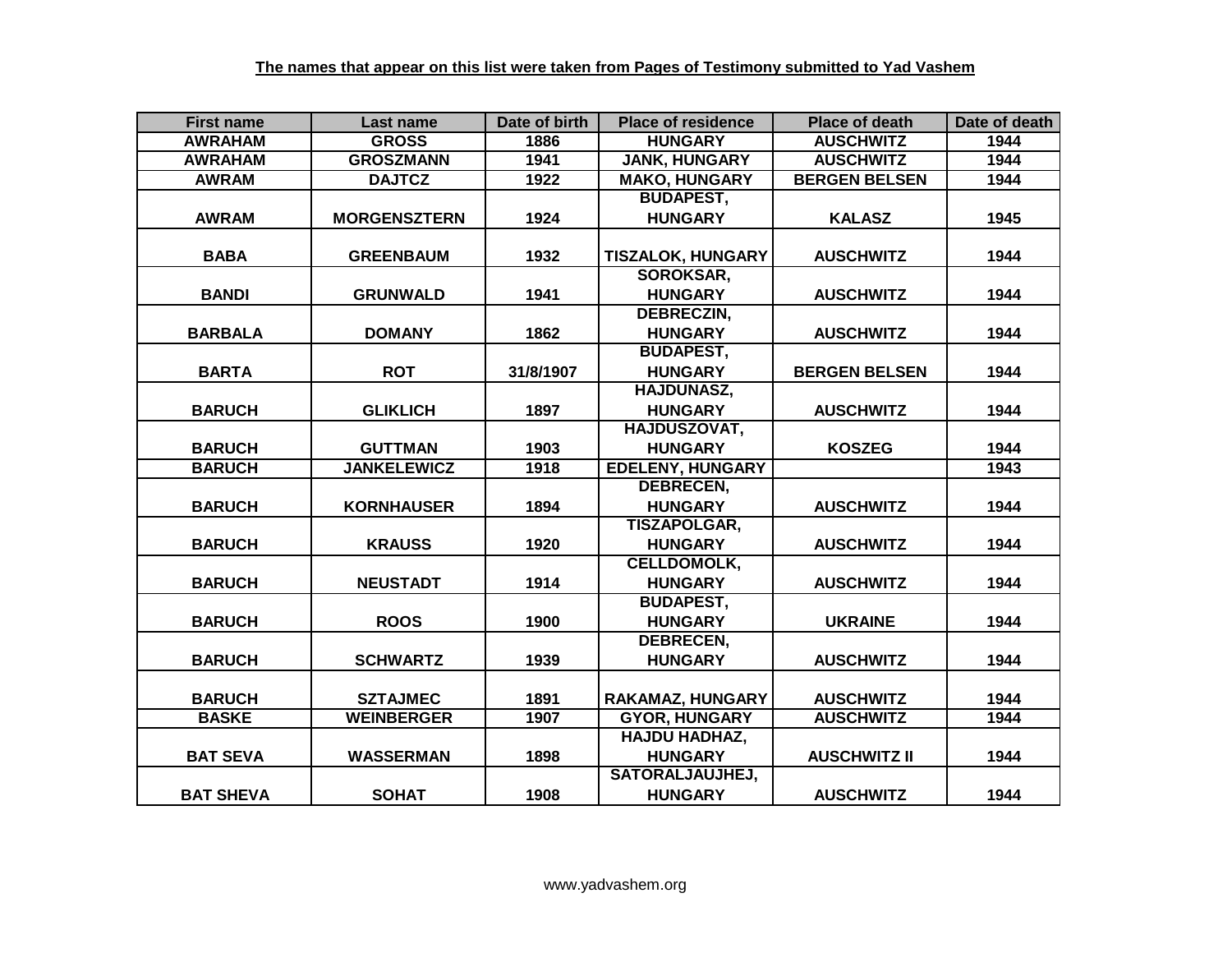| <b>First name</b> | Last name          | Date of birth | <b>Place of residence</b> | <b>Place of death</b> | Date of death |
|-------------------|--------------------|---------------|---------------------------|-----------------------|---------------|
|                   |                    |               | <b>SATORALYA UJHELY,</b>  |                       |               |
| <b>BAYLE</b>      | <b>GOLDSTEIN</b>   | 1928          | <b>HUNGARY</b>            | <b>AUSCHWITZ</b>      | 1942          |
|                   |                    |               | FEHER-GYARMAT,            |                       |               |
| <b>BEILA</b>      | <b>GERENDAS</b>    | 1922          | <b>HUNGARY</b>            | <b>GALICIA</b>        | 1944          |
|                   |                    |               | SATORALJAUJHELY,          |                       |               |
| <b>BEILA</b>      | <b>SILBER</b>      | 1890          | <b>HUNGARY</b>            | <b>AUSCHWITZ</b>      | 1944          |
|                   |                    |               | <b>SAROSPATAK,</b>        |                       |               |
| <b>BEILA</b>      | <b>SPITZER</b>     | 1895          | <b>HUNGARY</b>            | <b>AUSCHWITZ</b>      | 1944          |
| <b>BEILA</b>      | <b>WALTNER</b>     | 1890          | <b>BODAJK, HUNGARY</b>    | <b>AUSCHWITZ</b>      | 1944          |
|                   |                    |               | <b>NYIRBATOR,</b>         |                       |               |
| <b>BEJI</b>       | <b>GOLDSTEIN</b>   | 1912          | <b>HUNGARY</b>            | <b>AUSCHWITZ</b>      | 1944          |
|                   |                    |               |                           |                       |               |
| <b>BELIA</b>      | <b>ZUSZMAN</b>     | 1899          | <b>MISZKOLC, HUNGARY</b>  | <b>BUDAPEST</b>       | 1944          |
|                   |                    |               | <b>HAIDUNANAS,</b>        |                       |               |
| <b>BELLA</b>      | <b>GLIEKLICH</b>   | 1914          | <b>HUNGARY</b>            | <b>AUSCHWITZ</b>      | 1944          |
| <b>BELLA</b>      | <b>JUNGREISZ</b>   | 1907          | <b>TOLD, HUNGARY</b>      | <b>AUSCHWITZ</b>      | 1944          |
|                   |                    |               | <b>FABIANHAZA,</b>        |                       |               |
| <b>BELLA</b>      | <b>KUHN</b>        | 1941          | <b>HUNGARY</b>            | <b>AUSCHWITZ</b>      | 1944          |
| <b>BELLA</b>      | <b>RAICH</b>       | 1895          | <b>SERENCS, HUNGARY</b>   | <b>AUSCHWITZ</b>      | 1944          |
|                   |                    |               | GYONGYOS,                 |                       |               |
| <b>BELLA</b>      | <b>ROTH</b>        | 1890          | <b>HUNGARY</b>            | <b>AUSCHWITZ</b>      | 1944          |
| <b>BELLA</b>      | <b>SONDY</b>       | 1907          | <b>KISPEST, HUNGARY</b>   | <b>AUSCHWITZ</b>      | 1944          |
|                   |                    |               |                           |                       |               |
| <b>BELLA</b>      | <b>YAKOBOWITZ</b>  | 1912          | <b>MISZKOLC, HUNGARY</b>  | <b>AUSCHWITZ</b>      | 1944          |
|                   |                    |               | <b>BUDAPEST,</b>          |                       |               |
| <b>BELO</b>       | <b>HALASZ</b>      | 1910          | <b>HUNGARY</b>            | <b>KURSK</b>          | 1942          |
|                   |                    |               | NYIRCSAHOLY,              |                       |               |
| <b>BELO</b>       | <b>SVARZ</b>       | 1870          | <b>HUNGARY</b>            | <b>AUSCHWITZ</b>      | 1944          |
|                   |                    |               | <b>UIDO NANAS,</b>        |                       |               |
| <b>BEN</b>        | <b>SZEFER</b>      | 1886          | <b>HUNGARY</b>            | <b>AUSCHWITZ</b>      | 1944          |
|                   |                    |               | NYIRBATOR,                |                       |               |
| <b>BENCIJON</b>   | <b>STEINBERGER</b> | 1925          | <b>HUNGARY</b>            | <b>AUSCHWITZ</b>      | 1944          |
|                   |                    |               | <b>BUDAPEST,</b>          |                       |               |
| <b>BEN CION</b>   | <b>WEINBERGER</b>  | 1897          | <b>HUNGARY</b>            | <b>FELIXDORF</b>      | 1944          |
|                   |                    |               | NYIREGYHAZA,              |                       |               |
| <b>BENCION</b>    | <b>DANCINGER</b>   | 1890          | <b>HUNGARY</b>            | <b>AUSCHWITZ</b>      | 1944          |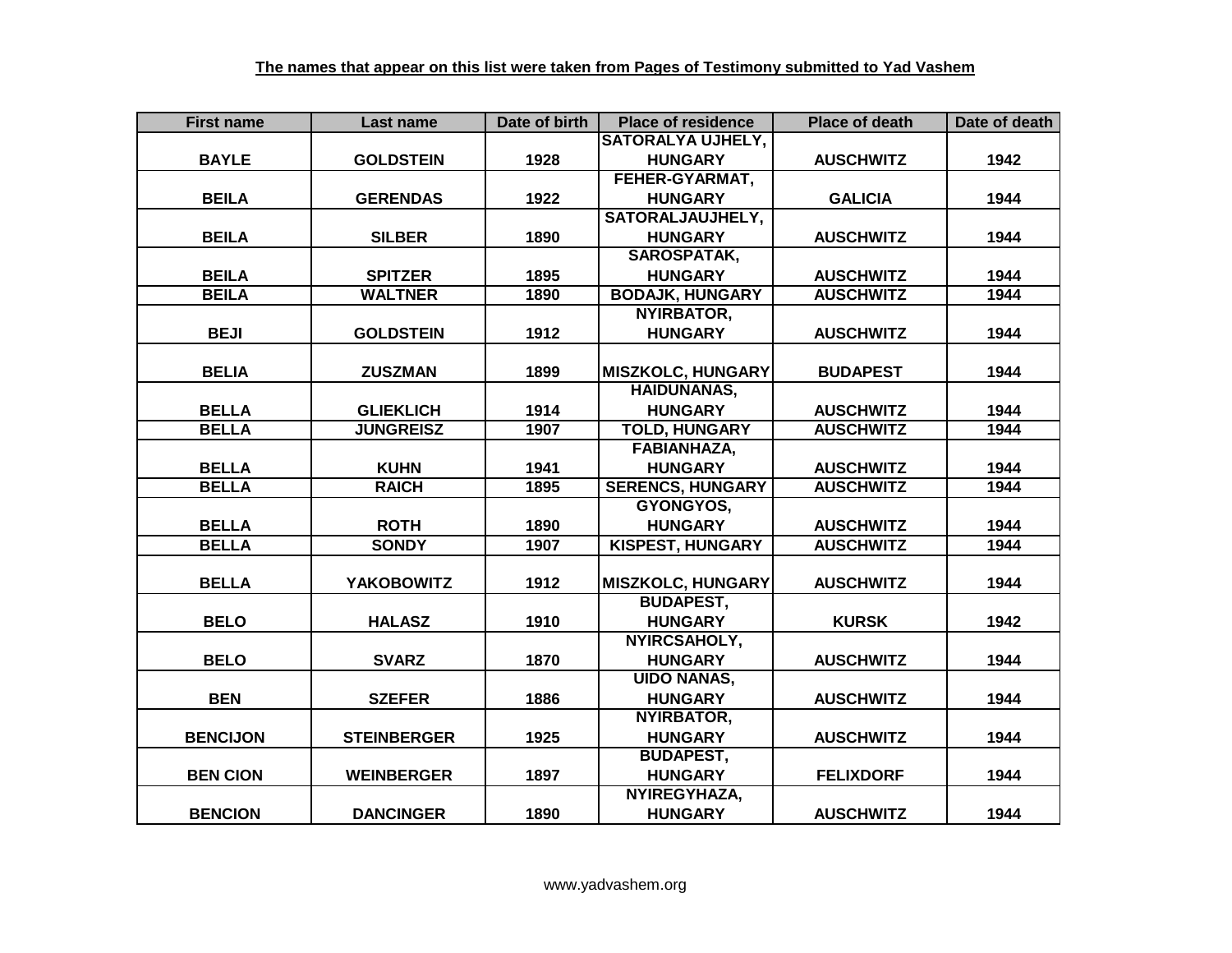| <b>First name</b> | Last name           | Date of birth | <b>Place of residence</b> | <b>Place of death</b> | Date of death |
|-------------------|---------------------|---------------|---------------------------|-----------------------|---------------|
|                   |                     |               |                           |                       |               |
| <b>BENCION</b>    | <b>SCHWARTZ</b>     | 1908          | <b>KISVARDA, HUNGARY</b>  | <b>AUSCHWITZ</b>      | 1944          |
|                   |                     |               | NAGYKALLO,                |                       |               |
| <b>BENCION</b>    | <b>WEINBERGER</b>   | 1897          | <b>HUNGARY</b>            |                       | 1944          |
| <b>BENJAMIN</b>   | <b>WEJBER</b>       | 1915          | <b>MAKO, HUNGARY</b>      | <b>AUSCHWITZ</b>      | 1944          |
|                   |                     |               | <b>BUDAPEST,</b>          |                       |               |
| <b>BENSION</b>    | <b>VEISZBERG</b>    | 1920          | <b>HUNGARY</b>            | <b>MAUTHAUSEN</b>     | 1944          |
|                   |                     |               | <b>DEBRECEN,</b>          |                       |               |
| <b>BENYAMIN</b>   | <b>SCHONFELD</b>    | 1890          | <b>HUNGARY</b>            | <b>AUSCHWITZ</b>      | 1944          |
|                   |                     |               |                           |                       |               |
| <b>BENZE</b>      | <b>SCHVIMMER</b>    | 1887          | <b>KISVARDA, HUNGARY</b>  | <b>AUSCHWITZ</b>      | 1944          |
|                   |                     |               | <b>HAJDUNASZ,</b>         |                       |               |
| <b>BENZI</b>      | <b>GLIKLICH</b>     | 1918          | <b>HUNGARY</b>            | <b>AUSCHWITZ</b>      | 1944          |
|                   |                     |               | <b>MISCHKOLC,</b>         |                       |               |
| <b>BEN ZION</b>   | <b>HOROWITZ</b>     | 1903          | <b>HUNGARY</b>            | <b>BALF</b>           | 1945          |
|                   |                     |               | GYULAHAZA,                |                       |               |
| <b>BERISCH</b>    | <b>HIMMEL</b>       | 1881          | <b>HUNGARY</b>            | <b>AUSCHWITZ</b>      | 1944          |
| <b>BERKO</b>      | <b>HERSZKOWIC</b>   | 1920          | <b>KARCAG, HUNGARY</b>    | <b>AUSCHWITZ</b>      | 1944          |
|                   |                     |               | <b>BUDAPEST,</b>          |                       |               |
| <b>BERL</b>       | <b>LEGATI</b>       | 1915          | <b>HUNGARY</b>            | <b>AUSCHWITZ</b>      | 1944          |
|                   |                     |               | <b>BUDAPEST,</b>          |                       |               |
| <b>BERL</b>       | <b>MERMELSZTAJN</b> | 1910          | <b>HUNGARY</b>            | <b>AUSCHWITZ</b>      | 1944          |
|                   |                     |               | <b>SAROSPATAK,</b>        |                       |               |
| <b>BERL</b>       | <b>WAJSBERG</b>     | 1884          | <b>HUNGARY</b>            | <b>AUSCHWITZ</b>      | 1944          |
|                   |                     |               | <b>VASAROSNAMENY,</b>     |                       |               |
| <b>BERNATH</b>    | <b>KAISER</b>       | 1880          | <b>HUNGARY</b>            | <b>AUSCHWITZ</b>      | 1944          |
| <b>BERNATH</b>    | <b>SCHWARCZ</b>     | 1894          | <b>PAPA, HUNGARY</b>      | <b>AUSCHWITZ</b>      | 30/05/1944    |
|                   |                     |               | <b>BEKESCSABA,</b>        |                       |               |
| <b>BERNHART</b>   | <b>GOLDSTEIN</b>    | 1892          | <b>HUNGARY</b>            | <b>DACHAU</b>         | 1944          |
|                   |                     |               | <b>BUDAPEST,</b>          |                       |               |
| <b>BERTE</b>      | <b>GRUENHUD</b>     | 1870          | <b>HUNGARY</b>            | <b>BUDAPEST</b>       | 1944          |
| <b>BERTHA</b>     | <b>FISCHER</b>      | 1903          | <b>DEBRECE, HUNGARY</b>   | <b>AUSCHWITZ</b>      | 1943          |
|                   |                     |               | <b>BUDAPEST,</b>          |                       |               |
| <b>BERTHA</b>     | <b>SINGER</b>       | 31/05/1872    | <b>HUNGARY</b>            | <b>AUSCHWITZ</b>      | 10/07/1944    |
|                   |                     |               | DEBRECZIN,                |                       |               |
| <b>BERTHA</b>     | <b>WASS</b>         | 1880          | <b>HUNGARY</b>            | <b>AUSCHWITZ</b>      | 1943          |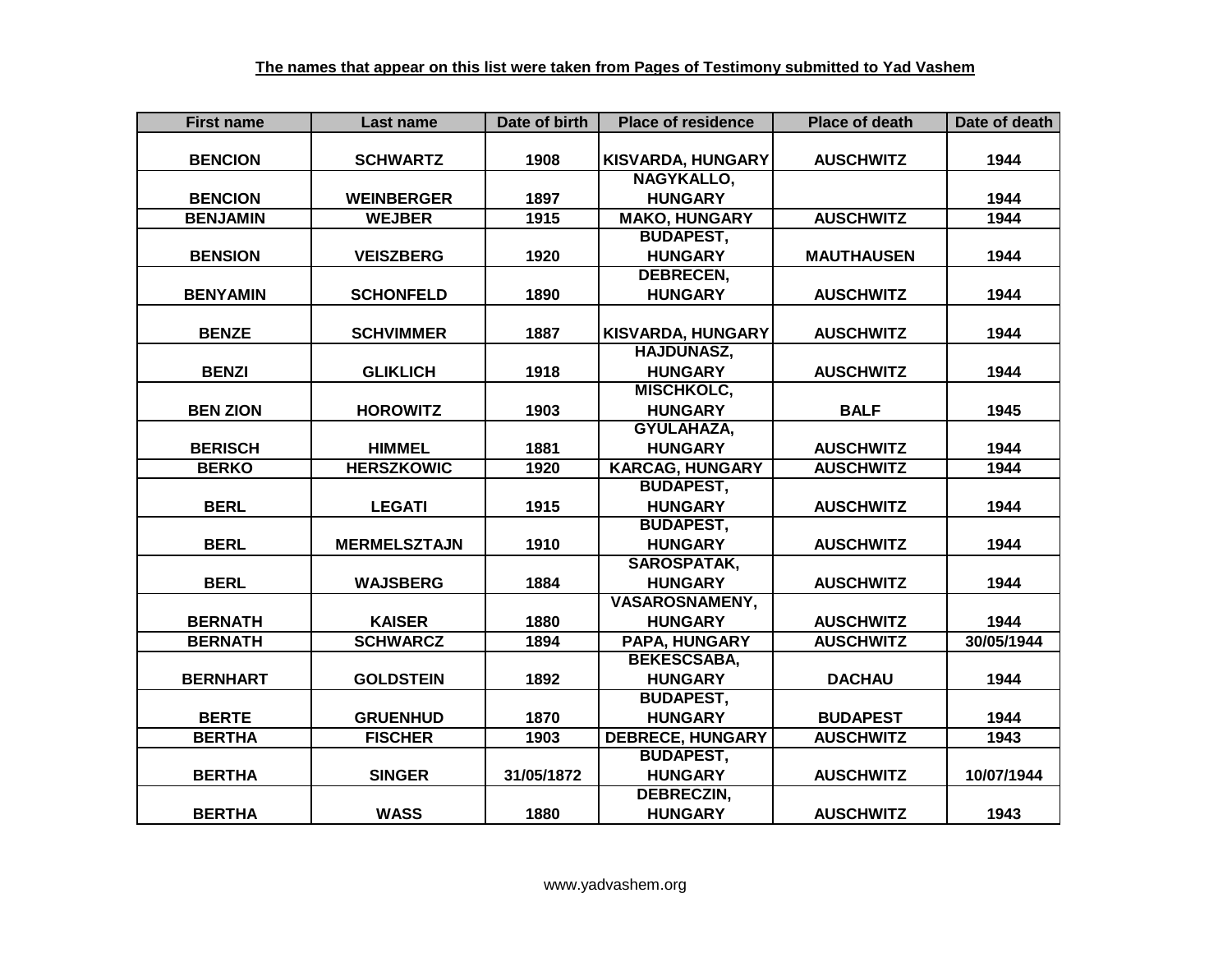| <b>First name</b> | Last name         | Date of birth | <b>Place of residence</b> | <b>Place of death</b> | Date of death |
|-------------------|-------------------|---------------|---------------------------|-----------------------|---------------|
| <b>BETHA</b>      | <b>GOMBOS</b>     | 1877          | <b>SZEGED, HUNGARY</b>    | <b>AUSCHWITZ</b>      | 1944          |
| <b>BETTI</b>      | <b>LOWI</b>       | 1908          | <b>TOKAJ, HUNGARY</b>     | <b>AUSCHWITZ</b>      | 20/05/1944    |
| <b>BETTY</b>      | <b>SCHREIBER</b>  | 1862          | <b>EMOD, HUNGARY</b>      | <b>AUSCHWITZ</b>      | 1944          |
|                   |                   |               | <b>BUDAPEST,</b>          |                       |               |
| <b>BEZI</b>       | <b>ERCMAN</b>     | 1919          | <b>HUNGARY</b>            | <b>AUSCHWITZ</b>      | 1944          |
|                   |                   |               | <b>DEBRECEN,</b>          |                       |               |
| <b>BEZI</b>       | <b>VAINSTAIN</b>  | 1905          | <b>HUNGARY</b>            | <b>AUSCHWITZ</b>      | 1944          |
|                   |                   |               | FEHER-GYARMAT,            |                       |               |
| <b>BEZI</b>       | <b>WEIS</b>       | 1926          | <b>HUNGARY</b>            | <b>AUSCHWITZ</b>      | 1944          |
|                   |                   |               | <b>BUDAPEST,</b>          |                       |               |
| <b>BILA</b>       | <b>GRUENBLAT</b>  | 1928          | <b>HUNGARY</b>            | <b>BUDAPEST</b>       | 1944          |
|                   |                   |               | <b>BUDAPEST,</b>          |                       |               |
| <b>BILA</b>       | <b>WEINGARTEN</b> | 1917          | <b>HUNGARY</b>            | <b>AUSCHWITZ</b>      | 1944          |
| <b>BIRI</b>       | <b>MEZEY</b>      | 1882          | <b>HUNGARY</b>            | <b>AUSCHWITZ</b>      | 1944          |
| <b>BLANCHE</b>    | <b>ZIMMERMANN</b> | 16/09/1900    | <b>MAD, HUNGARY</b>       | <b>AUSCHWITZ</b>      | 16/10/1944    |
|                   |                   |               | <b>HEJOBABA,</b>          |                       |               |
| <b>BLIMA</b>      | <b>KOHN</b>       | 24/02/1909    | <b>HUNGARY</b>            | <b>AUSCHWITZ</b>      | 1944          |
| <b>BLIMA</b>      | <b>ROTT</b>       | 1890          | <b>JANK, HUNGARY</b>      | <b>AUSCHWITZ</b>      | 1944          |
|                   |                   |               | <b>RAKOSSZENTMIHALY</b>   |                       |               |
| <b>BLIME</b>      | <b>HAVAS</b>      | 1891          | , HUNGARY                 | <b>AUSCHWITZ</b>      | 1944          |
|                   |                   |               | RAKOSCSABA,               |                       |               |
| <b>BLIME</b>      | <b>REICH</b>      | 1914          | <b>HUNGARY</b>            | <b>AUSCHWITZ</b>      | 1944          |
| <b>BLONKA</b>     | <b>BEKEH</b>      | 1900          | <b>CAPEL, HUNGARY</b>     | <b>AUSCHWITZ</b>      | 1944          |
| <b>BLONKA</b>     | <b>HERSZKOWIC</b> | 1918          | <b>ASZOD, HUNGARY</b>     | <b>AUSCHWITZ</b>      | 1944          |
|                   |                   |               |                           |                       |               |
| <b>BOEZSI</b>     | <b>DEUTS</b>      | 1923          | <b>MISKOLCZ, HUNGARY</b>  | <b>MISKOLCZ</b>       | 1944          |
|                   |                   |               | <b>RATZ OLMASZ,</b>       |                       |               |
| <b>BONDI</b>      | <b>DEJNESZ</b>    | 1885          | <b>HUNGARY</b>            | <b>AUSCHWITZ</b>      | 1944          |
|                   |                   |               | <b>DEBRECEN,</b>          |                       |               |
| <b>BONY</b>       | <b>MOSKOVITZ</b>  | 1899          | <b>HUNGARY</b>            | <b>AUSCHWITZ</b>      | 1944          |
|                   |                   |               |                           |                       |               |
| <b>BORBAL</b>     | <b>SEKLER</b>     | 1894          | <b>SZEGEDIN, HUNGARY</b>  | <b>AUSCHWITZ</b>      | 1944          |
|                   |                   |               | <b>BERETTYOUJFALU,</b>    |                       |               |
| <b>BORISKA</b>    | <b>SCOENBRUN</b>  | 1890          | <b>HUNGARY</b>            | <b>AUSCHWITZ</b>      | 1944          |
|                   |                   |               | HAJDUSZOBOSZLO,           |                       |               |
| <b>BORUCH</b>     | <b>DAWIDOWICZ</b> | 1907          | <b>HUNGARY</b>            | <b>AUSCHWITZ</b>      | 1944          |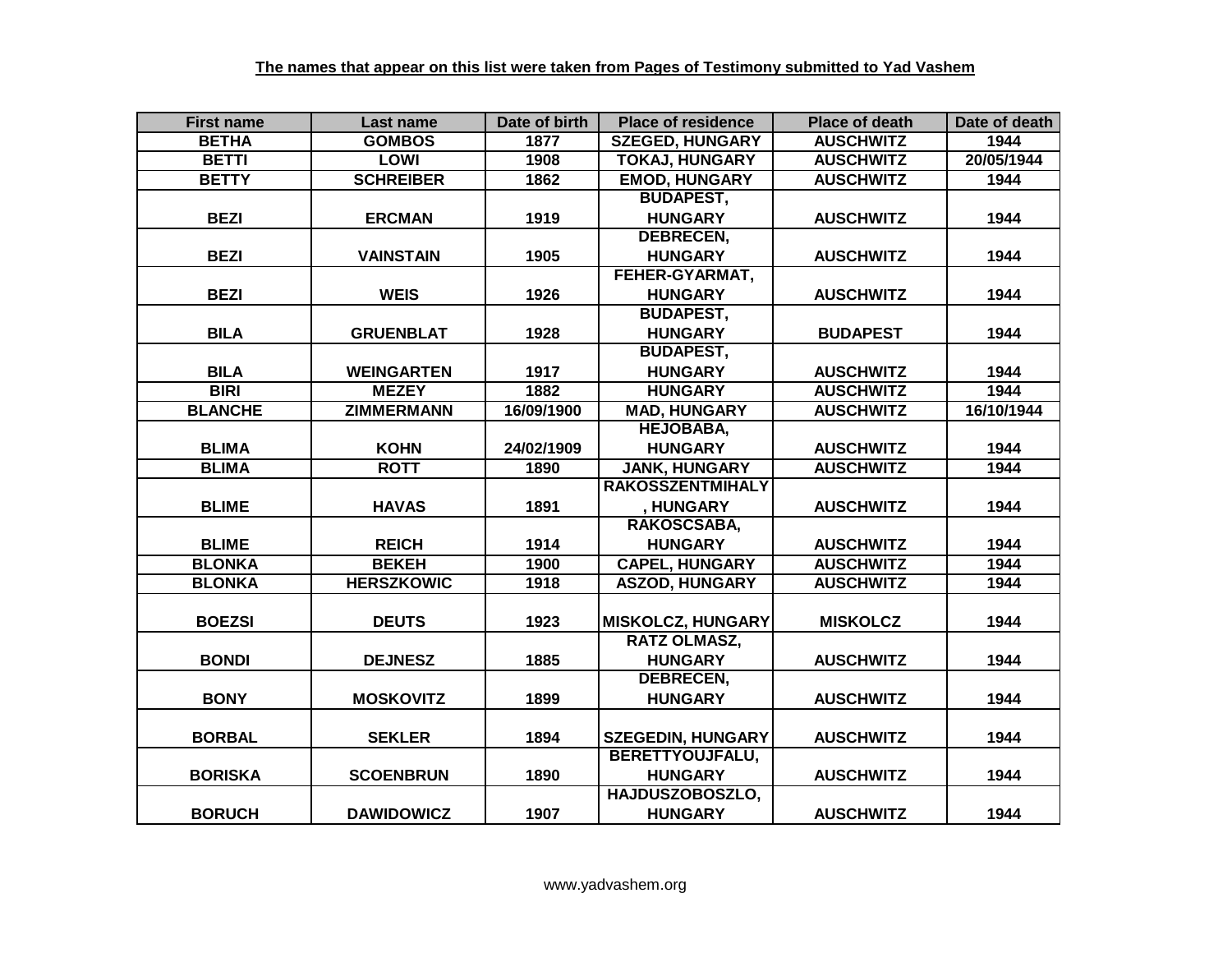| <b>First name</b> | Last name          | Date of birth | <b>Place of residence</b> | <b>Place of death</b> | Date of death |
|-------------------|--------------------|---------------|---------------------------|-----------------------|---------------|
|                   |                    |               | <b>BUDAPEST,</b>          |                       |               |
| <b>BORYSZKA</b>   | <b>WAJDA</b>       | 1900          | <b>HUNGARY</b>            | <b>BUDAPEST</b>       | 1944          |
| <b>BOSKE</b>      | <b>GOLDSTEIN</b>   | 1914          | <b>HUNGARY</b>            | <b>CAMP</b>           | 1944          |
|                   |                    |               | <b>SAJOSZENTPETER,</b>    |                       |               |
| <b>BOSKE</b>      | <b>GROSZ</b>       | 1912          | <b>HUNGARY</b>            | <b>AUSCHWITZ</b>      | 13/06/1944    |
|                   |                    |               | <b>MATASALKA,</b>         |                       |               |
| <b>BOSKE</b>      | <b>WEIS</b>        | 1902          | <b>HUNGARY</b>            | <b>AUSCHWITZ</b>      | 1944          |
|                   |                    |               |                           |                       |               |
| <b>BOZSI</b>      | <b>FRIEDMANN</b>   | 1931          | <b>DORMAND, HUNGARY</b>   | <b>AUSCHWITZ</b>      | 1944          |
|                   |                    |               | <b>NYIRBATOR,</b>         |                       |               |
| <b>BRACHA</b>     | <b>HAUSER</b>      | 1902          | <b>HUNGARY</b>            | <b>AUSCHWITZ</b>      | 23/05/1944    |
|                   |                    |               | <b>BUDAPEST,</b>          |                       |               |
| <b>BRACHA</b>     | <b>RAJCH</b>       | 1917          | <b>HUNGARY</b>            | <b>AUSCHWITZ</b>      | 1944          |
| <b>BRACHA</b>     | <b>SCHVARCZ</b>    | 1922          | PASTO, HUNGARY            | <b>AUSCHWITZ</b>      | 1944          |
|                   |                    |               |                           |                       |               |
| <b>BRACHA</b>     | <b>WEINSTOK</b>    | 1898          | <b>KISVARDA, HUNGARY</b>  | <b>AUSCHWITZ</b>      | 1944          |
| <b>BRAINA</b>     | <b>WEISNER</b>     | 1908          | <b>VAT, HUNGARY</b>       | <b>AUSCHWITZ</b>      | 1944          |
| <b>BRAJNDEL</b>   | <b>HOLENDER</b>    | 1872          | <b>MISKOLC, HUNGARY</b>   | <b>AUSCHWITZ</b>      | 1944          |
| <b>BRANA</b>      | <b>BOCZKES</b>     | 1919          | <b>PERCS, HUNGARY</b>     | <b>PERCS</b>          | 1942          |
| <b>BRANDL</b>     | <b>SCHONBERGER</b> | 1889          | <b>HUNGARY</b>            | <b>AUSCHWITZ</b>      | 28/05/1944    |
|                   |                    |               | <b>BUDAPEST,</b>          |                       |               |
| <b>BRONKA</b>     | <b>FLEISZMAN</b>   | 1906          | <b>HUNGARY</b>            | <b>AUSCHWITZ</b>      | 1944          |
|                   |                    |               | <b>DEBRECZEN,</b>         |                       |               |
| <b>CADUK</b>      | <b>WAJS</b>        | 1920          | <b>HUNGARY</b>            | <b>AUSCHWITZ</b>      | 1944          |
|                   |                    |               | <b>BUDAPEST,</b>          |                       |               |
| <b>CALMAN</b>     | <b>VAIS</b>        | 1899          | <b>HUNGARY</b>            | <b>AUSCHWITZ</b>      | 1944          |
| <b>CANA</b>       | <b>REICH</b>       | 1893          | <b>DIER, HUNGARY</b>      | <b>AUSCHWITZ</b>      | 1944          |
|                   |                    |               | <b>HAJDUNANAS,</b>        |                       |               |
| <b>CARLS</b>      | <b>LEWKOWICZ</b>   | 1904          | <b>HUNGARY</b>            | <b>AUSCHWITZ</b>      | 1944          |
| <b>CAROL</b>      | <b>LICHTMAN</b>    | 1887          | <b>CINGERE, HUNGARY</b>   | <b>AUSCHWITZ</b>      | 1944          |
|                   |                    |               |                           |                       |               |
| <b>CAROL</b>      | <b>SZOBODY</b>     | 1893          | <b>SZEGEDIN, HUNGARY</b>  | <b>AUSCHWITZ</b>      | 1942          |
|                   |                    |               | PORLADONY,                |                       |               |
| <b>CAROLINE</b>   | <b>STEINER</b>     | 28/07/1897    | <b>HUNGARY</b>            | <b>AUSCHWITZ</b>      | 1944          |
| <b>CEARNE</b>     | <b>ENGLANDER</b>   | 1918          | <b>EGER, HUNGARY</b>      | <b>AUSCHWITZ</b>      | 1944          |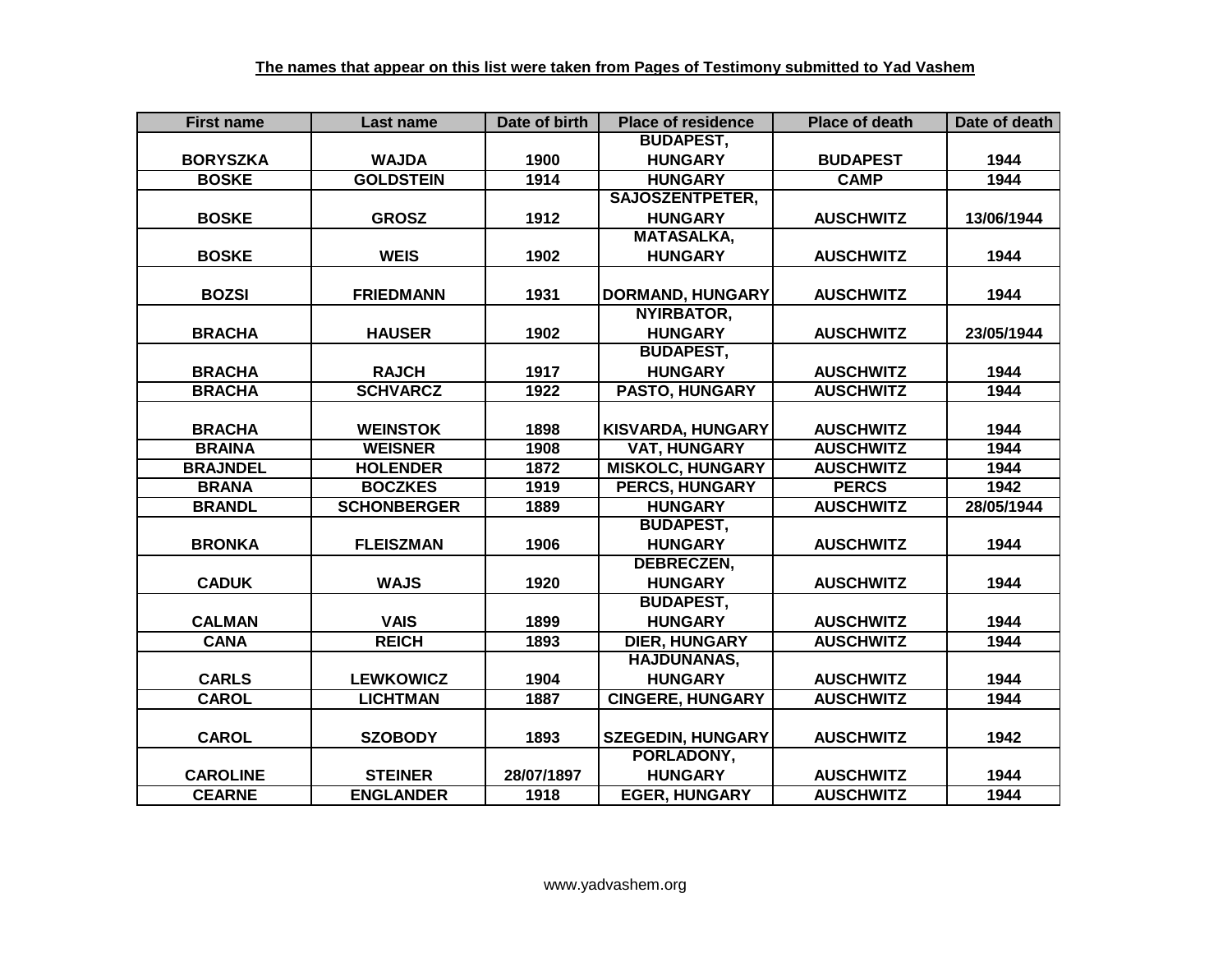| <b>First name</b> | Last name          | Date of birth | <b>Place of residence</b> | <b>Place of death</b> | Date of death |
|-------------------|--------------------|---------------|---------------------------|-----------------------|---------------|
|                   |                    |               | NYIREGYHAZA,              |                       |               |
| <b>CECILIA</b>    | <b>KATC</b>        | 1878          | <b>HUNGARY</b>            | <b>AUSCHWITZ</b>      | 1944          |
| <b>CECILIA</b>    | <b>LOEWENHEIM</b>  | 1869          | <b>VAC, HUNGARY</b>       | <b>AUSCHWITZ I</b>    | 1944          |
|                   |                    |               |                           |                       |               |
| <b>CECILIA</b>    | <b>WINTERNITZ</b>  | 20/04/1874    | <b>HEHALOM, HUNGARY</b>   | <b>AUSCHWITZ</b>      | 1944          |
| <b>CHAIA</b>      | <b>ROUT</b>        | 1886          | <b>TEGLAS, HUNGARY</b>    | <b>DOBERMANNSDORF</b> | 1945          |
|                   |                    |               | <b>BUDAPEST,</b>          |                       |               |
| <b>CHAIA</b>      | <b>SOJKA</b>       | 1875          | <b>HUNGARY</b>            | <b>WARSZAWA</b>       | 1942          |
| <b>CHAIM</b>      | <b>DUDOWICZ</b>    | 1907          | <b>CARDO, HUNGARY</b>     | <b>AUSCHWITZ</b>      | 1944          |
| <b>CHAIM</b>      | <b>HOLENDER</b>    | 1895          | <b>MISKOLC, HUNGARY</b>   | <b>AUSCHWITZ</b>      | 1944          |
|                   |                    |               | DEBRECZEN,                |                       |               |
| <b>CHAIM</b>      | <b>LUSTYG</b>      | 1872          | <b>HUNGARY</b>            | <b>AUSCHWITZ</b>      | 1944          |
|                   |                    |               | SATORALJAUJHELY,          |                       |               |
| <b>CHAIM</b>      | <b>ROSENBERG</b>   | 1880          | <b>HUNGARY</b>            | <b>AUSCHWITZ</b>      | 1944          |
| <b>CHAIM</b>      | <b>SCHWARCZ</b>    | 1880          | <b>MISHOLZ, HUNGARY</b>   | <b>AUSCHWITZ</b>      | 1944          |
|                   |                    |               | <b>NAGYKALLO,</b>         |                       |               |
| <b>CHAIM</b>      | <b>SCHWARTZ</b>    | 1884          | <b>HUNGARY</b>            | <b>AUSCHWITZ</b>      | 1944          |
|                   |                    |               | <b>SATORALJAUJHELY,</b>   |                       |               |
| <b>CHAIM</b>      | <b>SCHWARZ</b>     | 1888          | <b>HUNGARY</b>            | <b>AUSCHWITZ</b>      | 1944          |
|                   |                    |               | <b>BUDAPEST,</b>          |                       |               |
| <b>CHAIM</b>      | <b>STERN</b>       | 1901          | <b>HUNGARY</b>            | <b>BUDAPEST</b>       | 1944          |
|                   |                    |               |                           |                       |               |
| <b>CHAIM</b>      | <b>SZWARC</b>      | 1870          | NIRTHAZA, HUNGARY         | <b>AUSCHWITZ</b>      | 1944          |
|                   |                    |               | <b>ZEMPLENAGARD,</b>      |                       |               |
| <b>CHAIM</b>      | <b>TRATTNER</b>    | 1880          | <b>HUNGARY</b>            | <b>AUSCHWITZ</b>      | 1944          |
| <b>CHAIM</b>      | <b>WAJCH</b>       | 1899          | <b>CARDO, HUNGARY</b>     | <b>AUSCHWITZ</b>      | 1944          |
|                   |                    |               | <b>BALASSAGYARMAT,</b>    |                       |               |
| <b>CHAIM</b>      | <b>WAJS</b>        | 1935          | <b>HUNGARY</b>            | <b>AUSCHWITZ</b>      | 1944          |
|                   |                    |               | <b>BODROGKERESZTUR,</b>   |                       |               |
| <b>CHAIM</b>      | <b>WAJSHAUS</b>    | 1880          | <b>HUNGARY</b>            | <b>AUSCHWITZ</b>      | 1944          |
| <b>CHAIM</b>      | <b>WEISZ</b>       | 1879          | <b>OBUDA, HUNGARY</b>     | <b>AUSCHWITZ</b>      | 1944          |
| <b>CHAJA</b>      | <b>KAC</b>         | 1898          | <b>MAKO, HUNGARY</b>      | <b>AUSCHWITZ</b>      | 1944          |
| <b>CHAJA</b>      | <b>WERCBERGER</b>  | 1920          | <b>OJPEST, HUNGARY</b>    | <b>BERGEN BELSEN</b>  | 1944          |
| <b>CHAJA</b>      | <b>ZELMENOWITZ</b> | 1899          | <b>CSORNA, HUNGARY</b>    | <b>AUSCHWITZ</b>      | 1944          |
|                   |                    |               | <b>BUDAPEST,</b>          |                       |               |
| <b>CHAJE</b>      | <b>WEISZKOPF</b>   | 1874          | <b>HUNGARY</b>            | <b>BUDAPEST</b>       | 12/1944       |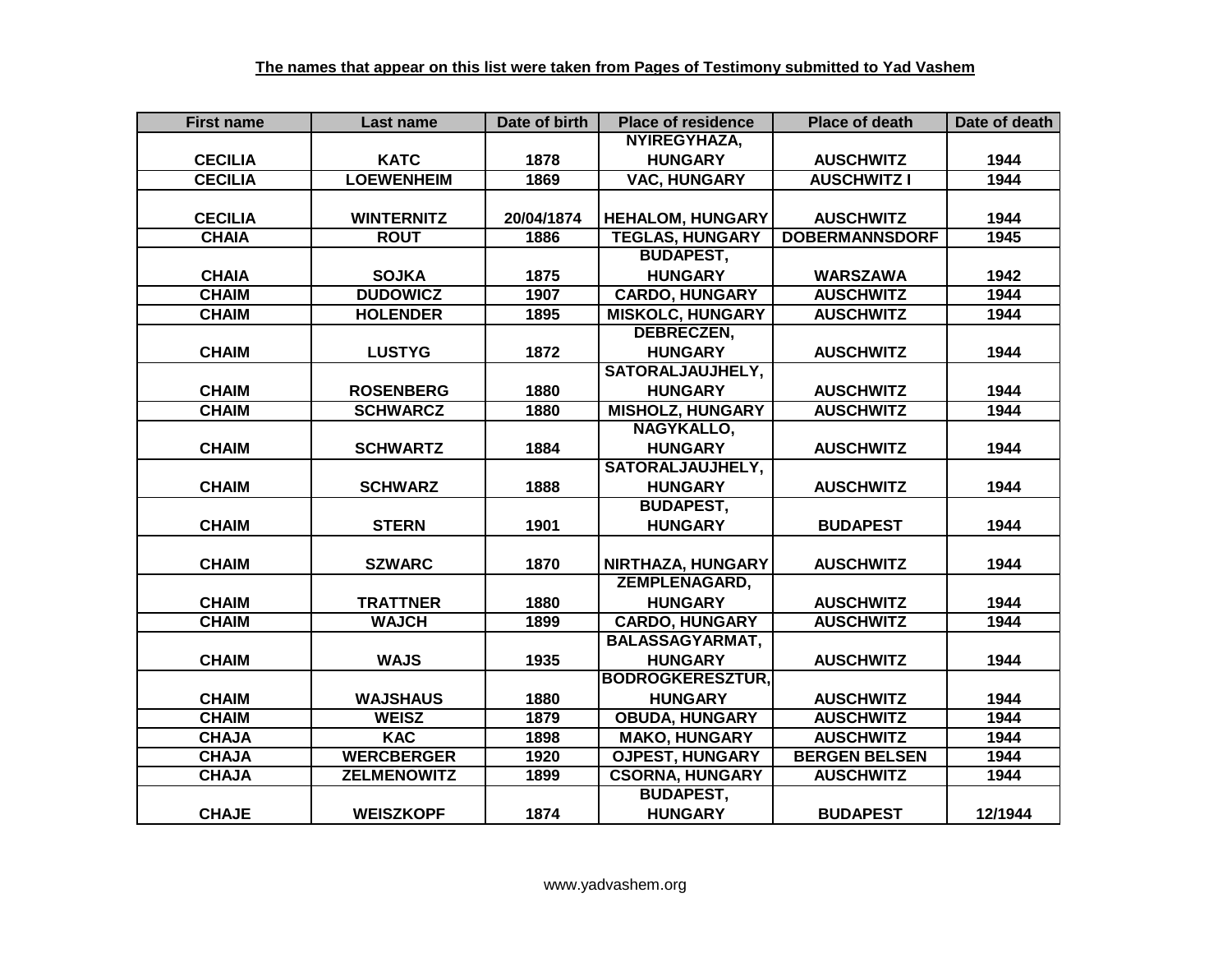| <b>First name</b> | Last name          | Date of birth | <b>Place of residence</b> | <b>Place of death</b> | Date of death |
|-------------------|--------------------|---------------|---------------------------|-----------------------|---------------|
| <b>CHAJEM</b>     | <b>KLAJN</b>       | 1925          | <b>ENCS, HUNGARY</b>      | <b>AUSCHWITZ</b>      | 1944          |
| <b>CHAJEM</b>     | <b>ZELMONOWITS</b> | 1924          | <b>CSORNA, HUNGARY</b>    | <b>AUSCHWITZ</b>      | 1944          |
| <b>CHAJLE</b>     | <b>HOFFMANN</b>    | 1913          | PAPA, HUNGARY             | <b>AUSCHWITZ</b>      | 1944          |
| <b>CHAJM</b>      | <b>STRAUS</b>      | 1917          | <b>MAKO, HUNGARY</b>      |                       | 1945          |
|                   |                    |               | <b>BUDAPEST,</b>          |                       |               |
| <b>CHANA</b>      | <b>BERKOVICS</b>   | 1918          | <b>HUNGARY</b>            | <b>BUDAPEST</b>       | 11/1944       |
| <b>CHANA</b>      | <b>BREUER</b>      | 1910          | <b>EGER, HUNGARY</b>      | <b>AUSCHWITZ</b>      | 1944          |
| <b>CHANA</b>      | <b>FLASZMAN</b>    | 1882          | <b>SOPRON, HUNGARY</b>    |                       | 1942          |
|                   |                    |               | <b>VASAROSNAMENY,</b>     |                       |               |
| <b>CHANA</b>      | <b>FRIEDMAN</b>    | 1910          | <b>HUNGARY</b>            | <b>AUSCHWITZ</b>      | 1944          |
|                   |                    |               | <b>MATESALKA,</b>         |                       |               |
| <b>CHANA</b>      | <b>GENAD</b>       | 1901          | <b>HUNGARY</b>            | <b>AUSCHWITZ</b>      | 1944          |
|                   |                    |               | <b>RACZ FEJERTO,</b>      |                       |               |
| <b>CHANA</b>      | <b>GOLDSTEIN</b>   | 1890          | <b>HUNGARY</b>            | <b>AUSCHWITZ</b>      | 1944          |
| <b>CHANA</b>      | <b>GROSZMAN</b>    | 1939          | <b>JANK, HUNGARY</b>      | <b>BIRKENAU</b>       | 1944          |
|                   |                    |               | <b>TISZASZENTMARTON,</b>  |                       |               |
| <b>CHANA</b>      | <b>GRUNBERGER</b>  | 1893          | <b>HUNGARY</b>            | <b>AUSCHWITZ</b>      | 1944          |
|                   |                    |               | <b>MATISALKA,</b>         |                       |               |
| <b>CHANA</b>      | <b>GRYN</b>        | 1910          | <b>HUNGARY</b>            | <b>AUSCHWITZ</b>      | 1944          |
| <b>CHANA</b>      | <b>GRYNBERGER</b>  | 1890          | <b>WANA, HUNGARY</b>      | <b>AUSCHWITZ</b>      | 1944          |
|                   |                    |               | UJFEHERTO,                |                       |               |
| <b>CHANA</b>      | <b>HIRSHOWRN</b>   | 1908          | <b>HUNGARY</b>            | <b>AUSCHWITZ</b>      | 1944          |
| <b>CHANA</b>      | <b>KOHN</b>        | 1887          | <b>MISKOLC, HUNGARY</b>   | <b>AUSCHWITZ</b>      | 1944          |
| <b>CHANA</b>      | <b>LISOHER</b>     | 1902          | PASTO, HUNGARY            | <b>PASTO</b>          | 1942          |
|                   |                    |               | <b>BUDAPEST,</b>          |                       |               |
| <b>CHANA</b>      | <b>SCHWARTZ</b>    | 1910          | <b>HUNGARY</b>            | <b>AUSCHWITZ</b>      | 1944          |
|                   |                    |               |                           |                       |               |
| <b>CHANA</b>      | <b>SCHWARTZ</b>    | 1922          | <b>KISVARDA, HUNGARY</b>  | <b>AUSCHWITZ</b>      | 1944          |
| <b>CHANA</b>      | <b>SZTAJNER</b>    | 1857          | <b>BONIAD, HUNGARY</b>    | <b>AUSCHWITZ</b>      | 1942          |
|                   |                    |               | <b>DEBRECZEN,</b>         |                       |               |
| <b>CHANA</b>      | <b>SZTERN</b>      | 1885          | <b>HUNGARY</b>            | <b>AUSCHWITZ</b>      | 1944          |
| <b>CHANA</b>      | <b>SZWARC</b>      | 1865          | <b>RAKOS, HUNGARY</b>     | <b>AUSCHWITZ</b>      | 1944          |
|                   |                    |               |                           |                       |               |
| <b>CHANA</b>      | <b>WAIS</b>        | 1908          | <b>KISVARDA, HUNGARY</b>  | <b>AUSCHWITZ</b>      | 1944          |
|                   |                    |               | NYIREGYHAZA,              |                       |               |
| <b>CHANA</b>      | <b>WEISZ</b>       | 1910          | <b>HUNGARY</b>            | <b>AUSCHWITZ</b>      | 1944          |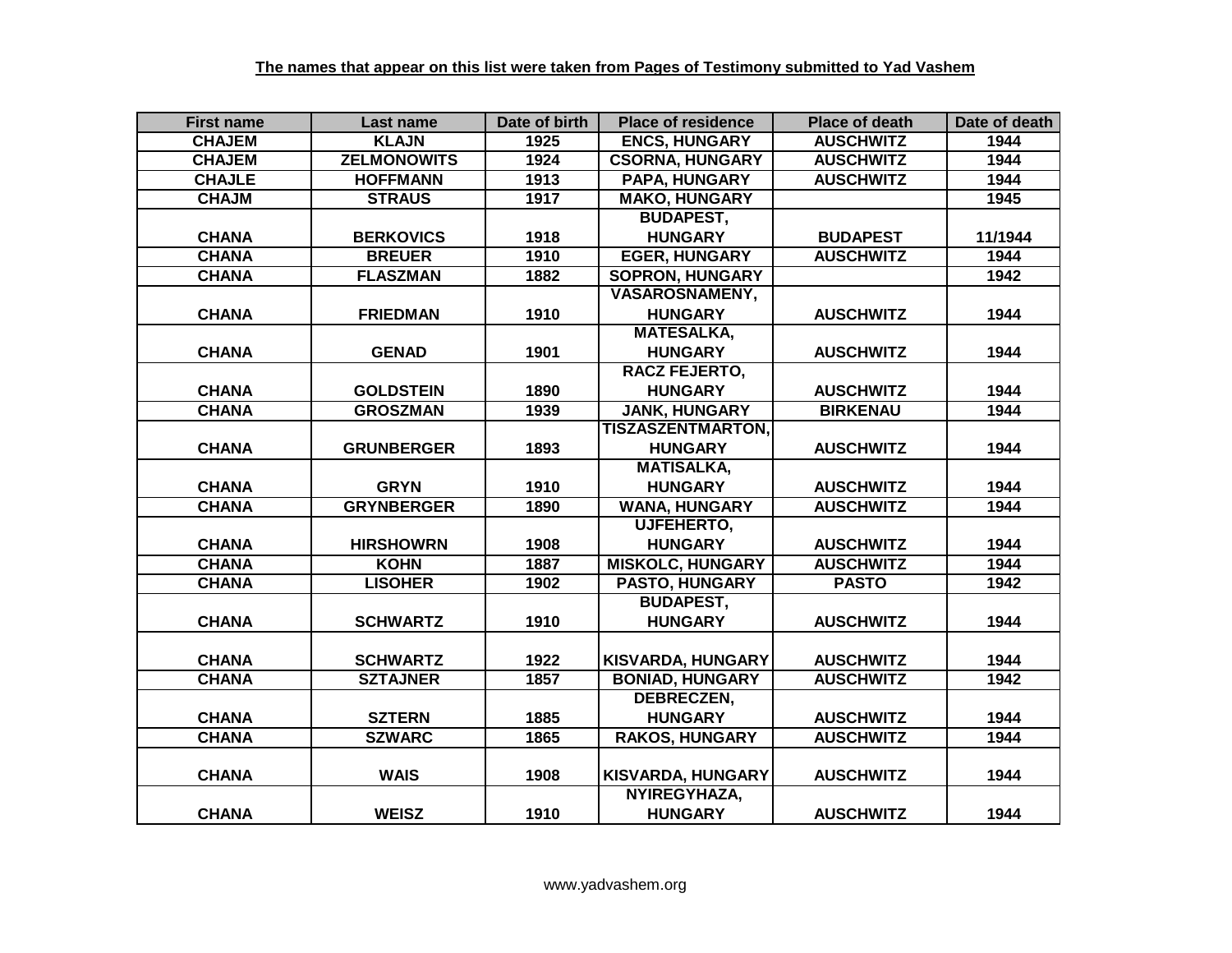| <b>First name</b> | Last name          | Date of birth | <b>Place of residence</b> | <b>Place of death</b> | Date of death |
|-------------------|--------------------|---------------|---------------------------|-----------------------|---------------|
|                   |                    |               |                           |                       |               |
| <b>CHANA</b>      | <b>WIEDER</b>      | 1904          | <b>MISKOLCZ, HUNGARY</b>  | <b>AUSCHWITZ</b>      | 1944          |
| <b>CHANCA</b>     | <b>WAJCH</b>       | 1874          | <b>CARDO, HUNGARY</b>     | <b>AUSCHWITZ</b>      | 1944          |
| <b>CHANCE</b>     | <b>WEKSLER</b>     | 1894          | <b>SYGED, HUNGARY</b>     | <b>AUSCHWITZ</b>      | 1944          |
| <b>CHANCE</b>     | <b>WOLF</b>        | 1894          | <b>CARDO, HUNGARY</b>     | <b>AUSCHWITZ</b>      | 1944          |
|                   |                    |               | <b>DEBRECEN,</b>          |                       |               |
| <b>CHANE</b>      | <b>BERKOVICZ</b>   | 1879          | <b>HUNGARY</b>            | <b>AUSCHWITZ</b>      | 1944          |
|                   |                    |               | <b>SZOMBATHELY,</b>       |                       |               |
| <b>CHANE</b>      | <b>NEUSTADT</b>    | 1900          | <b>HUNGARY</b>            | <b>AUSCHWITZ</b>      | 1944          |
|                   |                    |               | <b>BUDAPEST,</b>          |                       |               |
| <b>CHANE</b>      | <b>SZWARC</b>      | 1875          | <b>HUNGARY</b>            | <b>AUSCHWITZ</b>      | 1944          |
|                   |                    |               | <b>BALASAGYARMAT,</b>     |                       |               |
| <b>CHAVA</b>      | <b>GROSZMAN</b>    | 1906          | <b>HUNGARY</b>            | <b>AUSCHWITZ</b>      | 1944          |
| <b>CHAVA</b>      | <b>WEIS</b>        | 1895          | <b>UJVAROS, HUNGARY</b>   | <b>AUSCHWITZ</b>      | 1944          |
|                   |                    |               | <b>BIDSENTMIHL,</b>       |                       |               |
| <b>CHAWA</b>      | <b>COHEN</b>       | 1902          | <b>HUNGARY</b>            | <b>BERGEN BELSEN</b>  | 1945          |
| <b>CHAWA</b>      | <b>HOSZENDER</b>   | 1918          | <b>HATHAZI, HUNGARY</b>   | <b>AUSCHWITZ</b>      | 1944          |
|                   |                    |               | <b>BUDAPEST,</b>          |                       |               |
| <b>CHAYA</b>      | <b>GROSSMAN</b>    | 1921          | <b>HUNGARY</b>            | <b>AUSCHWITZ</b>      | 1945          |
| <b>CHAYA</b>      | <b>WAJSMAN</b>     | 1884          | <b>MAKO, HUNGARY</b>      | <b>AUSCHWITZ</b>      | 1944          |
|                   |                    |               | <b>BUDAPEST,</b>          |                       |               |
| <b>CHEIM</b>      | <b>GENUTH</b>      | 1921          | <b>HUNGARY</b>            | <b>BUDAPEST</b>       | 1945          |
| <b>CHEJE</b>      | <b>SZWORC</b>      | 1902          | <b>HEVES, HUNGARY</b>     | <b>AUSCHWITZ</b>      | 1944          |
| <b>CHEJM</b>      | <b>KLEJN</b>       | 1878          | <b>GEBE, HUNGARY</b>      | <b>AUSCHWITZ</b>      | 1944          |
|                   |                    |               | <b>TISZAFURED,</b>        |                       |               |
| <b>CHENE</b>      | <b>WERDYGER</b>    | 1871          | <b>HUNGARY</b>            | <b>AUSCHWITZ</b>      | 1944          |
|                   |                    |               | <b>MATESZALKA,</b>        |                       |               |
| <b>CHESKIE</b>    | <b>FISCH</b>       | 1890          | <b>HUNGARY</b>            | <b>AUSCHWITZ</b>      | 1944          |
|                   |                    |               | <b>BALMAZ-UJVAROS,</b>    |                       |               |
| <b>CHULJA</b>     | <b>FRIEDLENDER</b> | 1898          | <b>HUNGARY</b>            | <b>AUSCHWITZ</b>      | 1944          |
| <b>CHUME</b>      | <b>SMOLARCZYK</b>  | 1896          | <b>GIER, HUNGARY</b>      | <b>WARSZAWA</b>       | 1942          |
|                   |                    |               | HAJDUNANAS,               |                       |               |
| <b>CHUNA</b>      | <b>WAJS</b>        | 1914          | <b>HUNGARY</b>            | <b>AUSCHWITZ</b>      | 1944          |
| <b>CILA</b>       | <b>GOLDSCHILD</b>  | 1880          | <b>BEKES, HUNGARY</b>     | <b>AUSCHWITZ</b>      | 1944          |
|                   |                    |               | <b>BUDAPEST,</b>          |                       |               |
| <b>CILA</b>       | <b>LANTOS</b>      | 1878          | <b>HUNGARY</b>            | <b>AUSCHWITZ</b>      | 1943          |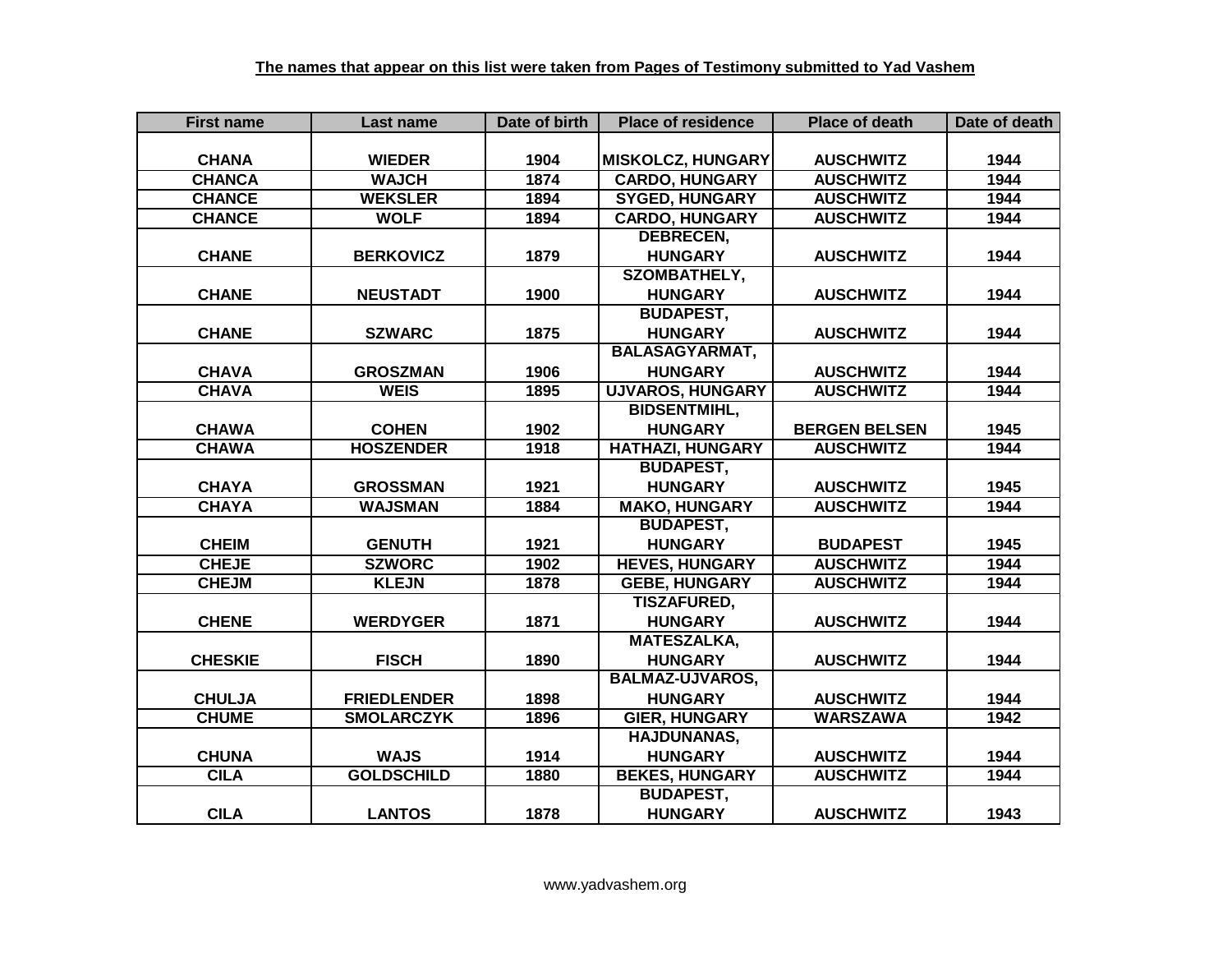| <b>First name</b> | Last name         | Date of birth | <b>Place of residence</b> | <b>Place of death</b> | Date of death |
|-------------------|-------------------|---------------|---------------------------|-----------------------|---------------|
|                   |                   |               | <b>SZERENCS,</b>          |                       |               |
| <b>CILI</b>       | <b>KAIN</b>       | 1894          | <b>HUNGARY</b>            | <b>AUSCHWITZ</b>      | 1944          |
|                   |                   |               | <b>NAGYHALASZ,</b>        |                       |               |
| <b>CILI</b>       | <b>SPITZ</b>      | 1881          | <b>HUNGARY</b>            | <b>AUSCHWITZ</b>      | 1944          |
|                   |                   |               | <b>BUDAPEST,</b>          |                       |               |
| <b>CIPORA</b>     | <b>LAX</b>        | 1884          | <b>HUNGARY</b>            | <b>BERGEN BELSEN</b>  | 1944          |
| <b>CIRL</b>       | <b>RUBINSTEIN</b> | 1915          | <b>SZIGET, HUNGARY</b>    | <b>AUSCHWITZ</b>      | 1944          |
| <b>CIWJO</b>      | <b>POLLAK</b>     | 1906          | <b>EGER, HUNGARY</b>      | <b>AUSCHWITZ</b>      | 15/6/1944     |
|                   |                   |               |                           |                       |               |
| <b>CLARI</b>      | <b>GOLDSTEIN</b>  | 1912          | <b>BONYHAD, HUNGARY</b>   | <b>AUSCHWITZ</b>      | 1944          |
|                   |                   |               | ABAUJSZANTO,              |                       |               |
| <b>CORNEL</b>     | <b>WEISZ</b>      | 1895          | <b>HUNGARY</b>            | <b>AUSCHWITZ</b>      | 1944          |
|                   |                   |               | <b>DEBRECEN,</b>          |                       |               |
| <b>CORTL</b>      | <b>SPITZ</b>      | 1872          | <b>HUNGARY</b>            | <b>AUSCHWITZ</b>      | 1944          |
|                   |                   |               | <b>BUDAPEST,</b>          |                       |               |
| <b>CVI</b>        | <b>WEISZ</b>      | 1898          | <b>HUNGARY</b>            |                       | 1945          |
|                   |                   |               | <b>DEBRECZEN,</b>         |                       |               |
| <b>CWI</b>        | <b>DAJTSZ</b>     | 1890          | <b>HUNGARY</b>            | <b>AUSCHWITZ</b>      | 1944          |
|                   |                   |               | <b>HAJDUNASZ,</b>         |                       |               |
| <b>CWI</b>        | <b>GLICKLICH</b>  | 1923          | <b>HUNGARY</b>            | <b>AUSCHWITZ</b>      | 1944          |
|                   |                   |               |                           |                       |               |
| <b>CWI</b>        | <b>LEWI</b>       | 1887          | NIRTHAZA, HUNGARY         | <b>AUSCHWITZ</b>      | 1943          |
|                   |                   |               | <b>BUDAPEST,</b>          |                       |               |
| <b>CWI</b>        | <b>SHWARC</b>     | 1905          | <b>HUNGARY</b>            | <b>AUSCHWITZ</b>      | 1944          |
|                   |                   |               | <b>ENCSENCS,</b>          |                       |               |
| <b>CWI</b>        | <b>WEINBERGER</b> | 1904          | <b>HUNGARY</b>            | <b>AUSCHWITZ</b>      | 19/05/1944    |
| <b>CWI</b>        | <b>WEISS</b>      | 1880          | <b>HUNGARY</b>            | <b>AUSCHWITZ</b>      | 1944          |
|                   |                   |               | <b>BUDAPEST,</b>          |                       |               |
| <b>CYLA</b>       | <b>RAJCH</b>      | 1912          | <b>HUNGARY</b>            | <b>AUSCHWITZ</b>      | 1944          |
|                   |                   |               | <b>MATESALKA,</b>         |                       |               |
| <b>CYREL</b>      | <b>GRYN</b>       | 1874          | <b>HUNGARY</b>            | <b>AUSCHWITZ</b>      | 1944          |
| <b>CZARNA</b>     | <b>GROSMANN</b>   | 1924          | <b>JANK, HUNGARY</b>      | <b>AUSCHWITZ</b>      | 1944          |
|                   |                   |               | <b>BALASAGYARMAT,</b>     |                       |               |
| <b>CZOPI</b>      | <b>WEJS</b>       | 1918          | <b>HUNGARY</b>            | <b>AUSCHWITZ</b>      | 1944          |
|                   |                   |               | <b>BALASAGYARMAT,</b>     |                       |               |
| <b>DAWID</b>      | <b>DEUTSCH</b>    | 1898          | <b>HUNGARY</b>            | <b>AUSCHWITZ</b>      | 1944          |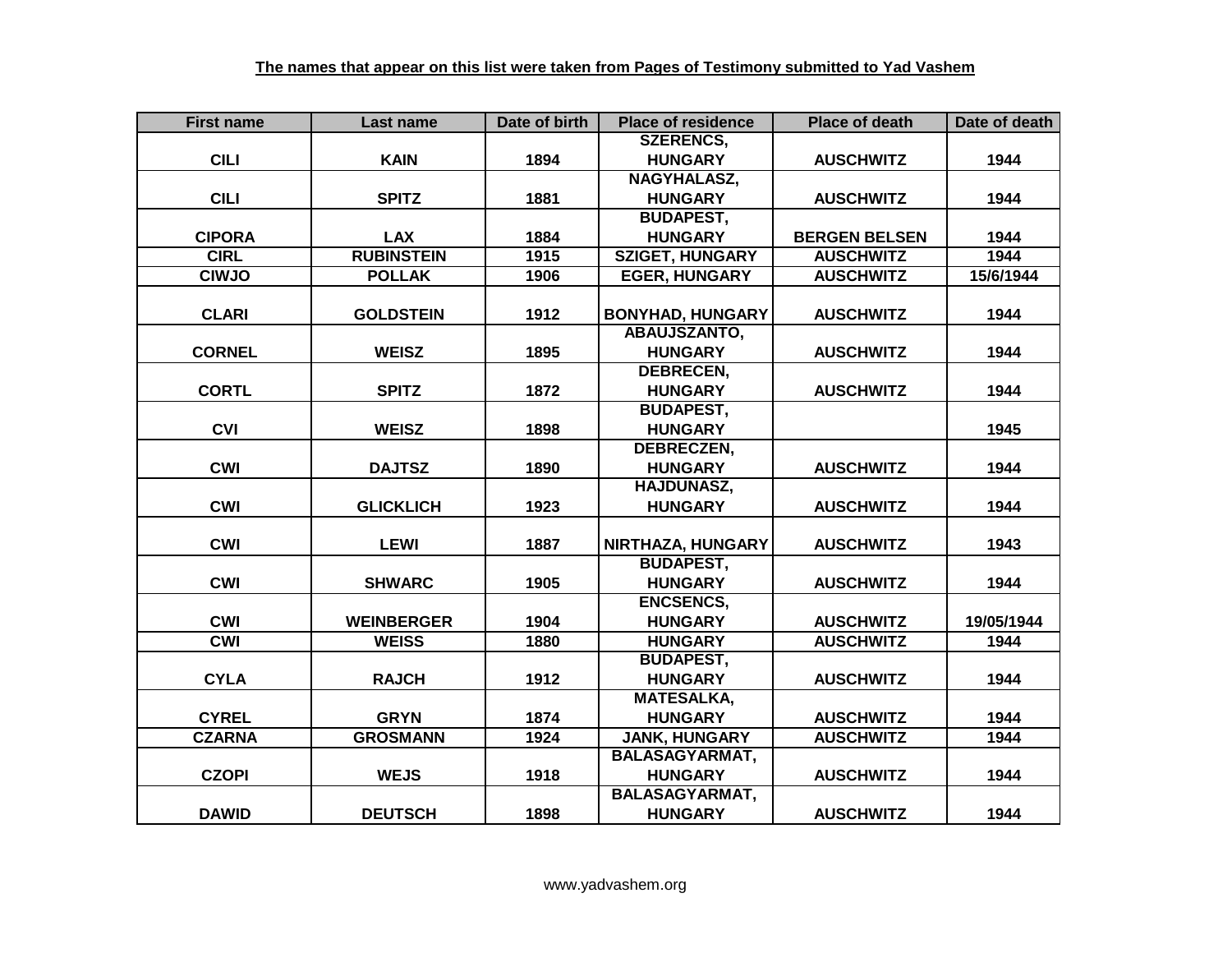| <b>First name</b> | Last name           | Date of birth | <b>Place of residence</b> | <b>Place of death</b> | Date of death |
|-------------------|---------------------|---------------|---------------------------|-----------------------|---------------|
|                   |                     |               | <b>HAJDUNANAS,</b>        |                       |               |
| <b>DAWID</b>      | <b>GLIKLICH</b>     | 1885          | <b>HUNGARY</b>            | <b>AUSCHWITZ</b>      | 1944          |
| <b>DAWID</b>      | <b>HIRSZ</b>        | 1894          | <b>UJPEST, HUNGARY</b>    | <b>AUSCHWITZ</b>      | 1944          |
| <b>DAWID</b>      | <b>JUNGRAIS</b>     | 1893          | <b>LERINCI, HUNGARY</b>   | <b>AUSCHWITZ</b>      | 1944          |
| <b>DAWID</b>      | <b>KAC</b>          | 1872          | <b>CARDO, HUNGARY</b>     | <b>AUSCHWITZ</b>      | 1944          |
| <b>DAWID</b>      | <b>KASYRER</b>      | 1890          | <b>TARPA, HUNGARY</b>     | <b>AUSCHWITZ</b>      | 1944          |
|                   |                     |               | <b>BUDAPEST,</b>          |                       |               |
| <b>DAWID</b>      | <b>KISCH</b>        | 1888          | <b>HUNGARY</b>            | <b>BUDAPEST</b>       | 1945          |
|                   |                     |               | <b>HAJDUNASZ,</b>         |                       |               |
| <b>DAWID</b>      | <b>KLAJN</b>        | 1919          | <b>HUNGARY</b>            | <b>AUSCHWITZ</b>      | 1944          |
|                   |                     |               | SAJOVARKONY,              |                       |               |
| <b>DAWID</b>      | <b>KOHN</b>         | 1900          | <b>HUNGARY</b>            | <b>AUSCHWITZ</b>      | 1944          |
|                   |                     |               | <b>OLASZLISZKA,</b>       |                       |               |
| <b>DAWID</b>      | <b>LEWKOWICZ</b>    | 1877          | <b>HUNGARY</b>            | <b>AUSCHWITZ</b>      | 1944          |
|                   |                     |               | <b>DEBRECZEN,</b>         |                       |               |
| <b>DAWID</b>      | <b>MERMELSZTAJN</b> | 1880          | <b>HUNGARY</b>            | <b>AUSCHWITZ</b>      | 1944          |
| <b>DAWID</b>      | <b>PAWEL</b>        | 1921          | <b>HODASZ, HUNGARY</b>    | <b>HODASZ</b>         | 1942          |
| <b>DAWID</b>      | <b>RAJC</b>         | 1907          | <b>MONOK, HUNGARY</b>     | <b>AUSCHWITZ</b>      | 1944          |
| <b>DAWID</b>      | <b>SCHAFER</b>      | 1900          | <b>TOKAJ, HUNGARY</b>     | <b>AUSCHWITZ</b>      | 1944          |
|                   |                     |               | <b>BUDSZENTMIHALY,</b>    |                       |               |
| <b>DAWID</b>      | <b>SZLISER</b>      | 1892          | <b>HUNGARY</b>            | <b>AUSCHWITZ</b>      | 1944          |
|                   |                     |               | <b>BEKES GYULA,</b>       |                       |               |
| <b>DAWID</b>      | <b>SZOBEL</b>       | 1882          | <b>HUNGARY</b>            | <b>AUSCHWITZ</b>      | 1944          |
|                   |                     |               | <b>BUDAPEST,</b>          |                       |               |
| <b>DAWID</b>      | <b>SZPIRA</b>       | 1897          | <b>HUNGARY</b>            | <b>AUSCHWITZ</b>      | 1944          |
| <b>DEBORA</b>     | <b>GROSS</b>        | 1910          | <b>TAB, HUNGARY</b>       | <b>AUSCHWITZ</b>      | 1944          |
| <b>DEBORA</b>     | <b>GROSZ</b>        | 1920          | <b>PUTNOK, HUNGARY</b>    | <b>AUSCHWITZ</b>      | 1944          |
|                   |                     |               | <b>BUDAPEST,</b>          |                       |               |
| <b>DEBORA</b>     | <b>GYORI</b>        | 1880          | <b>HUNGARY</b>            | <b>BUDAPEST</b>       | 14/01/1945    |
|                   |                     |               | DEBREZYN,                 |                       |               |
| <b>DEJO</b>       | <b>WEISLER</b>      | 1900          | <b>HUNGARY</b>            |                       | 1944          |
|                   |                     |               | <b>BARACSKA,</b>          |                       |               |
| <b>DENES</b>      | <b>KOHN</b>         | 1932          | <b>HUNGARY</b>            | <b>AUSCHWITZ</b>      | 17/07/1944    |
|                   |                     |               | <b>BUDAPEST,</b>          |                       |               |
| <b>DENES</b>      | <b>LACZER</b>       | 15/04/1896    | <b>HUNGARY</b>            | <b>BUCHENWALD</b>     | 1944          |
| <b>DENES</b>      | <b>POSNER</b>       | 13/04/1926    | <b>PAKS, HUNGARY</b>      | <b>MAUTHAUSEN</b>     | 1942          |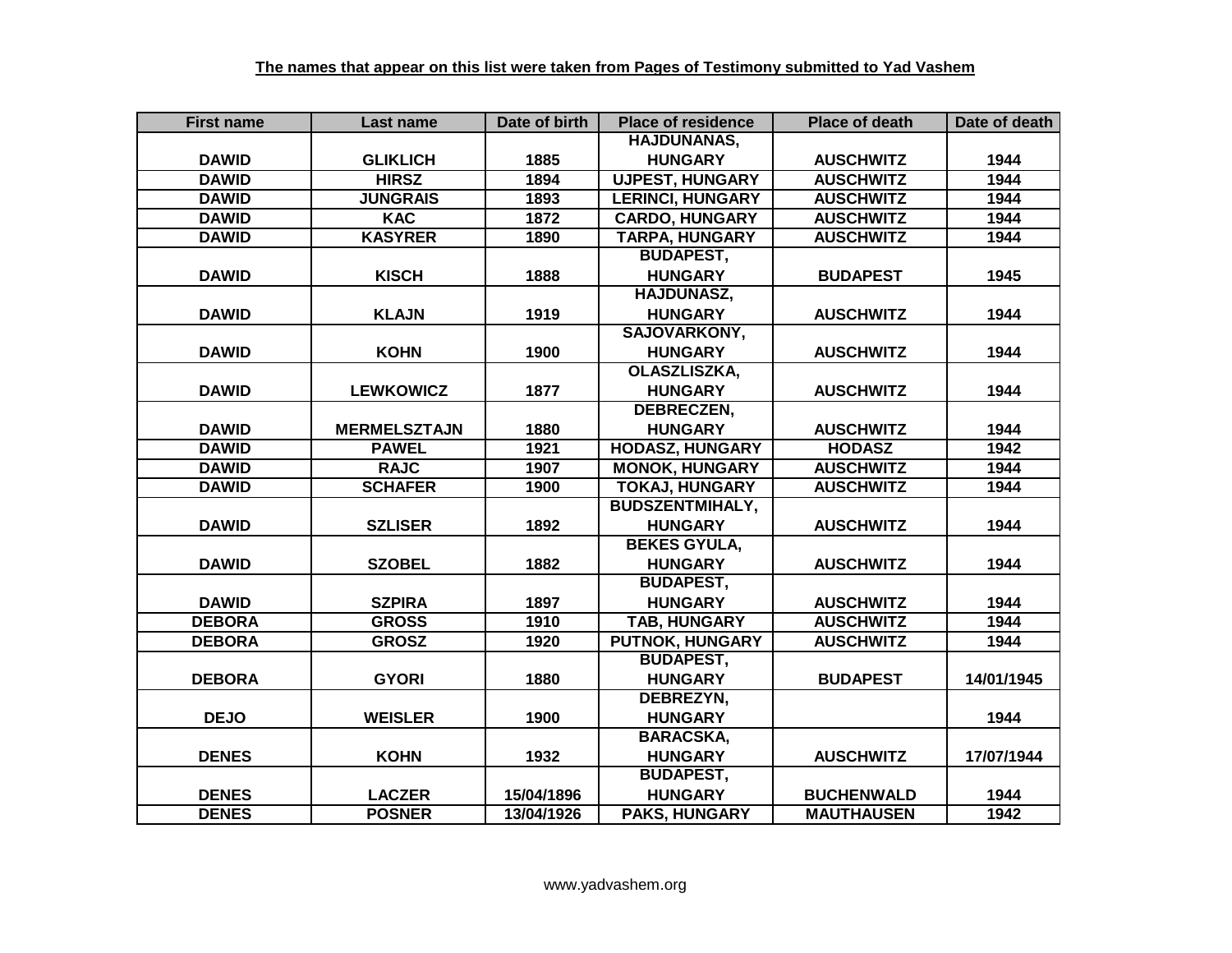| <b>First name</b> | Last name         | Date of birth | <b>Place of residence</b> | <b>Place of death</b>     | Date of death |
|-------------------|-------------------|---------------|---------------------------|---------------------------|---------------|
| <b>DESIDERIO</b>  | <b>ROTHENBERG</b> | 1888          | <b>HUNGARY</b>            | <b>AUSCHWITZ</b>          | 1944          |
| <b>DESZO</b>      | <b>LEWI</b>       | 1878          | <b>SOPRON, HUNGARY</b>    | <b>AUSCHWITZ</b>          | 1944          |
|                   |                   |               | <b>NAGYSIMONYI,</b>       |                           |               |
| <b>DESZO</b>      | <b>WEISZ</b>      | 11/1941       | <b>HUNGARY</b>            | <b>AUSCHWITZ</b>          | 1944          |
|                   |                   |               | <b>BUDAPEST,</b>          |                           |               |
| <b>DESZO</b>      | <b>ZALCER</b>     | 1885          | <b>HUNGARY</b>            | <b>AUSCHWITZ</b>          | 1944          |
| <b>DEZE</b>       | <b>GRUENHUT</b>   | 1914          | <b>KOMLO, HUNGARY</b>     | <b>AUSCHWITZ</b>          | 1944          |
| <b>DEZE</b>       | <b>HULMAN</b>     | 1923          | <b>DIER, HUNGARY</b>      | <b>AUSCHWITZ</b>          | 1944          |
| <b>DEZE</b>       | <b>JUNGER</b>     | 1916          | <b>OJPEST, HUNGARY</b>    | <b>VORONEZH</b>           | 1944          |
|                   |                   |               | <b>BUDAPEST,</b>          |                           |               |
| <b>DEZE</b>       | <b>KLAJN</b>      | 1916          | <b>HUNGARY</b>            |                           | 1941          |
|                   |                   |               | PEDELHAZO,                |                           |               |
| <b>DEZE</b>       | <b>KLAJN</b>      | 1889          | <b>HUNGARY</b>            | <b>AUSCHWITZ</b>          | 1944          |
|                   |                   |               | <b>DEBRECEN,</b>          |                           |               |
| <b>DEZE</b>       | <b>WIENER</b>     | 1890          | <b>HUNGARY</b>            | <b>AUSCHWITZ</b>          | 1944          |
|                   |                   |               | <b>BUDAPEST,</b>          |                           |               |
| <b>DEZO</b>       | <b>SPRINGER</b>   | 1904          | <b>HUNGARY</b>            |                           | 1942          |
|                   |                   |               | <b>BUDAPEST,</b>          |                           |               |
| <b>DEZSO</b>      | <b>BERNHART</b>   | 1896          | <b>HUNGARY</b>            | <b>AUSCHWITZ</b>          | 1944          |
| <b>DEZSO</b>      | <b>BLASZ</b>      | 1901          | <b>EGER, HUNGARY</b>      | <b>SOPRON</b>             | 1944          |
|                   |                   |               | <b>BORSODNADASD,</b>      |                           |               |
| <b>DEZSO</b>      | <b>CZINK</b>      | 1903          | <b>HUNGARY</b>            | <b>AUSCHWITZ</b>          | 1944          |
|                   |                   |               | <b>KECSKEMET,</b>         |                           |               |
| <b>DEZSO</b>      | <b>DAROCZI</b>    | 1894          | <b>HUNGARY</b>            | <b>AUSCHWITZ</b>          | 1944          |
|                   |                   |               | <b>PESTSZENTERZSEBE</b>   |                           |               |
| <b>DEZSO</b>      | <b>DENES</b>      | 27/07/1881    | <b>T. HUNGARY</b>         | <b>AUSCHWITZ</b>          | 1944          |
|                   |                   |               | <b>BUDAPEST,</b>          |                           |               |
| <b>DEZSO</b>      | <b>DROTH</b>      | 1885          | <b>HUNGARY</b>            |                           | 1944          |
| <b>DEZSO</b>      | <b>DRUCKER</b>    | 1888          | <b>MISKOLC, HUNGARY</b>   | <b>AUSCHWITZ</b>          | 1944          |
|                   |                   |               | <b>BUDAPEST,</b>          |                           |               |
| <b>DEZSO</b>      | <b>DUNEITZ</b>    | 15/05/1900    | <b>HUNGARY</b>            | <b>MAUTHAUSEN</b>         | 1945          |
|                   |                   |               |                           |                           |               |
| <b>DEZSO</b>      | <b>ENGLANDER</b>  | 1916          | <b>MISKOLC, HUNGARY</b>   | <b>SIBERIA GEO REGION</b> | 1943          |
|                   |                   |               | <b>MATESZALKA,</b>        |                           |               |
| <b>DEZSO</b>      | <b>FEUER</b>      | 1912          | <b>HUNGARY</b>            | <b>AUSCHWITZ</b>          | 1944          |
| <b>DEZSO</b>      | <b>FLEISNER</b>   | 1880          | <b>SZEGED, HUNGARY</b>    | <b>AUSCHWITZ</b>          | 1944          |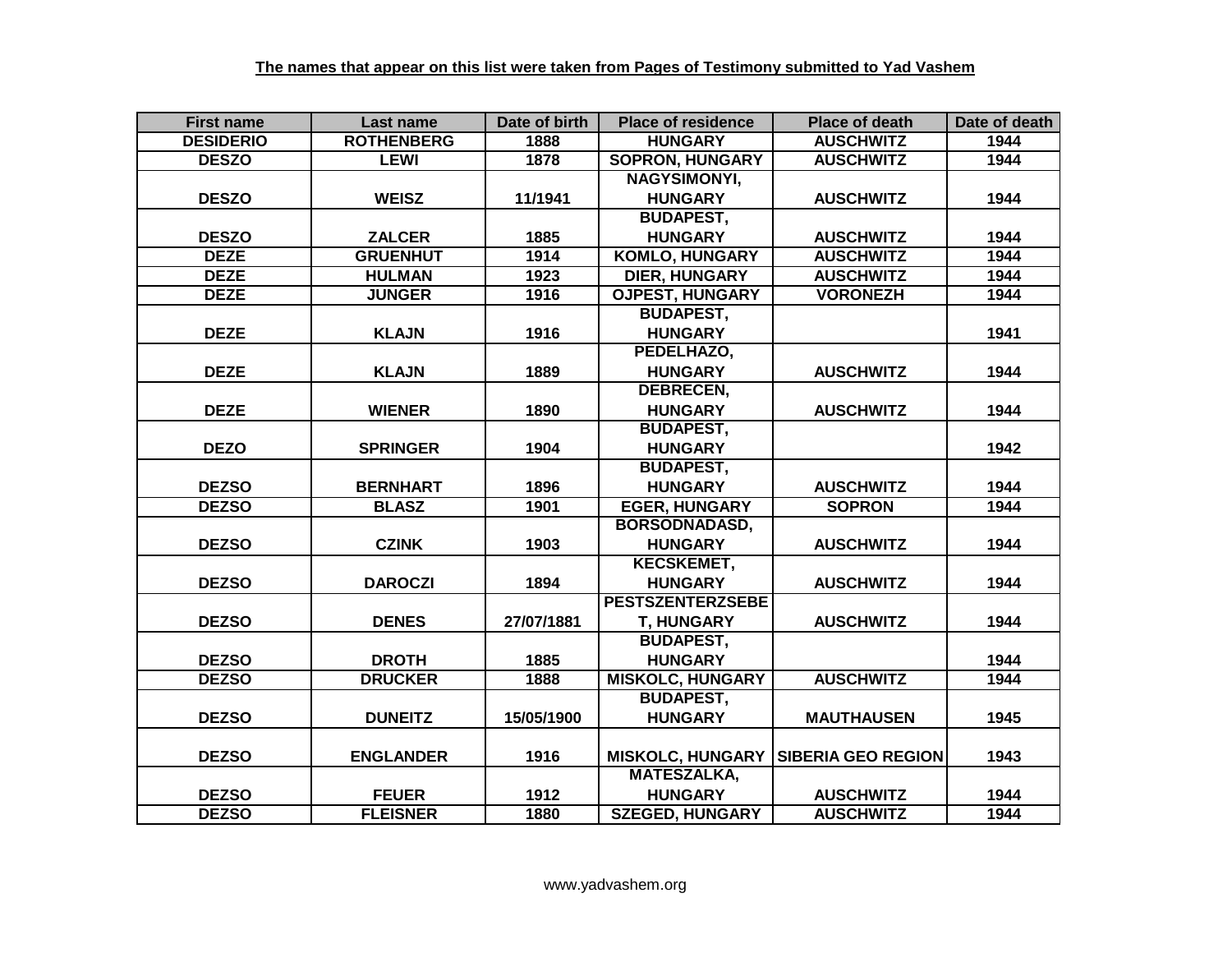| <b>First name</b> | Last name          | Date of birth | <b>Place of residence</b> | <b>Place of death</b> | Date of death |
|-------------------|--------------------|---------------|---------------------------|-----------------------|---------------|
|                   |                    |               | <b>MATESALKA,</b>         |                       |               |
| <b>DEZSO</b>      | <b>FRIEDMAN</b>    | 1923          | <b>HUNGARY</b>            | <b>AUSCHWITZ</b>      | 1944          |
|                   |                    |               | NYIRBATOR,                |                       |               |
| <b>DEZSO</b>      | <b>FRIEDMAN</b>    | 1890          | <b>HUNGARY</b>            | <b>AUSCHWITZ</b>      | 1944          |
|                   |                    |               | <b>SZATMARCSEKE,</b>      |                       |               |
| <b>DEZSO</b>      | <b>GLUECK</b>      | 3/04/1903     | <b>HUNGARY</b>            | <b>AUSCHWITZ</b>      | 1944          |
|                   |                    |               | NYIRBATOR,                |                       |               |
| <b>DEZSO</b>      | <b>GOLDSTEIN</b>   | 1895          | <b>HUNGARY</b>            | <b>AUSCHWITZ</b>      | 1944          |
|                   |                    |               | RAKOSPALOTA,              |                       |               |
| <b>DEZSO</b>      | <b>GROSZ</b>       | 1913          | <b>HUNGARY</b>            |                       | 1945          |
|                   |                    |               | <b>SZERENCS,</b>          |                       |               |
| <b>DEZSO</b>      | <b>GRUENSTEIN</b>  | 1884          | <b>HUNGARY</b>            |                       | 1944          |
| <b>DEZSO</b>      | <b>GRUNWALD</b>    | 1894          | <b>UJPEST, HUNGARY</b>    | <b>AUSCHWITZ</b>      | 1944          |
|                   |                    |               | <b>MATESZALKA,</b>        |                       |               |
| <b>DEZSO</b>      | <b>KESZTENBAUM</b> | 1893          | <b>HUNGARY</b>            | <b>AUSCHWITZ</b>      | 1944          |
|                   |                    |               | <b>KAPOSVAR,</b>          |                       |               |
| <b>DEZSO</b>      | <b>KOENIGSBERG</b> | 30/09/1877    | <b>HUNGARY</b>            | <b>AUSCHWITZ</b>      | 10/1944       |
| <b>DEZSO</b>      | <b>KRAUSZ</b>      | 1911          | <b>MIKLOS, HUNGARY</b>    |                       | 1942          |
|                   |                    |               | <b>BUDAPEST,</b>          |                       |               |
| <b>DEZSO</b>      | <b>LANC</b>        | 1900          | <b>HUNGARY</b>            | <b>MAUTHAUSEN</b>     | 1944          |
|                   |                    |               | <b>BUDAPEST,</b>          |                       |               |
| <b>DEZSO</b>      | <b>LICHTSTEIN</b>  | 1896          | <b>HUNGARY</b>            | <b>BERGEN BELSEN</b>  | 1944          |
|                   |                    |               | <b>BUDAPEST,</b>          |                       |               |
| <b>DEZSO</b>      | <b>MESSER</b>      | 1885          | <b>HUNGARY</b>            | <b>BUDAPEST</b>       | 1942          |
|                   |                    |               | <b>BUDAPEST,</b>          |                       |               |
| <b>DEZSO</b>      | <b>REICHLINGER</b> | 30/5/1897     | <b>HUNGARY</b>            | <b>RECHNITZ</b>       | 1945          |
|                   |                    |               | <b>BUDAPEST,</b>          |                       |               |
| <b>DEZSO</b>      | <b>SCHWARZ</b>     | 1888          | <b>HUNGARY</b>            | <b>DANUBE</b>         | 31/12/1944    |
|                   |                    |               | <b>SZABOLCS,</b>          |                       |               |
| <b>DEZSO</b>      | <b>SPITZ</b>       | 1882          | <b>HUNGARY</b>            | <b>AUSCHWITZ</b>      | 1944          |
|                   |                    |               | <b>SZEKESFEHERVAR,</b>    |                       |               |
| <b>DEZSO</b>      | <b>STRAUSZ</b>     | 1880          | <b>HUNGARY</b>            | <b>AUSCHWITZ</b>      | 1944          |
| <b>DEZSO</b>      | <b>WEINSTEIN</b>   | 1898          | <b>MISKOLC, HUNGARY</b>   | <b>KOPHAZA</b>        | 1944          |
|                   |                    |               | <b>BUDAPEST,</b>          |                       |               |
| <b>DEZSO</b>      | <b>WEISZ</b>       | 1901          | <b>HUNGARY</b>            | <b>WELS II</b>        | 1944          |
| <b>DEZSO</b>      | <b>WEISZ</b>       | 1896          | <b>HUNGARY</b>            |                       | 1944          |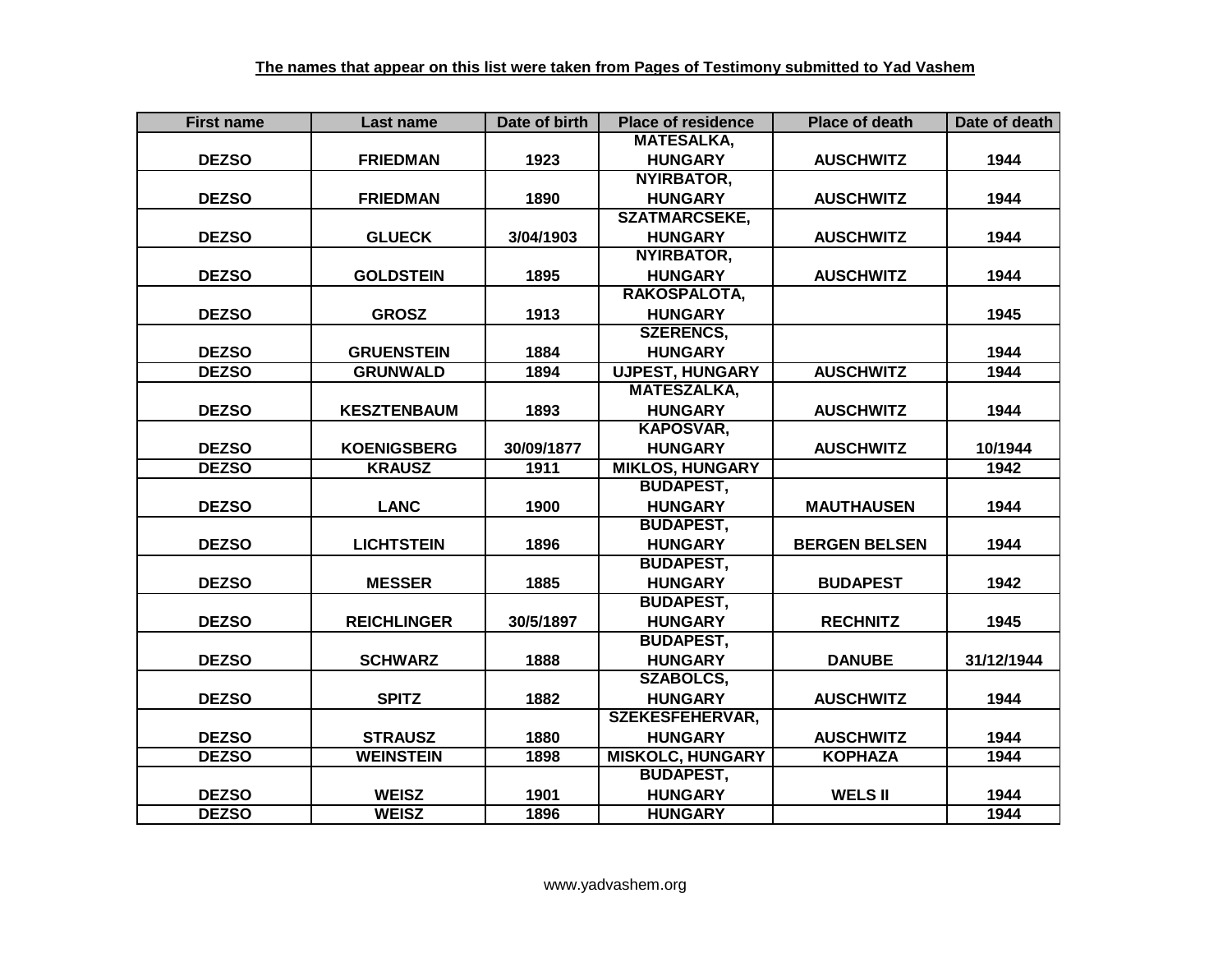| <b>First name</b> | Last name           | Date of birth | <b>Place of residence</b> | <b>Place of death</b> | Date of death |
|-------------------|---------------------|---------------|---------------------------|-----------------------|---------------|
|                   |                     |               | NYIREGYHAZA,              |                       |               |
| <b>DICI</b>       | <b>WEINSTOCK</b>    | 23/11/1922    | <b>HUNGARY</b>            | <b>AUSCHWITZ</b>      | 1944          |
| <b>DISZO</b>      | <b>GLUCK</b>        | 1904          | <b>SZOLNOK, HUNGARY</b>   | <b>AUSCHWITZ</b>      | 1944          |
|                   |                     |               | <b>HAJDUSZOBOSZLO,</b>    |                       |               |
| <b>DONI</b>       | <b>STALER</b>       | 1869          | <b>HUNGARY</b>            | <b>AUSCHWITZ</b>      | 1944          |
| <b>DOW</b>        | <b>HERCL</b>        | 18/12/1903    | <b>VAC, HUNGARY</b>       | <b>SOPRON</b>         | 1945          |
|                   |                     |               | NEMESKER,                 |                       |               |
| <b>DUKA</b>       | <b>LUKACS</b>       | 1896          | <b>HUNGARY</b>            | <b>AUSCHWITZ</b>      | 1944          |
|                   |                     |               | <b>BUDAPEST,</b>          |                       |               |
| <b>DURI</b>       | <b>BENEDET</b>      | 1905          | <b>HUNGARY</b>            | <b>BUDAPEST</b>       | 1944          |
|                   |                     |               | DEBERCZYN,                |                       |               |
| <b>DWOJRA</b>     | <b>WEIS</b>         | 1872          | <b>HUNGARY</b>            | <b>AUSCHWITZ</b>      | 1943          |
|                   |                     |               | NYIREGYHAZA,              |                       |               |
| <b>DWORA</b>      | <b>FRAJND</b>       | 1880          | <b>HUNGARY</b>            | <b>AUSCHWITZ</b>      | 1944          |
|                   |                     |               | <b>HAJDUNASZ,</b>         |                       |               |
| <b>DWORA</b>      | <b>GUTTMAN</b>      | 1892          | <b>HUNGARY</b>            | <b>AUSCHWITZ</b>      | 1944          |
|                   |                     |               | <b>MATIS ALCA,</b>        |                       |               |
| <b>DWORA</b>      | <b>KAC</b>          | 1890          | <b>HUNGARY</b>            | <b>AUSCHWITZ</b>      | 1944          |
|                   |                     |               | <b>BUDAPEST,</b>          |                       |               |
| <b>DWORA</b>      | <b>ZILBERSZTEIN</b> | 1860          | <b>HUNGARY</b>            | <b>BUDAPEST</b>       | 1942          |
|                   |                     |               | NYIREGYHAZA,              |                       |               |
| <b>EDA</b>        | <b>SCHWARC</b>      | 1864          | <b>HUNGARY</b>            | <b>AUSCHWITZ</b>      | 1944          |
|                   |                     |               | <b>MATESZALKA,</b>        |                       |               |
| <b>EDE</b>        | <b>BRUELL</b>       | 1907          | <b>HUNGARY</b>            | <b>AUSCHWITZ</b>      | 1944          |
| <b>EDE</b>        | <b>DEUTSCH</b>      | 1884          | <b>VAC, HUNGARY</b>       | <b>AUSCHWITZ</b>      | 1944          |
| <b>EDE</b>        | <b>FELDMANN</b>     | 1870          | <b>FOLDES, HUNGARY</b>    | <b>AUSCHWITZ</b>      | 1944          |
|                   |                     |               | <b>BEKESCSABA,</b>        |                       |               |
| <b>EDE</b>        | <b>HEGEDUS</b>      | 1877          | <b>HUNGARY</b>            | <b>AUSCHWITZ</b>      | 1944          |
| <b>EDE</b>        | <b>HERCZ</b>        | 1910          | <b>PAPA, HUNGARY</b>      | <b>AUSCHWITZ</b>      | 1944          |
|                   |                     |               | <b>SZOMBATHELY,</b>       |                       |               |
| <b>EDE</b>        | <b>KOHN</b>         | 1890          | <b>HUNGARY</b>            | <b>AUSCHWITZ</b>      | 1944          |
|                   |                     |               | <b>SZOMBATHELY,</b>       |                       |               |
| <b>EDE</b>        | <b>KOHN</b>         | 1904          | <b>HUNGARY</b>            | <b>AUSCHWITZ</b>      | 1944          |
| <b>EDE</b>        | <b>LEWI</b>         | 1908          | <b>ASZOD, HUNGARY</b>     | <b>AUSCHWITZ</b>      | 1944          |
|                   |                     |               | <b>SZOMBATHELY,</b>       |                       |               |
| <b>EDE</b>        | <b>STEINER</b>      | 1885          | <b>HUNGARY</b>            | <b>AUSCHWITZ</b>      | 1944          |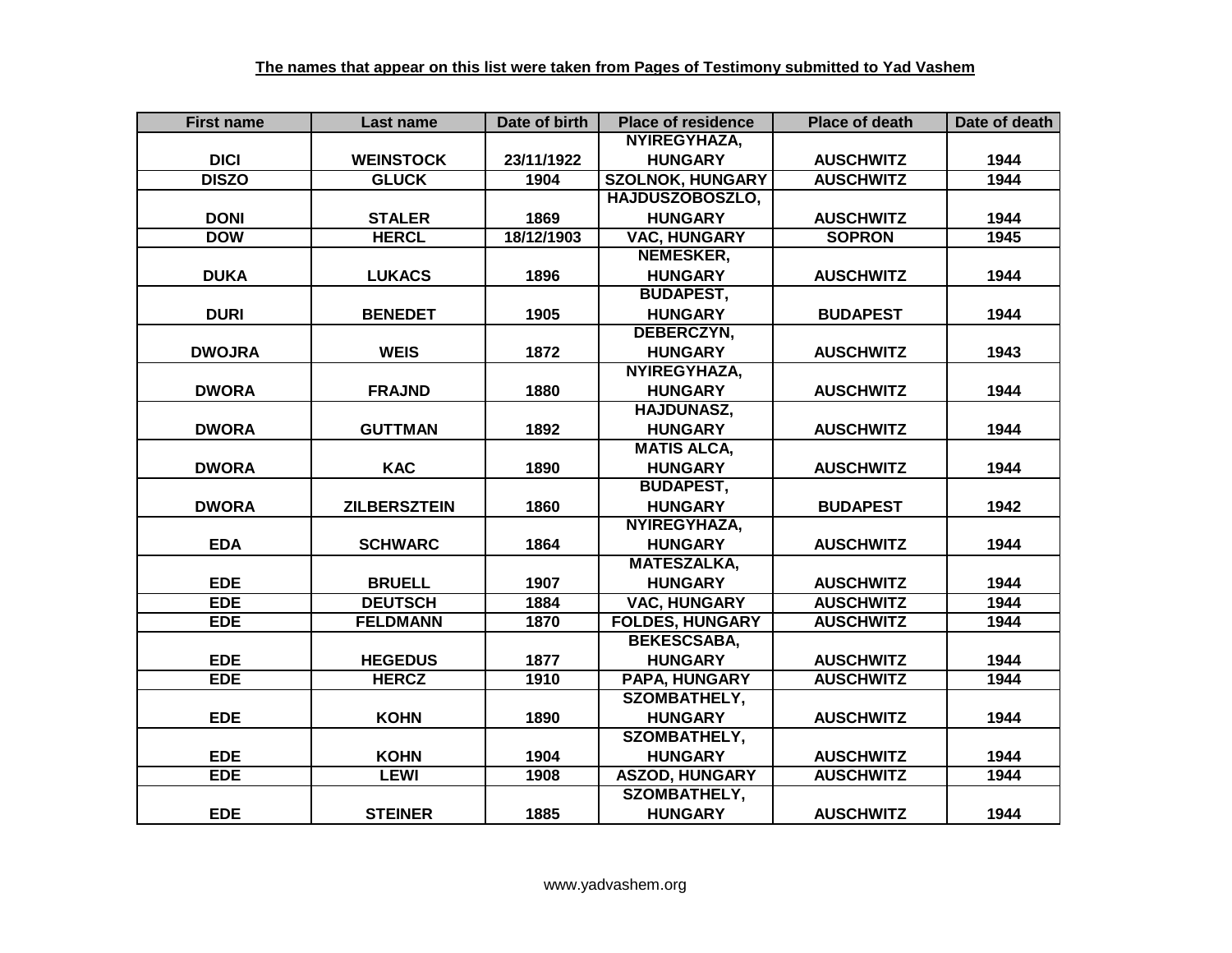| <b>First name</b> | Last name        | Date of birth | <b>Place of residence</b> | <b>Place of death</b> | Date of death |
|-------------------|------------------|---------------|---------------------------|-----------------------|---------------|
|                   |                  |               | <b>BUDAPEST,</b>          |                       |               |
| <b>EDIL</b>       | <b>SCHVORC</b>   | 1925          | <b>HUNGARY</b>            | <b>MAUTHAUSEN</b>     | 1945          |
|                   |                  |               | GYONGYOS,                 |                       |               |
| <b>EDITH</b>      | <b>CZEICHNER</b> | 1941          | <b>HUNGARY</b>            | <b>AUSCHWITZ</b>      | 6/1944        |
|                   |                  |               | <b>BALASSAGYARMAT,</b>    |                       |               |
| <b>EDITH</b>      | <b>GANSEL</b>    | 1916          | <b>HUNGARY</b>            | <b>AUSCHWITZ</b>      | 1944          |
|                   |                  |               | <b>BUDAPEST,</b>          |                       |               |
| <b>EDITH</b>      | <b>GLASEL</b>    | 23/6/1909     | <b>HUNGARY</b>            | <b>DANUBE</b>         | 6/1/1945      |
| <b>EDITH</b>      | <b>GLUCK</b>     | 1920          | <b>MISKOLC, HUNGARY</b>   | <b>BERGEN BELSEN</b>  | 1945          |
|                   |                  |               | <b>BUDAPEST,</b>          |                       |               |
| <b>EDITH</b>      | <b>GRUENBERG</b> | 21/04/1909    | <b>HUNGARY</b>            | <b>AUSCHWITZ</b>      | 1944          |
|                   |                  |               | <b>BUDAPEST,</b>          |                       |               |
| <b>EDITH</b>      | <b>HAAR</b>      | 1912          | <b>HUNGARY</b>            | <b>DACHAU</b>         | 1944          |
|                   |                  |               | <b>VESZPREM,</b>          |                       |               |
| <b>EDITH</b>      | <b>KULIN</b>     | 1921          | <b>HUNGARY</b>            | <b>GUNSKIRCHEN</b>    | 1945          |
| <b>EDITH</b>      | <b>LAKATOS</b>   | 1923          | <b>GYOR, HUNGARY</b>      | <b>AUSCHWITZ</b>      | 1944          |
|                   |                  |               | <b>BALMAZUJVAROS,</b>     |                       |               |
| <b>EDITH</b>      | <b>SCHVARCZ</b>  | 1925          | <b>HUNGARY</b>            | <b>AUSCHWITZ</b>      | 1944          |
|                   |                  |               |                           |                       |               |
| <b>EDITH</b>      | <b>SCHWARCZ</b>  | 1909          | <b>KISKOROS, HUNGARY</b>  | <b>AUSCHWITZ</b>      | 1944          |
| <b>EDITH</b>      | <b>SCHWARTZ</b>  | 1915          | <b>HUNGARY</b>            | <b>AUSCHWITZ</b>      | 1944          |
|                   |                  |               | <b>BUDAPEST,</b>          |                       |               |
| <b>EDITH</b>      | <b>SPITZER</b>   | 1930          | <b>HUNGARY</b>            | <b>AUSCHWITZ</b>      | 1944          |
| <b>EDITH</b>      | <b>WEISS</b>     | 1911          | <b>MISKOLC, HUNGARY</b>   | <b>AUSCHWITZ</b>      | 1944          |
|                   |                  |               | <b>BUDAPEST,</b>          |                       |               |
| <b>EDITH</b>      | <b>WEISZKOPF</b> | 15/12/1923    | <b>HUNGARY</b>            | <b>BUDAPEST</b>       | 21/03/1945    |
|                   |                  |               |                           |                       |               |
| <b>EDITKE</b>     | <b>HEISZLER</b>  | 1/03/1926     | <b>KISKOROS, HUNGARY</b>  | <b>BERGEN</b>         | 1945          |
|                   |                  |               | <b>BUDAPEST,</b>          |                       |               |
| <b>EDVARD</b>     | <b>GROTTO</b>    | 1900          | <b>HUNGARY</b>            | <b>AUSCHWITZ</b>      | 1944          |
| <b>EDVIGE</b>     | <b>HOLOSI</b>    | 1916          | <b>PECS, HUNGARY</b>      | <b>AUSCHWITZ</b>      | 1944          |
| <b>EFRAYIM</b>    | <b>KOROSI</b>    | 1908          | <b>SZEGED, HUNGARY</b>    | <b>AUSCHWITZ</b>      | 1944          |
|                   |                  |               | RAKOSPALOTA,              |                       |               |
| <b>EISIG</b>      | <b>EHRLICH</b>   | 1886          | <b>HUNGARY</b>            | <b>POLAND</b>         | 1944          |
|                   |                  |               | DEBRECEN,                 |                       |               |
| <b>EISIK</b>      | <b>SCHWARTZ</b>  | 1913          | <b>HUNGARY</b>            | <b>AUSCHWITZ</b>      | 1944          |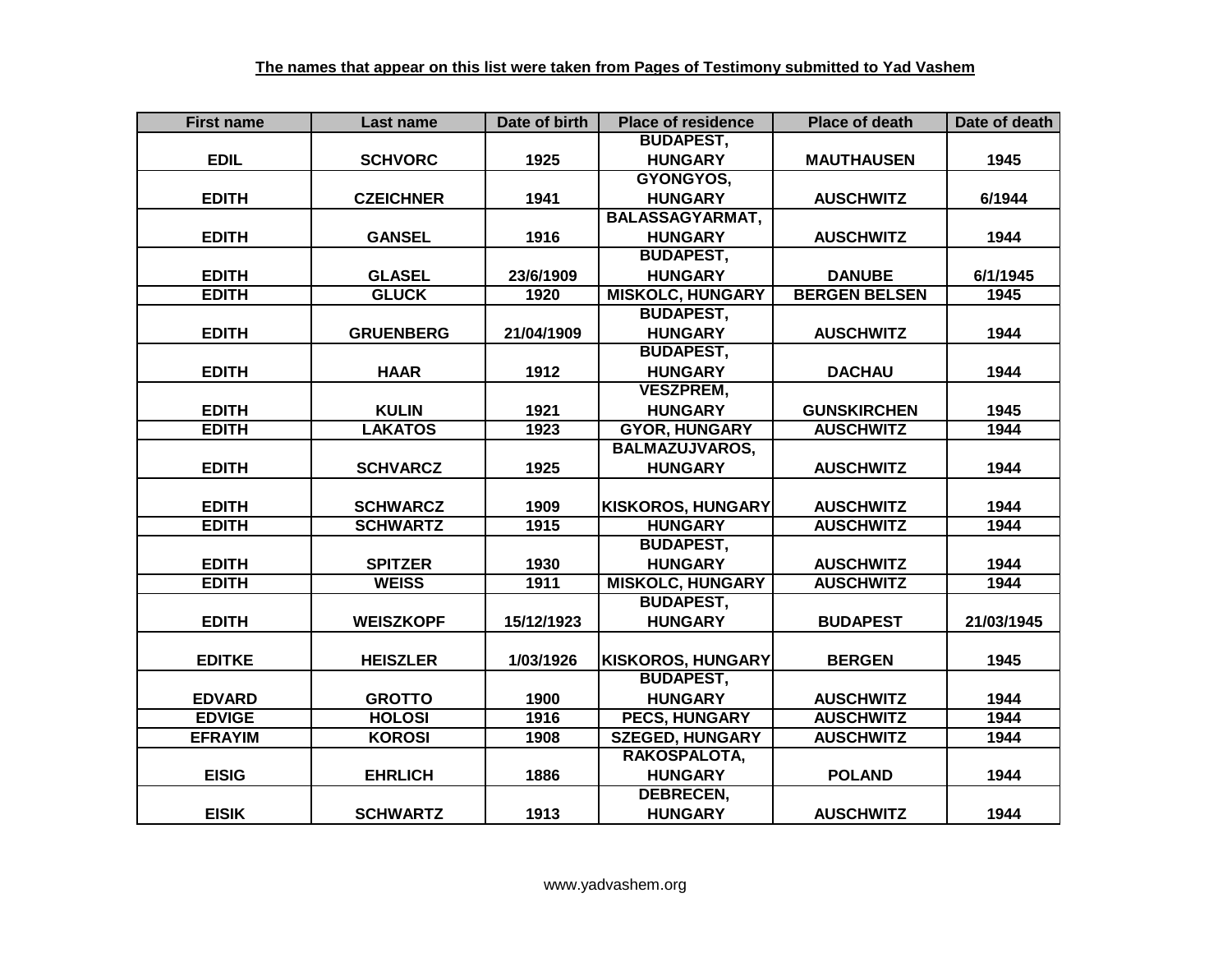| <b>First name</b> | Last name        | Date of birth | <b>Place of residence</b> | <b>Place of death</b> | Date of death |
|-------------------|------------------|---------------|---------------------------|-----------------------|---------------|
| <b>EISIK</b>      | <b>WIESEL</b>    | 16/03/1896    | <b>CEGLED, HUNGARY</b>    |                       | 1944          |
|                   |                  |               | <b>BUDAPEST,</b>          |                       |               |
| <b>ELEAZAR</b>    | <b>HEINRICH</b>  | 1922          | <b>HUNGARY</b>            | <b>AUSCHWITZ</b>      | 1944          |
|                   |                  |               | <b>DEBRECEN,</b>          |                       |               |
| <b>ELEJZER</b>    | <b>DAJTSZ</b>    | 1890          | <b>HUNGARY</b>            | <b>AUSCHWITZ</b>      | 1944          |
|                   |                  |               | <b>BUDAPEST,</b>          |                       |               |
| <b>ELEJZER</b>    | <b>SZTERN</b>    | 1880          | <b>HUNGARY</b>            | <b>AUSCHWITZ</b>      | 1944          |
|                   |                  |               |                           |                       |               |
| <b>ELELKA</b>     | <b>KEMENY</b>    | 1897          | <b>MISKOLCZ, HUNGARY</b>  | <b>AUSCHWITZ</b>      | 1944          |
|                   |                  |               | <b>FUZESABONY,</b>        |                       |               |
| <b>ELEN</b>       | <b>WEJS</b>      | 1890          | <b>HUNGARY</b>            | <b>AUSCHWITZ</b>      | 1944          |
| <b>ELENA</b>      | <b>FRISZMAN</b>  | 1888          | PAPA, HUNGARY             | <b>PAPA</b>           | 1942          |
|                   |                  |               | <b>NIREG HAZA,</b>        |                       |               |
| <b>ELENA</b>      | <b>KLAIN</b>     | 1896          | <b>HUNGARY</b>            | <b>AUSCHWITZ</b>      | 1944          |
| <b>ELENORA</b>    | <b>DOMANY</b>    | 1923          | <b>HUNGARY</b>            | <b>AUSCHWITZ</b>      | 1944          |
|                   |                  |               | RAKOSPALOTA,              |                       |               |
| <b>ELHANAN</b>    | <b>MANDL</b>     | 1890          | <b>HUNGARY</b>            | <b>BUDAPEST</b>       | 1944          |
|                   |                  |               | <b>SZERENCS,</b>          |                       |               |
| <b>ELIAS</b>      | <b>SCHWARCZ</b>  | 1890          | <b>HUNGARY</b>            | <b>AUSCHWITZ</b>      | 20/05/1944    |
|                   |                  |               | <b>BODROGKERESZTUR,</b>   |                       |               |
| <b>ELIMELECH</b>  | <b>FRISCHMAN</b> | 1880          | <b>HUNGARY</b>            | <b>AUSCHWITZ</b>      | 1944          |
|                   |                  |               | <b>BODROGKERESZTUR,</b>   |                       |               |
| <b>ELIMELECH</b>  | <b>FYSZMAN</b>   | 1880          | <b>HUNGARY</b>            | <b>AUSCHWITZ</b>      | 1944          |
| <b>ELIMELECH</b>  | <b>ROSENTAL</b>  | 1942          | <b>MISKOLC, HUNGARY</b>   | <b>AUSCHWITZ</b>      | 13/06/1944    |
|                   |                  |               | <b>SOMBAT HEJ,</b>        |                       |               |
| <b>ELISABET</b>   | <b>COLNER</b>    | 1897          | <b>HUNGARY</b>            | <b>BUDAPEST</b>       | 1944          |
| <b>ELISABET</b>   | <b>DOZSA</b>     | 1906          | <b>MAKO, HUNGARY</b>      | <b>TEREZIN</b>        | 1942          |
|                   |                  |               | NYIREGYHAZA,              |                       |               |
| <b>ELISABET</b>   | <b>FISCH</b>     | 17/01/1928    | <b>HUNGARY</b>            | <b>AUSCHWITZ</b>      | 23/05/1944    |
|                   |                  |               | KOMAROM,                  |                       |               |
| <b>ELISABETA</b>  | <b>WILHEIM</b>   | 1909          | <b>HUNGARY</b>            | <b>AUSCHWITZ</b>      | 1944          |
| <b>ELISABETH</b>  | <b>KNAPP</b>     | 1903          | <b>GYOR, HUNGARY</b>      | <b>AUSCHWITZ</b>      | 1944          |
|                   |                  |               | <b>BUDAPEST,</b>          |                       |               |
| <b>ELISABETH</b>  | <b>LIGETI</b>    | 1914          | <b>HUNGARY</b>            | <b>AUSCHWITZ</b>      | 1944          |
|                   |                  |               | <b>TISZAROFF,</b>         |                       |               |
| <b>ELIZABET</b>   | <b>DEUTSZ</b>    | 1899          | <b>HUNGARY</b>            | <b>AUSCHWITZ</b>      | 1944          |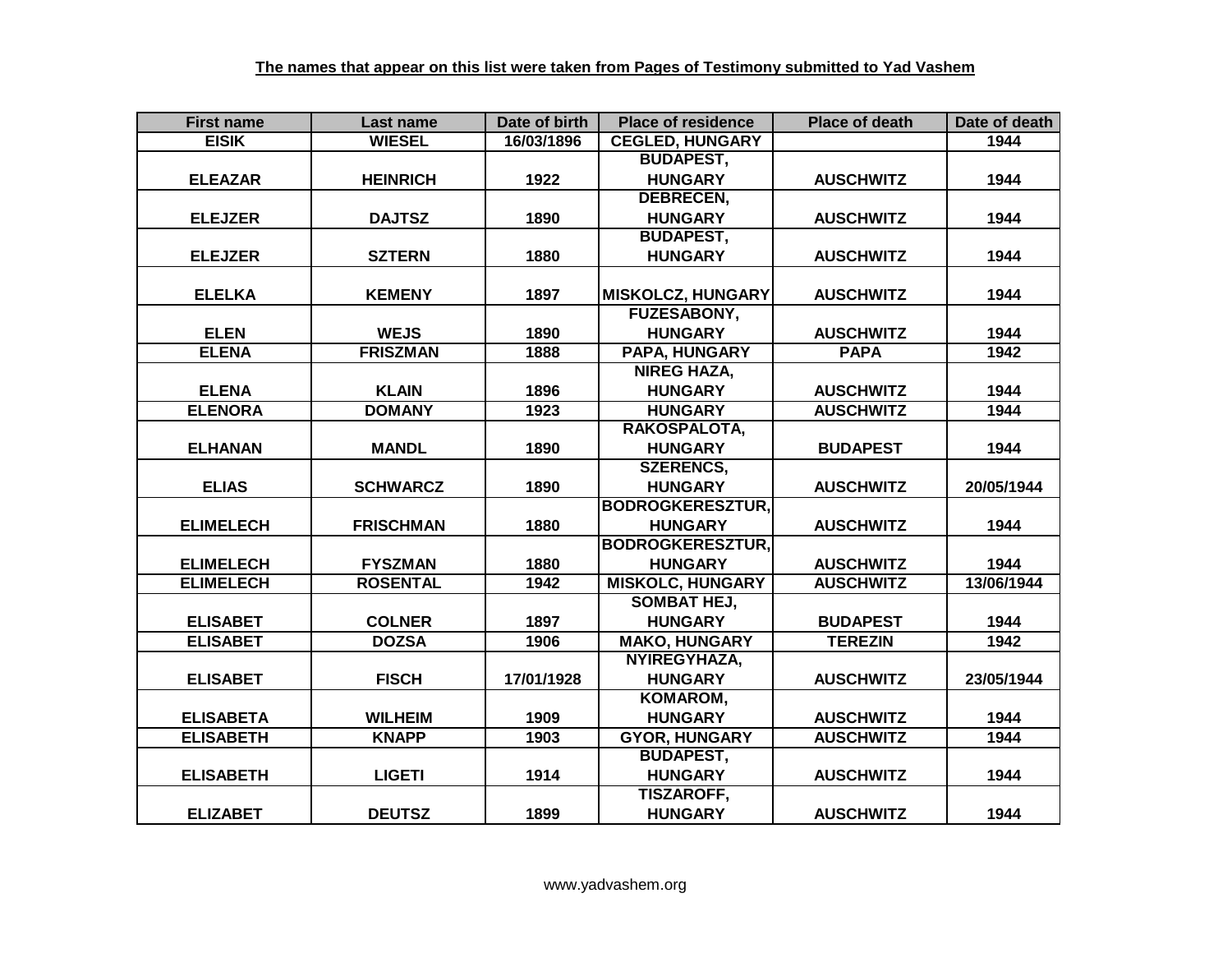| <b>First name</b> | Last name         | Date of birth | <b>Place of residence</b> | <b>Place of death</b> | Date of death |
|-------------------|-------------------|---------------|---------------------------|-----------------------|---------------|
| <b>ELIZABET</b>   | <b>HOCHFELDER</b> | 1893          | <b>SELYEB, HUNGARY</b>    | <b>AUSCHWITZ</b>      | 1944          |
|                   |                   |               | <b>DUNAFOLDVAR,</b>       |                       |               |
| <b>ELIZABET</b>   | <b>SPERNAT</b>    | 1912          | <b>HUNGARY</b>            | <b>BIRKENAU</b>       | 16/06/1944    |
| <b>ELIZABET</b>   | <b>WEISSKOPF</b>  | 1893          | <b>MISKOLC, HUNGARY</b>   | <b>AUSCHWITZ</b>      | 1944          |
| <b>ELIZABET</b>   | <b>WINKLER</b>    | 1918          | <b>TAMASI, HUNGARY</b>    | <b>AUSCHWITZ</b>      | 1944          |
|                   |                   |               | <b>BALMAZUJVAROS,</b>     |                       |               |
| <b>ELIZABETH</b>  | <b>FELDMESSER</b> | 1913          | <b>HUNGARY</b>            |                       | 1944          |
|                   |                   |               | <b>DISZNOSHORVAT,</b>     |                       |               |
| <b>ELIZABETH</b>  | <b>GRUNBERGER</b> | 1896          | <b>HUNGARY</b>            | <b>AUSCHWITZ</b>      | 1944          |
| <b>ELIZABETH</b>  | <b>KARCZAG</b>    | 1890          | <b>PECS, HUNGARY</b>      | <b>AUSCHWITZ</b>      | 1944          |
| <b>ELIZABETH</b>  | <b>RAJSFELD</b>   | 1908          | <b>PECS, HUNGARY</b>      | <b>AUSCHWITZ</b>      | 1944          |
|                   |                   |               |                           |                       |               |
| <b>ELIZABETH</b>  | <b>SCHWARTZ</b>   | 1925          | <b>KISVARDA, HUNGARY</b>  | <b>AUSCHWITZ</b>      | 1944          |
|                   |                   |               | <b>BUDAPEST,</b>          |                       |               |
| <b>ELIZABETH</b>  | <b>SPRINTZ</b>    | 1910          | <b>HUNGARY</b>            | <b>BELZEC</b>         | 1945          |
| <b>ELIZABETH</b>  | <b>STRASSER</b>   | 1908          | <b>VAZ, HUNGARY</b>       | <b>AUSCHWITZ</b>      | 1944          |
| <b>ELIZABETH</b>  | <b>WEISZ</b>      | 1900          | <b>CEGLED, HUNGARY</b>    | <b>AUSCHWITZ</b>      | 1942          |
| <b>ELJA</b>       | <b>KOHN</b>       | 1875          | <b>HUNGARY</b>            | <b>AUSCHWITZ</b>      | 1944          |
|                   |                   |               | <b>SATORALJAUJHEJ,</b>    |                       |               |
| <b>ELJE</b>       | <b>SILBER</b>     | 1910          | <b>HUNGARY</b>            | <b>AUSCHWITZ</b>      | 1944          |
| <b>ELLA</b>       | <b>CSILLAG</b>    | 1880          | <b>CEGLED, HUNGARY</b>    | <b>AUSCHWITZ</b>      | 1942          |
|                   |                   |               |                           |                       |               |
| <b>ELLA</b>       | <b>GOLDSZTEIN</b> | 1912          | <b>TISZADOB, HUNGARY</b>  | <b>AUSCHWITZ</b>      | 1944          |
| <b>ELLA</b>       | <b>GROSS</b>      | 1913          | <b>GYOR, HUNGARY</b>      | <b>AUSCHWITZ</b>      | 1944          |
|                   |                   |               | <b>BUDAPEST,</b>          |                       |               |
| <b>ELLA</b>       | <b>HOFFMAN</b>    | 1892          | <b>HUNGARY</b>            |                       | 1944          |
| <b>ELLA</b>       | <b>JAVOR</b>      | 1888          | <b>SZEGED, HUNGARY</b>    | <b>THERESIENSTADT</b> | 1945          |
| <b>ELLA</b>       | <b>KOROSI</b>     | 1921          | <b>EGER, HUNGARY</b>      | <b>AUSCHWITZ</b>      | 1944          |
|                   |                   |               | <b>HAJDUSZOBOSZLO,</b>    |                       |               |
| <b>ELLA</b>       | <b>LICHT</b>      | 1923          | <b>HUNGARY</b>            | <b>AUSCHWITZ</b>      | 1944          |
|                   |                   |               | <b>BUDAPEST,</b>          |                       |               |
| <b>ELLA</b>       | <b>LOWY</b>       | 21/03/1900    | <b>HUNGARY</b>            | <b>LICHTENWOERTH</b>  | 28/03/1945    |
| <b>ELLA</b>       | <b>MARKUSZ</b>    | 1925          | <b>HUNGARY</b>            | <b>AUSCHWITZ</b>      | 1944          |
| <b>ELLA</b>       | <b>REICH</b>      | 1908          | <b>TARCAL, HUNGARY</b>    | <b>AUSCHWITZ</b>      | 1944          |
| <b>ELLA</b>       | <b>RESOFSZKI</b>  | 1916          | <b>MISKOLC, HUNGARY</b>   | <b>AUSCHWITZ</b>      | 11/1944       |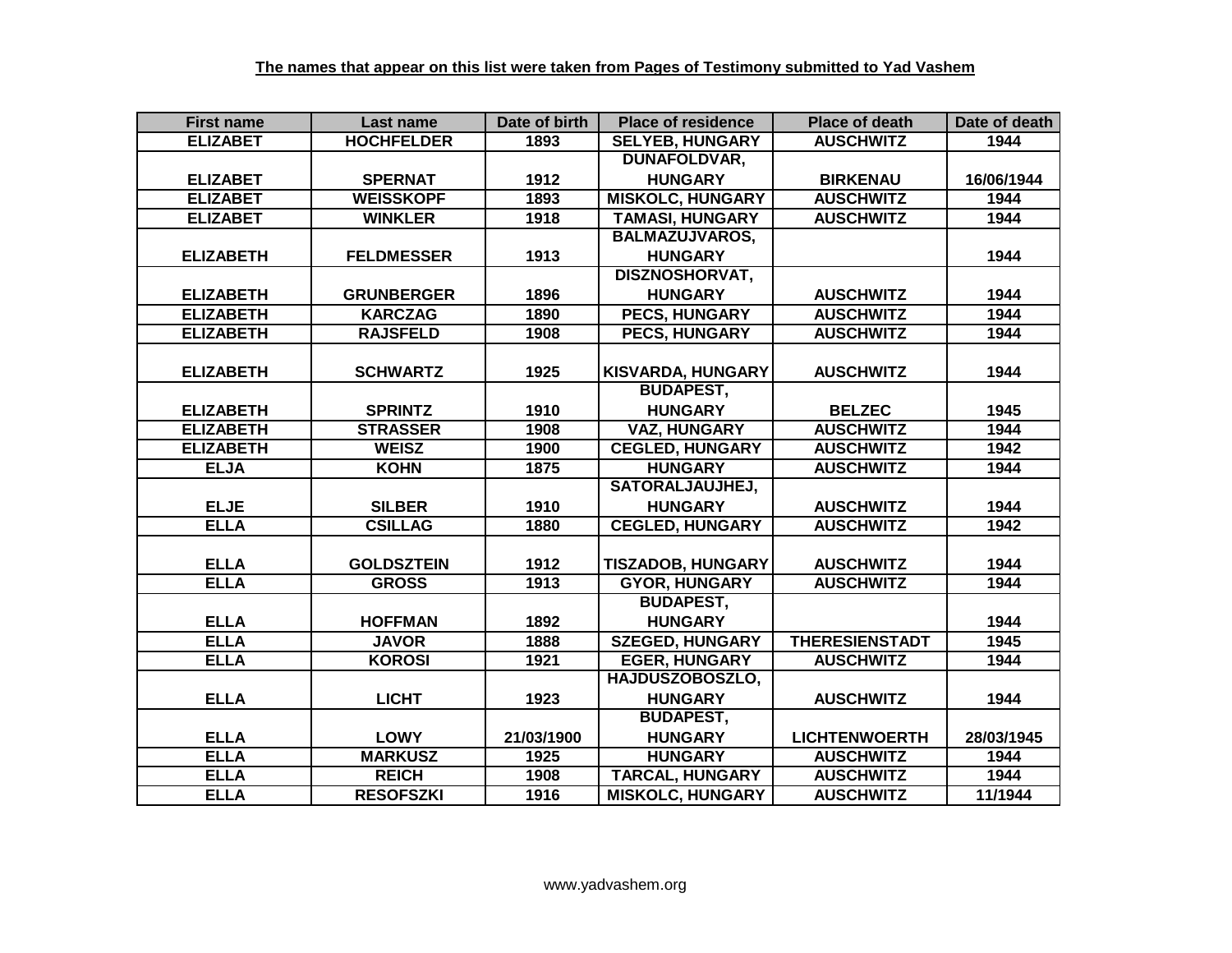| <b>First name</b> | Last name          | Date of birth | <b>Place of residence</b> | <b>Place of death</b> | Date of death |
|-------------------|--------------------|---------------|---------------------------|-----------------------|---------------|
|                   |                    |               | <b>CELLDOMOLK,</b>        |                       |               |
| <b>ELLA</b>       | <b>ROTH</b>        | 1918          | <b>HUNGARY</b>            | <b>AUSCHWITZ</b>      | 1944          |
|                   |                    |               | NYIREGYHAZA,              |                       |               |
| <b>ELLA</b>       | <b>SCHWARZ</b>     | 1894          | <b>HUNGARY</b>            | <b>AUSCHWITZ</b>      | 1944          |
| <b>ELLA</b>       | <b>STEIN</b>       | 1914          | <b>SOPRON, HUNGARY</b>    | <b>AUSCHWITZ</b>      | 1944          |
|                   |                    |               | PESTERZSEBET,             |                       |               |
| <b>ELLA</b>       | <b>STERN</b>       | 1892          | <b>HUNGARY</b>            | <b>AUSCHWITZ</b>      | 1944          |
|                   |                    |               | <b>TORNIOSPACA,</b>       |                       |               |
| <b>ELLA</b>       | <b>WEINBERGER</b>  | 1930          | <b>HUNGARY</b>            | <b>AUSCHWITZ</b>      | 1944          |
| <b>ELSA</b>       | <b>PASKES</b>      | 1905          | <b>MISKOLC, HUNGARY</b>   | <b>AUSCHWITZ</b>      | 1944          |
| <b>ELZA</b>       | <b>DEUTSCH</b>     | 10/12/1890    | PAPA, HUNGARY             | <b>AUSCHWITZ</b>      | 1944          |
| <b>ELZA</b>       | <b>REICH</b>       | 1894          | <b>GYOR, HUNGARY</b>      | <b>AUSCHWITZ</b>      | 1944          |
| <b>ELZA</b>       | <b>SCHWARTZ</b>    | 1913          | <b>KISPEST, HUNGARY</b>   | <b>AUSCHWITZ</b>      | 1944          |
| <b>ELZA</b>       | <b>SCHWIMMER</b>   | 1885          | <b>BEKES, HUNGARY</b>     | <b>AUSCHWITZ</b>      | 1944          |
|                   |                    |               | <b>BUDAPEST,</b>          |                       |               |
| <b>ELZA</b>       | <b>TURANYI</b>     | 28/05/1896    | <b>HUNGARY</b>            | <b>BUDAPEST</b>       | 14/01/1945    |
| <b>ELZA</b>       | <b>WOLLNER</b>     | 1895          | <b>UJPEST, HUNGARY</b>    | <b>AUSCHWITZ</b>      | 1944          |
| <b>ELZA</b>       | <b>ZUSZMAN</b>     | 1904          | <b>MISKOLC, HUNGARY</b>   | <b>AUSCHWITZ</b>      | 1944          |
| <b>ELZI</b>       | <b>SZTEINER</b>    | 1904          | <b>ATTSZ, HUNGARY</b>     | <b>AUSCHWITZ</b>      | 1944          |
|                   |                    |               | <b>SAJOSZENTPETER,</b>    |                       |               |
| <b>ELZSEBET</b>   | <b>SZEGO</b>       | 1903          | <b>HUNGARY</b>            | <b>AUSCHWITZ</b>      | 13/06/1944    |
|                   |                    |               | <b>HAJDUNASZ,</b>         |                       |               |
| <b>EMI</b>        | <b>FRAJLACH</b>    | 1892          | <b>HUNGARY</b>            | <b>AUSCHWITZ</b>      | 1944          |
|                   |                    |               | <b>BEKES GYULA,</b>       |                       |               |
| <b>EMIKE</b>      | <b>POLLAK</b>      | 1922          | <b>HUNGARY</b>            | <b>AUSCHWITZ</b>      | 1944          |
|                   |                    |               | <b>BUDAPEST,</b>          |                       |               |
| <b>EMIL</b>       | <b>SOMOGYI</b>     | 18/08/1888    | <b>HUNGARY</b>            | <b>BUCHENWALD</b>     | 1945          |
| <b>EMMA</b>       | <b>BENISZ</b>      | 1872          | <b>UJPEST, HUNGARY</b>    | <b>AUSCHWITZ</b>      | 1944          |
|                   |                    |               | <b>SZERENCS,</b>          |                       |               |
| <b>EMMA</b>       | <b>FRIED</b>       | 1899          | <b>HUNGARY</b>            | <b>AUSCHWITZ</b>      | 1944          |
|                   |                    |               | RABAKOVACSI,              |                       |               |
| <b>EMMA</b>       | <b>ROSENBERGER</b> | 19/01/1890    | <b>HUNGARY</b>            | <b>AUSCHWITZ</b>      | 1944          |
|                   |                    |               | <b>SAROSPATAK,</b>        |                       |               |
| <b>EMMA</b>       | <b>SCHREIBER</b>   | 1889          | <b>HUNGARY</b>            | <b>AUSCHWITZ</b>      | 1944          |
|                   |                    |               | MEGYASZO,                 |                       |               |
| <b>EMMA</b>       | <b>SCHWARTZ</b>    | 1925          | <b>HUNGARY</b>            | <b>AUSCHWITZ</b>      | 1944          |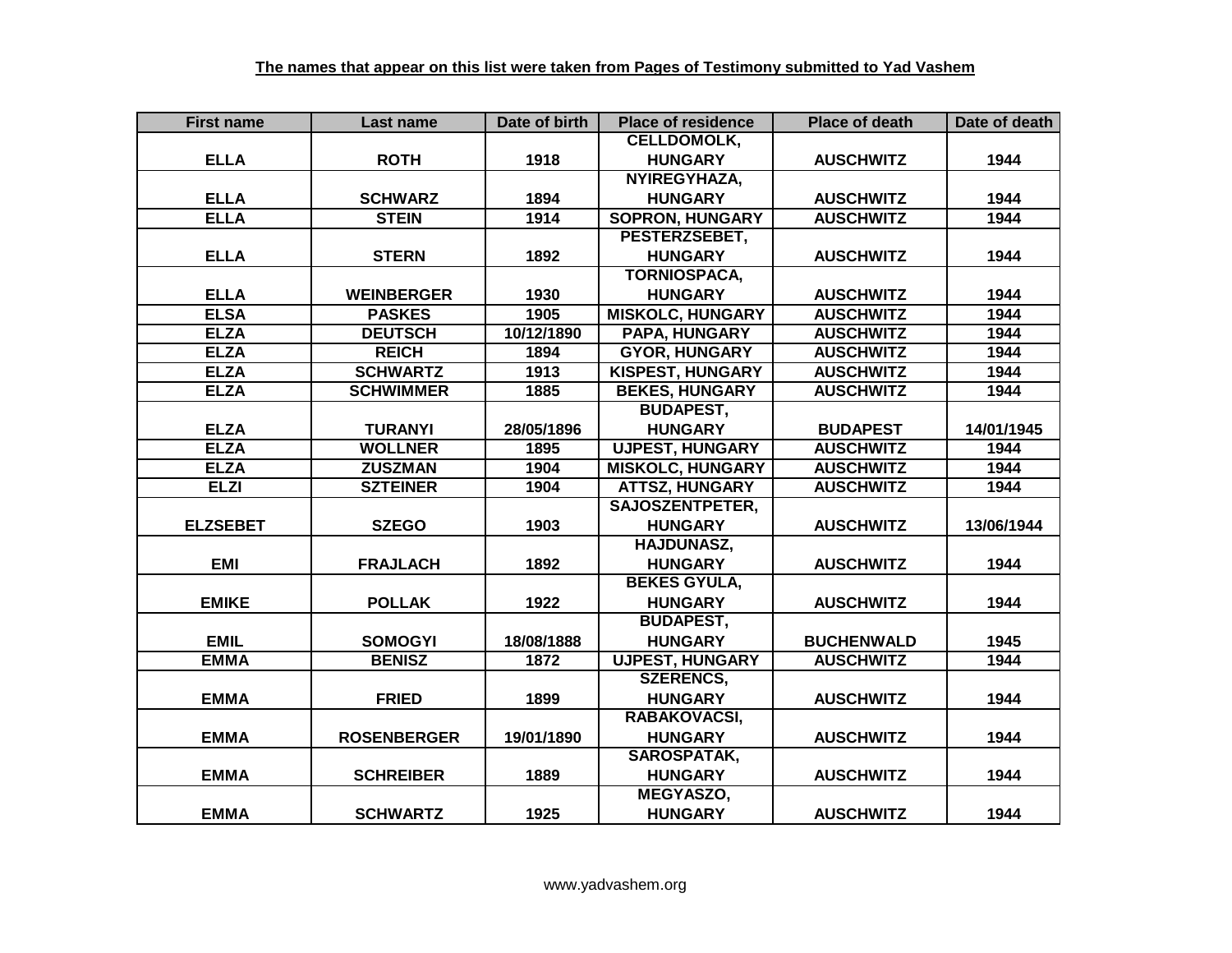| <b>First name</b> | Last name         | Date of birth | <b>Place of residence</b> | <b>Place of death</b> | Date of death |
|-------------------|-------------------|---------------|---------------------------|-----------------------|---------------|
| <b>EMMA</b>       | <b>WEISBERGER</b> | 1890          | <b>KALLO, HUNGARY</b>     | <b>AUSCHWITZ</b>      | 1944          |
|                   |                   |               | <b>BUDAPEST,</b>          |                       |               |
| <b>EMMI</b>       | <b>STORCH</b>     | 1925          | <b>HUNGARY</b>            |                       | 1945          |
|                   |                   |               | SOMBATHELY,               |                       |               |
| <b>EMMY</b>       | <b>STEINER</b>    | 1895          | <b>HUNGARY</b>            | <b>AUSCHWITZ</b>      | 1944          |
|                   |                   |               | <b>DEBRECEN,</b>          |                       |               |
| <b>ENDRE</b>      | <b>DEUTSCH</b>    | 1914          | <b>HUNGARY</b>            | <b>UKRAINE</b>        | 1944          |
| <b>ENDRE</b>      | <b>FARKAS</b>     | 1929          | <b>GULACS, HUNGARY</b>    | <b>AUSCHWITZ I</b>    | 1944          |
|                   |                   |               | <b>TISZAKESZI,</b>        |                       |               |
| <b>ENDRE</b>      | <b>KOHN</b>       | 1933          | <b>HUNGARY</b>            | <b>AUSCHWITZ</b>      | 1944          |
|                   |                   |               | <b>BUDAPEST,</b>          |                       |               |
| <b>ENDRE</b>      | <b>LAUTENBURG</b> | 1925          | <b>HUNGARY</b>            |                       | 1944          |
|                   |                   |               | <b>BUDAPEST,</b>          |                       |               |
| <b>ENDRE</b>      | <b>RICHTMANN</b>  | 1929          | <b>HUNGARY</b>            | <b>AUSCHWITZ</b>      | 1944          |
|                   |                   |               | <b>BUDAPEST,</b>          |                       |               |
| <b>ENDRE</b>      | <b>SZEP</b>       | 1905          | <b>HUNGARY</b>            | <b>BUDAPEST</b>       | 1944          |
|                   |                   |               | KOMAROM,                  |                       |               |
| <b>ENNA</b>       | <b>RAUSCHER</b>   | 1882          | <b>HUNGARY</b>            | <b>AUSCHWITZ</b>      | 1944          |
|                   |                   |               | <b>SZERENCS,</b>          |                       |               |
| <b>EPHRAIM</b>    | <b>WEISZ</b>      | 1926          | <b>HUNGARY</b>            | <b>AUSCHWITZ</b>      | 1944          |
| <b>ERJIBET</b>    | <b>WEISS</b>      | 1907          | <b>SZOLNOK, HUNGARY</b>   | <b>AUSCHWITZ</b>      | 1944          |
| <b>ERMAN</b>      | <b>BERWALD</b>    | 1920          | <b>BEKES, HUNGARY</b>     | <b>AUSCHWITZ</b>      | 1944          |
|                   |                   |               | <b>BUDAPEST,</b>          |                       |               |
| <b>ERNA</b>       | <b>BOHM</b>       | 1882          | <b>HUNGARY</b>            | <b>AUSCHWITZ</b>      | 1943          |
|                   |                   |               | NYIRBATOR,                |                       |               |
| <b>ERNA</b>       | <b>FETTMAN</b>    | 1928          | <b>HUNGARY</b>            | <b>BIRKENAU</b>       | 24/05/1944    |
| <b>ERNA</b>       | <b>GOLDSZTAJN</b> | 1916          | <b>BAKSA, HUNGARY</b>     | <b>AUSCHWITZ</b>      | 1944          |
|                   |                   |               |                           |                       |               |
| <b>ERNA</b>       | <b>KLEJN</b>      | 1920          | <b>NIRBATOR, HUNGARY</b>  | <b>AUSCHWITZ</b>      | 1944          |
|                   |                   |               | <b>PUSPOKLADANY,</b>      |                       |               |
| <b>ERNA</b>       | <b>SCHWARCZ</b>   | 1907          | <b>HUNGARY</b>            | <b>AUSCHWITZ</b>      | 1944          |
|                   |                   |               | MISHKOLC,                 |                       |               |
| <b>ERNA</b>       | <b>WEISZ</b>      | 1876          | <b>HUNGARY</b>            | <b>GERMANY</b>        | 1944          |
|                   |                   |               | <b>BUDAPEST,</b>          |                       |               |
| <b>ERNE</b>       | <b>FISZER</b>     | 1912          | <b>HUNGARY</b>            | <b>BUDAPEST</b>       | 1944          |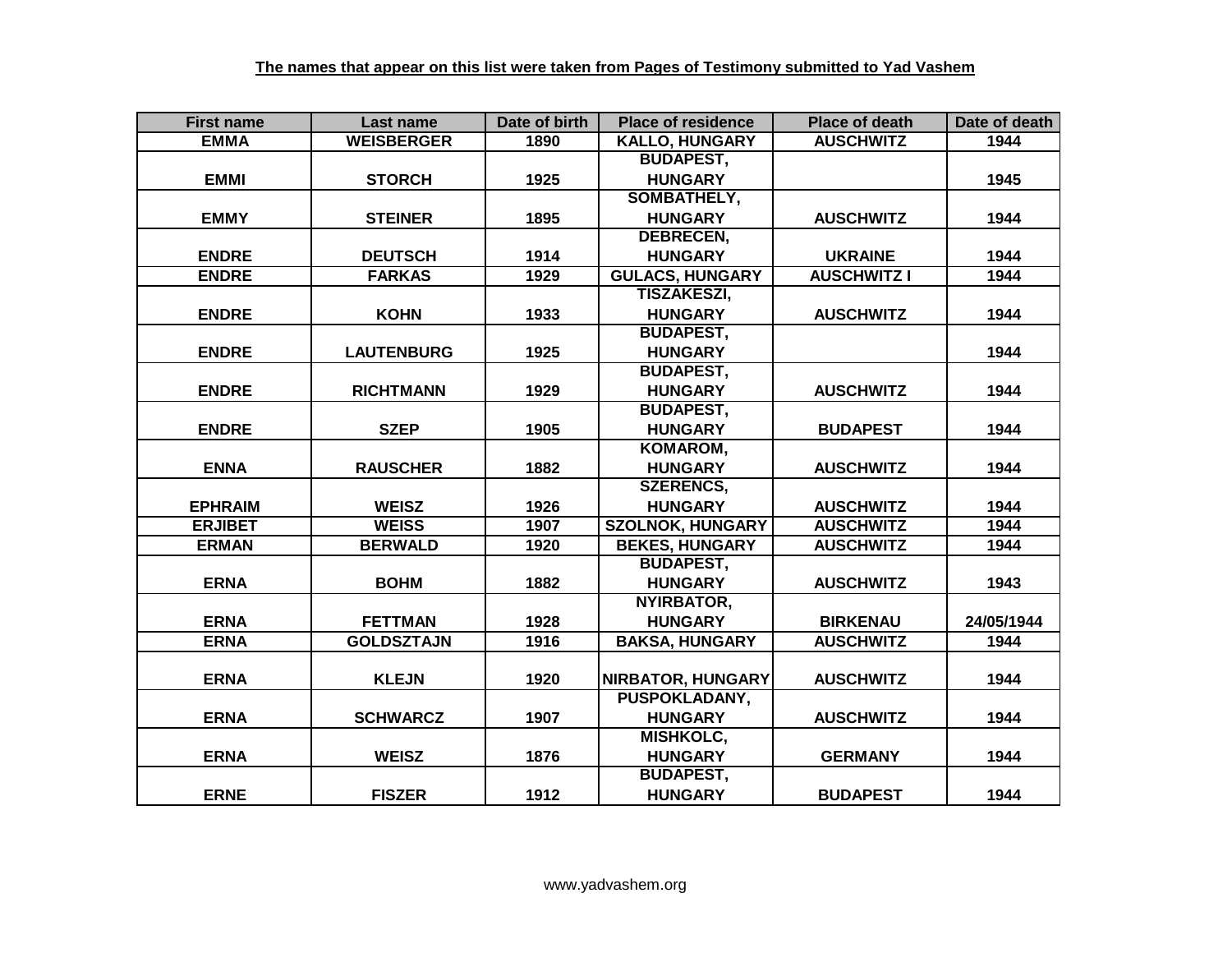| <b>First name</b> | Last name           | Date of birth | <b>Place of residence</b> | <b>Place of death</b> | Date of death |
|-------------------|---------------------|---------------|---------------------------|-----------------------|---------------|
|                   |                     |               | SATORALJAUJHELY,          |                       |               |
| <b>ERNEI</b>      | <b>BERKOVIC</b>     | 1898          | <b>HUNGARY</b>            | <b>AUSCHWITZ</b>      | 1943          |
| <b>ERNESTINE</b>  | <b>FOELDES</b>      | 10/05/1874    | <b>UJPEST, HUNGARY</b>    | <b>UJPEST</b>         | 19/05/1944    |
|                   |                     |               | <b>BUDAPEST,</b>          |                       |               |
| <b>ERNO</b>       | <b>BILLITZER</b>    | 1904          | <b>HUNGARY</b>            |                       | 1943          |
| <b>ERNO</b>       | <b>GOLDSCHMIEDT</b> | 15/01/1914    | <b>SOPRON, HUNGARY</b>    | <b>KISKUNHALAS</b>    | 11/10/1944    |
| <b>ERNO</b>       | <b>HOLLANDER</b>    | 1917          | <b>FOLDES, HUNGARY</b>    | <b>AUSCHWITZ</b>      | 1944          |
|                   |                     |               | <b>BUDAPEST,</b>          |                       |               |
| <b>ERNO</b>       | <b>HUEBSCH</b>      | 1889          | <b>HUNGARY</b>            | <b>BUDAPEST</b>       | 1944          |
| <b>ERNO</b>       | <b>STERNFELD</b>    | 1905          | <b>SOPRON, HUNGARY</b>    | <b>FERTORAKOS</b>     | 1944          |
| <b>ERSHEBET</b>   | <b>GROSZ</b>        | 1907          | VAT, HUNGARY              | <b>AUSCHWITZ</b>      | 1944          |
|                   |                     |               | <b>BUDAPEST,</b>          |                       |               |
| <b>ERSZEBET</b>   | <b>PICK</b>         | 1894          | <b>HUNGARY</b>            | <b>BUDAPEST</b>       | 12/1944       |
| <b>ERSZO</b>      | <b>KAPPEL</b>       | 1908          | <b>PUSZTA, HUNGARY</b>    | <b>AUSCHWITZ</b>      | 1945          |
| <b>ERVIN</b>      | <b>GOLDSCHMIEDT</b> | 11/1912       | <b>SOPRON, HUNGARY</b>    |                       | 1944          |
|                   |                     |               |                           |                       |               |
| <b>ERVIN</b>      | <b>SCHVARTZ</b>     | 1936          | <b>KISVARDA, HUNGARY</b>  | <b>AUSCHWITZ</b>      | 1944          |
| <b>ERVIN</b>      | <b>ZELMANOVITS</b>  | 6/1931        | <b>CSORNA, HUNGARY</b>    | <b>AUSCHWITZ</b>      | 7/6/1944      |
|                   |                     |               | <b>BUDAPEST,</b>          |                       |               |
| <b>ERWIN</b>      | <b>KOSZTELITZ</b>   | 1925          | <b>HUNGARY</b>            | <b>BUDAPEST</b>       | 1945          |
|                   |                     |               | <b>BEKESGYULA,</b>        |                       |               |
| <b>ERWIN</b>      | <b>WEISZ</b>        | 1920          | <b>HUNGARY</b>            | <b>AUSCHWITZ</b>      | 1944          |
|                   |                     |               | <b>CSANADAPACA,</b>       |                       |               |
| <b>ERY</b>        | <b>FENYVES</b>      | 1900          | <b>HUNGARY</b>            | <b>AUSCHWITZ</b>      | 1944          |
|                   |                     |               | NYIRMEGYES,               |                       |               |
| <b>ERZSEBET</b>   | <b>BARD</b>         | 12/1932       | <b>HUNGARY</b>            | <b>AUSCHWITZ</b>      | 17/07/1944    |
|                   |                     |               | <b>DEBRECEN,</b>          |                       |               |
| <b>ERZSEBET</b>   | <b>BERENYI</b>      | 1888          | <b>HUNGARY</b>            | <b>AUSCHWITZ</b>      | 1944          |
|                   |                     |               | <b>SZABADSZALLAS,</b>     |                       |               |
| <b>ERZSEBET</b>   | <b>BLUMENTHAL</b>   | 1883          | <b>HUNGARY</b>            | <b>AUSCHWITZ</b>      | 1944          |
|                   |                     |               | <b>BUDAPEST,</b>          |                       |               |
| <b>ERZSEBET</b>   | <b>BOSCHAN</b>      | 12/07/1891    | <b>HUNGARY</b>            | <b>BUDAPEST</b>       | 15/11/1944    |
|                   |                     |               |                           |                       |               |
| <b>ERZSEBET</b>   | <b>BURGER</b>       | 1902          | <b>KISVARDA, HUNGARY</b>  | <b>AUSCHWITZ</b>      | 1944          |
|                   |                     |               | NYIREGYHAZA,              |                       |               |
| <b>ERZSEBET</b>   | <b>CSILLAG</b>      | 1912          | <b>HUNGARY</b>            | <b>AUSCHWITZ</b>      | 1944          |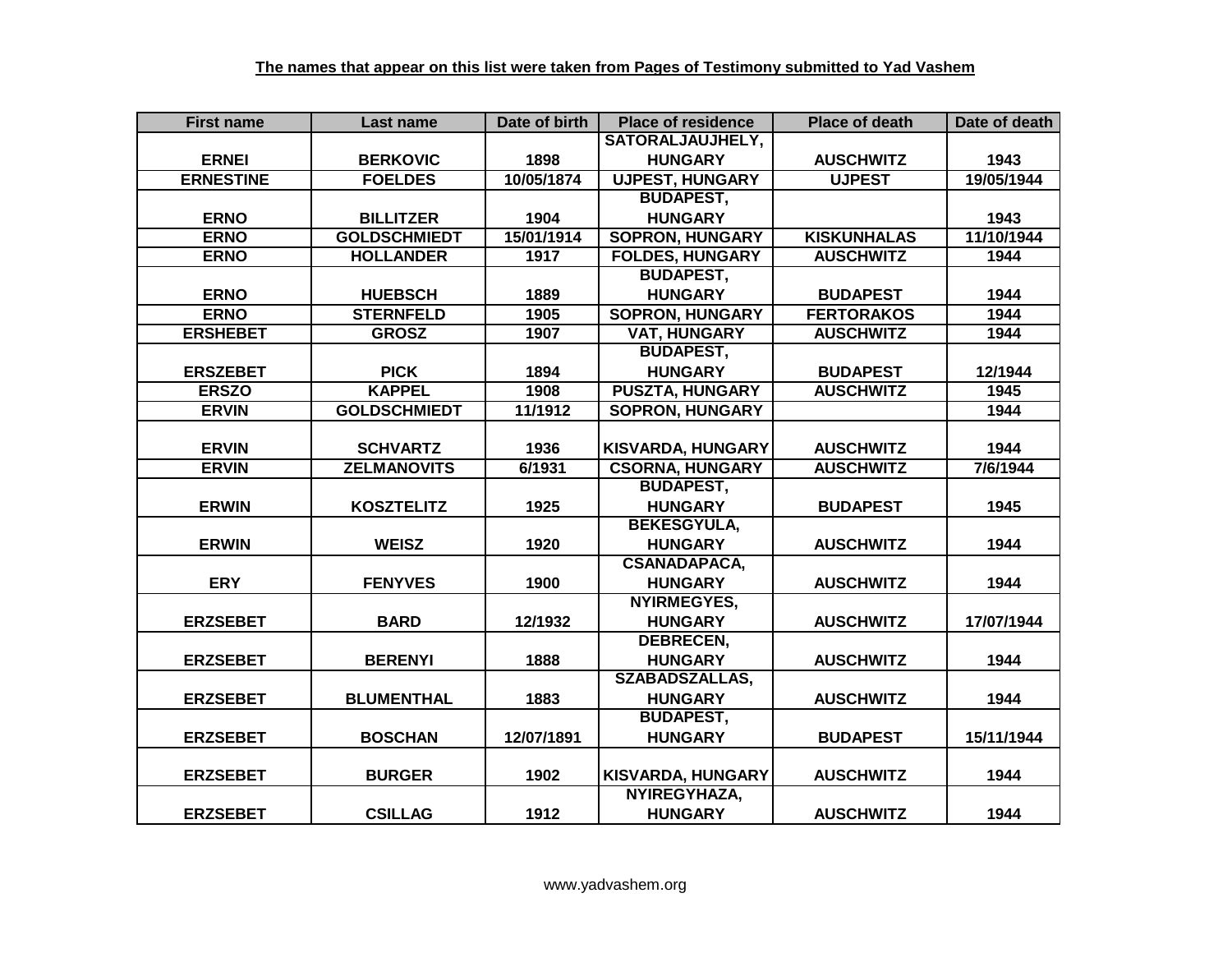| <b>First name</b> | Last name          | Date of birth | <b>Place of residence</b> | <b>Place of death</b> | Date of death |
|-------------------|--------------------|---------------|---------------------------|-----------------------|---------------|
|                   |                    |               | <b>BUDAPEST,</b>          |                       |               |
| <b>ERZSEBET</b>   | <b>ERDELY</b>      | 1910          | <b>HUNGARY</b>            | <b>MAUTHAUSEN</b>     | 1944          |
|                   |                    |               | <b>BUDAPEST,</b>          |                       |               |
| <b>ERZSEBET</b>   | <b>FISCHER</b>     | 12/12/1901    | <b>HUNGARY</b>            | <b>AUSCHWITZ</b>      | 1944          |
| <b>ERZSEBET</b>   | <b>FLEISMANN</b>   | 1911          | <b>MANY, HUNGARY</b>      | <b>AUSCHWITZ</b>      | 1944          |
|                   |                    |               | <b>MISCHKOLC,</b>         |                       |               |
| <b>ERZSEBET</b>   | <b>FRIED</b>       | 1917          | <b>HUNGARY</b>            |                       | 1944          |
|                   |                    |               | RAKOSPALOTA,              |                       |               |
| <b>ERZSEBET</b>   | <b>FRISCH</b>      | 1901          | <b>HUNGARY</b>            | <b>AUSCHWITZ</b>      | 1944          |
| <b>ERZSEBET</b>   | <b>GELLERT</b>     | 11/09/1902    | <b>MEZOTUR, HUNGARY</b>   | <b>AUSCHWITZ</b>      | 1944          |
|                   |                    |               | <b>SARKERESZTUR,</b>      |                       |               |
| <b>ERZSEBET</b>   | <b>GLANCZ</b>      | 1905          | <b>HUNGARY</b>            | <b>AUSCHWITZ</b>      | 7/6/1944      |
| <b>ERZSEBET</b>   | <b>GRUENVALD</b>   | 1888          | <b>GADNA, HUNGARY</b>     | <b>AUSCHWITZ</b>      | 1944          |
|                   |                    |               | <b>SZOMBATHELY,</b>       |                       |               |
| <b>ERZSEBET</b>   | <b>HANDLEY</b>     | 1919          | <b>HUNGARY</b>            | <b>AUSCHWITZ</b>      | 10/07/1944    |
|                   |                    |               |                           |                       |               |
| <b>ERZSEBET</b>   | <b>HERSKVICS</b>   | 1914          | <b>GESZTELY, HUNGARY</b>  | <b>AUSCHWITZ</b>      | 1944          |
| <b>ERZSEBET</b>   | <b>HOCHFELDER</b>  | 1915          | <b>UJPEST, HUNGARY</b>    | <b>AUSCHWITZ</b>      | 1944          |
|                   |                    |               | PESTSZENTLORINC,          |                       |               |
| <b>ERZSEBET</b>   | <b>HOLLOS</b>      | 1902          | <b>HUNGARY</b>            | <b>AUSCHWITZ</b>      | 1945          |
| <b>ERZSEBET</b>   | <b>KALLUS</b>      | 1915          | <b>KAL, HUNGARY</b>       | <b>BERGEN BELSEN</b>  | 1945          |
|                   |                    |               | <b>BUDAPEST,</b>          |                       |               |
| <b>ERZSEBET</b>   | <b>KEPECS</b>      | 1913          | <b>HUNGARY</b>            | <b>AUSCHWITZ</b>      | 1944          |
|                   |                    |               | <b>MATESZALKA,</b>        |                       |               |
| <b>ERZSEBET</b>   | <b>KESZTENBAUM</b> | 1921          | <b>HUNGARY</b>            | <b>BERGEN</b>         | 1945          |
|                   |                    |               | <b>BUDAPEST,</b>          |                       |               |
| <b>ERZSEBET</b>   | <b>KISS</b>        | 1916          | <b>HUNGARY</b>            | <b>BERGEN BELSEN</b>  | 1944          |
|                   |                    |               | <b>BUDAPEST,</b>          |                       |               |
| <b>ERZSEBET</b>   | <b>KOVACS</b>      | 1912          | <b>HUNGARY</b>            |                       | 1944          |
|                   |                    |               | FELSOGOD,                 |                       |               |
| <b>ERZSEBET</b>   | <b>LEHNER</b>      | 1922          | <b>HUNGARY</b>            | <b>AUSCHWITZ</b>      | 1944          |
| <b>ERZSEBET</b>   | <b>LENGYEL</b>     | 1890          | <b>KISBER, HUNGARY</b>    | <b>AUSCHWITZ</b>      | 1944          |
|                   |                    |               | <b>JANOSHAZA,</b>         |                       |               |
| <b>ERZSEBET</b>   | <b>LOWINGER</b>    | 1913          | <b>HUNGARY</b>            | <b>BUDAPEST</b>       | 1944          |
| <b>ERZSEBET</b>   | <b>MARKOVITS</b>   | 1917          | <b>HUNGARY</b>            | <b>AUSCHWITZ</b>      | 1944          |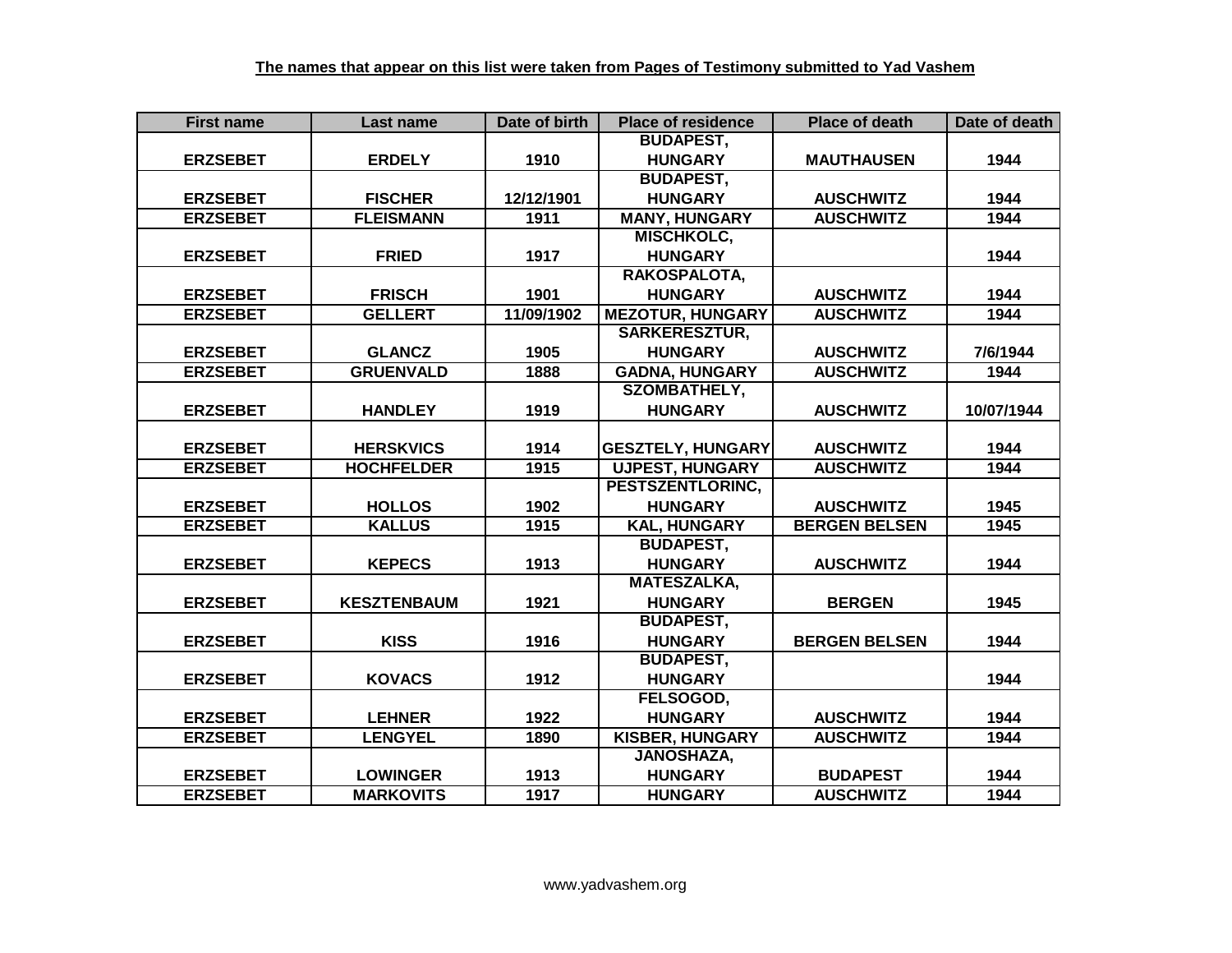| <b>First name</b> | Last name         | Date of birth | <b>Place of residence</b> | <b>Place of death</b> | Date of death |
|-------------------|-------------------|---------------|---------------------------|-----------------------|---------------|
|                   |                   |               | <b>BALASSAGYARMAT,</b>    |                       |               |
| <b>ERZSEBET</b>   | <b>MULLER</b>     | 1928          | <b>HUNGARY</b>            | <b>AUSCHWITZ</b>      | 1944          |
| <b>ERZSEBET</b>   | <b>NASSER</b>     | 1901          | <b>UJPEST, HUNGARY</b>    | <b>AUSCHWITZ</b>      | 1944          |
|                   |                   |               |                           |                       |               |
| <b>ERZSEBET</b>   | <b>NEBEL</b>      | 1904          | <b>APOSTAG, HUNGARY</b>   | <b>AUSCHWITZ</b>      | 1944          |
| <b>ERZSEBET</b>   | <b>NUSSBAUM</b>   | 16/10/1910    | <b>HUNGARY</b>            | <b>AUSCHWITZ</b>      | 1944          |
| <b>ERZSEBET</b>   | <b>PERCEL</b>     | 1862          | <b>ZALA, HUNGARY</b>      | <b>AUSCHWITZ</b>      | 1944          |
| <b>ERZSEBET</b>   | <b>RAUCH</b>      | 1896          | <b>TASKA, HUNGARY</b>     | <b>AUSCHWITZ</b>      | 1944          |
|                   |                   |               | <b>BUDAPEST,</b>          |                       |               |
| <b>ERZSEBET</b>   | <b>REVESZ</b>     | 1889          | <b>HUNGARY</b>            | <b>BERGEN BELSEN</b>  | 1944          |
|                   |                   |               | NYIREGYHAZA,              |                       |               |
| <b>ERZSEBET</b>   | <b>ROSENBERG</b>  | 15/11/1912    | <b>HUNGARY</b>            | <b>AUSCHWITZ</b>      | 1944          |
|                   |                   |               | <b>KUNMADARAS,</b>        |                       |               |
| <b>ERZSEBET</b>   | <b>ROTH</b>       | 22/07/1906    | <b>HUNGARY</b>            | <b>BIRKENAU</b>       | 1944          |
|                   |                   |               | <b>BUDAPEST,</b>          |                       |               |
| <b>ERZSEBET</b>   | <b>SCHILLER</b>   | 1899          | <b>HUNGARY</b>            | <b>AUSCHWITZ</b>      | 1944          |
| <b>ERZSEBET</b>   | <b>SCHWARTZ</b>   | 1917          | TATA, HUNGARY             | <b>BERGEN</b>         | 1945          |
|                   |                   |               | <b>BUDAPEST,</b>          |                       |               |
| <b>ERZSEBET</b>   | <b>SCHWORZ</b>    | 1913          | <b>HUNGARY</b>            | <b>BERGEN BELSEN</b>  | 1944          |
|                   |                   |               | <b>BATTONYA,</b>          |                       |               |
| <b>ERZSEBET</b>   | <b>SONNENFELD</b> | 1914          | <b>HUNGARY</b>            | <b>AUSCHWITZ</b>      | 1944          |
|                   |                   |               | <b>SZEKESFEHERVAR,</b>    |                       |               |
| <b>ERZSEBET</b>   | <b>SPRINGER</b>   | 1897          | <b>HUNGARY</b>            | <b>AUSCHWITZ</b>      | 1944          |
| <b>ERZSEBET</b>   | <b>STAMBERGER</b> | 1898          | <b>HUNGARY</b>            | <b>AUSCHWITZ</b>      | 15/05/1944    |
|                   |                   |               | <b>TISZAFURED,</b>        |                       |               |
| <b>ERZSEBET</b>   | <b>SWARC</b>      | 1916          | <b>HUNGARY</b>            | <b>AUSCHWITZ</b>      | 1944          |
|                   |                   |               |                           |                       |               |
| <b>ERZSEBET</b>   | <b>TAKACS</b>     | 1927          | KISCSOSZ, HUNGARY         | <b>BUDAPEST</b>       | 1944          |
| <b>ERZSEBET</b>   | <b>TENNENBAUM</b> | 1923          | <b>HUNGARY</b>            | <b>AUSCHWITZ</b>      | 1944          |
|                   |                   |               | <b>SZALONTA,</b>          |                       |               |
| <b>ERZSEBET</b>   | <b>TISCHLER</b>   | 1902          | <b>HUNGARY</b>            | <b>AUSCHWITZ</b>      | 1944          |
|                   |                   |               | <b>BUDAPEST,</b>          |                       |               |
| <b>ERZSEBET</b>   | <b>TUCKER</b>     | 1907          | <b>HUNGARY</b>            | <b>BUDAPEST</b>       | 1944          |
|                   |                   |               | HAJDUHADHAZ,              |                       |               |
| <b>ERZSEBET</b>   | <b>WASSERMANN</b> | 1899          | <b>HUNGARY</b>            | <b>AUSCHWITZ</b>      | 1944          |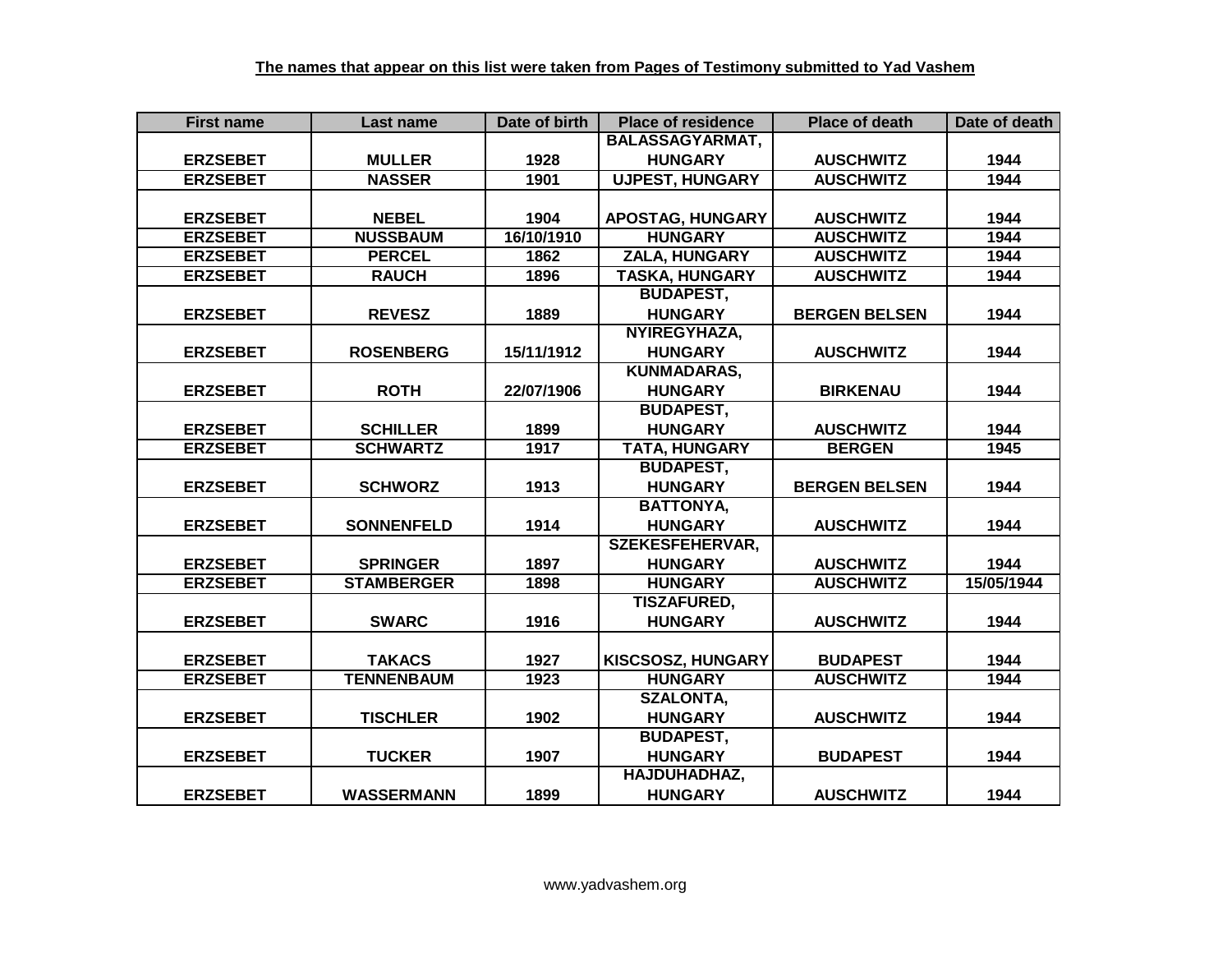| <b>First name</b> | Last name         | Date of birth | <b>Place of residence</b> | <b>Place of death</b> | Date of death |
|-------------------|-------------------|---------------|---------------------------|-----------------------|---------------|
|                   |                   |               | <b>SZERENCS,</b>          |                       |               |
| <b>ERZSEBET</b>   | <b>WEISBERGER</b> | 1914          | <b>HUNGARY</b>            | <b>AUSCHWITZ</b>      | 1944          |
| <b>ERZSEBET</b>   | <b>WEISZ</b>      | 1895          | <b>CEGLED, HUNGARY</b>    | <b>AUSCHWITZ</b>      | 1944          |
|                   |                   |               | <b>BUDAPEST,</b>          |                       |               |
| <b>ERZSEBET</b>   | <b>WEISZ</b>      | 1926          | <b>HUNGARY</b>            | <b>BUDAPEST</b>       | 16/04/1944    |
|                   |                   |               | <b>SZEKESFEHERVAR,</b>    |                       |               |
| <b>ERZSEBET</b>   | <b>WIENER</b>     | 1920          | <b>HUNGARY</b>            | <b>AUSCHWITZ</b>      | 1944          |
|                   |                   |               | SALGOTARJAN,              |                       |               |
| <b>ERZSEBET</b>   | <b>WINIK</b>      | 1934          | <b>HUNGARY</b>            | <b>AUSCHWITZ</b>      | 6/1944        |
|                   |                   |               |                           |                       |               |
| <b>ERZSI</b>      | <b>GROSZ</b>      | 1918          | <b>KISVARDA, HUNGARY</b>  | <b>AUSCHWITZ</b>      | 1944          |
|                   |                   |               | <b>SZEKESFEHERVAR,</b>    |                       |               |
| <b>ERZSI</b>      | <b>GRUNHUT</b>    | 1913          | <b>HUNGARY</b>            | <b>AUSCHWITZ</b>      | 1944          |
|                   |                   |               | <b>BUDAPEST,</b>          |                       |               |
| <b>ERZSI</b>      | <b>MILCH</b>      | 1900          | <b>HUNGARY</b>            | <b>AUSCHWITZ</b>      | 1944          |
|                   |                   |               |                           |                       |               |
| <b>ERZSI</b>      | <b>SOLTESZ</b>    | 1906          | <b>MISKOLCZ, HUNGARY</b>  | <b>AUSCHWITZ</b>      | 1944          |
| <b>ERZSI</b>      | <b>SZALONTAI</b>  | 1910          | <b>SAG, HUNGARY</b>       | <b>AUSCHWITZ</b>      | 1944          |
|                   |                   |               | <b>KUNMADARAS,</b>        |                       |               |
| <b>ERZSIBET</b>   | <b>DOROBAS</b>    | 1909          | <b>HUNGARY</b>            | <b>AUSCHWITZ</b>      | 1944          |
| <b>ERZSIBET</b>   | <b>KLAIN</b>      | 1895          | <b>KOMADI, HUNGARY</b>    | <b>AUSCHWITZ</b>      | 1944          |
|                   |                   |               | <b>NAGYHODOS,</b>         |                       |               |
| <b>ERZSIKE</b>    | <b>SVED</b>       | 1938          | <b>HUNGARY</b>            | <b>AUSCHWITZ</b>      | 1944          |
| <b>ERZSOBET</b>   | <b>PINKEISZ</b>   | 1906          | <b>CSENGER, HUNGARY</b>   | <b>AUSCHWITZ</b>      | 1944          |
|                   |                   |               | <b>BUDSZENTMIHALY,</b>    |                       |               |
| <b>ESTERA</b>     | <b>BOJMAN</b>     | 1924          | <b>HUNGARY</b>            | <b>AUSCHWITZ</b>      | 1944          |
| <b>ESTHER</b>     | <b>BERKOVITS</b>  | 16/07/1926    | <b>BALKANY, HUNGARY</b>   | <b>AUSCHWITZ</b>      | 16/05/1944    |
| <b>ESTHER</b>     | <b>BERKOVITS</b>  | 1926          | <b>BALKANY, HUNGARY</b>   | <b>AUSCHWITZ</b>      | 1944          |
|                   |                   |               | NYIRBATOR,                |                       |               |
| <b>ESTHER</b>     | <b>HELLER</b>     | 1929          | <b>HUNGARY</b>            | <b>AUSCHWITZ</b>      | 24/05/1944    |
| <b>ESTHER</b>     | <b>LOEWY</b>      | 1888          | <b>UJPEST, HUNGARY</b>    | <b>AUSCHWITZ</b>      | 1944          |
| <b>ESTHER</b>     | <b>ROTH</b>       | 1906          | <b>APAGY, HUNGARY</b>     | <b>AUSCHWITZ</b>      | 1944          |
|                   |                   |               | HAJDUSZOBOSZLO,           |                       |               |
| <b>ESTHER</b>     | <b>WEINBERGER</b> | 20/04/1904    | <b>HUNGARY</b>            | <b>AUSCHWITZ</b>      | 1944          |
|                   |                   |               | <b>VAMOSPERCS,</b>        |                       |               |
| <b>ESTI</b>       | <b>GRUENSPAN</b>  | 1896          | <b>HUNGARY</b>            | <b>AUSCHWITZ</b>      | 1944          |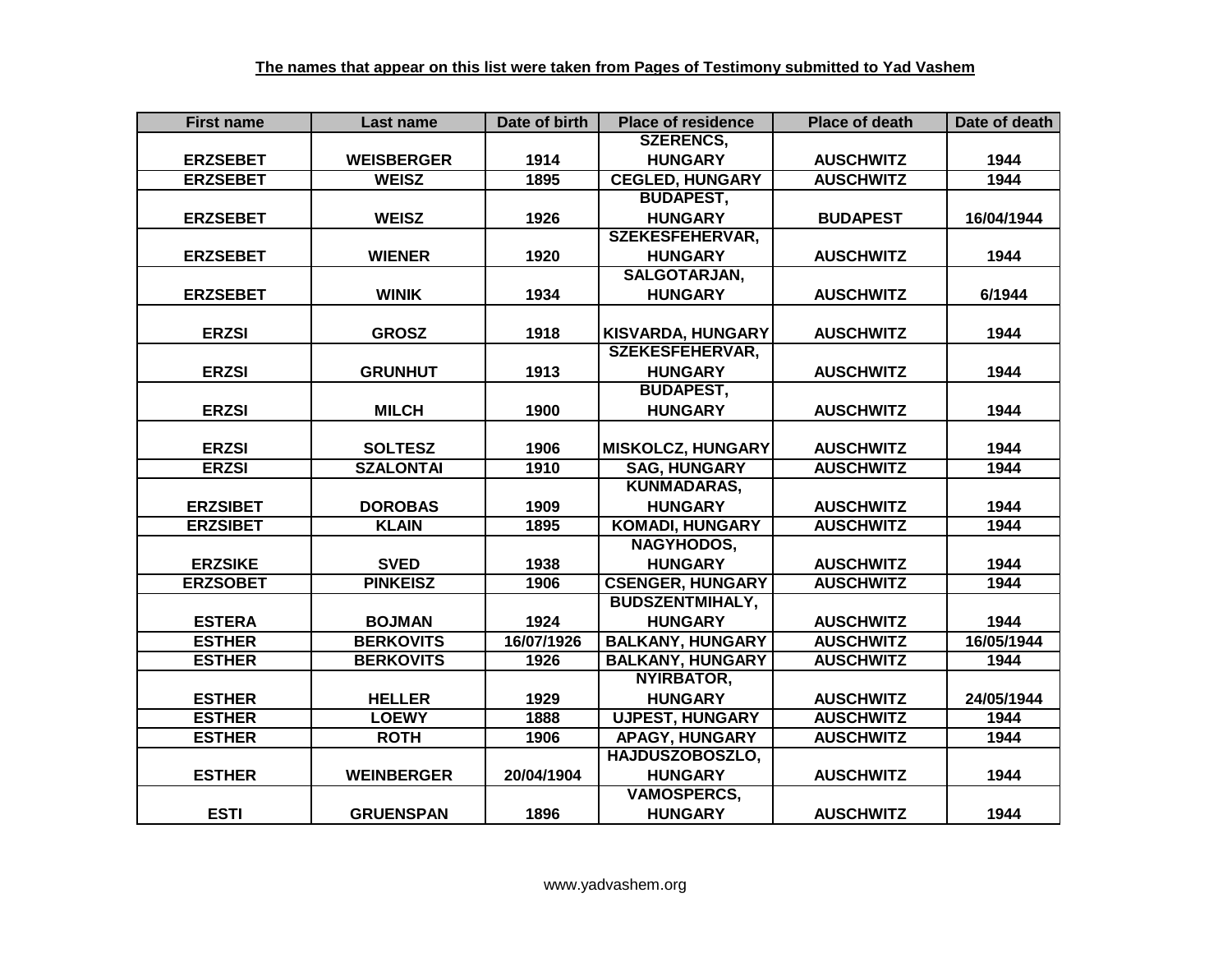| <b>First name</b> | Last name          | Date of birth | <b>Place of residence</b> | <b>Place of death</b> | Date of death |
|-------------------|--------------------|---------------|---------------------------|-----------------------|---------------|
| <b>ESZTER</b>     | <b>DEUTCH</b>      | 1896          | <b>ONOD, HUNGARY</b>      | <b>AUSCHWITZ</b>      | 11/1944       |
|                   |                    |               | <b>TISZAESZLAR,</b>       |                       |               |
| <b>ESZTER</b>     | <b>FARKAS</b>      | 1937          | <b>HUNGARY</b>            | <b>AUSCHWITZ</b>      | 1944          |
|                   |                    |               | SALGOTARJAN,              |                       |               |
| <b>ESZTER</b>     | <b>FISCHER</b>     | 1893          | <b>HUNGARY</b>            | <b>AUSCHWITZ</b>      | 1944          |
| <b>ESZTER</b>     | <b>FRISCHMANN</b>  | 1866          | <b>KEMECE, HUNGARY</b>    | <b>AUSCHWITZ</b>      | 1944          |
| <b>ESZTER</b>     | <b>GROSZBERG</b>   | 21/04/1876    | <b>TOKAJ, HUNGARY</b>     | <b>AUSCHWITZ</b>      | 15/07/1944    |
|                   |                    |               | <b>BUDAPEST,</b>          |                       |               |
| <b>ESZTER</b>     | <b>GRUNWALD</b>    | 1912          | <b>HUNGARY</b>            |                       | 1944          |
|                   |                    |               | <b>DEBRECEN,</b>          |                       |               |
| <b>ESZTER</b>     | <b>HAVAS</b>       | 1892          | <b>HUNGARY</b>            | <b>AUSCHWITZ</b>      | 1944          |
|                   |                    |               | <b>BUDAPEST,</b>          |                       |               |
| <b>ESZTER</b>     | <b>KOVACS</b>      | 1917          | <b>HUNGARY</b>            | <b>AUSCHWITZ</b>      | 10/1944       |
|                   |                    |               | NYIRPARASZNYA,            |                       |               |
| <b>ESZTER</b>     | <b>KUHN</b>        | 16/11/1895    | <b>HUNGARY</b>            | <b>AUSCHWITZ</b>      | 1944          |
| <b>ESZTER</b>     | <b>LEFKOVITS</b>   | 1868          | <b>MISKOLC, HUNGARY</b>   | <b>AUSCHWITZ</b>      | 8/1944        |
| <b>ESZTER</b>     | <b>MULLER</b>      | 1896          | <b>HUNGARY</b>            | <b>AUSCHWITZ</b>      | 1944          |
|                   |                    |               |                           |                       |               |
| <b>ESZTER</b>     | <b>OSZTREICHER</b> | 1876          | <b>KISVARDA, HUNGARY</b>  | <b>AUSCHWITZ</b>      | 31/05/1944    |
|                   |                    |               | <b>SATORALJAUJHELY,</b>   |                       |               |
| <b>ESZTER</b>     | <b>ROSENBERG</b>   | 1888          | <b>HUNGARY</b>            | <b>AUSCHWITZ</b>      | 1944          |
|                   |                    |               | <b>BUDAPEST,</b>          |                       |               |
| <b>ESZTI</b>      | <b>DAVIDOVICS</b>  | 1893          | <b>HUNGARY</b>            | <b>BUDAPEST</b>       | 1944          |
|                   |                    |               | <b>VAMOSMIKOLA,</b>       |                       |               |
| <b>ETA</b>        | <b>HADL</b>        | 1919          | <b>HUNGARY</b>            | <b>AUSCHWITZ</b>      | 1944          |
|                   |                    |               | <b>SZEGHALOM,</b>         |                       |               |
| <b>ETEKA</b>      | <b>STEPER</b>      | 1882          | <b>HUNGARY</b>            | <b>AUSCHWITZ</b>      | 1944          |
|                   |                    |               | <b>SZOMBATHELY,</b>       |                       |               |
| <b>ETEL</b>       | <b>BONYHADI</b>    | 1908          | <b>HUNGARY</b>            | <b>AUSCHWITZ</b>      | 1944          |
|                   |                    |               | NYIREGYHAZA,              |                       |               |
| <b>ETEL</b>       | <b>GEWUERZ</b>     | 1874          | <b>HUNGARY</b>            | <b>AUSCHWITZ</b>      | 1944          |
|                   |                    |               | <b>HAJDU NANAS,</b>       |                       |               |
| <b>ETEL</b>       | <b>GLIKLICH</b>    | 1889          | <b>HUNGARY</b>            | <b>AUSCHWITZ</b>      | 1944          |
|                   |                    |               |                           |                       |               |
| <b>ETEL</b>       | <b>GUTTMAN</b>     | 1885          | <b>NIRBATOR, HUNGARY</b>  | <b>AUSCHWITZ</b>      | 1944          |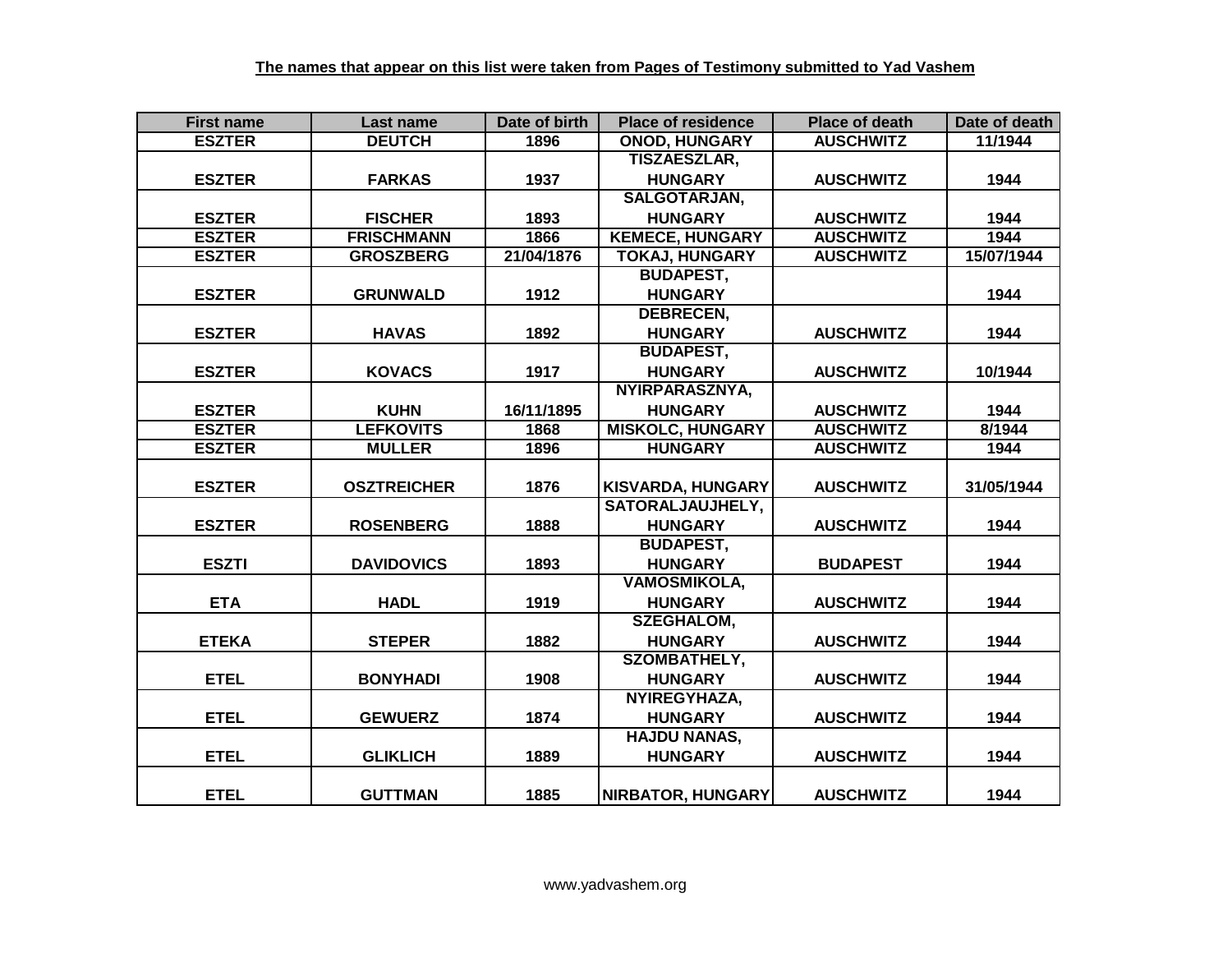| <b>First name</b> | Last name         | Date of birth | <b>Place of residence</b> | <b>Place of death</b> | Date of death |
|-------------------|-------------------|---------------|---------------------------|-----------------------|---------------|
|                   |                   |               | GYONGYOS,                 |                       |               |
| <b>ETEL</b>       | <b>JUNGREISZ</b>  | 21/03/1902    | <b>HUNGARY</b>            | <b>AUSCHWITZ</b>      | 1944          |
|                   |                   |               | <b>KLEINFEST,</b>         |                       |               |
| <b>ETEL</b>       | <b>KESZLER</b>    | 1880          | <b>HUNGARY</b>            | <b>AUSCHWITZ</b>      | 1944          |
| <b>ETEL</b>       | <b>KOHN</b>       | 1883          | <b>HUNGARY</b>            | <b>AUSCHWITZ</b>      | 1944          |
| <b>ETEL</b>       | <b>KOHN</b>       | 1900          | <b>MISKOLC, HUNGARY</b>   | <b>AUSCHWITZ</b>      | 1944          |
|                   |                   |               | <b>BUDAPEST,</b>          |                       |               |
| <b>ETEL</b>       | <b>MASANSKER</b>  | 1888          | <b>HUNGARY</b>            | <b>VIENNA</b>         | 1944          |
|                   |                   |               | <b>DUNAFOLDVAR,</b>       |                       |               |
| <b>ETEL</b>       | <b>POLLAK</b>     | 1930          | <b>HUNGARY</b>            | <b>AUSCHWITZ</b>      | 1944          |
| <b>ETEL</b>       | <b>ROHT</b>       | 1872          | <b>MISKOLC, HUNGARY</b>   | <b>AUSCHWITZ</b>      | 1944          |
| <b>ETEL</b>       | <b>ROSENBERG</b>  | 1888          | <b>PECS, HUNGARY</b>      | <b>AUSCHWITZ</b>      | 1944          |
|                   |                   |               | <b>MATESZALKA,</b>        |                       |               |
| <b>ETEL</b>       | <b>SCHREIBER</b>  | 1900          | <b>HUNGARY</b>            | <b>AUSCHWITZ</b>      | 1944          |
|                   |                   |               | FUZESABONY,               |                       |               |
| <b>ETEL</b>       | <b>SINGER</b>     | 1895          | <b>HUNGARY</b>            | <b>AUSCHWITZ</b>      | 1944          |
|                   |                   |               | <b>SZEKESFEHERVAR,</b>    |                       |               |
| <b>ETEL</b>       | <b>SINGER</b>     | 30/04/1883    | <b>HUNGARY</b>            | <b>AUSCHWITZ</b>      | 14/06/1944    |
|                   |                   |               | <b>BUDAPEST,</b>          |                       |               |
| <b>ETEL</b>       | <b>SPIEGEL</b>    | 1900          | <b>HUNGARY</b>            | <b>AUSCHWITZ</b>      | 1944          |
| <b>ETELE</b>      | <b>HABERMANN</b>  | 1890          | <b>VERTES, HUNGARY</b>    | <b>AUSCHWITZ</b>      | 1944          |
|                   |                   |               | NYIREGYHAZA,              |                       |               |
| <b>ETELKA</b>     | <b>FRIED</b>      | 16/12/1896    | <b>HUNGARY</b>            | <b>AUSCHWITZ</b>      | 1945          |
|                   |                   |               | NAGYKALLO,                |                       |               |
| <b>ETELKA</b>     | <b>KATCZ</b>      | 1912          | <b>HUNGARY</b>            | <b>POLAND</b>         | 1944          |
|                   |                   |               |                           |                       |               |
|                   |                   |               | <b>HAJDU SZOBOSZLO,</b>   |                       |               |
| <b>ETELKA</b>     | <b>LICHT</b>      | 1922          | <b>HUNGARY</b>            | <b>AUSCHWITZ</b>      | 1944          |
|                   |                   |               | <b>DEBRECEN,</b>          |                       |               |
| <b>ETELKA</b>     | <b>LOEWI</b>      | 28/06/1896    | <b>HUNGARY</b>            | <b>BIRKENAU</b>       | 1944          |
| <b>ETELKA</b>     | <b>PASZTERNAK</b> | 1894          | <b>MISKOLC, HUNGARY</b>   | <b>AUSCHWITZ</b>      | 1944          |
| <b>ETELKA</b>     | <b>STEINER</b>    | 1875          | <b>UJPEST, HUNGARY</b>    | <b>AUSCHWITZ</b>      | 1944          |
| <b>ETHEL</b>      | <b>KELLNER</b>    | 1880          | <b>SZGED, HUNGARY</b>     | <b>AUSCHWITZ</b>      | 1944          |
|                   |                   |               | <b>BUDAPEST,</b>          |                       |               |
| <b>ETHEL</b>      | <b>ROTHBACH</b>   | 1902          | <b>HUNGARY</b>            |                       | 1944          |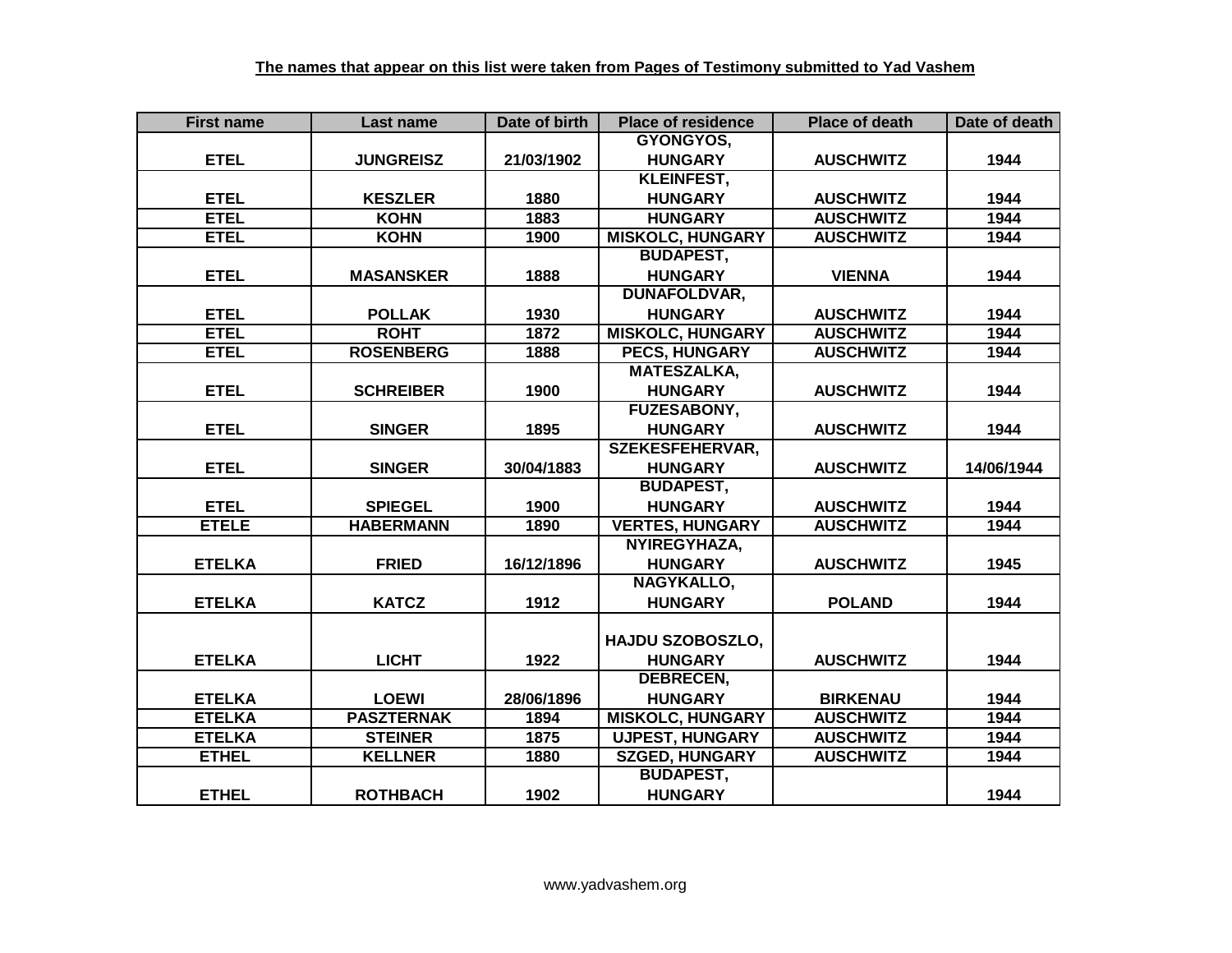| <b>First name</b> | Last name         | Date of birth | <b>Place of residence</b> | <b>Place of death</b> | Date of death |
|-------------------|-------------------|---------------|---------------------------|-----------------------|---------------|
|                   |                   |               |                           |                       |               |
| <b>ETHEL</b>      | <b>WEISZ</b>      | 1910          | <b>BUDAFOK, HUNGARY</b>   | <b>AUSCHWITZ</b>      | 1944          |
|                   |                   |               | <b>DEBRECEN,</b>          |                       |               |
| <b>ETIA</b>       | <b>NAJMAN</b>     | 1890          | <b>HUNGARY</b>            | <b>AUSCHWITZ</b>      | 1944          |
|                   |                   |               | <b>TOROKSZENTMIKLOS</b>   |                       |               |
| <b>ETIL</b>       | <b>HOJDU</b>      | 1880          | , HUNGARY                 | <b>AUSCHWITZ</b>      | 1944          |
| <b>ETIL</b>       | <b>STIF</b>       | 1904          | <b>UJFALA, HUNGARY</b>    | <b>AUSCHWITZ</b>      | 1944          |
|                   |                   |               | <b>HAJDUNASZ,</b>         |                       |               |
| <b>ETL</b>        | <b>FRAJLACH</b>   | 1899          | <b>HUNGARY</b>            | <b>AUSCHWITZ</b>      | 1944          |
| <b>ETL</b>        | <b>FYSZMAN</b>    | 1877          | <b>SOLNOK, HUNGARY</b>    | <b>AUSCHWITZ</b>      | 1944          |
|                   |                   |               | <b>NYIRBATOR,</b>         |                       |               |
| <b>ETTA</b>       | <b>HERSKOVITZ</b> | 1922          | <b>HUNGARY</b>            | <b>BIRKENAU</b>       | 10/1944       |
| <b>EUGENE</b>     | <b>BENISZ</b>     | 1910          | <b>UJPEST, HUNGARY</b>    | <b>AUSCHWITZ</b>      | 1944          |
|                   |                   |               | <b>DEBRECEN,</b>          |                       |               |
| <b>EVI</b>        | <b>WIESEL</b>     | 1920          | <b>HUNGARY</b>            | <b>AUSCHWITZ</b>      | 1944          |
| <b>FAJGA</b>      | <b>KAC</b>        | 1908          | <b>CARDO, HUNGARY</b>     | <b>AUSCHWITZ</b>      | 1944          |
| <b>FAJGA</b>      | <b>TAYTELBAUM</b> | 1900          | <b>TOLCSVA, HUNGARY</b>   | <b>AUSCHWITZ</b>      | 1944          |
| <b>FAJGE</b>      | <b>KLAJN</b>      | 1905          | <b>BONIAD, HUNGARY</b>    | <b>AUSCHWITZ</b>      | 1944          |
|                   |                   |               | <b>SZERENCS,</b>          |                       |               |
| <b>FAJGELE</b>    | <b>WEISZBERG</b>  | 1941          | <b>HUNGARY</b>            | <b>AUSCHWITZ</b>      | 1944          |
| <b>FAL</b>        | <b>SELESZI</b>    | 1912          | <b>KARCAG, HUNGARY</b>    |                       | 1943          |
| <b>FANI</b>       | <b>BACHRACH</b>   | 1888          | <b>HUNGARY</b>            | <b>AUSCHWITZ</b>      | 1944          |
|                   |                   |               |                           |                       |               |
| <b>FANI</b>       | <b>CHEIMOWITS</b> | 1920          | <b>KALOCSA, HUNGARY</b>   | <b>AUSCHWITZ</b>      | 1944          |
|                   |                   |               | <b>BUDAPEST,</b>          |                       |               |
| <b>FANI</b>       | <b>CUN</b>        | 1902          | <b>HUNGARY</b>            | <b>AUSCHWITZ</b>      | 1944          |
|                   |                   |               | <b>UIDO NANAS,</b>        |                       |               |
| <b>FANI</b>       | <b>GOLDSZTAJN</b> | 1896          | <b>HUNGARY</b>            | <b>AUSCHWITZ</b>      | 1944          |
|                   |                   |               | NYIRMEGGYES,              |                       |               |
| <b>FANI</b>       | <b>GREENBAUM</b>  | 1870          | <b>HUNGARY</b>            | <b>AUSCHWITZ</b>      | 1944          |
|                   |                   |               | <b>NYIRMEDGYES,</b>       |                       |               |
| <b>FANI</b>       | <b>GREENBAUM</b>  | 1868          | <b>HUNGARY</b>            | <b>AUSCHWITZ</b>      | 1944          |
|                   |                   |               | NYIRIBRONY,               |                       |               |
| <b>FANI</b>       | <b>GROSZ</b>      | 1862          | <b>HUNGARY</b>            | <b>AUSCHWITZ</b>      | 1944          |
| <b>FANI</b>       | <b>GRYNCFELD</b>  | 1889          | <b>SOPRON, HUNGARY</b>    | <b>SOPRON</b>         | 1944          |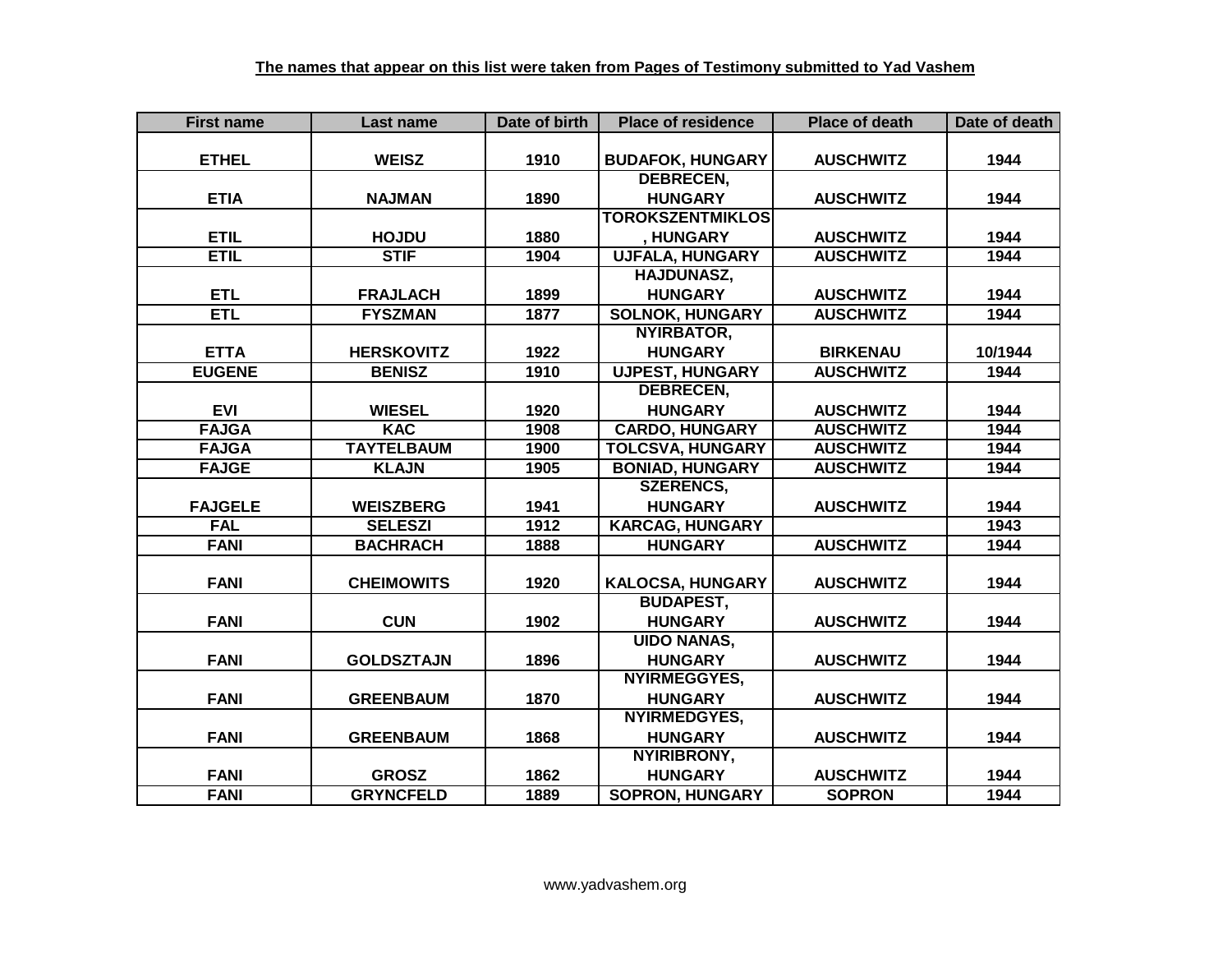| <b>First name</b> | Last name         | Date of birth | <b>Place of residence</b> | <b>Place of death</b> | Date of death |
|-------------------|-------------------|---------------|---------------------------|-----------------------|---------------|
|                   |                   |               | <b>VAMOS PECS,</b>        |                       |               |
| <b>FANI</b>       | <b>GUTTMANN</b>   | 1881          | <b>HUNGARY</b>            | <b>AUSCHWITZ</b>      | 1944          |
| <b>FANI</b>       | <b>HEIMLICH</b>   | 1882          | PAPA, HUNGARY             | <b>AUSCHWITZ</b>      | 1944          |
|                   |                   |               | <b>SZERENCS,</b>          |                       |               |
| <b>FANI</b>       | <b>JOSEFOVICS</b> | 1896          | <b>HUNGARY</b>            | <b>AUSCHWITZ</b>      | 23/05/1944    |
|                   |                   |               | <b>DEBRECEN,</b>          |                       |               |
| <b>FANI</b>       | <b>KUPFER</b>     | 1882          | <b>HUNGARY</b>            | <b>AUSCHWITZ</b>      | 1944          |
|                   |                   |               | <b>KECSKEMET,</b>         |                       |               |
| <b>FANI</b>       | <b>LANGERMANN</b> | 1868          | <b>HUNGARY</b>            | <b>AUSCHWITZ</b>      | 1943          |
|                   |                   |               | <b>BALASSAGYARMAT,</b>    |                       |               |
| <b>FANI</b>       | <b>LEBOVICZ</b>   | 1890          | <b>HUNGARY</b>            | <b>AUSCHWITZ</b>      | 1944          |
| <b>FANI</b>       | <b>LISAER</b>     | 1890          | <b>MISKOLC, HUNGARY</b>   | <b>AUSCHWITZ</b>      | 1944          |
|                   |                   |               | <b>HAJDU HADHAZ,</b>      |                       |               |
| <b>FANI</b>       | <b>ROTH</b>       | 1855          | <b>HUNGARY</b>            | <b>AUSCHWITZ</b>      | 1944          |
| <b>FANI</b>       | <b>SCHWARTZ</b>   | 1892          | <b>PAKOS, HUNGARY</b>     | <b>AUSCHWITZ</b>      | 1944          |
|                   |                   |               | <b>VARPALOTA,</b>         |                       |               |
| <b>FANI</b>       | <b>SCHWARZ</b>    | 1884          | <b>HUNGARY</b>            | <b>AUSCHWITZ</b>      | 1944          |
| <b>FANI</b>       | <b>STERN</b>      | 1914          | <b>PECS, HUNGARY</b>      | <b>AUSCHWITZ</b>      | 1944          |
|                   |                   |               | <b>JASZAPATI,</b>         |                       |               |
| <b>FANI</b>       | <b>SULZBECK</b>   | 1900          | <b>HUNGARY</b>            | <b>AUSCHWITZ</b>      | 1944          |
| <b>FANI</b>       | <b>SZANTO</b>     | 1875          | <b>CEGLED, HUNGARY</b>    | <b>AUSCHWITZ</b>      | 1942          |
|                   |                   |               | <b>BUDAPEST,</b>          |                       |               |
| <b>FANI</b>       | <b>WEINSTEIN</b>  | 1900          | <b>HUNGARY</b>            | <b>AUSCHWITZ</b>      | 1944          |
| <b>FANI</b>       | <b>WEISER</b>     | 1896          | <b>PUTNOK, HUNGARY</b>    | <b>AUSCHWITZ</b>      | 1944          |
|                   |                   |               |                           |                       |               |
| <b>FANNY</b>      | <b>FRIED</b>      | 1893          | <b>KISVARDA, HUNGARY</b>  | <b>AUSCHWITZ</b>      | 1944          |
| <b>FANNY</b>      | <b>GUTTMAN</b>    | 14/01/1878    | <b>MISKOLC, HUNGARY</b>   | <b>AUSCHWITZ</b>      | 1944          |
|                   |                   |               | <b>BUDAPEST,</b>          |                       |               |
| <b>FANNY</b>      | <b>HASZ</b>       | 29/08/1888    | <b>HUNGARY</b>            | <b>AUSCHWITZ</b>      | 1944          |
| <b>FANNY</b>      | <b>SZIGETI</b>    | 1925          | <b>PAPA, HUNGARY</b>      | <b>AUSCHWITZ</b>      | 1944          |
|                   |                   |               |                           |                       |               |
| <b>FANY</b>       | <b>DEUTCH</b>     | 1895          | <b>SAROSOD, HUNGARY</b>   | <b>AUSCHWITZ</b>      | 1944          |
|                   |                   |               | <b>BUDAPEST,</b>          | <b>KAMENETS</b>       |               |
| <b>FANY</b>       | <b>HUPPERT</b>    | 1879          | <b>HUNGARY</b>            | <b>PODOLSKI</b>       | 1941          |
| <b>FANY</b>       | <b>WAISZ</b>      | 1880          | <b>OBUDA, HUNGARY</b>     | <b>AUSCHWITZ</b>      | 1944          |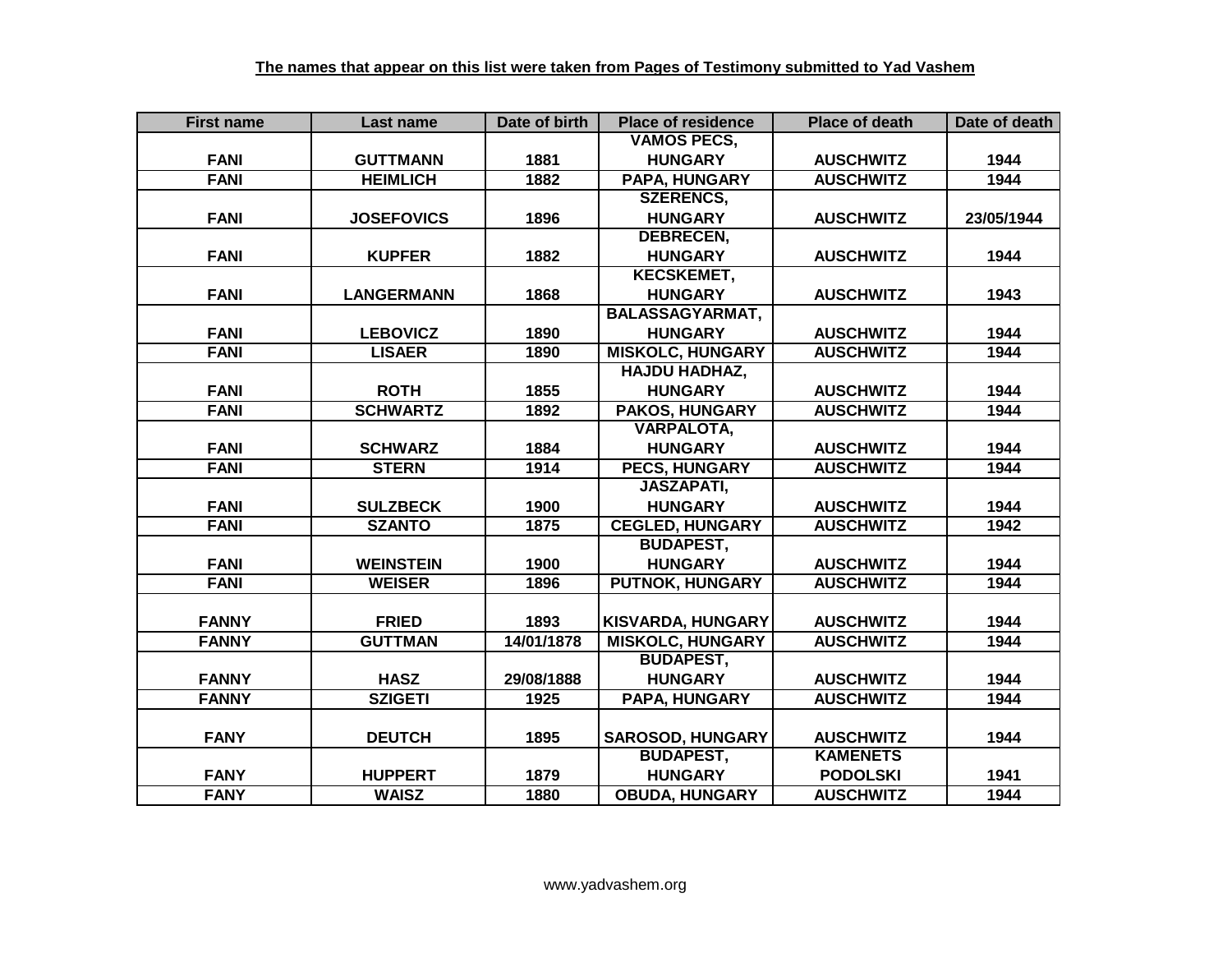| <b>First name</b> | Last name          | Date of birth | <b>Place of residence</b> | <b>Place of death</b> | Date of death |
|-------------------|--------------------|---------------|---------------------------|-----------------------|---------------|
|                   |                    |               | <b>SATORALJAUJHEJ,</b>    |                       |               |
| <b>FARIDA</b>     | <b>MARKOVITS</b>   | 1883          | <b>HUNGARY</b>            | <b>AUSCHWITZ</b>      | 1944          |
|                   |                    |               | PENESZLEK,                |                       |               |
| <b>FARKAS</b>     | <b>FRIEDMANN</b>   | 1885          | <b>HUNGARY</b>            | <b>AUSCHWITZ</b>      | 1944          |
|                   |                    |               | <b>VASAROSNAMENY,</b>     |                       |               |
| <b>FARKAS</b>     | <b>GRUNBLATT</b>   | 16/3/1864     | <b>HUNGARY</b>            | <b>AUSCHWITZ</b>      | 22/5/1944     |
| <b>FARKAS</b>     | <b>LINCZER</b>     | 1870          | <b>KISPEST, HUNGARY</b>   | <b>AUSCHWITZ</b>      | 1944          |
| <b>FARKAS</b>     | <b>STERN</b>       | 1879          | <b>KEMECSE, HUNGARY</b>   | <b>AUSCHWITZ</b>      | 1944          |
| <b>FAVIS</b>      | <b>NEUMANN</b>     | 1880          | <b>TEGLAS, HUNGARY</b>    | <b>AUSCHWITZ</b>      | 1944          |
| <b>FEGE</b>       | <b>SCHLESINGER</b> | 1893          | PATAK, HUNGARY            | <b>AUSCHWITZ</b>      | 1944          |
|                   |                    |               | NAGYKALLO,                |                       |               |
| <b>FEIS</b>       | <b>WINKLER</b>     | 1870          | <b>HUNGARY</b>            | <b>AUSCHWITZ</b>      | 1944          |
| <b>FEJGE</b>      | <b>KISZ</b>        | 1882          | <b>PALCA, HUNGARY</b>     | <b>AUSCHWITZ</b>      | 1944          |
|                   |                    |               | HAJDUSZOVAT,              |                       |               |
| <b>FEREC</b>      | <b>UNGAR</b>       | 1909          | <b>HUNGARY</b>            | <b>UKRAINE</b>        | 1944          |
|                   |                    |               | <b>BERETYOUJFALU,</b>     |                       |               |
| <b>FERENC</b>     | <b>HERCZ</b>       | 1911          | <b>HUNGARY</b>            | <b>DON RIVER</b>      | 1944          |
|                   |                    |               | DAVIDHAZA,                |                       |               |
| <b>FERENC</b>     | <b>KRAUSZ</b>      | 1927          | <b>HUNGARY</b>            | <b>AUSCHWITZ</b>      | 6/1944        |
|                   |                    |               | NYIREGYHAZA,              |                       |               |
| <b>FERENCZ</b>    | <b>LOEWY</b>       | 1882          | <b>HUNGARY</b>            | <b>AUSCHWITZ</b>      | 1944          |
|                   |                    |               | <b>BUDAPEST,</b>          |                       |               |
| <b>FERENCZ</b>    | <b>ROSENFELD</b>   | 1933          | <b>HUNGARY</b>            | <b>AUSCHWITZ</b>      | 1944          |
|                   |                    |               | <b>DEBRECEN,</b>          |                       |               |
| <b>FERENCZ</b>    | <b>SPITZ</b>       | 1854          | <b>HUNGARY</b>            | <b>AUSCHWITZ</b>      | 1944          |
|                   |                    |               | <b>BUDAPEST,</b>          |                       |               |
| <b>FERENEZ</b>    | <b>STEINER</b>     | 1908          | <b>HUNGARY</b>            |                       | 1943          |
| <b>FERENZ</b>     | <b>GLATSTEIN</b>   | 1897          | <b>EDELENY, HUNGARY</b>   | <b>CAMP</b>           | 1945          |
| <b>FERENZ</b>     | <b>LIPSCHITZ</b>   | 1918          | <b>SZALKA, HUNGARY</b>    | <b>AUSCHWITZ</b>      | 1944          |
|                   |                    |               | NAGYBAJOM,                |                       |               |
| <b>FERENZ</b>     | <b>ROTH</b>        | 1890          | <b>HUNGARY</b>            | <b>DACHAU</b>         | 12/1944       |
|                   |                    |               | MEZOBERENY,               |                       |               |
| <b>FERENZ</b>     | <b>WEINER</b>      | 1901          | <b>HUNGARY</b>            | <b>AUSCHWITZ</b>      | 1944          |
| <b>FLORICA</b>    | <b>LIEBMANN</b>    | 1937          | <b>SZEGED, HUNGARY</b>    |                       | 1944          |
|                   |                    |               | DEBRECEN,                 |                       |               |
| <b>FORKOS</b>     | <b>HEISZ</b>       | 1878          | <b>HUNGARY</b>            | <b>AUSCHWITZ</b>      | 1944          |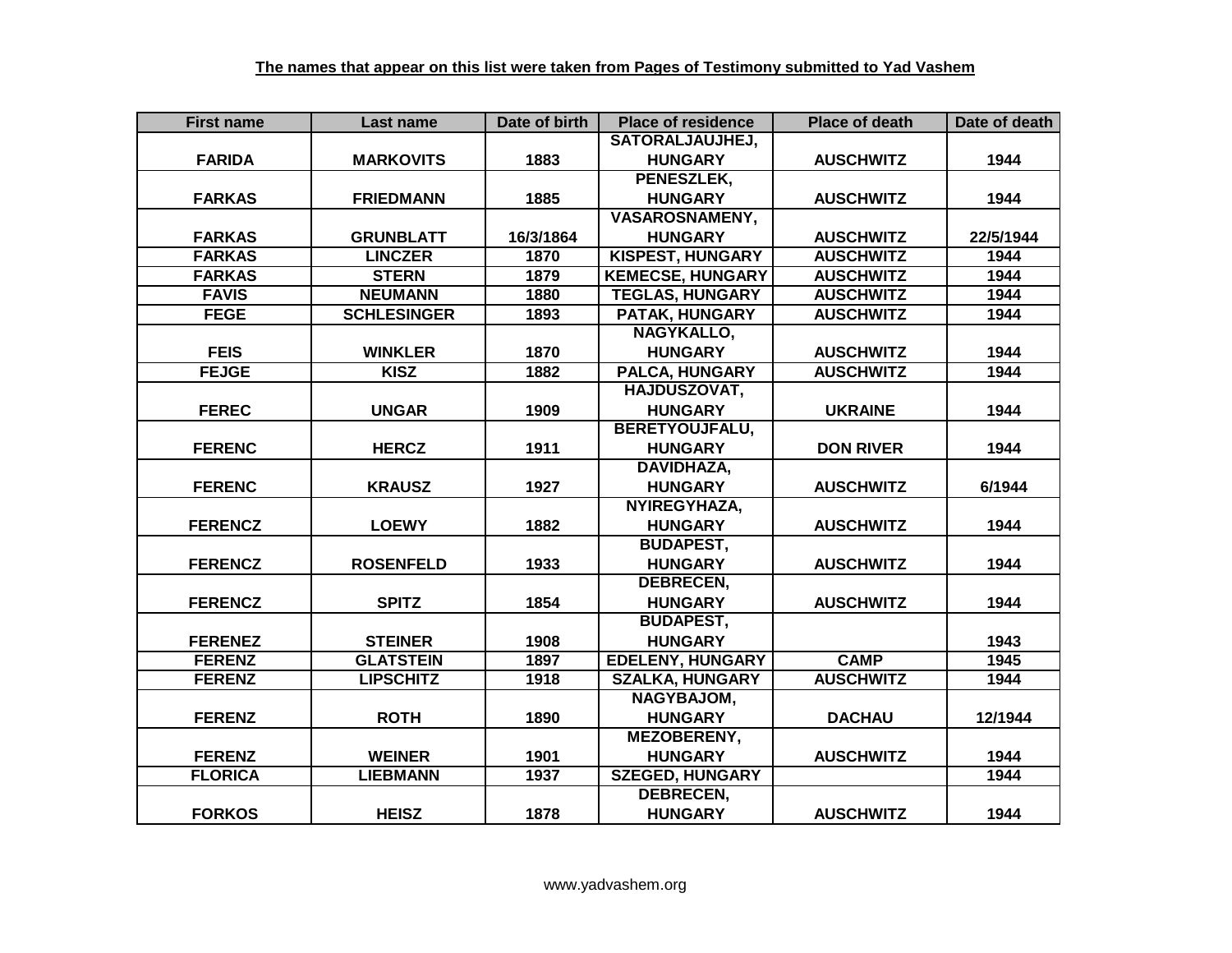| <b>First name</b> | Last name          | Date of birth | <b>Place of residence</b> | <b>Place of death</b> | Date of death |
|-------------------|--------------------|---------------|---------------------------|-----------------------|---------------|
| <b>FRADL</b>      | <b>HINDYK</b>      | 1916          | <b>HUNGARY</b>            | <b>AUSCHWITZ</b>      | 1944          |
| <b>FRAJDA</b>     | <b>SZTERN</b>      | 1916          | <b>CARDO, HUNGARY</b>     | <b>AUSCHWITZ</b>      | 1944          |
| <b>FRAJDL</b>     | <b>SZUSTER</b>     | 1897          | <b>CARDO, HUNGARY</b>     | <b>AUSCHWITZ</b>      | 1944          |
|                   |                    |               | <b>KISKUNFELEGYHAZA,</b>  |                       |               |
| <b>FRANCI</b>     | <b>FISCHHOF</b>    | 1894          | <b>HUNGARY</b>            | <b>AUSCHWITZ</b>      | 1944          |
|                   |                    |               | <b>BUDAPEST,</b>          |                       |               |
| <b>FRANCISC</b>   | <b>KLARMANN</b>    | 1919          | <b>HUNGARY</b>            | <b>BUDAPEST</b>       | 1945          |
|                   |                    |               | <b>BUDAPEST,</b>          |                       |               |
| <b>FRANCISKA</b>  | <b>BOSCHAN</b>     | 15/03/1882    | <b>HUNGARY</b>            | <b>BUDAPEST</b>       | 10/12/1944    |
|                   |                    |               | <b>BUDAPEST,</b>          |                       |               |
| <b>FRANCISKA</b>  | <b>MARKOVITS</b>   | 1873          | <b>HUNGARY</b>            | <b>BUDAPEST</b>       | 1944          |
|                   |                    |               | <b>BEKESCSABA,</b>        |                       |               |
| <b>FRANCISKA</b>  | <b>MAUSKOPF</b>    | 1895          | <b>HUNGARY</b>            | <b>AUSCHWITZ</b>      | 1944          |
| <b>FRANCISKA</b>  | <b>STERN</b>       | 1881          | <b>CEGLED, HUNGARY</b>    | <b>AUSCHWITZ</b>      | 1944          |
|                   |                    |               | <b>JANOSHALMA,</b>        |                       |               |
| <b>FRANCISKA</b>  | <b>WEISZ</b>       | 1903          | <b>HUNGARY</b>            | <b>AUSCHWITZ</b>      | 1944          |
|                   |                    |               |                           |                       |               |
| <b>FRANZ</b>      | <b>KRAUSZ</b>      | 23/06/1908    | <b>GYORSAG, HUNGARY</b>   | <b>SIEGENDORF</b>     | 19/03/1945    |
| <b>FRIDERIKA</b>  | <b>DONATH</b>      | 1894          | <b>SZEDRES, HUNGARY</b>   | <b>AUSCHWITZ</b>      | 1944          |
|                   |                    |               | <b>MEZOCSAT,</b>          |                       |               |
| <b>FRIDERIKA</b>  | <b>MOSKOVITS</b>   | 12/11/1899    | <b>HUNGARY</b>            | <b>AUSCHWITZ</b>      | 20/06/1944    |
| <b>FRIDES</b>     | <b>HULMAN</b>      | 1895          | <b>DIER, HUNGARY</b>      | <b>AUSCHWITZ</b>      | 1944          |
|                   |                    |               | <b>BUDAPEST,</b>          |                       |               |
| <b>FRIDI</b>      | <b>REICH</b>       | 1912          | <b>HUNGARY</b>            | <b>AUSCHWITZ</b>      | 1944          |
| <b>FRIEDA</b>     | <b>HERCZL</b>      | 1895          | <b>USZOD, HUNGARY</b>     | <b>BIRKENAU</b>       | 1944          |
| <b>FRIEDA</b>     | <b>LOWIN</b>       | 13/11/1902    | <b>RAJKA, HUNGARY</b>     | <b>AUSCHWITZ</b>      | 1944          |
|                   |                    |               | <b>BUDAPEST,</b>          |                       |               |
| <b>FRIEDA</b>     | <b>MERBL</b>       | 1879          | <b>HUNGARY</b>            | <b>AUSCHWITZ</b>      | 1944          |
|                   |                    |               | <b>FABIANHAZA,</b>        |                       |               |
| <b>FRIEDA</b>     | <b>STEINBERGER</b> | 1890          | <b>HUNGARY</b>            | <b>AUSCHWITZ</b>      | 1944          |
|                   |                    |               | <b>NYIRBATOR,</b>         |                       |               |
| <b>FRIEDA</b>     | <b>STEINBERGER</b> | 1922          | <b>HUNGARY</b>            | <b>AUSCHWITZ</b>      | 1944          |
| <b>FRIEDL</b>     | <b>WERTHEIMER</b>  | 1870          | VAC, HUNGARY              | <b>AUSCHWITZ</b>      | 1944          |
|                   |                    |               | <b>SZOMBATHELY,</b>       |                       |               |
| <b>FRIGYES</b>    | <b>HACKER</b>      | 30/11/1896    | <b>HUNGARY</b>            |                       | 12/1944       |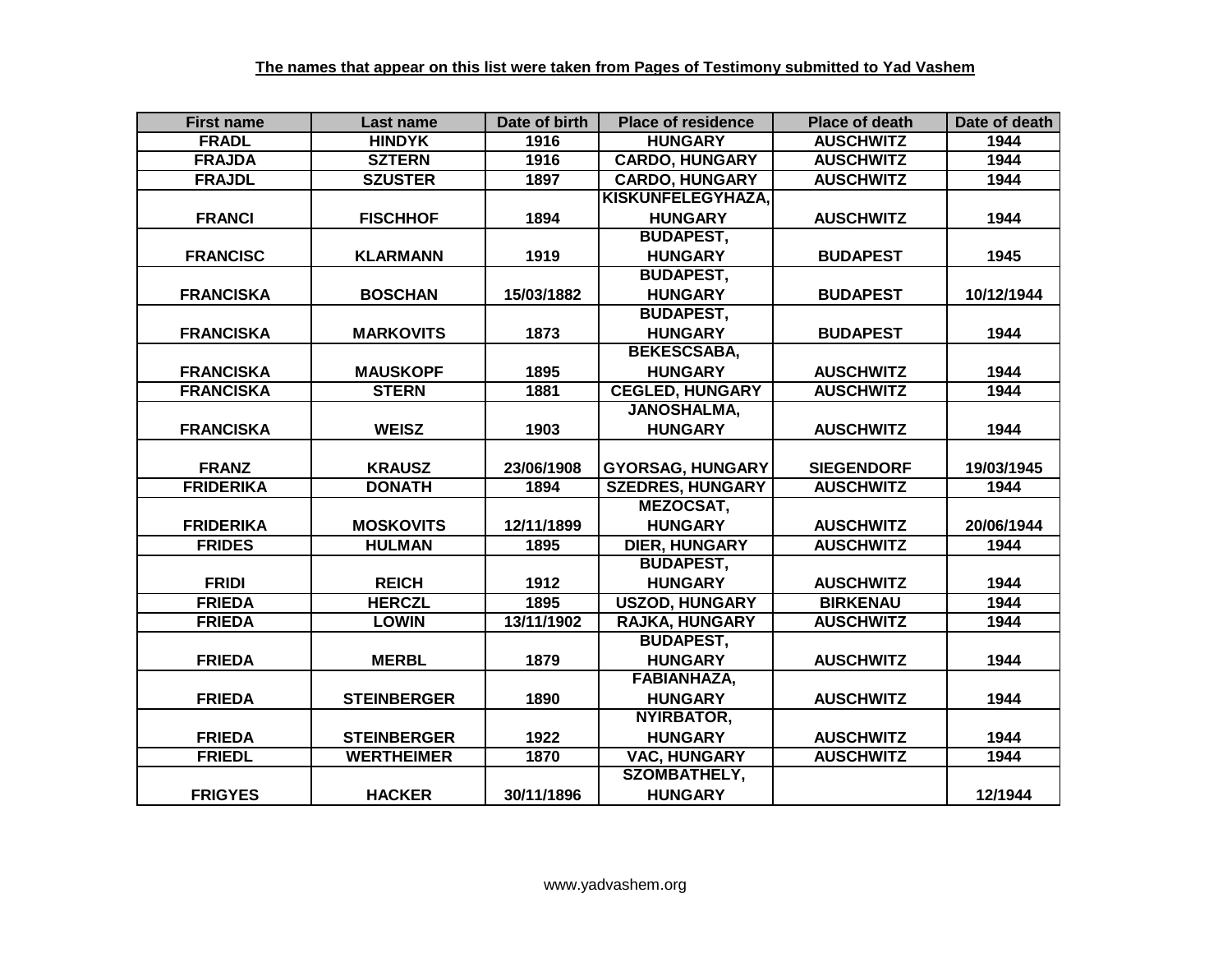| <b>First name</b> | Last name          | Date of birth | <b>Place of residence</b> | <b>Place of death</b> | Date of death |
|-------------------|--------------------|---------------|---------------------------|-----------------------|---------------|
|                   |                    |               | <b>SZATMAR OKORITO,</b>   |                       |               |
| <b>FRIMIT</b>     | <b>WEISS</b>       | 1915          | <b>HUNGARY</b>            | <b>AUSCHWITZ</b>      | 1944          |
|                   |                    |               | <b>BUDAPEST,</b>          |                       |               |
| <b>FRITZ</b>      | <b>CZITRON</b>     | 1922          | <b>HUNGARY</b>            | <b>BUDAPEST</b>       | 1945          |
|                   |                    |               | <b>BUDAPEST,</b>          |                       |               |
| <b>FRITZI</b>     | <b>WERTHEIMER</b>  | 1889          | <b>HUNGARY</b>            | <b>BUDAPEST</b>       | 1944          |
| <b>FRODEL</b>     | <b>MIHAIL</b>      | 1908          | <b>VISZLO, HUNGARY</b>    | <b>AUSCHWITZ</b>      | 1944          |
| <b>FRYMYT</b>     | <b>STERN</b>       | 1898          | <b>SYGYD, HUNGARY</b>     | <b>AUSCHWITZ</b>      | 1943          |
| <b>FULOF</b>      | <b>LOEWI</b>       | 1880          | PAPA, HUNGARY             | <b>AUSCHWITZ</b>      | 1944          |
| <b>FULOP</b>      | <b>HIRSCHFELD</b>  | 1901          | <b>VAC, HUNGARY</b>       | <b>GUNSKIRCHEN</b>    | 10/1944       |
| <b>FULOP</b>      | <b>SCHULCZ</b>     | 1906          | <b>MEZOTUR, HUNGARY</b>   | <b>AUSCHWITZ</b>      | 1944          |
| <b>FULOP</b>      | <b>WEIS</b>        | 1894          | <b>VAC, HUNGARY</b>       | <b>BERGEN BELSEN</b>  | 1945          |
|                   |                    |               | NYIREGYHAZA,              |                       |               |
| <b>GABI</b>       | <b>LIEFF</b>       | 1934          | <b>HUNGARY</b>            | <b>AUSCHWITZ</b>      | 1944          |
|                   |                    |               | <b>BUDAPEST,</b>          |                       |               |
| <b>GABI</b>       | <b>SZABOLCS</b>    | 24/08/1924    | <b>HUNGARY</b>            | <b>BERGEN BELSEN</b>  | 1945          |
|                   |                    |               | <b>SZOMBATHELY,</b>       |                       |               |
| <b>GABRIELLA</b>  | <b>BERCZI</b>      | 1931          | <b>HUNGARY</b>            | <b>AUSCHWITZ</b>      | 1944          |
|                   |                    |               | <b>PESTSZENTERZSEBE</b>   |                       |               |
| <b>GABRIELLA</b>  | <b>GROSS</b>       | 1914          | T, HUNGARY                | <b>AUSCHWITZ</b>      | 1944          |
|                   |                    |               | RAKOSLIGET,               |                       |               |
| <b>GABRIELLA</b>  | <b>REICHMANN</b>   | 1895          | <b>HUNGARY</b>            | <b>AUSCHWITZ</b>      | 1944          |
| <b>GAVRIELA</b>   | <b>CAMER</b>       | 1927          | <b>SENDRE, HUNGARY</b>    | <b>AUSCHWITZ</b>      | 1944          |
|                   |                    |               | <b>JASZAROKSZALLAS,</b>   |                       |               |
| <b>GAVRIELA</b>   | <b>KEMENY</b>      | 1910          | <b>HUNGARY</b>            | <b>AUSCHWITZ</b>      | 1944          |
| <b>GAWRIEL</b>    | <b>KLEJN</b>       | 1884          | <b>ABRANY, HUNGARY</b>    | <b>AUSCHWITZ</b>      | 1944          |
| <b>GDALIA</b>     | <b>LUGAR</b>       | 1907          | <b>SYGYD, HUNGARY</b>     | <b>AUSCHWITZ</b>      | 1944          |
|                   |                    |               | <b>HAJDUNASZ,</b>         |                       |               |
| <b>GEDALJA</b>    | <b>GLIKLICH</b>    | 1907          | <b>HUNGARY</b>            | <b>AUSCHWITZ</b>      | 1944          |
|                   |                    |               | RAKOSPALOTA,              |                       |               |
| <b>GELE</b>       | <b>GROSS</b>       | 1911          | <b>HUNGARY</b>            | <b>AUSCHWITZ</b>      | 1944          |
|                   |                    |               | <b>KAPOSVAR,</b>          |                       |               |
| <b>GEORGE</b>     | <b>SCHLESINGER</b> | 1900          | <b>HUNGARY</b>            | <b>AUSCHWITZ</b>      | 1944          |
|                   |                    |               | <b>BERETTYOUJFALU,</b>    |                       |               |
| <b>GEORGE</b>     | <b>SZEKELY</b>     | 1934          | <b>HUNGARY</b>            | <b>AUSCHWITZ</b>      | 1944          |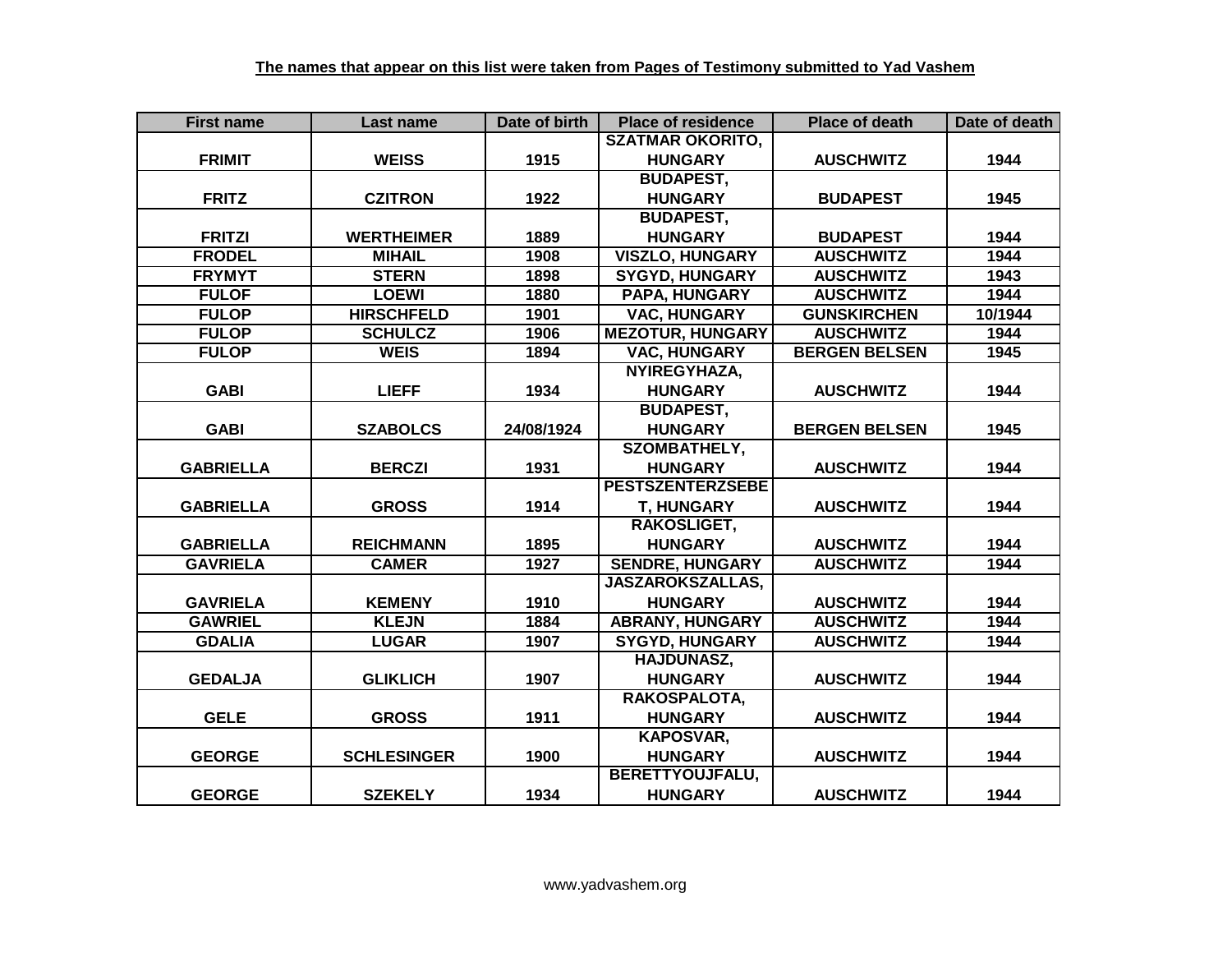| <b>First name</b> | Last name          | Date of birth | <b>Place of residence</b> | <b>Place of death</b> | Date of death |
|-------------------|--------------------|---------------|---------------------------|-----------------------|---------------|
|                   |                    |               | <b>SOMBAT HEJ,</b>        |                       |               |
| <b>GEORGE</b>     | <b>WEINER</b>      | 1912          | <b>HUNGARY</b>            | <b>BURGENLAND</b>     | 1943          |
|                   |                    |               | <b>BUDAPEST,</b>          |                       |               |
| <b>GERCHON</b>    | <b>WERDY</b>       | 1935          | <b>HUNGARY</b>            | <b>AUSCHWITZ</b>      | 1944          |
|                   |                    |               | <b>MATE SZALKA,</b>       |                       |               |
| <b>GHITEL</b>     | <b>WAINBERGHER</b> | 1872          | <b>HUNGARY</b>            | <b>AUSCHWITZ</b>      | 1944          |
| <b>GHIZELA</b>    | <b>LAIHTMAN</b>    | 1898          | <b>GEBE, HUNGARY</b>      | <b>AUSCHWITZ</b>      | 1942          |
|                   |                    |               | <b>BUDAPEST,</b>          |                       |               |
| <b>GHIZELA</b>    | <b>ZONENSAIN</b>   | 1909          | <b>HUNGARY</b>            | <b>AUSCHWITZ</b>      | 1944          |
|                   |                    |               | <b>BUDAPEST,</b>          |                       |               |
| <b>GIOLA</b>      | <b>LICHT</b>       | 1901          | <b>HUNGARY</b>            | <b>AUSCHWITZ</b>      | 1944          |
| <b>GISELA</b>     | <b>GRUNWALD</b>    | 1906          | <b>MISKOLC, HUNGARY</b>   | <b>AUSCHWITZ</b>      | 1944          |
|                   |                    |               | <b>NOGY MEGYER,</b>       |                       |               |
| <b>GISELA</b>     | <b>SPAU</b>        | 1885          | <b>HUNGARY</b>            | <b>AUSCHWITZ</b>      | 1944          |
|                   |                    |               | <b>BUDAPEST,</b>          |                       |               |
| <b>GISELA</b>     | <b>WEISS</b>       | 1915          | <b>HUNGARY</b>            | <b>BERGEN BELSEN</b>  | 1945          |
|                   |                    |               | <b>KLEINWARDEIN,</b>      |                       |               |
| <b>GISELA</b>     | <b>WEISS</b>       | 1903          | <b>HUNGARY</b>            | <b>AUSCHWITZ</b>      | 1944          |
| <b>GISELLA</b>    | <b>KISPAL</b>      | 1890          | <b>KARCAG, HUNGARY</b>    | <b>AUSCHWITZ</b>      | 1944          |
|                   |                    |               | <b>MEZOKOVACSHAZA,</b>    |                       |               |
| <b>GISELLA</b>    | <b>REICH</b>       | 1904          | <b>HUNGARY</b>            | <b>AUSCHWITZ</b>      | 1944          |
| <b>GISI</b>       | <b>ROTH</b>        | 1898          | PEC, HUNGARY              | <b>AUSCHWITZ</b>      | 1944          |
|                   |                    |               | MEGYASZO,                 |                       |               |
| <b>GITL</b>       | <b>FISCHMAN</b>    | 1902          | <b>HUNGARY</b>            | <b>AUSCHWITZ</b>      | 1944          |
| <b>GITL</b>       | <b>HOLENDER</b>    | 1914          | <b>MISKOLC, HUNGARY</b>   | <b>AUSCHWITZ</b>      | 1944          |
| <b>GITL</b>       | <b>IAKOBOWITZ</b>  | 1884          | <b>VISZLO, HUNGARY</b>    | <b>AUSCHWITZ</b>      | 1944          |
| <b>GITL</b>       | <b>MORGENSTERN</b> | 1894          | <b>KALLO, HUNGARY</b>     | <b>AUSCHWITZ</b>      | 1944          |
| <b>GITL</b>       | <b>POLACSEK</b>    | 1900          | <b>ERPATAK, HUNGARY</b>   | <b>AUSCHWITZ</b>      | 1944          |
| <b>GITL</b>       | <b>WOLF</b>        | 1919          | <b>CARDO, HUNGARY</b>     | <b>AUSCHWITZ</b>      | 1944          |
|                   |                    |               | <b>NOGY HALASZ,</b>       |                       |               |
| <b>GITL</b>       | <b>ZELFREIND</b>   | 1904          | <b>HUNGARY</b>            | <b>AUSCHWITZ</b>      | 1944          |
| <b>GIZA</b>       | <b>FRIED</b>       | 1909          | <b>HUNGARY</b>            | <b>AUSCHWITZ</b>      | 1944          |
| <b>GIZA</b>       | <b>HORNSTEIN</b>   | 1888          | <b>HUNGARY</b>            | <b>AUSCHWITZ</b>      | 1944          |
|                   |                    |               | <b>TISZAKESZI,</b>        |                       |               |
| <b>GIZA</b>       | <b>KOHN</b>        | 1888          | <b>HUNGARY</b>            | <b>BIRKENAU</b>       | 15/05/1944    |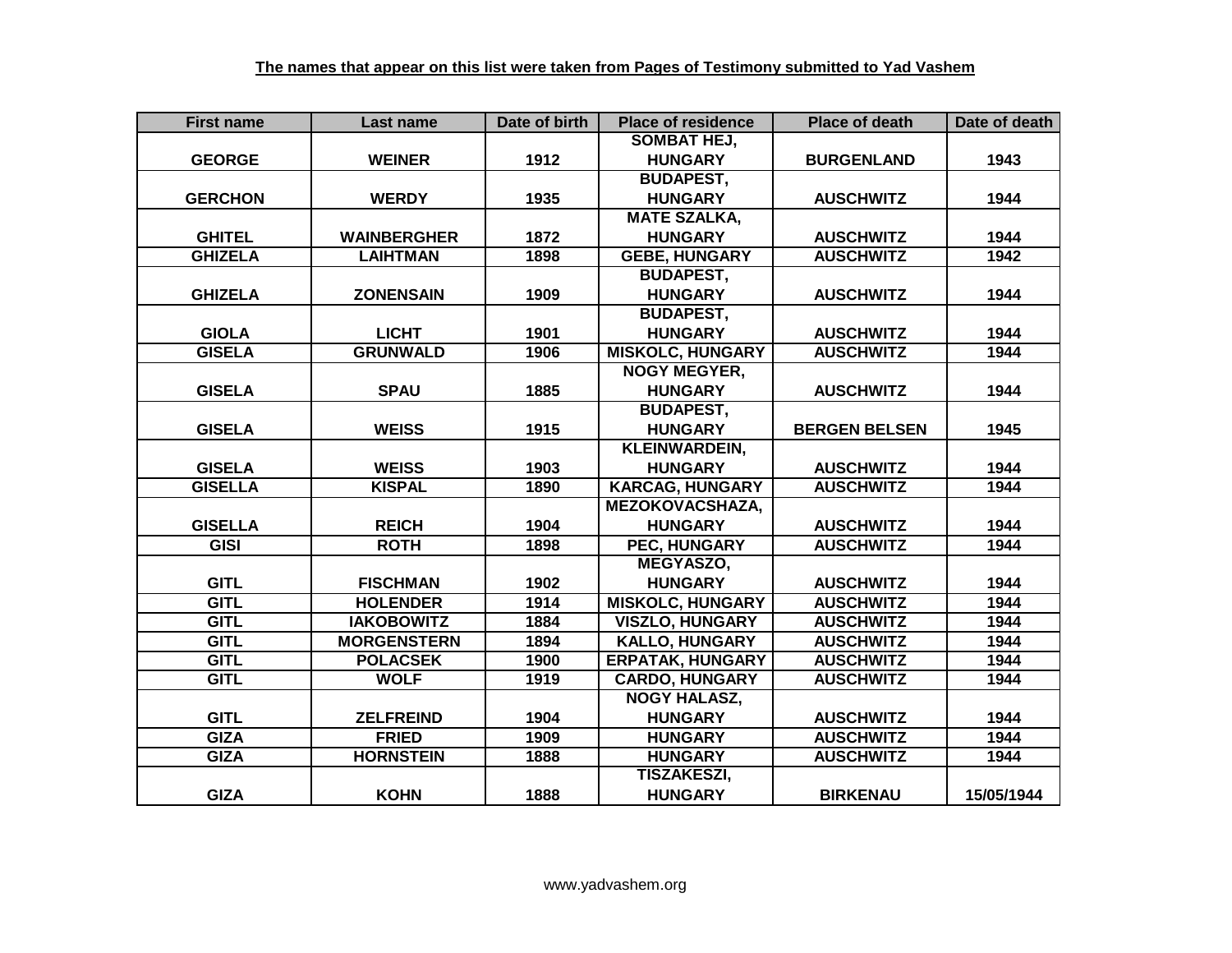| <b>First name</b> | Last name          | Date of birth | <b>Place of residence</b> | <b>Place of death</b> | Date of death |
|-------------------|--------------------|---------------|---------------------------|-----------------------|---------------|
|                   |                    |               | <b>BUDAPEST,</b>          |                       |               |
| <b>GIZA</b>       | <b>SWARZ</b>       | 1910          | <b>HUNGARY</b>            | <b>AUSCHWITZ</b>      | 1944          |
|                   |                    |               | <b>DOMBOVAR,</b>          |                       |               |
| <b>GIZA</b>       | <b>WASZ</b>        | 1894          | <b>HUNGARY</b>            | <b>AUSCHWITZ</b>      | 1944          |
|                   |                    |               | <b>MATESZALKA,</b>        |                       |               |
| <b>GIZELLA</b>    | <b>BERKOWITS</b>   | 1879          | <b>HUNGARY</b>            | <b>AUSCHWITZ</b>      | 1944          |
|                   |                    |               | <b>BUDAPEST,</b>          |                       |               |
| <b>GIZELLA</b>    | <b>DOMANY</b>      | 1898          | <b>HUNGARY</b>            | <b>AUSCHWITZ</b>      | 1944          |
|                   |                    |               | <b>TORNYOSPALCA,</b>      |                       |               |
| <b>GIZELLA</b>    | <b>FISCHER</b>     | 24/07/1891    | <b>HUNGARY</b>            | <b>AUSCHWITZ</b>      | 31/05/1944    |
|                   |                    |               |                           |                       |               |
| <b>GIZELLA</b>    | <b>GREENBAUM</b>   | 1902          | NIRMEDES, HUNGARY         | <b>AUSCHWITZ</b>      | 1944          |
| <b>GIZELLA</b>    | <b>GROSS</b>       | 1890          | <b>GYOR, HUNGARY</b>      | <b>AUSCHWITZ</b>      | 17/06/1944    |
| <b>GIZELLA</b>    | <b>GROSSMAN</b>    | 1888          | <b>CZENGER, HUNGARY</b>   | <b>AUSCHWITZ</b>      | 1944          |
| <b>GIZELLA</b>    | <b>GROSZBERG</b>   | 25/11/1916    | <b>TOKAJ, HUNGARY</b>     | <b>AUSCHWITZ</b>      | 31/12/1944    |
| <b>GIZELLA</b>    | <b>GROTTA</b>      | 1884          | <b>MECSER, HUNGARY</b>    | <b>AUSCHWITZ</b>      | 1944          |
| <b>GIZELLA</b>    | <b>HELLER</b>      | 1895          | <b>TOKAJ, HUNGARY</b>     | <b>AUSCHWITZ</b>      | 1944          |
| <b>GIZELLA</b>    | <b>HERZ</b>        | 1905          | POCSAJ, HUNGARY           | <b>AUSCHWITZ</b>      | 1944          |
|                   |                    |               | <b>BUDAPEST,</b>          |                       |               |
| <b>GIZELLA</b>    | <b>HORPACKY</b>    | 1912          | <b>HUNGARY</b>            | <b>DANUBE</b>         | 10/1944       |
|                   |                    |               | <b>BUDAPEST,</b>          |                       |               |
| <b>GIZELLA</b>    | <b>JAKOBOVITS</b>  | 23/08/1896    | <b>HUNGARY</b>            | <b>BERGEN BELSEN</b>  | 1944          |
|                   |                    |               | <b>KAPOSVAR,</b>          |                       |               |
| <b>GIZELLA</b>    | <b>KEMENY</b>      | 1892          | <b>HUNGARY</b>            | <b>AUSCHWITZ</b>      | 1945          |
|                   |                    |               | <b>BUDAPEST,</b>          |                       |               |
| <b>GIZELLA</b>    | <b>KOROSI</b>      | 1900          | <b>HUNGARY</b>            | <b>BUDAPEST</b>       | 12/1944       |
|                   |                    |               | ZALAEGERSZEG,             |                       |               |
| <b>GIZELLA</b>    | <b>KRAUSZ</b>      | 1904          | <b>HUNGARY</b>            | <b>AUSCHWITZ</b>      | 1944          |
|                   |                    |               | DOMBOVAR,                 |                       |               |
| <b>GIZELLA</b>    | <b>KREISMANN</b>   | 1879          | <b>HUNGARY</b>            | <b>AUSCHWITZ</b>      | 1944          |
| <b>GIZELLA</b>    | <b>LUSZTIG</b>     | 1896          | <b>SZEGED, HUNGARY</b>    | <b>AUSCHWITZ</b>      | 1944          |
| <b>GIZELLA</b>    | <b>MAUKSCH</b>     | 1879          | <b>TAMASI, HUNGARY</b>    | <b>AUSCHWITZ</b>      | 1944          |
| <b>GIZELLA</b>    | <b>MENDELOVITS</b> | 1912          | <b>MAKO, HUNGARY</b>      | <b>AUSCHWITZ</b>      | 1944          |
|                   |                    |               | PESTERZSEBET,             |                       |               |
| <b>GIZELLA</b>    | <b>POLLAK</b>      | 1872          | <b>HUNGARY</b>            | <b>AUSCHWITZ</b>      | 15/08/1944    |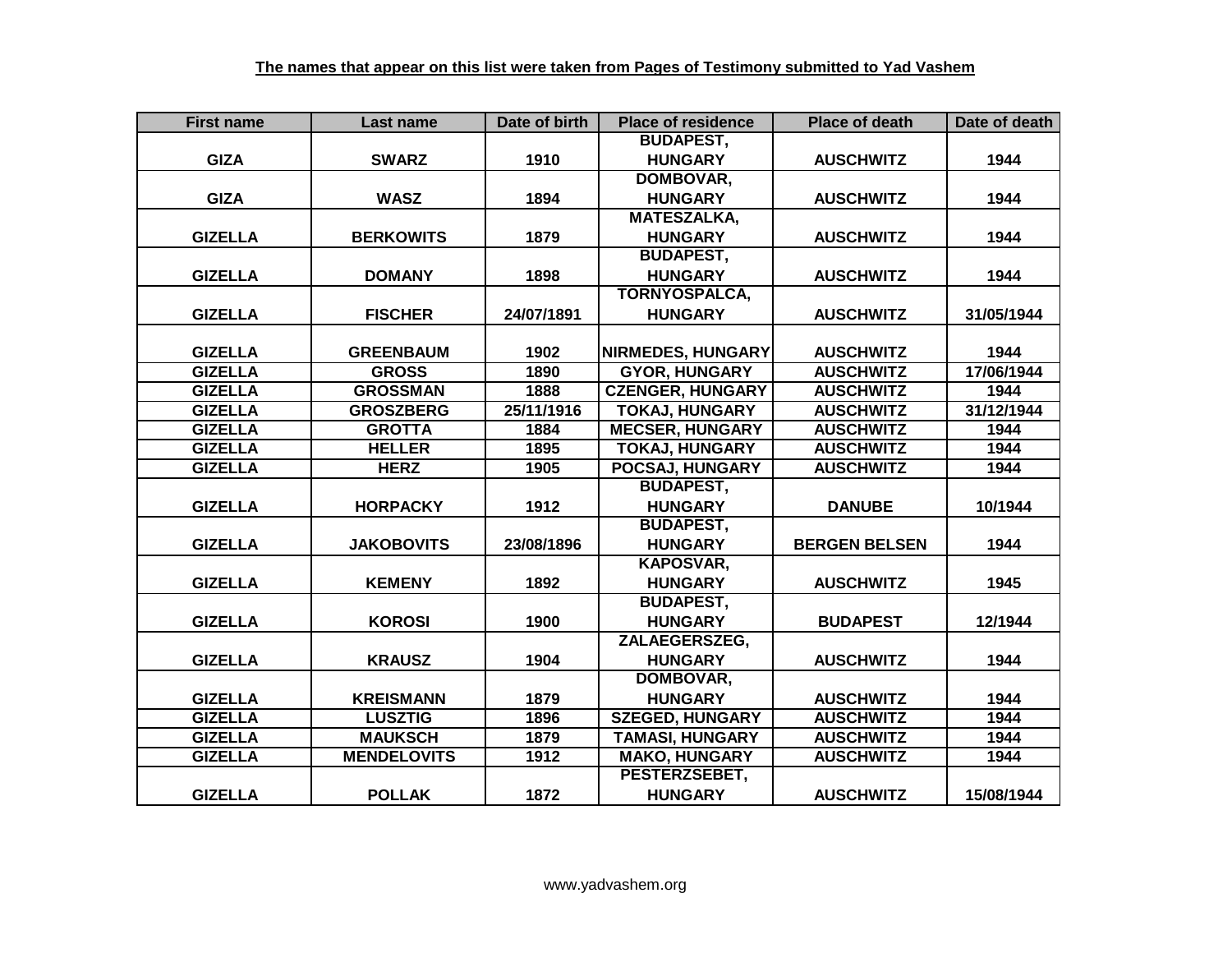| <b>First name</b> | Last name          | Date of birth | <b>Place of residence</b> | <b>Place of death</b> | Date of death |
|-------------------|--------------------|---------------|---------------------------|-----------------------|---------------|
|                   |                    |               | <b>BERETTYOUJFALU,</b>    |                       |               |
| <b>GIZELLA</b>    | <b>REICH</b>       | 1890          | <b>HUNGARY</b>            | <b>AUSCHWITZ</b>      | 1944          |
| <b>GIZELLA</b>    | <b>ROSENZWEIG</b>  | 1895          | <b>SZIKSZO, HUNGARY</b>   | <b>AUSCHWITZ</b>      | 1944          |
|                   |                    |               | <b>BALASSAGYARMAT,</b>    |                       |               |
| <b>GIZELLA</b>    | <b>SCHLESINGER</b> | 1905          | <b>HUNGARY</b>            | <b>BERGEN BELSEN</b>  | 12/1944       |
|                   |                    |               | <b>MEZOCSAT,</b>          |                       |               |
| <b>GIZELLA</b>    | <b>SPREI</b>       | 1890          | <b>HUNGARY</b>            | <b>AUSCHWITZ</b>      | 1944          |
|                   |                    |               | LENGYELTOTI,              |                       |               |
| <b>GIZELLA</b>    | <b>STAINER</b>     | 1891          | <b>HUNGARY</b>            | <b>AUSCHWITZ</b>      | 1944          |
|                   |                    |               | <b>MATESZALKA,</b>        |                       |               |
| <b>GIZELLA</b>    | <b>WEISZ</b>       | 1884          | <b>HUNGARY</b>            | <b>AUSCHWITZ</b>      | 1944          |
|                   |                    |               | <b>DEBRECEN,</b>          |                       |               |
| <b>GIZELLA</b>    | <b>WEISZKRON</b>   | 1891          | <b>HUNGARY</b>            | <b>AUSCHWITZ</b>      | 1944          |
|                   |                    |               | PINCEHELY,                |                       |               |
| <b>GIZI</b>       | <b>GOTLIEB</b>     | 1932          | <b>HUNGARY</b>            | <b>AUSCHWITZ</b>      | 1944          |
|                   |                    |               | <b>DEBRECEN,</b>          |                       |               |
| <b>GIZI</b>       | <b>HAS</b>         | 1911          | <b>HUNGARY</b>            | <b>AUSCHWITZ</b>      | 1944          |
|                   |                    |               | <b>BEKESCSABA,</b>        |                       |               |
| <b>GIZI</b>       | <b>RATFAI</b>      | 1907          | <b>HUNGARY</b>            | <b>AUSCHWITZ</b>      | 8/1944        |
|                   |                    |               | <b>MEZOCSAT,</b>          |                       |               |
| <b>GIZI</b>       | <b>SPRIE</b>       | 1892          | <b>HUNGARY</b>            | <b>AUSCHWITZ</b>      | 1944          |
|                   |                    |               | SZAMOSSZEG,               |                       |               |
| <b>GIZI</b>       | <b>VEISZBERGER</b> | 1915          | <b>HUNGARY</b>            | <b>AUSCHWITZ</b>      | 1944          |
| <b>GIZY</b>       | <b>SZTRULOVITS</b> | 1900          | <b>SZIGET, HUNGARY</b>    | <b>AUSCHWITZ</b>      | 18/05/1944    |
|                   |                    |               | <b>DEBRECEN,</b>          |                       |               |
| <b>GIZZELA</b>    | <b>ADORJAN</b>     | 20/03/1885    | <b>HUNGARY</b>            | <b>AUSCHWITZ</b>      | 1944          |
|                   |                    |               |                           |                       |               |
| <b>GOLDIE</b>     | <b>BURGER</b>      | 1931          | KISVARDA, HUNGARY         | <b>AUSCHWITZ</b>      | 1944          |
| <b>GORG</b>       | <b>SCHLISZER</b>   | 1926          | <b>SZARVAS, HUNGARY</b>   | <b>AUSCHWITZ</b>      | 1944          |
|                   |                    |               | <b>NAGY ATAD,</b>         |                       |               |
| <b>GULA</b>       | <b>PANETH</b>      | 1925          | <b>HUNGARY</b>            |                       | 1944          |
|                   |                    |               | KISKUNFELEGYHAZA,         |                       |               |
| <b>GULA</b>       | <b>WEIS</b>        | 1898          | <b>HUNGARY</b>            | <b>AUSCHWITZ</b>      | 1944          |
| <b>GUSTA</b>      | <b>SALZER</b>      | 1895          | <b>GYOR, HUNGARY</b>      | <b>AUSCHWITZ</b>      | 1942          |
|                   |                    |               | <b>BUDAPEST,</b>          |                       |               |
| <b>GUSTAW</b>     | <b>WAHL</b>        | 1895          | <b>HUNGARY</b>            | <b>AUSCHWITZ</b>      | 1944          |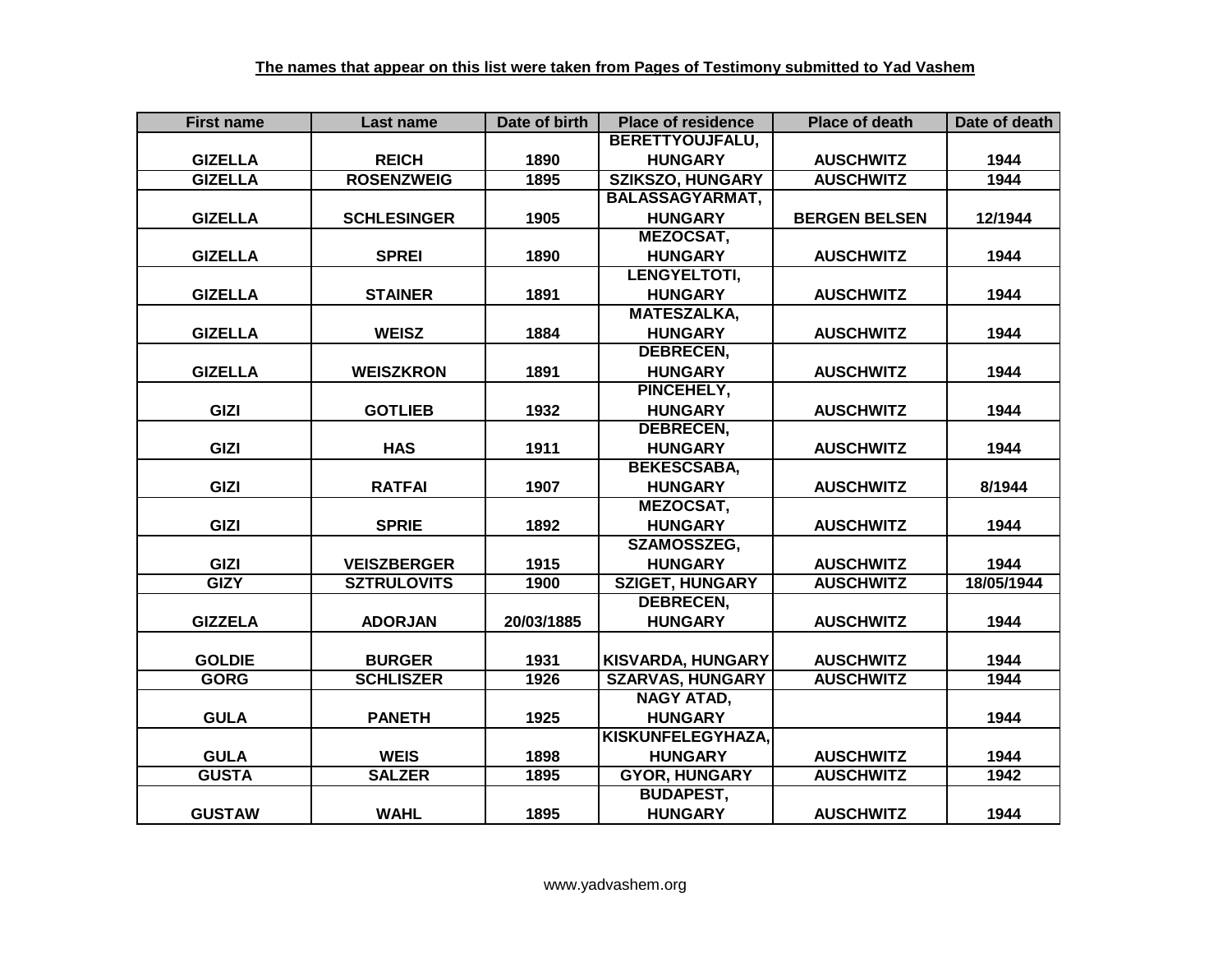| <b>First name</b> | Last name          | Date of birth | <b>Place of residence</b> | <b>Place of death</b> | Date of death |
|-------------------|--------------------|---------------|---------------------------|-----------------------|---------------|
| <b>GYORGY</b>     | <b>BALAZS</b>      | 21/03/1914    | <b>UJPEST, HUNGARY</b>    | <b>AUSCHWITZ</b>      | 1944          |
| <b>GYORGY</b>     | <b>BARDOS</b>      | 14/04/1932    | <b>GYOR, HUNGARY</b>      | <b>BIRKENAU</b>       | 14/06/1944    |
|                   |                    |               | <b>BUDAPEST,</b>          |                       |               |
| <b>GYORGY</b>     | <b>BENJAMIN</b>    | 1920          | <b>HUNGARY</b>            |                       | 1942          |
|                   |                    |               | <b>BUDAPEST,</b>          |                       |               |
| <b>GYORGY</b>     | <b>BERKOVITS</b>   | 1909          | <b>HUNGARY</b>            |                       | 12/1942       |
|                   |                    |               | <b>BUDAPEST,</b>          | <b>BRUCK AN DER</b>   |               |
| <b>GYORGY</b>     | <b>CSANADI</b>     | 1903          | <b>HUNGARY</b>            | <b>LEITHA</b>         | 1945          |
|                   |                    |               | <b>BUDAPEST,</b>          |                       |               |
| <b>GYORGY</b>     | <b>DEUTSCH</b>     | 17/2/1924     | <b>HUNGARY</b>            | <b>DACHAU</b>         | 18/4/1945     |
|                   |                    |               | <b>SATORALYAULYHELY</b>   |                       |               |
| <b>GYORGY</b>     | <b>DEUTSCH</b>     | 1927          | , HUNGARY                 | <b>AUSCHWITZ</b>      | 11/1944       |
|                   |                    |               | <b>KECSKEMET,</b>         |                       |               |
| <b>GYORGY</b>     | <b>DONATH</b>      | 11/11/1912    | <b>HUNGARY</b>            |                       | 1943          |
|                   |                    |               | <b>DEBRECEN,</b>          |                       |               |
| <b>GYORGY</b>     | <b>FOHN</b>        | 1928          | <b>HUNGARY</b>            | <b>AUSCHWITZ</b>      | 1944          |
| <b>GYORGY</b>     | <b>FRIED</b>       | 1933          | <b>ERCSI, HUNGARY</b>     | <b>AUSCHWITZ</b>      | 1944          |
|                   |                    |               | <b>BUDAPEST,</b>          |                       |               |
| <b>GYORGY</b>     | <b>FUCHS</b>       | 24/06/1909    | <b>HUNGARY</b>            | <b>DONNERSKIRCHEN</b> | 12/1944       |
|                   |                    |               | <b>VASAROSNAMENY,</b>     |                       |               |
| <b>GYORGY</b>     | <b>GLUCK</b>       | 1943          | <b>HUNGARY</b>            | <b>BIRKENAU</b>       | 1944          |
|                   |                    |               | <b>BUDAPEST,</b>          |                       |               |
| <b>GYORGY</b>     | <b>GOTTESMAN</b>   | 1944          | <b>HUNGARY</b>            | <b>BUDAPEST</b>       | 27/01/1945    |
|                   |                    |               | <b>BUDAPEST,</b>          |                       |               |
| <b>GYORGY</b>     | <b>GROTTA</b>      | 1916          | <b>HUNGARY</b>            |                       | 1942          |
| <b>GYORGY</b>     | <b>HACKER</b>      | 1909          | <b>GYOR, HUNGARY</b>      | <b>BERGEN BELSEN</b>  | 1944          |
|                   |                    |               | <b>SZEKESFEHERVAR,</b>    |                       |               |
| <b>GYORGY</b>     | <b>HEINRICH</b>    | 1936          | <b>HUNGARY</b>            | <b>AUSCHWITZ</b>      | 1944          |
|                   |                    |               | <b>JANOSHALMA,</b>        |                       |               |
| <b>GYORGY</b>     | <b>JUNGREISZ</b>   | 3/3/1930      | <b>HUNGARY</b>            | <b>AUSCHWITZ</b>      | 27/6/1944     |
|                   |                    |               | <b>BUDAPEST,</b>          |                       |               |
| <b>GYORGY</b>     | <b>KARMAN</b>      | 1916          | <b>HUNGARY</b>            | <b>UKRAINE</b>        | 1944          |
| <b>GYORGY</b>     | <b>KASZTREINER</b> | 1932          | <b>UJPEST, HUNGARY</b>    | <b>AUSCHWITZ</b>      | 1944          |
|                   |                    |               | <b>BUDAPEST,</b>          |                       |               |
| <b>GYORGY</b>     | <b>KEMENY</b>      | 1915          | <b>HUNGARY</b>            |                       | 1944          |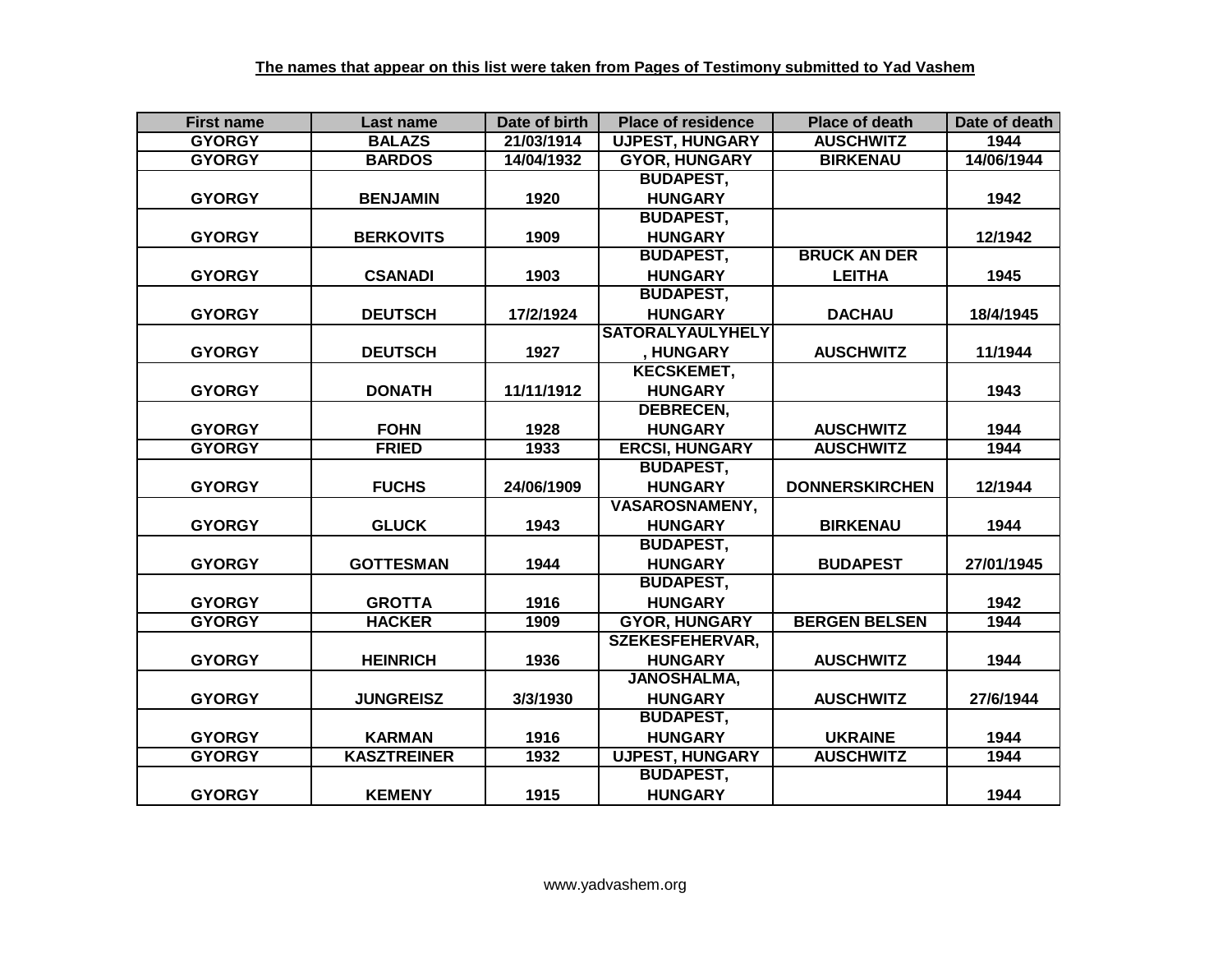| <b>First name</b> | Last name          | Date of birth | <b>Place of residence</b> | <b>Place of death</b> | Date of death |
|-------------------|--------------------|---------------|---------------------------|-----------------------|---------------|
|                   |                    |               | <b>DEBRECEN,</b>          |                       |               |
| <b>GYORGY</b>     | <b>KOCH</b>        | 1919          | <b>HUNGARY</b>            | <b>BOR</b>            | 1942          |
|                   |                    |               | <b>BUDAPEST,</b>          |                       |               |
| <b>GYORGY</b>     | <b>LASZLO</b>      | 1904          | <b>HUNGARY</b>            | <b>BIRKENAU</b>       | 26/02/1944    |
|                   |                    |               | <b>BEKES GYULA,</b>       |                       |               |
| <b>GYORGY</b>     | <b>LEICHNER</b>    | 1909          | <b>HUNGARY</b>            | <b>AUSCHWITZ</b>      | 1944          |
| <b>GYORGY</b>     | <b>NEUMAN</b>      | 1905          | <b>UJPEST, HUNGARY</b>    | <b>AUSCHWITZ</b>      | 1944          |
| <b>GYORGY</b>     | <b>PRESSLER</b>    | 1912          | <b>KISPEST, HUNGARY</b>   | <b>UKRAINE</b>        | 1943          |
| <b>GYORGY</b>     | <b>REINHARDT</b>   | 1925          | <b>HUNGARY</b>            | <b>BOR</b>            | 1945          |
|                   |                    |               | <b>BUDAPEST,</b>          |                       |               |
| <b>GYORGY</b>     | <b>ROSENBERG</b>   | 1916          | <b>HUNGARY</b>            |                       | 1944          |
|                   |                    |               | GYONGYOS,                 |                       |               |
| <b>GYORGY</b>     | <b>ROSENBERG</b>   | 7/1929        | <b>HUNGARY</b>            | <b>AUSCHWITZ</b>      | 1944          |
| <b>GYORGY</b>     | <b>ROSENFELD</b>   | 1916          | <b>EGER, HUNGARY</b>      |                       | 1944          |
|                   |                    |               | <b>BUDAPEST,</b>          |                       |               |
| <b>GYORGY</b>     | <b>ROSENTHAL</b>   | 1921          | <b>HUNGARY</b>            | <b>CSERVENKA</b>      | 10/1944       |
|                   |                    |               | <b>BEKESCSABA,</b>        |                       |               |
| <b>GYORGY</b>     | <b>RUSZ</b>        | 1933          | <b>HUNGARY</b>            | <b>AUSCHWITZ</b>      | 6/1944        |
|                   |                    |               | <b>KAPOSZWAR,</b>         |                       |               |
| <b>GYORGY</b>     | <b>SCHOEN</b>      | 1924          | <b>HUNGARY</b>            | <b>MAUTHAUSEN</b>     | 1944          |
|                   |                    |               | SZOMBATHELY,              |                       |               |
| <b>GYORGY</b>     | <b>SCHOENTAG</b>   | 1926          | <b>HUNGARY</b>            |                       | 1945          |
|                   |                    |               | <b>BIATORBAGY,</b>        |                       |               |
| <b>GYORGY</b>     | <b>SCHULTHEISZ</b> | 1925          | <b>HUNGARY</b>            | <b>AUSCHWITZ</b>      | 1944          |
|                   |                    |               | NAGYATAD,                 |                       |               |
| <b>GYORGY</b>     | <b>SILBERMAN</b>   | 1928          | <b>HUNGARY</b>            | <b>AUSCHWITZ</b>      | 1944          |
|                   |                    |               | <b>BUDAPEST,</b>          |                       |               |
| <b>GYORGY</b>     | <b>SINGER</b>      | 12/03/1931    | <b>HUNGARY</b>            | <b>AUSCHWITZ</b>      | 10/07/1944    |
|                   |                    |               | <b>BUDAPEST,</b>          |                       |               |
| <b>GYORGY</b>     | <b>STAMPFER</b>    | 1912          | <b>HUNGARY</b>            | <b>BUDAPEST</b>       | 1944          |
|                   |                    |               | <b>BEKES GYULA,</b>       |                       |               |
| <b>GYORGY</b>     | <b>STEINER</b>     | 1918          | <b>HUNGARY</b>            | <b>AUSCHWITZ</b>      | 1944          |
|                   |                    |               | <b>BUDAPEST,</b>          |                       |               |
| <b>GYORGY</b>     | <b>SZALKAY</b>     | 1916          | <b>HUNGARY</b>            | <b>BUDAPEST</b>       | 1944          |
|                   |                    |               | <b>BUDAPEST,</b>          |                       |               |
| <b>GYORGY</b>     | <b>SZANTO</b>      | 1907          | <b>HUNGARY</b>            |                       | 1942          |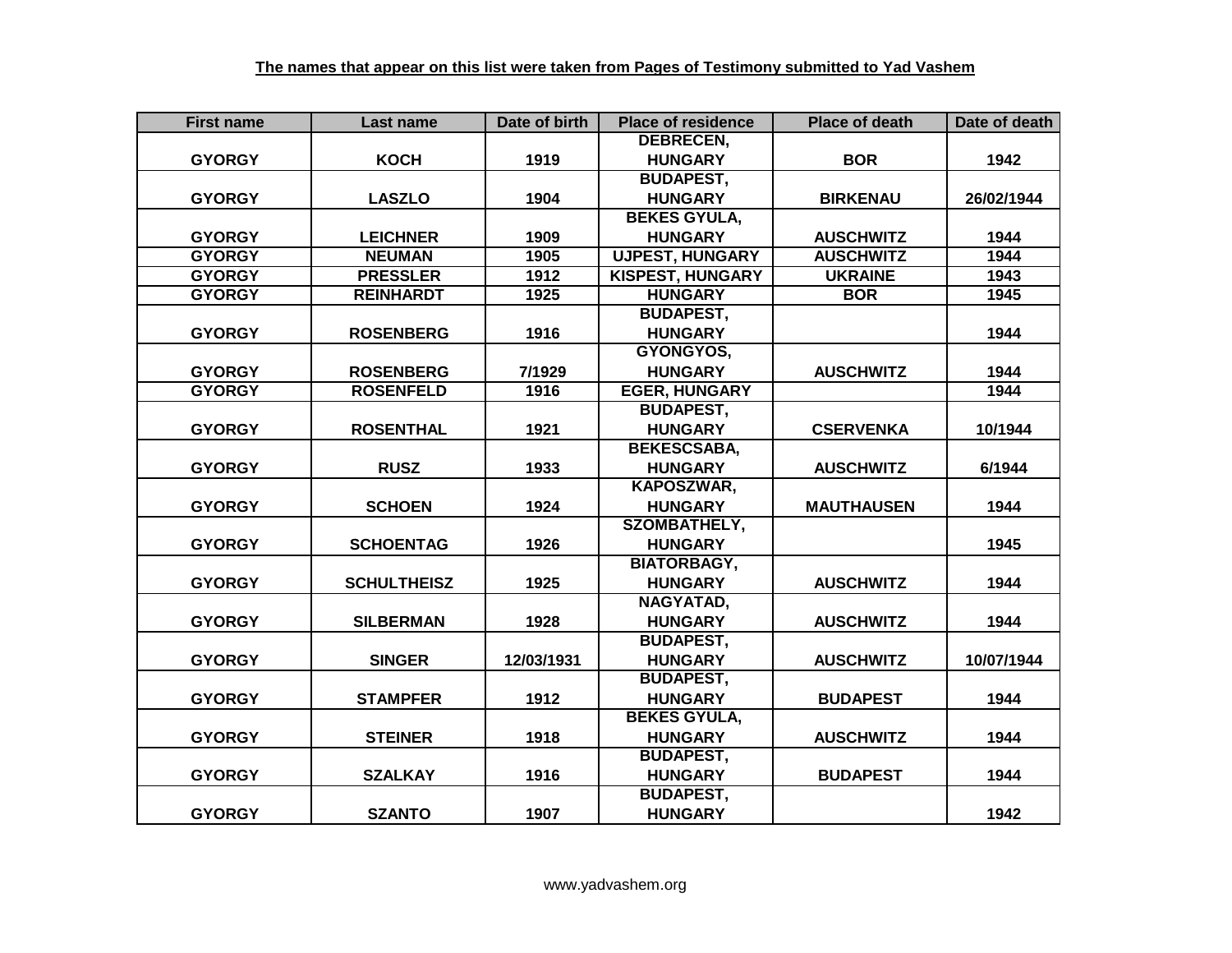| <b>First name</b> | Last name         | Date of birth | <b>Place of residence</b> | <b>Place of death</b> | Date of death |
|-------------------|-------------------|---------------|---------------------------|-----------------------|---------------|
|                   |                   |               | PESTUJHELY,               |                       |               |
| <b>GYORGY</b>     | <b>SZEKELY</b>    | 16/06/1930    | <b>HUNGARY</b>            | <b>AUSCHWITZ</b>      | 1944          |
|                   |                   |               | <b>TISZABURA,</b>         |                       |               |
| <b>GYORGY</b>     | <b>SZILAGYI</b>   | 1912          | <b>HUNGARY</b>            | <b>THERESIENSTADT</b> | 1944          |
|                   |                   |               | <b>BUDAPEST,</b>          |                       |               |
| <b>GYORGY</b>     | <b>WEISZ</b>      | 23/09/1911    | <b>HUNGARY</b>            | <b>BUCHENWALD</b>     | 24/11/1944    |
| <b>GYORGY</b>     | <b>WEISZ</b>      | 16/08/1933    | <b>MISKOLC, HUNGARY</b>   | <b>AUSCHWITZ</b>      | 1944          |
|                   |                   |               | <b>BUDAPEST,</b>          |                       |               |
| <b>GYORGY</b>     | <b>WINKLER</b>    | 1915          | <b>HUNGARY</b>            |                       | 1945          |
|                   |                   |               | <b>BEKESGYULA,</b>        |                       |               |
| <b>GYORGY</b>     | <b>WITRAEL</b>    | 1907          | <b>HUNGARY</b>            | <b>AUSCHWITZ</b>      | 1944          |
|                   |                   |               | <b>BUDAPEST,</b>          |                       |               |
| <b>GYOZO</b>      | <b>JUSZTUSZ</b>   | 27/02/1928    | <b>HUNGARY</b>            | <b>MAUTHAUSEN</b>     | 1944          |
| <b>GYOZO</b>      | <b>LEFKOVITS</b>  | 1909          | <b>MISKOLC, HUNGARY</b>   | <b>BERGEN BELSEN</b>  | 1945          |
| <b>GYULA</b>      | <b>BARACH</b>     | 1879          | <b>TAB, HUNGARY</b>       | <b>AUSCHWITZ</b>      | 1944          |
| <b>GYULA</b>      | <b>DEUTSCH</b>    | 1899          | <b>UJPEST, HUNGARY</b>    | <b>AUSCHWITZ</b>      | 1944          |
|                   |                   |               | <b>BUDAPEST,</b>          |                       |               |
| <b>GYULA</b>      | <b>FRIEDMANN</b>  | 1910          | <b>HUNGARY</b>            |                       | 1942          |
|                   |                   |               | <b>HAIDUNANAS,</b>        |                       |               |
| <b>GYULA</b>      | <b>GLIEKLICH</b>  | 1912          | <b>HUNGARY</b>            | <b>AUSCHWITZ</b>      | 1944          |
| <b>GYULA</b>      | <b>GLUCK</b>      | 1889          | <b>UJPEST, HUNGARY</b>    | <b>AUSCHWITZ</b>      | 1944          |
|                   |                   |               | <b>BUDAPEST,</b>          |                       |               |
| <b>GYULA</b>      | <b>HERCZ</b>      | 21/06/1909    | <b>HUNGARY</b>            | <b>KOPHAZA</b>        | 31/03/1945    |
|                   |                   |               | <b>BUDAPEST,</b>          |                       |               |
| <b>GYULA</b>      | <b>HOCHFELDER</b> | 26/10/1920    | <b>HUNGARY</b>            |                       | 1942          |
|                   |                   |               | <b>BUDAPEST,</b>          |                       |               |
| <b>GYULA</b>      | <b>HOCHFELDER</b> | 26/10/1920    | <b>HUNGARY</b>            | <b>WRONKI</b>         | 1942          |
|                   |                   |               | <b>BUDAPEST,</b>          |                       |               |
| <b>GYULA</b>      | <b>HOLLOS</b>     | 1910          | <b>HUNGARY</b>            | <b>VORONECH</b>       | 1942          |
| <b>GYULA</b>      | <b>KELLER</b>     | 1917          | <b>HUNGARY</b>            | <b>AUSCHWITZ</b>      | 1944          |
|                   |                   |               | <b>KAPOSVAR,</b>          |                       |               |
| <b>GYULA</b>      | <b>KEMENY</b>     | 1886          | <b>HUNGARY</b>            | <b>AUSCHWITZ</b>      | 1943          |
|                   |                   |               | <b>BUDAPEST,</b>          |                       |               |
| <b>GYULA</b>      | <b>KRAUSZ</b>     | 1901          | <b>HUNGARY</b>            |                       | 1943          |
| <b>GYULA</b>      | <b>KRAUSZ</b>     | 20/05/1867    | <b>GYOR, HUNGARY</b>      | <b>AUSCHWITZ</b>      | 1944          |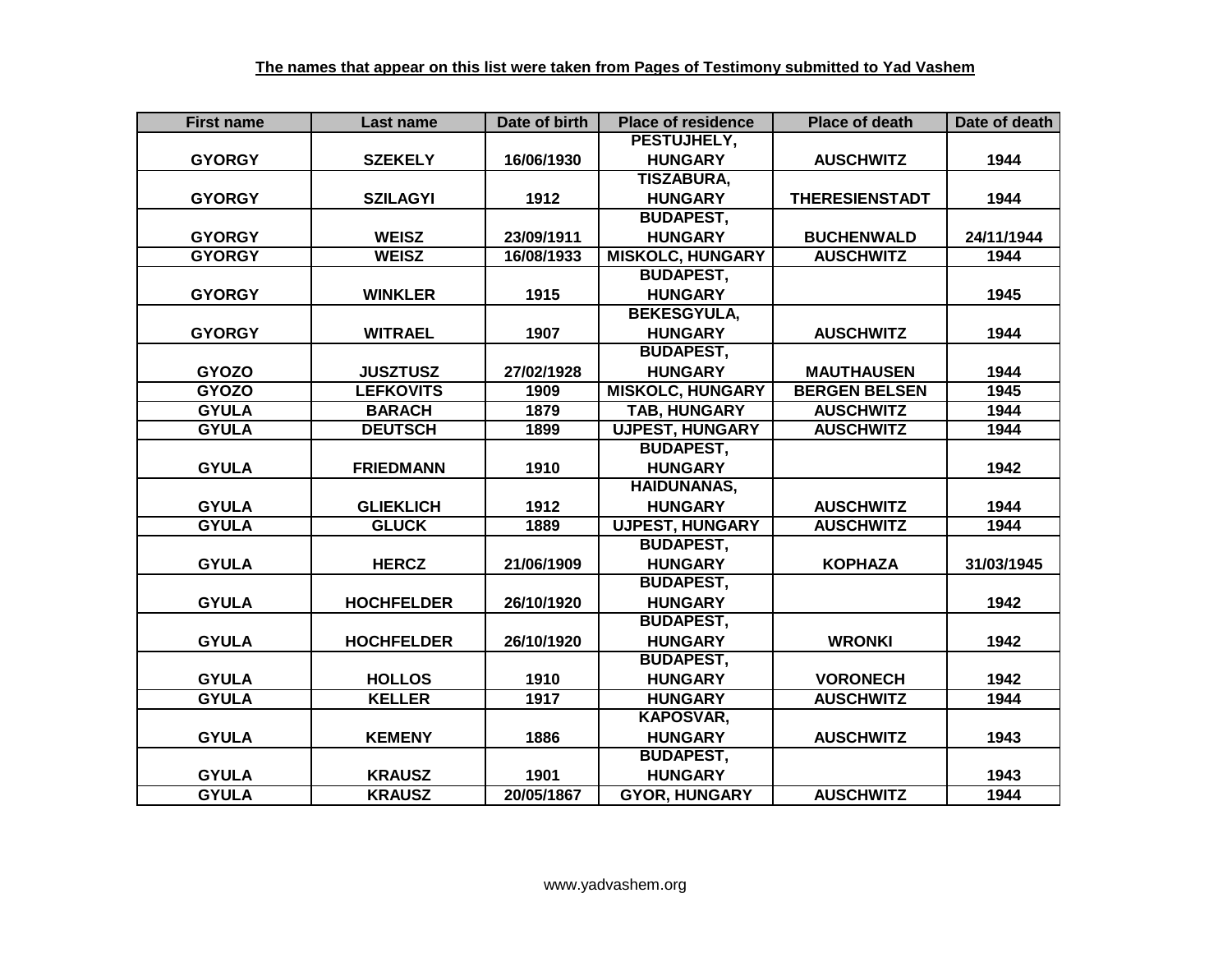| <b>First name</b> | Last name           | Date of birth | <b>Place of residence</b> | <b>Place of death</b> | Date of death |
|-------------------|---------------------|---------------|---------------------------|-----------------------|---------------|
|                   |                     |               | <b>PESTSZENTERZSEBE</b>   |                       |               |
| <b>GYULA</b>      | <b>KRIESER</b>      | 1921          | T, HUNGARY                |                       | 1944          |
| <b>GYULA</b>      | <b>LAZAROVITS</b>   | 1901          | <b>TOKAJ, HUNGARY</b>     | <b>AUSCHWITZ</b>      | 1944          |
|                   |                     |               | <b>BUDAPEST,</b>          |                       |               |
| <b>GYULA</b>      | <b>LIEBERMANN</b>   | 1872          | <b>HUNGARY</b>            | <b>AUSCHWITZ</b>      | 1944          |
|                   |                     |               | <b>BUDAPEST,</b>          |                       |               |
| <b>GYULA</b>      | <b>MULLER</b>       | 1880          | <b>HUNGARY</b>            | <b>BUDAPEST</b>       | 1944          |
| <b>GYULA</b>      | <b>POGANY</b>       | 1889          | <b>HUNGARY</b>            | <b>BUDAPEST</b>       | 1945          |
|                   |                     |               | DEVECSER,                 |                       |               |
| <b>GYULA</b>      | <b>REININGER</b>    | 1928          | <b>HUNGARY</b>            | <b>AUSCHWITZ</b>      | 1944          |
| <b>GYULA</b>      | <b>ROSENFELD</b>    | 11/02/1905    | <b>DOROG, HUNGARY</b>     | <b>DACHAU</b>         | 15/09/1944    |
|                   |                     |               | <b>TISZABERCEL,</b>       |                       |               |
| <b>GYULA</b>      | <b>ROTH</b>         | 1927          | <b>HUNGARY</b>            | <b>AUSCHWITZ</b>      | 1944          |
|                   |                     |               | <b>BUDAPEST,</b>          |                       |               |
| <b>GYULA</b>      | <b>ROZSA</b>        | 1895          | <b>HUNGARY</b>            | <b>BUDAPEST</b>       | 1943          |
| <b>GYULA</b>      | <b>ROZSA</b>        | 20/07/1897    | <b>BAJA, HUNGARY</b>      | <b>AUSCHWITZ</b>      | 1944          |
|                   |                     |               | GYONGYOS,                 |                       |               |
| <b>GYULA</b>      | <b>RUSZ</b>         | 1877          | <b>HUNGARY</b>            | <b>AUSCHWITZ</b>      | 1944          |
|                   |                     |               | NYIREGYHAZA,              |                       |               |
| <b>GYULA</b>      | <b>SZENTKIRALYI</b> | 1895          | <b>HUNGARY</b>            | <b>KRAKOW</b>         | 1944          |
|                   |                     |               | <b>BUDAPEST,</b>          |                       |               |
| <b>GYULA</b>      | <b>WEISZ</b>        | 1908          | <b>HUNGARY</b>            | <b>AUSCHWITZ</b>      | 1944          |
| <b>GYULA</b>      | <b>ZINNER</b>       | 1906          | <b>UJPEST, HUNGARY</b>    | <b>BUCHENWALD</b>     | 1944          |
|                   |                     |               | <b>BUDAPEST,</b>          |                       |               |
| <b>GYURI</b>      | <b>KELLNER</b>      | 21/06/1921    | <b>HUNGARY</b>            |                       | 20/06/1942    |
| <b>GYURI</b>      | <b>LUDANI</b>       | 1916          | <b>MISKOLC, HUNGARY</b>   | <b>AUSCHWITZ</b>      | 1944          |
|                   |                     |               |                           |                       |               |
| <b>GYURI</b>      | <b>NIEDERMAN</b>    | 1926          | <b>KISVARDA, HUNGARY</b>  | <b>AUSCHWITZ</b>      | 1944          |
|                   |                     |               | <b>BEKESCSABA,</b>        |                       |               |
| <b>GYURI</b>      | <b>RUHMAN</b>       | 1929          | <b>HUNGARY</b>            | <b>AUSCHWITZ</b>      | 8/1944        |
|                   |                     |               | GYONGYOS,                 |                       |               |
| <b>GYURI</b>      | <b>RUSZ</b>         | 1935          | <b>HUNGARY</b>            | <b>AUSCHWITZ</b>      | 1944          |
|                   |                     |               | <b>BUDAPEST,</b>          |                       |               |
| <b>GYURI</b>      | <b>STARK</b>        | 1940          | <b>HUNGARY</b>            |                       | 1940          |
|                   |                     |               | <b>VASAROSNAMENY,</b>     |                       |               |
| <b>GYUSZI</b>     | <b>WEISBERGER</b>   | 1928          | <b>HUNGARY</b>            | <b>AUSCHWITZ</b>      | 1944          |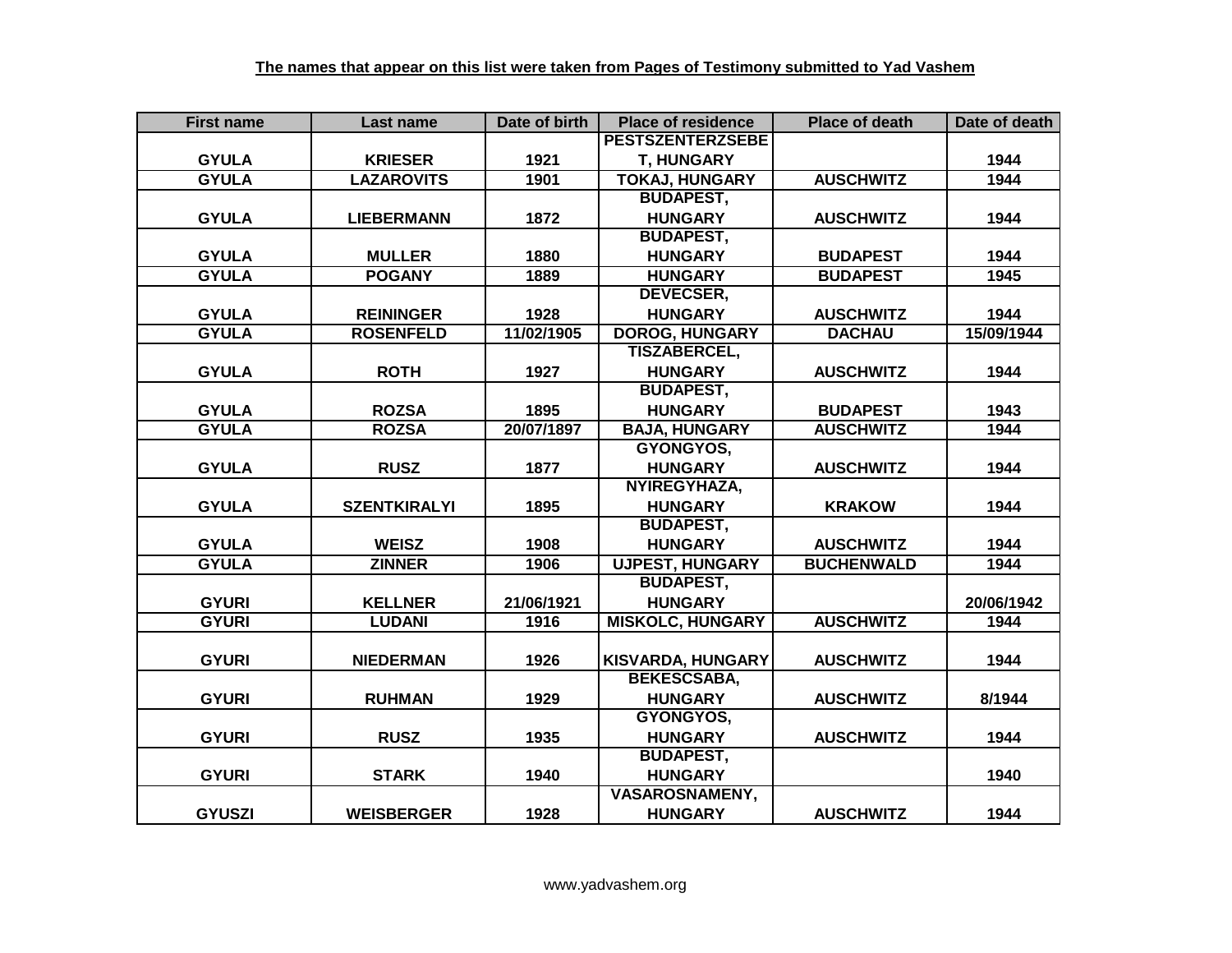| <b>First name</b> | Last name         | Date of birth | <b>Place of residence</b> | <b>Place of death</b> | Date of death |
|-------------------|-------------------|---------------|---------------------------|-----------------------|---------------|
|                   |                   |               | <b>HAJDUNANAS,</b>        |                       |               |
| <b>HAGI</b>       | <b>GLIKLICH</b>   | 1918          | <b>HUNGARY</b>            | <b>AUSCHWITZ</b>      | 1944          |
|                   |                   |               | <b>HAJDUNASZ,</b>         |                       |               |
| <b>HAGI</b>       | <b>GLIKLICH</b>   | 1922          | <b>HUNGARY</b>            | <b>AUSCHWITZ</b>      | 1944          |
|                   |                   |               | <b>BEKESCSABA,</b>        |                       |               |
| <b>HAIM</b>       | <b>LEICHTER</b>   | 1918          | <b>HUNGARY</b>            | <b>AUSCHWITZ</b>      | 1944          |
| <b>HAJA</b>       | <b>RIEDERMANN</b> | 1905          | <b>KERCS, HUNGARY</b>     | <b>AUSCHWITZ</b>      | 1944          |
| <b>HAJIM</b>      | <b>GROSZ</b>      | 1889          | <b>GEGENY, HUNGARY</b>    | <b>AUSCHWITZ</b>      | 1944          |
|                   |                   |               | NYIRPARASZNYA,            |                       |               |
| <b>HAJIM</b>      | <b>KUHN</b>       | 16/12/1890    | <b>HUNGARY</b>            | <b>AUSCHWITZ</b>      | 1944          |
|                   |                   |               | <b>BUDAPEST,</b>          |                       |               |
| <b>HAJIM</b>      | <b>WAX</b>        | 1904          | <b>HUNGARY</b>            | <b>AUSCHWITZ</b>      | 1944          |
|                   |                   |               | <b>HAIDUNANAS,</b>        |                       |               |
| <b>HAJNAL</b>     | <b>GLIKLICH</b>   | 1926          | <b>HUNGARY</b>            | <b>AUSCHWITZ</b>      | 1944          |
|                   |                   |               | NYIRKARASZ,               |                       |               |
| <b>HAJNAL</b>     | <b>KOHN</b>       | 1909          | <b>HUNGARY</b>            | <b>AUSCHWITZ</b>      | 1944          |
| <b>HAJNAL</b>     | <b>ROSENTHAL</b>  | 1919          | <b>MISKOLC, HUNGARY</b>   | <b>AUSCHWITZ</b>      | 13/06/1944    |
|                   |                   |               | <b>HAJDUNANAS,</b>        |                       |               |
| <b>HAJNALKA</b>   | <b>GLUCKLICH</b>  | 1928          | <b>HUNGARY</b>            | <b>AUSCHWITZ</b>      | 1944          |
|                   |                   |               |                           |                       |               |
| <b>HANA</b>       | <b>SCHIRMAN</b>   | 1931          | <b>HANGONY, HUNGARY</b>   | <b>BIRKENAU</b>       | 6/1944        |
|                   |                   |               | <b>SATORALJAUJHELY,</b>   |                       |               |
| <b>HANI</b>       | <b>ECKSTEIN</b>   | 1888          | <b>HUNGARY</b>            | <b>AUSCHWITZ</b>      | 1944          |
|                   |                   |               | <b>BUDAPEST,</b>          |                       |               |
| <b>HANI</b>       | <b>ROSNER</b>     | 1880          | <b>HUNGARY</b>            |                       | 1944          |
| <b>HANI</b>       | <b>SCHONFELD</b>  | 1890          | <b>VACZ, HUNGARY</b>      | <b>AUSCHWITZ</b>      | 1944          |
|                   |                   |               |                           |                       |               |
| <b>HANI</b>       | <b>SCHWARTZ</b>   | 1905          | <b>MISKOLCZ, HUNGARY</b>  | <b>OSWIAKOW</b>       | 1944          |
| <b>HANKA</b>      | <b>BACHRACH</b>   | 1890          | <b>TAB, HUNGARY</b>       | <b>AUSCHWITZ</b>      | 1944          |
|                   |                   |               |                           |                       |               |
| <b>HANKA</b>      | <b>SRULOVITS</b>  | 1909          | <b>NIRBATOR, HUNGARY</b>  | <b>AUSCHWITZ</b>      | 1944          |
|                   |                   |               | NYIREGYHAZA,              |                       |               |
| <b>HANNA</b>      | <b>FRIEDMAN</b>   | 20/04/1903    | <b>HUNGARY</b>            | <b>AUSCHWITZ</b>      | 24/05/1944    |
|                   |                   |               | NOGRADBERCEL,             |                       |               |
| <b>HANNA</b>      | <b>HEKSCH</b>     | 1895          | <b>HUNGARY</b>            | <b>AUSCHWITZ</b>      | 13/06/1944    |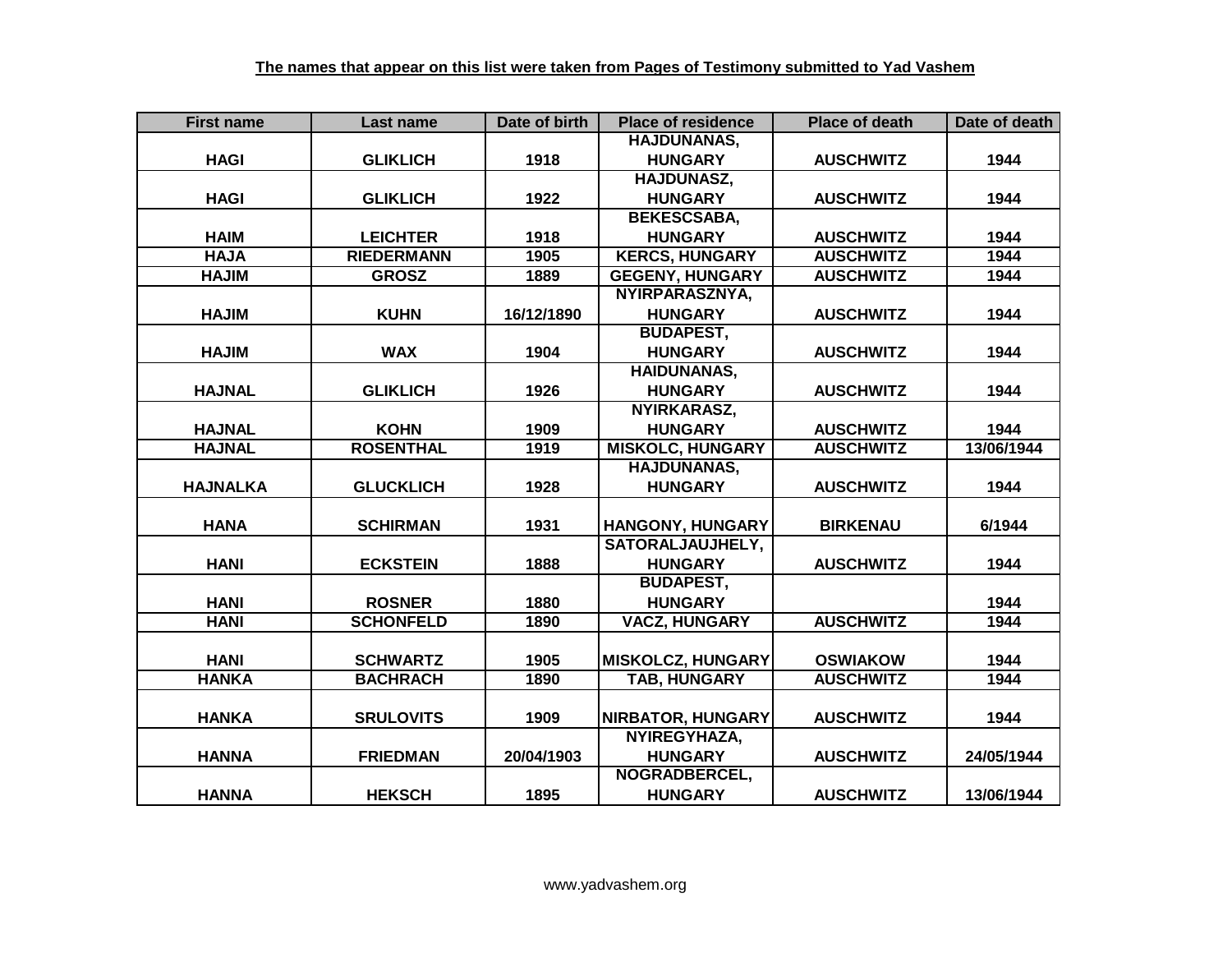| <b>First name</b> | Last name         | Date of birth | <b>Place of residence</b> | <b>Place of death</b> | Date of death |
|-------------------|-------------------|---------------|---------------------------|-----------------------|---------------|
|                   |                   |               | GYONGYOS,                 |                       |               |
| <b>HANNA</b>      | <b>STRAUSS</b>    | 1896          | <b>HUNGARY</b>            | <b>AUSCHWITZ</b>      | 1944          |
|                   |                   |               | NAGYKALLO,                |                       |               |
| <b>HANNA</b>      | <b>SUSSMAN</b>    | 11/11/1888    | <b>HUNGARY</b>            | <b>AUSCHWITZ</b>      | 1942          |
|                   |                   |               | <b>BUDAPEST,</b>          |                       |               |
| <b>HANNY</b>      | <b>WEISS</b>      | 1876          | <b>HUNGARY</b>            | <b>AUSCHWITZ</b>      | 1942          |
| <b>HANY</b>       | <b>HOSZENDER</b>  | 1909          | <b>BOKONY, HUNGARY</b>    | <b>AUSCHWITZ</b>      | 1944          |
| <b>HARON</b>      | <b>WEISZ</b>      | 1906          | <b>OBUDA, HUNGARY</b>     | <b>AUSCHWITZ</b>      | 1944          |
|                   |                   |               | <b>HAJDUNASZ,</b>         |                       |               |
| <b>HASIA</b>      | <b>GLIKLICH</b>   | 1906          | <b>HUNGARY</b>            | <b>AUSCHWITZ</b>      | 1944          |
|                   |                   |               | <b>BUDAPEST,</b>          |                       |               |
| <b>HAVA</b>       | <b>ZINGHER</b>    | 1920          | <b>HUNGARY</b>            | <b>AUSCHWITZ</b>      | 1944          |
|                   |                   |               | <b>MISHKOLC,</b>          |                       |               |
| <b>HAWA</b>       | <b>KAT</b>        | 1892          | <b>HUNGARY</b>            | <b>AUSCHWITZ</b>      | 1944          |
|                   |                   |               | <b>HEJOBABA,</b>          |                       |               |
| <b>HAYA</b>       | <b>KOHN</b>       | 31/08/1936    | <b>HUNGARY</b>            | <b>AUSCHWITZ</b>      | 14/05/1944    |
|                   |                   |               |                           |                       |               |
| <b>HEDDA</b>      | <b>SCHWARCZ</b>   | 1894          | <b>KISKOROS, HUNGARY</b>  | <b>BERGEN BELSEN</b>  | 1945          |
|                   |                   |               | <b>BUDAPEST,</b>          |                       |               |
| <b>HEDI</b>       | <b>HERSCH</b>     | 1895          | <b>HUNGARY</b>            | <b>BUDAPEST</b>       | 1944          |
|                   |                   |               | KOMAROM,                  |                       |               |
| <b>HEINRICH</b>   | <b>WEINER</b>     | 21/05/1921    | <b>HUNGARY</b>            | <b>MAUTHAUSEN</b>     | 1945          |
|                   |                   |               | KOMAROM,                  |                       |               |
| <b>HEINRICH</b>   | <b>WEINERIP</b>   | 21/05/1921    | <b>HUNGARY</b>            | <b>MAUTHAUSEN</b>     | 1945          |
|                   |                   |               | <b>HAJDUNANAS,</b>        |                       |               |
| <b>HELENKA</b>    | <b>GLIKLICH</b>   | 1892          | <b>HUNGARY</b>            | <b>AUSCHWITZ</b>      | 1944          |
|                   |                   |               | <b>HAJDUNASZ,</b>         |                       |               |
| <b>HELENKA</b>    | <b>GLIKLICH</b>   | 1894          | <b>HUNGARY</b>            | <b>AUSCHWITZ</b>      | 1944          |
|                   |                   |               | <b>UNDECIPHERED,</b>      |                       |               |
| <b>HELKE</b>      | <b>HOLENDER</b>   | 1920          | <b>HUNGARY</b>            | <b>AUSCHWITZ</b>      | 1944          |
|                   |                   |               | NAGYMEGYER,               |                       |               |
| <b>HELLA</b>      | <b>CHENDELSON</b> | 1908          | <b>HUNGARY</b>            | <b>AUSCHWITZ</b>      | 1944          |
| <b>HENCA</b>      | <b>FRUCHTER</b>   | 1890          | <b>HUNGARY</b>            | <b>AUSCHWITZ</b>      | 1941          |
| <b>HENCSU</b>     | <b>SPITZER</b>    | 1934          | <b>SZALKA, HUNGARY</b>    | <b>AUSCHWITZ</b>      | 1944          |
|                   |                   |               | <b>HAJDUNASZ,</b>         |                       |               |
| <b>HENDL</b>      | <b>GLIKLICH</b>   | 1872          | <b>HUNGARY</b>            | <b>AUSCHWITZ</b>      | 1944          |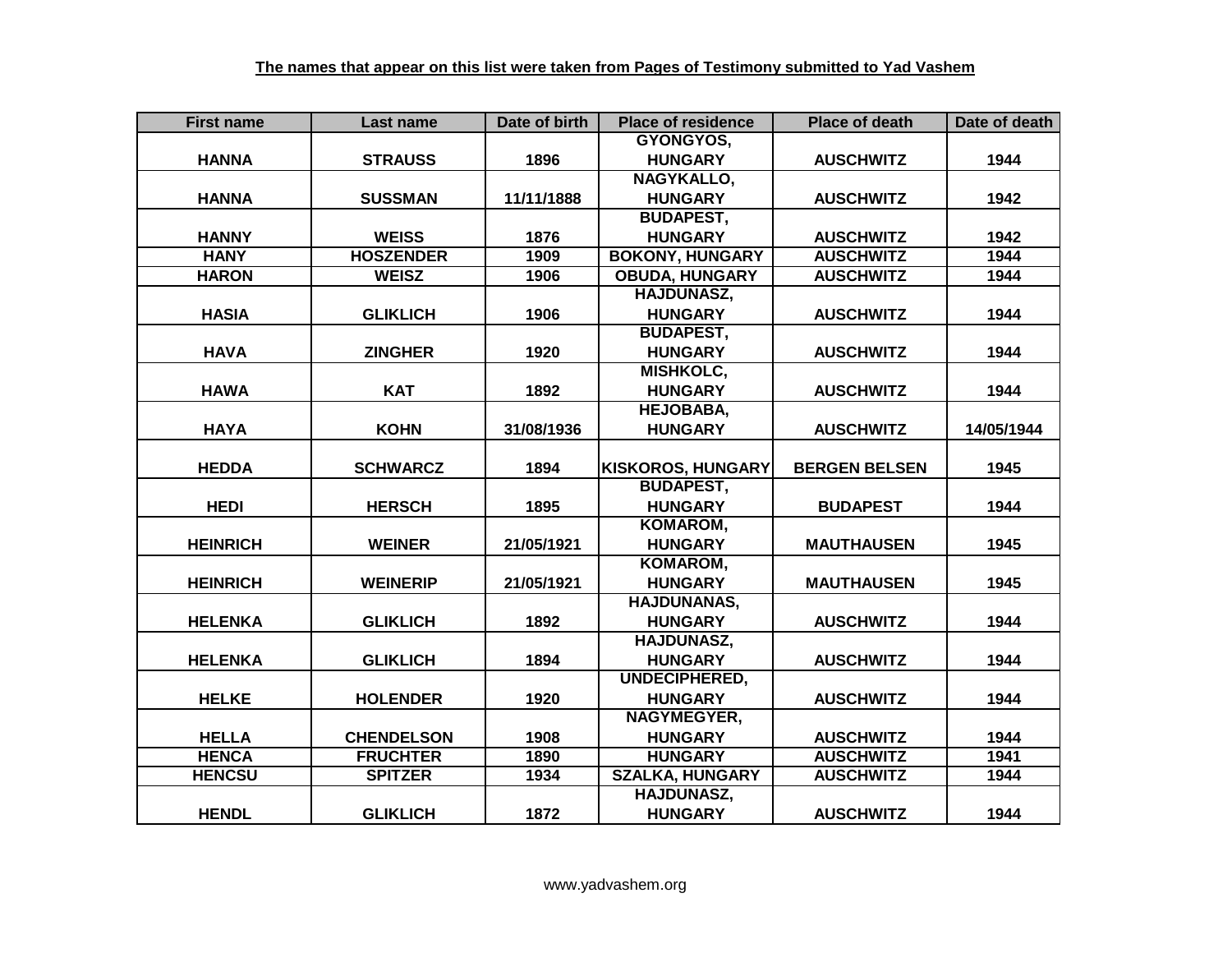| <b>First name</b> | Last name          | Date of birth | <b>Place of residence</b> | <b>Place of death</b> | Date of death |
|-------------------|--------------------|---------------|---------------------------|-----------------------|---------------|
|                   |                    |               | <b>BUDAPEST,</b>          |                       |               |
| <b>HENJE</b>      | <b>RIEDERMANN</b>  | 1932          | <b>HUNGARY</b>            | <b>BUDAPEST</b>       | 1944          |
| <b>HENNA</b>      | <b>BILICZER</b>    | 1914          | <b>HUNGARY</b>            | <b>AUSCHWITZ</b>      | 1943          |
| <b>HENRIC</b>     | <b>SZANTO</b>      | 1883          | <b>VELENCE, HUNGARY</b>   | <b>AUSCHWITZ</b>      | 1944          |
| <b>HENRICH</b>    | <b>STERNER</b>     | 1873          | <b>VAC, HUNGARY</b>       | <b>AUSCHWITZ</b>      | 1944          |
|                   |                    |               | <b>UIDO NANAS,</b>        |                       |               |
| <b>HENRIEK</b>    | <b>SZAFER</b>      | 1882          | <b>HUNGARY</b>            | <b>AUSCHWITZ</b>      | 1944          |
|                   |                    |               | <b>BEKESCSABA,</b>        |                       |               |
| <b>HENRIETTA</b>  | <b>ROSENBAUM</b>   | 1860          | <b>HUNGARY</b>            | <b>AUSCHWITZ</b>      | 1944          |
|                   |                    |               | RAKOSCSABA,               |                       |               |
| <b>HENRIETTA</b>  | <b>WILHEIM</b>     | 1894          | <b>HUNGARY</b>            | <b>AUSCHWITZ</b>      | 1944          |
| <b>HERCKE</b>     | <b>WERCBERGER</b>  | 1885          | <b>LORINC, HUNGARY</b>    | <b>AUSCHWITZ</b>      | 1944          |
| <b>HERMANN</b>    | <b>GRUENWALD</b>   | 1872          | <b>SARVAR, HUNGARY</b>    | <b>AUSCHWITZ</b>      | 1944          |
|                   |                    |               | MEZOCSAT,                 |                       |               |
| <b>HERMANN</b>    | <b>MOSKOVITS</b>   | 21/10/1899    | <b>HUNGARY</b>            | <b>BUCHENWALD</b>     | 20/03/1944    |
|                   |                    |               | <b>MATESZALKA,</b>        |                       |               |
| <b>HERMANNE</b>   | <b>GOTTINGER</b>   | 1897          | <b>HUNGARY</b>            | <b>AUSCHWITZ</b>      | 1944          |
| <b>HERMANNE</b>   | <b>KALMANOVITS</b> | 1896          | <b>TOKAJ, HUNGARY</b>     | <b>AUSCHWITZ</b>      | 1944          |
|                   |                    |               | <b>MEZOKOVESD,</b>        |                       |               |
| <b>HERMIN</b>     | <b>BERKOVICZ</b>   | 1898          | <b>HUNGARY</b>            | <b>AUSCHWITZ</b>      | 1944          |
|                   |                    |               | <b>SZENTISTVAN,</b>       |                       |               |
| <b>HERMIN</b>     | <b>HIRSCH</b>      | 1902          | <b>HUNGARY</b>            | <b>AUSCHWITZ</b>      | 1944          |
| <b>HERMIN</b>     | <b>LEMBERT</b>     | 1886          | <b>HUNGARY</b>            | <b>BUDAPEST</b>       | 1944          |
| <b>HERMIN</b>     | <b>SCHACHTER</b>   | 1912          | <b>FOLDES, HUNGARY</b>    | <b>AUSCHWITZ</b>      | 1944          |
| <b>HERMIN</b>     | <b>SCHON</b>       | 20/05/1890    | <b>GYOR, HUNGARY</b>      | <b>AUSCHWITZ</b>      | 18/04/1944    |
|                   |                    |               | KISZWARDO,                |                       |               |
| <b>HERMIN</b>     | <b>STERN</b>       | 1905          | <b>HUNGARY</b>            | <b>AUSCHWITZ</b>      | 1944          |
|                   |                    |               | <b>VASAROSNAMENY,</b>     |                       |               |
| <b>HERMIN</b>     | <b>WINCKLER</b>    | 1905          | <b>HUNGARY</b>            | <b>AUSCHWITZ</b>      | 1944          |
|                   |                    |               | <b>BUDAPEST,</b>          |                       |               |
| <b>HERMINE</b>    | <b>POLACZEK</b>    | 1888          | <b>HUNGARY</b>            | <b>AUSCHWITZ</b>      | 1944          |
| <b>HERMINE</b>    | <b>STEINER</b>     | 1897          | <b>HUNGARY</b>            | <b>AUSCHWITZ</b>      | 1945          |
| <b>HERMINIA</b>   | <b>FRIEDMAN</b>    | 1880          | PRUGY, HUNGARY            | <b>AUSCHWITZ</b>      | 1944          |
|                   |                    |               | BERETTYOUJFALU,           |                       |               |
| <b>HERS</b>       | <b>ILYOVITS</b>    | 1878          | <b>HUNGARY</b>            | <b>AUSCHWITZ</b>      | 21/06/1944    |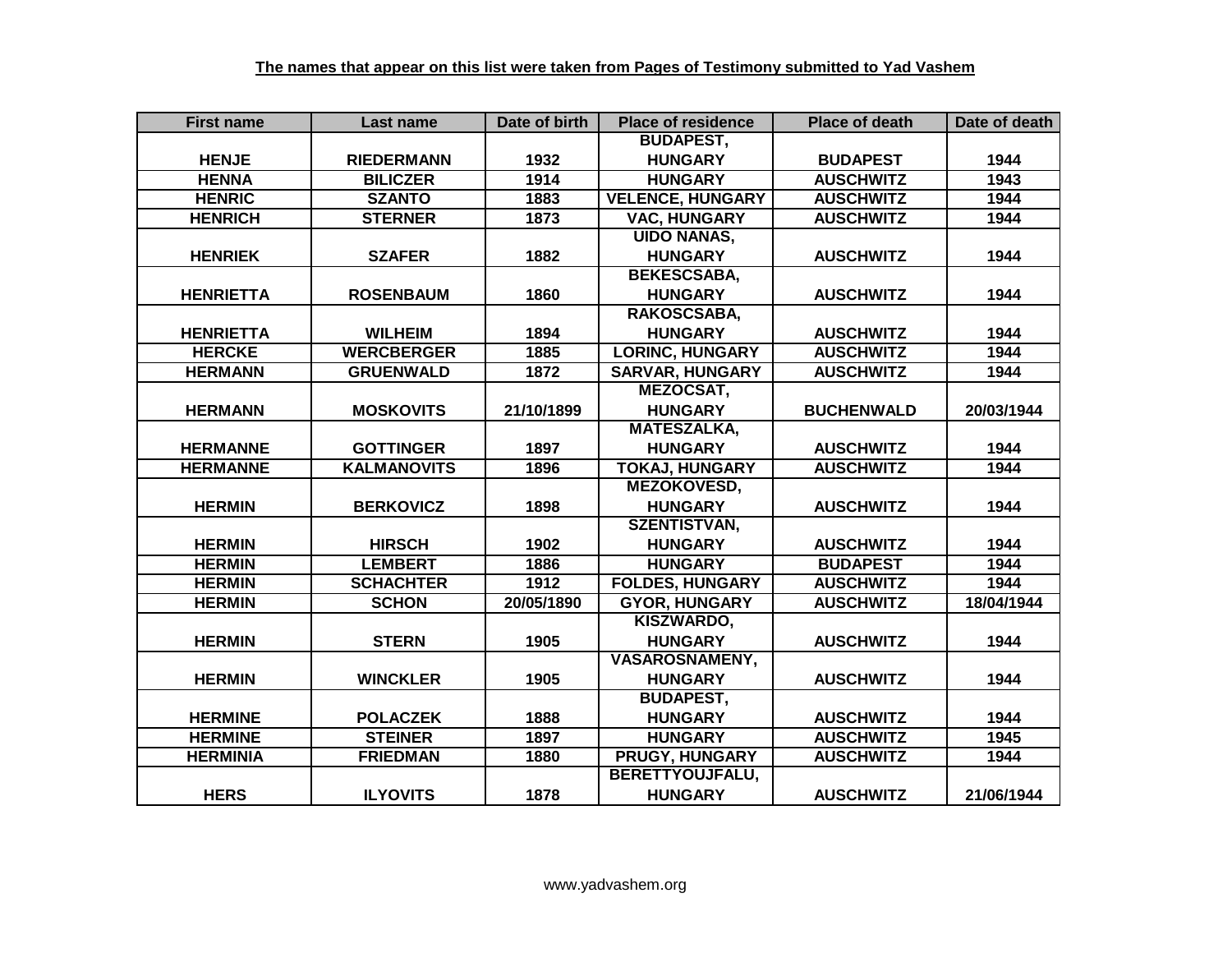| <b>First name</b> | Last name         | Date of birth | <b>Place of residence</b> | <b>Place of death</b> | Date of death |
|-------------------|-------------------|---------------|---------------------------|-----------------------|---------------|
|                   |                   |               |                           |                       |               |
| <b>HERSCH</b>     | <b>FRIED</b>      | 1906          | <b>KISVARDA, HUNGARY</b>  | <b>AUSCHWITZ</b>      | 1944          |
|                   |                   |               | <b>SATORALJAUJHELY,</b>   |                       |               |
| <b>HERSHA</b>     | <b>TUCHMAN</b>    | 1930          | <b>HUNGARY</b>            | <b>AUSCHWITZ</b>      | 1944          |
|                   |                   |               |                           |                       |               |
| <b>HERSHU</b>     | <b>BURGER</b>     | 1935          | <b>KISVARDA, HUNGARY</b>  | <b>AUSCHWITZ</b>      | 1944          |
|                   |                   |               | <b>DEBREZYN,</b>          |                       |               |
| <b>HERSZ</b>      | <b>JUDKOVICZ</b>  | 1918          | <b>HUNGARY</b>            | <b>AUSCHWITZ</b>      | 1942          |
|                   |                   |               | <b>SATORALJAUJHELY,</b>   |                       |               |
| <b>HERSZ</b>      | <b>LIPSZYC</b>    | 1926          | <b>HUNGARY</b>            | <b>AUSCHWITZ</b>      | 1944          |
| <b>HERSZEL</b>    | <b>RAJC</b>       | 1905          | <b>MONOK, HUNGARY</b>     | <b>AUSCHWITZ</b>      | 1944          |
| <b>HERSZEL</b>    | <b>WAJNBERGER</b> | 1898          | <b>SORBASZ, HUNGARY</b>   | <b>AUSCHWITZ</b>      | 1944          |
|                   |                   |               | <b>HAJDUNASZ,</b>         |                       |               |
| <b>HERZ</b>       | <b>GLIKLICH</b>   | 1860          | <b>HUNGARY</b>            | <b>AUSCHWITZ</b>      | 1944          |
| <b>HERZKA</b>     | <b>LOWIN</b>      | 13/11/1902    | <b>RAJKA, HUNGARY</b>     | <b>AUSCHWITZ</b>      | 1944          |
| <b>HERZSI</b>     | <b>FRIEDMAN</b>   | 1904          | <b>KEMECSE, HUNGARY</b>   | <b>AUSCHWITZ</b>      | 1944          |
|                   |                   |               | <b>BALASHADZHARMAT,</b>   |                       |               |
| <b>HINDEL</b>     | <b>WEIS</b>       | 1918          | <b>HUNGARY</b>            | <b>AUSCHWITZ</b>      | 1944          |
| <b>HONI</b>       | <b>GOLDSZTAJN</b> | 1877          | <b>BAKSA, HUNGARY</b>     | <b>AUSCHWITZ</b>      | 1944          |
|                   |                   |               | <b>TAKTAHARKANY,</b>      |                       |               |
| <b>HONOSZ</b>     | <b>WAJNBERGER</b> | 1915          | <b>HUNGARY</b>            | <b>AUSCHWITZ</b>      | 1944          |
|                   |                   |               | <b>BUDAPEST,</b>          |                       |               |
| <b>HUBA</b>       | <b>HAMVASI</b>    | 1920          | <b>HUNGARY</b>            | <b>UKRAINE</b>        | 1942          |
| $\overline{IBI}$  | <b>KARCZAG</b>    | 1906          | <b>KARCAG, HUNGARY</b>    | <b>THERESIENSTADT</b> | 1944          |
| <b>IBOJA</b>      | <b>RAFF</b>       | 1932          | <b>ENCS, HUNGARY</b>      | <b>AUSCHWITZ</b>      | 15/05/1944    |
| <b>IBOLNY</b>     | <b>ULLMANN</b>    | 1927          | <b>TAB, HUNGARY</b>       | <b>AUSCHWITZ</b>      | 1944          |
| <b>IBOLY</b>      | <b>BARDOS</b>     | 22/01/1931    | <b>GYOR, HUNGARY</b>      | <b>BIRKENAU</b>       | 14/06/1944    |
|                   |                   |               | <b>BUDAPEST,</b>          |                       |               |
| <b>IBOLYA</b>     | <b>REICH</b>      | 1923          | <b>HUNGARY</b>            | <b>AUSCHWITZ</b>      | 1944          |
|                   |                   |               | <b>DERECSKE,</b>          |                       |               |
| <b>IBOLYA</b>     | <b>SPITZ</b>      | 1929          | <b>HUNGARY</b>            | <b>AUSCHWITZ</b>      | 1944          |
|                   |                   |               | KISKUNFELEGYHAZA,         |                       |               |
| <b>ICA</b>        | <b>LEFKOVITS</b>  | 1914          | <b>HUNGARY</b>            | <b>AUSCHWITZ</b>      | 1944          |
|                   |                   |               | BEKESCSABA,               |                       |               |
| <b>ICCHAK</b>     | <b>ERNFELD</b>    | 1910          | <b>HUNGARY</b>            | <b>AUSCHWITZ</b>      | 1944          |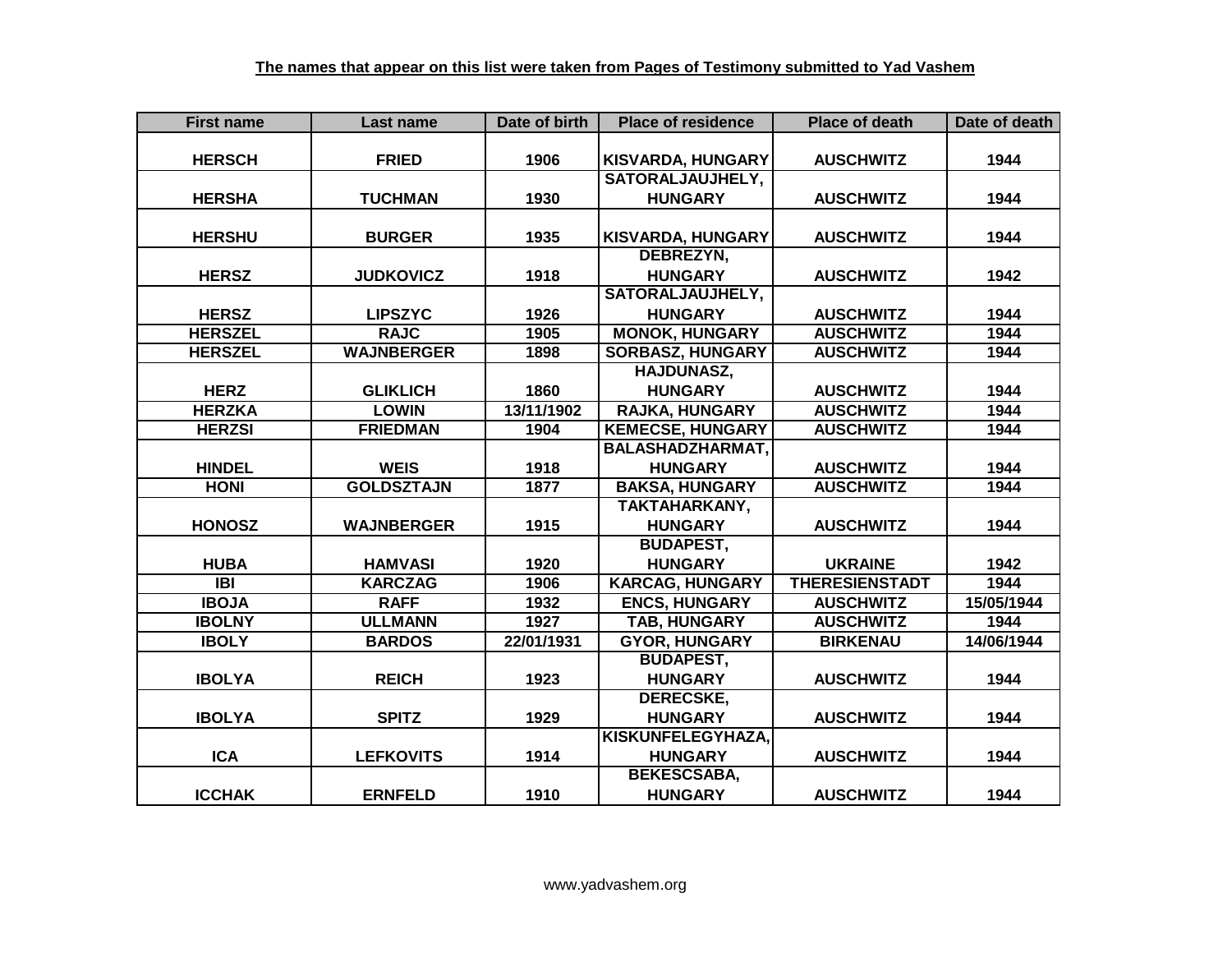| <b>First name</b> | Last name         | Date of birth | <b>Place of residence</b> | <b>Place of death</b> | Date of death |
|-------------------|-------------------|---------------|---------------------------|-----------------------|---------------|
|                   |                   |               | PEDELHAZO,                |                       |               |
| <b>ICCHAK</b>     | <b>KLAJN</b>      | 1902          | <b>HUNGARY</b>            | <b>AUSCHWITZ</b>      | 1944          |
|                   |                   |               |                           |                       |               |
| <b>ICCHAK</b>     | <b>ROSENBERG</b>  | 1903          | <b>BONYHAD, HUNGARY</b>   | <b>BERGEN BELSEN</b>  | 1944          |
|                   |                   |               | <b>SAROSPATAK,</b>        |                       |               |
| <b>ICCHAK</b>     | <b>SCHWARZ</b>    | 1895          | <b>HUNGARY</b>            | <b>AUSCHWITZ</b>      | 1944          |
| <b>ICCHOK</b>     | <b>MILLER</b>     | 1895          | <b>SIKSO, HUNGARY</b>     | <b>AUSCHWITZ</b>      | 1944          |
|                   |                   |               | SATORALJAUJHELY,          |                       |               |
| <b>ICHAK</b>      | <b>FRIED</b>      | 1858          | <b>HUNGARY</b>            | <b>AUSCHWITZ</b>      | 1944          |
|                   |                   |               | MEZOKOVACSHAZA,           |                       |               |
| <b>ICIG</b>       | <b>HEIMANN</b>    | 1931          | <b>HUNGARY</b>            | <b>AUSCHWITZ</b>      | 1944          |
|                   |                   |               | <b>CELLDOMOLK,</b>        |                       |               |
| <b>IDA</b>        | <b>ROTH</b>       | 1921          | <b>HUNGARY</b>            | <b>AUSCHWITZ</b>      | 1944          |
|                   |                   |               | SATORALJAUJHELY,          |                       |               |
| <b>IDIL</b>       | <b>SCHWARZ</b>    | 1922          | <b>HUNGARY</b>            | <b>AUSCHWITZ</b>      | 1944          |
|                   |                   |               | <b>DEBRECEN,</b>          |                       |               |
| <b>IDOSZ</b>      | <b>BERKOWICZ</b>  | 1904          | <b>HUNGARY</b>            | <b>AUSCHWITZ</b>      | 1944          |
|                   |                   |               | <b>BODROGKERESZTUR,</b>   |                       |               |
| <b>IECHAK</b>     | <b>CITER</b>      | 1880          | <b>HUNGARY</b>            | <b>AUSCHWITZ</b>      | 1944          |
|                   |                   |               | SATORALJAUJHELY,          |                       |               |
| <b>IERNO</b>      | <b>DREISINGER</b> | 1929          | <b>HUNGARY</b>            | <b>AUSCHWITZ</b>      | 1944          |
|                   |                   |               | <b>SZOMBATHELY,</b>       |                       |               |
| <b>IGNAC</b>      | <b>BONYHADI</b>   | 27/10/1883    | <b>HUNGARY</b>            | <b>AUSCHWITZ</b>      | 1944          |
|                   |                   |               | <b>BUDAPEST,</b>          |                       |               |
| <b>IGNAC</b>      | <b>FREUND</b>     | 31/3/1901     | <b>HUNGARY</b>            | <b>KOSZEG</b>         | 23/3/1945     |
|                   |                   |               | <b>BUDAPEST,</b>          |                       |               |
| <b>IGNAC</b>      | <b>GOLDSTEIN</b>  | 1900          | <b>HUNGARY</b>            | <b>UKRAINE</b>        | 1942          |
|                   |                   |               | <b>BUDAPEST,</b>          |                       |               |
| <b>IGNAC</b>      | <b>GOLDSTEIN</b>  | 1904          | <b>HUNGARY</b>            | <b>VORONEZH</b>       | 1943          |
|                   |                   |               | <b>SELGOTARJAN,</b>       |                       |               |
| <b>IGNAC</b>      | <b>GOTLIEB</b>    | 1889          | <b>HUNGARY</b>            | <b>AUSCHWITZ</b>      | 1942          |
|                   |                   |               | <b>MATYASFOLD,</b>        |                       |               |
| <b>IGNAC</b>      | <b>HEGYI</b>      | 1882          | <b>HUNGARY</b>            | <b>AUSCHWITZ</b>      | 1944          |
|                   |                   |               |                           |                       |               |
|                   |                   |               | <b>GERGELYI</b>           |                       |               |
| <b>IGNAC</b>      | <b>KISS</b>       | 1893          | <b>UGORNYA, HUNGARY</b>   | <b>BIRKENAU</b>       | 10/1944       |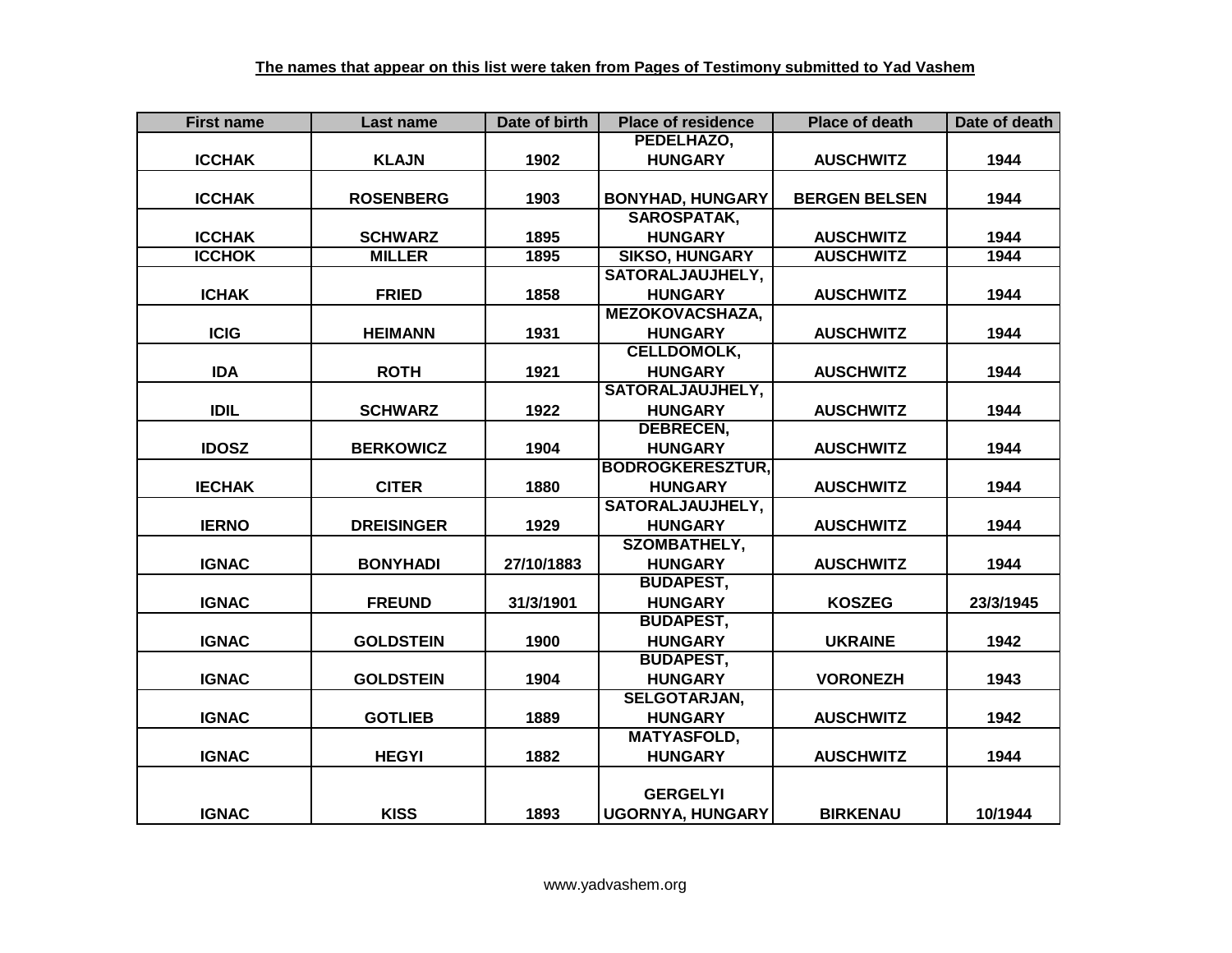| <b>First name</b> | Last name         | Date of birth | <b>Place of residence</b> | <b>Place of death</b>   | Date of death |
|-------------------|-------------------|---------------|---------------------------|-------------------------|---------------|
|                   |                   |               | ABAUJSZANTO,              |                         |               |
| <b>IGNAC</b>      | <b>LANDSMAN</b>   | 1881          | <b>HUNGARY</b>            | <b>AUSCHWITZ</b>        | 1944          |
| <b>IGNAC</b>      | <b>LOWI</b>       | 1906          | <b>SOPRON, HUNGARY</b>    | <b>AUSCHWITZ</b>        | 1944          |
| <b>IGNAC</b>      | <b>MILLER</b>     | 1892          | <b>SZIKSZO, HUNGARY</b>   | <b>AUSCHWITZ</b>        | 1944          |
|                   |                   |               | <b>BUDAPEST,</b>          |                         |               |
| <b>IGNAC</b>      | <b>REVESZ</b>     | 1884          | <b>HUNGARY</b>            | <b>AUSCHWITZ</b>        | 1944          |
| <b>IGNAC</b>      | <b>ROSENBERG</b>  | 1884          | PEC, HUNGARY              | <b>AUSCHWITZ</b>        | 1944          |
|                   |                   |               |                           |                         |               |
| <b>IGNAC</b>      | <b>ROZENTAHL</b>  | 1879          | <b>SZORWAR, HUNGARY</b>   | <b>AUSCHWITZ</b>        | 1944          |
|                   |                   |               | <b>BUDAPEST,</b>          |                         |               |
| <b>IGNAC</b>      | <b>SINGER</b>     | 1899          | <b>HUNGARY</b>            | <b>KAMENETS PODOLSK</b> | 1941          |
|                   |                   |               | <b>DERECSKE,</b>          |                         |               |
| <b>IGNAC</b>      | <b>SPITZ</b>      | 1886          | <b>HUNGARY</b>            | <b>AUSCHWITZ</b>        | 1944          |
|                   |                   |               | <b>MATESZALKA,</b>        |                         |               |
| <b>IGNAC</b>      | <b>SPRINGER</b>   | 1864          | <b>HUNGARY</b>            | <b>AUSCHWITZ</b>        | 1944          |
|                   |                   |               | NAGYKALLO,                |                         |               |
| <b>IGNAC</b>      | <b>STERN</b>      | 1896          | <b>HUNGARY</b>            | <b>AUSCHWITZ</b>        | 1944          |
|                   |                   |               | <b>BUDAPEST,</b>          |                         |               |
| <b>IGNAC</b>      | <b>STILLFRIED</b> | 1880          | <b>HUNGARY</b>            | <b>BUDAPEST</b>         | 1944          |
|                   |                   |               | TISZAKANYAR,              |                         |               |
| <b>IGNAC</b>      | <b>WAINBERG</b>   | 10/1863       | <b>HUNGARY</b>            | <b>AUSCHWITZ</b>        | 1944          |
| <b>IGNACNE</b>    | <b>PORJESZ</b>    | 1900          | <b>BEKES, HUNGARY</b>     | <b>AUSCHWITZ</b>        | 1944          |
| <b>IGNACZ</b>     | <b>BALLA</b>      | 1880          | <b>MISKOLC, HUNGARY</b>   | <b>AUSCHWITZ</b>        | 1944          |
|                   |                   |               | KISKUNFELEGYHAZA,         |                         |               |
| <b>IGNACZ</b>     | <b>LENGYEL</b>    | 1882          | <b>HUNGARY</b>            | <b>AUSCHWITZ</b>        | 1944          |
|                   |                   |               | <b>SZERENCS,</b>          |                         |               |
| <b>IGNACZ</b>     | <b>SCHONFELD</b>  | 1897          | <b>HUNGARY</b>            | <b>AUSCHWITZ</b>        | 1944          |
|                   |                   |               | <b>FELEGYHAZA,</b>        |                         |               |
| <b>IGNACZ</b>     | <b>SCHWARCZ</b>   | 1885          | <b>HUNGARY</b>            | <b>AUSCHWITZ</b>        | 1944          |
| <b>IGNAZ</b>      | <b>GROSS</b>      | 1902          | <b>GYOR, HUNGARY</b>      | <b>HUNGERBURG</b>       | 1944          |
| <b>ILANAH</b>     | <b>ROTHCHILD</b>  | 1920          | <b>KABA, HUNGARY</b>      | <b>AUSCHWITZ</b>        | 1944          |
|                   |                   |               | SOMBATHAIL,               |                         |               |
| <b>ILKA</b>       | <b>HEINRICH</b>   | 1923          | <b>HUNGARY</b>            | <b>AUSCHWITZ</b>        | 1944          |
|                   |                   |               | <b>BUDAPEST,</b>          |                         |               |
| <b>ILLES</b>      | <b>FILLENZ</b>    | 12/09/1889    | <b>HUNGARY</b>            | <b>BRUCK</b>            | 1945          |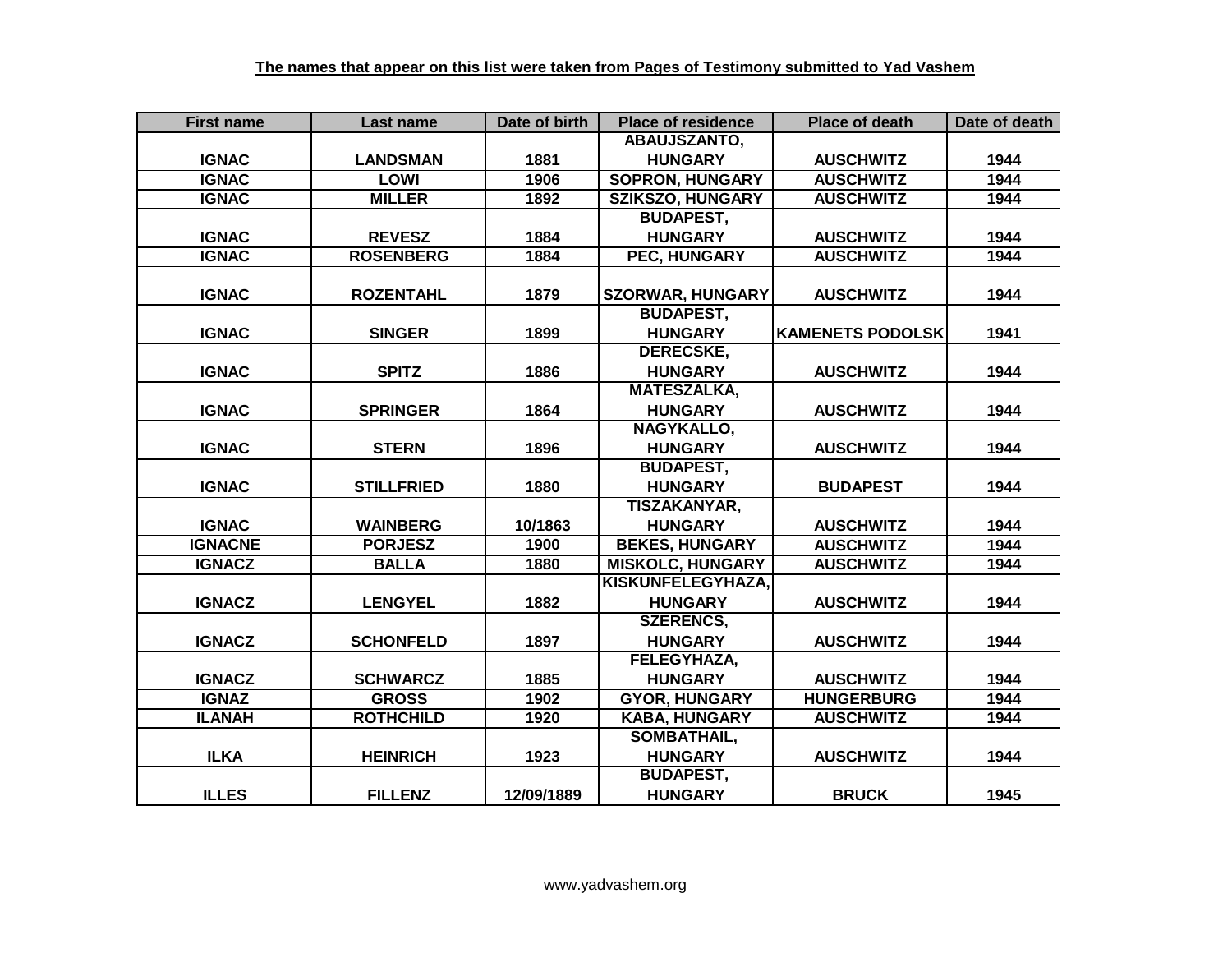| <b>First name</b> | Last name            | Date of birth | <b>Place of residence</b> | <b>Place of death</b> | Date of death |
|-------------------|----------------------|---------------|---------------------------|-----------------------|---------------|
|                   |                      |               | <b>KISKUNHALAS,</b>       |                       |               |
| <b>ILLES</b>      | <b>FROMMER</b>       | 1932          | <b>HUNGARY</b>            | <b>AUSCHWITZ</b>      | 1944          |
| <b>ILONA</b>      | <b>DEUTSCHLANDER</b> | 1901          | <b>GYOR, HUNGARY</b>      | <b>AUSCHWITZ</b>      | 1945          |
|                   |                      |               | <b>DEBRECEN,</b>          |                       |               |
| <b>ILONA</b>      | <b>FOHN</b>          | 12/11/1906    | <b>HUNGARY</b>            | <b>AUSCHWITZ</b>      | 1944          |
| <b>ILONA</b>      | <b>GROSZ</b>         | 1900          | <b>LANG, HUNGARY</b>      | <b>AUSCHWITZ</b>      | 1944          |
| <b>ILONA</b>      | <b>HOFFMAN</b>       | 1910          | <b>UJPEST, HUNGARY</b>    | <b>AUSCHWITZ</b>      | 1944          |
|                   |                      |               | DOMBOVAR,                 |                       |               |
| <b>ILONA</b>      | <b>KAISER</b>        | 26/12/1893    | <b>HUNGARY</b>            | <b>AUSCHWITZ</b>      | 4/7/1944      |
| <b>ILONA</b>      | <b>KELLER</b>        | 1902          | <b>HUNGARY</b>            | <b>AUSCHWITZ</b>      | 1944          |
|                   |                      |               | HOMOKBODOGE,              |                       |               |
| <b>ILONA</b>      | <b>KRAUSZ</b>        | 1905          | <b>HUNGARY</b>            | <b>AUSCHWITZ</b>      | 1944          |
| <b>ILONA</b>      | <b>LEHNER</b>        | 1890          | <b>PECS, HUNGARY</b>      | <b>AUSCHWITZ</b>      | 1944          |
|                   |                      |               |                           |                       |               |
| <b>ILONA</b>      | <b>SCHVARTZ</b>      | 1910          | <b>KISVARDA, HUNGARY</b>  | <b>AUSCHWITZ</b>      | 1944          |
|                   |                      |               | <b>TATARSZENTGYORG</b>    |                       |               |
| <b>ILONA</b>      | <b>SCHWARCZ</b>      | 23/11/1907    | Y, HUNGARY                | <b>AUSCHWITZ</b>      | 15/08/1944    |
| <b>ILONA</b>      | <b>SIMONOVICS</b>    | 1917          | <b>TEGLAS, HUNGARY</b>    | <b>AUSCHWITZ</b>      | 1944          |
|                   |                      |               | <b>KECSKEMET,</b>         |                       |               |
| <b>ILONA</b>      | <b>STEIN</b>         | 1903          | <b>HUNGARY</b>            | <b>AUSCHWITZ</b>      | 1944          |
|                   |                      |               | NYIREGYHAZA,              |                       |               |
| <b>ILONA</b>      | <b>STERK</b>         | 1920          | <b>HUNGARY</b>            | <b>AUSCHWITZ</b>      | 1944          |
|                   |                      |               | NAGYKANIZSA,              |                       |               |
| <b>ILONA</b>      | <b>SZABADOS</b>      | 19/03/1890    | <b>HUNGARY</b>            | <b>AUSCHWITZ</b>      | 21/05/1944    |
| <b>ILONKA</b>     | <b>BLUMENSEIN</b>    | 1903          | <b>SOJTOR, HUNGARY</b>    | <b>AUSCHWITZ</b>      | 1944          |
| <b>ILONKA</b>     | <b>FLEISZMAN</b>     | 1881          | <b>ATTSZ, HUNGARY</b>     | <b>ATTSZ</b>          | 1940          |
| <b>ILONKA</b>     | <b>FRIED</b>         | 1907          | <b>CEGLED, HUNGARY</b>    | <b>AUSCHWITZ</b>      | 1944          |
|                   |                      |               | NYIREGYHAZA,              |                       |               |
| <b>ILONKA</b>     | <b>GROSZ</b>         | 1896          | <b>HUNGARY</b>            | <b>AUSCHWITZ</b>      | 1944          |
| <b>ILONKA</b>     | <b>HEIMLICH</b>      | 1936          | <b>MATYUS, HUNGARY</b>    | <b>AUSCHWITZ</b>      | 1944          |
| <b>ILONKA</b>     | <b>HERMANN</b>       | 1910          | <b>FOKTO, HUNGARY</b>     | <b>AUSCHWITZ</b>      | 1944          |
|                   |                      |               |                           |                       |               |
| <b>ILONKA</b>     | <b>KOMLOS</b>        | 1919          | <b>ERZSEBET, HUNGARY</b>  | <b>AUSCHWITZ</b>      | 1944          |
|                   |                      |               | NAGYKALLO,                |                       |               |
| <b>ILONKA</b>     | <b>KRAUSZ</b>        | 1881          | <b>HUNGARY</b>            | <b>AUSCHWITZ</b>      | 1944          |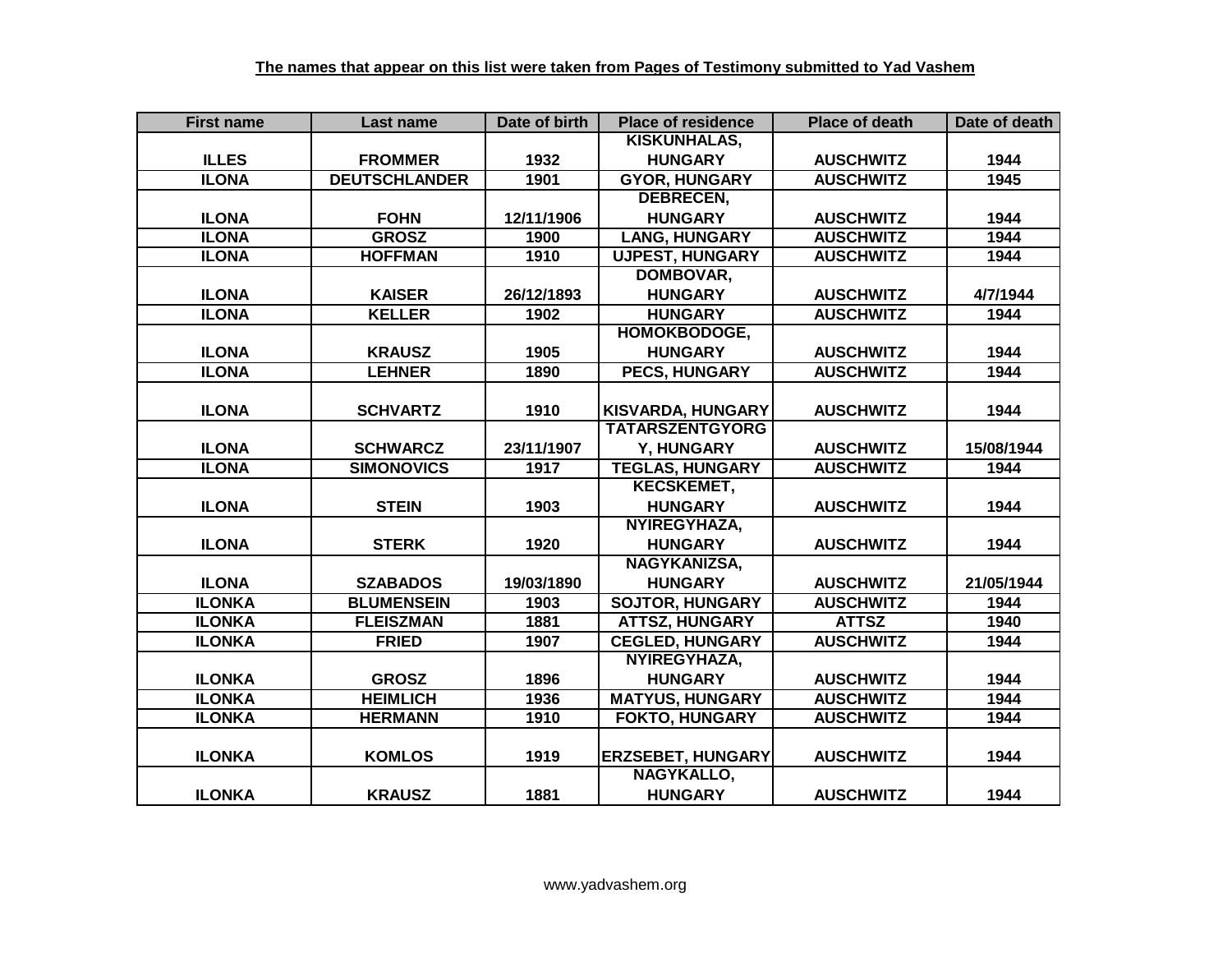| <b>First name</b> | Last name          | Date of birth | <b>Place of residence</b> | <b>Place of death</b> | Date of death |
|-------------------|--------------------|---------------|---------------------------|-----------------------|---------------|
|                   |                    |               | <b>BUDAPEST,</b>          |                       |               |
| <b>ILONKA</b>     | <b>KUNCZE</b>      | 1900          | <b>HUNGARY</b>            | <b>BERGEN BELSEN</b>  | 1945          |
| <b>ILONKA</b>     | <b>LEIHT</b>       | 1912          | <b>TAMASI, HUNGARY</b>    | <b>RAVENSBRUECK</b>   | 1944          |
|                   |                    |               | <b>HAJDUSZOBOSZLO,</b>    |                       |               |
| <b>ILONKA</b>     | <b>LICHT</b>       | 1928          | <b>HUNGARY</b>            | <b>AUSCHWITZ</b>      | 1944          |
| <b>ILONKA</b>     | <b>POLICZER</b>    | 1906          | <b>BERET, HUNGARY</b>     | <b>AUSCHWITZ</b>      | 1944          |
|                   |                    |               | <b>DERECSKE,</b>          |                       |               |
| <b>ILONKA</b>     | <b>SPITZ</b>       | 1924          | <b>HUNGARY</b>            | <b>AUSCHWITZ</b>      | 1944          |
|                   |                    |               | <b>BUDAPEST,</b>          |                       |               |
| <b>ILONKA</b>     | <b>SZEKELY</b>     | 1923          | <b>HUNGARY</b>            | <b>AUSCHWITZ</b>      | 1942          |
| <b>ILONKA</b>     | <b>UNGAR</b>       | 1892          | <b>ASZALO, HUNGARY</b>    | <b>AUSCHWITZ</b>      | 1944          |
|                   |                    |               | <b>SOMBOTHE,</b>          |                       |               |
| <b>ILUS</b>       | <b>COLNER</b>      | 1898          | <b>HUNGARY</b>            | <b>BUDAPEST</b>       | 1944          |
|                   |                    |               | <b>FELSOREGMEC,</b>       |                       |               |
| <b>ILUS</b>       | <b>FEUERMAN</b>    | 1931          | <b>HUNGARY</b>            | <b>AUSCHWITZ</b>      | 1944          |
| <b>ILUS</b>       | <b>GLUCK</b>       | 1899          | <b>MISKOLC, HUNGARY</b>   | <b>STUTTHOF</b>       | 1944          |
| <b>ILUS</b>       | <b>REICHENFELD</b> | 1891          | <b>KISPEST, HUNGARY</b>   | <b>AUSCHWITZ</b>      | 1944          |
|                   |                    |               | HAJDUHADHAZ,              |                       |               |
| <b>ILUS</b>       | <b>SREIBER</b>     | 1909          | <b>HUNGARY</b>            | <b>AUSCHWITZ</b>      | 1944          |
|                   |                    |               | <b>BUDAPEST,</b>          |                       |               |
| <b>IMRA</b>       | <b>FLEISZER</b>    | 1900          | <b>HUNGARY</b>            | <b>AUSCHWITZ</b>      | 1944          |
|                   |                    |               | <b>BUDAPEST,</b>          |                       |               |
| <b>IMRA</b>       | <b>LONTOS</b>      | 1892          | <b>HUNGARY</b>            | <b>AUSCHWITZ</b>      | 1944          |
|                   |                    |               | <b>BUDAPEST,</b>          |                       |               |
| <b>IMRA</b>       | <b>MIKLOS</b>      | 1880          | <b>HUNGARY</b>            | <b>AUSCHWITZ</b>      | 1944          |
|                   |                    |               |                           |                       |               |
| <b>IMRA</b>       | <b>SCHWARC</b>     | 1898          | <b>KISVARDA, HUNGARY</b>  |                       | 1942          |
|                   |                    |               | <b>BUDAPEST,</b>          |                       |               |
| <b>IMRA</b>       | <b>SZPIRA</b>      | 1920          | <b>HUNGARY</b>            | <b>AUSCHWITZ</b>      | 1944          |
| <b>IMRA</b>       | <b>WAISS</b>       | 1900          | <b>UISAAS, HUNGARY</b>    |                       | 1944          |
|                   |                    |               | <b>BUDAPEST,</b>          |                       |               |
| <b>IMRA</b>       | <b>WAJZENFELD</b>  | 1896          | <b>HUNGARY</b>            | <b>AUSCHWITZ</b>      | 1944          |
|                   |                    |               | <b>BUDAPEST,</b>          |                       |               |
| <b>IMRI</b>       | <b>DOMAN</b>       | 1921          | <b>HUNGARY</b>            | <b>BUDAPEST</b>       | 1942          |
| <b>IMRI</b>       | <b>HERSZKOWICZ</b> | 1924          | <b>NIRBATO, HUNGARY</b>   | <b>AUSCHWITZ</b>      | 1944          |
| <b>IOZSEF</b>     | <b>BOROS</b>       | 1906          | <b>SZEGED, HUNGARY</b>    |                       | 1943          |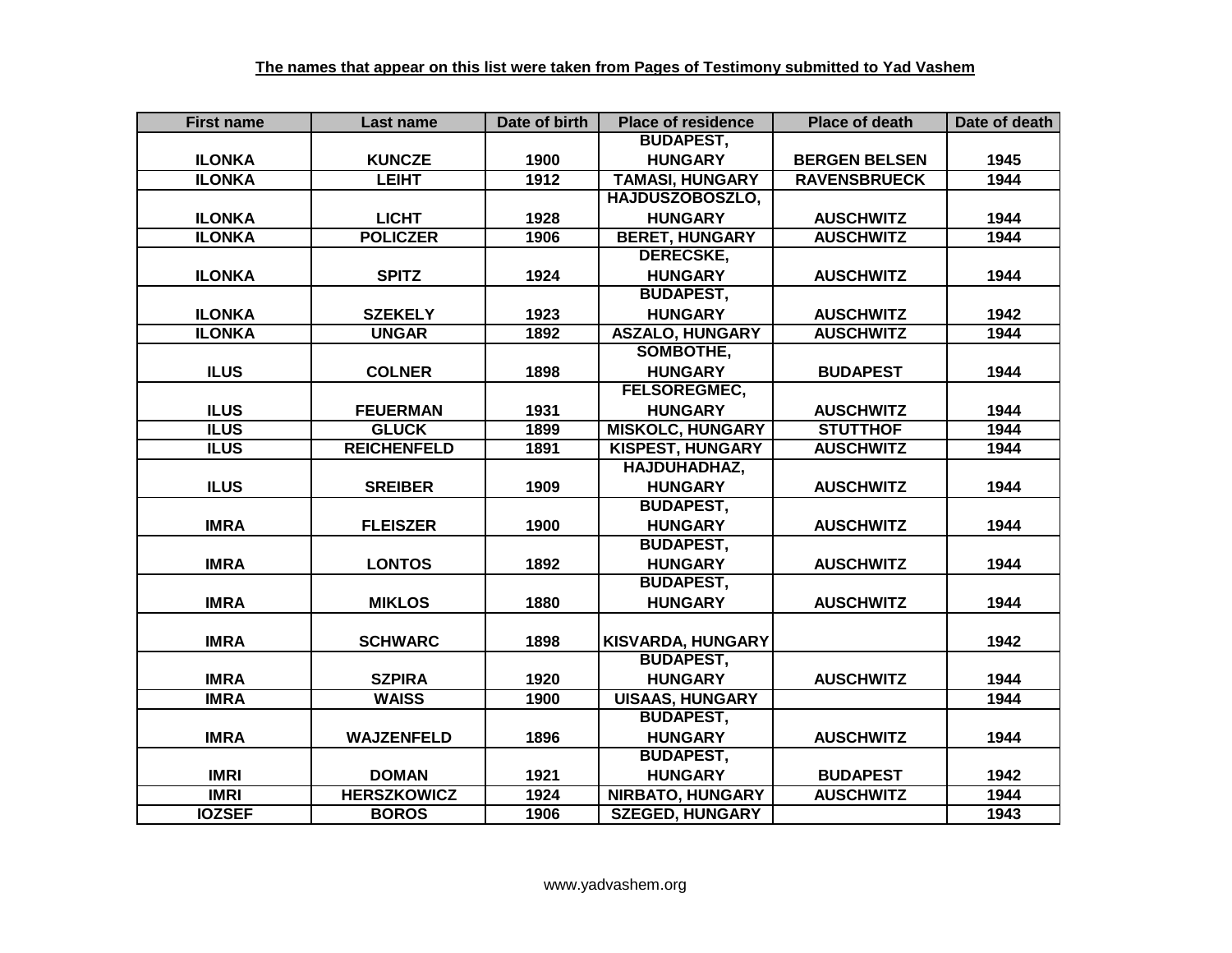| <b>First name</b> | Last name          | Date of birth | <b>Place of residence</b> | <b>Place of death</b> | Date of death |
|-------------------|--------------------|---------------|---------------------------|-----------------------|---------------|
| <b>IRENE</b>      | <b>DAVIDOVICS</b>  | 1882          | <b>MISKOLC, HUNGARY</b>   | <b>AUSCHWITZ</b>      | 14/06/1944    |
|                   |                    |               | <b>BUDAPEST,</b>          |                       |               |
| <b>IRENE</b>      | <b>GUTFREUND</b>   | 10/03/1896    | <b>HUNGARY</b>            | <b>AUSCHWITZ</b>      | 1943          |
|                   |                    |               | <b>BUDAPEST,</b>          |                       |               |
| <b>IRENE</b>      | <b>SPITZER</b>     | 1874          | <b>HUNGARY</b>            | <b>BUDAPEST</b>       | 1945          |
| <b>IRENE</b>      | <b>WAJNBERGER</b>  | 1898          | <b>MISKOLC, HUNGARY</b>   | <b>AUSCHWITZ</b>      | 1944          |
|                   |                    |               | <b>BUDAPEST,</b>          |                       |               |
| <b>IRENE</b>      | <b>WEISS</b>       | 21/08/1898    | <b>HUNGARY</b>            | <b>BUDAPEST</b>       | 1944          |
|                   |                    |               |                           |                       |               |
| <b>IRENKA</b>     | <b>JAKABOVICS</b>  | 1917          | <b>KISVARDA, HUNGARY</b>  | <b>AUSCHWITZ</b>      | 1944          |
|                   |                    |               | <b>VESZPREM,</b>          |                       |               |
| <b>IRMA</b>       | <b>KRAUSZ</b>      | 1912          | <b>HUNGARY</b>            | <b>AUSCHWITZ</b>      | 1944          |
|                   |                    |               | NAGYKANIZSA,              |                       |               |
| <b>IRMA</b>       | <b>SCHARF</b>      | 1908          | <b>HUNGARY</b>            | <b>AUSCHWITZ</b>      | 21/05/1944    |
| <b>IRMA</b>       | <b>SCHLEZINGER</b> | 1890          | <b>GULACS, HUNGARY</b>    | <b>AUSCHWITZ</b>      | 1944          |
| <b>IRME</b>       | <b>WEISZ</b>       | 1938          | <b>PAKS, HUNGARY</b>      | <b>AUSCHWITZ</b>      | 1944          |
| <b>ISIDOR</b>     | <b>BALLA</b>       | 1892          | <b>SZEGED, HUNGARY</b>    |                       | 1944          |
| <b>ISIDOR</b>     | <b>HERZOG</b>      | 1883          | TAB, HUNGARY              | <b>AUSCHWITZ</b>      | 1944          |
|                   |                    |               | <b>BUDAPEST,</b>          |                       |               |
| <b>ISIDOR</b>     | <b>MAJZLER</b>     | 1908          | <b>HUNGARY</b>            | <b>MAUTHAUSEN</b>     | 1944          |
| <b>ISIDOR</b>     | <b>WEBER</b>       | 1885          | <b>OLASZKA, HUNGARY</b>   | <b>AUSCHWITZ</b>      | 10/07/1944    |
| <b>ISIK</b>       | <b>MOSHKOVIZ</b>   | 1906          | <b>MAKO, HUNGARY</b>      | <b>WELS</b>           | 1945          |
| <b>ISRAEL</b>     | <b>BERKOWICZ</b>   | 1914          | <b>CARDO, HUNGARY</b>     | <b>AUSCHWITZ</b>      | 1944          |
|                   |                    |               | FEHER-GYARMAT,            |                       |               |
| <b>ISRAEL</b>     | <b>GERENDSZ</b>    | 1921          | <b>HUNGARY</b>            | <b>AUSCHWITZ</b>      | 1944          |
| <b>ISRAEL</b>     | <b>GRUNWALD</b>    | 1883          | <b>MISKOLC, HUNGARY</b>   | <b>AUSCHWITZ</b>      | 1944          |
| <b>ISRAEL</b>     | <b>KISZ</b>        | 1880          | PALCO, HUNGARY            | <b>AUSCHWITZ</b>      | 1944          |
| <b>ISRAEL</b>     | <b>NEIOVITS</b>    | 1895          | <b>HUNGARY</b>            | <b>AUSCHWITZ</b>      | 18/05/1944    |
|                   |                    |               | NAGYHALASZ,               |                       |               |
| <b>ISRAEL</b>     | <b>SPITZ</b>       | 1879          | <b>HUNGARY</b>            | <b>AUSCHWITZ</b>      | 1944          |
| <b>ISRAEL</b>     | <b>STERN</b>       | 1922          | <b>SYGYD, HUNGARY</b>     | <b>AUSCHWITZ</b>      | 1943          |
| <b>ISRAEL</b>     | <b>SZLOMOWICZ</b>  | 1892          | <b>CARDO, HUNGARY</b>     | <b>AUSCHWITZ</b>      | 1944          |
|                   |                    |               | <b>MATESZALKA,</b>        |                       |               |
| <b>ISRAEL</b>     | <b>WEISS</b>       | 1898          | <b>HUNGARY</b>            | <b>MELK</b>           | 1944          |
|                   |                    |               | <b>BEKESCSABA,</b>        |                       |               |
| <b>ISRAEL</b>     | <b>WEJBER</b>      | 1881          | <b>HUNGARY</b>            | <b>AUSCHWITZ</b>      | 1944          |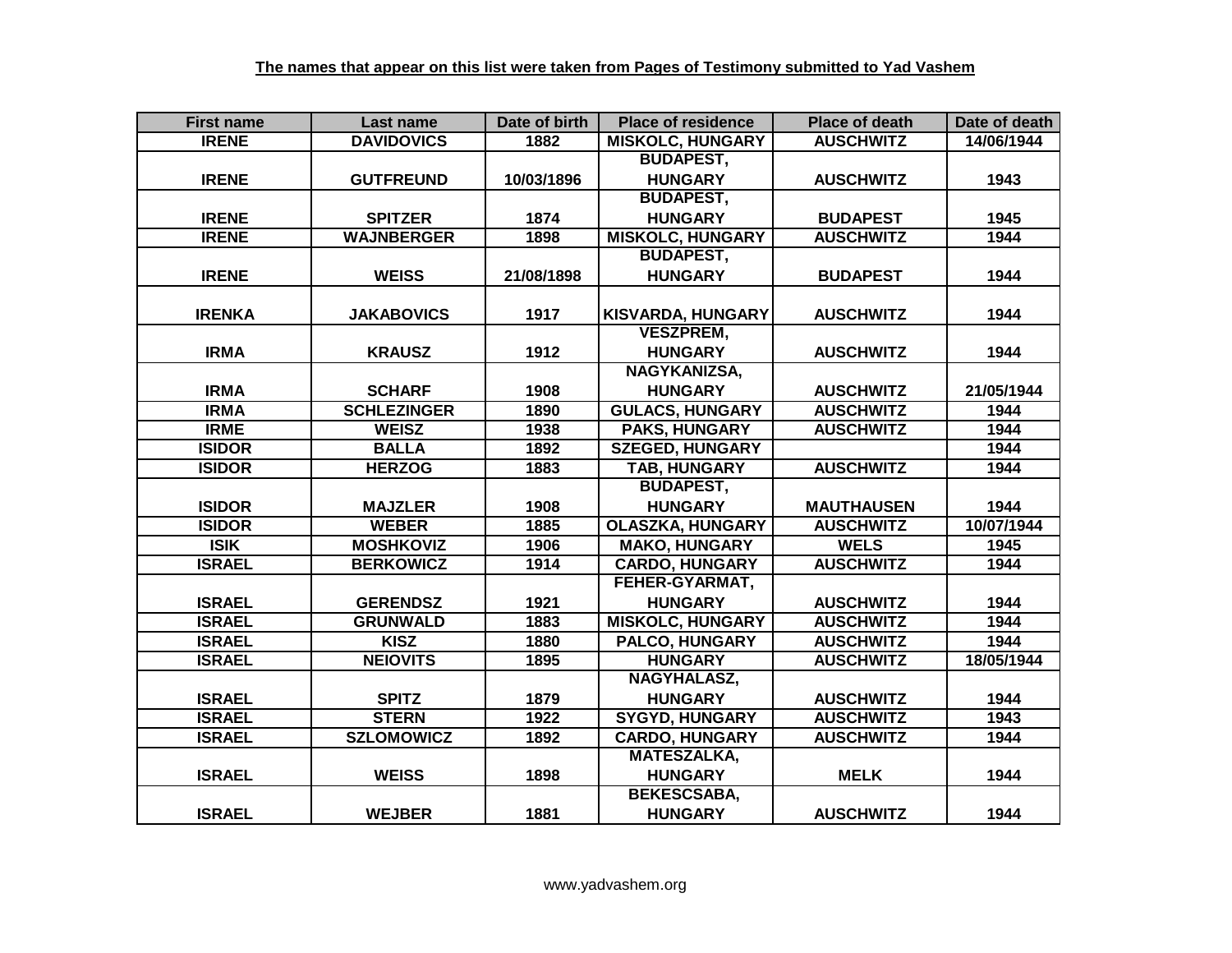| <b>First name</b> | Last name          | Date of birth | <b>Place of residence</b> | <b>Place of death</b> | Date of death |
|-------------------|--------------------|---------------|---------------------------|-----------------------|---------------|
|                   |                    |               | <b>HAJDUNASZ,</b>         |                       |               |
| <b>ISRAEL</b>     | <b>WELER</b>       | 1882          | <b>HUNGARY</b>            | <b>AUSCHWITZ</b>      | 1944          |
|                   |                    |               | <b>BARACSKA,</b>          |                       |               |
| <b>ISTVAN</b>     | <b>BURGER</b>      | 1935          | <b>HUNGARY</b>            | <b>AUSCHWITZ</b>      | 15/07/1944    |
| <b>ISTVAN</b>     | <b>DEKANY</b>      | 1900          | POLGAR, HUNGARY           | <b>AUSCHWITZ</b>      | 1944          |
|                   |                    |               | <b>BUDAPEST,</b>          |                       |               |
| <b>ISTVAN</b>     | <b>FOELDES</b>     | 1907          | <b>HUNGARY</b>            |                       | 1942          |
|                   |                    |               | <b>BUDAPEST,</b>          |                       |               |
| <b>ISTVAN</b>     | <b>FOLDES</b>      | 29/1/1890     | <b>HUNGARY</b>            | <b>ABDA</b>           | 12/1944       |
|                   |                    |               | <b>BUDAPEST,</b>          |                       |               |
| <b>ISTVAN</b>     | <b>GRUNWALD</b>    | 1910          | <b>HUNGARY</b>            | <b>BOR CSERVENKA</b>  | 1944          |
|                   |                    |               | <b>BUDAPEST,</b>          |                       |               |
| <b>ISTVAN</b>     | <b>KERTESZ</b>     | 1894          | <b>HUNGARY</b>            | <b>DUNA</b>           | 1944          |
|                   |                    |               | <b>BUDAPEST,</b>          |                       |               |
| <b>ISTVAN</b>     | <b>LAUTENBURG</b>  | 29/08/1899    | <b>HUNGARY</b>            | <b>BUDAPEST</b>       | 13/02/1945    |
| <b>ISTVAN</b>     | <b>ROSENBERGER</b> | 30/08/1898    | PAPA, HUNGARY             | <b>MULDORF</b>        | 1945          |
|                   |                    |               | <b>SOLTVADKERT,</b>       |                       |               |
| <b>ISTVAN</b>     | <b>SCHWEIGER</b>   | 16/12/1892    | <b>HUNGARY</b>            | <b>AUSCHWITZ</b>      | 1944          |
|                   |                    |               | <b>MARIAHAZA,</b>         |                       |               |
| <b>ISTVAN</b>     | <b>SZANTO</b>      | 1908          | <b>HUNGARY</b>            |                       | 1943          |
| <b>ISTVAN</b>     | <b>SZEBENYI</b>    | 1919          | <b>PECS, HUNGARY</b>      | <b>AUSCHWITZ</b>      | 1944          |
| <b>ISTWAN</b>     | <b>KRAUSZ</b>      | 1921          | <b>TOLNA, HUNGARY</b>     | <b>AUSCHWITZ</b>      | 1944          |
|                   |                    |               | <b>DOMBOVAR,</b>          |                       |               |
| <b>ISTWAN</b>     | <b>NAZER</b>       | 1908          | <b>HUNGARY</b>            |                       | 1944          |
|                   |                    |               | <b>BEKESGYULA,</b>        |                       |               |
| <b>ISTWAN</b>     | <b>SCHANZER</b>    | 1916          | <b>HUNGARY</b>            | <b>AUSCHWITZ</b>      | 1944          |
|                   |                    |               |                           |                       |               |
| <b>ISTWAN</b>     | <b>WEIS</b>        | 1926          | <b>MISKOLCZ, HUNGARY</b>  | <b>AUSCHWITZ</b>      | 1944          |
|                   |                    |               | <b>VASAROSNAMENY,</b>     |                       |               |
| <b>ISZAK</b>      | <b>GROSS</b>       | 1885          | <b>HUNGARY</b>            | <b>GROSS ROSEN</b>    | 1945          |
|                   |                    |               | <b>MATE SZALKA,</b>       |                       |               |
| <b>ISZRAEL</b>    | <b>WEISZ</b>       | 1900          | <b>HUNGARY</b>            | <b>AUSCHWITZ</b>      | 1944          |
| <b>ISZTWAN</b>    | <b>SCHUTZ</b>      | 1914          | <b>UJPEST, HUNGARY</b>    | <b>AUSCHWITZ</b>      | 1944          |
|                   |                    |               | MEZOCSAT,                 |                       |               |
| <b>ISZU</b>       | <b>SPREI</b>       | 1929          | <b>HUNGARY</b>            | <b>AUSCHWITZ</b>      | 1944          |
| <b>ITEL</b>       | <b>WEISSBERG</b>   | 1898          | <b>MISKOLZ, HUNGARY</b>   | <b>AUSCHWITZ</b>      | 1944          |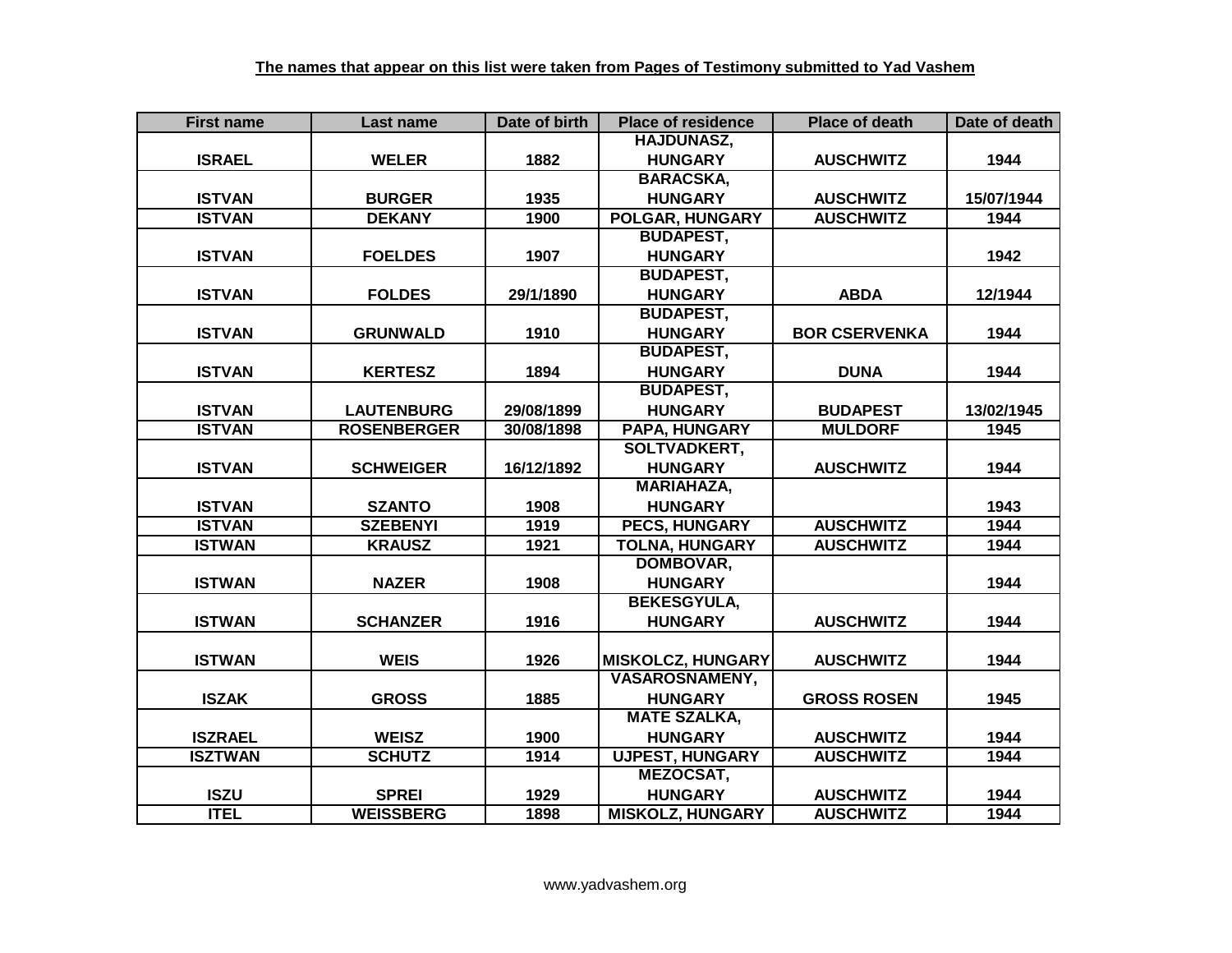| <b>First name</b> | Last name          | Date of birth | <b>Place of residence</b> | <b>Place of death</b> | Date of death |
|-------------------|--------------------|---------------|---------------------------|-----------------------|---------------|
|                   |                    |               | <b>KISKUN HALAS,</b>      |                       |               |
| <b>IZABELLA</b>   | <b>KRAUSZ</b>      | 11/06/1880    | <b>HUNGARY</b>            | <b>GUNSKIRCHEN</b>    | 1945          |
|                   |                    |               | <b>BUDAPEST,</b>          |                       |               |
| <b>IZHAK</b>      | <b>HELLER</b>      | 10/10/1889    | <b>HUNGARY</b>            |                       | 1944          |
|                   |                    |               | <b>SAROSPATAK,</b>        |                       |               |
| <b>IZHAK</b>      | <b>ZELMANOVITZ</b> | 1901          | <b>HUNGARY</b>            | <b>AUSCHWITZ</b>      | 1944          |
|                   |                    |               | <b>BUDAPEST,</b>          |                       |               |
| <b>IZO</b>        | <b>SPEISER</b>     | 1893          | <b>HUNGARY</b>            | <b>AUSCHWITZ</b>      | 1944          |
|                   |                    |               | <b>HAJDU</b>              |                       |               |
|                   |                    |               | <b>BOSZORMENY,</b>        |                       |               |
| <b>IZRAEL</b>     | <b>WEISZ</b>       | 1870          | <b>HUNGARY</b>            | <b>AUSCHWITZ</b>      | 1944          |
|                   |                    |               | <b>TISZAESZLAR,</b>       |                       |               |
| <b>IZSAK</b>      | <b>FARKAS</b>      | 1905          | <b>HUNGARY</b>            |                       | 1944          |
|                   |                    |               | <b>TOTKOMLOS,</b>         |                       |               |
| <b>IZSAK</b>      | <b>HERZOG</b>      | 1872          | <b>HUNGARY</b>            | <b>BERGEN BELSEN</b>  | 1944          |
|                   |                    |               | ABAUJSZANTO,              |                       |               |
| <b>IZSAK</b>      | <b>LANDSMANN</b>   | 1881          | <b>HUNGARY</b>            | <b>AUSCHWITZ</b>      | 16/04/1944    |
| <b>IZSAK</b>      | <b>ROSENBERG</b>   | 1936          | <b>MAKO, HUNGARY</b>      | <b>BIRKENAU</b>       | 1944          |
|                   |                    |               | <b>JANOSHALMA,</b>        |                       |               |
| <b>IZSAK</b>      | <b>STEIN</b>       | 1902          | <b>HUNGARY</b>            | <b>AUSCHWITZ</b>      | 1944          |
|                   |                    |               | <b>BUDAPEST,</b>          |                       |               |
| <b>IZSO</b>       | <b>GIDALY</b>      | 1883          | <b>HUNGARY</b>            | <b>AUSCHWITZ</b>      | 1944          |
| <b>IZYDOR</b>     | <b>SCHWARC</b>     | 1897          | <b>RAJKA, HUNGARY</b>     | <b>AUSCHWITZ</b>      | 1944          |
| <b>JACOB</b>      | <b>DEUTSCH</b>     | 1880          | <b>UJPEST, HUNGARY</b>    | <b>AUSCHWITZ</b>      | 1943          |
| <b>JACOB</b>      | <b>KNAPP</b>       | 1872          | <b>MOSON, HUNGARY</b>     | <b>AUSCHWITZ</b>      | 1944          |
|                   |                    |               | <b>TISZACSEK,</b>         |                       |               |
| <b>JACOB</b>      | <b>SPITZER</b>     | 1904          | <b>HUNGARY</b>            | <b>KOSZEG</b>         | 1944          |
|                   |                    |               | POROSZLO,                 |                       |               |
| <b>JAFFA</b>      | <b>NEUMAN</b>      | 1889          | <b>HUNGARY</b>            | <b>AUSCHWITZ</b>      | 1944          |
| <b>JAKAB</b>      | <b>BRANDMANN</b>   | 1901          | <b>MISKOLC, HUNGARY</b>   | <b>MAUTHAUSEN</b>     | 1944          |
| <b>JAKAB</b>      | <b>FRIEDMANN</b>   | 26/12/1897    | <b>VESZTO, HUNGARY</b>    | <b>DEBRECEN</b>       | 13/10/1944    |
|                   |                    |               | TISZASZOLLOS,             |                       |               |
| <b>JAKAB</b>      | <b>FRISCH</b>      | 20/6/1909     | <b>HUNGARY</b>            |                       | 10/4/1945     |
|                   |                    |               | <b>TOTKOMLOS,</b>         |                       |               |
| <b>JAKAB</b>      | <b>GLUCK</b>       | 1934          | <b>HUNGARY</b>            | <b>AUSCHWITZ</b>      | 1944          |
| <b>JAKAB</b>      | <b>HIRSCHFELD</b>  | 1890          | <b>FULESD, HUNGARY</b>    | <b>AUSCHWITZ</b>      | 1944          |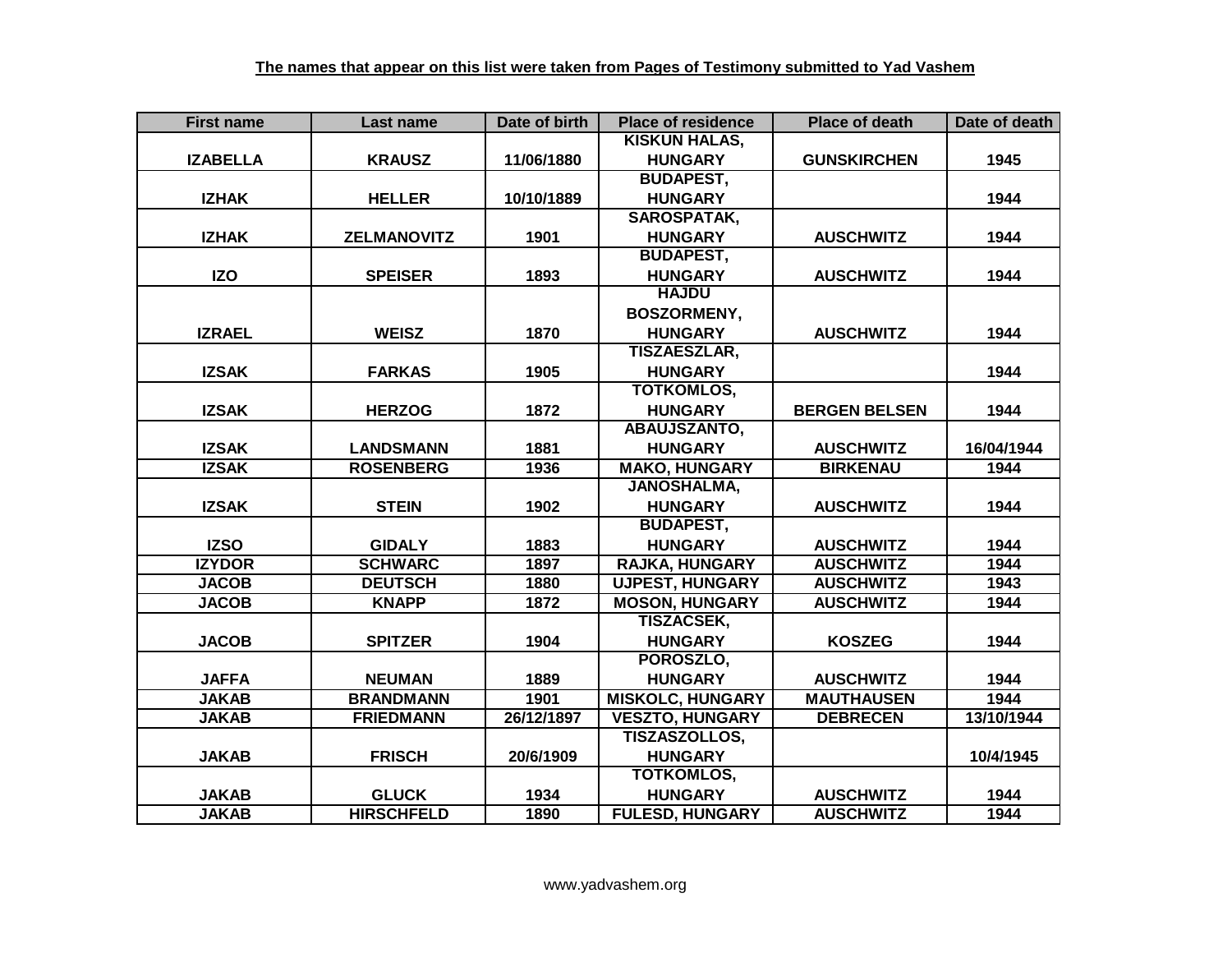| <b>First name</b> | Last name         | Date of birth | <b>Place of residence</b> | <b>Place of death</b> | Date of death |
|-------------------|-------------------|---------------|---------------------------|-----------------------|---------------|
|                   |                   |               | <b>DEBRECEN,</b>          |                       |               |
| <b>JAKAB</b>      | <b>KUPFER</b>     | 1879          | <b>HUNGARY</b>            | <b>AUSCHWITZ</b>      | 1944          |
|                   |                   |               | <b>DEBRECEN,</b>          |                       |               |
| <b>JAKAB</b>      | <b>KUPFER</b>     | 1879          | <b>HUNGARY</b>            | <b>AUSCHWITZ</b>      | 1944          |
| <b>JAKAB</b>      | <b>LOWY</b>       | 1860          | <b>BEKES, HUNGARY</b>     | <b>AUSCHWITZ</b>      | 1944          |
| <b>JAKAB</b>      | <b>RAAB</b>       | 1870          | <b>HUNGARY</b>            | <b>AUSCHWITZ</b>      | 1944          |
|                   |                   |               | <b>BEKESCSABA,</b>        |                       |               |
| <b>JAKAB</b>      | <b>SILBERFELD</b> | 11/09/1878    | <b>HUNGARY</b>            | <b>AUSCHWITZ</b>      | 29/06/1944    |
|                   |                   |               | UJFEHERTO,                |                       |               |
| <b>JAKAB</b>      | <b>STERN</b>      | 1888          | <b>HUNGARY</b>            | <b>AUSCHWITZ</b>      | 1944          |
| <b>JAKAB</b>      | <b>STRAUSS</b>    | 1883          | <b>HOGYESZ, HUNGARY</b>   | <b>AUSCHWITZ</b>      | 1944          |
| <b>JAKAB</b>      | <b>STRICKER</b>   | 1881          | <b>SOPRON, HUNGARY</b>    | <b>AUSCHWITZ</b>      | 1944          |
|                   |                   |               | <b>BODROGKERESZTUR,</b>   |                       |               |
| <b>JAKAB</b>      | <b>SZAMET</b>     | 1924          | <b>HUNGARY</b>            | <b>AUSCHWITZ</b>      | 1944          |
| <b>JAKAB</b>      | <b>WEISZ</b>      | 1880          | <b>HUNGARY</b>            | <b>AUSCHWITZ</b>      | 1944          |
| <b>JAKOB</b>      | <b>BACHRACH</b>   | 1882          | <b>ABA, HUNGARY</b>       | <b>AUSCHWITZ</b>      | 1944          |
|                   |                   |               | <b>TISZASZENTMARTON,</b>  |                       |               |
| <b>JAKOB</b>      | <b>GRUNSPAN</b>   | 1898          | <b>HUNGARY</b>            | <b>AUSCHWITZ</b>      | 1944          |
|                   |                   |               | <b>KOBECE HAZA,</b>       |                       |               |
| <b>JAKOB</b>      | <b>HAJMAN</b>     | 1915          | <b>HUNGARY</b>            | <b>AUSCHWITZ</b>      | 1944          |
|                   |                   |               | <b>BUDAPEST,</b>          |                       |               |
| <b>JAKOB</b>      | <b>HELLER</b>     | 1876          | <b>HUNGARY</b>            |                       | 1944          |
|                   |                   |               |                           |                       |               |
| <b>JAKOB</b>      | <b>HOLLANDER</b>  | 1924          | <b>KISVARDA, HUNGARY</b>  | <b>BUCHENWALD</b>     | 1944          |
| <b>JAKOB</b>      | <b>MAYER</b>      | 1941          | <b>PAPA, HUNGARY</b>      | <b>AUSCHWITZ</b>      | 1944          |
|                   |                   |               | <b>DEBRECZEN,</b>         |                       |               |
| <b>JAKOB</b>      | <b>MEZEHEJ</b>    | 1865          | <b>HUNGARY</b>            | <b>AUSCHWITZ</b>      | 1944          |
|                   |                   |               | <b>KOBECE HAZO,</b>       |                       |               |
| <b>JAKOB</b>      | <b>MOSZKOWICZ</b> | 1882          | <b>HUNGARY</b>            | <b>AUSCHWITZ</b>      | 1944          |
|                   |                   |               | <b>CELLDOMOLK,</b>        |                       |               |
| <b>JAKOB</b>      | <b>NEUSTADT</b>   | 1920          | <b>HUNGARY</b>            | <b>AUSCHWITZ</b>      | 1944          |
| <b>JAKOB</b>      | <b>PINKESZ</b>    | 1899          | <b>CZENGER, HUNGARY</b>   | <b>AUSCHWITZ</b>      | 1944          |
|                   |                   |               | <b>HOJDU NANASZ,</b>      |                       |               |
| <b>JAKOB</b>      | <b>POLACZEK</b>   | 1895          | <b>HUNGARY</b>            | <b>AUSCHWITZ</b>      | 1944          |
|                   |                   |               | KISKORORSZ,               |                       |               |
| <b>JAKOB</b>      | <b>SCHWARC</b>    | 1883          | <b>HUNGARY</b>            | <b>AUSCHWITZ</b>      | 1944          |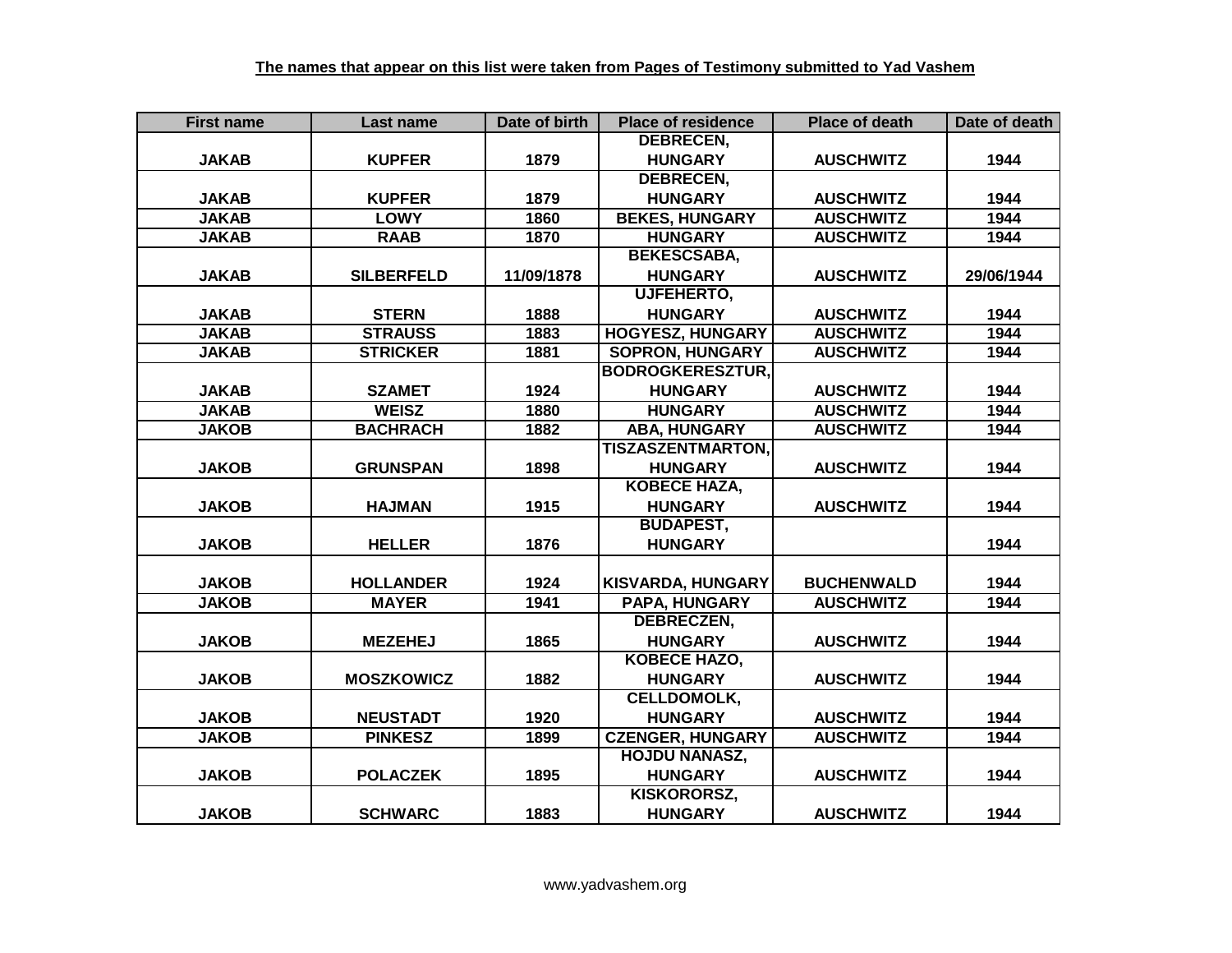| <b>First name</b> | Last name           | Date of birth | <b>Place of residence</b> | <b>Place of death</b> | Date of death |
|-------------------|---------------------|---------------|---------------------------|-----------------------|---------------|
|                   |                     |               | <b>HAJDUNANAS,</b>        |                       |               |
| <b>JAKOB</b>      | <b>SCHWARZ</b>      | 1918          | <b>HUNGARY</b>            |                       | 1942          |
| <b>JAKOB</b>      | <b>SPERGER</b>      | 1885          | <b>MONOK, HUNGARY</b>     | <b>AUSCHWITZ</b>      | 1944          |
|                   |                     |               | <b>TISZACSEGE,</b>        |                       |               |
| <b>JAKOB</b>      | <b>SPITZER</b>      | 1904          | <b>HUNGARY</b>            | <b>KOSZEG</b>         | 1944          |
| <b>JAKOB</b>      | <b>STEIN</b>        | 1878          | <b>BAJA, HUNGARY</b>      | <b>AUSCHWITZ</b>      | 1944          |
|                   |                     |               | <b>DEBRECZEN,</b>         |                       |               |
| <b>JAKOB</b>      | <b>SZMULEWICZ</b>   | 1910          | <b>HUNGARY</b>            | <b>AUSCHWITZ</b>      | 1944          |
|                   |                     |               |                           |                       |               |
| <b>JAKOB</b>      | <b>WEIS</b>         | 1923          | <b>NIRBATOR, HUNGARY</b>  | <b>AUSCHWITZ</b>      | 1943          |
|                   |                     |               | UJFEHERTO,                |                       |               |
| <b>JAKOV</b>      | <b>BRAUNSTEIN</b>   | 1869          | <b>HUNGARY</b>            | <b>AUSCHWITZ</b>      | 1944          |
|                   |                     |               | ABAOJSNENTO,              |                       |               |
| <b>JAKOV</b>      | <b>KRAUSS</b>       | 1919          | <b>HUNGARY</b>            | <b>UKRAINE</b>        | 1942          |
|                   |                     |               | <b>BUDAPEST,</b>          |                       |               |
| <b>JAKOV</b>      | <b>TEPFER</b>       | 1892          | <b>HUNGARY</b>            | <b>AUSCHWITZ</b>      | 1944          |
|                   |                     |               | KOMAROM,                  |                       |               |
| <b>JAKOV</b>      | <b>WEINER</b>       | 1897          | <b>HUNGARY</b>            | <b>MAUTHAUSEN</b>     | 1945          |
| <b>JAKOW</b>      | <b>KAHAN</b>        | 1924          | <b>MANDOK, HUNGARY</b>    | <b>AUSCHWITZ</b>      | 1944          |
| <b>JAKOW</b>      | <b>MENDELOWITCH</b> | 1906          | <b>MAKO, HUNGARY</b>      | <b>AUSCHWITZ</b>      | 1944          |
| <b>JAKOW</b>      | <b>ROTT</b>         | 1911          | <b>JANK, HUNGARY</b>      | <b>AUSCHWITZ</b>      | 1944          |
| <b>JAKOW</b>      | <b>WINKLER</b>      | 1860          | <b>TAMASI, HUNGARY</b>    | <b>AUSCHWITZ</b>      | 1944          |
| <b>JANE</b>       | <b>LOWI</b>         | 1875          | <b>KISPEST, HUNGARY</b>   | <b>AUSCHWITZ</b>      | 1944          |
|                   |                     |               | <b>BEKESCSABA,</b>        |                       |               |
| <b>JANI</b>       | <b>EPSTEIN</b>      | 1909          | <b>HUNGARY</b>            |                       | 1944          |
| <b>JANKA</b>      | <b>BENISZ</b>       | 1901          | <b>UJPEST, HUNGARY</b>    | <b>RAVENSBRUECK</b>   | 1944          |
|                   |                     |               | <b>BUDAPEST,</b>          |                       |               |
| <b>JANKA</b>      | <b>LENGYEL</b>      | 23/05/1907    | <b>HUNGARY</b>            | <b>RAVENSBRUECK</b>   | 28/02/1945    |
|                   |                     |               | <b>KAPOSVAR,</b>          |                       |               |
| <b>JANKA</b>      | <b>ROSENBERG</b>    | 1891          | <b>HUNGARY</b>            | <b>AUSCHWITZ</b>      | 1944          |
| <b>JANKA</b>      | <b>ROSNER</b>       | 13/09/1900    | <b>PAKS, HUNGARY</b>      | <b>AUSCHWITZ</b>      | 10/1944       |
|                   |                     |               | <b>NYIRBATOR,</b>         |                       |               |
| <b>JANKA</b>      | <b>SCHWARZ</b>      | 1894          | <b>HUNGARY</b>            | <b>AUSCHWITZ</b>      | 1944          |
| <b>JANKA</b>      | <b>SINGER</b>       | 1864          | PAPA, HUNGARY             | <b>AUSCHWITZ</b>      | 16/06/1944    |
|                   |                     |               | <b>BUDAPEST,</b>          |                       |               |
| <b>JANKA</b>      | <b>VERMES</b>       | 11/12/1875    | <b>HUNGARY</b>            | <b>AUSCHWITZ</b>      | 1944          |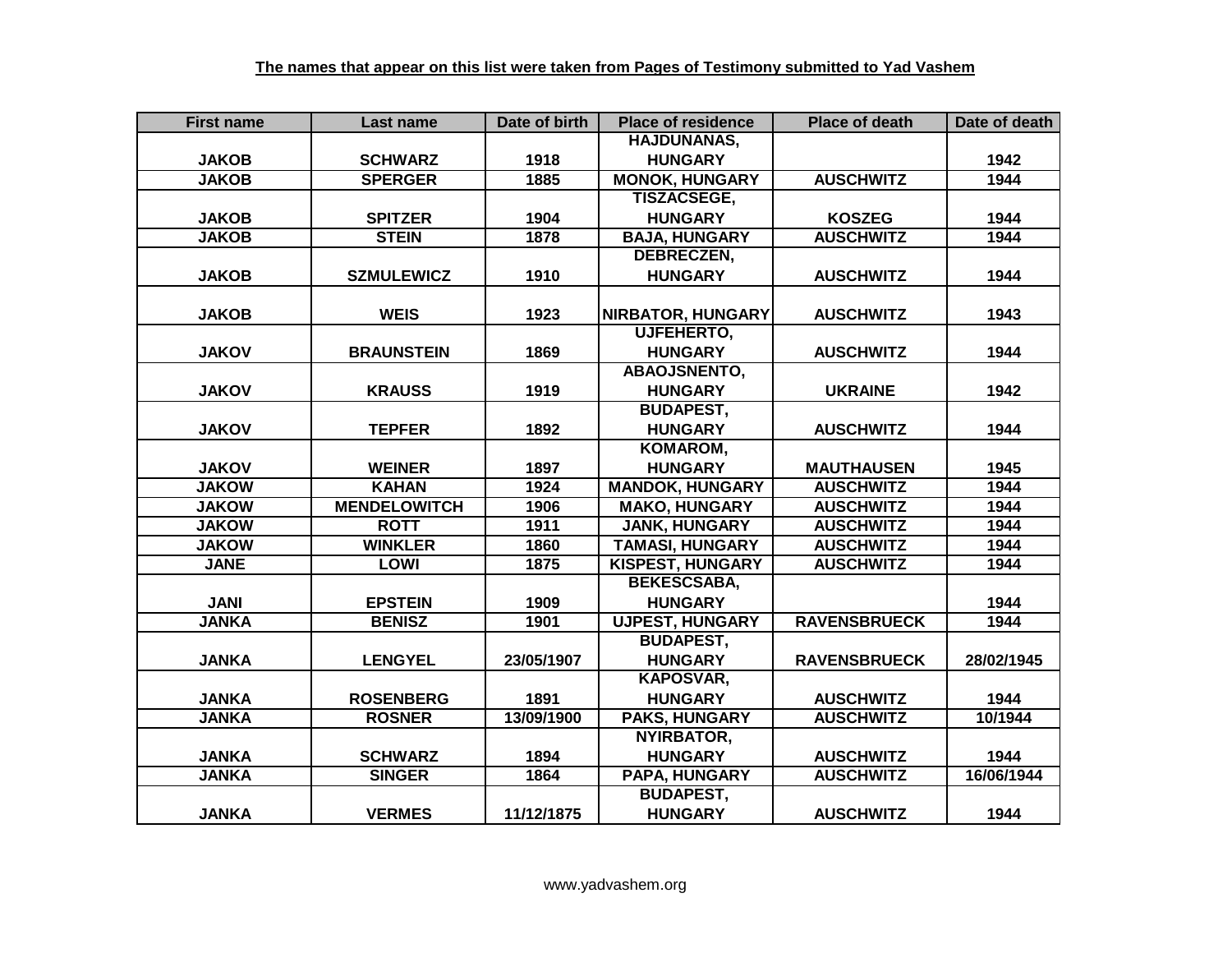| <b>First name</b> | Last name        | Date of birth | <b>Place of residence</b> | <b>Place of death</b> | Date of death |
|-------------------|------------------|---------------|---------------------------|-----------------------|---------------|
| <b>JANKA</b>      | <b>WEIS</b>      | 1895          | <b>VAC, HUNGARY</b>       | <b>AUSCHWITZ</b>      | 1944          |
|                   |                  |               | <b>BUDAPEST,</b>          |                       |               |
| <b>JANKA</b>      | <b>WEISSHAUS</b> | 1886          | <b>HUNGARY</b>            | <b>BUDA</b>           | 1942          |
|                   |                  |               | <b>MAGYAR MISKOLC,</b>    |                       |               |
| <b>JANKA</b>      | <b>WELTNER</b>   | 1908          | <b>HUNGARY</b>            | <b>AUSCHWITZ</b>      | 1944          |
|                   |                  |               | NYIRBATOR,                |                       |               |
| <b>JANKEW</b>     | <b>NEUMAN</b>    | 1929          | <b>HUNGARY</b>            | <b>AUSCHWITZ</b>      | 1944          |
|                   |                  |               | DEVECSER,                 |                       |               |
| <b>JANOS</b>      | <b>BOHM</b>      | 1890          | <b>HUNGARY</b>            | <b>MULDORF</b>        | 1945          |
|                   |                  |               | <b>SZOMBATHELY,</b>       |                       |               |
| <b>JANOS</b>      | <b>BUCHLER</b>   | 1888          | <b>HUNGARY</b>            | <b>AUSCHWITZ</b>      | 1944          |
|                   |                  |               | <b>BUDAPEST,</b>          |                       |               |
| <b>JANOS</b>      | <b>FELLEGI</b>   | 1904          | <b>HUNGARY</b>            | <b>AUSCHWITZ</b>      | 1944          |
|                   |                  |               | <b>MATESZALKA,</b>        |                       |               |
| <b>JANOS</b>      | <b>FISCHER</b>   | 1919          | <b>HUNGARY</b>            | <b>AUSCHWITZ</b>      | 1944          |
|                   |                  |               | NYIREGYHAZA,              |                       |               |
| <b>JANOS</b>      | <b>FRIED</b>     | 16/10/1926    | <b>HUNGARY</b>            | <b>AUSCHWITZ</b>      | 1944          |
| <b>JANOS</b>      | <b>JONAS</b>     | 1908          | <b>CSEPEL, HUNGARY</b>    | <b>BOR</b>            | 1942          |
|                   |                  |               | <b>BUDAPEST,</b>          |                       |               |
| <b>JANOS</b>      | <b>LENGYEL</b>   | 1893          | <b>HUNGARY</b>            | <b>BUDAPEST</b>       | 12/1944       |
|                   |                  |               | <b>BUDAPEST,</b>          |                       |               |
| <b>JANOS</b>      | <b>MEISEL</b>    | 1903          | <b>HUNGARY</b>            | <b>AUSCHWITZ</b>      | 1944          |
| <b>JANOS</b>      | <b>SPITZER</b>   | 1928          | <b>RAJKA, HUNGARY</b>     | <b>AUSCHWITZ</b>      | 1944          |
|                   |                  |               | <b>BUDAPEST,</b>          |                       |               |
| <b>JANOS</b>      | <b>VINCE</b>     | 1916          | <b>HUNGARY</b>            |                       | 1943          |
|                   |                  |               | <b>BEKESCSABA,</b>        |                       |               |
| <b>JANOS</b>      | <b>WEISZ</b>     | 1921          | <b>HUNGARY</b>            |                       | 1945          |
|                   |                  |               | PAPATESZER,               |                       |               |
| <b>JASZEF</b>     | <b>FRIEDER</b>   | 1891          | <b>HUNGARY</b>            | <b>AUSCHWITZ</b>      | 1944          |
|                   |                  |               | PEDELHAZO,                |                       |               |
| <b>JCCHAK</b>     | <b>KLAJN</b>     | 1885          | <b>HUNGARY</b>            | <b>AUSCHWITZ</b>      | 1944          |
| <b>JCCHAK</b>     | <b>NAY</b>       | 1911          | <b>ER, HUNGARY</b>        | <b>ER</b>             | 1942          |
|                   |                  |               | <b>BUDAPEST,</b>          |                       |               |
| <b>JCCHAK</b>     | <b>SCHECHTER</b> | 1900          | <b>HUNGARY</b>            | <b>TARNOPOL</b>       | 1942          |
| <b>JCCHAK</b>     | <b>SZUSTER</b>   | 1897          | <b>CARDO, HUNGARY</b>     | <b>AUSCHWITZ</b>      | 1944          |
| <b>JCCHAK</b>     | <b>WAISS</b>     | 1877          | <b>GOHR, HUNGARY</b>      | <b>GOHR</b>           | 1943          |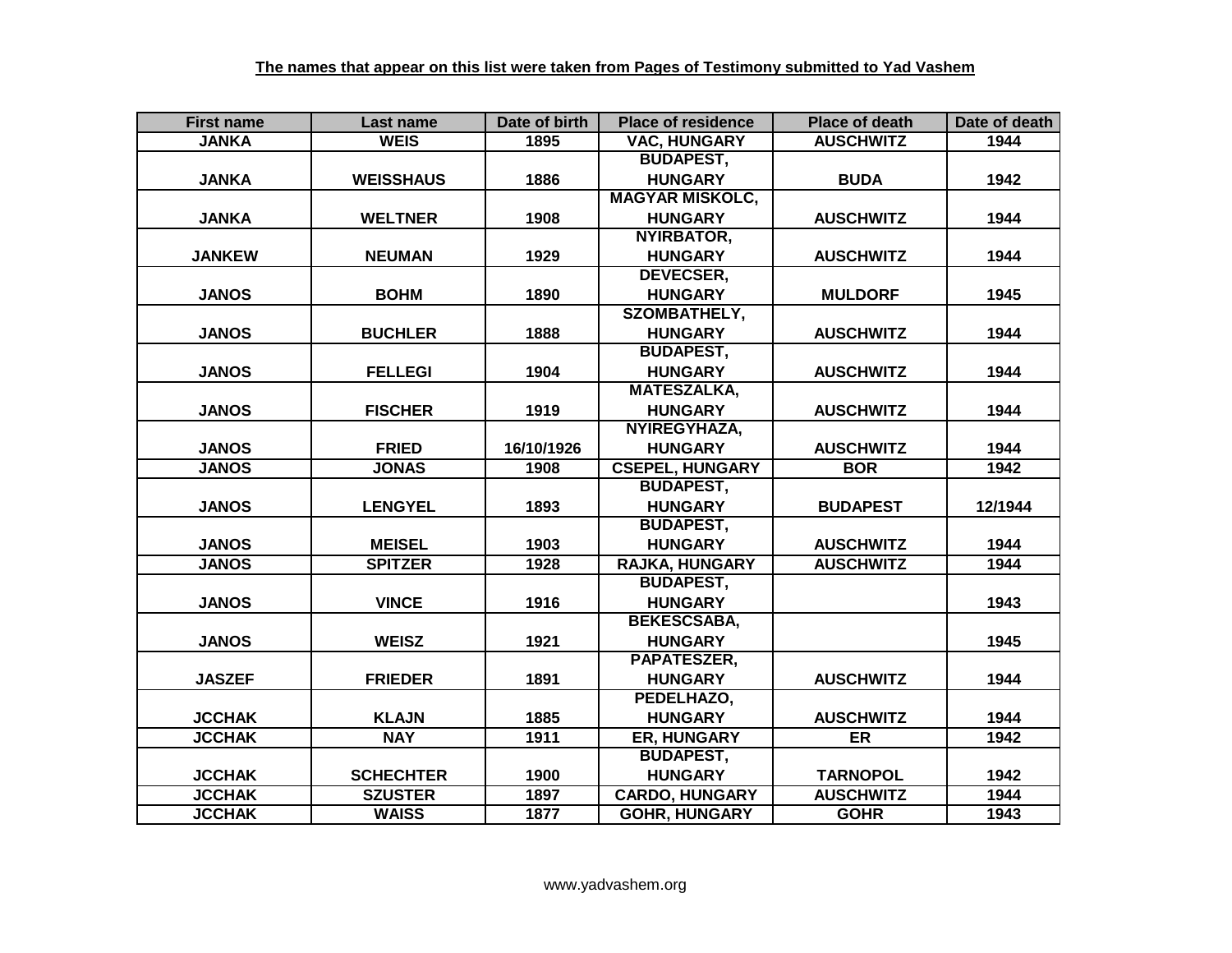| <b>First name</b> | Last name         | Date of birth    | <b>Place of residence</b> | <b>Place of death</b> | Date of death |
|-------------------|-------------------|------------------|---------------------------|-----------------------|---------------|
| <b>JCHAK</b>      | <b>HOENIG</b>     | 1892             | <b>ZOMBOR, HUNGARY</b>    | <b>KIEW</b>           | 1944          |
| <b>JCHIEL</b>     | <b>SZMULEWICZ</b> | 1878             | <b>DEBRECE, HUNGARY</b>   | <b>AUSCHWITZ</b>      | 1944          |
| <b>JECHESKEL</b>  | <b>WOLF</b>       | 1897             | <b>TOTI, HUNGARY</b>      | <b>AUSCHWITZ</b>      | 1944          |
| <b>JECHEZKEL</b>  | <b>KLAJN</b>      | 1895             | <b>NUD LITA, HUNGARY</b>  | <b>AUSCHWITZ</b>      | 1944          |
| <b>JECHEZKEL</b>  | <b>KRAUSZ</b>     | 1905             | <b>SZARVAS, HUNGARY</b>   |                       | 1940          |
|                   |                   |                  | KISZWARDO,                |                       |               |
| <b>JECHEZKEL</b>  | <b>WIDER</b>      | 1905             | <b>HUNGARY</b>            | <b>MISZKOLC</b>       | 1945          |
| <b>JEHEZCKEL</b>  | <b>LEIBOVICI</b>  | 1898             | <b>HUNGARY</b>            | <b>AUSCHWITZ</b>      | 1944          |
|                   |                   |                  | <b>BUDAPEST,</b>          |                       |               |
| <b>JEHUDA</b>     | <b>GRUNWALD</b>   | 1871             | <b>HUNGARY</b>            | <b>AUSCHWITZ</b>      | 1944          |
| <b>JEHUDA</b>     | <b>HOLCZER</b>    | 1921             | <b>CSORNA, HUNGARY</b>    | <b>AUSCHWITZ</b>      | 1944          |
| <b>JEHUDA</b>     | <b>KAHAN</b>      | 1910             | <b>HUNGARY</b>            | <b>AUSCHWITZ</b>      | 1944          |
| <b>JEHUDA</b>     | <b>SCHWARZ</b>    | 1890             | <b>PASTO, HUNGARY</b>     | <b>AUSCHWITZ</b>      | 1944          |
| <b>JEHUDA</b>     | <b>SPICER</b>     | 1913             | PEST, HUNGARY             | <b>MAUTHAUSEN</b>     | 1945          |
|                   |                   |                  | <b>BUDAPEST,</b>          |                       |               |
| <b>JEHUDA</b>     | <b>VIRANYI</b>    | 1911             | <b>HUNGARY</b>            | <b>KISKUNHALAS</b>    | 1944          |
|                   |                   |                  | <b>KANTORJANOSI,</b>      |                       |               |
| <b>JEHUDIT</b>    | <b>FRIED</b>      | 1893             | <b>HUNGARY</b>            | <b>AUSCHWITZ</b>      | 1944          |
| <b>JEHUDIT</b>    | <b>WADE</b>       | 1900             | <b>MALE, HUNGARY</b>      | <b>BELZEC</b>         | 1942          |
| <b>JELI</b>       | <b>SCHAECHTER</b> | 1915             | <b>PAKS, HUNGARY</b>      | <b>AUSCHWITZ</b>      | 1944          |
| <b>JENA</b>       | <b>FRIED</b>      | 1912             | <b>SOPRON, HUNGARY</b>    | <b>AUSCHWITZ</b>      | 1944          |
| <b>JENA</b>       | <b>NAUWERTH</b>   | 1898             | <b>NIRMODO, HUNGARY</b>   | <b>AUSCHWITZ</b>      | 1944          |
|                   |                   |                  | <b>BUDAPEST,</b>          |                       |               |
| <b>JENE</b>       | <b>LICHT</b>      | 1912             | <b>HUNGARY</b>            |                       | 1942          |
| <b>JENE</b>       | <b>REICH</b>      | $\frac{1}{1914}$ | <b>SIKSO, HUNGARY</b>     | <b>AUSCHWITZ</b>      | 1944          |
|                   |                   |                  | <b>BUDAPEST,</b>          |                       |               |
| <b>JENE</b>       | <b>RICHTMAN</b>   | 1923             | <b>HUNGARY</b>            |                       | 1944          |
| <b>JENE</b>       | <b>SLEZINGER</b>  | 1911             | <b>PECS, HUNGARY</b>      | <b>AUSCHWITZ</b>      | 1944          |
|                   |                   |                  | <b>BERTI OPELO,</b>       |                       |               |
| <b>JENE</b>       | <b>SWARC</b>      | 1896             | <b>HUNGARY</b>            | <b>AUSCHWITZ</b>      | 1944          |
|                   |                   |                  | <b>BUDAPEST,</b>          |                       |               |
| <b>JENI</b>       | <b>SZANTO</b>     | 1910             | <b>HUNGARY</b>            | <b>KIEW</b>           | 1942          |
|                   |                   |                  | <b>BUDAPEST,</b>          |                       |               |
| <b>JENN</b>       | <b>WEINBERGER</b> | 1920             | <b>HUNGARY</b>            | <b>AUSCHWITZ</b>      | 1944          |
|                   |                   |                  | <b>BEKESGYULA,</b>        |                       |               |
| <b>JENNE</b>      | <b>DEUTSCH</b>    | 1916             | <b>HUNGARY</b>            | <b>AUSCHWITZ</b>      | 1944          |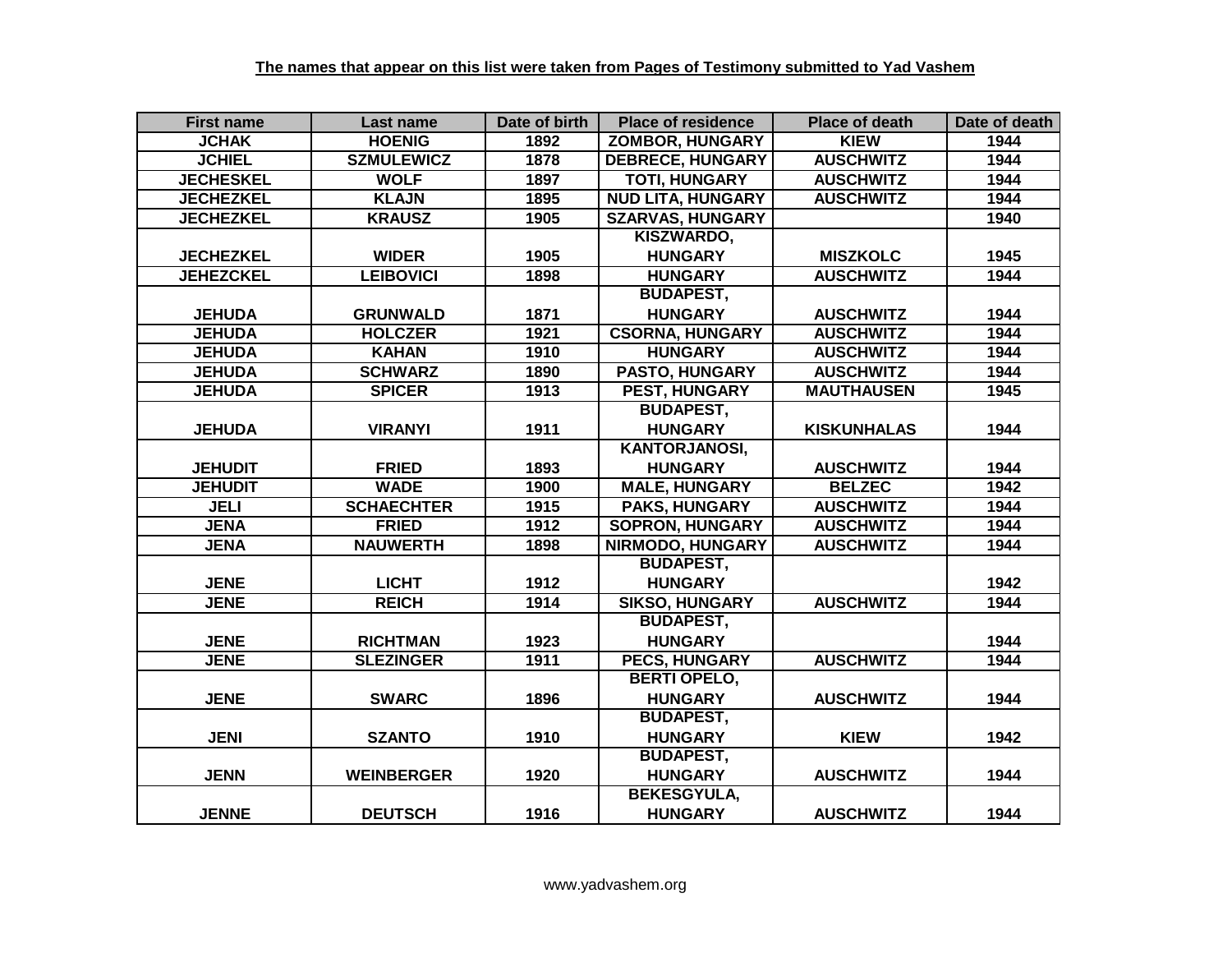| <b>First name</b> | Last name         | Date of birth | <b>Place of residence</b> | <b>Place of death</b> | Date of death |
|-------------------|-------------------|---------------|---------------------------|-----------------------|---------------|
| <b>JENNY</b>      | <b>SZABO</b>      | 1914          | <b>SZIGET, HUNGARY</b>    | <b>AUSCHWITZ</b>      | 1944          |
|                   |                   |               | <b>DEBRECEN,</b>          |                       |               |
| <b>JENO</b>       | <b>ADORJAN</b>    | 12/11/1880    | <b>HUNGARY</b>            | <b>AUSCHWITZ</b>      | 1944          |
|                   |                   |               | <b>DEBRECEN,</b>          |                       |               |
| <b>JENO</b>       | <b>BILLITZER</b>  | 1870          | <b>HUNGARY</b>            | <b>HILLERSLEBEN</b>   | 14/04/1945    |
| <b>JENO</b>       | <b>BOHM</b>       | 1886          | <b>PECS, HUNGARY</b>      | <b>AUSCHWITZ</b>      | 1944          |
|                   |                   |               | <b>NAGY KANIJE,</b>       |                       |               |
| <b>JENO</b>       | <b>CSILLAG</b>    | 1870          | <b>HUNGARY</b>            | <b>AUSCHWITZ</b>      | 1942          |
|                   |                   |               | <b>BUDAPEST,</b>          |                       |               |
| <b>JENO</b>       | <b>DEUTSCH</b>    | 1891          | <b>HUNGARY</b>            | <b>MAUTHAUSEN</b>     | 1945          |
|                   |                   |               | <b>CELLDOMOLK,</b>        |                       |               |
| <b>JENO</b>       | <b>DEUTSCH</b>    | 1911          | <b>HUNGARY</b>            | <b>MAUTHAUSEN</b>     | 1944          |
|                   |                   |               | <b>BUDAPEST,</b>          |                       |               |
| <b>JENO</b>       | <b>FELSENFELD</b> | 1900          | <b>HUNGARY</b>            | <b>BALF</b>           | 1944          |
|                   |                   |               | <b>DEBRECEN,</b>          |                       |               |
| <b>JENO</b>       | <b>FISCH</b>      | 1898          | <b>HUNGARY</b>            | <b>AUSCHWITZ</b>      | 1944          |
|                   |                   |               | <b>MATESZALKA,</b>        |                       |               |
| <b>JENO</b>       | <b>FRIDRICH</b>   | 1923          | <b>HUNGARY</b>            | <b>AUSCHWITZ</b>      | 1944          |
|                   |                   |               | <b>BEKESGYULA,</b>        |                       |               |
| <b>JENO</b>       | <b>FRIED</b>      | 1880          | <b>HUNGARY</b>            | <b>AUSCHWITZ</b>      | 1944          |
| <b>JENO</b>       | <b>FRIED</b>      | 1906          | <b>HUNGARY</b>            | <b>AUSCHWITZ</b>      | 1944          |
|                   |                   |               | <b>BUDAPEST,</b>          |                       |               |
| <b>JENO</b>       | <b>FUERST</b>     | 23/8/1901     | <b>HUNGARY</b>            | <b>BUCHENWALD</b>     | 1945          |
|                   |                   |               | <b>MATISALKA,</b>         |                       |               |
| <b>JENO</b>       | <b>FULEP</b>      | 1895          | <b>HUNGARY</b>            | <b>AUSCHWITZ</b>      | 1944          |
|                   |                   |               | <b>DEBRECEN,</b>          |                       |               |
| <b>JENO</b>       | <b>FULOP</b>      | 1915          | <b>HUNGARY</b>            | <b>AUSCHWITZ</b>      | 1944          |
|                   |                   |               | <b>HERCEGSZANTO,</b>      |                       |               |
| <b>JENO</b>       | <b>GLIED</b>      | 1912          | <b>HUNGARY</b>            | <b>FLOSSENBUERG</b>   | 1944          |
|                   |                   |               | <b>HAJDUSAMSON,</b>       |                       |               |
| <b>JENO</b>       | <b>GOLDSTEIN</b>  | 1891          | <b>HUNGARY</b>            | <b>AUSCHWITZ</b>      | 1944          |
| <b>JENO</b>       | <b>GOLDSTEIN</b>  | 1896          | PAPA, HUNGARY             | <b>AUSCHWITZ</b>      | 1944          |
|                   |                   |               | <b>MATESZALKA,</b>        |                       |               |
| <b>JENO</b>       | <b>GREENBAUM</b>  | 1910          | <b>HUNGARY</b>            | <b>AUSCHWITZ</b>      | 1944          |
|                   |                   |               | <b>BUDSZENTMIHALY,</b>    |                       |               |
| <b>JENO</b>       | <b>GROSZ</b>      | 1890          | <b>HUNGARY</b>            | <b>AUSCHWITZ</b>      | 1944          |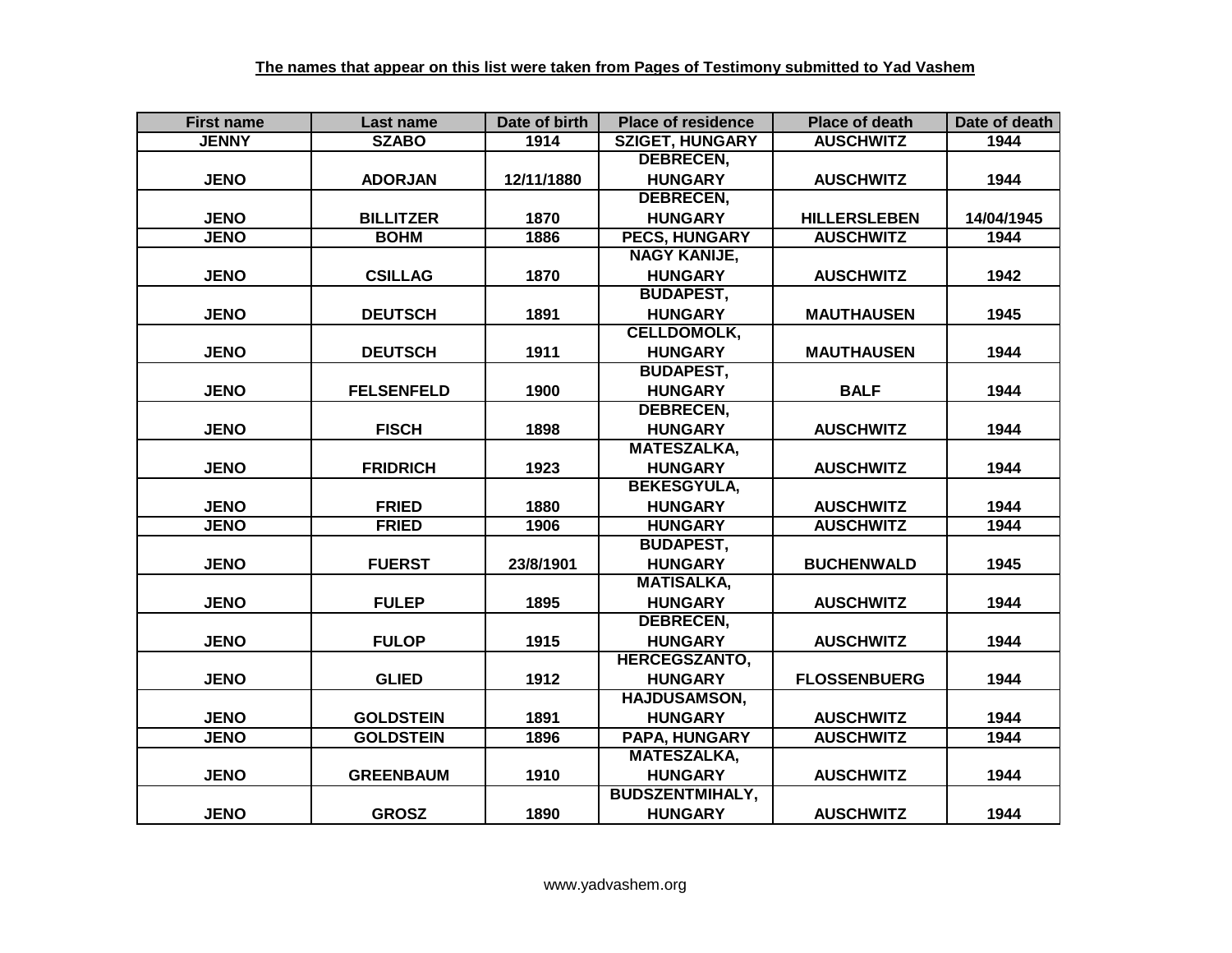| <b>First name</b> | Last name           | Date of birth | <b>Place of residence</b> | <b>Place of death</b> | Date of death |
|-------------------|---------------------|---------------|---------------------------|-----------------------|---------------|
| <b>JENO</b>       | <b>HERSCHKOVICS</b> | 1927          | <b>EDELENY, HUNGARY</b>   | <b>AUSCHWITZ</b>      | 1944          |
| <b>JENO</b>       | <b>HERSKOVITS</b>   | 1915          | <b>MANDOK, HUNGARY</b>    | <b>AUSCHWITZ</b>      | 1944          |
|                   |                     |               | <b>SATOR ALJA</b>         |                       |               |
| <b>JENO</b>       | <b>HERSKOVITZ</b>   | 1926          | <b>UJHELY, HUNGARY</b>    | <b>AUSCHWITZ</b>      | 1944          |
|                   |                     |               | <b>MARCALTO,</b>          |                       |               |
| <b>JENO</b>       | <b>HOFFMAN</b>      | 1933          | <b>HUNGARY</b>            | <b>AUSCHWITZ</b>      | 14/07/1944    |
|                   |                     |               | <b>SZOMBATHELY,</b>       |                       |               |
| <b>JENO</b>       | <b>HOLZER</b>       | 24/12/1891    | <b>HUNGARY</b>            | <b>BUCHENWALD</b>     | 12/1944       |
|                   |                     |               | <b>CELLDOMOLK,</b>        |                       |               |
| <b>JENO</b>       | <b>HUFFMAN</b>      | 1906          | <b>HUNGARY</b>            | <b>AUSCHWITZ</b>      | 1944          |
| <b>JENO</b>       | <b>KARCZAG</b>      | 1887          | <b>PECS, HUNGARY</b>      | <b>AUSCHWITZ</b>      | 1944          |
|                   |                     |               | <b>BUDAPEST,</b>          |                       |               |
| <b>JENO</b>       | <b>KAROLY</b>       | 1891          | <b>HUNGARY</b>            | <b>AUSCHWITZ</b>      | 1944          |
|                   |                     |               | <b>BARACSKA,</b>          |                       |               |
| <b>JENO</b>       | <b>KOHN</b>         | 22/08/1883    | <b>HUNGARY</b>            | <b>AUSCHWITZ</b>      | 15/07/1944    |
|                   |                     |               | <b>BUDAPEST,</b>          |                       |               |
| <b>JENO</b>       | <b>KONYVES</b>      | 1880          | <b>HUNGARY</b>            | <b>AUSCHWITZ</b>      | 1944          |
| <b>JENO</b>       | <b>KUNSTLINGER</b>  | 1924          | <b>UJPEST, HUNGARY</b>    | <b>AUSCHWITZ</b>      | 1944          |
|                   |                     |               | <b>BUDAPEST,</b>          |                       |               |
| <b>JENO</b>       | <b>LENGYEL</b>      | 1918          | <b>HUNGARY</b>            | <b>AUSCHWITZ</b>      | 1944          |
| <b>JENO</b>       | LOWY                | 1900          | <b>ASZOD, HUNGARY</b>     |                       | 1942          |
|                   |                     |               | GYONGYOS,                 |                       |               |
| <b>JENO</b>       | <b>NEUFELD</b>      | 1902          | <b>HUNGARY</b>            | <b>AUSCHWITZ</b>      | 1944          |
| <b>JENO</b>       | <b>NEUWIRT</b>      | 1890          | <b>KALLO, HUNGARY</b>     | <b>AUSCHWITZ</b>      | 1944          |
| <b>JENO</b>       | <b>POZSONYI</b>     | 1886          | <b>EGER, HUNGARY</b>      | <b>AUSCHWITZ</b>      | 1944          |
| <b>JENO</b>       | <b>RAFF</b>         | 24/10/1899    | <b>HUNGARY</b>            | <b>AUSCHWITZ</b>      | 17/05/1944    |
|                   |                     |               | <b>TISZAFURED,</b>        |                       |               |
| <b>JENO</b>       | <b>ROTH</b>         | 1886          | <b>HUNGARY</b>            | <b>AUSCHWITZ</b>      | 1944          |
|                   |                     |               | NYIRBOGAT,                |                       |               |
| <b>JENO</b>       | <b>ROTH</b>         | 1888          | <b>HUNGARY</b>            | <b>AUSCHWITZ</b>      | 1944          |
| <b>JENO</b>       | <b>ROTICS</b>       | 1892          | <b>UJPEST, HUNGARY</b>    | <b>BERGEN BELSEN</b>  | 1944          |
| <b>JENO</b>       | <b>SALAMONOVITS</b> | 1896          | <b>EDELENY, HUNGARY</b>   | <b>AUSCHWITZ</b>      | 1944          |
|                   |                     |               | <b>BUDAPEST,</b>          |                       |               |
| <b>JENO</b>       | <b>SALZMANN</b>     | 1895          | <b>HUNGARY</b>            | <b>BOR</b>            | 1944          |
|                   |                     |               | <b>BUDSZENTMIHALY,</b>    |                       |               |
| <b>JENO</b>       | <b>SCHAECHTER</b>   | 1921          | <b>HUNGARY</b>            |                       | 1944          |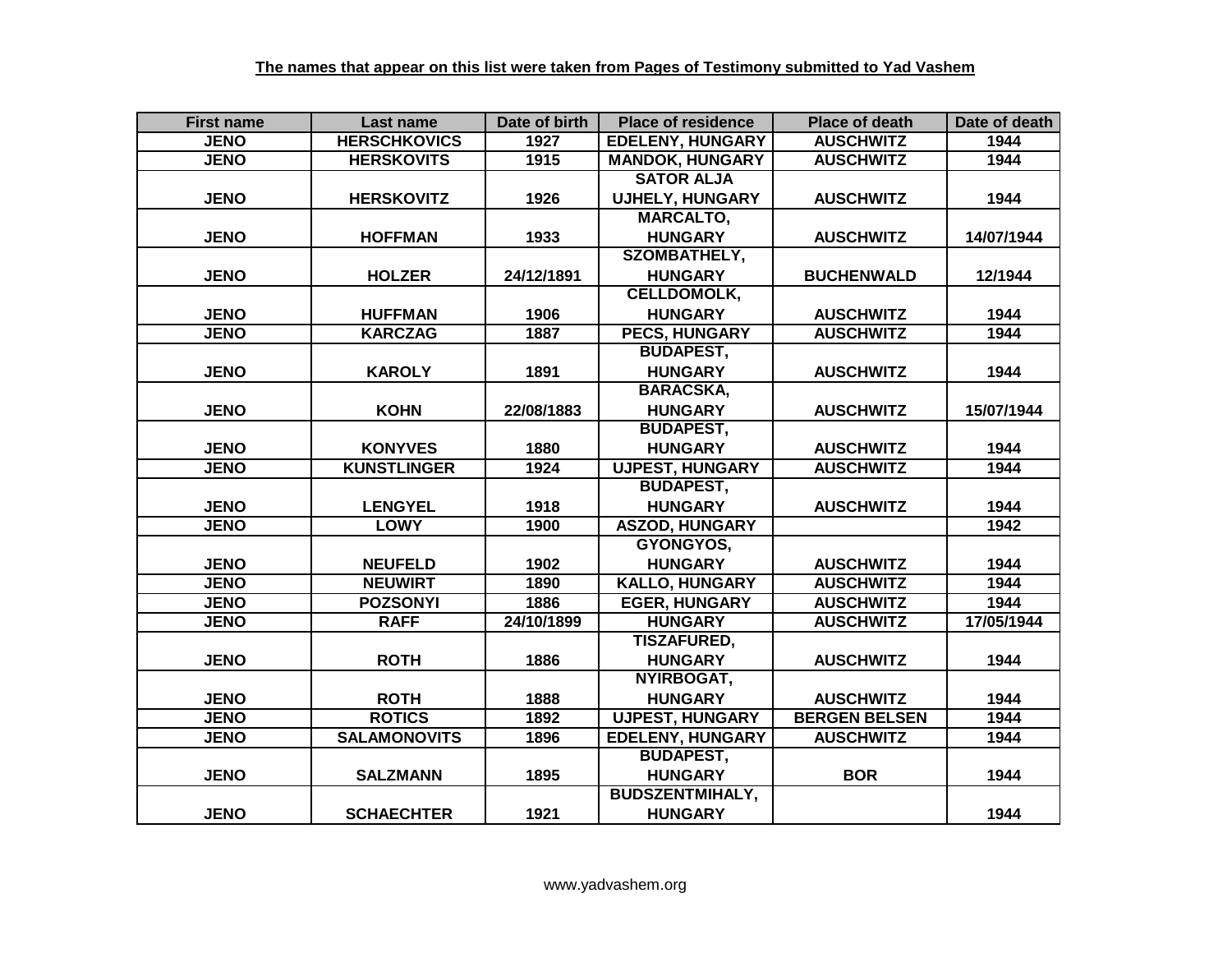| <b>First name</b> | Last name          | Date of birth | <b>Place of residence</b> | <b>Place of death</b> | Date of death |
|-------------------|--------------------|---------------|---------------------------|-----------------------|---------------|
|                   |                    |               | <b>BUDAPEST,</b>          |                       |               |
| <b>JENO</b>       | <b>SCHLEZINGER</b> | 1892          | <b>HUNGARY</b>            | <b>BERGEN BELSEN</b>  | 1943          |
| <b>JENO</b>       | <b>SCHMIDL</b>     | 18/07/1894    | <b>VAC, HUNGARY</b>       | <b>AUSCHWITZ</b>      | 1944          |
|                   |                    |               | <b>BUDAKESZI,</b>         |                       |               |
| <b>JENO</b>       | <b>SCHOEN</b>      | 27/07/1891    | <b>HUNGARY</b>            | <b>BUDAPEST</b>       | 12/01/1945    |
|                   |                    |               | <b>BUDAPEST,</b>          |                       |               |
| <b>JENO</b>       | <b>SCHWARCZ</b>    | 1885          | <b>HUNGARY</b>            | <b>AUSCHWITZ</b>      | 1944          |
|                   |                    |               | <b>SOMBAT HEJ,</b>        |                       |               |
| <b>JENO</b>       | <b>SPIELMANN</b>   | 1916          | <b>HUNGARY</b>            | <b>AUSCHWITZ</b>      | 1944          |
|                   |                    |               | <b>DERECSKE,</b>          |                       |               |
| <b>JENO</b>       | <b>SPITZ</b>       | 1931          | <b>HUNGARY</b>            | <b>AUSCHWITZ</b>      | 1944          |
|                   |                    |               | <b>DERECSKE,</b>          |                       |               |
| <b>JENO</b>       | <b>SPITZ</b>       | 1931          | <b>HUNGARY</b>            | <b>AUSCHWITZ</b>      | 1944          |
| <b>JENO</b>       | <b>STARK</b>       | 1924          | <b>BEKECS, HUNGARY</b>    | <b>AUSCHWITZ</b>      | 1944          |
|                   |                    |               | <b>STUHLWEISSENBURG</b>   |                       |               |
| <b>JENO</b>       | <b>STAUB</b>       | 1894          | , HUNGARY                 | <b>AUSCHWITZ</b>      | 12/06/1944    |
|                   |                    |               | <b>SZEKESFEHERVAR,</b>    |                       |               |
| <b>JENO</b>       | <b>STAUSZ</b>      | 1890          | <b>HUNGARY</b>            | <b>AUSCHWITZ</b>      | 1944          |
|                   |                    |               | <b>BUDAPEST,</b>          |                       |               |
| <b>JENO</b>       | <b>STEINER</b>     | 1902          | <b>HUNGARY</b>            | <b>BERGEN BELSEN</b>  | 1944          |
|                   |                    |               | <b>BUDAPEST,</b>          |                       |               |
| <b>JENO</b>       | <b>STILLER</b>     | 17/03/1900    | <b>HUNGARY</b>            | <b>BIRKENAU</b>       | 1944          |
|                   |                    |               | NYIREGYHAZA,              |                       |               |
| <b>JENO</b>       | <b>SZABOLCS</b>    | 20/09/1905    | <b>HUNGARY</b>            | <b>THERESIENSTADT</b> | 1943          |
|                   |                    |               | <b>BODROGKERESZTUR,</b>   |                       |               |
| <b>JENO</b>       | <b>SZAMET</b>      | 1934          | <b>HUNGARY</b>            | <b>AUSCHWITZ</b>      | 1944          |
|                   |                    |               | <b>SZEKESFEHERVAR,</b>    |                       |               |
| <b>JENO</b>       | <b>SZANTO</b>      | 1890          | <b>HUNGARY</b>            | <b>AUSCHWITZ</b>      | 1944          |
| <b>JENO</b>       | <b>SZEKELY</b>     | 13/07/1884    | <b>UJPEST, HUNGARY</b>    | <b>AUSCHWITZ</b>      | 1944          |
|                   |                    |               | <b>SZIGETVAR,</b>         |                       |               |
| <b>JENO</b>       | <b>SZIGETI</b>     | 1913          | <b>HUNGARY</b>            | <b>POLAND</b>         | 1943          |
|                   |                    |               | <b>NAGYBAJCS,</b>         |                       |               |
| <b>JENO</b>       | <b>TISCHLER</b>    | 1907          | <b>HUNGARY</b>            | <b>AUSCHWITZ</b>      | 1944          |
|                   |                    |               | <b>BUDAPEST,</b>          |                       |               |
| <b>JENO</b>       | <b>TUCKER</b>      | 1899          | <b>HUNGARY</b>            | <b>BUDAPEST</b>       | 1944          |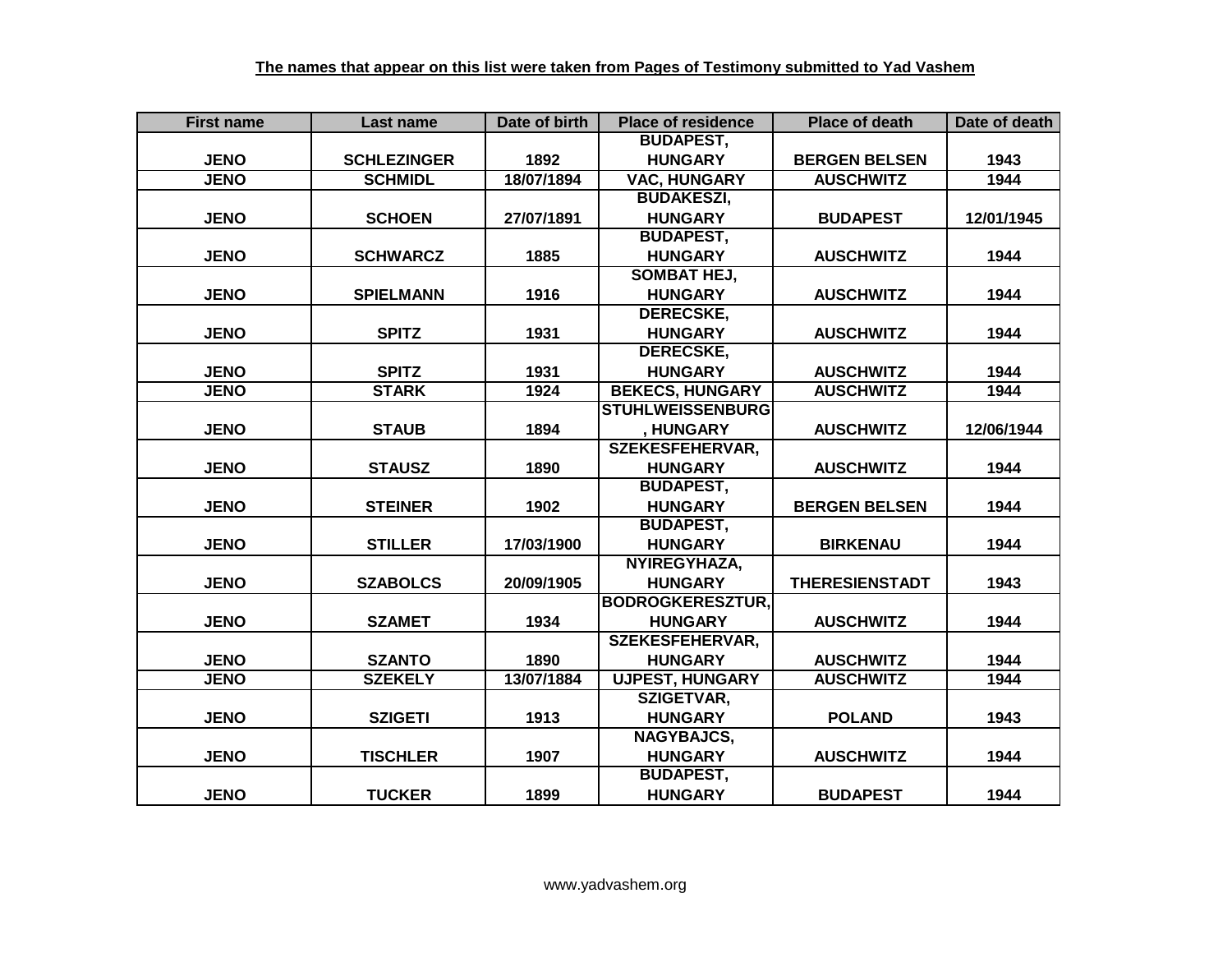| <b>First name</b> | Last name          | Date of birth | <b>Place of residence</b> | <b>Place of death</b> | Date of death |
|-------------------|--------------------|---------------|---------------------------|-----------------------|---------------|
|                   |                    |               | <b>BUDAPEST,</b>          |                       |               |
| <b>JENO</b>       | <b>VAJDA</b>       | 1896          | <b>HUNGARY</b>            | <b>THERESIENSTADT</b> | 1945          |
|                   |                    |               | <b>BERETTYOUJFALU,</b>    |                       |               |
| <b>JENO</b>       | <b>WEISZ</b>       | 1903          | <b>HUNGARY</b>            | <b>BUCHENWALD</b>     | 1944          |
| <b>JENO</b>       | <b>WEISZ</b>       | 1890          | <b>MISKOLC, HUNGARY</b>   | <b>TRANSFER TO</b>    | 1944          |
|                   |                    |               | <b>MATESZALKA,</b>        |                       |               |
| <b>JENO</b>       | <b>WEISZ</b>       | 1887          | <b>HUNGARY</b>            | <b>AUSCHWITZ</b>      | 1944          |
|                   |                    |               | SOMLOVASARHELY,           |                       |               |
| <b>JENO</b>       | <b>WELTNER</b>     | 1896          | <b>HUNGARY</b>            | <b>OROSZ</b>          | 1940          |
|                   |                    |               | <b>BUDAPEST,</b>          |                       |               |
| <b>JENO</b>       | <b>WIENER</b>      | 1892          | <b>HUNGARY</b>            | <b>AUSCHWITZ</b>      | 1944          |
|                   |                    |               | ZALAAPATI,                |                       |               |
| <b>JENO</b>       | <b>WURZEL</b>      | 1884          | <b>HUNGARY</b>            | <b>AUSCHWITZ</b>      | 1945          |
|                   |                    |               | NAGYBARACSKA,             |                       |               |
| <b>JENO</b>       | <b>ZELMANOVITS</b> | 1900          | <b>HUNGARY</b>            | <b>MAUTHAUSEN</b>     | 1944          |
| <b>JENOE</b>      | <b>CZEIZLER</b>    | 1901          | <b>BERHIDA, HUNGARY</b>   | <b>AUSCHWITZ</b>      | 1944          |
| <b>JENOE</b>      | <b>GRUENBERGER</b> | 1896          | <b>MISKOLC, HUNGARY</b>   | <b>AUSCHWITZ</b>      | 1944          |
| <b>JENOE</b>      | <b>SCHLINGER</b>   | 1880          | PAPA, HUNGARY             | <b>OSWIAKOW</b>       | 1944          |
|                   |                    |               | <b>NYIRBATOR,</b>         |                       |               |
| <b>JENOE</b>      | <b>WEISZ</b>       | 1924          | <b>HUNGARY</b>            | <b>AUSCHWITZ</b>      | 1944          |
|                   |                    |               | <b>BEKESGYULA,</b>        |                       |               |
| <b>JENONE</b>     | <b>GOLDMANN</b>    | 1920          | <b>HUNGARY</b>            | <b>AUSCHWITZ</b>      | 1944          |
|                   |                    |               | <b>MATESZALKA,</b>        |                       |               |
| <b>JENONE</b>     | <b>GROSZ</b>       | 1910          | <b>HUNGARY</b>            | <b>AUSCHWITZ</b>      | 1944          |
|                   |                    |               | <b>BEKES GYULA,</b>       |                       |               |
| <b>JENONE</b>     | <b>STEINER</b>     | 1922          | <b>HUNGARY</b>            | <b>AUSCHWITZ</b>      | 1944          |
|                   |                    |               | <b>TISZAKECSKE,</b>       |                       |               |
| <b>JENTE</b>      | <b>GROSS</b>       | 1904          | <b>HUNGARY</b>            | <b>AUSCHWITZ</b>      | 1942          |
|                   |                    |               | <b>ZALAEGERSZEG,</b>      |                       |               |
| <b>JENY</b>       | <b>SCHLEMMER</b>   | 1932          | <b>HUNGARY</b>            | <b>AUSCHWITZ</b>      | 1944          |
|                   |                    |               | <b>BUDAPEST,</b>          |                       |               |
| <b>JENY</b>       | <b>SPITZER</b>     | 1913          | <b>HUNGARY</b>            | <b>GUNSKIRCHEN</b>    | 1945          |
|                   |                    |               | <b>NIREG HAZA,</b>        |                       |               |
| <b>JENY</b>       | <b>WOJDO</b>       | 1882          | <b>HUNGARY</b>            | <b>MAUTHAUSEN</b>     | 1944          |
| <b>JERMIJAHU</b>  | <b>NEULAENDER</b>  | 1899          | <b>MISKOLC, HUNGARY</b>   | <b>AUSCHWITZ</b>      | 1944          |
| <b>JERMIJAHU</b>  | <b>STERN</b>       | 1924          | <b>SZIGET, HUNGARY</b>    | <b>AUSCHWITZ</b>      | 1944          |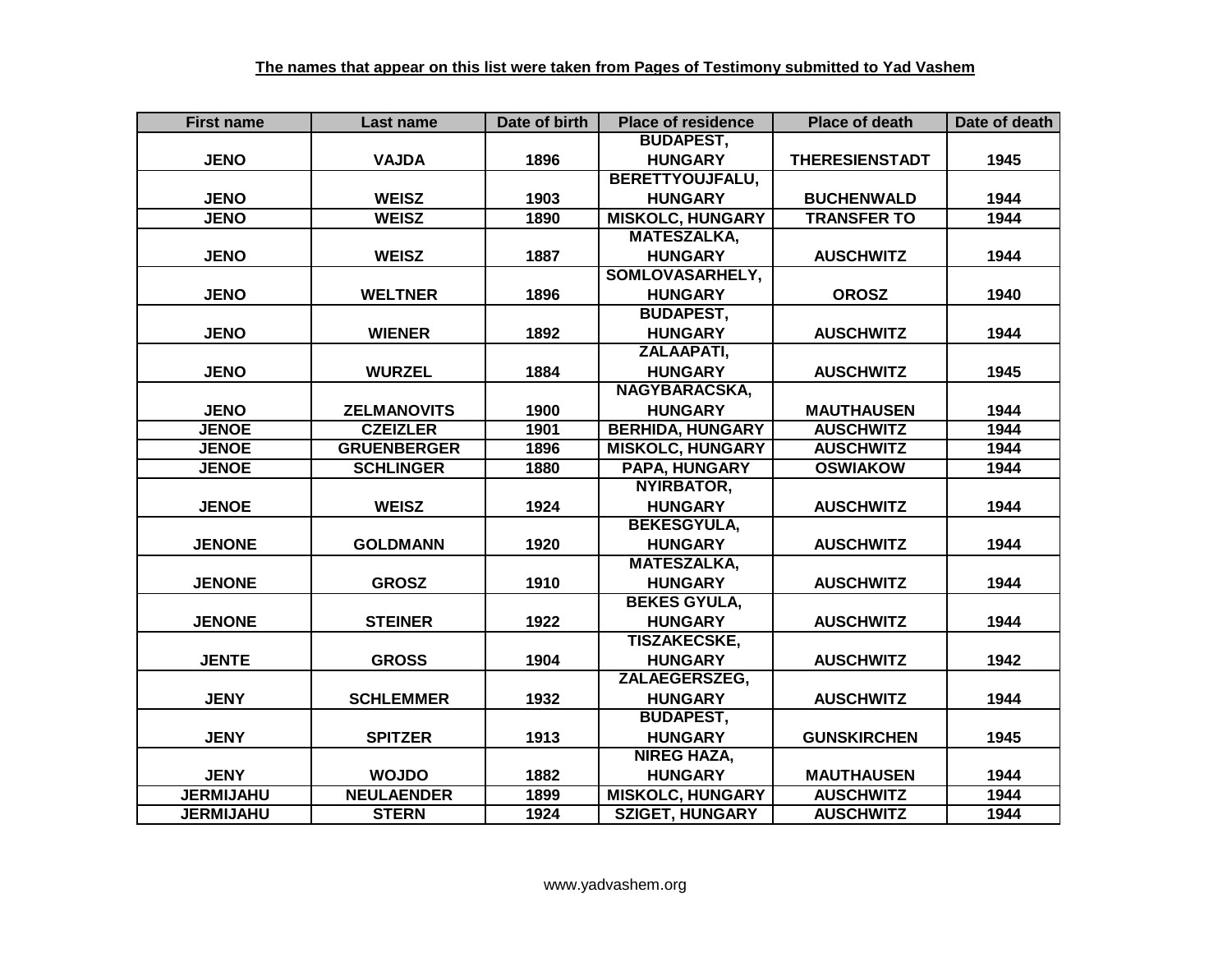| <b>First name</b> | Last name        | Date of birth | <b>Place of residence</b> | <b>Place of death</b> | Date of death |
|-------------------|------------------|---------------|---------------------------|-----------------------|---------------|
|                   |                  |               | KISZWARDO,                |                       |               |
| <b>JESZYJAHU</b>  | <b>WAIS</b>      | 1878          | <b>HUNGARY</b>            | <b>AUSCHWITZ</b>      | 1944          |
|                   |                  |               |                           |                       |               |
| <b>JETTI</b>      | <b>KOHN</b>      | 1876          | <b>KISVARDA, HUNGARY</b>  | <b>AUSCHWITZ</b>      | 1944          |
|                   |                  |               | <b>BUDAPEST,</b>          |                       |               |
| <b>JETTY</b>      | <b>TUCKER</b>    | 1875          | <b>HUNGARY</b>            | <b>BUDAPEST</b>       | 1944          |
|                   |                  |               | <b>MATESZALKA,</b>        |                       |               |
| <b>JGNAC</b>      | <b>FRIEDMAN</b>  | 1921          | <b>HUNGARY</b>            | <b>AUSCHWITZ</b>      | 1944          |
|                   |                  |               | <b>BUDAPEST,</b>          |                       |               |
| <b>JGNAC</b>      | <b>HAJMAN</b>    | 1892          | <b>HUNGARY</b>            | <b>AUSCHWITZ</b>      | 1944          |
|                   |                  |               | ALBERTIRSA,               |                       |               |
| <b>JGNAC</b>      | <b>MORVAY</b>    | 1860          | <b>HUNGARY</b>            | <b>AUSCHWITZ</b>      | 1944          |
|                   |                  |               | <b>DERECSKE,</b>          |                       |               |
| <b>JGNAC</b>      | <b>SPITZ</b>     | 1886          | <b>HUNGARY</b>            | <b>AUSCHWITZ</b>      | 1944          |
|                   |                  |               |                           |                       |               |
| <b>JGNAC</b>      | <b>SZWARC</b>    | 1882          | <b>RAKAMAZ, HUNGARY</b>   | <b>AUSCHWITZ</b>      | 1944          |
|                   |                  |               | <b>UIDO NANAS,</b>        |                       |               |
| <b>JHUDA</b>      | <b>SZLOSER</b>   | 1880          | <b>HUNGARY</b>            | <b>AUSCHWITZ</b>      | 1944          |
| <b>JHUDIT</b>     | <b>FISZER</b>    | 1890          | <b>SARVAR, HUNGARY</b>    | <b>AUSCHWITZ</b>      | 1944          |
|                   |                  |               | SATORALJAUJHELY,          |                       |               |
| <b>JICCHAK</b>    | <b>FRIED</b>     | 1864          | <b>HUNGARY</b>            | <b>AUSCHWITZ</b>      | 1944          |
|                   |                  |               | <b>NYIRBATOR,</b>         |                       |               |
| <b>JICHAK</b>     | <b>FARKAS</b>    | 1936          | <b>HUNGARY</b>            | <b>AUSCHWITZ</b>      | 1944          |
|                   |                  |               | <b>FEHERGYARMAT,</b>      |                       |               |
| <b>JICHAK</b>     | <b>HERCZ</b>     | 15/06/1915    | <b>HUNGARY</b>            |                       | 1943          |
|                   |                  |               | <b>SATORALYAULYHELY</b>   |                       |               |
| <b>JICHAK</b>     | <b>SCHONWALD</b> | 1883          | , HUNGARY                 | <b>AUSCHWITZ</b>      | 1944          |
|                   |                  |               | <b>BUDAPEST,</b>          |                       |               |
| <b>JIDESS</b>     | <b>KELNER</b>    | 1904          | <b>HUNGARY</b>            | <b>THERESIENSTADT</b> | 23/06/1945    |
|                   |                  |               |                           |                       |               |
| <b>JISHACK</b>    | <b>GROSSMAN</b>  | 23/09/1883    | <b>MISZKOLC, HUNGARY</b>  | <b>AUSCHWITZ</b>      | 1944          |
| <b>JISRAEL</b>    | <b>BERKOWITS</b> | 1900          | <b>FORRO, HUNGARY</b>     | <b>AUSCHWITZ</b>      | 1944          |
|                   |                  |               | <b>SARKERESZTUR,</b>      |                       |               |
| <b>JITE</b>       | <b>SABSEWITS</b> | 1896          | <b>HUNGARY</b>            | <b>AUSCHWITZ</b>      | 1944          |
|                   |                  |               | <b>BEKESGYULA,</b>        |                       |               |
| <b>JMRE</b>       | <b>FRIED</b>     | 1900          | <b>HUNGARY</b>            | <b>AUSCHWITZ</b>      | 1944          |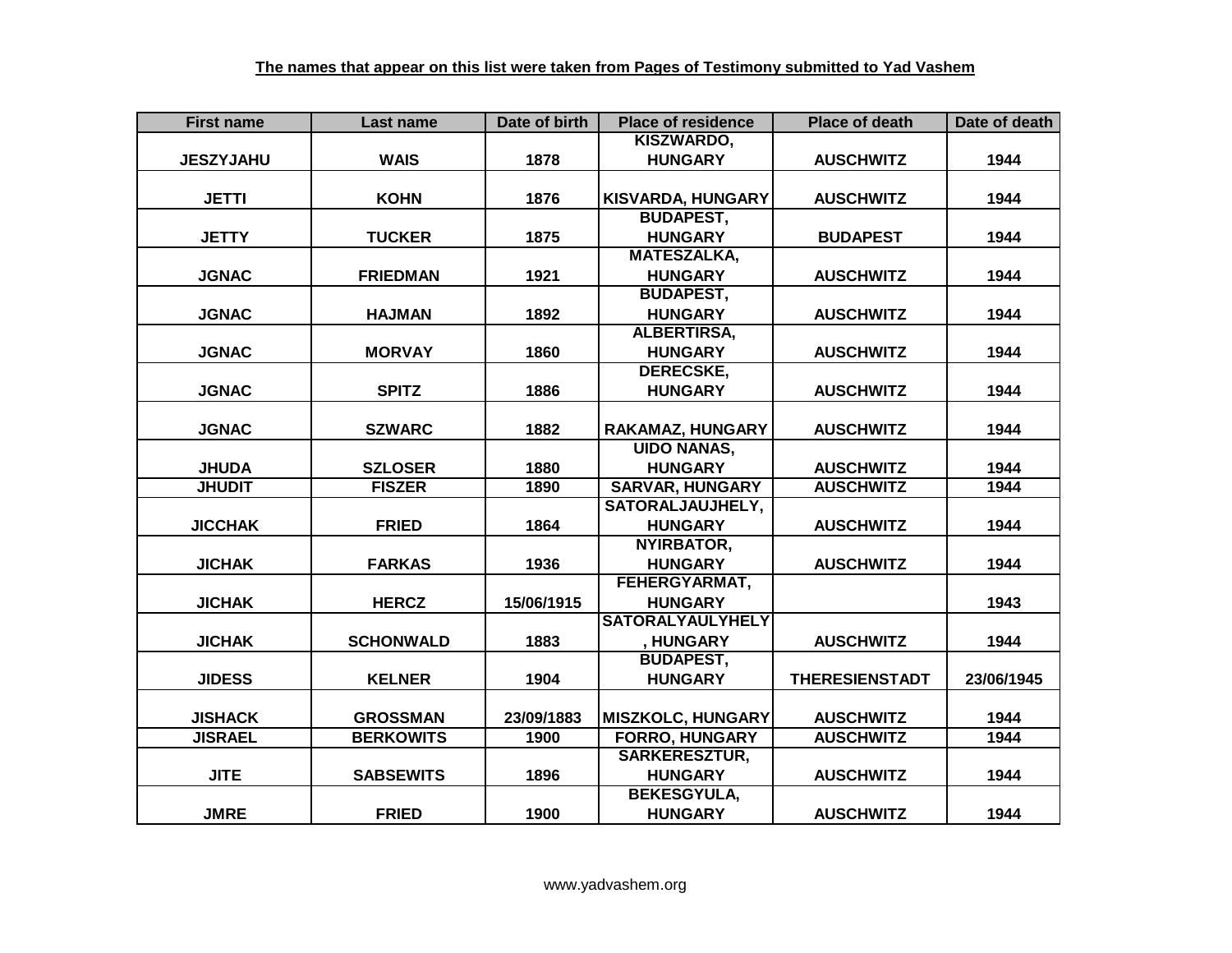| <b>First name</b> | Last name         | Date of birth | <b>Place of residence</b> | <b>Place of death</b> | Date of death |
|-------------------|-------------------|---------------|---------------------------|-----------------------|---------------|
|                   |                   |               | <b>BUDAPEST,</b>          |                       |               |
| <b>JOCHANAN</b>   | <b>TEICK</b>      | 1892          | <b>HUNGARY</b>            | <b>AUSCHWITZ</b>      | 1944          |
| <b>JOCHEVED</b>   | <b>MARKOWICZ</b>  | 1916          | PERE, HUNGARY             | <b>AUSCHWITZ</b>      | 1944          |
|                   |                   |               | <b>BUDAPEST,</b>          |                       |               |
| <b>JOCHEWED</b>   | <b>KAMCHER</b>    | 1875          | <b>HUNGARY</b>            |                       | 1942          |
| <b>JOEL</b>       | <b>FISCHMAN</b>   | 1904          | <b>SZIGET, HUNGARY</b>    | <b>AUSCHWITZ</b>      | 1944          |
|                   |                   |               | PORLADONY,                |                       |               |
| <b>JOEL</b>       | <b>STEINER</b>    | 1927          | <b>HUNGARY</b>            | <b>AUSCHWITZ</b>      | 1944          |
|                   |                   |               | PESTERZSEBET,             |                       |               |
| <b>JOHANNA</b>    | <b>GRUNBERG</b>   | 1906          | <b>HUNGARY</b>            | <b>AUSCHWITZ</b>      | 1944          |
| <b>JOHANNA</b>    | <b>HOLCZ</b>      | 1880          | <b>SOPRON, HUNGARY</b>    |                       | 1943          |
|                   |                   |               | <b>BUDAPEST,</b>          |                       |               |
| <b>JOHANNA</b>    | <b>KOSZTELITZ</b> | 1899          | <b>HUNGARY</b>            | <b>BUDAPEST</b>       | 25/12/1944    |
| <b>JOLAN</b>      | <b>BOCK</b>       | 26/06/1891    | <b>PECS, HUNGARY</b>      |                       | 1944          |
|                   |                   |               |                           |                       |               |
| <b>JOLAN</b>      | <b>CSILLAG</b>    | 25/01/1891    | <b>KAPUVAR, HUNGARY</b>   | <b>AUSCHWITZ</b>      | 1944          |
|                   |                   |               | <b>BUDAPEST,</b>          |                       |               |
| <b>JOLAN</b>      | <b>FRIEDMANN</b>  | 1894          | <b>HUNGARY</b>            | <b>BERGEN BELSEN</b>  | 1945          |
|                   |                   |               | <b>BUDAPEST,</b>          |                       |               |
| <b>JOLAN</b>      | <b>FRISS</b>      | 1892          | <b>HUNGARY</b>            | <b>DANUBE</b>         | 25/12/1944    |
|                   |                   |               | <b>BALASSAGYARMAT,</b>    |                       |               |
| <b>JOLAN</b>      | <b>GANSEL</b>     | 1898          | <b>HUNGARY</b>            | <b>AUSCHWITZ</b>      | 1944          |
| <b>JOLAN</b>      | <b>GOLDSTEIN</b>  | 1916          | <b>SZOLNOK, HUNGARY</b>   | <b>AUSCHWITZ</b>      | 1944          |
| <b>JOLAN</b>      | <b>GROSSZ</b>     | 1898          | <b>UJPEST, HUNGARY</b>    | <b>AUSCHWITZ</b>      | 1944          |
|                   |                   |               | <b>MEZOKOVESD,</b>        |                       |               |
| <b>JOLAN</b>      | <b>GRUENBAUM</b>  | 1906          | <b>HUNGARY</b>            | <b>AUSCHWITZ</b>      | 1943          |
| <b>JOLAN</b>      | <b>HAJOS</b>      | 1903          | <b>TAMASI, HUNGARY</b>    | <b>AUSCHWITZ</b>      | 1944          |
|                   |                   |               | <b>BUDAPEST,</b>          |                       |               |
| <b>JOLAN</b>      | <b>LODANJ</b>     | 1881          | <b>HUNGARY</b>            | <b>AUSCHWITZ</b>      | 1944          |
|                   |                   |               | <b>BUDAPEST,</b>          |                       |               |
| <b>JOLAN</b>      | <b>MAHLER</b>     | 1896          | <b>HUNGARY</b>            | <b>AUSCHWITZ</b>      | 1944          |
|                   |                   |               | <b>BUDAPEST,</b>          |                       |               |
| <b>JOLAN</b>      | <b>ROT</b>        | 1895          | <b>HUNGARY</b>            | <b>DUNA</b>           | 1944          |
|                   |                   |               | <b>BUDAPEST,</b>          |                       |               |
| <b>JOLAN</b>      | <b>ROT</b>        | 1902          | <b>HUNGARY</b>            | <b>AUSCHWITZ</b>      | 1944          |
| <b>JOLAN</b>      | <b>SCHWARZ</b>    | 1896          | <b>PECEL, HUNGARY</b>     | <b>BIRKENAU</b>       | 12/06/1944    |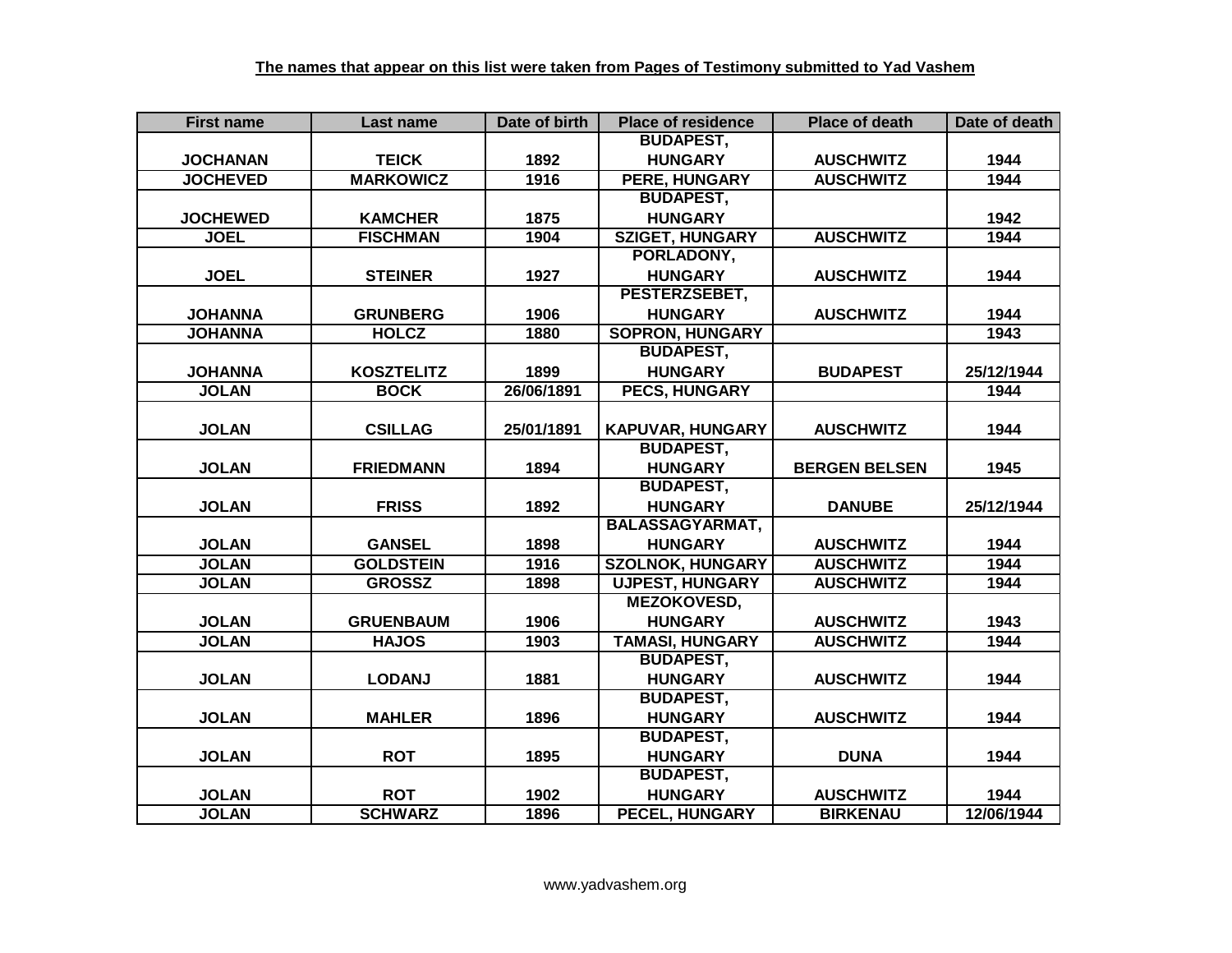| <b>First name</b> | Last name         | Date of birth | <b>Place of residence</b> | <b>Place of death</b> | Date of death |
|-------------------|-------------------|---------------|---------------------------|-----------------------|---------------|
|                   |                   |               | <b>SALGO TARJAN,</b>      |                       |               |
| <b>JOLAN</b>      | <b>SEIDNER</b>    | 1894          | <b>HUNGARY</b>            | <b>AUSCHWITZ</b>      | 1942          |
| <b>JOLAN</b>      | <b>SPITZER</b>    | 1888          | <b>CSORNA, HUNGARY</b>    | <b>AUSCHWITZ</b>      | 1944          |
| <b>JOLAN</b>      | <b>STEIN</b>      | 1888          | <b>SOPRON, HUNGARY</b>    | <b>AUSCHWITZ</b>      | 1944          |
|                   |                   |               | GYONGYOS,                 |                       |               |
| <b>JOLAN</b>      | <b>STEINER</b>    | 1893          | <b>HUNGARY</b>            | <b>AUSCHWITZ</b>      | 1944          |
|                   |                   |               | <b>TISZABECS,</b>         |                       |               |
| <b>JOLAN</b>      | <b>WILLIGER</b>   | 1924          | <b>HUNGARY</b>            | <b>AUSCHWITZ</b>      | 1944          |
| <b>JOLANKO</b>    | <b>GROSZ</b>      | 1900          | <b>TYUKOD, HUNGARY</b>    | <b>AUSCHWITZ</b>      | 1944          |
| <b>JOLAZE</b>     | <b>DICK</b>       | 1911          | PEC, HUNGARY              | <b>AUSCHWITZ</b>      | 1944          |
|                   |                   |               | <b>BUDAPEST,</b>          |                       |               |
| <b>JOLI</b>       | <b>DEUTCH</b>     | 1904          | <b>HUNGARY</b>            | <b>CAMP</b>           | 1944          |
| <b>JOLI</b>       | <b>WAINGARTEN</b> | 1915          | <b>PAKS, HUNGARY</b>      | <b>AUSCHWITZ</b>      | 1944          |
|                   |                   |               | <b>BUDAPEST,</b>          |                       |               |
| <b>JOMI</b>       | <b>GRUENWALD</b>  | 1928          | <b>HUNGARY</b>            | <b>BUDAPEST</b>       | 1944          |
|                   |                   |               | <b>NYIRMEGGYES,</b>       |                       |               |
| <b>JONAS</b>      | <b>GREENBAUM</b>  | 1864          | <b>HUNGARY</b>            | <b>AUSCHWITZ</b>      | 1944          |
|                   |                   |               | <b>BUDAPEST,</b>          |                       |               |
| <b>JONAS</b>      | <b>RITTER</b>     | 1858          | <b>HUNGARY</b>            | <b>BUDAPEST</b>       | 1944          |
| <b>JOSE</b>       | <b>FRIEDMAN</b>   | 1880          | <b>PRUGY, HUNGARY</b>     | <b>AUSCHWITZ</b>      | 1944          |
| <b>JOSEF</b>      | <b>BACHRACH</b>   | 1912          | <b>TAB, HUNGARY</b>       |                       | 1943          |
|                   |                   |               | <b>BUDAPEST,</b>          |                       |               |
| <b>JOSEF</b>      | <b>BOEHM</b>      | 1876          | <b>HUNGARY</b>            | <b>AUSCHWITZ</b>      | 1943          |
|                   |                   |               | <b>SOMBATHELY,</b>        |                       |               |
| <b>JOSEF</b>      | <b>COLNER</b>     | 1898          | <b>HUNGARY</b>            | <b>SOMBATHELY</b>     | 1944          |
|                   |                   |               | <b>BUDAPEST,</b>          |                       |               |
| <b>JOSEF</b>      | <b>CUN</b>        | 1925          | <b>HUNGARY</b>            | <b>AUSCHWITZ</b>      | 1944          |
|                   |                   |               | <b>UNDECIPHERED,</b>      |                       |               |
| <b>JOSEF</b>      | <b>DARWASH</b>    | 1904          | <b>HUNGARY</b>            | <b>AUSCHWITZ</b>      | 1944          |
| <b>JOSEF</b>      | <b>FISCHER</b>    | 1888          | <b>EGER, HUNGARY</b>      | <b>AUSCHWITZ</b>      | 12/06/1944    |
| <b>JOSEF</b>      | <b>FISCHER</b>    | 1890          | <b>EGER, HUNGARY</b>      | <b>AUSCHWITZ</b>      | 1944          |
|                   |                   |               | HAJDUBOSZORMENY,          |                       |               |
| <b>JOSEF</b>      | <b>FISCHER</b>    | 1922          | <b>HUNGARY</b>            | <b>MAUTHAUSEN</b>     | 1944          |
| <b>JOSEF</b>      | <b>FRANZOS</b>    | 1902          | <b>UJPEST, HUNGARY</b>    | <b>UJPEST</b>         | 1944          |
| <b>JOSEF</b>      | <b>GRYNCFELD</b>  | 1922          | <b>SOPRON, HUNGARY</b>    | <b>AUSCHWITZ</b>      | 1944          |
| <b>JOSEF</b>      | <b>HUNGAR</b>     | 1882          | <b>DIER, HUNGARY</b>      | <b>AUSCHWITZ</b>      | 1944          |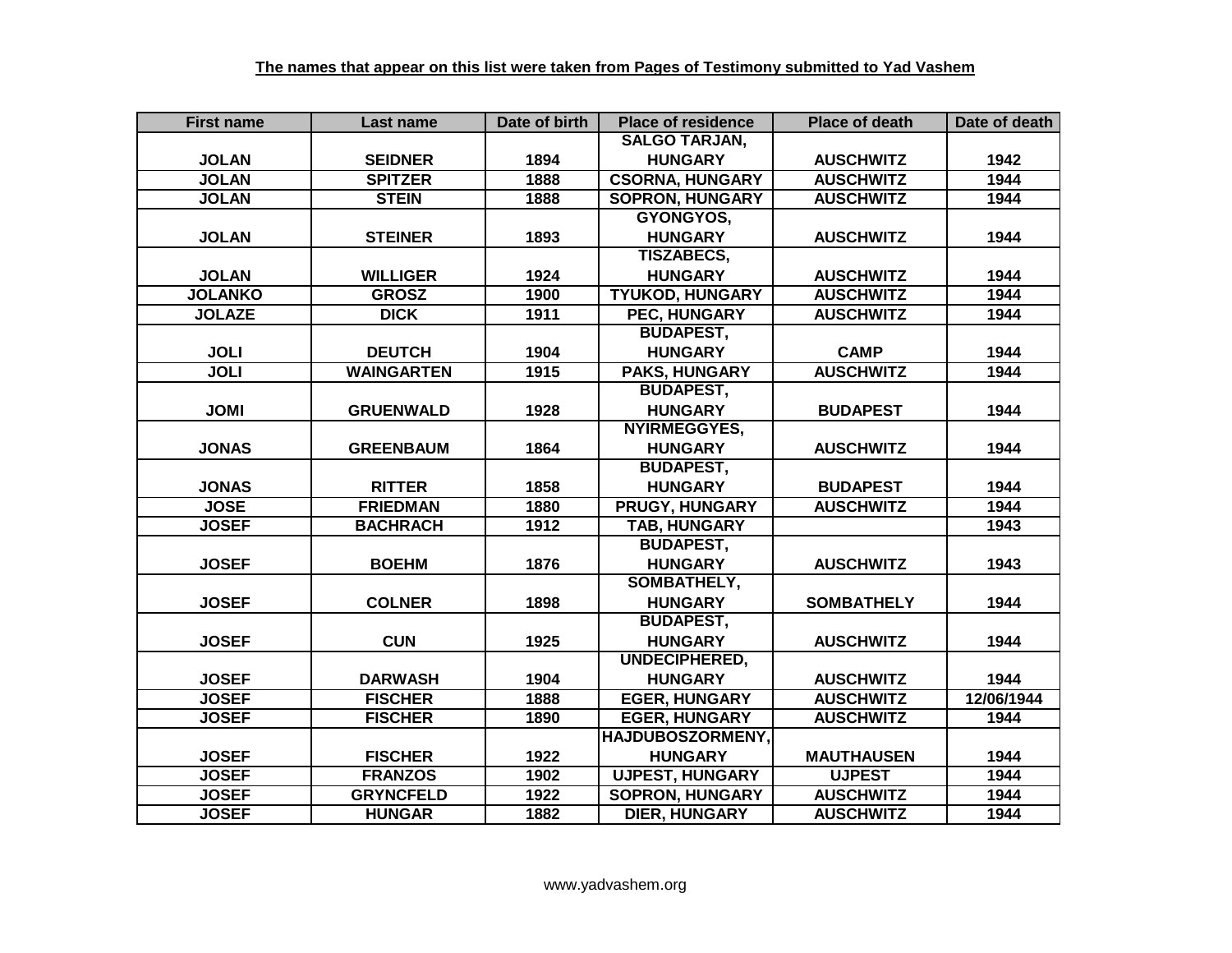| <b>First name</b> | Last name        | Date of birth | <b>Place of residence</b> | <b>Place of death</b> | Date of death |
|-------------------|------------------|---------------|---------------------------|-----------------------|---------------|
| <b>JOSEF</b>      | <b>JEGER</b>     | 1907          | <b>SZIGET, HUNGARY</b>    | <b>AUSCHWITZ</b>      | 1944          |
|                   |                  |               | <b>BUDAPEST,</b>          |                       |               |
| <b>JOSEF</b>      | <b>KEMEN</b>     | 1897          | <b>HUNGARY</b>            |                       | 1945          |
|                   |                  |               | <b>HEJOCSABA,</b>         |                       |               |
| <b>JOSEF</b>      | <b>KRAJNER</b>   | 1920          | <b>HUNGARY</b>            | <b>AUSCHWITZ</b>      | 1944          |
|                   |                  |               | <b>CELDEMELK,</b>         |                       |               |
| <b>JOSEF</b>      | <b>LASINGER</b>  | 1925          | <b>HUNGARY</b>            | <b>AUSCHWITZ</b>      | 1944          |
|                   |                  |               |                           |                       |               |
| <b>JOSEF</b>      | <b>LEIBOWITC</b> | 1924          | NOTGALU, HUNGARY          | <b>AUSCHWITZ</b>      | 1944          |
| <b>JOSEF</b>      | <b>MARKOVIC</b>  | 1896          | <b>HUNGARY</b>            | <b>AUSCHWITZ</b>      | 1944          |
|                   |                  |               | <b>BEKESCSABA,</b>        |                       |               |
| <b>JOSEF</b>      | <b>MARKOWITZ</b> | 1895          | <b>HUNGARY</b>            | <b>AUSCHWITZ</b>      | 1944          |
| <b>JOSEF</b>      | <b>POLICER</b>   | 1904          | PECS, HUNGARY             | <b>AUSCHWITZ</b>      | 1944          |
|                   |                  |               | <b>BUDAPEST,</b>          | <b>KAMENETS</b>       |               |
| <b>JOSEF</b>      | <b>POMERANZ</b>  | 1918          | <b>HUNGARY</b>            | <b>PODOLSKI</b>       | 1941          |
| <b>JOSEF</b>      | <b>RAFAL</b>     | 1907          | <b>UJPEST, HUNGARY</b>    | <b>AUSCHWITZ</b>      | 1944          |
| <b>JOSEF</b>      | <b>RAICHMAN</b>  | 1874          | <b>MISKOLC, HUNGARY</b>   | <b>MISKOLC</b>        | 1944          |
|                   |                  |               | <b>DEBRECEN,</b>          |                       |               |
| <b>JOSEF</b>      | <b>REICH</b>     | 1887          | <b>HUNGARY</b>            | <b>AUSCHWITZ</b>      | 1944          |
|                   |                  |               | <b>BEKESCSABA,</b>        |                       |               |
| <b>JOSEF</b>      | <b>ROSENBERG</b> | 1858          | <b>HUNGARY</b>            | <b>AUSCHWITZ</b>      | 1944          |
|                   |                  |               | <b>BUDAPEST,</b>          |                       |               |
| <b>JOSEF</b>      | <b>ROSENBERG</b> | 1906          | <b>HUNGARY</b>            | <b>STALINGRAD</b>     | 1943          |
|                   |                  |               | <b>SZALONTA,</b>          |                       |               |
| <b>JOSEF</b>      | <b>ROSENBLAU</b> | 1894          | <b>HUNGARY</b>            | <b>AUSCHWITZ</b>      | 1944          |
|                   |                  |               |                           |                       |               |
| <b>JOSEF</b>      | <b>SCHWARC</b>   | 1912          | <b>KISVARDA, HUNGARY</b>  |                       | 1944          |
|                   |                  |               | <b>MATESZALKA,</b>        |                       |               |
| <b>JOSEF</b>      | <b>SPRINGER</b>  | 1900          | <b>HUNGARY</b>            | <b>AUSCHWITZ</b>      | 1944          |
|                   |                  |               | RAKOSPALOTA,              |                       |               |
| <b>JOSEF</b>      | <b>STERN</b>     | 1881          | <b>HUNGARY</b>            | <b>AUSCHWITZ</b>      | 1944          |
|                   |                  |               | <b>SZOMBATHELY,</b>       |                       |               |
| <b>JOSEF</b>      | <b>STERN</b>     | 1900          | <b>HUNGARY</b>            | <b>STALINGRAD</b>     | 1941          |
|                   |                  |               | PISPOKLEDIN,              |                       |               |
| <b>JOSEF</b>      | <b>SWARC</b>     | 1910          | <b>HUNGARY</b>            | <b>AUSCHWITZ</b>      | 1944          |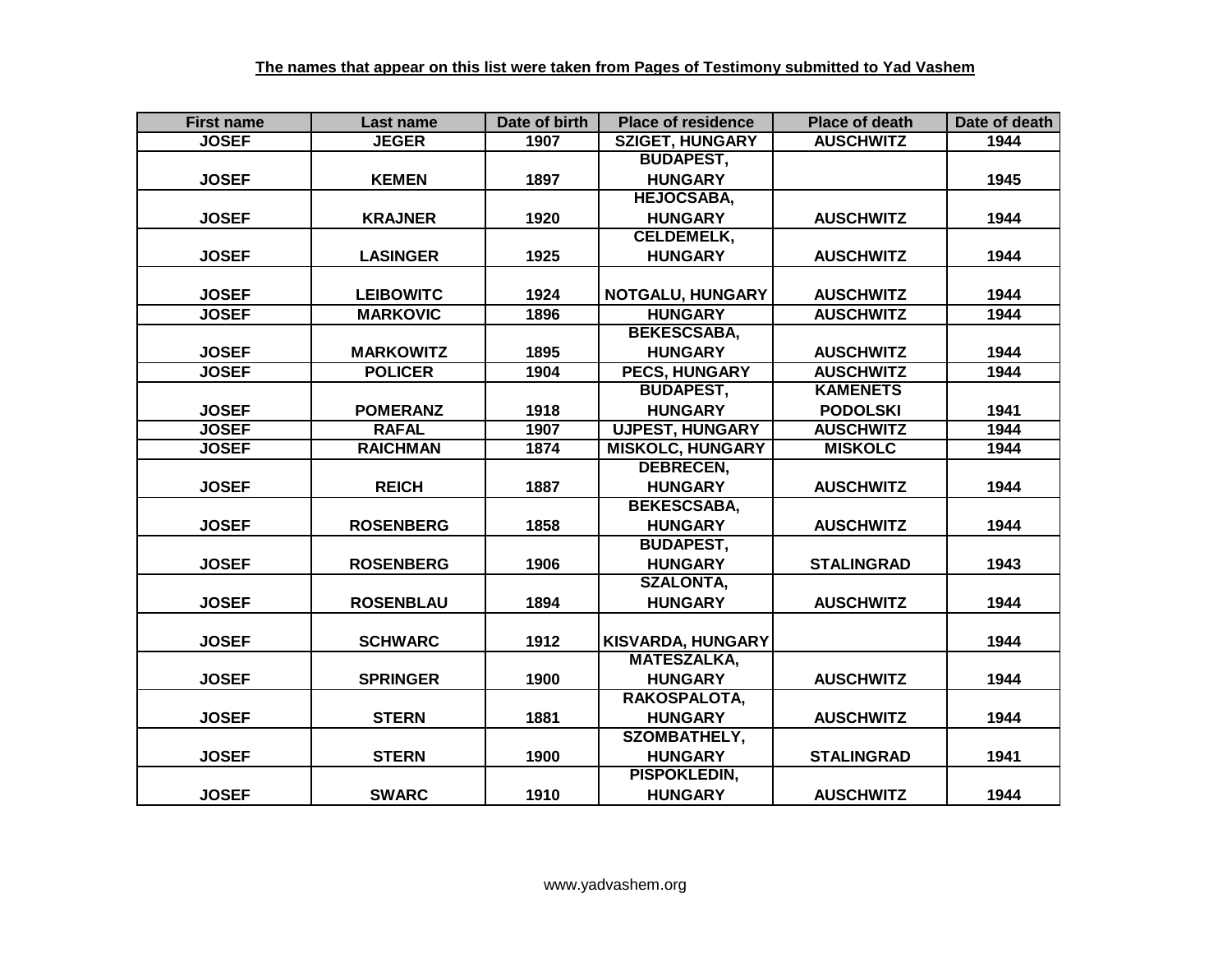| <b>First name</b> | Last name          | Date of birth | <b>Place of residence</b> | <b>Place of death</b> | Date of death |
|-------------------|--------------------|---------------|---------------------------|-----------------------|---------------|
|                   |                    |               |                           |                       |               |
| <b>JOSEF</b>      | <b>SZILAGYI</b>    | 1912          | <b>MISKOLTZ, HUNGARY</b>  | <b>DOROSHITSE</b>     | 1943          |
|                   |                    |               | <b>KOBECE HAZA,</b>       |                       |               |
| <b>JOSEF</b>      | <b>SZPICER</b>     | 1900          | <b>HUNGARY</b>            | <b>AUSCHWITZ</b>      | 1944          |
| <b>JOSEF</b>      | <b>UNGAR</b>       | 1900          | <b>FOLDES, HUNGARY</b>    | <b>WIENNA</b>         | 28/07/1944    |
| <b>JOSEF</b>      | <b>WAIS</b>        | 1884          | <b>OJPEST, HUNGARY</b>    | <b>AUSCHWITZ</b>      | 1944          |
| <b>JOSEF</b>      | <b>WEJBER</b>      | 1920          | <b>MAKO, HUNGARY</b>      | <b>AUSCHWITZ</b>      | 1944          |
|                   |                    |               | SOMBATHELY,               |                       |               |
| <b>JOSEF</b>      | <b>WERENDORFER</b> | 1910          | <b>HUNGARY</b>            | <b>AUSCHWITZ</b>      | 1944          |
|                   |                    |               | <b>BUDAPEST,</b>          |                       |               |
| <b>JOSEF</b>      | <b>WIRTESZ</b>     | 1916          | <b>HUNGARY</b>            | <b>BUDAPEST</b>       | 1942          |
|                   |                    |               | RAKOSPALOTA,              |                       |               |
| <b>JOSEFIN</b>    | <b>FRAUND</b>      | 1898          | <b>HUNGARY</b>            | <b>AUSCHWITZ</b>      | 1944          |
| <b>JOSEPH</b>     | <b>JONAS</b>       | 1906          | <b>ZAHONY, HUNGARY</b>    | <b>AUSCHWITZ</b>      | 1944          |
|                   |                    |               | <b>BUDAPEST,</b>          |                       |               |
| <b>JOSEPH</b>     | <b>SAUDEK</b>      | 1905          | <b>HUNGARY</b>            | <b>BALF</b>           | 1944          |
| <b>JOSIE</b>      | <b>STEINER</b>     | 1902          | <b>HUNGARY</b>            | <b>AUSCHWITZ</b>      | 1944          |
| <b>JOSIF</b>      | <b>WINKLER</b>     | 1908          | <b>GYOR, HUNGARY</b>      | <b>MAUTHAUSEN</b>     | 1944          |
| <b>JOSKA</b>      | <b>BISCHITZ</b>    | 1934          | PAPA, HUNGARY             | <b>AUSCHWITZ</b>      | 1944          |
|                   |                    |               | <b>VASAROSNAMENY,</b>     |                       |               |
| <b>JOSKA</b>      | <b>WEISBERGER</b>  | 1931          | <b>HUNGARY</b>            | <b>AUSCHWITZ</b>      | 1944          |
|                   |                    |               | <b>BUDAPEST,</b>          |                       |               |
| <b>JOSSEF</b>     | <b>WEISS</b>       | 1916          | <b>HUNGARY</b>            | <b>BOR</b>            | 1943          |
| <b>JOSZEF</b>     | <b>FISCHER</b>     | 1894          | <b>MISKOLC, HUNGARY</b>   |                       | 1944          |
|                   |                    |               | <b>BUDAPEST,</b>          |                       |               |
| <b>JOSZEF</b>     | <b>GROSZ</b>       | 1894          | <b>HUNGARY</b>            | <b>HAMBURG</b>        | 1944          |
|                   |                    |               | <b>BALASAGYARMAT,</b>     |                       |               |
| <b>JOSZEF</b>     | <b>GROSZMANN</b>   | 1903          | <b>HUNGARY</b>            | <b>AUSCHWITZ</b>      | 1944          |
|                   |                    |               | <b>BUDAPEST,</b>          |                       |               |
| <b>JOSZEF</b>     | <b>GUENSBERGER</b> | 12/01/1916    | <b>HUNGARY</b>            | <b>CSERVENKA</b>      | 1943          |
| <b>JOSZEF</b>     | <b>HERS</b>        | 1872          | <b>HUNGARY</b>            | <b>AUSCHWITZ</b>      | 1944          |
| <b>JOSZEF</b>     | <b>HERSKOVITS</b>  | 1881          | <b>SZIKSZO, HUNGARY</b>   | <b>AUSCHWITZ</b>      | 1944          |
|                   |                    |               | <b>SZEKESFEHERVAR,</b>    |                       |               |
| <b>JOSZEF</b>     | <b>KELLER</b>      | 1865          | <b>HUNGARY</b>            | <b>AUSCHWITZ</b>      | 15/05/1944    |
|                   |                    |               | <b>CELLDOMOLK,</b>        |                       |               |
| <b>JOSZEF</b>     | <b>NEUSTADT</b>    | 1909          | <b>HUNGARY</b>            | <b>THERESIENSTADT</b> | 1945          |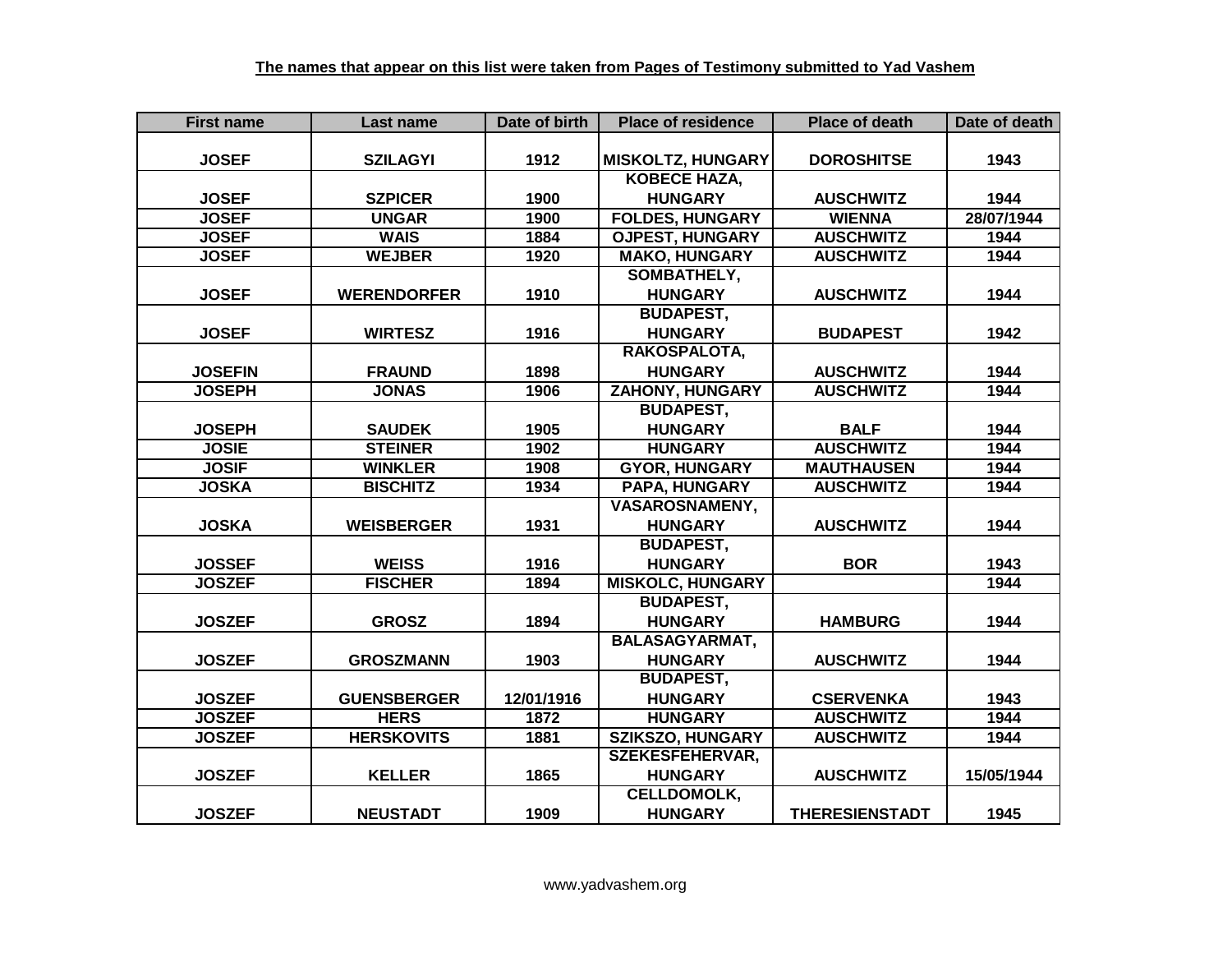| <b>First name</b> | Last name         | Date of birth | <b>Place of residence</b> | <b>Place of death</b> | Date of death |
|-------------------|-------------------|---------------|---------------------------|-----------------------|---------------|
|                   |                   |               | <b>BUDAPEST,</b>          |                       |               |
| <b>JOSZEF</b>     | <b>ROSENBERG</b>  | 13/02/1901    | <b>HUNGARY</b>            |                       | 1943          |
| <b>JOSZEF</b>     | <b>ROTH</b>       | 1925          | <b>PUTNOK, HUNGARY</b>    | <b>AUSCHWITZ</b>      | 1944          |
|                   |                   |               | <b>SZEKESFEHERVAR,</b>    |                       |               |
| <b>JOSZEF</b>     | <b>SPRINGER</b>   | 1888          | <b>HUNGARY</b>            | <b>AUSCHWITZ</b>      | 1944          |
|                   |                   |               |                           |                       |               |
| <b>JOSZEF</b>     | <b>STERN</b>      | 1940          | RAKAMAZ, HUNGARY          | <b>AUSCHWITZ</b>      | 1944          |
| <b>JOSZEF</b>     | <b>ULLMANN</b>    | 1900          | <b>GYAR, HUNGARY</b>      | <b>AUSCHWITZ</b>      | 1944          |
| <b>JOSZEF</b>     | <b>WEISZ</b>      | 1884          | <b>UJPEST, HUNGARY</b>    | <b>AUSCHWITZ</b>      | 1944          |
| <b>JOSZEFA</b>    | <b>SZATTLER</b>   | 1872          | <b>SOJTOR, HUNGARY</b>    | <b>AUSCHWITZ</b>      | 1944          |
| <b>JOSZEFIN</b>   | <b>HERCFELD</b>   | 1893          | <b>VAC, HUNGARY</b>       | <b>AUSCHWITZ</b>      | 1944          |
|                   |                   |               | <b>BERETTYOUJFALU,</b>    |                       |               |
| <b>JOSZELE</b>    | <b>ROTENBER</b>   | 1903          | <b>HUNGARY</b>            | <b>AUSCHWITZ</b>      | 1944          |
|                   |                   |               | <b>BUDAPEST,</b>          |                       |               |
| <b>JOZEF</b>      | <b>FECHTER</b>    | 1898          | <b>HUNGARY</b>            | <b>KAM</b>            | 24/09/1941    |
|                   |                   |               | <b>OSTFFYASSZONYFA,</b>   |                       |               |
| <b>JOZEF</b>      | <b>KLAJN</b>      | 1910          | <b>HUNGARY</b>            | <b>AUSCHWITZ</b>      | 1944          |
|                   |                   |               |                           |                       |               |
| <b>JOZEF</b>      | <b>KRYPKO</b>     | 1923          | <b>MISZKOLC, HUNGARY</b>  | <b>AUSCHWITZ</b>      | 1944          |
|                   |                   |               | <b>MATE SZALKA,</b>       |                       |               |
| <b>JOZEF</b>      | <b>SWARC</b>      | 1906          | <b>HUNGARY</b>            | <b>AUSCHWITZ</b>      | 1944          |
|                   |                   |               | KISKUNFELEGYHAZA,         |                       |               |
| <b>JOZEF</b>      | <b>SZWED</b>      | 1905          | <b>HUNGARY</b>            |                       | 1944          |
| <b>JOZEFA</b>     | <b>PAPAI</b>      | 1893          | <b>PAPA, HUNGARY</b>      | <b>AUSCHWITZ</b>      | 1944          |
|                   |                   |               | <b>BUDAPEST,</b>          |                       |               |
| <b>JOZEFA</b>     | <b>TAKACS</b>     | 28/08/1894    | <b>HUNGARY</b>            |                       | 1944          |
|                   |                   |               | <b>BUDAPEST,</b>          |                       |               |
| <b>JOZEFINA</b>   | <b>MOCARI</b>     | 1897          | <b>HUNGARY</b>            | <b>AUSCHWITZ</b>      | 1944          |
| <b>JOZSA</b>      | <b>JAKUBOVICS</b> | 1942          | <b>HUNGARY</b>            | <b>AUSCHWITZ</b>      | 1944          |
|                   |                   |               | <b>SZEKSZARD,</b>         |                       |               |
| <b>JOZSA</b>      | <b>LOEBL</b>      | 21/08/1906    | <b>HUNGARY</b>            | <b>BERGEN BELSEN</b>  | 1945          |
| <b>JOZSEF</b>     | <b>BORENSTEIN</b> | 1876          | <b>MISKOLC, HUNGARY</b>   | <b>AUSCHWITZ</b>      | 1944          |
| <b>JOZSEF</b>     | <b>CZEISLER</b>   | 1896          | <b>SZIKSZO, HUNGARY</b>   | <b>AUSCHWITZ</b>      | 1943          |
|                   |                   |               | <b>BUDAPEST,</b>          |                       |               |
| <b>JOZSEF</b>     | <b>EDELSTEIN</b>  | 1904          | <b>HUNGARY</b>            |                       | 1944          |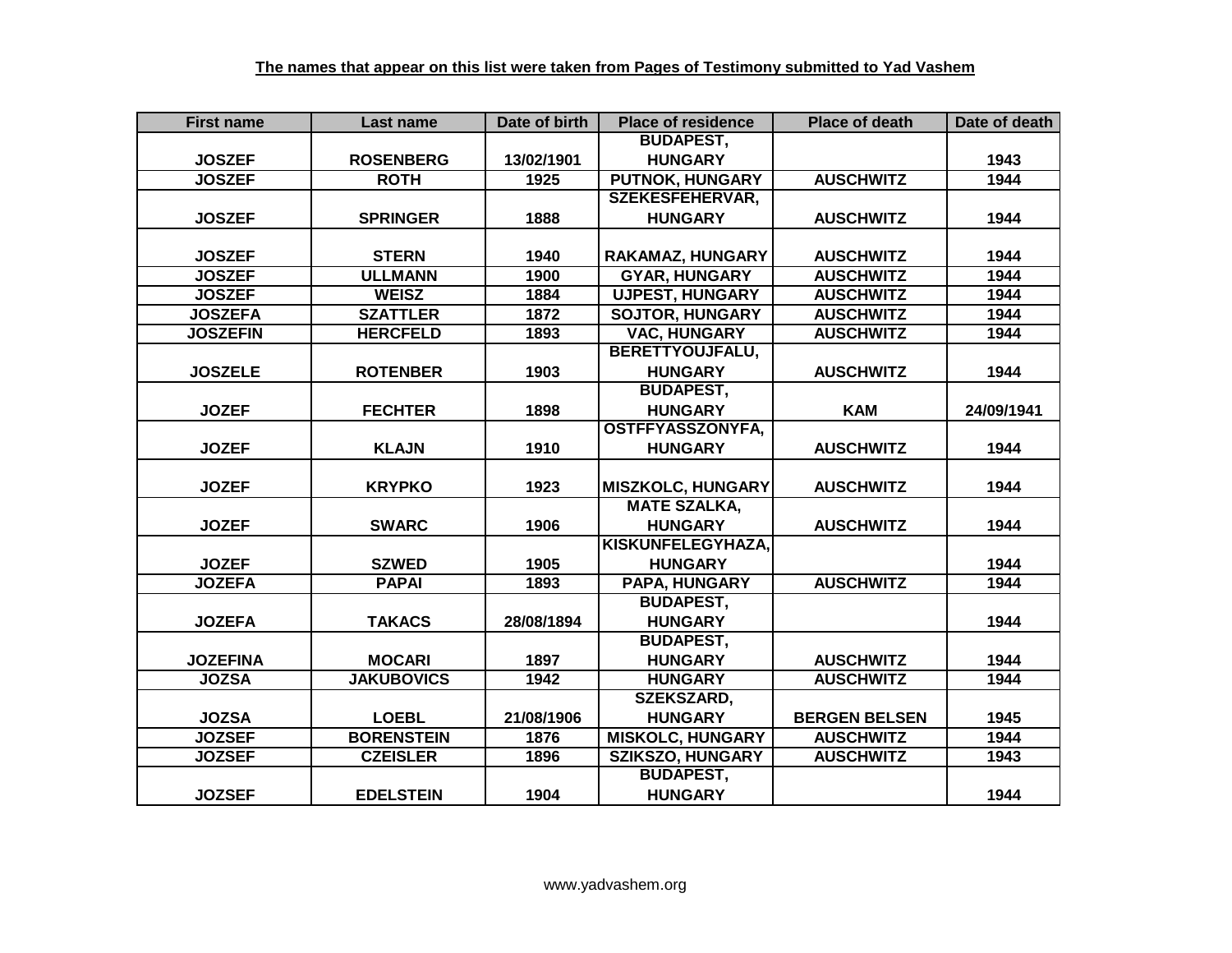| <b>First name</b> | Last name          | Date of birth | <b>Place of residence</b> | <b>Place of death</b> | Date of death |
|-------------------|--------------------|---------------|---------------------------|-----------------------|---------------|
|                   |                    |               | <b>MATESZALKA,</b>        |                       |               |
| <b>JOZSEF</b>     | <b>FISCHER</b>     | 1918          | <b>HUNGARY</b>            | <b>AUSCHWITZ</b>      | 1944          |
|                   |                    |               | <b>FORROENCS,</b>         |                       |               |
| <b>JOZSEF</b>     | <b>FRIEDMAN</b>    | 1878          | <b>HUNGARY</b>            | <b>AUSCHWITZ</b>      | 1944          |
|                   |                    |               | <b>NYIRBATOR,</b>         |                       |               |
| <b>JOZSEF</b>     | <b>GROSZ</b>       | 1905          | <b>HUNGARY</b>            | <b>AUSCHWITZ</b>      | 1944          |
|                   |                    |               | <b>BODROGKERESZTUR,</b>   |                       |               |
| <b>JOZSEF</b>     | <b>GROSZMAN</b>    | 1892          | <b>HUNGARY</b>            | <b>AUSCHWITZ</b>      | 1944          |
| <b>JOZSEF</b>     | <b>GUTTMANN</b>    | 1895          | <b>ABONY, HUNGARY</b>     | <b>AUSCHWITZ</b>      | 1944          |
|                   |                    |               | <b>BUDAPEST,</b>          |                       |               |
| <b>JOZSEF</b>     | <b>HAVAS</b>       | 1929          | <b>HUNGARY</b>            | <b>DANUBE</b>         | 1944          |
|                   |                    |               | NOGRADBERCEL,             |                       |               |
| <b>JOZSEF</b>     | <b>HEKSCH</b>      | 1890          | <b>HUNGARY</b>            | <b>AUSCHWITZ</b>      | 13/06/1944    |
| <b>JOZSEF</b>     | <b>KOHN</b>        | 1890          | <b>ACS, HUNGARY</b>       | <b>MUNKA</b>          | 1944          |
|                   |                    |               | NYIREGYHAZA,              |                       |               |
| <b>JOZSEF</b>     | <b>KOHN</b>        | 1891          | <b>HUNGARY</b>            | <b>AUSCHWITZ</b>      | 1944          |
|                   |                    |               | <b>SAJOSZENTPETER,</b>    |                       |               |
| <b>JOZSEF</b>     | <b>KRAUSZ</b>      | 1930          | <b>HUNGARY</b>            | <b>AUSCHWITZ</b>      | 13/06/1944    |
| <b>JOZSEF</b>     | <b>LEFKOVITS</b>   | 1921          | <b>UJPEST, HUNGARY</b>    | <b>AUSCHWITZ</b>      | 1944          |
|                   |                    |               | <b>VESZPREM,</b>          |                       |               |
| <b>JOZSEF</b>     | <b>LOWY</b>        | 25/04/1920    | <b>HUNGARY</b>            |                       | 1942          |
|                   |                    |               | PINCEHELY,                |                       |               |
| <b>JOZSEF</b>     | <b>MANDL</b>       | 1870          | <b>HUNGARY</b>            | <b>AUSCHWITZ</b>      | 1944          |
|                   |                    |               | PORCSALMA,                |                       |               |
| <b>JOZSEF</b>     | <b>MARKOVICS</b>   | 1907          | <b>HUNGARY</b>            | <b>AUSCHWITZ</b>      | 1944          |
|                   |                    |               | <b>BUDAPEST,</b>          |                       |               |
| <b>JOZSEF</b>     | <b>MULLER</b>      | 1889          | <b>HUNGARY</b>            | <b>MAUTHAUSEN</b>     | 1944          |
|                   |                    |               | <b>ABAUJSZANTO,</b>       |                       |               |
| <b>JOZSEF</b>     | <b>OEHLBAUM</b>    | 1898          | <b>HUNGARY</b>            | <b>AUSCHWITZ</b>      | 1944          |
|                   |                    |               | <b>IREGSZEMCSE,</b>       |                       |               |
| <b>JOZSEF</b>     | <b>REH</b>         | 1911          | <b>HUNGARY</b>            | <b>BOR CSERVENKA</b>  | 1944          |
| <b>JOZSEF</b>     | <b>REICH</b>       | 1890          | <b>HUNGARY</b>            | <b>AUSCHWITZ</b>      | 1944          |
| <b>JOZSEF</b>     | <b>ROTH</b>        | 1920          | <b>NOVAJ, HUNGARY</b>     | <b>DON RIVER</b>      | 1942          |
|                   |                    |               | <b>SZEKESFEHERVAR,</b>    |                       |               |
| <b>JOZSEF</b>     | <b>SCHLEZINGER</b> | 1913          | <b>HUNGARY</b>            | <b>AUSCHWITZ</b>      | 1944          |
| <b>JOZSEF</b>     | <b>SCHWARCZ</b>    | 1879          | <b>TURKEVE, HUNGARY</b>   | <b>AUSCHWITZ</b>      | 1944          |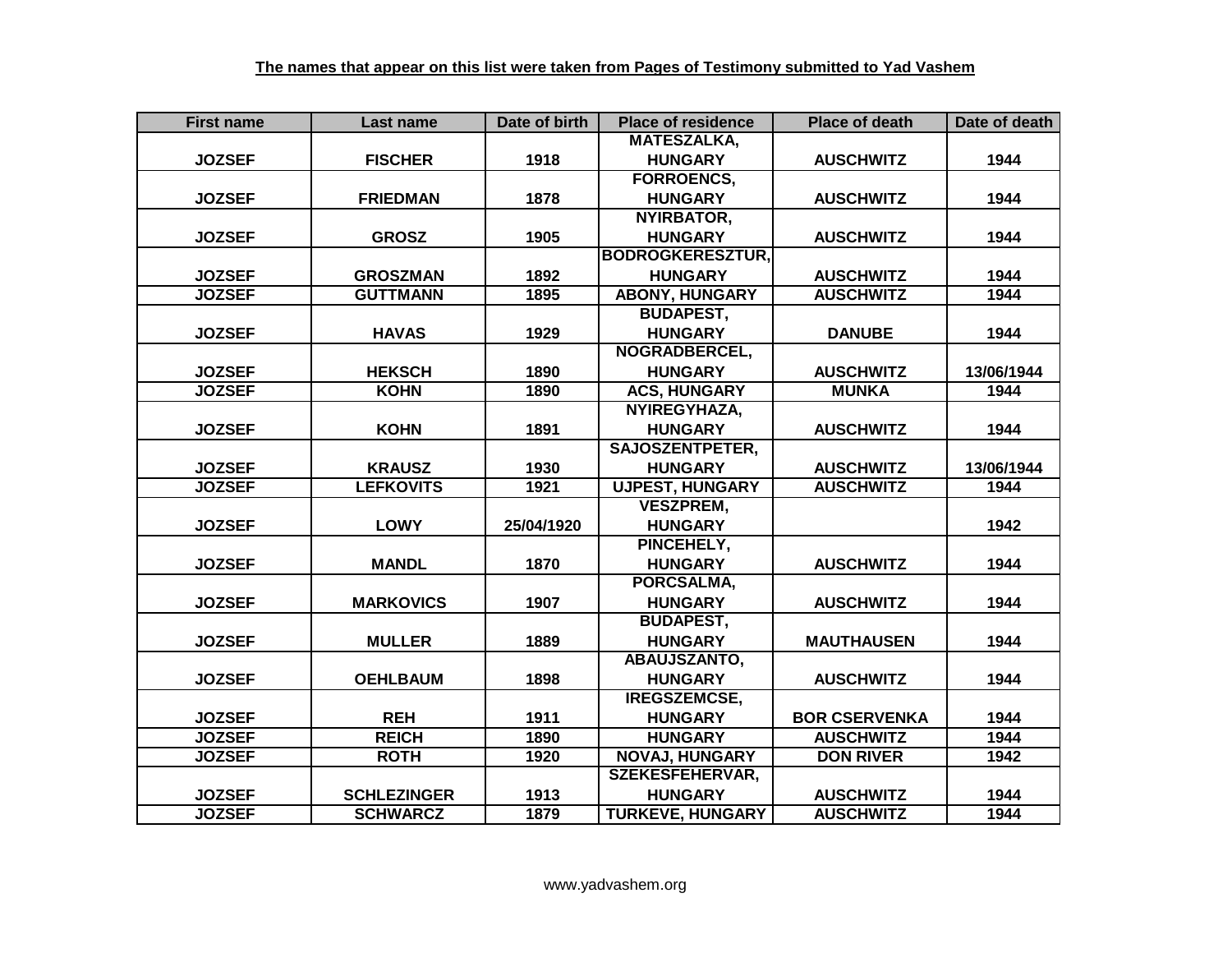| <b>First name</b> | Last name         | Date of birth | <b>Place of residence</b> | <b>Place of death</b> | Date of death |
|-------------------|-------------------|---------------|---------------------------|-----------------------|---------------|
| <b>JOZSEF</b>     | <b>SCHWARTZ</b>   | 1896          | ILK, HUNGARY              | <b>AUSCHWITZ</b>      | 1944          |
| <b>JOZSEF</b>     | <b>SCHWARTZ</b>   | 1877          | <b>TATA, HUNGARY</b>      | <b>AUSCHWITZ</b>      | 1944          |
|                   |                   |               | <b>BUDAPEST,</b>          |                       |               |
| <b>JOZSEF</b>     | <b>SILBER</b>     | 18/02/1937    | <b>HUNGARY</b>            | <b>AUSCHWITZ</b>      | 1944          |
|                   |                   |               | <b>BUDAPEST,</b>          |                       |               |
| <b>JOZSEF</b>     | <b>SILBERMANN</b> | 1900          | <b>HUNGARY</b>            | <b>BUCHENWALD</b>     | 1941          |
|                   |                   |               | <b>ZALAEGERSZEG,</b>      |                       |               |
| <b>JOZSEF</b>     | <b>SPIEGLER</b>   | 1937          | <b>HUNGARY</b>            | <b>AUSCHWITZ</b>      | 1944          |
|                   |                   |               | <b>DERECSKE,</b>          |                       |               |
| <b>JOZSEF</b>     | <b>SPITZ</b>      | 1912          | <b>HUNGARY</b>            |                       | 1942          |
|                   |                   |               | <b>DERECSKE,</b>          |                       |               |
| <b>JOZSEF</b>     | <b>SPITZ</b>      | 1912          | <b>HUNGARY</b>            |                       | 1943          |
|                   |                   |               | NAGYHALASZ,               |                       |               |
| <b>JOZSEF</b>     | <b>SPITZ</b>      | 1904          | <b>HUNGARY</b>            |                       | 1942          |
| <b>JOZSEF</b>     | <b>STERN</b>      | 1890          | <b>BAJA, HUNGARY</b>      | <b>AUSCHWITZ</b>      | 1944          |
|                   |                   |               | <b>SZOMBATHELY,</b>       |                       |               |
| <b>JOZSEF</b>     | <b>STERN</b>      | 1900          | <b>HUNGARY</b>            |                       | 1942          |
|                   |                   |               | <b>MEZOCSAT,</b>          |                       |               |
| <b>JOZSEF</b>     | <b>STILLER</b>    | 1895          | <b>HUNGARY</b>            | <b>MAUTHAUSEN</b>     | 1945          |
|                   |                   |               | <b>BUDAPEST,</b>          |                       |               |
| <b>JOZSEF</b>     | <b>STILLFRIED</b> | 1885          | <b>HUNGARY</b>            | <b>BUDAPEST</b>       | 1944          |
|                   |                   |               | <b>BUDAPEST,</b>          |                       |               |
| <b>JOZSEF</b>     | <b>SZEGO</b>      | 1925          | <b>HUNGARY</b>            |                       | 1943          |
|                   |                   |               | <b>BUDAPEST,</b>          |                       |               |
| <b>JOZSEF</b>     | <b>SZENES</b>     | 25/12/1913    | <b>HUNGARY</b>            | <b>MAUTHAUSEN</b>     | 10/04/1945    |
|                   |                   |               | <b>SZEKSZARD,</b>         |                       |               |
| <b>JOZSEF</b>     | <b>SZIGETI</b>    | 7/1/1892      | <b>HUNGARY</b>            | <b>BERGEN BELSEN</b>  | 1945          |
|                   |                   |               | SZIGETVAR,                |                       |               |
| <b>JOZSEF</b>     | <b>SZIGETI</b>    | 1911          | <b>HUNGARY</b>            |                       | 1943          |
| <b>JOZSEF</b>     | <b>VEINREB</b>    | 1914          | <b>HENCIDA, HUNGARY</b>   |                       | 1942          |
|                   |                   |               | <b>BUDAPEST,</b>          |                       |               |
| <b>JOZSEF</b>     | <b>WALDNER</b>    | 10/1/1915     | <b>HUNGARY</b>            | <b>MAUTHAUSEN</b>     | 11/1944       |
|                   |                   |               | MEZOKOVESD,               |                       |               |
| <b>JOZSEF</b>     | <b>WEISZ</b>      | 12/1900       | <b>HUNGARY</b>            | <b>AUSCHWITZ</b>      | 1944          |
|                   |                   |               | KOMAROM,                  |                       |               |
| <b>JOZSEF</b>     | <b>WEISZ</b>      | 17/02/1915    | <b>HUNGARY</b>            | <b>AUSCHWITZ</b>      | 1944          |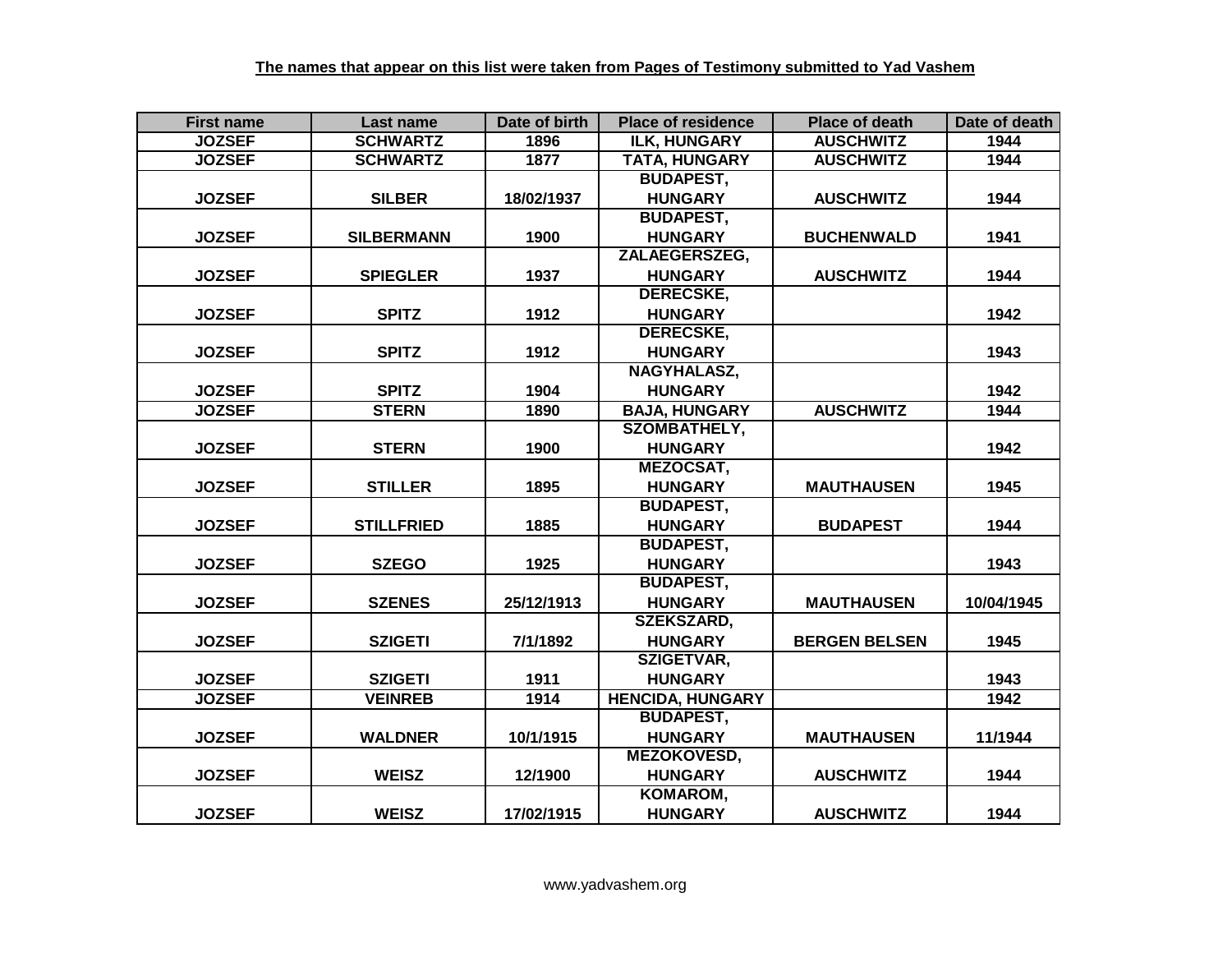| <b>First name</b> | Last name          | Date of birth | <b>Place of residence</b> | <b>Place of death</b> | Date of death |
|-------------------|--------------------|---------------|---------------------------|-----------------------|---------------|
|                   |                    |               | <b>BUDAPEST,</b>          |                       |               |
| <b>JOZSEF</b>     | <b>WEISZ</b>       | 26/7/1902     | <b>HUNGARY</b>            | <b>BALF</b>           | 3/1945        |
|                   |                    |               | <b>BALASSAGYARMAT,</b>    |                       |               |
| <b>JOZSEF</b>     | <b>WERNER</b>      | 1930          | <b>HUNGARY</b>            | <b>AUSCHWITZ</b>      | 1944          |
|                   |                    |               |                           |                       |               |
| <b>JOZSEF</b>     | <b>WIENER</b>      | 1896          | <b>MISZKOLC, HUNGARY</b>  | <b>AUSCHWITZ</b>      | 1944          |
|                   |                    |               | <b>DEBRECZEN,</b>         |                       |               |
| <b>JOZSEF</b>     | <b>WOLBERG</b>     | 1906          | <b>HUNGARY</b>            |                       | 1942          |
| <b>JOZSEF</b>     | <b>ZILBERSTEIN</b> | 1888          | <b>MANDOK, HUNGARY</b>    | <b>AUSCHWITZ</b>      | 1944          |
| <b>JOZSEF</b>     | <b>ZILMONOWITS</b> | 1886          | <b>UJPEST, HUNGARY</b>    | <b>AUSCHWITZ</b>      | 1944          |
|                   |                    |               | <b>HERNADVECSE,</b>       |                       |               |
| <b>JOZSEF</b>     | <b>ZUCKERMAN</b>   | 1926          | <b>HUNGARY</b>            | <b>AUSCHWITZ</b>      | 1944          |
|                   |                    |               | <b>BEKES GYULA,</b>       |                       |               |
| <b>JOZSEFINE</b>  | <b>GROEF</b>       | 1900          | <b>HUNGARY</b>            | <b>AUSCHWITZ</b>      | 1944          |
|                   |                    |               | <b>BEKES GYULA,</b>       |                       |               |
| <b>JOZSEFNE</b>   | <b>FOLDES</b>      | 1890          | <b>HUNGARY</b>            | <b>AUSCHWITZ</b>      | 1944          |
|                   |                    |               | <b>BUDAPEST,</b>          |                       |               |
| <b>JREN</b>       | <b>DARVAS</b>      | 1902          | <b>HUNGARY</b>            | <b>DUNA</b>           | 1944          |
| <b>JREN</b>       | <b>STEINER</b>     | 1900          | <b>UJPEST, HUNGARY</b>    | <b>AUSCHWITZ</b>      | 1944          |
|                   |                    |               | <b>VARPALOTA,</b>         |                       |               |
| <b>JREN</b>       | <b>WEIS</b>        | 1907          | <b>HUNGARY</b>            | <b>AUSCHWITZ</b>      | 1944          |
| <b>JRMA</b>       | <b>SUKICZ</b>      | 1908          | <b>BARCZA, HUNGARY</b>    | <b>AUSCHWITZ</b>      | 1944          |
| <b>JSOSCHE</b>    | <b>MENCER</b>      | 1919          | <b>MOKO, HUNGARY</b>      |                       | 1942          |
| <b>JSYKAEL</b>    | <b>PANET</b>       | 1889          | <b>TEGLAS, HUNGARY</b>    | <b>DEBRECEN</b>       | 1945          |
| <b>JUDA</b>       | <b>GOLDBERGHER</b> | 1887          | <b>GONZ, HUNGARY</b>      | <b>GONZ</b>           | 1942          |
|                   |                    |               | <b>SAROSPATAK,</b>        |                       |               |
| <b>JUDA</b>       | <b>KOHN</b>        | 1870          | <b>HUNGARY</b>            | <b>AUSCHWITZ</b>      | 1944          |
|                   |                    |               | <b>SZERENCS,</b>          |                       |               |
| <b>JUDALE</b>     | <b>WEISZBERGER</b> | 1939          | <b>HUNGARY</b>            | <b>AUSCHWITZ</b>      | 1944          |
|                   |                    |               | <b>HAJDUNANAS,</b>        |                       |               |
| <b>JUDESZ</b>     | <b>SPITZER</b>     | 1884          | <b>HUNGARY</b>            | <b>AUSCHWITZ</b>      | 1944          |
| <b>JUDI</b>       | <b>LOSZNER</b>     | 1906          | <b>MISKOLC, HUNGARY</b>   | <b>AUSCHWITZ</b>      | 1944          |
| <b>JUDIT</b>      | <b>ECKSTEIN</b>    | 1928          | <b>ETYEK, HUNGARY</b>     | <b>BIRKENAU</b>       | 1944          |
|                   |                    |               | NYIREGYHAZA,              |                       |               |
| <b>JUDIT</b>      | <b>FISCH</b>       | 1935          | <b>HUNGARY</b>            | <b>AUSCHWITZ</b>      | 23/05/1944    |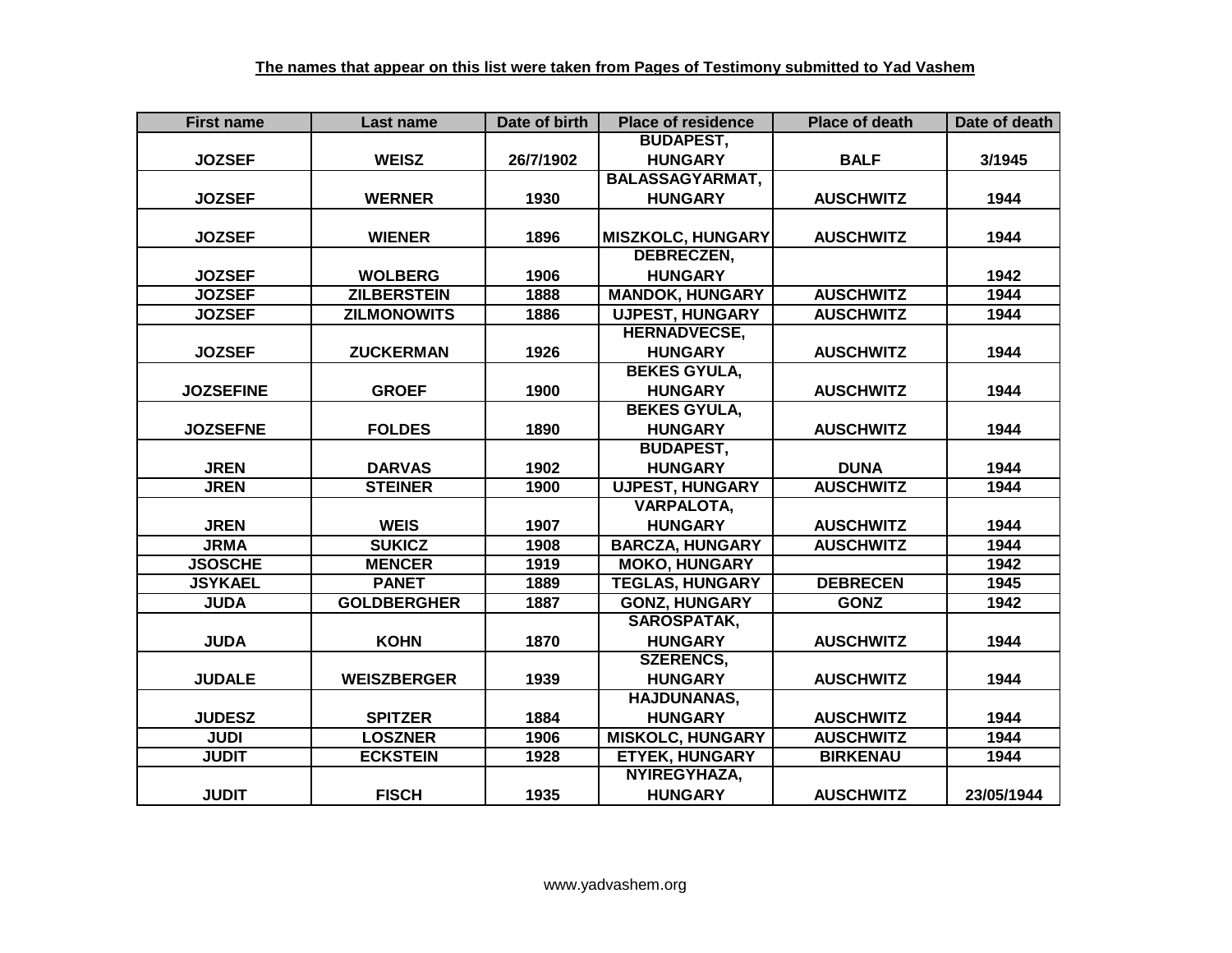| <b>First name</b> | Last name         | Date of birth | <b>Place of residence</b> | <b>Place of death</b> | Date of death |
|-------------------|-------------------|---------------|---------------------------|-----------------------|---------------|
|                   |                   |               | <b>BUDAPEST,</b>          |                       |               |
| <b>JUDIT</b>      | <b>GRITZ</b>      | 1938          | <b>HUNGARY</b>            | <b>BUDAPEST</b>       | 1944          |
|                   |                   |               | NYIREGYHAZA,              |                       |               |
| <b>JUDIT</b>      | <b>JAKUBOVITS</b> | 1937          | <b>HUNGARY</b>            | <b>AUSCHWITZ</b>      | 1944          |
| <b>JUDIT</b>      | <b>MUEHLRAD</b>   | 1931          | <b>FELCSUT, HUNGARY</b>   | <b>AUSCHWITZ</b>      | 1944          |
|                   |                   |               | <b>BALASSAGYARMAT,</b>    |                       |               |
| <b>JUDIT</b>      | <b>MULLER</b>     | 1926          | <b>HUNGARY</b>            | <b>AUSCHWITZ</b>      | 1944          |
|                   |                   |               | <b>BEKESCSABA,</b>        |                       |               |
| <b>JUDIT</b>      | <b>PETERFI</b>    | 20/03/1940    | <b>HUNGARY</b>            | <b>AUSCHWITZ</b>      | 1944          |
| <b>JUDIT</b>      | <b>SALZER</b>     | 1928          | <b>GYOR, HUNGARY</b>      | <b>AUSCHWITZ</b>      | 1944          |
| <b>JUDIT</b>      | <b>SONNTAG</b>    | 1936          | <b>GYOR, HUNGARY</b>      | <b>AUSCHWITZ</b>      | 1944          |
|                   |                   |               | NYIREGYHAZA,              |                       |               |
| <b>JUDIT</b>      | <b>WAX</b>        | 26/06/1940    | <b>HUNGARY</b>            | <b>AUSCHWITZ</b>      | 28/05/1944    |
|                   |                   |               | UJFEHERTO,                |                       |               |
| <b>JUDIT</b>      | <b>WEILER</b>     | 1912          | <b>HUNGARY</b>            | <b>AUSCHWITZ</b>      | 1944          |
| <b>JUDIT</b>      | <b>WEISZ</b>      | 1916          | <b>BEKES, HUNGARY</b>     | <b>AUSCHWITZ</b>      | 1944          |
|                   |                   |               | NAGYKALLO,                |                       |               |
| <b>JUDITH</b>     | <b>GROSZ</b>      | 1943          | <b>HUNGARY</b>            | <b>AUSCHWITZ</b>      | 29/05/1944    |
|                   |                   |               | <b>DREGELYPALANK,</b>     |                       |               |
| <b>JUDITH</b>     | <b>HOCHFELDER</b> | 23/11/1924    | <b>HUNGARY</b>            | <b>THERESIENSTADT</b> | 1945          |
|                   |                   |               | <b>DREGELYPALANK,</b>     |                       |               |
| <b>JUDITH</b>     | <b>HOCHFELDER</b> | 23/11/1924    | <b>HUNGARY</b>            | <b>THERESIENSTADT</b> | 22/05/1945    |
|                   |                   |               | FEHERYARMAT,              |                       |               |
| <b>JUDITH</b>     | <b>SICHERMAN</b>  | 1940          | <b>HUNGARY</b>            | <b>AUSCHWITZ</b>      | 1940          |
|                   |                   |               | <b>HAJDUSZOVAT,</b>       |                       |               |
| <b>JUDITH</b>     | <b>UNGAR</b>      | 1931          | <b>HUNGARY</b>            | <b>AUSCHWITZ</b>      | 1944          |
|                   |                   |               | <b>BUDAPEST,</b>          |                       |               |
| <b>JULA</b>       | <b>KUTTN</b>      | 1878          | <b>HUNGARY</b>            | <b>BUDAPEST</b>       | 12/1944       |
|                   |                   |               |                           |                       |               |
| <b>JULANDA</b>    | <b>SZWARC</b>     | 1915          | RAKAMAZ, HUNGARY          | <b>AUSCHWITZ</b>      | 1944          |
| <b>JULIA</b>      | <b>ACS</b>        | 1891          | <b>GYOR, HUNGARY</b>      | <b>AUSCHWITZ</b>      | 1944          |
| <b>JULIA</b>      | <b>DEUTSCH</b>    | 1880          | <b>HUNGARY</b>            | <b>AUSCHWITZ</b>      | 1944          |
|                   |                   |               | <b>BUDAPEST,</b>          |                       |               |
| <b>JULIA</b>      | <b>DOMAN</b>      | 1896          | <b>HUNGARY</b>            |                       | 10/1944       |
| <b>JULIA</b>      | <b>FISCHER</b>    | 20/08/1902    | <b>EGER, HUNGARY</b>      | <b>AUSCHWITZ</b>      | 12/06/1944    |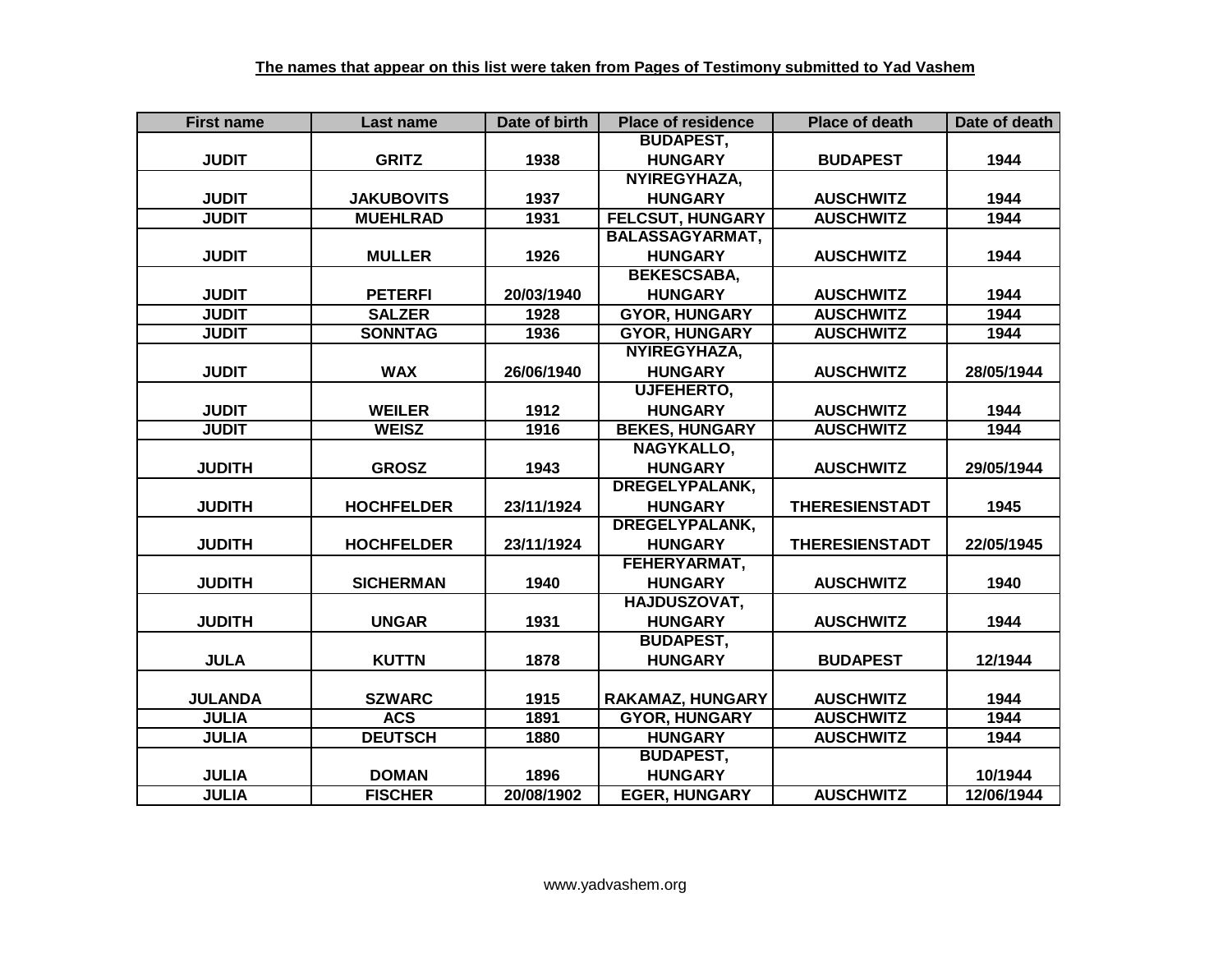| <b>First name</b> | Last name          | Date of birth | <b>Place of residence</b> | <b>Place of death</b> | Date of death |
|-------------------|--------------------|---------------|---------------------------|-----------------------|---------------|
|                   |                    |               | SALGOTARJAN,              |                       |               |
| <b>JULIA</b>      | <b>GROSSMANN</b>   | 6/7/1937      | <b>HUNGARY</b>            | <b>AUSCHWITZ</b>      | 6/6/1944      |
|                   |                    |               | <b>KECSKEMET,</b>         |                       |               |
| <b>JULIA</b>      | <b>GRUENBLATT</b>  | 1876          | <b>HUNGARY</b>            | <b>AUSCHWITZ</b>      | 1944          |
| <b>JULIA</b>      | <b>GUTH</b>        | 1859          | <b>TAPOLCA, HUNGARY</b>   | <b>AUSCHWITZ</b>      | 1944          |
|                   |                    |               | <b>BUDAPEST,</b>          |                       |               |
| <b>JULIA</b>      | <b>HELFMANN</b>    | 20/05/1882    | <b>HUNGARY</b>            | <b>BUDAPEST</b>       | 31/12/1944    |
|                   |                    |               | SOMBOTHEI,                |                       |               |
| <b>JULIA</b>      | <b>LEWINGER</b>    | 1907          | <b>HUNGARY</b>            | <b>AUSCHWITZ</b>      | 1944          |
|                   |                    |               | <b>ESZTERGOM,</b>         |                       |               |
| <b>JULIA</b>      | <b>MUELLER</b>     | 1901          | <b>HUNGARY</b>            | <b>BERGEN BELSEN</b>  | 1945          |
|                   |                    |               | <b>HAJDUSZOBOSZLO,</b>    |                       |               |
| <b>JULIA</b>      | <b>NUSSZBAUM</b>   | 1896          | <b>HUNGARY</b>            | <b>AUSCHWITZ</b>      | 1944          |
|                   |                    |               | KOMAROM,                  |                       |               |
| <b>JULIA</b>      | <b>SCHUTZENGEL</b> | 12/04/1900    | <b>HUNGARY</b>            | <b>AUSCHWITZ</b>      | 19/04/1944    |
|                   |                    |               | <b>NOGY MEGYER,</b>       |                       |               |
| <b>JULIA</b>      | <b>SCHWARTZ</b>    | 1898          | <b>HUNGARY</b>            | <b>AUSCHWITZ</b>      | 1944          |
|                   |                    |               | <b>BUDAPEST,</b>          |                       |               |
| <b>JULIA</b>      | <b>STEINER</b>     | 1902          | <b>HUNGARY</b>            | <b>AUSCHWITZ</b>      | 1942          |
| <b>JULIA</b>      | <b>STRAUSZ</b>     | 13/04/1884    | <b>MISKOLC, HUNGARY</b>   | <b>AUSCHWITZ</b>      | 1944          |
|                   |                    |               | <b>TOROKSZENTMIKLOS</b>   |                       |               |
| <b>JULIA</b>      | <b>SZTEINHART</b>  | 1878          | , HUNGARY                 | <b>AUSCHWITZ</b>      | 1944          |
|                   |                    |               | <b>RATZ OLMASZ,</b>       |                       |               |
| <b>JULIA</b>      | <b>WEISS</b>       | 1896          | <b>HUNGARY</b>            | <b>AUSCHWITZ</b>      | 1944          |
|                   |                    |               | <b>TISZAKERECSENY,</b>    |                       |               |
| <b>JULIAN</b>     | <b>FRIEDMAN</b>    | 1890          | <b>HUNGARY</b>            | <b>AUSCHWITZ</b>      | 1944          |
|                   |                    |               | <b>UIDO NANAS,</b>        |                       |               |
| <b>JULIAN</b>     | <b>JUNGRAJS</b>    | 1911          | <b>HUNGARY</b>            | <b>AUSCHWITZ</b>      | 1944          |
| <b>JULIANA</b>    | <b>GROF</b>        | 1880          | <b>DIER, HUNGARY</b>      | <b>AUSCHWITZ</b>      | 1944          |
|                   |                    |               | <b>BUDAPEST,</b>          |                       |               |
| <b>JULIANNA</b>   | <b>GROSZ</b>       | 1897          | <b>HUNGARY</b>            | <b>GMUNDEN</b>        | 1944          |
|                   |                    |               | <b>BUDAPEST,</b>          |                       |               |
| <b>JULIANNA</b>   | <b>KOHN</b>        | 1904          | <b>HUNGARY</b>            | <b>MAUTHAUSEN</b>     | 1944          |
| <b>JULIANNA</b>   | <b>LOVY</b>        | 1895          | <b>CEGLED, HUNGARY</b>    | <b>AUSCHWITZ</b>      | 1944          |
|                   |                    |               | <b>BARACSKA,</b>          |                       |               |
| <b>JULIANNA</b>   | <b>ZUBEK</b>       | 24/11/1890    | <b>HUNGARY</b>            | <b>AUSCHWITZ</b>      | 15/07/1944    |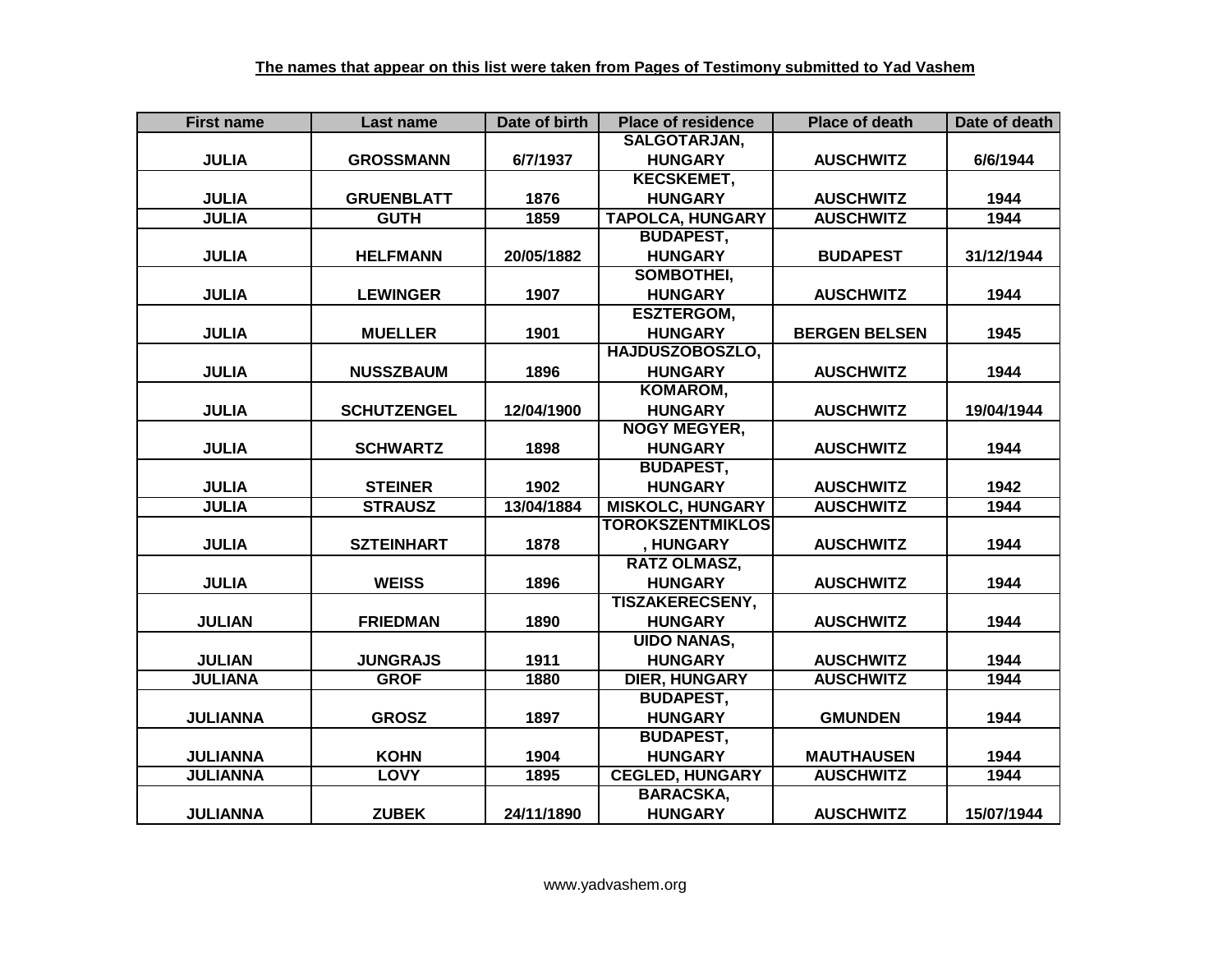| <b>First name</b> | Last name         | Date of birth | <b>Place of residence</b> | <b>Place of death</b> | Date of death |
|-------------------|-------------------|---------------|---------------------------|-----------------------|---------------|
|                   |                   |               |                           |                       |               |
| <b>JULISKA</b>    | <b>DEUTSCH</b>    | 1900          | <b>TISZAORS, HUNGARY</b>  | <b>AUSCHWITZ</b>      | 6/1944        |
|                   |                   |               | <b>KECSKEMET,</b>         |                       |               |
| <b>JULISKA</b>    | <b>GOITEN</b>     | 1912          | <b>HUNGARY</b>            | <b>AUSCHWITZ</b>      | 1944          |
|                   |                   |               | <b>MATESZALKA,</b>        |                       |               |
| <b>JULISKA</b>    | <b>GROENSTEIN</b> | 1915          | <b>HUNGARY</b>            | <b>AUSCHWITZ</b>      | 1944          |
| <b>JULISKA</b>    | <b>HOFFMANN</b>   | 1909          | <b>TAB, HUNGARY</b>       | <b>AUSCHWITZ</b>      | 1944          |
| <b>JULISKA</b>    | <b>SOOR</b>       | 1902          | <b>VAC, HUNGARY</b>       | <b>AUSCHWITZ</b>      | 1944          |
| <b>JULISKA</b>    | <b>STERN</b>      | 1907          | <b>GELSE, HUNGARY</b>     | <b>AUSCHWITZ</b>      | 1943          |
|                   |                   |               | <b>BUDAPEST,</b>          |                       |               |
| <b>JULIUS</b>     | <b>DUKASZ</b>     | 1917          | <b>HUNGARY</b>            |                       | 1942          |
|                   |                   |               | <b>BUDAPEST,</b>          |                       |               |
| <b>JULIUS</b>     | <b>HERCZ</b>      | 1883          | <b>HUNGARY</b>            | <b>BUCHENWALD</b>     | 1944          |
| <b>JULIUS</b>     | <b>KRAUSZ</b>     | 31/10/1900    | <b>HUNGARY</b>            | <b>BUCHENWALD</b>     | 15/02/1945    |
|                   |                   |               | <b>BUDAPEST,</b>          |                       |               |
| <b>JULIUS</b>     | <b>WACHTEL</b>    | 28/01/1866    | <b>HUNGARY</b>            | <b>BUDAPEST</b>       | 1944          |
| <b>JZSAK</b>      | <b>BOHM</b>       | 1855          | <b>PEC, HUNGARY</b>       | <b>AUSCHWITZ</b>      | 1944          |
| <b>JZSAK</b>      | <b>STRAUSS</b>    | 1916          | <b>HOGYESZ, HUNGARY</b>   |                       | 1942          |
| <b>KARALE</b>     | <b>KUPERSTEIN</b> | 1894          | <b>UJFALU, HUNGARY</b>    | <b>AUSCHWITZ</b>      | 1944          |
|                   |                   |               | <b>BUDAPEST,</b>          |                       |               |
| <b>KAREL</b>      | <b>SZYMKO</b>     | 1899          | <b>HUNGARY</b>            | <b>AUSCHWITZ</b>      | 1944          |
|                   |                   |               | <b>BUDAPEST,</b>          |                       |               |
| <b>KARL</b>       | <b>VAZONI</b>     | 1917          | <b>HUNGARY</b>            | <b>BUDAPEST</b>       | 1944          |
|                   |                   |               | <b>RAKOSHEGY,</b>         |                       |               |
| <b>KAROLIN</b>    | <b>EHRENFELD</b>  | 1886          | <b>HUNGARY</b>            | <b>AUSCHWITZ</b>      | 1944          |
|                   |                   |               | RAKOSPALOTA,              |                       |               |
| <b>KAROLIN</b>    | <b>FRISCH</b>     | 1892          | <b>HUNGARY</b>            | <b>AUSCHWITZ</b>      | 1944          |
|                   |                   |               | SALGOTARJAN,              |                       |               |
| <b>KAROLIN</b>    | <b>JAKOBOVITS</b> | 1898          | <b>HUNGARY</b>            | <b>AUSCHWITZ I</b>    | 15/06/1944    |
| <b>KAROLY</b>     | <b>BACK</b>       | 1888          | <b>PAPA, HUNGARY</b>      | <b>AUSCHWITZ</b>      | 1944          |
|                   |                   |               | <b>SZOMBATHELY,</b>       |                       |               |
| <b>KAROLY</b>     | <b>EHRMANN</b>    | 14/10/1921    | <b>HUNGARY</b>            | <b>AUSCHWITZ</b>      | 1944          |
|                   |                   |               | <b>SZOMBATHELY,</b>       |                       |               |
| <b>KAROLY</b>     | <b>ENGLMAN</b>    | 1876          | <b>HUNGARY</b>            | <b>CAMP</b>           | 1944          |
| <b>KAROLY</b>     | <b>FISCHER</b>    | 1896          | <b>SOLT, HUNGARY</b>      | <b>AUSCHWITZ</b>      | 1944          |
| <b>KAROLY</b>     | <b>KRAUSZ</b>     | 1914          | <b>SARVAR, HUNGARY</b>    | <b>BOR</b>            | 1944          |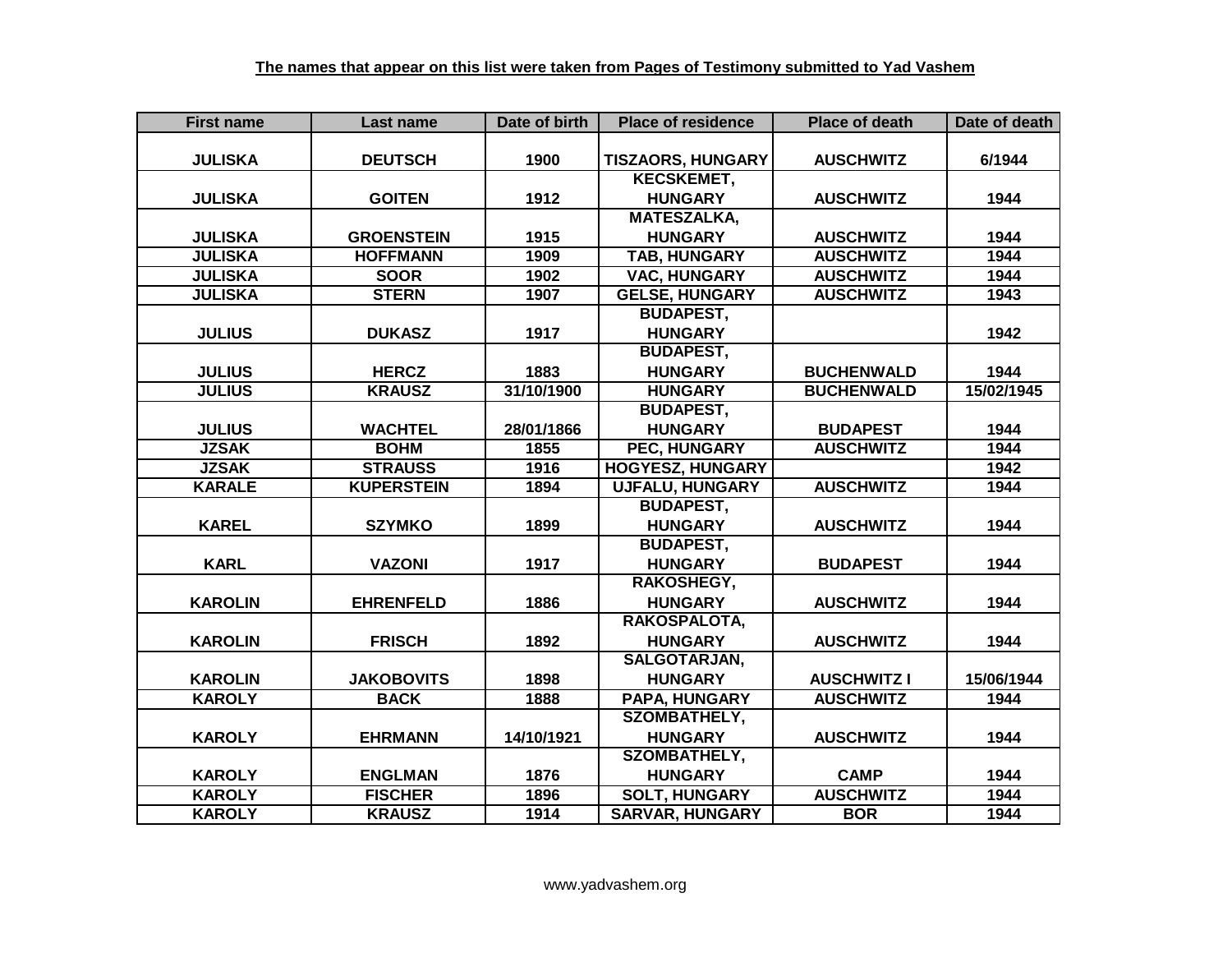| <b>First name</b> | Last name        | Date of birth | <b>Place of residence</b> | <b>Place of death</b> | Date of death |
|-------------------|------------------|---------------|---------------------------|-----------------------|---------------|
| <b>KAROLY</b>     | <b>LESSINGER</b> | 1900          | <b>VASVAR, HUNGARY</b>    | <b>AUSCHWITZ</b>      | 1944          |
| <b>KAROLY</b>     | <b>LOVY</b>      | 1915          | <b>TAB, HUNGARY</b>       |                       | 1942          |
| <b>KAROLY</b>     | <b>NASSER</b>    | 1900          | <b>UJPEST, HUNGARY</b>    | <b>AUSCHWITZ</b>      | 1944          |
| <b>KAROLY</b>     | <b>ROSENBERG</b> | 1894          | <b>MISKOLC, HUNGARY</b>   | <b>AUSCHWITZ</b>      | 1944          |
|                   |                  |               | <b>BUDAPEST,</b>          |                       |               |
| <b>KAROLY</b>     | <b>SCHLISZER</b> | 1883          | <b>HUNGARY</b>            | <b>BUDAPEST</b>       | 1944          |
|                   |                  |               | <b>BUDAPEST,</b>          |                       |               |
| <b>KAROLY</b>     | <b>SCHULZER</b>  | 16/07/1888    | <b>HUNGARY</b>            |                       | 1944          |
|                   |                  |               | <b>BEKES GYULA,</b>       |                       |               |
| <b>KAROLY</b>     | <b>SCHWARTZ</b>  | 1920          | <b>HUNGARY</b>            | <b>AUSCHWITZ</b>      | 1944          |
| <b>KAROLY</b>     | <b>SCHWARTZ</b>  | 1932          | <b>KISPEST, HUNGARY</b>   | <b>CAMP</b>           | 1944          |
|                   |                  |               | NYIREGYHAZA,              |                       |               |
| <b>KAROLY</b>     | <b>SZAMETZ</b>   | 22/06/1898    | <b>HUNGARY</b>            | <b>AUSCHWITZ</b>      | 15/07/1944    |
|                   |                  |               | <b>BUDAPEST,</b>          |                       |               |
| <b>KAROLY</b>     | <b>SZEGO</b>     | 1929          | <b>HUNGARY</b>            | <b>BUDAPEST</b>       | 1944          |
| <b>KAROLY</b>     | <b>WALFISCH</b>  | 1889          | <b>SZARVAS, HUNGARY</b>   | <b>AUSCHWITZ</b>      | 1944          |
|                   |                  |               | <b>TISZABECS,</b>         |                       |               |
| <b>KAROLY</b>     | <b>WILLIGER</b>  | 1910          | <b>HUNGARY</b>            | <b>AUSCHWITZ</b>      | 1944          |
|                   |                  |               | <b>DEBRECEN,</b>          |                       |               |
| <b>KAROLY</b>     | <b>YAKAB</b>     | 1868          | <b>HUNGARY</b>            | <b>THERESIENSTADT</b> | 1944          |
|                   |                  |               | <b>JASZBERENY,</b>        |                       |               |
| <b>KATALIN</b>    | <b>GUTTMANN</b>  | 1927          | <b>HUNGARY</b>            | <b>AUSCHWITZ</b>      | 1944          |
| <b>KATALIN</b>    | <b>LEHNER</b>    | 1860          | <b>PECS, HUNGARY</b>      | <b>AUSCHWITZ</b>      | 1944          |
| <b>KATALIN</b>    | <b>LOEWY</b>     | 1925          | <b>PUTNOK, HUNGARY</b>    | <b>ARNAU</b>          | 1945          |
|                   |                  |               | <b>BALASAGYARMAT,</b>     |                       |               |
| <b>KATALIN</b>    | <b>LUCZATI</b>   | 1868          | <b>HUNGARY</b>            | <b>AUSCHWITZ</b>      | 1944          |
|                   |                  |               |                           |                       |               |
| <b>KATALIN</b>    | <b>SOMOGYI</b>   | 10/1924       | <b>BONYHAD, HUNGARY</b>   | <b>AUSCHWITZ</b>      | 18/07/1944    |
|                   |                  |               | <b>BUDAPEST,</b>          |                       |               |
| <b>KATALIN</b>    | <b>SZABO</b>     | 1908          | <b>HUNGARY</b>            | <b>AUSCHWITZ</b>      | 1944          |
|                   |                  |               | <b>BEKESCSABA,</b>        |                       |               |
| <b>KATALIN</b>    | <b>WEISZ</b>     | 1879          | <b>HUNGARY</b>            | <b>AUSCHWITZ</b>      | 30/06/1944    |
|                   |                  |               | <b>HAIDUNANAS,</b>        |                       |               |
| <b>KATALINA</b>   | <b>GLIKLICH</b>  | 1925          | <b>HUNGARY</b>            | <b>AUSCHWITZ</b>      | 1944          |
|                   |                  |               | <b>BUDAPEST,</b>          |                       |               |
| <b>KATALINE</b>   | <b>FANTUSE</b>   | 14/09/1915    | <b>HUNGARY</b>            | <b>BERGEN BELSEN</b>  | 1945          |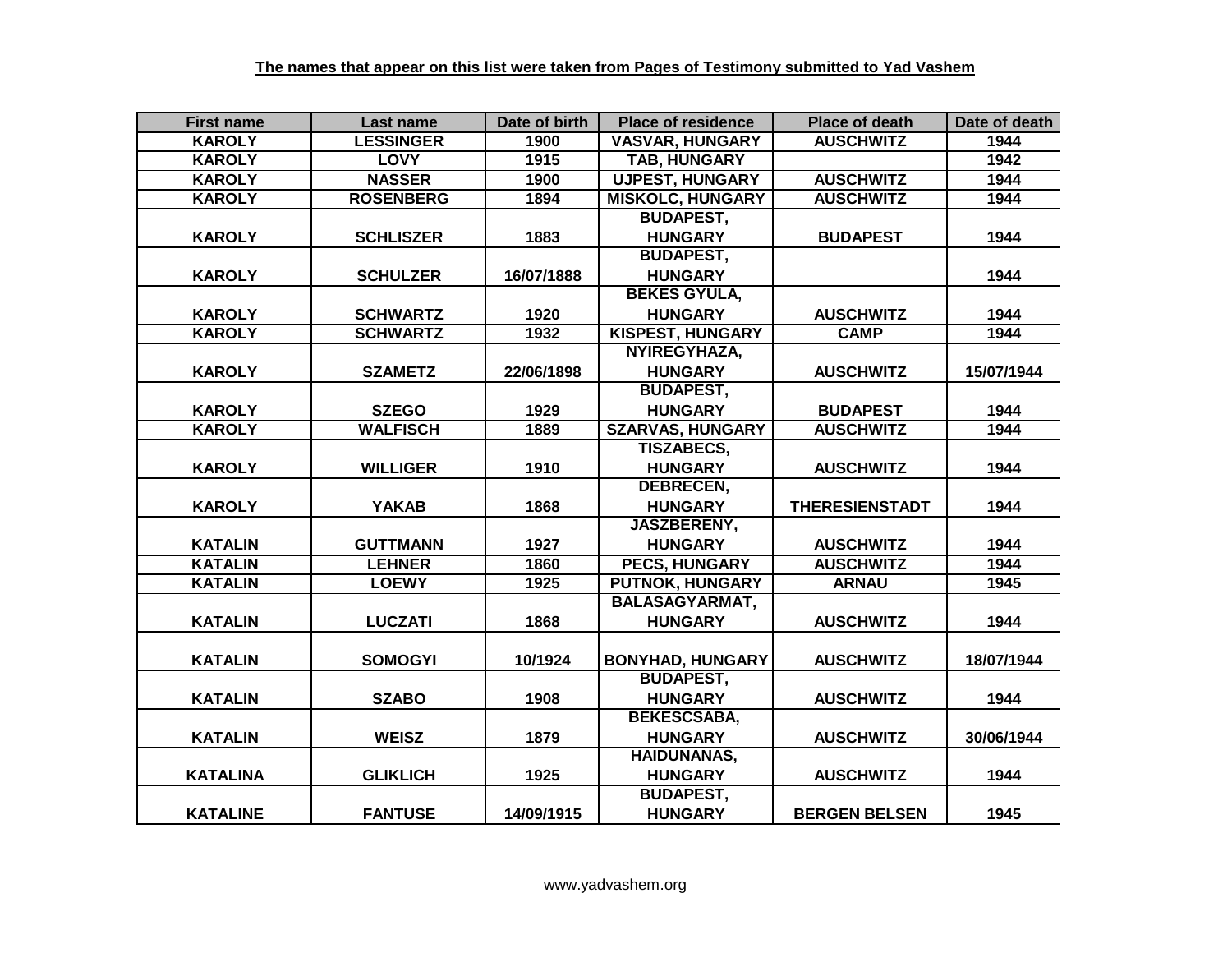| <b>First name</b> | Last name         | Date of birth | <b>Place of residence</b> | <b>Place of death</b>  | Date of death |
|-------------------|-------------------|---------------|---------------------------|------------------------|---------------|
|                   |                   |               | <b>SZEKESFEHERVAR,</b>    |                        |               |
| <b>KATARIN</b>    | <b>SPITZER</b>    | 1886          | <b>HUNGARY</b>            | <b>AUSCHWITZ</b>       | 1944          |
| <b>KATARINA</b>   | <b>DEUTSCH</b>    | 1927          | <b>UJPEST, HUNGARY</b>    | <b>AUSCHWITZ</b>       | 1945          |
|                   |                   |               | <b>BUDAPEST,</b>          |                        |               |
| <b>KATHERINA</b>  | <b>POPPER</b>     | 28/02/1908    | <b>HUNGARY</b>            | <b>BUDAPEST</b>        | 1944          |
| <b>KATI</b>       | <b>KISS</b>       | 1908          | <b>SZEGED, HUNGARY</b>    | <b>AUSCHWITZ</b>       | 1944          |
|                   |                   |               | <b>HAJDUSZOBOSZLO,</b>    |                        |               |
| <b>KATICA</b>     | <b>LEWI</b>       | 1883          | <b>HUNGARY</b>            | <b>AUSCHWITZ</b>       | 1944          |
|                   |                   |               | <b>BUDAPEST,</b>          |                        |               |
| <b>KATICA</b>     | <b>SZLEZINGER</b> | 1888          | <b>HUNGARY</b>            | <b>AUSCHWITZ</b>       | 1944          |
|                   |                   |               | <b>SZEKESFEHERVAR,</b>    |                        |               |
| <b>KATINA</b>     | <b>HEINRICH</b>   | 1938          | <b>HUNGARY</b>            | <b>AUSCHWITZ</b>       | 1944          |
|                   |                   |               | HAJDUHADHAZ,              |                        |               |
| <b>KATINKA</b>    | <b>LASZLO</b>     | 1897          | <b>HUNGARY</b>            | <b>AUSCHWITZ</b>       | 1944          |
| <b>KATLINA</b>    | <b>SCHWARC</b>    | 1865          | <b>DIER, HUNGARY</b>      | <b>AUSCHWITZ</b>       | 1944          |
| <b>KATLINA</b>    | <b>STRASER</b>    | 1892          | <b>SOPRON, HUNGARY</b>    | <b>AUSCHWITZ</b>       | 1944          |
|                   |                   |               | SATORALJAUJHELY,          |                        |               |
| <b>KELMAN</b>     | <b>KOHN</b>       | 1875          | <b>HUNGARY</b>            | <b>SATORALJAUJHELY</b> | 1944          |
| <b>KLARI</b>      | <b>HIRSZ</b>      | 1919          | <b>OJPEST, HUNGARY</b>    | <b>AUSCHWITZ</b>       | 1944          |
|                   |                   |               |                           |                        |               |
|                   |                   |               | <b>VASAROSNAMENY,</b>     |                        |               |
| <b>KLARI</b>      | <b>KELLNER</b>    | 1922          | <b>HUNGARY</b>            | <b>AUSCHWITZ</b>       | 1944          |
|                   |                   |               | <b>JASZKARAJENO,</b>      |                        |               |
| <b>KLARI</b>      | <b>KELNER</b>     | 1905          | <b>HUNGARY</b>            | <b>AUSCHWITZ</b>       | 1944          |
| <b>KLARI</b>      | <b>NEULANDER</b>  | 1934          | <b>UJPEST, HUNGARY</b>    | <b>AUSCHWITZ</b>       | 1944          |
| <b>KLARI</b>      | <b>NEUWIRT</b>    | 1916          | <b>KALLO, HUNGARY</b>     | <b>AUSCHWITZ</b>       | 1944          |
|                   |                   |               | <b>BUDAPEST,</b>          |                        |               |
| <b>KLARI</b>      | <b>PREZEL</b>     | 1920          | <b>HUNGARY</b>            | <b>AUSCHWITZ</b>       | 1942          |
|                   |                   |               | <b>BUDAPEST,</b>          |                        |               |
| <b>KLARI</b>      | <b>QUITNER</b>    | 1928          | <b>HUNGARY</b>            | <b>AUSCHWITZ</b>       | 1944          |
|                   |                   |               | NAGYSZALONTA,             |                        |               |
| <b>KLARI</b>      | <b>VEISZ</b>      | 1903          | <b>HUNGARY</b>            | <b>AUSCHWITZ</b>       | 1944          |
| <b>KLARI</b>      | <b>WAISS</b>      | 1926          | <b>GOHR, HUNGARY</b>      | <b>AUSCHWITZ</b>       | 1944          |
|                   |                   |               | GYONGYOS,                 |                        |               |
| <b>KLARI</b>      | <b>WEISZ</b>      | 1916          | <b>HUNGARY</b>            | <b>AUSCHWITZ</b>       | 1944          |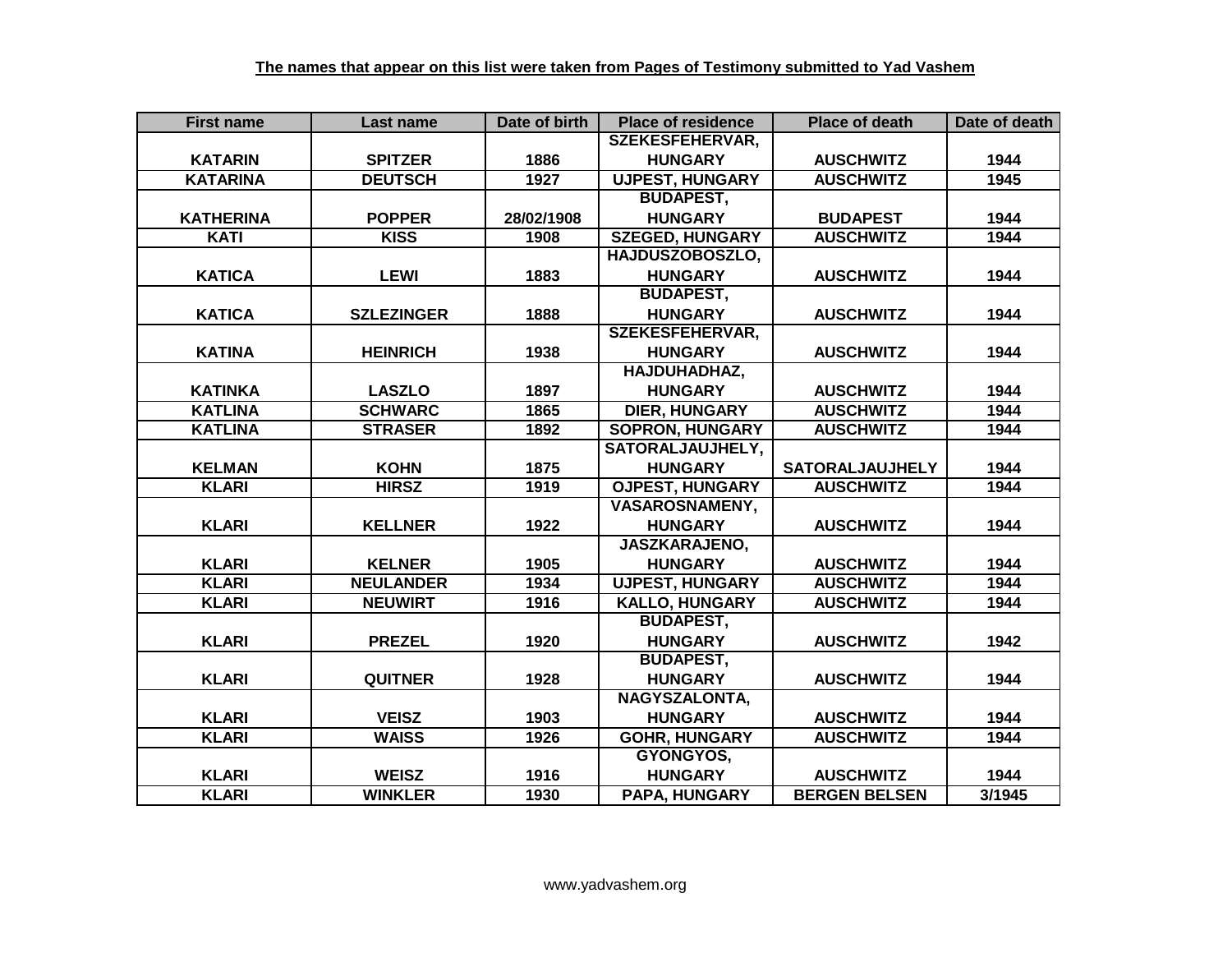| <b>First name</b> | Last name        | Date of birth | <b>Place of residence</b> | <b>Place of death</b> | Date of death |
|-------------------|------------------|---------------|---------------------------|-----------------------|---------------|
|                   |                  |               | <b>DEVECSER,</b>          |                       |               |
| <b>KLARIKA</b>    | <b>ROTSCHILD</b> | 1936          | <b>HUNGARY</b>            | <b>AUSCHWITZ</b>      | 1944          |
|                   |                  |               | DOMBOVAR,                 |                       |               |
| <b>KLERE</b>      | <b>WASZ</b>      | 1920          | <b>HUNGARY</b>            | <b>AUSCHWITZ</b>      | 1944          |
|                   |                  |               | GYONGYOS,                 |                       |               |
| <b>KLOTILD</b>    | <b>DEZSO</b>     | 1888          | <b>HUNGARY</b>            | <b>AUSCHWITZ</b>      | 1944          |
|                   |                  |               | <b>BUDAPEST,</b>          |                       |               |
| <b>KORNEL</b>     | <b>HELLER</b>    | 1925          | <b>HUNGARY</b>            | <b>CAMP</b>           | 1944          |
| <b>KORNELIE</b>   | <b>ROSENBERG</b> | 1900          | TAB, HUNGARY              | <b>AUSCHWITZ</b>      | 1944          |
|                   |                  |               | <b>BUDSZENTMIHALY,</b>    |                       |               |
| <b>KRANCIE</b>    | <b>DANCINGER</b> | 1906          | <b>HUNGARY</b>            | <b>AUSCHWITZ</b>      | 1944          |
|                   |                  |               | <b>SZENTENDRE,</b>        |                       |               |
| <b>LACI</b>       | <b>FRIES</b>     | 1933          | <b>HUNGARY</b>            | <b>AUSCHWITZ</b>      | 1944          |
|                   |                  |               |                           |                       |               |
| <b>LACI</b>       | <b>LINKA</b>     | 1924          | <b>KALOCSA, HUNGARY</b>   | <b>BUDAPEST</b>       | 1944          |
| <b>LACI</b>       | <b>SCHINDLER</b> | 1923          | <b>JOZSA, HUNGARY</b>     |                       | 1944          |
|                   |                  |               | <b>BUDAPEST,</b>          |                       |               |
| <b>LACI</b>       | <b>SPIELMAN</b>  | 1905          | <b>HUNGARY</b>            |                       | 1943          |
| <b>LACI</b>       | <b>SZATTLER</b>  | 1905          | <b>HUNGARY</b>            | <b>AUSCHWITZ</b>      | 1944          |
|                   |                  |               | <b>BUDAPEST,</b>          |                       |               |
| <b>LACI</b>       | <b>WEISZ</b>     | 1915          | <b>HUNGARY</b>            |                       | 1943          |
|                   |                  |               | <b>SZABADSZALLAS,</b>     |                       |               |
| <b>LACIKA</b>     | <b>KOVACS</b>    | 1938          | <b>HUNGARY</b>            | <b>AUSCHWITZ</b>      | 1944          |
| <b>LADISLAW</b>   | <b>HALASZ</b>    | 1910          | <b>MISKOLZ, HUNGARY</b>   | <b>AUSCHWITZ</b>      | 1944          |
|                   |                  |               | HAJDUHADHAZ,              |                       |               |
| <b>LAIBISCH</b>   | <b>HAIMLICH</b>  | 1873          | <b>HUNGARY</b>            | <b>AUSCHWITZ</b>      | 1944          |
| <b>LAIOS</b>      | <b>FLAISER</b>   | 1891          | <b>POTNOK, HUNGARY</b>    | <b>AUSCHWITZ</b>      | 1944          |
|                   |                  |               | <b>HOJDUBESERMEN,</b>     |                       |               |
| <b>LAIZER</b>     | <b>WEIS</b>      | 1922          | <b>HUNGARY</b>            | <b>AUSCHWITZ</b>      | 1944          |
|                   |                  |               | HAJDANANASZ,              |                       |               |
| <b>LAJBEL</b>     | <b>WAJS</b>      | 1898          | <b>HUNGARY</b>            | <b>AUSCHWITZ</b>      | 1944          |
| <b>LAJOS</b>      | <b>ABELESZ</b>   | 1897          | <b>VAC, HUNGARY</b>       | <b>AUSCHWITZ</b>      | 1944          |
|                   |                  |               | <b>BUDAPEST,</b>          |                       |               |
| <b>LAJOS</b>      | <b>BERNZWEIG</b> | 1911          | <b>HUNGARY</b>            | <b>BUDAPEST</b>       | 1944          |
|                   |                  |               | <b>BUDAPEST,</b>          |                       |               |
| <b>LAJOS</b>      | <b>BLOCH</b>     | 1890          | <b>HUNGARY</b>            | <b>AUSCHWITZ</b>      | 1944          |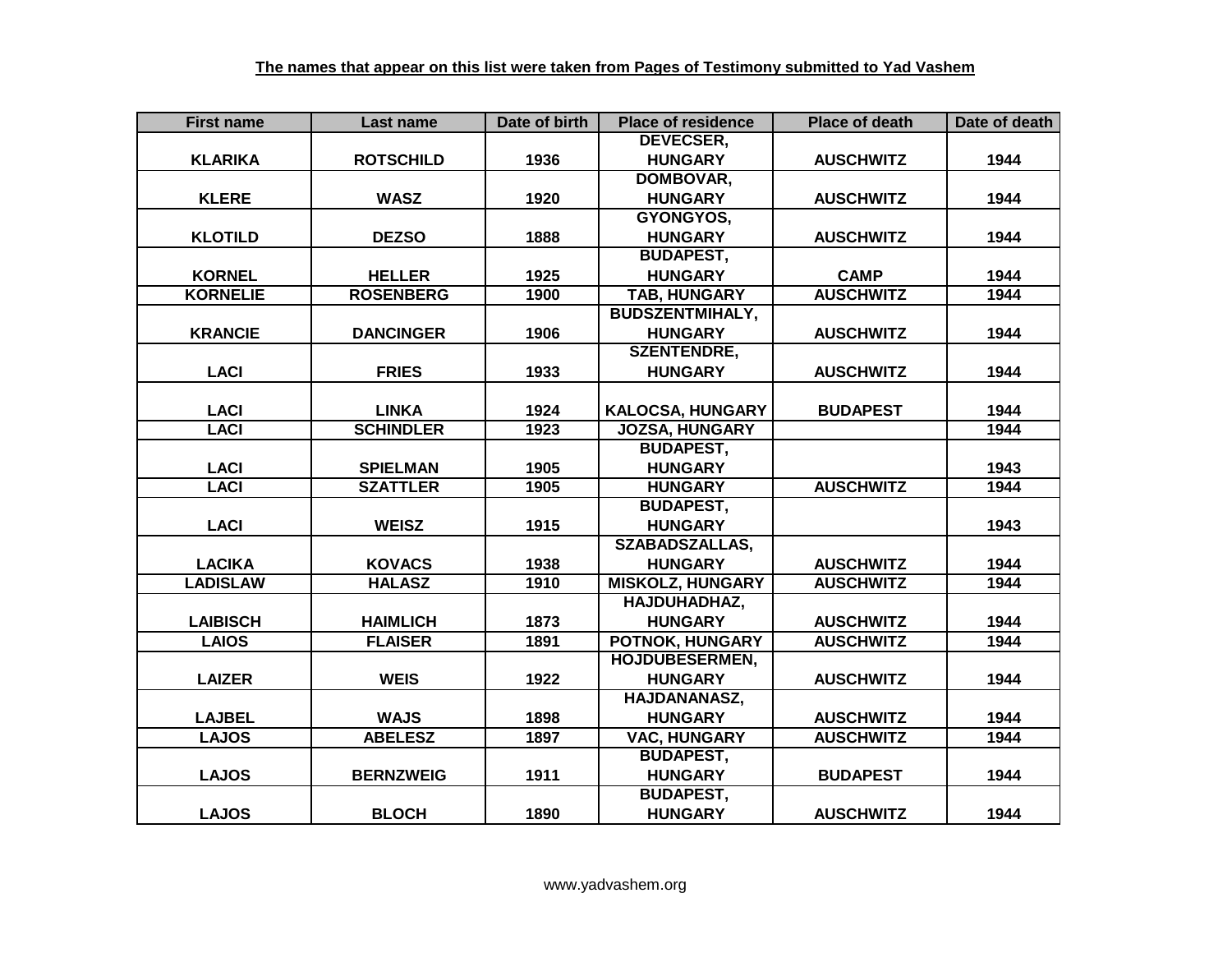| <b>First name</b> | Last name         | Date of birth | <b>Place of residence</b> | <b>Place of death</b> | Date of death |
|-------------------|-------------------|---------------|---------------------------|-----------------------|---------------|
| <b>LAJOS</b>      | <b>DEUTSCH</b>    | 1888          | PAPA, HUNGARY             | <b>AUSCHWITZ</b>      | 1944          |
|                   |                   |               | <b>DEBRECZEN,</b>         |                       |               |
| <b>LAJOS</b>      | <b>DOMANY</b>     | 1859          | <b>HUNGARY</b>            | <b>AUSCHWITZ</b>      | 1944          |
| <b>LAJOS</b>      | <b>FISCHER</b>    | 1890          | <b>EGER, HUNGARY</b>      | <b>AUSCHWITZ</b>      | 1944          |
| <b>LAJOS</b>      | <b>FISCHER</b>    | 1890          | <b>EGER, HUNGARY</b>      |                       | 1944          |
|                   |                   |               | <b>BUDAPEST,</b>          |                       |               |
| <b>LAJOS</b>      | <b>FLESCH</b>     | 1913          | <b>HUNGARY</b>            |                       | 1943          |
|                   |                   |               | <b>MATIS ALCA,</b>        |                       |               |
| <b>LAJOS</b>      | <b>FRISCH</b>     | 1890          | <b>HUNGARY</b>            | <b>AUSCHWITZ</b>      | 1944          |
|                   |                   |               | <b>BUDAPEST,</b>          |                       |               |
| <b>LAJOS</b>      | <b>GROSS</b>      | 1918          | <b>HUNGARY</b>            | <b>AUSCHWITZ</b>      | 1944          |
| <b>LAJOS</b>      | <b>HALASZ</b>     | 1892          | <b>HUNGARY</b>            | <b>GROS</b>           | 1944          |
|                   |                   |               | <b>BUDAPEST,</b>          |                       |               |
| <b>LAJOS</b>      | <b>HALMOS</b>     | 1921          | <b>HUNGARY</b>            |                       | 1944          |
|                   |                   |               | <b>BUDAPEST,</b>          |                       |               |
| <b>LAJOS</b>      | <b>HAVAS</b>      | 1925          | <b>HUNGARY</b>            | <b>BUDAPEST</b>       | 1944          |
|                   |                   |               |                           |                       |               |
| <b>LAJOS</b>      | <b>HERSKO</b>     | 1886          | <b>KISVARDA, HUNGARY</b>  | <b>AUSCHWITZ</b>      | 1944          |
| <b>LAJOS</b>      | <b>HERSKOVITS</b> | 1909          | <b>PATA, HUNGARY</b>      | <b>AUSCHWITZ</b>      | 1944          |
|                   |                   |               | <b>BUDAPEST,</b>          |                       |               |
| <b>LAJOS</b>      | <b>JONAS</b>      | 1895          | <b>HUNGARY</b>            | <b>BUDAPEST</b>       | 1944          |
|                   |                   |               | <b>BUDAPEST,</b>          |                       |               |
| <b>LAJOS</b>      | <b>KAHN</b>       | 1915          | <b>HUNGARY</b>            |                       | 1944          |
|                   |                   |               | <b>SZOMBATHELY,</b>       |                       |               |
| <b>LAJOS</b>      | <b>KOHN</b>       | 1893          | <b>HUNGARY</b>            | <b>AUSCHWITZ</b>      | 1944          |
|                   |                   |               | DOMBOWAR,                 |                       |               |
| <b>LAJOS</b>      | <b>KUTTNER</b>    | 1922          | <b>HUNGARY</b>            |                       | 1944          |
|                   |                   |               | OROSHAZA,                 |                       |               |
| <b>LAJOS</b>      | <b>LEFKOVITS</b>  | 1903          | <b>HUNGARY</b>            | <b>GUNSKIRCHEN</b>    | 1944          |
|                   |                   |               | <b>BUDAPEST,</b>          | <b>KAMENETS</b>       |               |
| <b>LAJOS</b>      | <b>LEIBL</b>      | 1896          | <b>HUNGARY</b>            | <b>PODOLSKIY</b>      | 1942          |
|                   |                   |               | <b>KECSKEMET,</b>         |                       |               |
| <b>LAJOS</b>      | <b>LIEBER</b>     | 1898          | <b>HUNGARY</b>            | <b>DACHAU</b>         | 1945          |
|                   |                   |               | <b>BUDAPEST,</b>          |                       |               |
| <b>LAJOS</b>      | <b>LIEBLICH</b>   | 1886          | <b>HUNGARY</b>            | <b>KOSZEG</b>         | 1944          |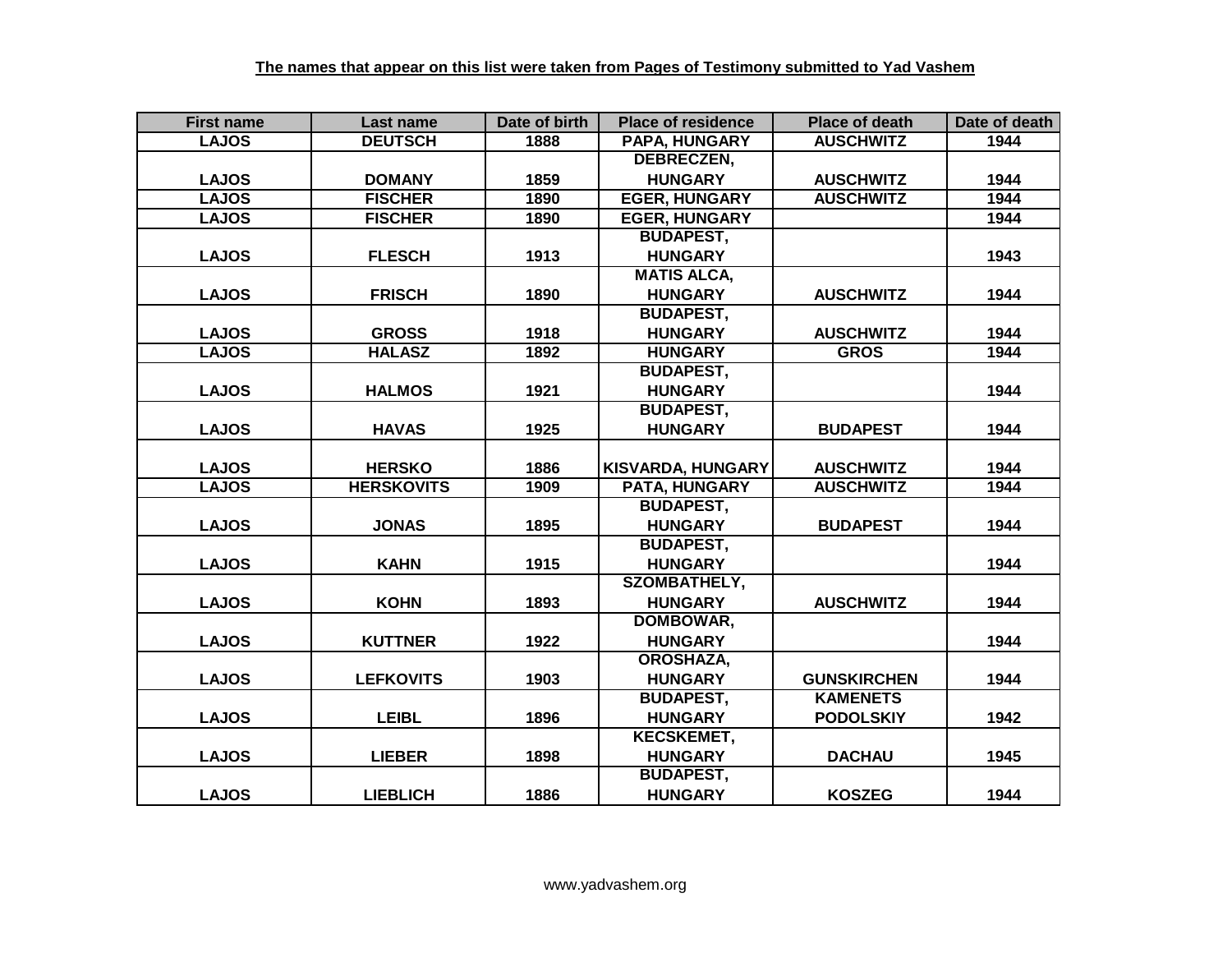| <b>First name</b> | Last name         | Date of birth | <b>Place of residence</b> | <b>Place of death</b> | Date of death |
|-------------------|-------------------|---------------|---------------------------|-----------------------|---------------|
|                   |                   |               | <b>BUDAPEST,</b>          |                       |               |
| <b>LAJOS</b>      | <b>LOVINGER</b>   | 1914          | <b>HUNGARY</b>            |                       | 1942          |
|                   |                   |               | <b>SARBOGARD,</b>         |                       |               |
| <b>LAJOS</b>      | <b>NEUMAN</b>     | 1904          | <b>HUNGARY</b>            | <b>AUSCHWITZ</b>      | 1944          |
|                   |                   |               | <b>BUDAPEST,</b>          |                       |               |
| <b>LAJOS</b>      | <b>NEUMANN</b>    | 1894          | <b>HUNGARY</b>            | <b>FELIXDORF</b>      | 1944          |
|                   |                   |               | <b>BUDAPEST,</b>          |                       |               |
| <b>LAJOS</b>      | <b>REICH</b>      | 1903          | <b>HUNGARY</b>            | <b>AUSCHWITZ</b>      | 1944          |
|                   |                   |               | <b>BUDAPEST,</b>          |                       |               |
| <b>LAJOS</b>      | <b>ROSENFELD</b>  | 1903          | <b>HUNGARY</b>            | <b>AUSCHWITZ</b>      | 1945          |
|                   |                   |               | KISKUNMAJSA,              |                       |               |
| <b>LAJOS</b>      | <b>ROSNER</b>     | 1915          | <b>HUNGARY</b>            |                       | 12/1944       |
|                   |                   |               | NAGYKALLO,                |                       |               |
| <b>LAJOS</b>      | <b>ROTH</b>       | 1921          | <b>HUNGARY</b>            | <b>AUSCHWITZ</b>      | 1944          |
|                   |                   |               | <b>KAPOSVAR,</b>          |                       |               |
| <b>LAJOS</b>      | <b>SCHIFFER</b>   | 19/01/1869    | <b>HUNGARY</b>            | <b>KAPOSVAR</b>       | 13/06/1944    |
| <b>LAJOS</b>      | <b>SCHWARC</b>    | 1904          | <b>HODASZ, HUNGARY</b>    | <b>AUSCHWITZ</b>      | 1944          |
| <b>LAJOS</b>      | <b>SCHWARCZ</b>   | 1881          | <b>EGER, HUNGARY</b>      | <b>AUSCHWITZ</b>      | 1944          |
| <b>LAJOS</b>      | <b>SCHWARCZ</b>   | 1903          | <b>SZOLNOK, HUNGARY</b>   | <b>RUSSIA</b>         | 1942          |
|                   |                   |               | <b>TATARSZENTGYORG</b>    |                       |               |
| <b>LAJOS</b>      | <b>SCHWARCZ</b>   | 11/09/1894    | Y, HUNGARY                | <b>MUEHLDORF</b>      | 21/02/1945    |
| <b>LAJOS</b>      | <b>SCHWARTZ</b>   | 1937          | <b>TALLYA, HUNGARY</b>    | <b>AUSCHWITZ</b>      | 1944          |
|                   |                   |               | <b>BUDAPEST,</b>          |                       |               |
| <b>LAJOS</b>      | <b>SICHERMAN</b>  | 1892          | <b>HUNGARY</b>            |                       | 1944          |
|                   |                   |               | <b>BUDAPEST,</b>          |                       |               |
| <b>LAJOS</b>      | <b>SICHERMANN</b> | 1915          | <b>HUNGARY</b>            | <b>BUDAPEST</b>       | 1944          |
|                   |                   |               | <b>BUDAPEST,</b>          |                       |               |
| <b>LAJOS</b>      | <b>STAUBER</b>    | 1920          | <b>HUNGARY</b>            | <b>BOR</b>            | 1944          |
| <b>LAJOS</b>      | <b>STEIN</b>      | 1905          | <b>GYOMRO, HUNGARY</b>    | <b>BUCHENWALD</b>     | 1944          |
| <b>LAJOS</b>      | <b>SZEKELY</b>    | 1881          | <b>SZEGED, HUNGARY</b>    | <b>AUSCHWITZ</b>      | 1941          |
|                   |                   |               | <b>DERECSKE,</b>          |                       |               |
| <b>LAJOS</b>      | <b>SZOLOWITS</b>  | 1880          | <b>HUNGARY</b>            | <b>AUSCHWITZ</b>      | 1944          |
|                   |                   |               | <b>OIDEN SOBOSLO,</b>     |                       |               |
| <b>LAJOS</b>      | <b>SZTERNBERG</b> | 1884          | <b>HUNGARY</b>            | <b>AUSCHWITZ</b>      | 1944          |
|                   |                   |               | <b>BUDAPEST,</b>          |                       |               |
| <b>LAJOS</b>      | <b>TABACZNIK</b>  | 1895          | <b>HUNGARY</b>            |                       | 1944          |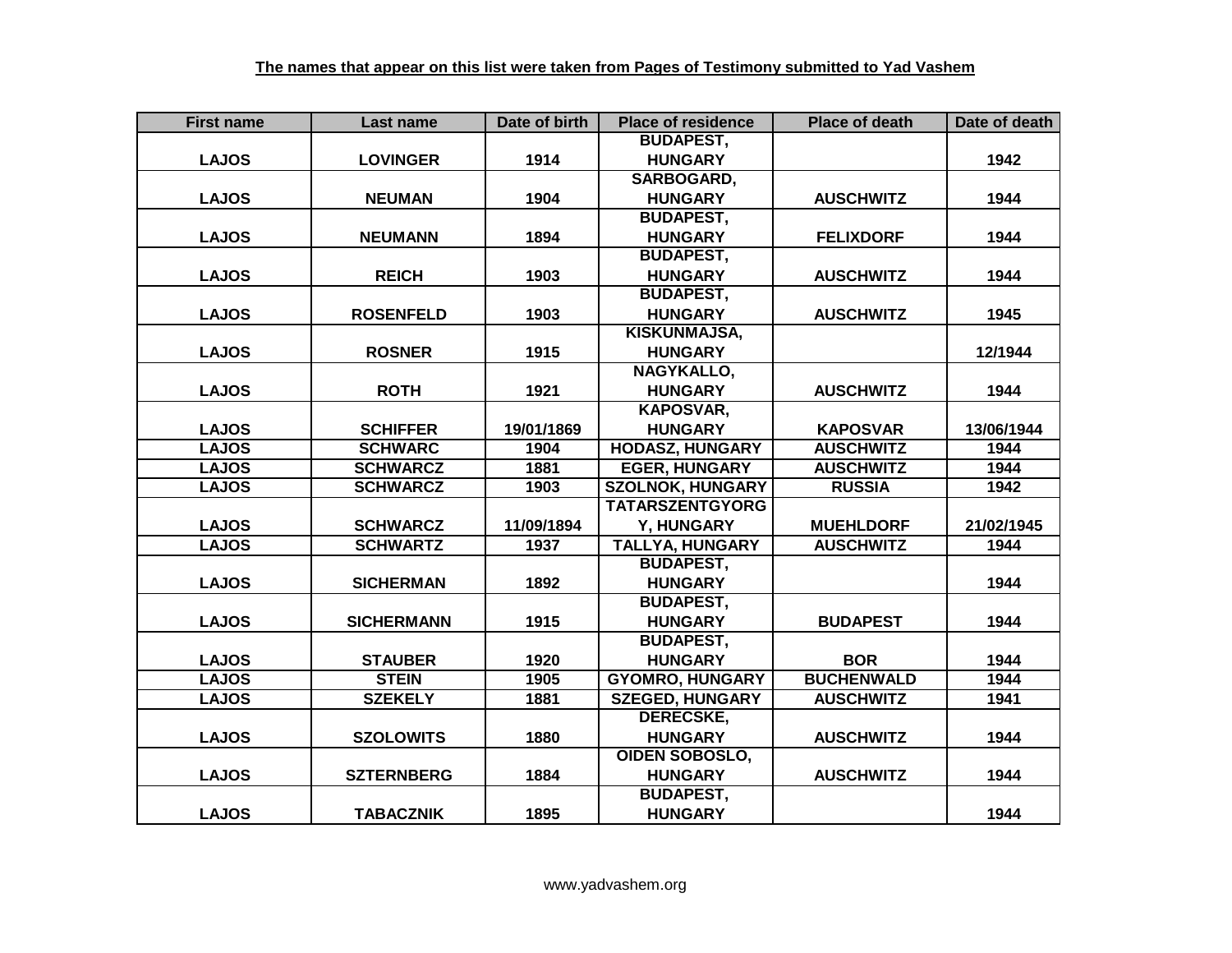| <b>First name</b> | Last name            | Date of birth | <b>Place of residence</b> | <b>Place of death</b> | Date of death |
|-------------------|----------------------|---------------|---------------------------|-----------------------|---------------|
|                   |                      |               | <b>BUDAPEST,</b>          |                       |               |
| <b>LAJOS</b>      | <b>WEISSBERGER</b>   | 20/06/1907    | <b>HUNGARY</b>            | <b>BUCHENWALD</b>     | 1945          |
|                   |                      |               | <b>BALASSAGYARMAT,</b>    |                       |               |
| <b>LAJOS</b>      | <b>WEISZ</b>         | 1917          | <b>HUNGARY</b>            | <b>AUSCHWITZ</b>      | 1944          |
|                   |                      |               | <b>BEKESCSABA,</b>        |                       |               |
| <b>LAJOS</b>      | <b>WEISZ</b>         | 1905          | <b>HUNGARY</b>            |                       | 1945          |
| <b>LAJOS</b>      | <b>WOLDNER</b>       | 1883          | <b>MISKOLC, HUNGARY</b>   | <b>AUSCHWITZ</b>      | 1944          |
|                   |                      |               | <b>BARACSKA,</b>          |                       |               |
| <b>LAJOS</b>      | <b>ZUBEK</b>         | 19/05/1891    | <b>HUNGARY</b>            | <b>BERGEN BELSEN</b>  | 1945          |
|                   |                      |               | <b>HERNADVECSE,</b>       |                       |               |
| <b>LAJOS</b>      | <b>ZUCKERMAN</b>     | 1898          | <b>HUNGARY</b>            | <b>AUSCHWITZ</b>      | 1944          |
|                   |                      |               | <b>HAJDUNANAS,</b>        |                       |               |
| <b>LAJOSZ</b>     | <b>WAJSBRON</b>      | 1918          | <b>HUNGARY</b>            | <b>AUSCHWITZ</b>      | 1944          |
| <b>LAJUSZ</b>     | <b>WINKLER</b>       | 1906          | <b>LEWELEK, HUNGARY</b>   | <b>AUSCHWITZ</b>      | 1944          |
|                   |                      |               | <b>BUDAPEST,</b>          |                       |               |
| <b>LASAR</b>      | <b>KON</b>           | 1915          | <b>HUNGARY</b>            | <b>BUDAPEST</b>       | 1944          |
|                   |                      |               | <b>TOROKSZENTMIKLOS</b>   |                       |               |
| <b>LASZLO</b>     | <b>BAERMAN</b>       | 1925          | , HUNGARY                 | <b>AUSCHWITZ</b>      | 1944          |
|                   |                      |               | <b>BUDAPEST,</b>          |                       |               |
| <b>LASZLO</b>     | <b>BAKOS</b>         | 27/07/1904    | <b>HUNGARY</b>            | <b>SACHSENHAUSEN</b>  | 1945          |
|                   |                      |               | <b>BUDAPEST,</b>          |                       |               |
| <b>LASZLO</b>     | <b>BALASSA</b>       | 1905          | <b>HUNGARY</b>            |                       | 1942          |
|                   |                      |               | <b>BUDAPEST,</b>          |                       |               |
| <b>LASZLO</b>     | <b>BERKOVICS</b>     | 1929          | <b>HUNGARY</b>            | <b>AUSCHWITZ</b>      | 1944          |
| <b>LASZLO</b>     | <b>BERKOVICS</b>     | 1929          | <b>HUNGARY</b>            | <b>AUSCHWITZ</b>      | 26/06/1944    |
| <b>LASZLO</b>     | <b>BOROS</b>         | 1919          | <b>MISKOLC, HUNGARY</b>   |                       | 1942          |
|                   |                      |               | <b>BUDAPEST,</b>          |                       |               |
| <b>LASZLO</b>     | <b>BRETSCHNEIDER</b> | 1930          | <b>HUNGARY</b>            | <b>AUSCHWITZ</b>      | 1944          |
|                   |                      |               | <b>BUDAPEST,</b>          |                       |               |
| <b>LASZLO</b>     | <b>BRETSCHNEIDER</b> | 1930          | <b>HUNGARY</b>            | <b>AUSCHWITZ</b>      | 1944          |
|                   |                      |               | <b>KECSKEMET,</b>         |                       |               |
| <b>LASZLO</b>     | <b>BRETT</b>         | 1910          | <b>HUNGARY</b>            |                       | 1943          |
|                   |                      |               | <b>BUDAPEST,</b>          |                       |               |
| <b>LASZLO</b>     | <b>BREUER</b>        | 1906          | <b>HUNGARY</b>            | <b>DACHAU</b>         | 1944          |
|                   |                      |               | UJFEHERTO,                |                       |               |
| <b>LASZLO</b>     | <b>BREUER</b>        | 1906          | <b>HUNGARY</b>            | <b>UKRAINE</b>        | 17/01/1943    |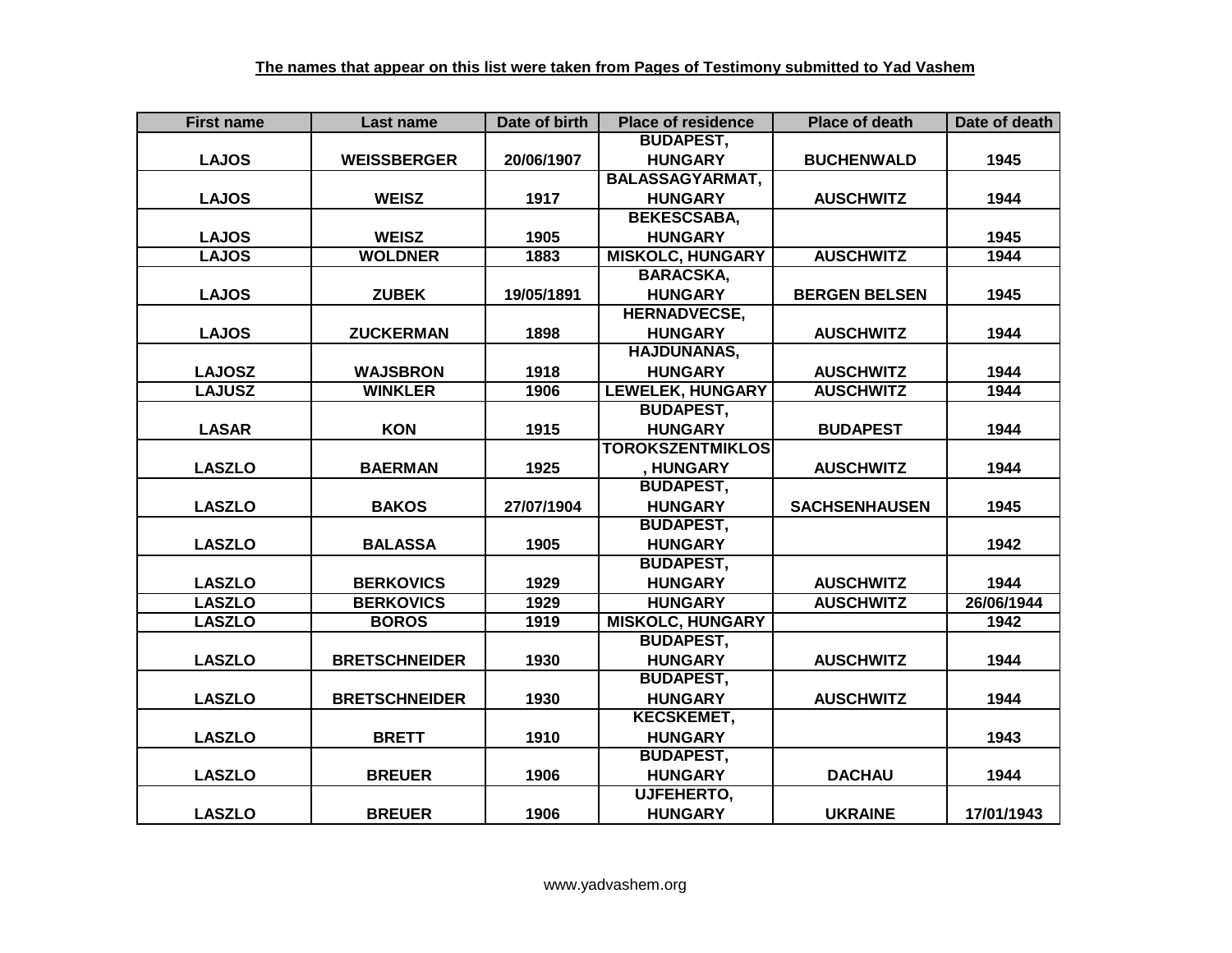| <b>First name</b> | Last name          | Date of birth | <b>Place of residence</b> | <b>Place of death</b> | Date of death |
|-------------------|--------------------|---------------|---------------------------|-----------------------|---------------|
| <b>LASZLO</b>     | <b>BUTTERMAN</b>   | 1928          | <b>SZARVAS, HUNGARY</b>   | <b>AUSCHWITZ</b>      | 1944          |
|                   |                    |               | <b>MATESZALKA,</b>        |                       |               |
| <b>LASZLO</b>     | <b>DASZKAL</b>     | 1922          | <b>HUNGARY</b>            | <b>AUSCHWITZ</b>      | 1944          |
|                   |                    |               | <b>BUDAPEST,</b>          |                       |               |
| <b>LASZLO</b>     | <b>ENGLAENDER</b>  | 1909          | <b>HUNGARY</b>            | <b>BERGEN BELSEN</b>  | 1944          |
|                   |                    |               | <b>BUDAPEST,</b>          |                       |               |
| <b>LASZLO</b>     | <b>FENYVES</b>     | 1900          | <b>HUNGARY</b>            | <b>BALF</b>           | 1945          |
| <b>LASZLO</b>     | <b>FISCHER</b>     | 1899          | <b>EGER, HUNGARY</b>      | <b>BUCHENWALD</b>     | 1944          |
| <b>LASZLO</b>     | <b>FISCHER</b>     | 1909          | <b>POCS, HUNGARY</b>      |                       | 1944          |
|                   |                    |               | <b>MATIS ALCA,</b>        |                       |               |
| <b>LASZLO</b>     | <b>FREUND</b>      | 1916          | <b>HUNGARY</b>            | <b>AUSCHWITZ</b>      | 1944          |
|                   |                    |               | <b>BUDAPEST,</b>          |                       |               |
| <b>LASZLO</b>     | <b>FRIED</b>       | 1915          | <b>HUNGARY</b>            |                       | 1944          |
| <b>LASZLO</b>     | <b>FRIED</b>       | 1910          | <b>BEKES, HUNGARY</b>     | <b>AUSCHWITZ</b>      | 1944          |
|                   |                    |               | <b>KUNHEGYES,</b>         |                       |               |
| <b>LASZLO</b>     | <b>GROSSMANN</b>   | 1905          | <b>HUNGARY</b>            | <b>VORONEZH</b>       | 1943          |
| <b>LASZLO</b>     | <b>GROSZ</b>       | 1940          | <b>TALLYA, HUNGARY</b>    | <b>AUSCHWITZ</b>      | 1944          |
|                   |                    |               |                           |                       |               |
| <b>LASZLO</b>     | <b>GRUENBERGER</b> | 1906          | <b>GESZTELY, HUNGARY</b>  | <b>AUSCHWITZ</b>      | 1944          |
|                   |                    |               | <b>DEBRECEN,</b>          |                       |               |
| <b>LASZLO</b>     | <b>GRUNBLATT</b>   | 12/02/1918    | <b>HUNGARY</b>            |                       | 1942          |
|                   |                    |               | <b>BEKESCSABA,</b>        |                       |               |
| <b>LASZLO</b>     | <b>HEGEDUS</b>     | 29/6/1936     | <b>HUNGARY</b>            | <b>AUSCHWITZ</b>      | 29/6/1944     |
| <b>LASZLO</b>     | <b>HELLER</b>      | 1931          | <b>EGER, HUNGARY</b>      | <b>AUSCHWITZ</b>      | 13/06/1944    |
| <b>LASZLO</b>     | <b>HELLER</b>      | 1897          | <b>MOHACS, HUNGARY</b>    | <b>DACHAU</b>         | 1945          |
| <b>LASZLO</b>     | <b>HEUMANN</b>     | 1899          | <b>ENYING, HUNGARY</b>    | <b>AUSCHWITZ</b>      | 1943          |
|                   |                    |               | <b>SZENTISTVAN,</b>       |                       |               |
| <b>LASZLO</b>     | <b>HIRSCH</b>      | 1890          | <b>HUNGARY</b>            | <b>AUSCHWITZ</b>      | 1944          |
| <b>LASZLO</b>     | <b>KAISLER</b>     | 1928          | <b>HUNGARY</b>            | <b>MAUTHAUSEN</b>     | 1945          |
| <b>LASZLO</b>     | <b>KREISMANN</b>   | 1915          | TAB, HUNGARY              |                       | 1943          |
|                   |                    |               | <b>PUSPOKLADANY,</b>      |                       |               |
| <b>LASZLO</b>     | <b>LADANYI</b>     | 1910          | <b>HUNGARY</b>            | <b>AUSCHWITZ</b>      | 1944          |
| <b>LASZLO</b>     | <b>LICHTBLAW</b>   | 1910          | <b>MISKOLC, HUNGARY</b>   | <b>MAUTHAUSEN</b>     | 1944          |
|                   |                    |               | <b>BEKESGYULA,</b>        |                       |               |
| <b>LASZLO</b>     | <b>LICHTER</b>     | 1914          | <b>HUNGARY</b>            | <b>AUSCHWITZ</b>      | 1944          |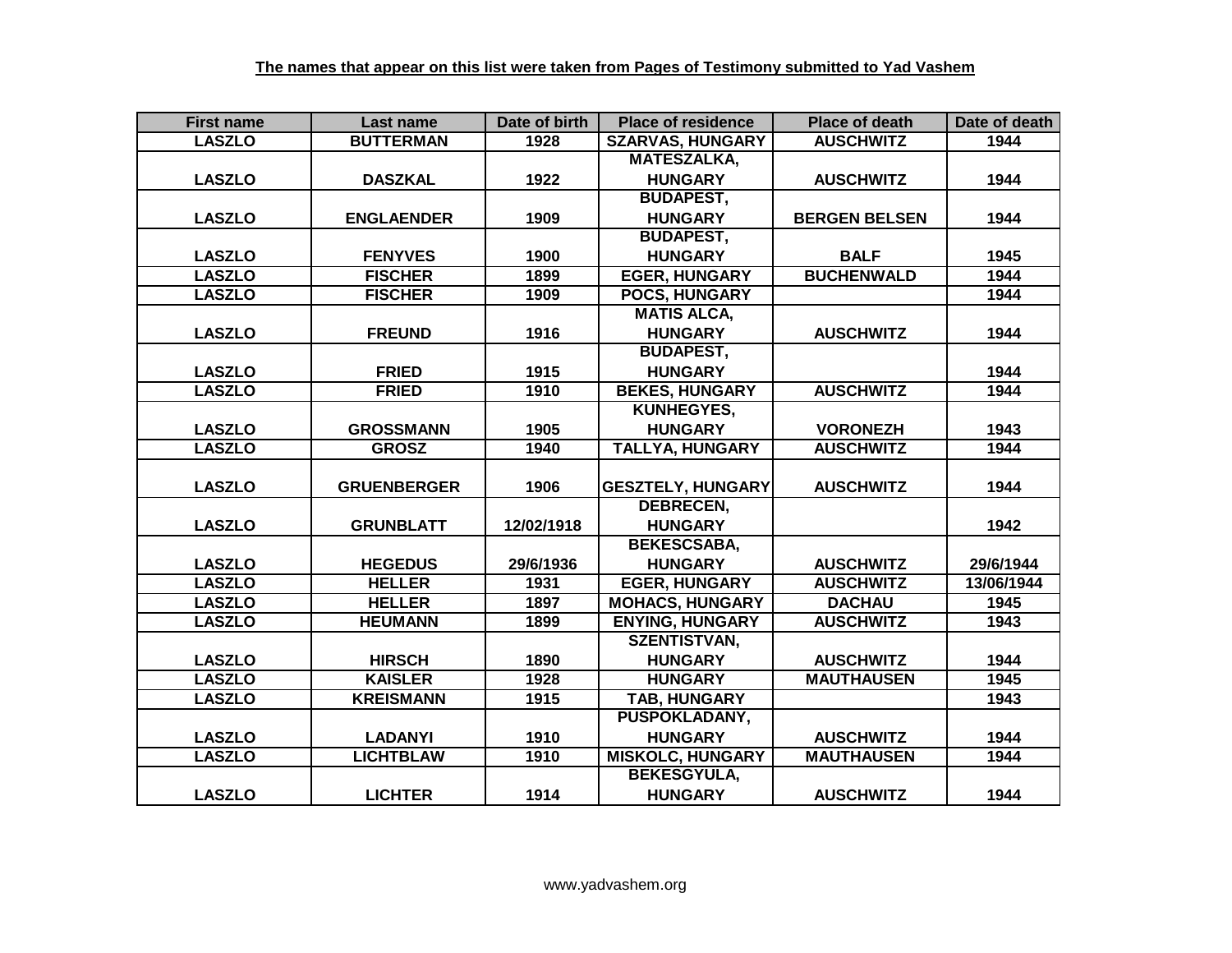| <b>First name</b> | Last name         | Date of birth | <b>Place of residence</b> | <b>Place of death</b> | Date of death |
|-------------------|-------------------|---------------|---------------------------|-----------------------|---------------|
|                   |                   |               |                           |                       |               |
| <b>LASZLO</b>     | <b>NIEDERMAN</b>  | 1924          | <b>KISVARDA, HUNGARY</b>  | <b>AUSCHWITZ</b>      | 1944          |
| <b>LASZLO</b>     | <b>PASZTERNAK</b> | 1921          | <b>MISKOLC, HUNGARY</b>   | <b>SALONIKI</b>       | 10/1944       |
|                   |                   |               | <b>DEBRECEN,</b>          |                       |               |
| <b>LASZLO</b>     | <b>PENYVESSI</b>  | 1919          | <b>HUNGARY</b>            | <b>AUSCHWITZ</b>      | 1944          |
|                   |                   |               |                           |                       |               |
| <b>LASZLO</b>     | <b>POPPER</b>     | 16/12/1907    | KISTELEK, HUNGARY         | <b>MAUTHAUSEN</b>     | 1944          |
|                   |                   |               | <b>BUDAPEST,</b>          |                       |               |
| <b>LASZLO</b>     | <b>QUITTNER</b>   | 1900          | <b>HUNGARY</b>            | <b>AUSCHWITZ</b>      | 1945          |
|                   |                   |               | <b>BUDAPEST,</b>          |                       |               |
| <b>LASZLO</b>     | <b>ROSENTHAL</b>  | 1903          | <b>HUNGARY</b>            | <b>BOR</b>            | 1944          |
| <b>LASZLO</b>     | <b>ROSENTHAL</b>  | 1916          | TATA, HUNGARY             | <b>AUSCHWITZ</b>      | 1944          |
|                   |                   |               | <b>BUDAPEST,</b>          |                       |               |
| <b>LASZLO</b>     | <b>ROSNER</b>     | 1919          | <b>HUNGARY</b>            |                       | 1943          |
|                   |                   |               | <b>BUDAPEST,</b>          |                       |               |
| <b>LASZLO</b>     | <b>SCHUCK</b>     | 1914          | <b>HUNGARY</b>            | <b>AUSCHWITZ</b>      | 1944          |
|                   |                   |               | <b>BUDAPEST,</b>          |                       |               |
| <b>LASZLO</b>     | <b>SCHWARZ</b>    | 1901          | <b>HUNGARY</b>            |                       | 1943          |
| <b>LASZLO</b>     | <b>SICHERMANN</b> | 1926          | <b>MAD, HUNGARY</b>       | <b>BUDAPEST</b>       | 12/1944       |
|                   |                   |               | <b>BUDAPEST,</b>          |                       |               |
| <b>LASZLO</b>     | <b>SILBERER</b>   | 1919          | <b>HUNGARY</b>            | <b>MAUTHAUSEN</b>     | 1944          |
|                   |                   |               | NAGYATAD,                 |                       |               |
| <b>LASZLO</b>     | <b>SILBERMAN</b>  | 1896          | <b>HUNGARY</b>            |                       | 1944          |
|                   |                   |               | <b>DERECSKE,</b>          |                       |               |
| <b>LASZLO</b>     | <b>SPITZ</b>      | 1916          | <b>HUNGARY</b>            |                       | 1942          |
|                   |                   |               | <b>SZABOLCS,</b>          |                       |               |
| <b>LASZLO</b>     | <b>SPITZ</b>      | 1919          | <b>HUNGARY</b>            |                       | 1943          |
| <b>LASZLO</b>     | <b>STEIN</b>      | 1897          | <b>BAJA, HUNGARY</b>      |                       | 1944          |
|                   |                   |               | <b>BUDAPEST,</b>          |                       |               |
| <b>LASZLO</b>     | <b>STEINER</b>    | 1916          | <b>HUNGARY</b>            | <b>AUSCHWITZ</b>      | 1944          |
|                   |                   |               | <b>BEKES GYULA,</b>       |                       |               |
| <b>LASZLO</b>     | <b>STEINER</b>    | 1910          | <b>HUNGARY</b>            | <b>AUSCHWITZ</b>      | 1944          |
|                   |                   |               | <b>BUDAPEST,</b>          |                       |               |
| <b>LASZLO</b>     | <b>STEINER</b>    | 1902          | <b>HUNGARY</b>            | <b>VORONEZH</b>       | 1943          |
| <b>LASZLO</b>     | <b>STEINER</b>    | 1914          | PEC, HUNGARY              | <b>OSTROGORSK</b>     | 1942          |
| <b>LASZLO</b>     | <b>STEINER</b>    | 1871          | <b>MOR, HUNGARY</b>       | <b>AUSCHWITZ</b>      | 1944          |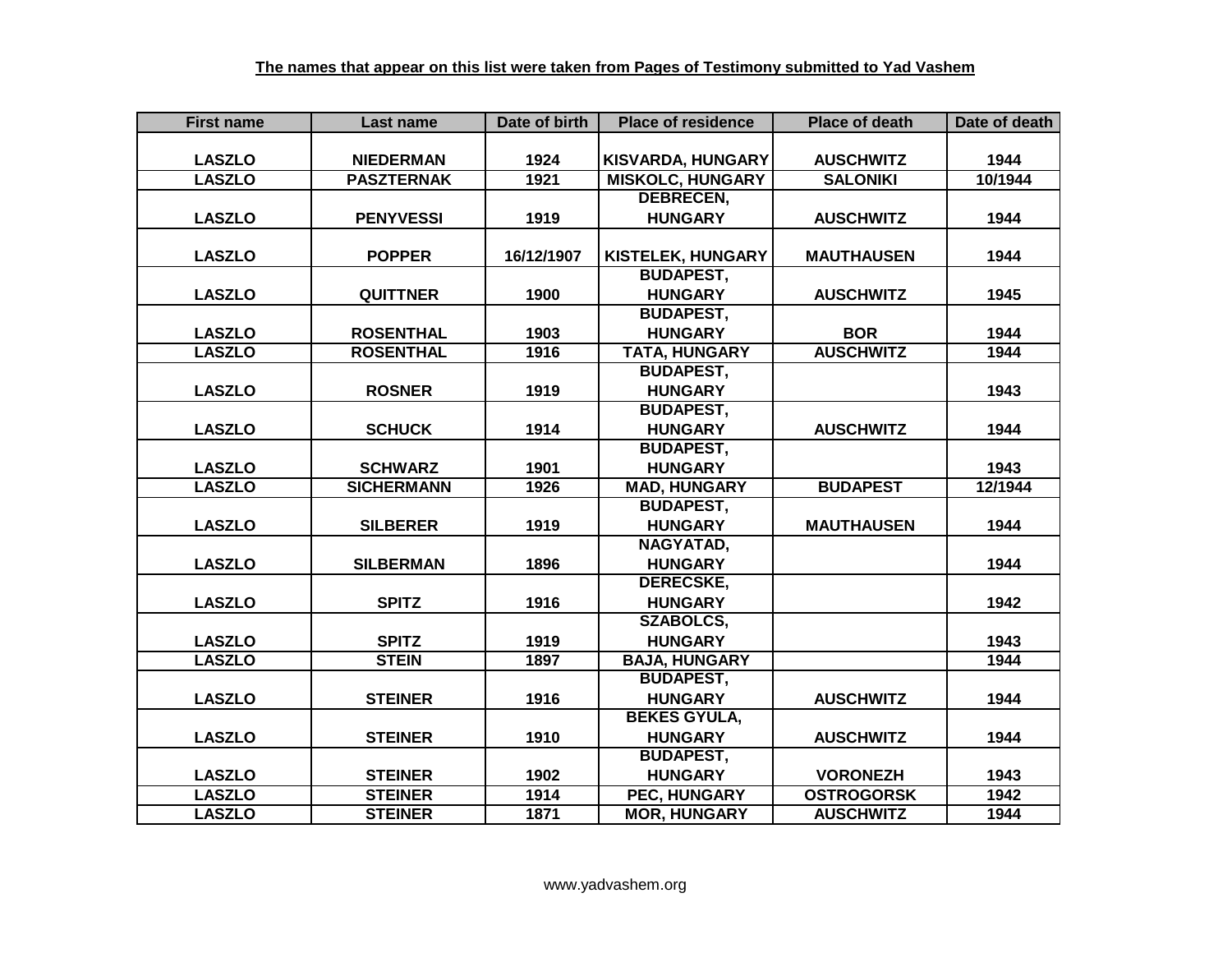| <b>First name</b> | Last name          | Date of birth | <b>Place of residence</b> | <b>Place of death</b> | Date of death |
|-------------------|--------------------|---------------|---------------------------|-----------------------|---------------|
|                   |                    |               | <b>BUDAPEST,</b>          |                       |               |
| <b>LASZLO</b>     | <b>STERN</b>       | 1917          | <b>HUNGARY</b>            | <b>KISKUNHALAS</b>    | 20/10/1944    |
|                   |                    |               | <b>BUDAPEST,</b>          |                       |               |
| <b>LASZLO</b>     | <b>STERN</b>       | 1924          | <b>HUNGARY</b>            | <b>MAUTHAUSEN</b>     | 1944          |
|                   |                    |               | <b>BUDAPEST,</b>          |                       |               |
| <b>LASZLO</b>     | <b>STRASSER</b>    | 1919          | <b>HUNGARY</b>            |                       | 1944          |
| <b>LASZLO</b>     | <b>SZANTO</b>      | 1907          | <b>CEGLED, HUNGARY</b>    | <b>AUSCHWITZ</b>      | 1942          |
|                   |                    |               | <b>BUDAPEST,</b>          |                       |               |
| <b>LASZLO</b>     | <b>VAJDA</b>       | 1899          | <b>HUNGARY</b>            | <b>MAUTHAUSEN</b>     | 1945          |
|                   |                    |               | <b>KUNMADARAS,</b>        |                       |               |
| <b>LASZLO</b>     | <b>WEISZ</b>       | 1919          | <b>HUNGARY</b>            |                       | 1942          |
|                   |                    |               | <b>BUDAPEST,</b>          |                       |               |
| <b>LASZLO</b>     | <b>WIENER</b>      | 1892          | <b>HUNGARY</b>            | <b>THERESIENSTADT</b> | 1945          |
|                   |                    |               | <b>BUDAPEST,</b>          |                       |               |
| <b>LASZLO</b>     | <b>WINDT</b>       | 1920          | <b>HUNGARY</b>            |                       | 1942          |
|                   |                    |               | <b>BUDAPEST,</b>          |                       |               |
| <b>LASZLO</b>     | <b>WINTER</b>      | 1905          | <b>HUNGARY</b>            | <b>MAUTHAUSEN</b>     | 1944          |
|                   |                    |               | <b>BUDAPEST,</b>          |                       |               |
| <b>LASZLONE</b>   | <b>STENER</b>      | 1918          | <b>HUNGARY</b>            | <b>KRAKKO</b>         | 1944          |
|                   |                    |               | <b>BUDAPEST,</b>          |                       |               |
| <b>LAYOS</b>      | <b>HAN</b>         | 1903          | <b>HUNGARY</b>            | <b>DANUBE</b>         | 1944          |
| <b>LAZAR</b>      | <b>GLUECK</b>      | 1920          | <b>TARCAL, HUNGARY</b>    |                       | 14/04/1945    |
|                   |                    |               | <b>MEZOKOVACSHAZA,</b>    |                       |               |
| <b>LAZAR</b>      | <b>HELMANN</b>     | 1932          | <b>HUNGARY</b>            | <b>AUSCHWITZ</b>      | 1944          |
|                   |                    |               | <b>MEZOKOVACSHAZA,</b>    |                       |               |
| <b>LAZAR</b>      | <b>HELMANN</b>     | 1936          | <b>HUNGARY</b>            | <b>AUSCHWITZ</b>      | 1944          |
| <b>LAZAR</b>      | <b>MENDELOVITS</b> | 1936          | <b>MAKO, HUNGARY</b>      | <b>AUSCHWITZ</b>      | 1944          |
|                   |                    |               | <b>RAKOSSZENTMIHALY</b>   |                       |               |
| <b>LAZER</b>      | <b>HAVAS</b>       | 1920          | , HUNGARY                 | <b>AUSCHWITZ</b>      | 1944          |
|                   |                    |               | KISZWARDO,                |                       |               |
| <b>LAZI</b>       | <b>BLECHNER</b>    | 1923          | <b>HUNGARY</b>            | <b>AUSCHWITZ</b>      | 1944          |
| <b>LEAH</b>       | <b>BERKOVITS</b>   | 1932          | <b>BALKANY, HUNGARY</b>   | <b>AUSCHWITZ</b>      | 1944          |
|                   |                    |               | SZAMOSSZEG,               |                       |               |
| <b>LEAH</b>       | <b>CINN</b>        | 1934          | <b>HUNGARY</b>            | <b>AUSCHWITZ</b>      | 1944          |
|                   |                    |               | FABIANHAZA,               |                       |               |
| <b>LEBI</b>       | <b>STEINBERGER</b> | 1885          | <b>HUNGARY</b>            | <b>AUSCHWITZ</b>      | 1944          |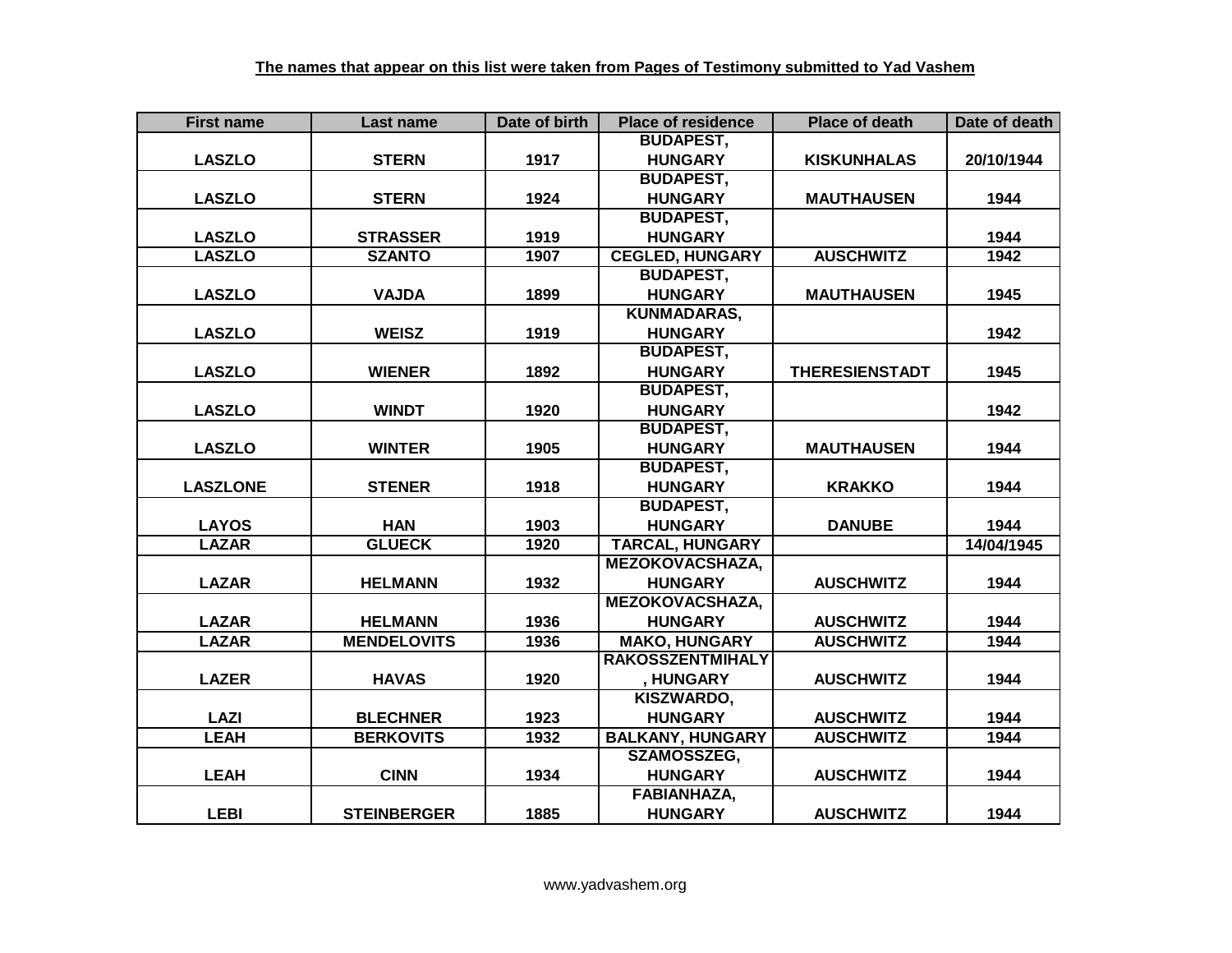| <b>First name</b> | Last name          | Date of birth | <b>Place of residence</b> | <b>Place of death</b> | Date of death |
|-------------------|--------------------|---------------|---------------------------|-----------------------|---------------|
|                   |                    |               | <b>SZEKESFEHERVAR,</b>    |                       |               |
| <b>LEEA</b>       | <b>WIENER</b>      | 1904          | <b>HUNGARY</b>            | <b>AUSCHWITZ</b>      | 1944          |
| <b>LEIBISH</b>    | <b>GLUCK</b>       | 12/1912       | <b>TARCAL, HUNGARY</b>    | <b>AUSCHWITZ</b>      | 23/5/1944     |
|                   |                    |               | <b>FABIANHAZA,</b>        |                       |               |
| <b>LEIBL</b>      | <b>STEINBERGER</b> | 1885          | <b>HUNGARY</b>            | <b>AUSCHWITZ</b>      | 1944          |
|                   |                    |               | RAKOSPALOTA,              |                       |               |
| <b>LEJA</b>       | <b>SZNYRMACHER</b> | 1883          | <b>HUNGARY</b>            | <b>AUSCHWITZ</b>      | 1944          |
| <b>LEJA</b>       | <b>WAJS</b>        | 1892          | <b>MAKO, HUNGARY</b>      | <b>AUSCHWITZ</b>      | 1944          |
|                   |                    |               | RABAKOVACSI,              |                       |               |
| <b>LEJB</b>       | <b>RYZENBERG</b>   | 1878          | <b>HUNGARY</b>            | <b>TRANSNISTRIA</b>   | 12/12/1942    |
|                   |                    |               | PEER DIOR MOT,            |                       |               |
| <b>LEJB</b>       | <b>WEIS</b>        | 1906          | <b>HUNGARY</b>            | <b>AUSCHWITZ</b>      | 1944          |
| <b>LENI</b>       | <b>GLATSTEIN</b>   | 20/03/1875    | <b>EMOD, HUNGARY</b>      | <b>AUSCHWITZ</b>      | 1944          |
| <b>LENI</b>       | <b>KELLNER</b>     | 1885          | <b>HUNGARY</b>            | <b>AUSCHWITZ</b>      | 1944          |
|                   |                    |               | <b>CZELLDOMOLK,</b>       |                       |               |
| <b>LENKA</b>      | <b>DEUTSER</b>     | 1920          | <b>HUNGARY</b>            | <b>AUSCHWITZ</b>      | 1944          |
| <b>LENKA</b>      | <b>GRINWALD</b>    | 1906          | <b>MISKOLC, HUNGARY</b>   | <b>AUSCHWITZ</b>      | 1944          |
|                   |                    |               | <b>SZATMAR OKORITO,</b>   |                       |               |
| <b>LENKA</b>      | <b>KAHAN</b>       | 1912          | <b>HUNGARY</b>            | <b>AUSCHWITZ</b>      | 1944          |
|                   |                    |               | <b>BEKESGYULA,</b>        |                       |               |
| <b>LENKA</b>      | <b>WEISZ</b>       | 1924          | <b>HUNGARY</b>            | <b>AUSCHWITZ</b>      | 1944          |
| <b>LENKE</b>      | <b>BATORY</b>      | 27/09/1903    | <b>GYON, HUNGARY</b>      | <b>AUSCHWITZ</b>      | 1944          |
|                   |                    |               | NYIRABRANY,               |                       |               |
| <b>LENKE</b>      | <b>FISCH</b>       | 1911          | <b>HUNGARY</b>            | <b>AUSCHWITZ</b>      | 23/05/1944    |
| <b>LENKE</b>      | <b>FRIDMANN</b>    | 12/04/1888    | <b>MISKOLC, HUNGARY</b>   | <b>AUSCHWITZ</b>      | 18/06/1944    |
| <b>LENKE</b>      | <b>FRIEDMAN</b>    | 1883          | <b>MISKOLC, HUNGARY</b>   | <b>AUSCHWITZ</b>      | 1944          |
|                   |                    |               | HAJOCSABA,                |                       |               |
| <b>LENKE</b>      | <b>GLUCK</b>       | 1912          | <b>HUNGARY</b>            | <b>AUSCHWITZ</b>      | 1944          |
|                   |                    |               | <b>MEZOKOVESD,</b>        |                       |               |
| <b>LENKE</b>      | <b>KRAUSZ</b>      | 1902          | <b>HUNGARY</b>            | <b>AUSCHWITZ</b>      | 1944          |
|                   |                    |               |                           |                       |               |
| <b>LENKE</b>      | <b>PALLAI</b>      | 1887          | <b>KISVARDA, HUNGARY</b>  | <b>AUSCHWITZ</b>      | 1944          |
| <b>LENKE</b>      | <b>WEISZ</b>       | 1860          | <b>EGER, HUNGARY</b>      | <b>BIRKENAU</b>       | 12/06/1944    |
| <b>LENKE</b>      | <b>WERZBERGER</b>  | 1932          | <b>UJPEST, HUNGARY</b>    | <b>AUSCHWITZ</b>      | 1944          |
|                   |                    |               | SALGOTARJAN,              |                       |               |
| <b>LENKE</b>      | <b>ZUCKERMAN</b>   | 1914          | <b>HUNGARY</b>            | <b>AUSCHWITZ</b>      | 1944          |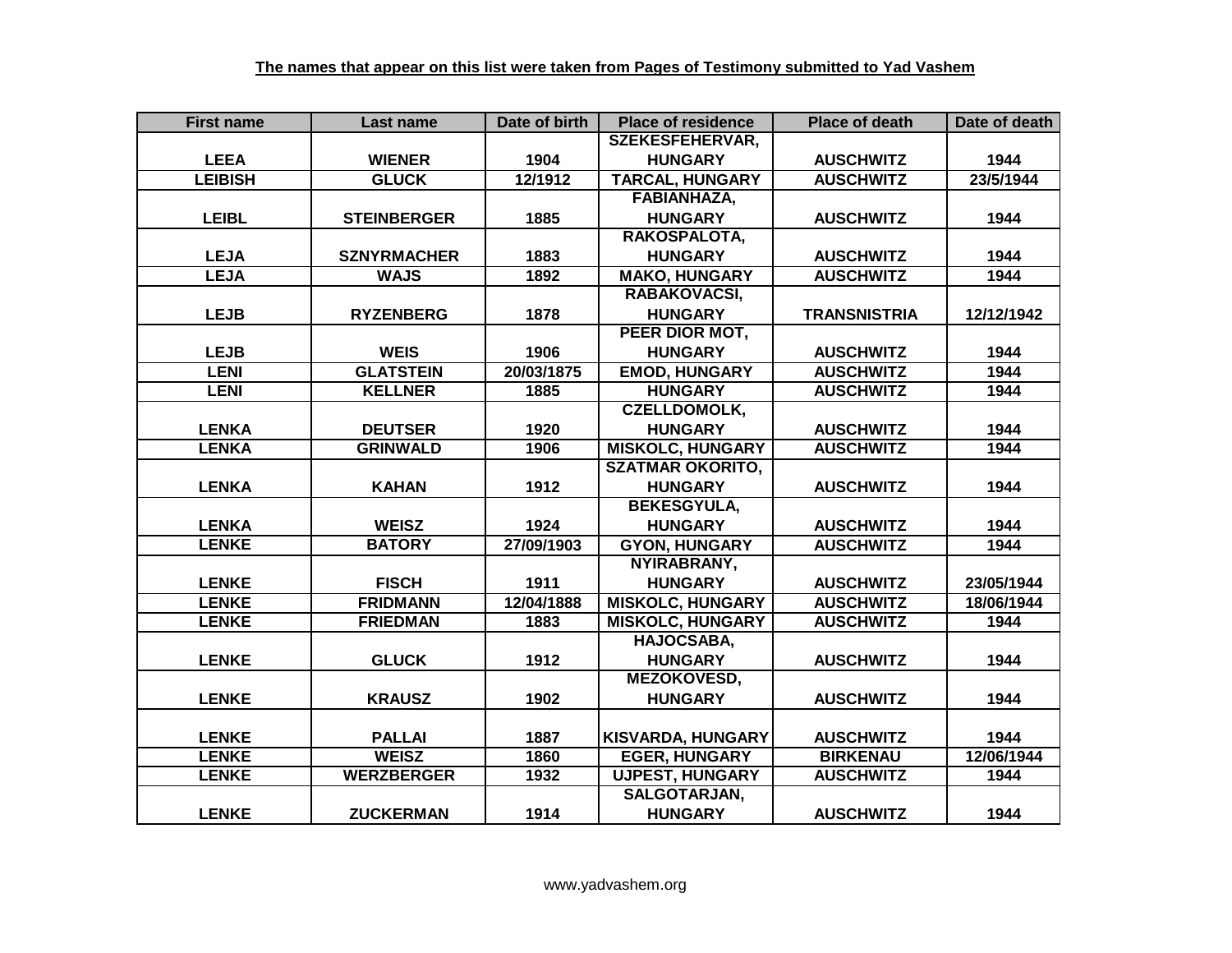| <b>First name</b> | Last name         | Date of birth | <b>Place of residence</b> | <b>Place of death</b> | Date of death |
|-------------------|-------------------|---------------|---------------------------|-----------------------|---------------|
|                   |                   |               | <b>BUDAPEST,</b>          |                       |               |
| <b>LEUSCH</b>     | <b>DEUTSCH</b>    | 1902          | <b>HUNGARY</b>            | <b>AUSCHWITZ</b>      | 1944          |
|                   |                   |               | <b>SZERENCS,</b>          |                       |               |
| <b>LEZER</b>      | <b>SCHWARCZ</b>   | 1938          | <b>HUNGARY</b>            | <b>AUSCHWITZ</b>      | 20/05/1944    |
|                   |                   |               |                           |                       |               |
| <b>LEZER</b>      | <b>SPITZER</b>    | 1896          | <b>MISKOLCZ, HUNGARY</b>  | <b>AUSCHWITZ</b>      | 1944          |
|                   |                   |               | <b>MATESZALKA,</b>        |                       |               |
| <b>LIEBER</b>     | <b>HALBERSTAN</b> | 1912          | <b>HUNGARY</b>            | <b>AUSCHWITZ</b>      | 1944          |
| LIL               | <b>BALLA</b>      | 1900          | <b>SZEGED, HUNGARY</b>    | <b>AUSCHWITZ</b>      | 1944          |
| <b>LILI</b>       | <b>GEDALJAHU</b>  | 1910          | <b>HUNGARY</b>            | <b>AUSCHWITZ</b>      | 1944          |
| <b>LILI</b>       | <b>HOLENDER</b>   | 1911          | <b>MISKOLC, HUNGARY</b>   | <b>AUSCHWITZ</b>      | 1944          |
|                   |                   |               |                           |                       |               |
| <b>LILI</b>       | <b>MENCZER</b>    | 1926          | <b>KISKOROS, HUNGARY</b>  | <b>AUSCHWITZ</b>      | 1944          |
| <b>LILI</b>       | <b>MUEHLRAD</b>   | 1930          | <b>FELCSUT, HUNGARY</b>   | <b>AUSCHWITZ</b>      | 1944          |
|                   |                   |               | <b>BUDAPEST,</b>          |                       |               |
| <b>LILI</b>       | <b>PETSHAUER</b>  | 1900          | <b>HUNGARY</b>            | <b>BUDAPEST</b>       | 1944          |
|                   |                   |               | <b>DEBRECEN,</b>          |                       |               |
| <b>LILI</b>       | <b>PRECZ</b>      | 12/04/1923    | <b>HUNGARY</b>            | <b>BECS</b>           | 1945          |
|                   |                   |               | <b>BEKES GYULA,</b>       |                       |               |
| <b>LILI</b>       | <b>SCHNER</b>     | 1914          | <b>HUNGARY</b>            | <b>AUSCHWITZ</b>      | 1944          |
| <b>LILI</b>       | <b>SZILAGYI</b>   | 1904          | <b>PEST, HUNGARY</b>      | <b>AUSCHWITZ</b>      | 1944          |
| LILI              | <b>WEISZ</b>      | 1888          | <b>MAKO, HUNGARY</b>      | <b>TEREZIN</b>        | 1944          |
|                   |                   |               | <b>KOMAROM,</b>           |                       |               |
| LILI              | <b>WILHEIM</b>    | 1915          | <b>HUNGARY</b>            | <b>AUSCHWITZ</b>      | 1944          |
|                   |                   |               | <b>BUDAPEST,</b>          |                       |               |
| <b>LILY</b>       | <b>QWITNER</b>    | 1926          | <b>HUNGARY</b>            | <b>AUSCHWITZ</b>      | 1944          |
| <b>LILY</b>       | <b>WEINBERGER</b> | 1918          | <b>HUNGARY</b>            | <b>AUSCHWITZ</b>      | 1944          |
| <b>LINKA</b>      | <b>HERSKOVITS</b> | 1874          | <b>HUNGARY</b>            | <b>AUSCHWITZ</b>      | 1945          |
| <b>LIPOL</b>      | <b>GRUENVALD</b>  | 1868          | <b>UJPEST, HUNGARY</b>    | <b>AUSCHWITZ</b>      | 1944          |
|                   |                   |               | FEHER-GYARMAT,            |                       |               |
| <b>LIPOTNE</b>    | <b>WEISZ</b>      | 1908          | <b>HUNGARY</b>            | <b>AUSCHWITZ</b>      | 1944          |
| <b>LISA</b>       | <b>WEISHAUS</b>   | 1890          | <b>VAC, HUNGARY</b>       | <b>AUSCHWITZ</b>      | 1944          |
| <b>LITTA</b>      | <b>HALASZ</b>     | 1912          | <b>MISKOLZ, HUNGARY</b>   | <b>AUSCHWITZ</b>      | 1944          |
|                   |                   |               | <b>BUDAPEST,</b>          |                       |               |
| <b>LOJUS</b>      | <b>WEINSTEIN</b>  | 1897          | <b>HUNGARY</b>            | <b>AUSCHWITZ</b>      | 1944          |